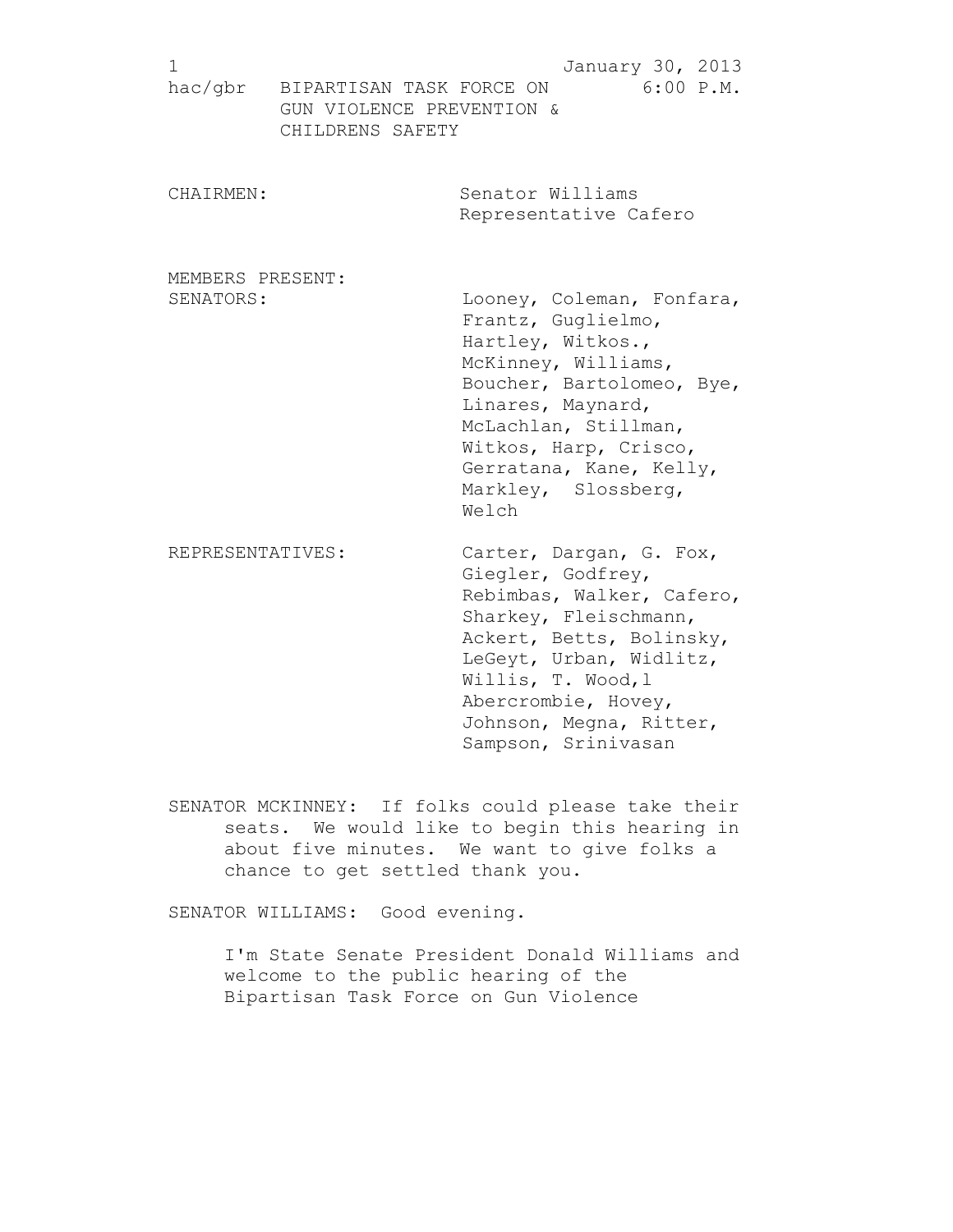Prevention and Children's Safety.

I want to express on behalf of Legislators our profound sadness and grief regarding the terrible tragedy at the Sandy Hook Elementary School.

When this hearing is over and all the television cameras have left the parents, relatives, and friends of those innocent children and those brave adults will still feel the pain of immeasurable loss. Our goal tonight is to listen.

We have come to Newtown to hear from the people associated with the students, teachers, staff and first responders, to hear from those who can help us as policy makers.

This is a bipartisan task force, Democrats and Republicans, because the leaders of the Connecticut State Legislature want to respond in a thoughtful way that transcends politics. My hope is that with your help and the constructive thoughts and suggestions you and hundreds of others make we can work together to make our communities, our state and our country safer for our families and especially for our children who go to school each day eager to learn with their own dreams of a better future.

So thank you for being here today. And I would like to turn now to my Co-Chairman House Republican Leader State Representative Larry Cafero.

REP. CAFERO: Thank you, Senator Williams.

Good evening, ladies and gentlemen.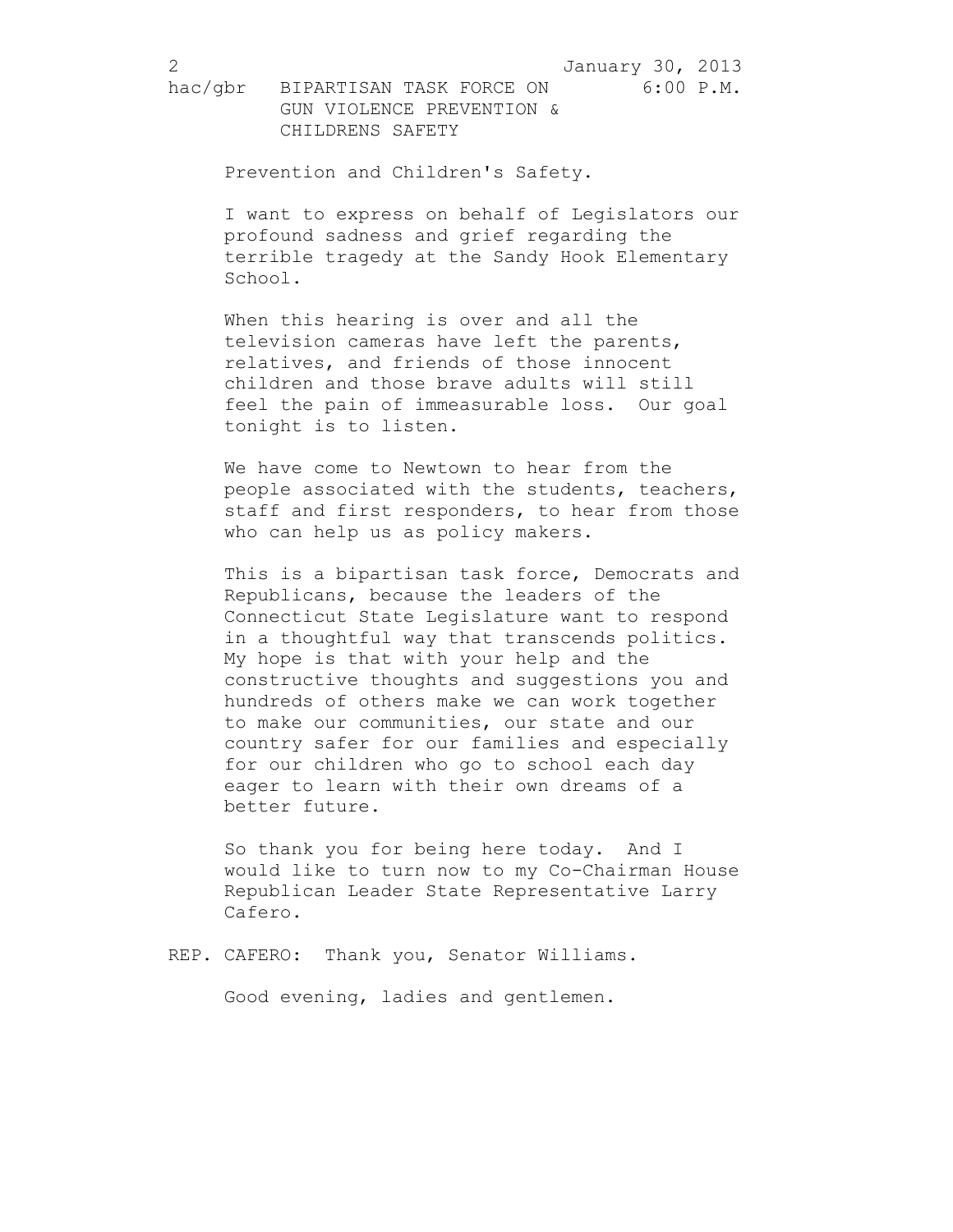It is our pleasure to be here today to, as Senator Williams said, listen -- listen to you, the people of Newtown. I want to thank First Selectwoman Llodra for accommodating us here. I want to thank Senator McKinney and his staff for facilitating this meeting. And again, our job is to listen.

I have the privilege to introduce and explain to you the workings of the Bipartisan Task Force. The task force was created just after the start of legislative session on January 9th. Its goal was to examine, analyze and hear about three issues certainly surrounding the tragedy of December 14th. Those three working groups were created and they are the School Safety Working Group, the Gun Violence Protection Working Group, and the Mental Health Awareness Working Group. They are both bipartisan. Each group has 16 members, 8 Democrats, 8 Republicans, 8 Senators, 8 members of the House of Representatives.

My privilege to introduce the Chairs of those working groups -- the Co-Chairs for the School Safety Subcommittee we have Representative Andrew Fleischman and Senator Antoinette Boucher. For the Gun Violence Protection we have Senator Martin Looney and Representative Craig Miner. For the Mental Health Awareness we have Senator Tony Harp and Representative Terry Wood.

In order to make this a productive evening we have some guidelines. We have decided that it is important, as the Senator indicated, to hear from the families, officials and folks of the town of Newtown, and to that end we have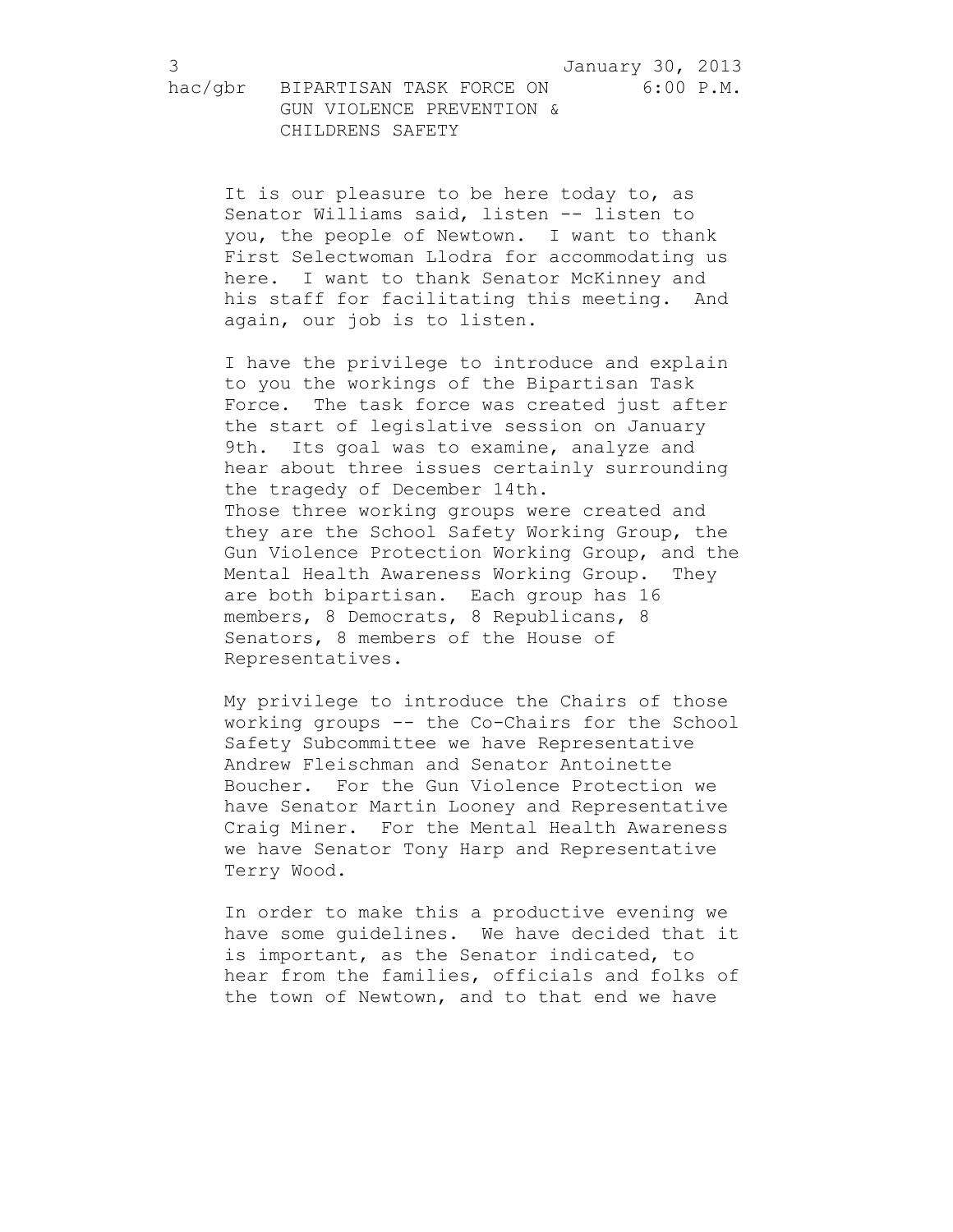set an order, if you will, of how this evening will proceed.

First, we will hear from the Newtown public officials, then from the victim's families, Sandy Hook Elementary School community, first responders, clergy, Newtown residents and if time permits we will hear from the general public in that order.

We anticipate the evening ending at midnight and everyone, except the families, will have three minutes to give their testimony. We ask that everyone be respectful of the time. We're trying to hear from as many people as possible. We would ask that if a point you wanted to make has already been made to think twice about coming up to the mic.

We've asked our fellow members, who are sitting here, to limit any questions if possible -- as much as possible. Again, our purpose is to hear from you. We ask everyone to be respectful -- respectful of the speakers regardless of their opinions or their positions on issues. We ask people not to react favorably or unfavorably to any given speaker. I guess we're just asking for the common courtesies that we all observe in everyday life.

Being in Newtown it's fitting to introduce the three State Representatives and certainly the State Senator from this town. We have with us Representative Dan Carter, Representative DebraLee Hovey, and Representative Mitch Bolinsky, who are sitting here front and center.

At this time it is my pleasure to turn over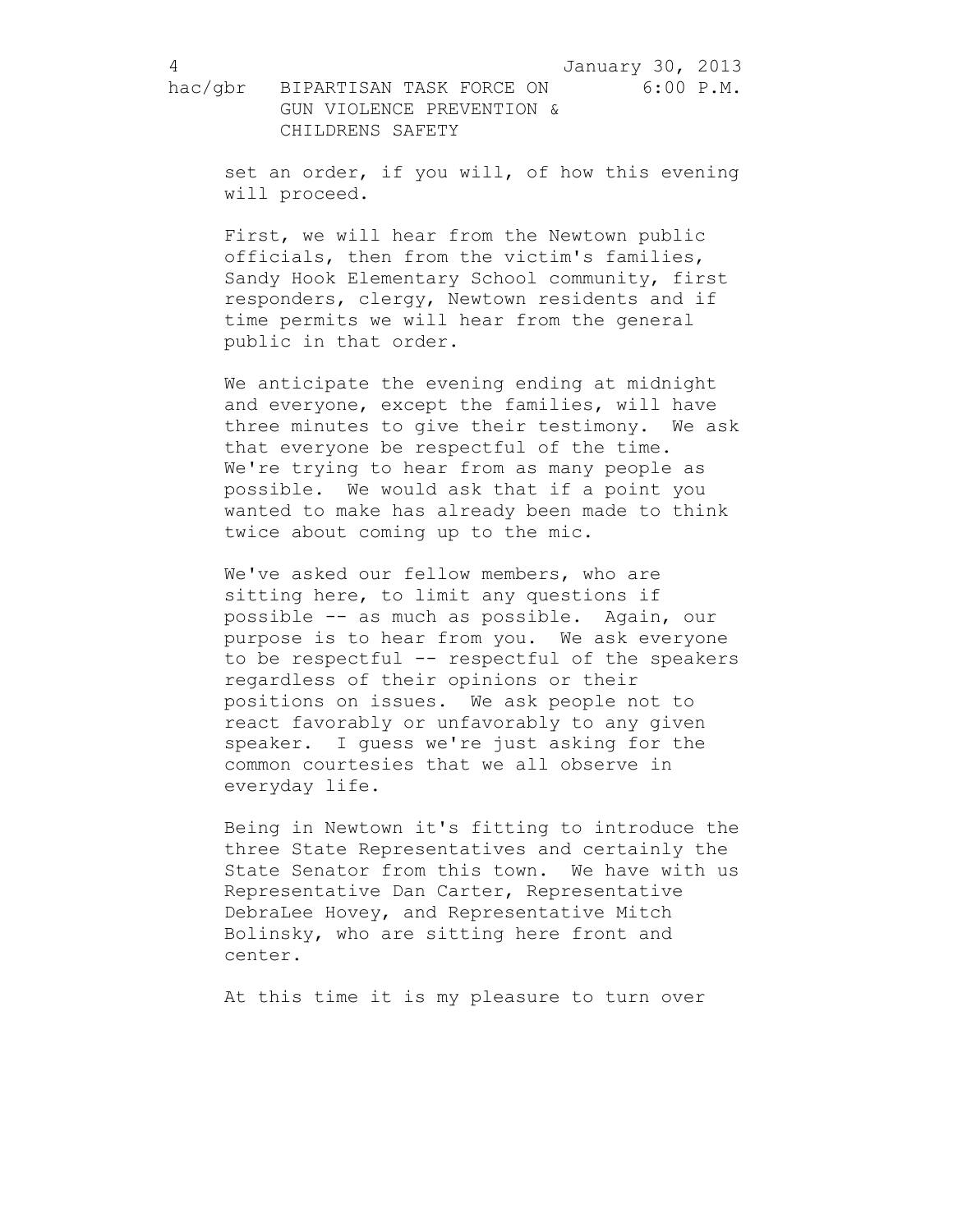the Chairman's gavel approximately to Senator John McKinney, the Senate Republican Leader and also the State Senator for the town of Newtown.

Senator McKinney.

SENATOR MCKINNEY: Thank you, Larry, and let me thank all of you for coming tonight.

> With that, we're going to start with our first speaker of the evening --

SENATOR WILLIAMS: And excuse me, Senator McKinney, if I can just interrupt with some housekeeping that I meant to mention.

In the event of a fire alarm or evacuation the school officials here have asked us to please promptly exit the auditorium through the doors located on the wall to my right or through the doors located at the rear of the auditorium.

Thank you.

SENATOR MCKINNEY: Thank you, Don.

I apologize for that.

I think we also should recognize another one of the leaders of the task force who is with us, Speaker of the House of Representatives and unknown to many a high school classmate - high school -- a fellow high school classmate of mine Brendan Sharkey.

REP. SHARKEY: Good evening.

 $I$  -- I don't know if you -- I -- I don't want to delay the opening of the proceedings, but I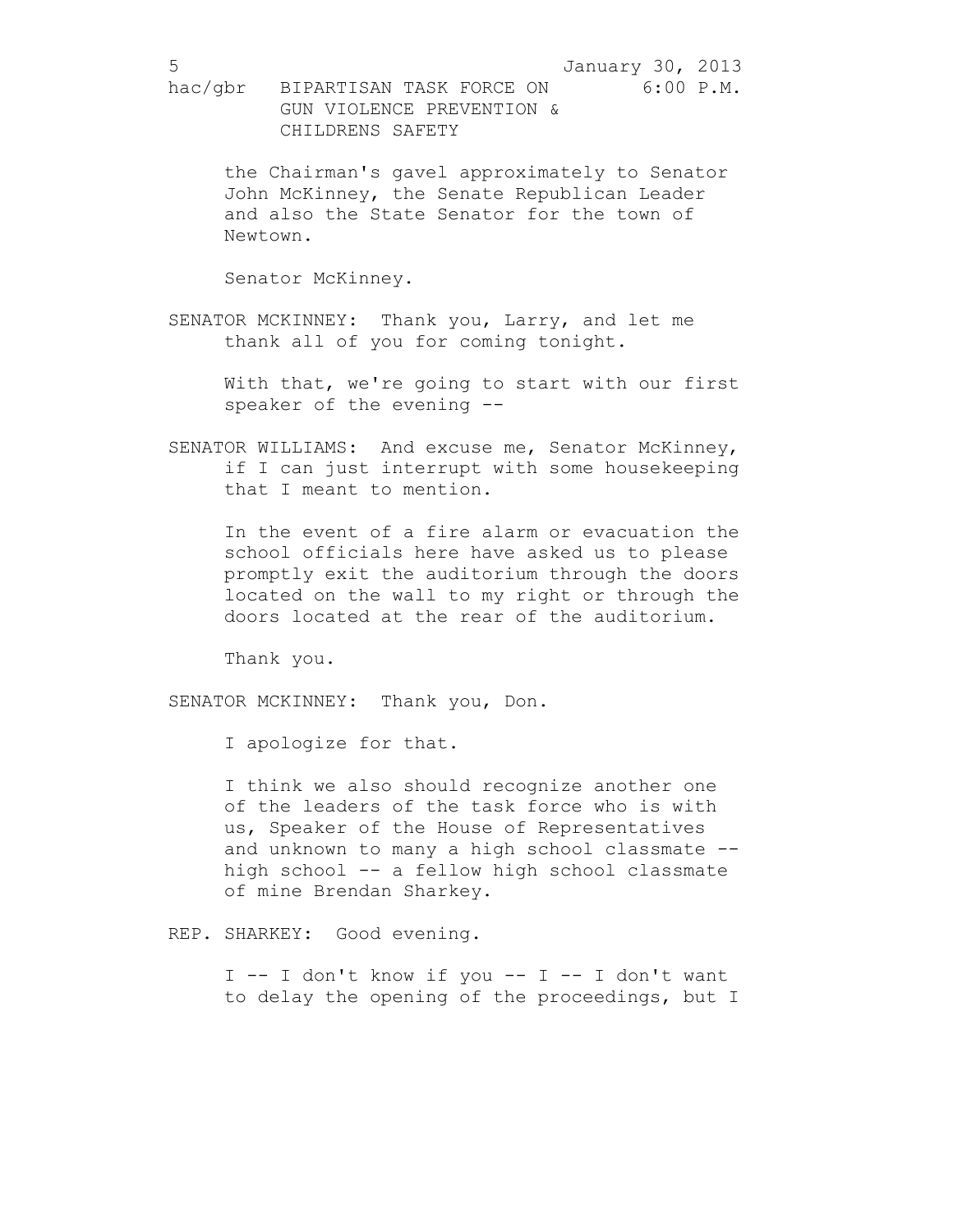just commented to my colleague to my right, the Senate Majority Leader Martin Looney, that the last time I was here -- as well is -- is also true of Senator McKinney and our Representatives from Newtown, the last time I was here in this room was the Sunday night that President Obama was here and that was a moment in time that I will never forget, in part because of the power of what I believe the President had to say to all of us, but I think more importantly the experience of being in this community at a time of great pain and great sorry.

I have conveyed that sentiment to all of my colleagues who were not here that evening and I think I can speak for all members of the legislature, regardless of party or house, that we truly do feel your pain. We cannot possibly understand what this community is going through, but we care very deeply about doing the right thing for all of you.

Thank you, Senator.

SENATOR MCKINNEY: Thank you, Mr. Speaker.

Pat Llodra, our -- there aren't enough words to describe what an amazing woman you are, but our first selectman in Newtown is our first speaker.

PATRICIA LLODRA: Good evening.

My name is Pat Llodra. I am the first selectman of Newtown. Welcome to our town and to our high school. This school, by the way, is located in the village of Sandy Hook only a few miles from where the violence of December 14 occurred.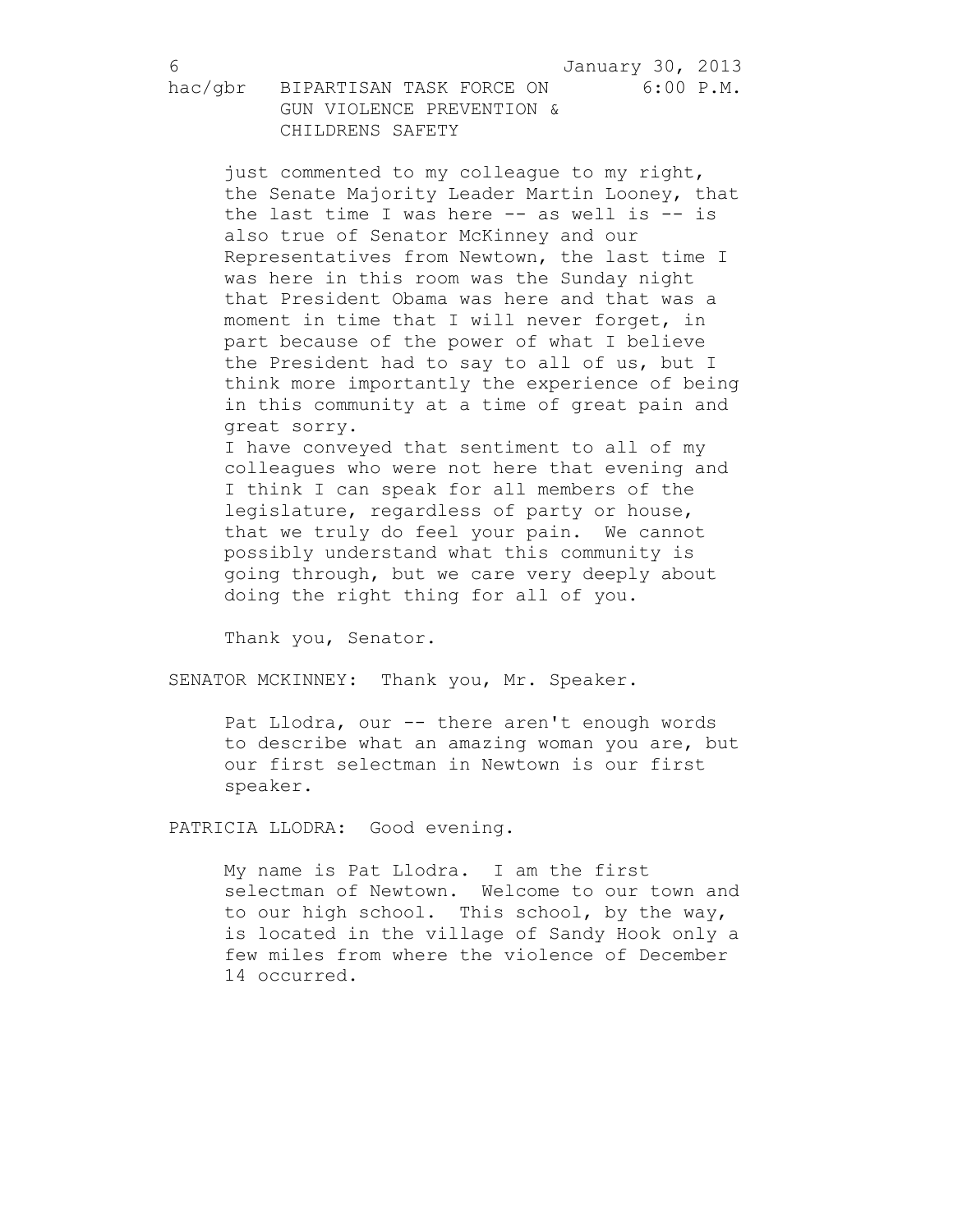We are pleased to have you here. We thank you for your service to our state and to your local communities and Senators and Representatives. Many of you surely began your career of community service at the local levels doing what I and members of our government do. You care a lot about something at your local level that spurred you to action, got you involved and that caring has carried you to the role that you play now as our voice doing the people's work.

This task force is very important to us. We are looking to you to help move the conversation, modify state practices and regulations about gun violence, school security, and mental health. Help us make a better Connecticut so that generations to follow will benefit from our combined actions.

There was an urgency in what we and much of the world is asking government to do. The horror of the killings we suffered on December 14 has many saying that now is the time. This time is different. This time our governments will act. We hope that message is true for Connecticut as well as at the national level.

Controversy and conflict surrounds the question of what the government action should be. I know there are no easy answers and no quick fixes. I can listen to the opposing points of view and I even find some merit in almost every position, but I cannot agree that weapons, such as the Bushmaster, have any legitimate role in a society that first and foremost seeks to keep its citizens safe.

Nor can I accept an enjoyment of firearms for sport, or hunting, or even collecting needs to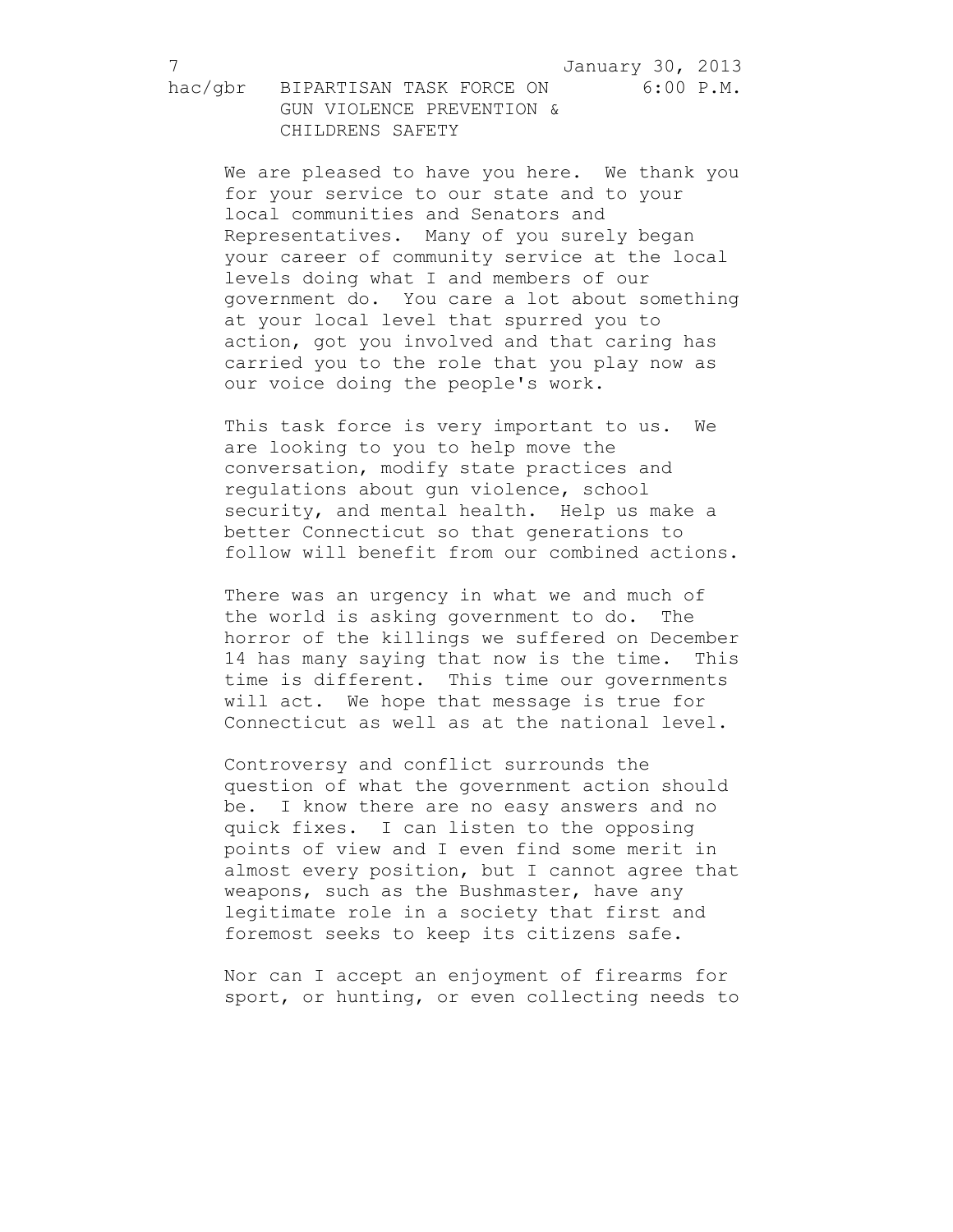have magazines with extended capacity and I bewail a society in which weapons of considerable fire power are easier to access for many than is access to even basic mental healthcare for those in need. And I too wonder how it is that we as a society have become so desensitized to violence.

I can accept that change will be incremental, but I do demand that we get going on that right path. Let's take some of those steps to reforming our gun control policies. Let's improve access to high quality mental healthcare with an emphasis on early identification and intervention. Let's learn what we can and should do to improve school safety and then let's do it so that all school children and educators have a better chance to survive the evil intentions of those intruders who would do them harm.

I ask that you commit yourself to this journey of change for as long as it takes to make the difference needed on these issues. One legislative session will hardly make a dent in what we need to do. Please be there with us for the long haul.

Thank you for listening.

SENATOR MCKINNEY: Thank you, Pat.

The next speaker we would like to bring up is Selectman Jim Gaston.

JIM GASTON: Good evening.

My name is Jim Gaston. I'm a selectman for the town of Newtown. I've in Newtown for about 22 years. I have four children. They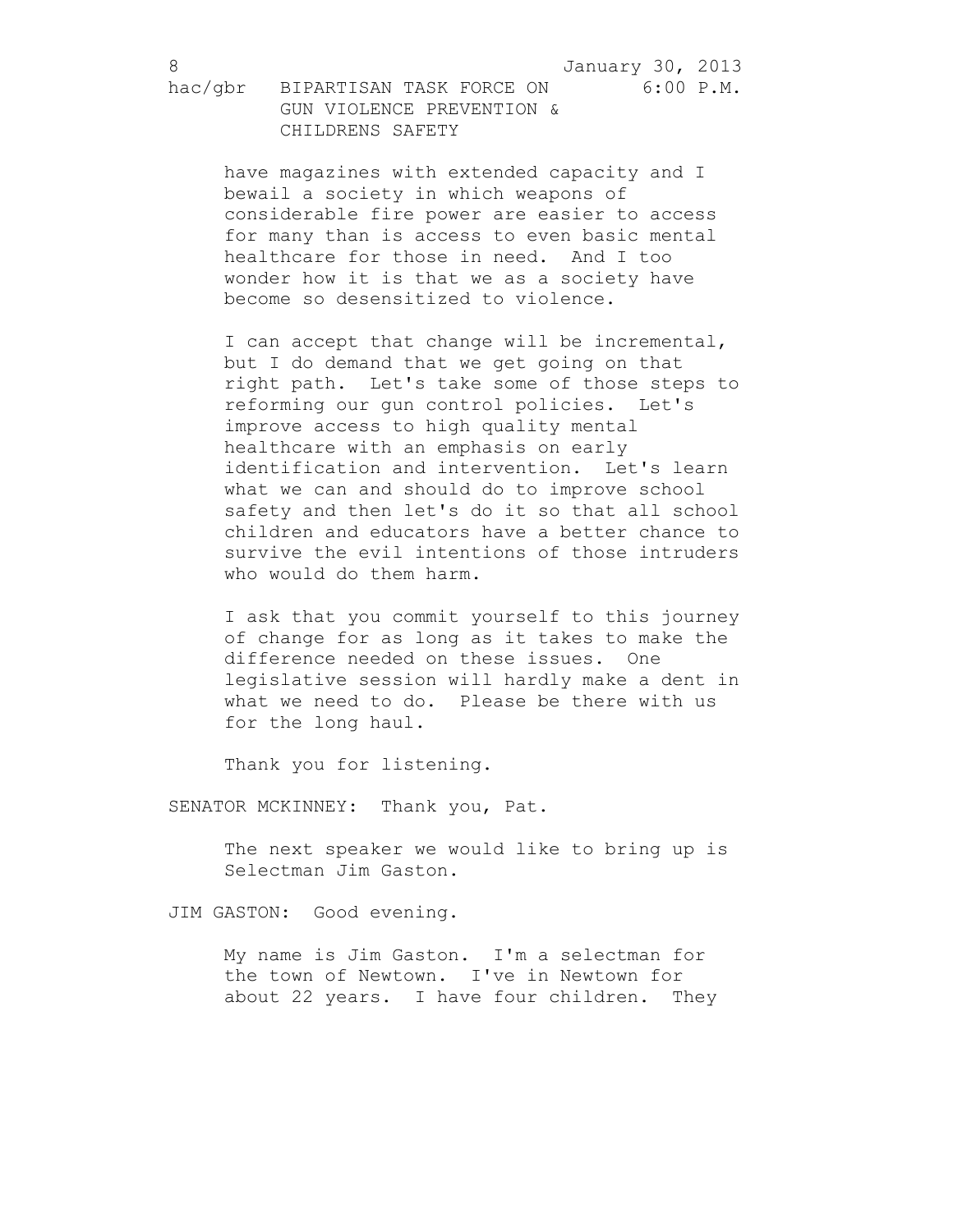range in ages from 24 to 16. My youngest goes to the high school.

I'm a gun owner. I own rifles and my children and I enjoy shooting. I started shooting when I was -- and I was taught by the Police Athletic League actually. As a gun owner and someone who enjoys the sport, I can assure you there is absolutely no reason that civilians need to have or should have access to highpowered assault weapons or mega magazines.

I want to thank, just as -- just like Pat, I want to thank all of you on the task force for coming to Newtown, for doing this, for participating. This is important to us. Just as I know it's important to you. And I want to thank the Governor. I would like to thank our -- our Legislators and all of you.

I also hope that your work at this state level will reach -- will reach the national level as well and this is not -- this is not a town issue. This is not a state issue. This is actually a national issue that we're involved in.

Our hearts broke when we heard and watched the violence in Stockton, Jonesboro, Nickel Mines, at Columbine, Virginia Tech, Aurora, and Newtown, and more. Sadly there are others.

We are enveloped in qun violence in schools, in theaters, at municipal centers and businesses. Meaningful gun legislation I suggest is merited now, not later, now.

I commend the meaningful work that's being - being done and offered by -- by the Governor as well our Senators and I would ask that you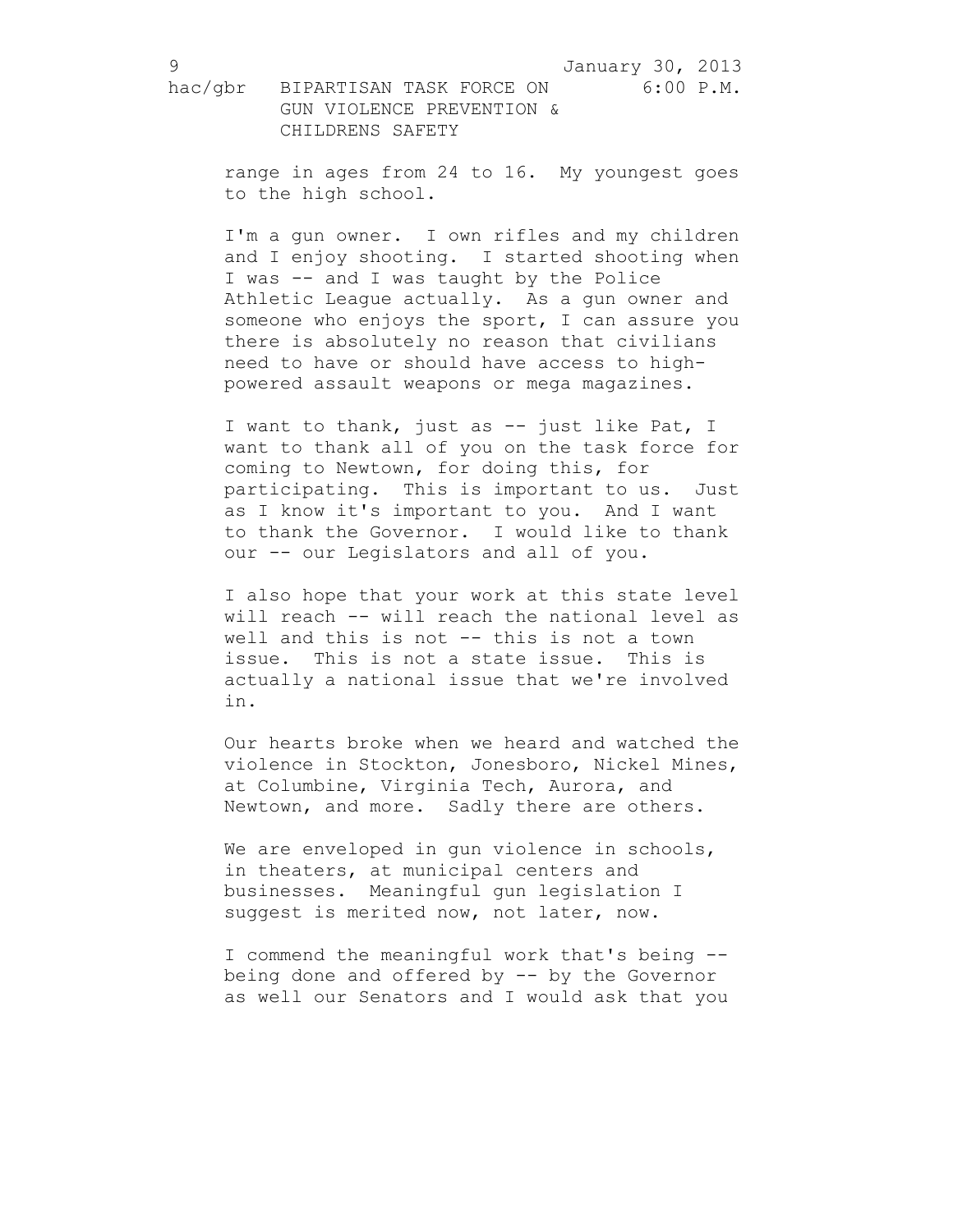10 January 30, 2013

hac/gbr BIPARTISAN TASK FORCE ON 6:00 P.M. GUN VIOLENCE PREVENTION & CHILDRENS SAFETY

look to our Senators as well -- Senators Blumenthal, Murphy, Representative Esty, who are working with gun control legislation. These include universal background checks on all gun purchases, the elimination of high capacity magazines and armor piercing ammunition, and the restrictions of further sales to civilians of high capacity assault weapons.

Here in Newtown I think you'll find support for groups like the Brady Foundation and the American Responsibilities Solution, which was recently established by Representative Gabby Gifford.

Other products are regulated for public services. Guns should be as well. The Second Amendment states, "A well regulated mission militia being necessary to the security of a free state, the right of the people to keep and bear arms shall not be infringed." I would submit to you that responsible, reasonable licensing and regulation for public safety is not an infringement. It is -- it's -- it is a responsibility.

And we do regulate arms. We regulate -- by definition knives are arms and we regulate switchblades, stilettos, length of knives. Those are arms by definition and we regulate those for public safety. We can do the same reasonable regulation for guns.

Finally, if I may, I would just like to read to you two statements. "There's no reason why on the street today a citizen should be carrying loaded weapons," and "You don't know -- you do know that I am a member of the NRA and my position on the right to bear arms is well known, but I want you to know something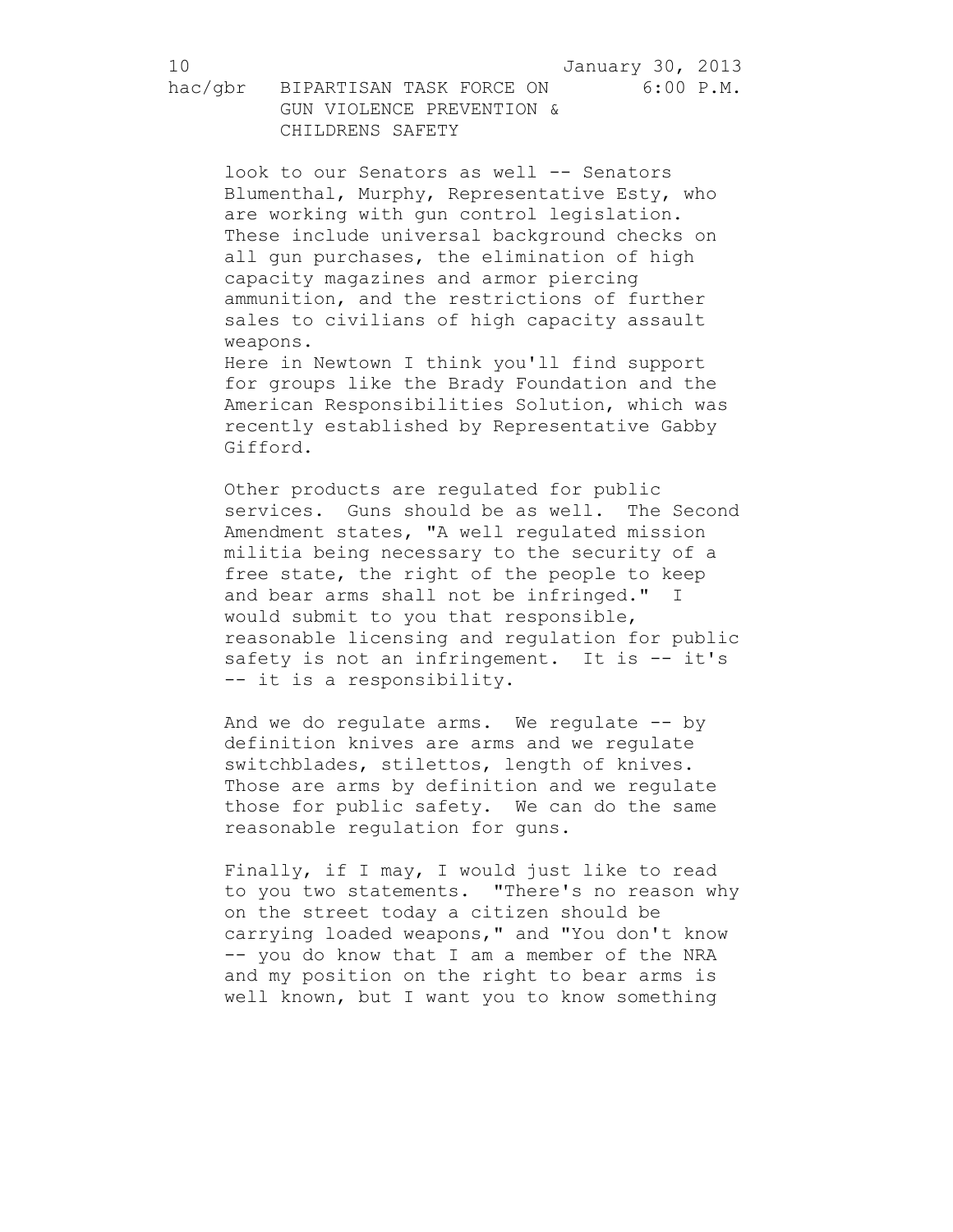else and I'm going to say it clear in unmistakable language. I support the Brady Bill and I encourage Congress to enact it without further delay."

That was Ronald Reagan and if Ronald Reagan can support -- can support gun regulation -reasonable gun regulation, I would hope that your task force would find the same way.

Thank you.

SENATOR MCKINNEY: Thank you, Jim.

One of the difficult tasks of being up here is to politely ask that we not applause -- or applaud for one's position or the other so we can show respect to all positions and so we can move quickly through the night so everyone can be heard.

We're now going to hear from our police chief in town Mike Kehoe.

Chief Kehoe.

SENATOR MCKINNEY: So I -- I've already made my first mistake asking you not to applaud when we're -- we should be recognizing and always applauding for our first responders.

MICHAEL KEHOE: Good evening.

It's an honor to speak to this body on what Connecticut, Newtown and America believe is such an important matter. As we reflect on 12/14/12 and determine our next courses of action we must define the problem to -- to solve the problem.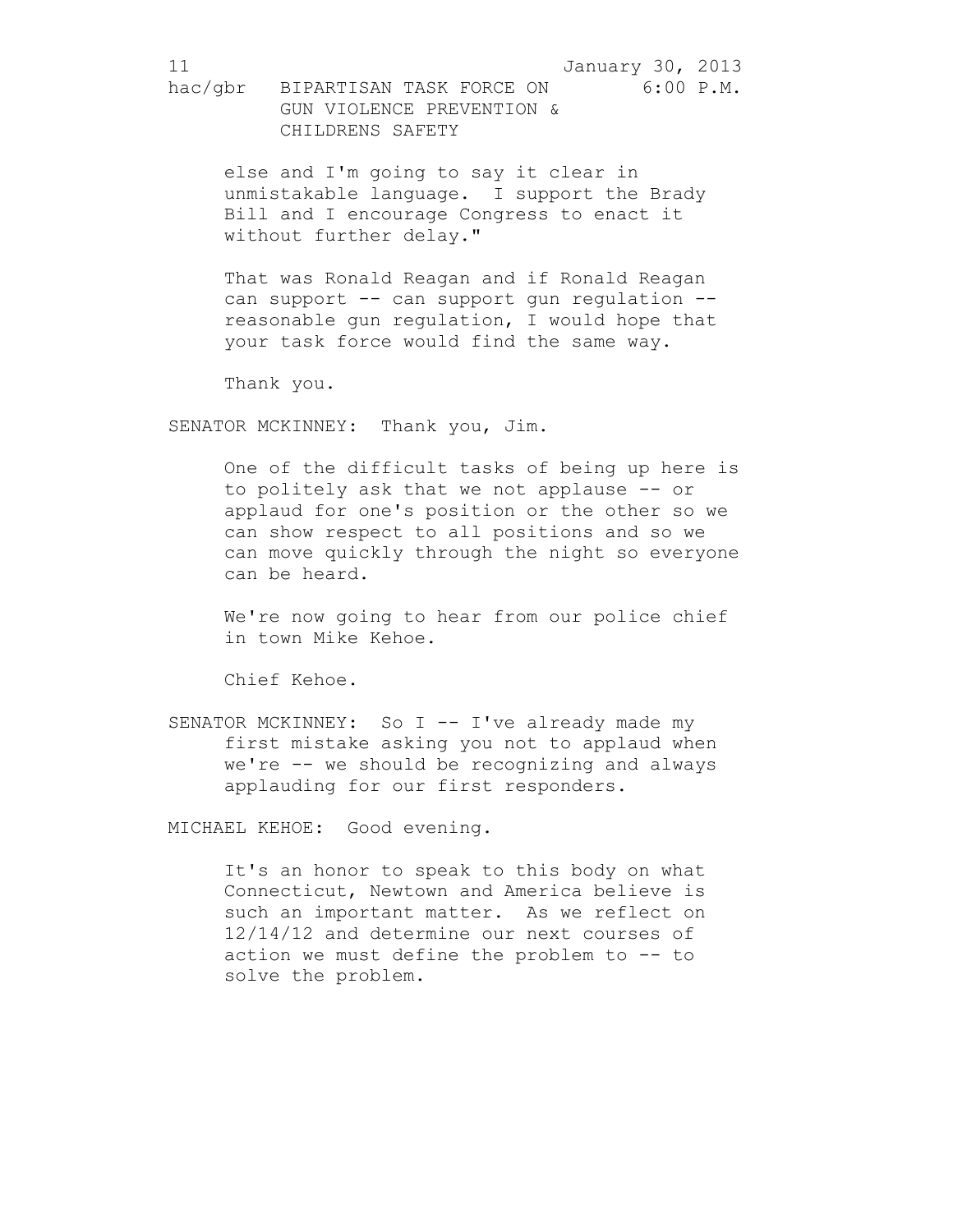It is my sincere belief that the problem is a violence problem and should be analyzed as such. To say we must harden and strengthen our school security measures because our schools are soft targets for mass murderers is not resolving what affects America, Connecticut, and Newton. Certainly we must strengthen security in schools. But is -- it is not the antibiotic for curing what ails us. It is but the Band-Aid on a wound. We want strength in our security in schools because of the realization that we cannot prevent these tragedies from occurring in our society. We must do better. We must be better at finding the right solutions for the many problems that persist in society.

I am confident this committee is dedicated and committed to finding the appropriate answers and responses to ensure 12/14/12 never happens again; however, it is my firm belief that if enough is not done we will see this scene repeated in our communities. I implore you not to be misguided by the many who will claim rightfully or wrongfully that we cannot and should not diminish or reduce rights afforded under law.

We have become a society of -- tied to entitlements. Our laws and policies afford us immense degree of satisfactions with privileges and freedoms many other societies do not have; however, when these freedoms are the cause of enormous pain for Americans that we have felt over the past several years with the many mass murders we have experienced then it is time to sacrifice -- and I repeat sacrifice -- portions of these entitlements to change the culture of society.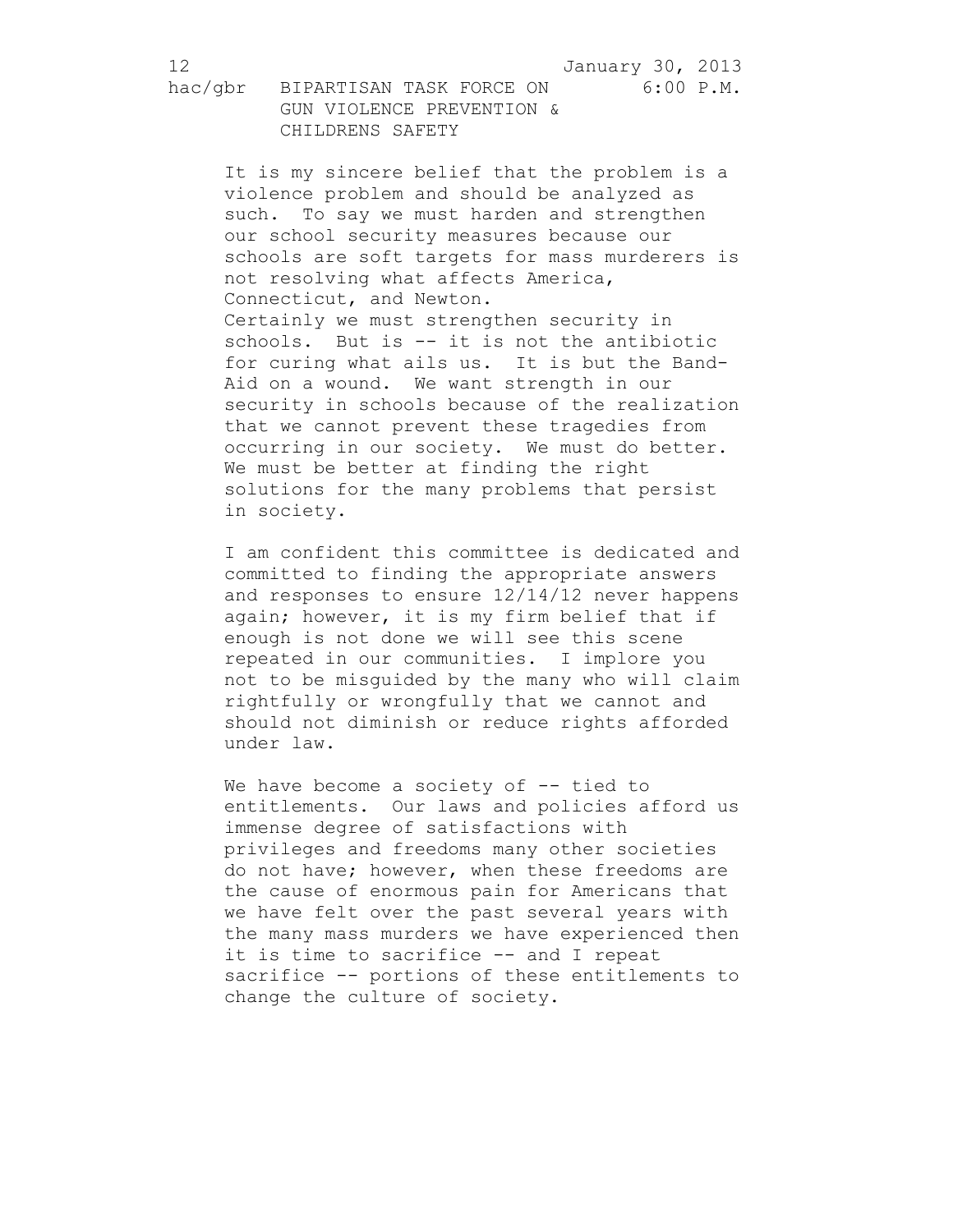If violence in society is the real problem - and I believe it is -- then what are the root causes and how do we fix them. All too often society's answer to conflict and uncertainty is to be violent. It could be learned behavior from the many negative influences our culture provides from military style weapons, neighborhood disputes gone bad, various violent related shows and games, and families unable to cope and understand the complexity of raising healthy families to name a few.

These factors breed a culture for violence. We must address some of these issues if we are to be successful. Our sacrifices should include the following, release all restraints attached to mental health providers and medical providers when providing law enforcement professionals with critical information necessary for police to intervene as early as possible when weapons and mental health issues are present.

Doctors should not have to worry about breaking law or their duty bound ethics code when it comes to saving lives. And patients should not be stigmatized or branded just because the police have intervened in a matter brought to the attention by police by their providers.

We must sacrifice funds and resources typically used for other societal needs to make our mental health providers the best in the world at diagnosing and treating those in need at the earliest possible age without again branding and stigmatizing the patients.

We must also make it easier to receive mental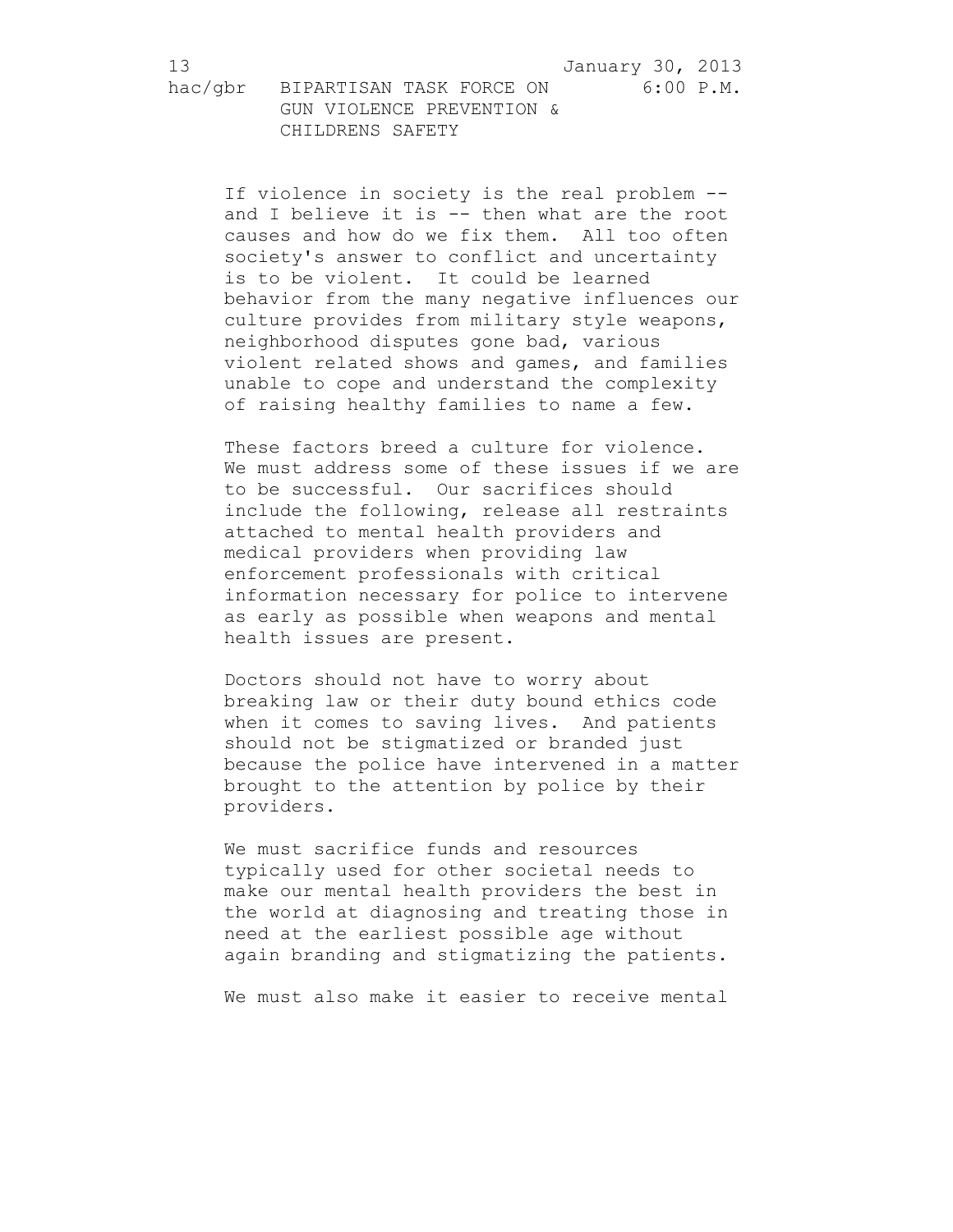health treatment with the worries of co-pays and deductibles. We need to have a more comprehensive package of anti-violence strategies that are taught at the youngest ages like we do with anti-bullying -- bullying initiatives adopted nationwide.

With so many negative influences being brought to bear on our children we desperately need to counteract these measure -- messages and strengthen appropriate family values. We need to do as much as possible to reduce the easy access to weapons of mass murderers.

I, like the President, believe all levels of government must strengthen the prohibition of military assault weapons that many of our citizens enjoy legally and without harm to our society. This sacrifice is necessary and certainly warranted. We need to limit large capacity ammunition clips. They -- they may serve a purpose on gun ranges, but have no rational, common sense meaning when protecting ourselves.

And finally, we must make available funds and resources to improve the security in our schools and our community. We must admit that changing our culture will take time and schools or other soft targets will become - will be prime targets.

Thank you so much for listening and I wish you the best on your journey for changes. Thank you.

SENATOR MCKINNEY: Thank you, Chief, and I -- I think we figured out we can applaud for the person and not the idea. That's perfect.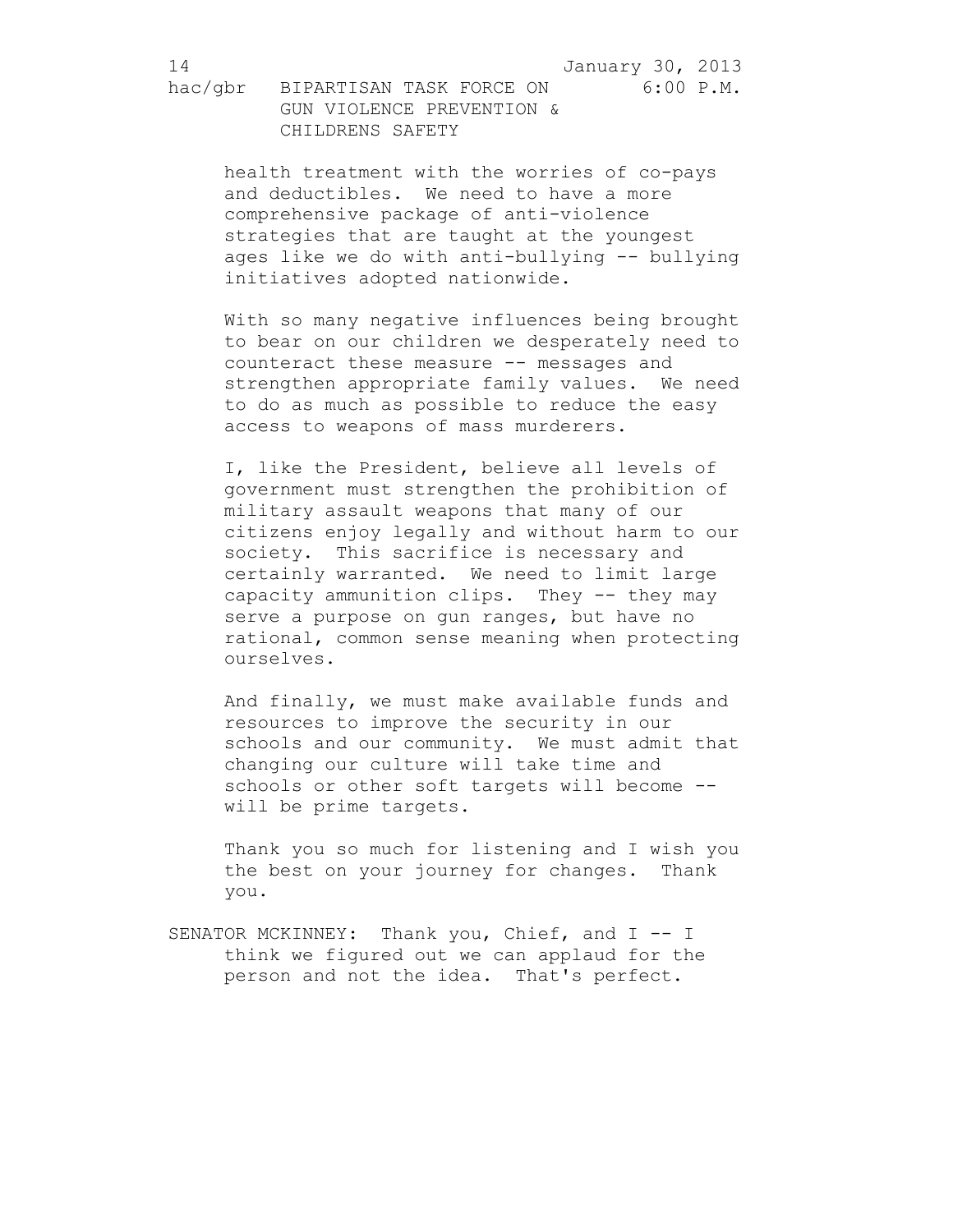The next person to testify is Tom Kuroski. Tom is president of the Newtown Federation of Teachers.

THOMAS KUROSKI: Good evening.

My name is Thomas Kuroski and I have been a teacher in the Newtown School District for all 28 years of my career.

Welcome to Newtown and thank you for this opportunity to speak on behalf of our members from Sandy Hook Elementary School and the entire Newtown School District.

I would like to share our concerns -- share the concerns of the educators and school staff of our community with regard to school safety. The unspeakable violence that was visited on our community just more than a month ago has shaken us all to the core and heightened our sense of vulnerability.

It has also compelled us to move with all expediency to focus our collective attention and energy on doing all we can to ensure that our schools are places where teachers can safely educate and nurture our students. The time is now for us to make sure our children are safe and our teachers are supported.

As the elected president of the Newtown Federation of Teachers, my immediate concern in the hours and days following the massacre of 20 students and six adults at Sandy Hook was for the children and the staff who were in that building, those who heard the sound of bullets and witnessed the carnage. My second concern was for those in schools throughout the district who felt the impact as buildings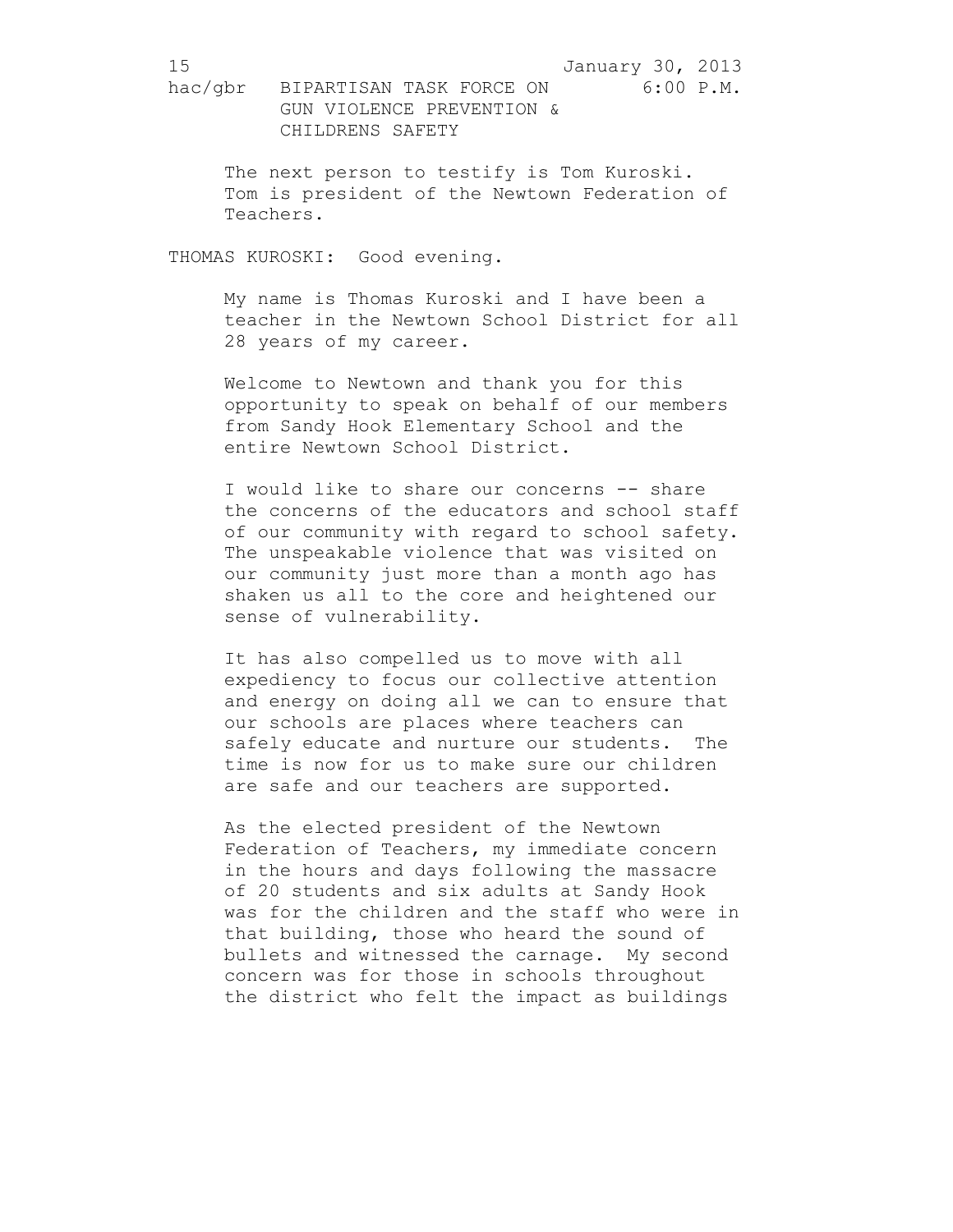16 January 30, 2013

hac/gbr BIPARTISAN TASK FORCE ON 6:00 P.M. GUN VIOLENCE PREVENTION & CHILDRENS SAFETY

were placed on lock down during and immediately after the shootings.

In addition to the loss of the precious lives of the students, colleagues, and friends who perished that day, we also lost our sense of security. All of a sudden teachers didn't feel we were teaching in a safe environment. All of sudden we experienced feelings of helplessness and vulnerability.

Many of us no longer felt capable of taking charge of our students. For some of us when we returned to our schools and classrooms we felt insecure about doing our most sacred duty, teaching and nurturing our students while keeping them safe.

It is unthinkable that any community should endure such a tragedy. Our road to healing and restored sense of normalcy will be long and littered with uncertainties. One thing, however, is certain, all of us, teachers, parents, school administrators, elected officials and our students must have a seat at the table in discussions around school safety to discuss what it will take to restore our sense of security for the children and adults in our school.

As we continue to heal and talk about the best ways to move our school district forward, it is imperative that we continue to keep lines of communication between school administrators, teachers and parents open and honest. I am encouraged by the spirit of cooperation evidenced over the past following weeks between our union, school superintendent and the school board chair.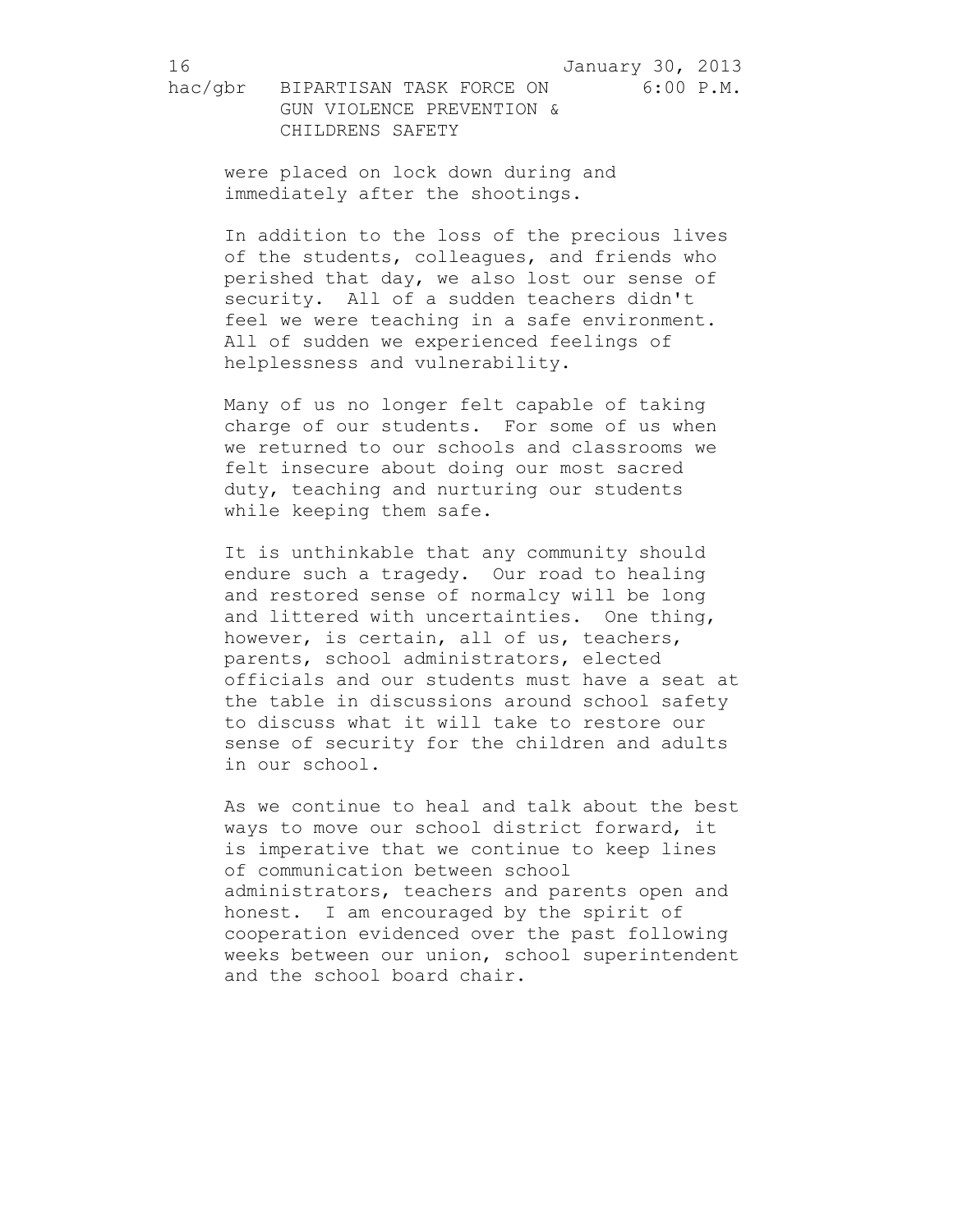17 January 30, 2013

hac/gbr BIPARTISAN TASK FORCE ON 6:00 P.M. GUN VIOLENCE PREVENTION & CHILDRENS SAFETY

Following the recommendations of the Newtown Federation of Teachers the school board has given discretion to individual building leaders to reallocate time for professional learning communities. Time that was set aside to address curriculum develop to professional healing communities that center around how best to serve the immediate and ongoing needs of teachers and staff, as we too, struggle to grapple with the aftermath of the Sandy Hook shootings.

It is my sincere hope that as we move forward we all continue to come together as a collective -- as a community. If educators have a voice we feel safer and more confident in our ability to teach, nurture and protect our students.

Thank you.

SENATOR MCKINNEY: Tom, before you go. On behalf of all of us in the legislature, for you - for all of the teachers, administrators, staff in -- in the Newtown school system, but especially those at Sandy Hook Elementary School, thank you for everything that you do for us.

THOMAS KUROSKI: Thank you very much.

SENATOR MCKINNEY: The next speaker on our list is Scarlett Lewis.

SCARLETT LEWIS: Hello. Thanks so much for allowing me to speak, and thank you for everything that you're doing here.

> I applaud everyone's efforts to date. All of you here tonight, everyone in the audience,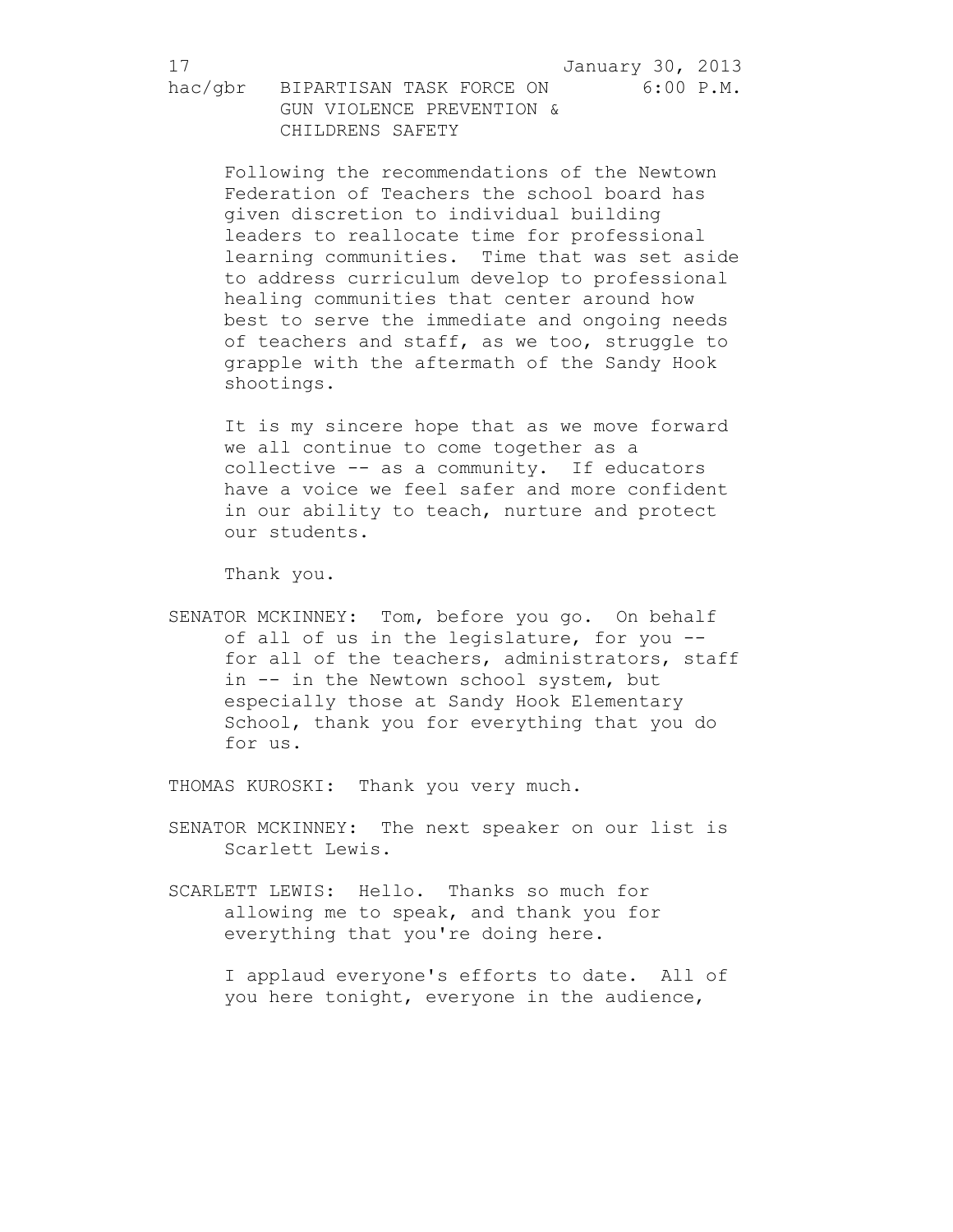everyone's motivated by love and to make sure that nothing like this ever happens again.

I want to introduce myself and my family. My name is Scarlett Lewis. I'm a single mom and I've lived in Sandy Hook for 14 years. I now have one son J.T. who is 12.

I wanted to take just a few minutes to introduce you to Jesse. Jesse was six years old. He had really soft skin and I used to grab him and pinch him every chance I got. He was getting pretty heavy at 61 pounds, but I still carried him when he was tired. I think about kissing his sleeping cheek all the time, how soft it was and how glad I am that I took the opportunity when I could.

Jesse loved rubber ducks and toy soldiers and he used to play soldiers with his older brother, J.T. And Jesse was a force. His energy was palatable when he entered a room. He was always happy, always busy and he was wondering when he was going to lose his first tooth. There are 19 others like him in addition to the beautiful other lives that were lost.

In an instant with the loss of those 26 dear, precious lives the world united. The entire world was in shock and the reaction to this was love and compassion. We need to somehow hold onto that feeling of oneness. These are our children that we're trying to protect and this is our world that we need to work together to make a better place.

Everyone has been asking me, what can I do. At Jesse's funeral I got up and addressed this question. I asked everyone to consciously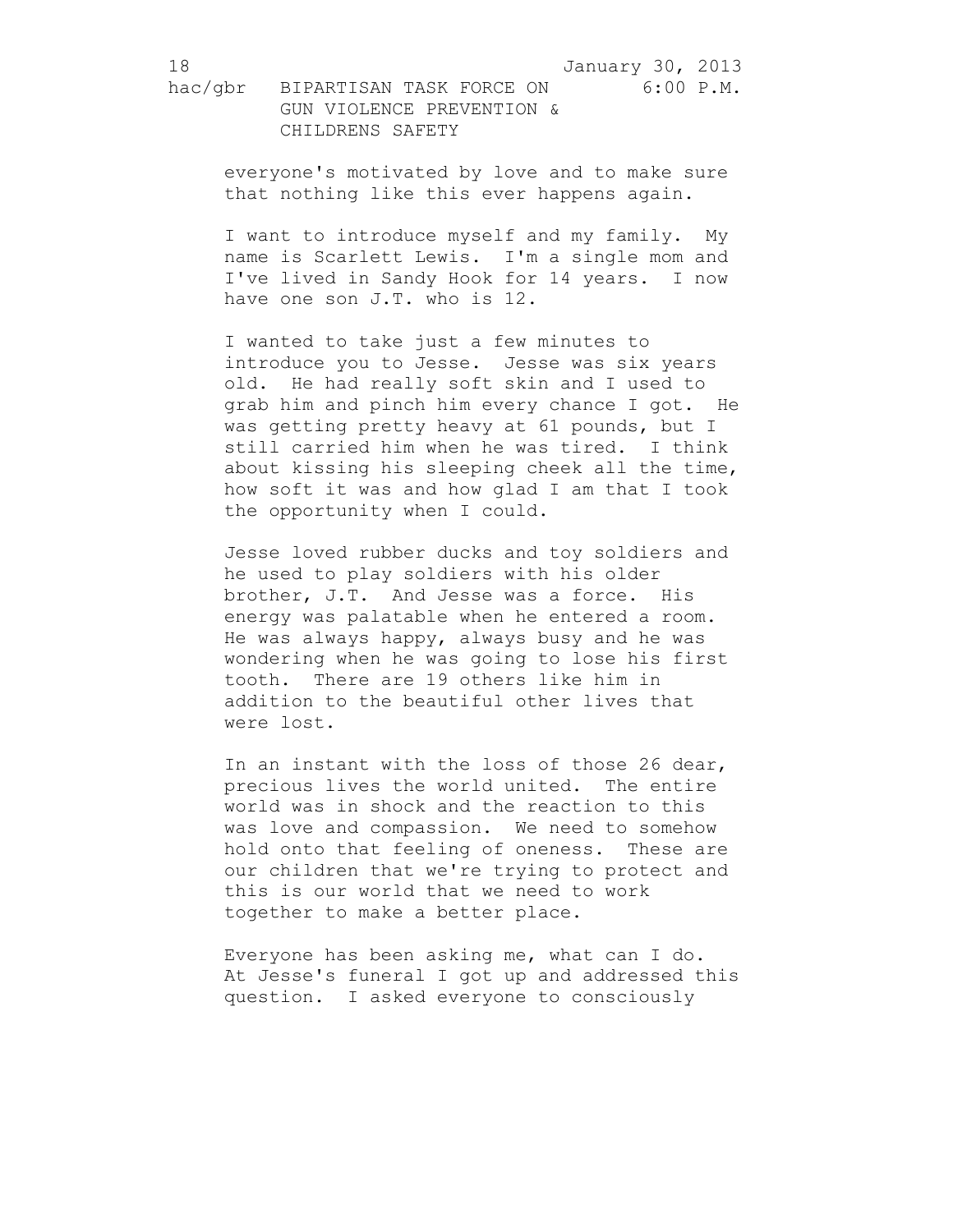change an angry thought into a loving thought every day. After all, I said, it is simply a choice. Two days later, a 66-year old daughter -- doctor called me and told me that that changed his life. He said, I've been walking around my whole life angry and I didn't realize I had a choice.

I believe anger is a major issue in society. You do not use a gun against someone else unless you are angry or a victim. Unaddressed anger leads to feelings of victimization. A victim feels that they have no control over their situation. When responsibility for one's self has been given away and a person feels persecuted this can easily lead to rage.

Rage leads to crime, violence and murder. Our prisons are filled with examples of this. Our children need to learn that they can choose love over anger and they can choose gratitude over entitlement, and in doing so shape a happy and healthy future. If a child does not think he has control over his anger over time he can become a victim.

You can choose between love and anger if you're aware you have a choice and you can choose between gratitude and entitlement. I believe that we have to start with education and educating our children.

We started a foundation called Jesse Lewis Choose Love. We will offer classes that teach children this awareness and that you do have a choice. This choice between anger and love is one that we make when we wake up every morning all of us. It's one we make at work, at home, with our children, on the road and in our schools. Most of us are probably not even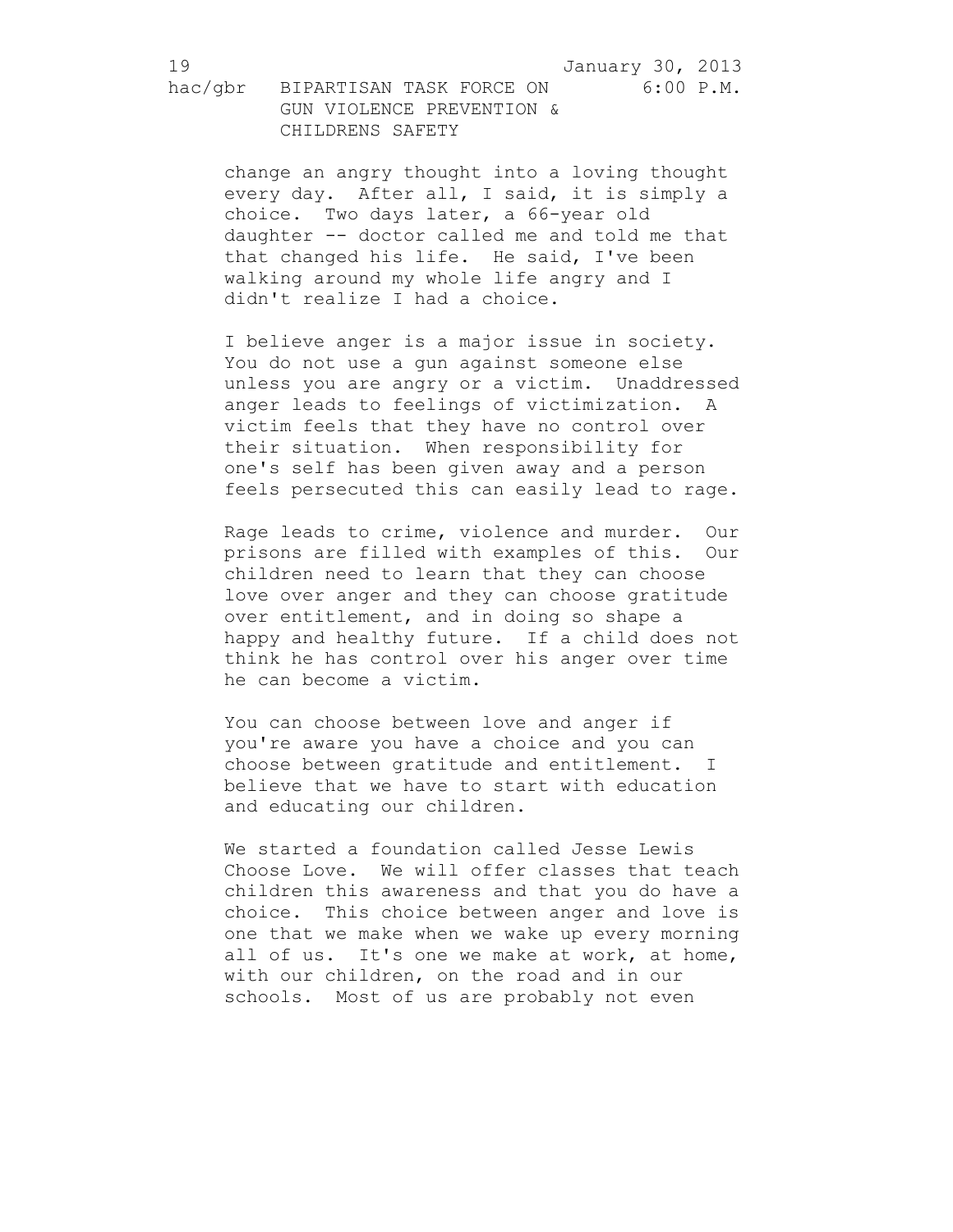20 January 30, 2013

hac/gbr BIPARTISAN TASK FORCE ON 6:00 P.M. GUN VIOLENCE PREVENTION & CHILDRENS SAFETY

aware that we're making a choice.

Jesse wrote a message on our kitchen chalkboard sometime shortly before he died. The message was written in six-year old writing and phonetically spelled and said, nurturing, healing, love. I found it about two weeks after he died. This message of comfort and inspiration was for me, for my family and for the world.

The Jesse Lewis Choose Love Foundation is our way of turning anger in our society into love. I truly believe that we can together make the world a better place. Together we can turn this tragedy into the event that turned the tide that empowered us an individuals, a society and the world to choose love.

Thank you.

SENATOR MCKINNEY: Thank you, Scarlett.

Our next speaker is Bill Sherlach.

BILL SHERLACH: Good evening.

My name is Bill Sherlach. My wife, Mary, was the school psychologist at Sandy Hook Elementary School for 18 years. Her career ended abruptly on that morning of December 14th, 2012, when Mary and 25 others were taken from us in a brutal, savage manner. On that day the shooter took away the central part of my life and our family's too.

I would like to comment today on three topics; weapons, mental health and parenting. Weapons, I am not a gun owner, never have and most likely never will be. I'm not an expert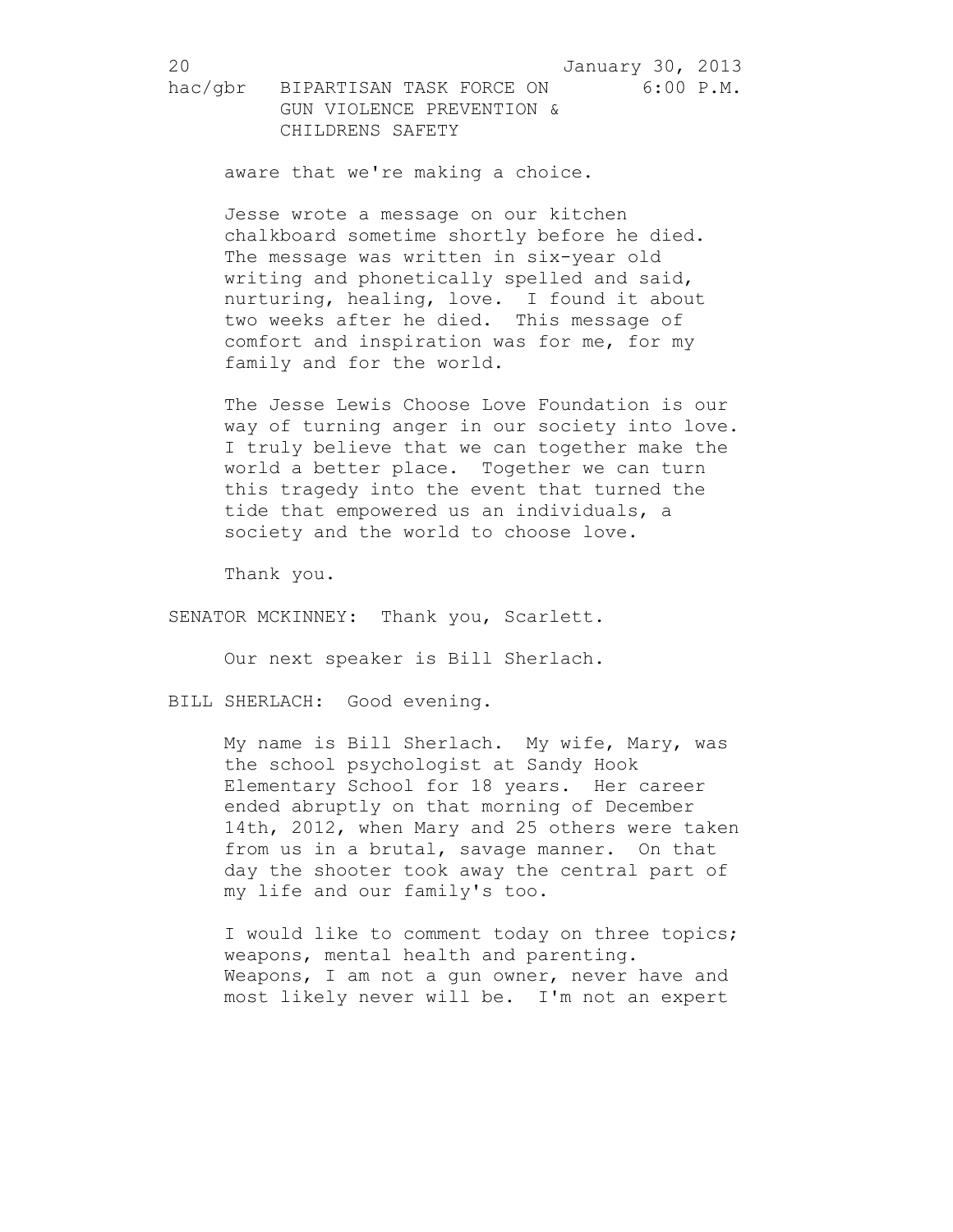when it comes to guns, magazines, or ammunition. I do, however, have a deep, deep respect for the Constitution of the United States and the Second Amendment.

I also realize that these rights were affirmed when times and armaments were very different than what we have today. I have no idea how long it took to reload and re-fire a musket. I do know that the number of shots fired in the Sandy Hook Elementary School in those few short minutes is almost incomprehensible in today's modern age.

This leads me to believe there is room for some sort of sanity to be returned to the dialogue about firearms. Some examples come readily to mind; armor piercing bullets. They are meant for one thing and one thing only, brutally kill by penetrating even a Kevlar vest. For law enforcement and military, fine. For anyone else, one has to ask why.

The ammunition used at Sandy Hook Elementary School was by all accounts meant to cause massive tissue damage. I cannot imagine that this type of ammunition would be used for hunting and I would guess that the cost of this ammunition is far greater than that commonly used for target practice.

High capacity magazines, simple arithmetic says that a smaller magazine needs to be replaced more often than a larger magazine. This alone leads to short increments of time where intervention could occur and the body count might be less, in fact 11 children managed to escape when the shooter stopped to reload.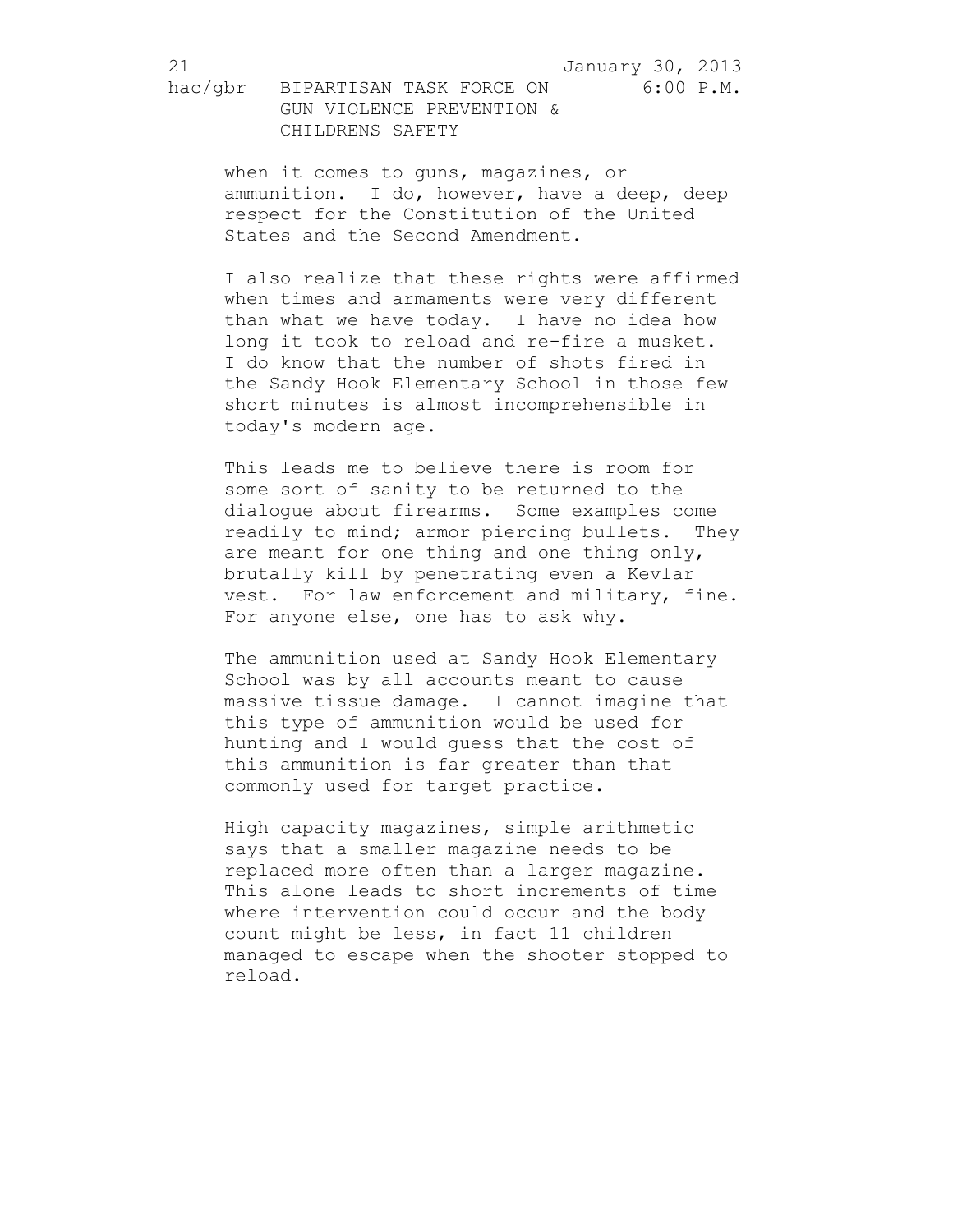22 January 30, 2013

hac/gbr BIPARTISAN TASK FORCE ON 6:00 P.M. GUN VIOLENCE PREVENTION & CHILDRENS SAFETY

Personal defense, whether from a tyrannical government or a home invasion, are two main arguments to the gun lobby. I don't understand them. In today's world of drones, missiles and other high tech weaponry, if a government wants to take out your house or your car you will never see it coming. And if a 10n bullet magazine -- and if a 10 bullet magazine isn't enough for you to stop a home invader, I would suggest some other method as you are probably posing a greater danger to yourself and your family than the intruder.

Next, mental health; our school and public mental health providers must be able to spend more time doing what they do best, helping children and their families. The number of professionals have been cut while the amount of regulation has dramatically increased, this mean more time doing paperwork and less helping people. Reforms are necessary that those who need help can get it instead of providers forced to have endless meetings about legally mandated bureaucracy.

Last and maybe more -- most important, parenting. Parenting is hard work. These maybe it's the hardest there is. Actively raising responsible kids require considerable effort. We need to return to the idea of having the family instill love, values, responsibilities, and yes, work ethic.

Provide the encouragement needed to succeed even when the work seems daunting. We need to turn off the computer games and do the homework. There are a lot of tired parents out there these days after working all day to make ends meet, but we know that we are the primary example set for our children. Let's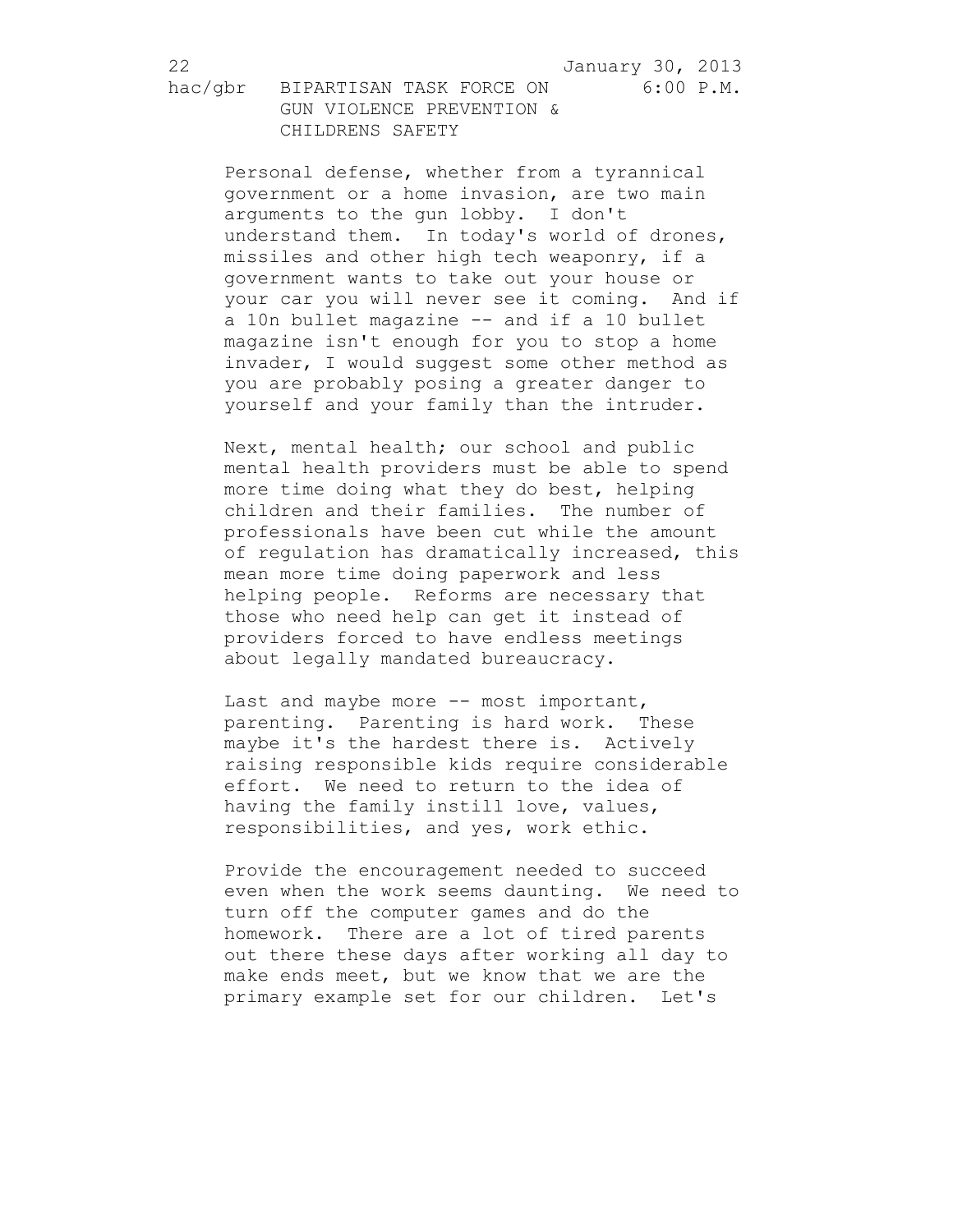reaffirm to be the best example we can be.

Ladies and gentlemen, I ask you today dedicate yourself to these issues just as all the educators at Sandy Hook dedicated themselves to the children entrusted to them. Six of those educators paid the ultimate price. We need you to act bravely as a group of one. These are not partisan issues. Resist distraction from special interest and focus like a laser on returning sanity to the dialogue and taking action.

Let the tragedy at Sandy Hook Elementary School be a turning point for this community and for our country. Take up the cause along with those who have elected you and entrusted their family's safety to so that post Sandy Hook is very different from pre Sandy Hook.

Thank you very much for your time.

SENATOR MCKINNEY: Thank you, Bill.

Our next speaker is Dave Wheeler.

DAVID WHEELER: Good evening.

My name is David Wheeler. We lost our son Benjamin the morning of December 14th to an unstable, suicidal individual who had access to a weapon that has no place in a home.

Right now professionals in every area pertaining to this crime, from mental health to parenting, to school safety are unable to connect the necessary dots to prevent this from happening again. A far more comprehensive system of identifying and monitoring individuals in mental distress is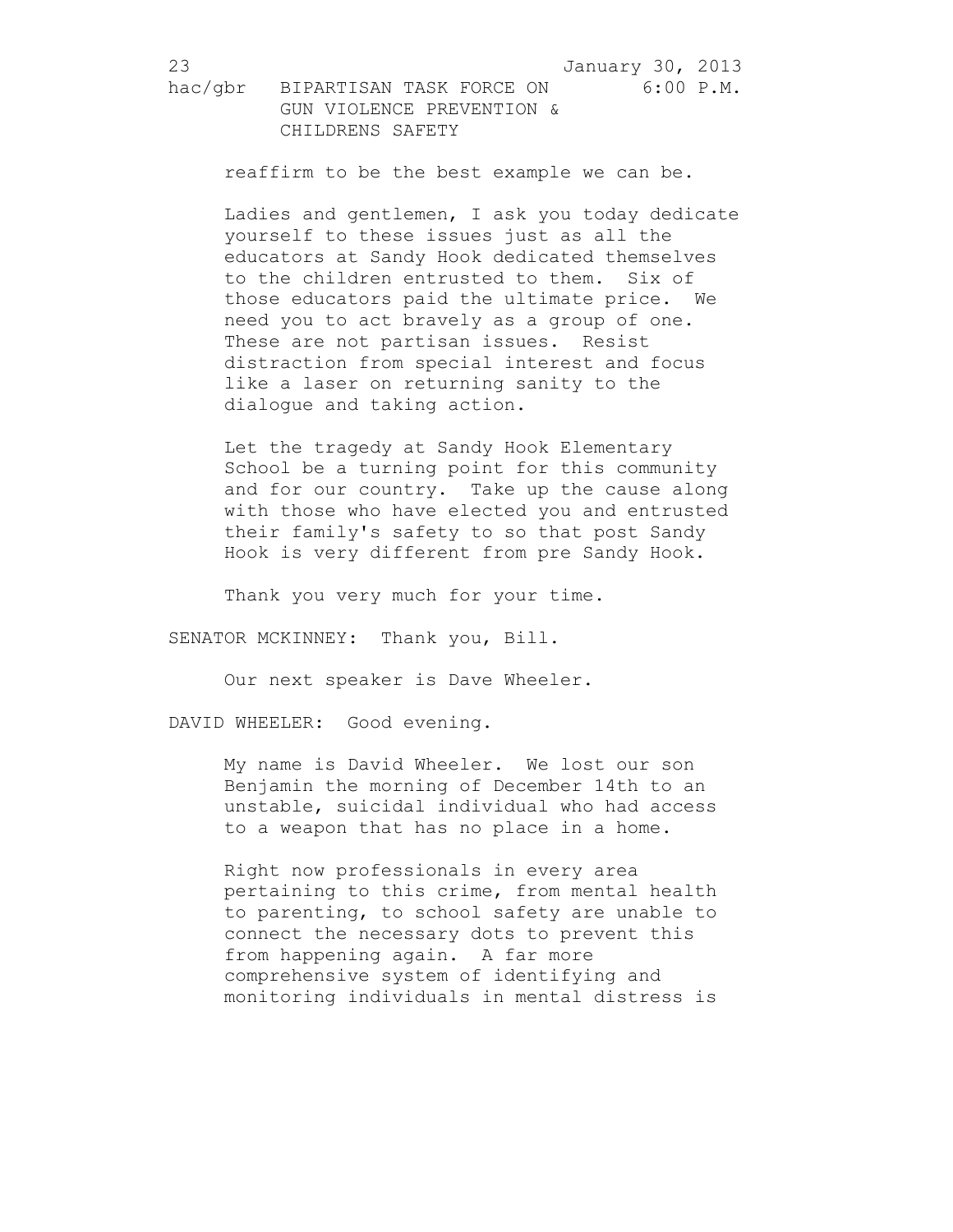required. It needs to be implemented.

That a person with these problems could live in a home where he had access to among the most powerful firearms available to nonmiliary personnel is unacceptable. It doesn't matter to whom these weapons were registered. It doesn't matter if they were purchased legally. What matters is that it was far too easy for another mentally, unbalanced, suicidal person who had violent obsessions to have easy access to unreasonably powerful weapons.

The inability of agencies to share information regarding at-risk individual's mental states, personal histories, proximity to firearms this contributed to the senseless murder of my sixyear old son, 19 other children and seven adults. This is where you must focus your efforts.

First, military style assault weapons belong in an armory under lock and key. They do not belong in a weapons safe in a home. We now have more unassailable proof that this is true beyond argument as if they were necessary. Legislation must ensure that any firearm in a home be re-registered annually.

Second, at-risk individuals must be identified and continually assessed by capable mental health professionals in a way that leaves their dignity and their self-respect intact.

Most importantly, databases of accurate information must be leveraged to allow identification of where the two issues of mental health and firearms ownership intersect. There is no reason that firearms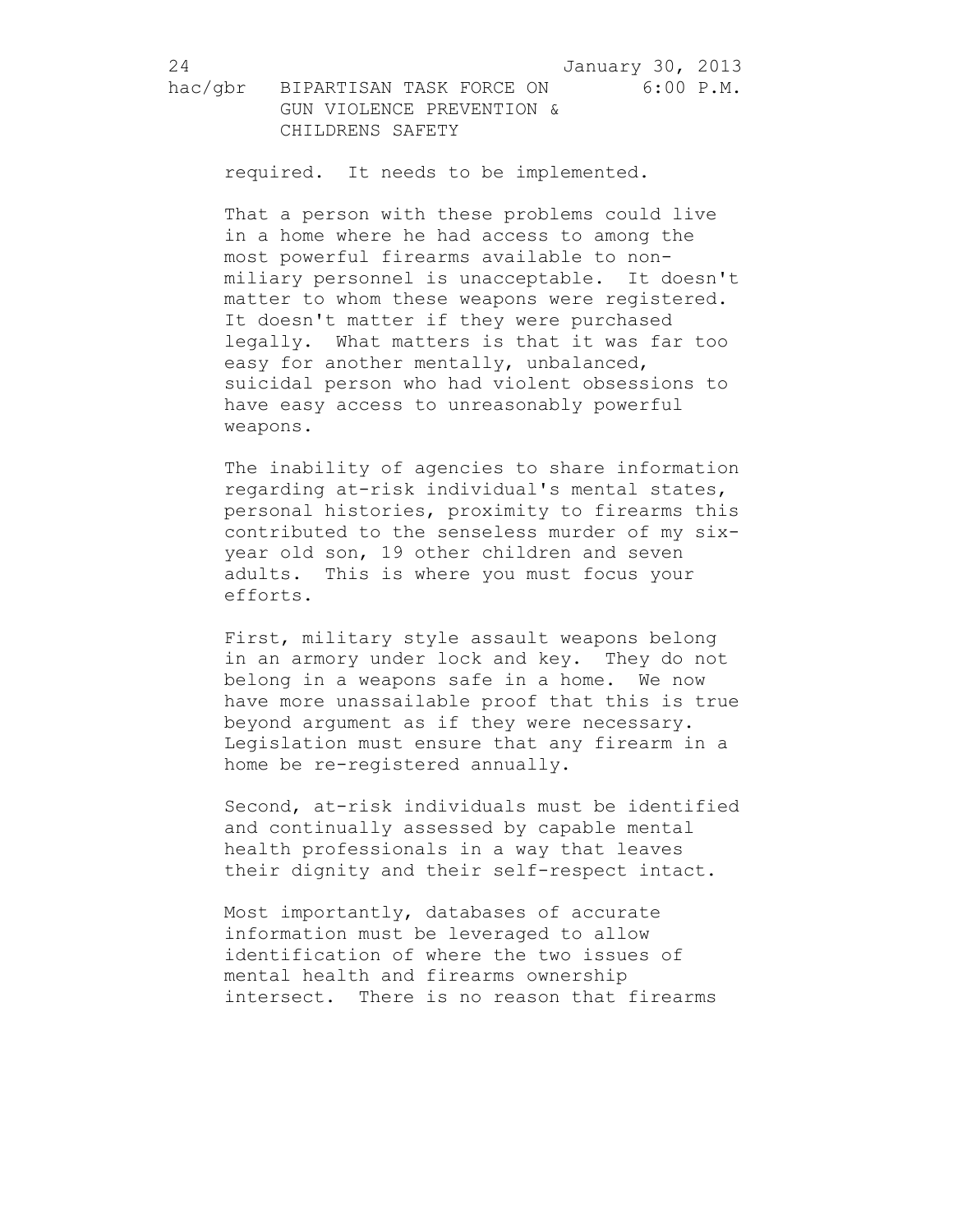registrations can't capture important data on all members of a household. They should be renewed regularly to allow for the fact that one's mental and emotional state may change over time.

As elected representatives it is your job to craft the legislation that keeps your constituents safe. Thomas Jefferson described our inalienable rights as life, liberty, the pursuit of happiness, the rights with which we are endowed for the protection of which we have instituted governments.

I do not think the composition of that foundational phrase was an accident. I do not think the order of those important words was haphazard or casual.

The liberty of any person to own a military style assault weapon, and a high capacity magazine, and keep them in their home is second to the right of my son to his life - his life, to the right to live, of all of those children and those teachers, to the right to the lives of your children, of you, of all of us, all of our lives, it is second. Let's honor the founding documents and get our priorities straight.

Thank you.

SENATOR MCKINNEY: Thank you, Dave.

Our next speaker is Susie Ehrens.

SUSAN EHRENS: Hi, good evening.

Thank you for giving me the opportunity to speak tonight.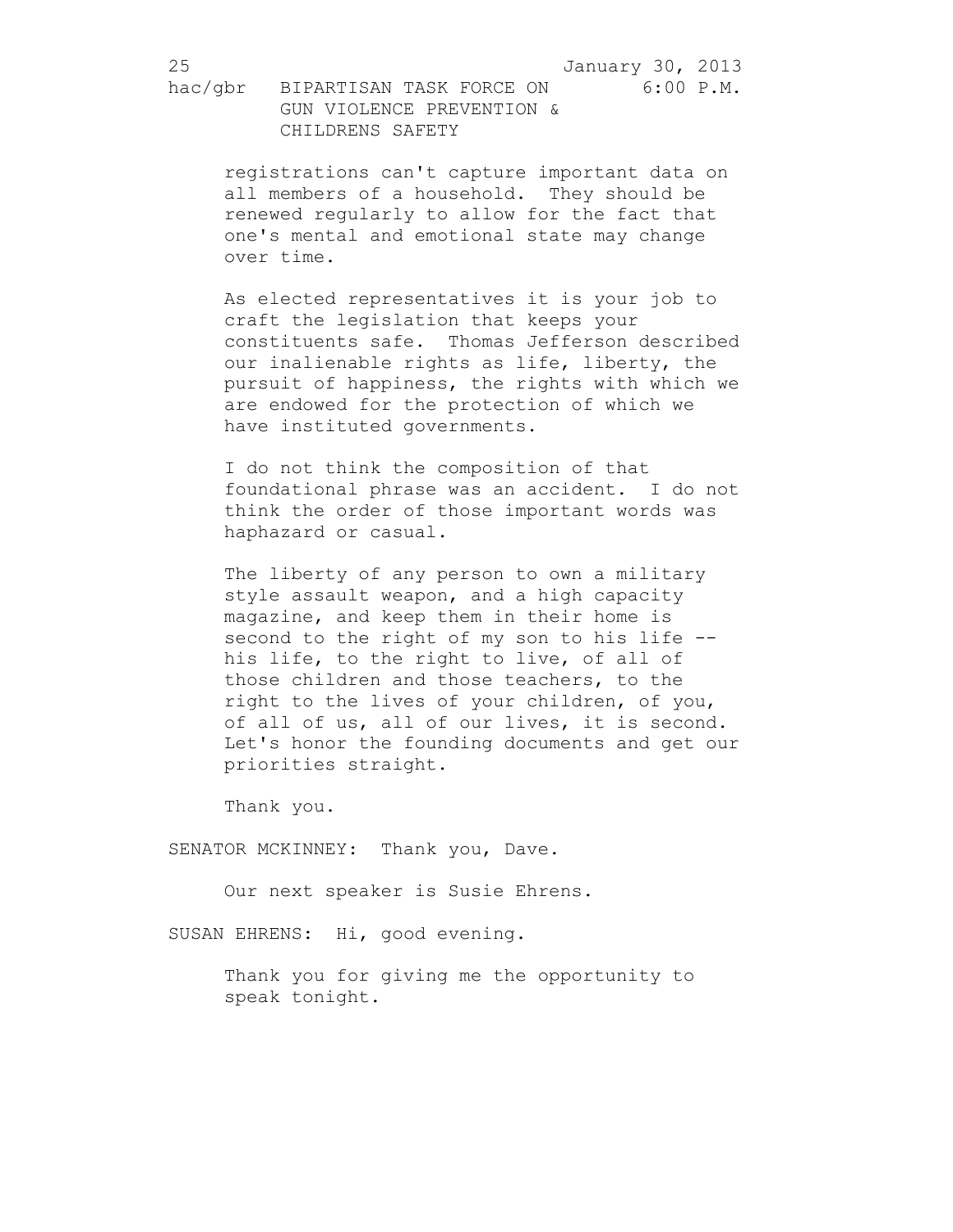26 January 30, 2013

hac/gbr BIPARTISAN TASK FORCE ON 6:00 P.M. GUN VIOLENCE PREVENTION & CHILDRENS SAFETY

My name is Susan Ehrens and my daughter was a student in Victoria Soto's first grade class. She survived. She and eight other children ran from that room directly past him, but not before witnessing her friends and her teacher slaughtered in front of her.

They ran past the lifeless bodies of their principal and their school psychologist, and they ran, and they ran, and they ran, they ran half a mile down the road. I know how very lucky we are and not for one minute do I pretend to understand the pain that the victim's families are going through.

The fact that my daughter survived and others didn't haunts me. That the spot they were standing at that moment in time decided their fate that day when evil that could have been stopped walked into their classroom.

I believe that our freedoms as Americans are a privilege that we've earned, that we fought for and we've defended against. I believe in all our freedoms, including the right to bear arms. I changed my opinion on that on December 14th of 2012.

I've researched the guns, the ammunition, the history of the arms debates, the laws, the politicians, the money. I was prepared to stand here today and read statistics to you because you're rational human beings. You're parents. You're friends. You're siblings. And I knew in my heart that if you heard the statistics about mentally unstable young men and semi-automatic assault rifles and the devastation that they leave behind, that as rational human beings those statistics would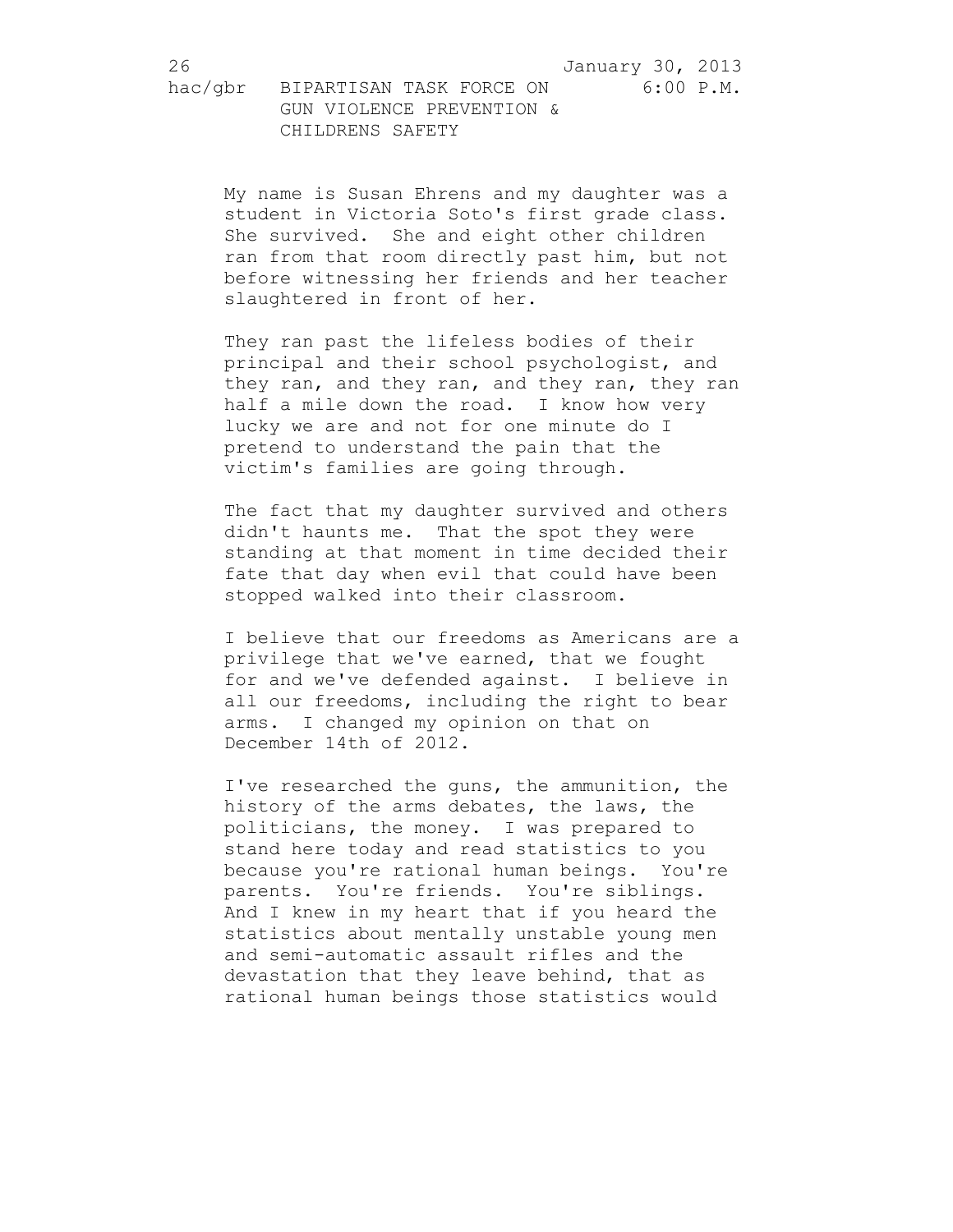move you.

They would move you to help reinstate the federal ban on semi-automatic assault rifles and high capacity magazines and enforce our existing laws, but I realized as I was going through my information to prepare that but none of those statistics and factual information mattered. You only needed to hear one statistic.

We as a nation should be ashamed of ourselves. Sandy Hook isn't the first massacre, not by a long list it's not the first, yet, nothing has changed. It wasn't that long ago when one man failed at making a shoe bomb on an airplane and from that day we all remove our shoes to get on an airplane and we do that because it just might save a life.

Reinstating that ban and enforcing our laws just might save another life. Is the list of massacres not long enough yet? We as a country are armed to levels of ridiculousness. Last I checked we're the world's superpower. We are the model to follow. We are the beacon of hope and freedom. We are Americans. We don't have civil unrest. We don't have regional factions killing one another because of differing beliefs. So why then do we have so many civilians armed with military weapons?

Weapons by their own name that aren't intended for sport and home defense. They are intended and built to kill. We are Americans. We stopped being the world's greatest country when we allow our most vulnerable citizens to be slaughtered because we might offend people by taking away their guns.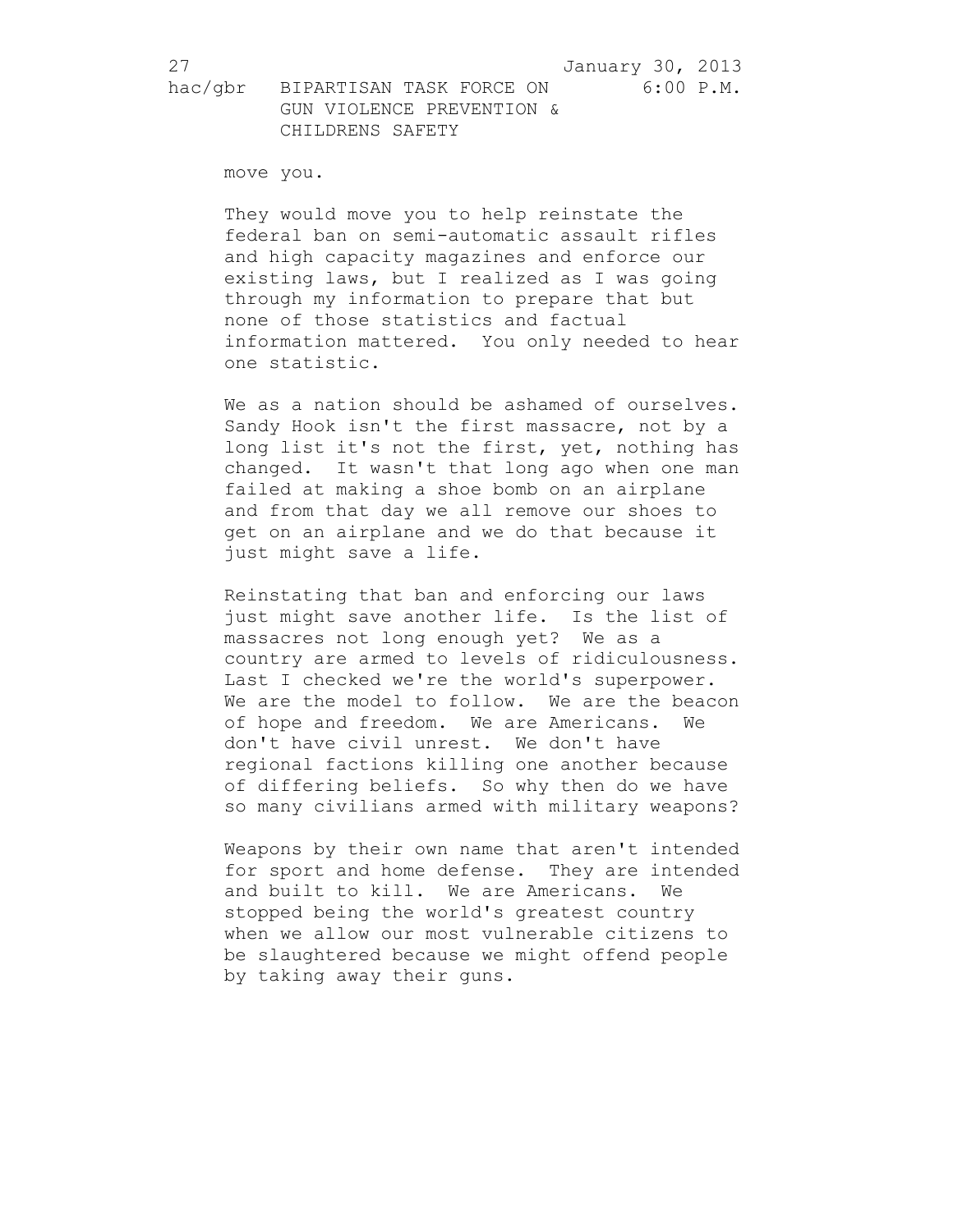We stopped being something to be proud of when we love our guns more than we love our children. So there's only one statistic that you needed to hear that as rational human beings to start making change now and that statistic is the number 26. So I'm asking you to do to two things, that is you move forward and represent our state and our families and this town. You remember 26.

And second, because you are our voice, that you make every decision as you move forward because this is now post December 14th, 2012, that every decision you make is made as if it were your child that didn't walk out of the school that day.

Thank you.

SENATOR MCKINNEY: Our next speaker is Nicole Hockley.

NICOLE HOCKLEY: Hello. Thank you for this opportunity.

> My name is Nicole Hockley. This is my husband Ian Hockley and this is our son Dylan.

> Six weeks ago today we held a funeral for our six-year old son, Dylan Hockley. I had seen his body for the first time the day before, which also happened to be my birthday. I remember looking at him in his casket and holding his hands. No parent should hold this memory of their child, neither should any parent suffer to watch their living child try to understand why his little brother is no longer with them, and wrestle with fears that this disaster will happen again.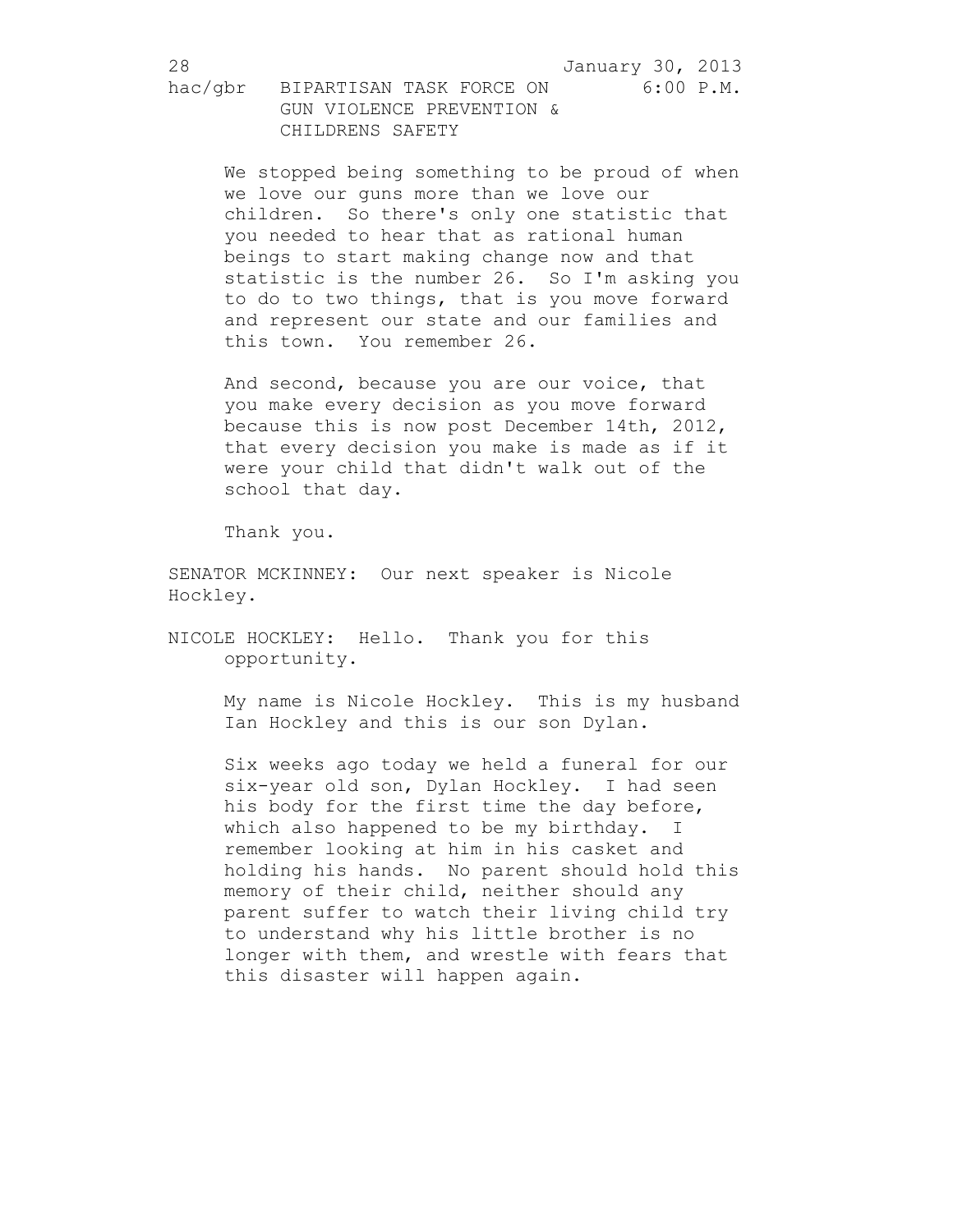Jake is eight and in third grade at Sandy Hook Elementary. The memories of him wailing when we informed him Dylan had died will stay with me for a lifetime. He describes December 14th as the day Hell came to my school. We all recognize December 14th as the day Hell came to Newtown.

I'm not here to remind you of our sorrow. I'm not here to proselytize about legislation. You are our elected officials and it is your duty to create and enforce the laws that protect and help us using common sense, morals, and sense of humanity to guide you.

Gun responsibility, mental health support, and proper school security are all important issues. They all have inconsistencies and loop holes which need to be addressed. I will never propose denying others their right to own a gun. I think of a gun similar to a high performance sports car. In the hands of an expert it is safe, perhaps even thrilling. In the hands of a person with mental imbalances, emotional immaturity or recklessness it is a death machine.

This state and this country has to address the shortcomings in mental health provisions that allow people with problems to slip through the net. Communities have to work to include these people not exclude them and see that they are getting the help they need.

I believe these are problems you will help create solutions for. I also believe science and technology have roles to play in implementing solutions. They can help with earlier identification and treatment of mental health issues, or even ideas like fingerprint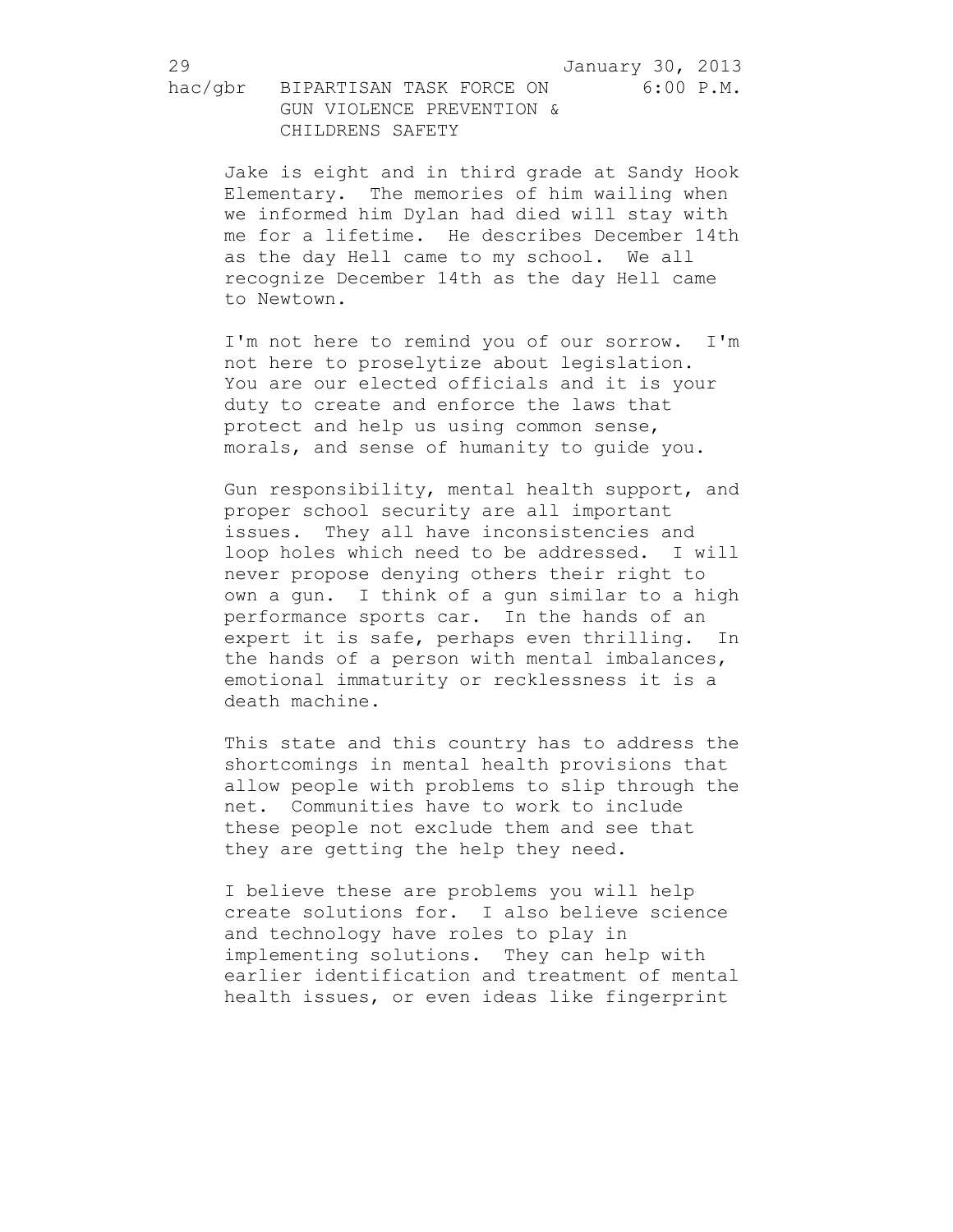scanning to ensure that the only person who can pull a trigger on a gun is the legal owner, much like our laptops.

I believe innovation will help create solutions, but legislation, science and technology only go so far. Other solutions are for us to undertake; you, me, every adult in this country and we need to teach our children these solutions as well.

I'm talking about community. Knowing your neighbors, reaching out to each other, being civil and respectful, taking notice of someone who's struggling and not being afraid to intervene and help, more talking and less texting, speaking to each other in person rather than just voice over Internet, less isolated time playing video games and more social interaction, not saying I always knew he would get into trouble, and instead doing something before he gets into trouble.

In my opinion, the legislative, science and technology parts are relatively easy. Regaining a sense of community in America is harder, but it is our duty to do this, and you, our elected officials, must participate too. You are not just Legislators, you are community leaders.

On December 21st we held Dylan's memorial service. I spoke that day about looking at my calendar and reading that I had ironically entered the day as the end of the world based on the Mayan calendar. I said then, as I do now, that I do not believe that day was the end of the world, but the start of something new.

I don't profess to know what all the changes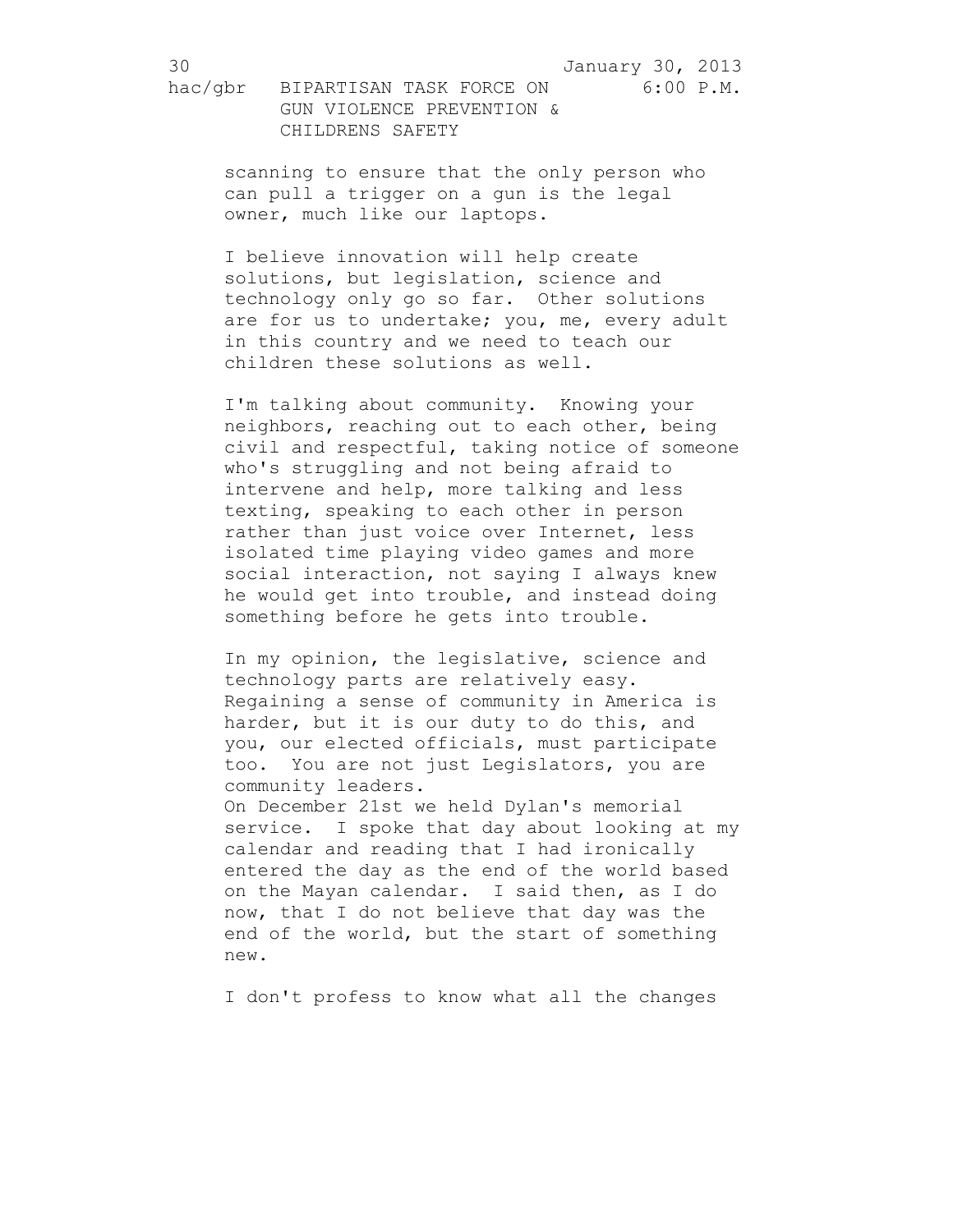will be, but I think it is very fitting that these changes, these new beginnings come from this peaceful, quiet place aptly named Newtown. If we don't create these solutions now and find ways forward then I fear we're saying it can't be done, that even now after December 14th that we can do no better.

I refuse to accept this response. Make the time -- make this the time that change happens. Don't give up because it seems too hard or too difficult. Make a promise to honor the lives lost at Sandy Hook and elsewhere in America by turning this tragedy into the moment of transformation that benefits us all.

Thank you.

SENATOR MCKINNEY: Thank you, Nicole and Ian.

Our next speaker is Abbie Clements. Is Abbie here?

Okay. We'll go to our next speaker, who is Neil Heslin.

NEIL HESLIN: Good evening.

My name is Neil Heslin. My son was Jesse Lewis. I'm here tonight to ask that we come with changes on firearms and a ban of assault rifles and military style rifles and high capacity clips.

Jesse perished on December 14th in Sandy Hook Elementary School to the hands of somebody who was apparently mentally unstable that these weapons fell into his possession. In defense everybody says is we need for home protection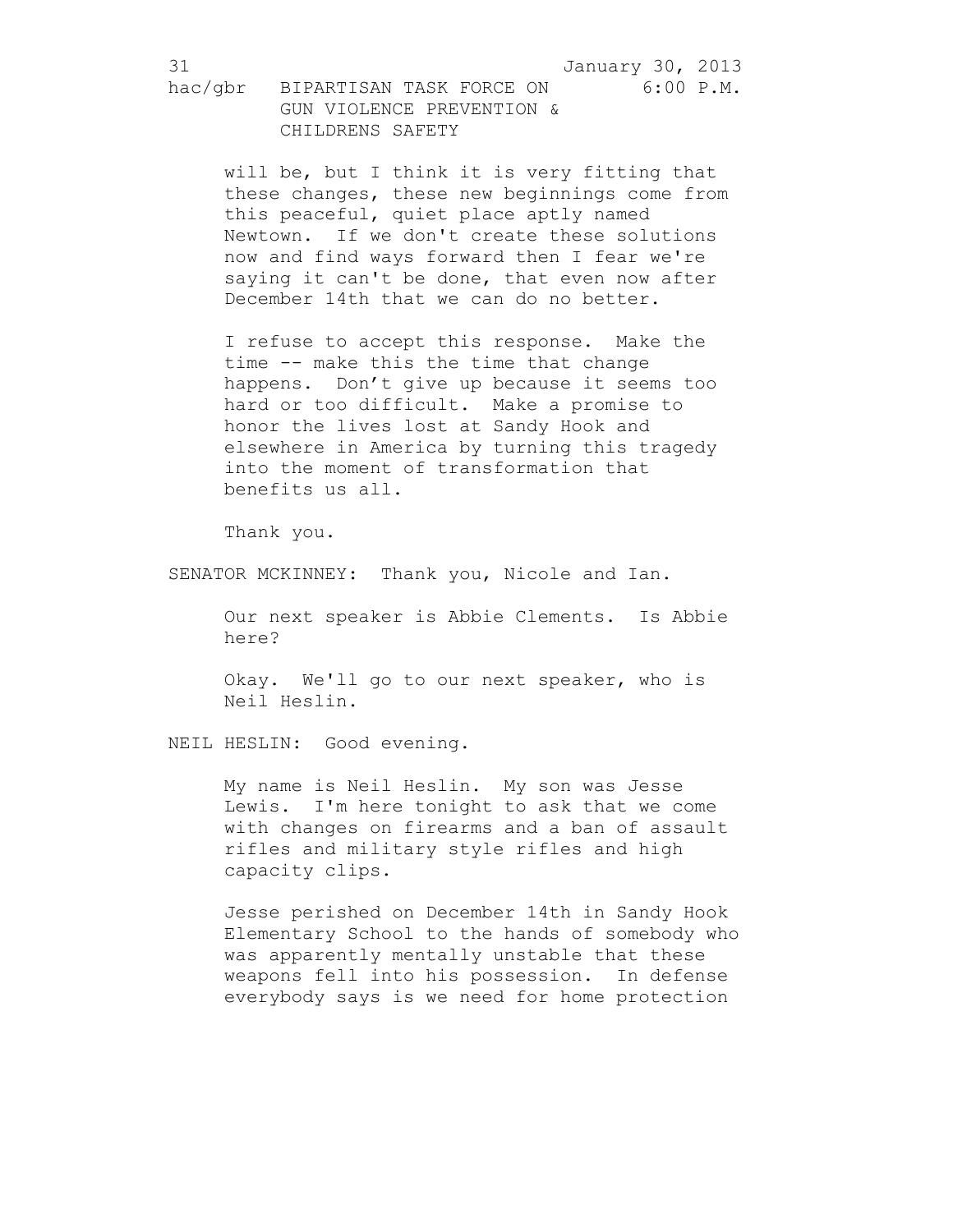and to protect our families and our children.

Where were those weapons the day of Sandy Hook Elementary massacre? They weren't in the hands of somebody who could protect our children or my family, my son, or the other 25 victims, they were in the hands of a mentally unstable person who took those lives of those kids and those teachers.

It can't ever happen again, anything like that, and changes need to happen with bans on those sort of weapons; military style, high capacity clips and magazines. And, you know, if -- if we didn't have those weapons it may not have stopped the -- what happened at Sandy Hook, but he could have went in with something with a smaller capacity, but there would have been less fatalities.

If we had better management -- healthcare management -- mental management maybe he -that -- those guns wouldn't have been in the home and he wouldn't have had access to them. There's many changes that have to be made to prevent this from ever happening again and - and the first and foremost is a ban on assault rifles and military style guns and high capacity clips and ammunition.

I -- I try to think of a reason why we would need guns and weapons like that for hunting and the only -- only thing I could think of is maybe deer management if Fairfield Hills here. You could take out 26 deer in matter of two minutes. Deer management, there's no sportsmanship to that. There's no challenge to it. There's no need in the -- for the hunters to have guns or weapons like that.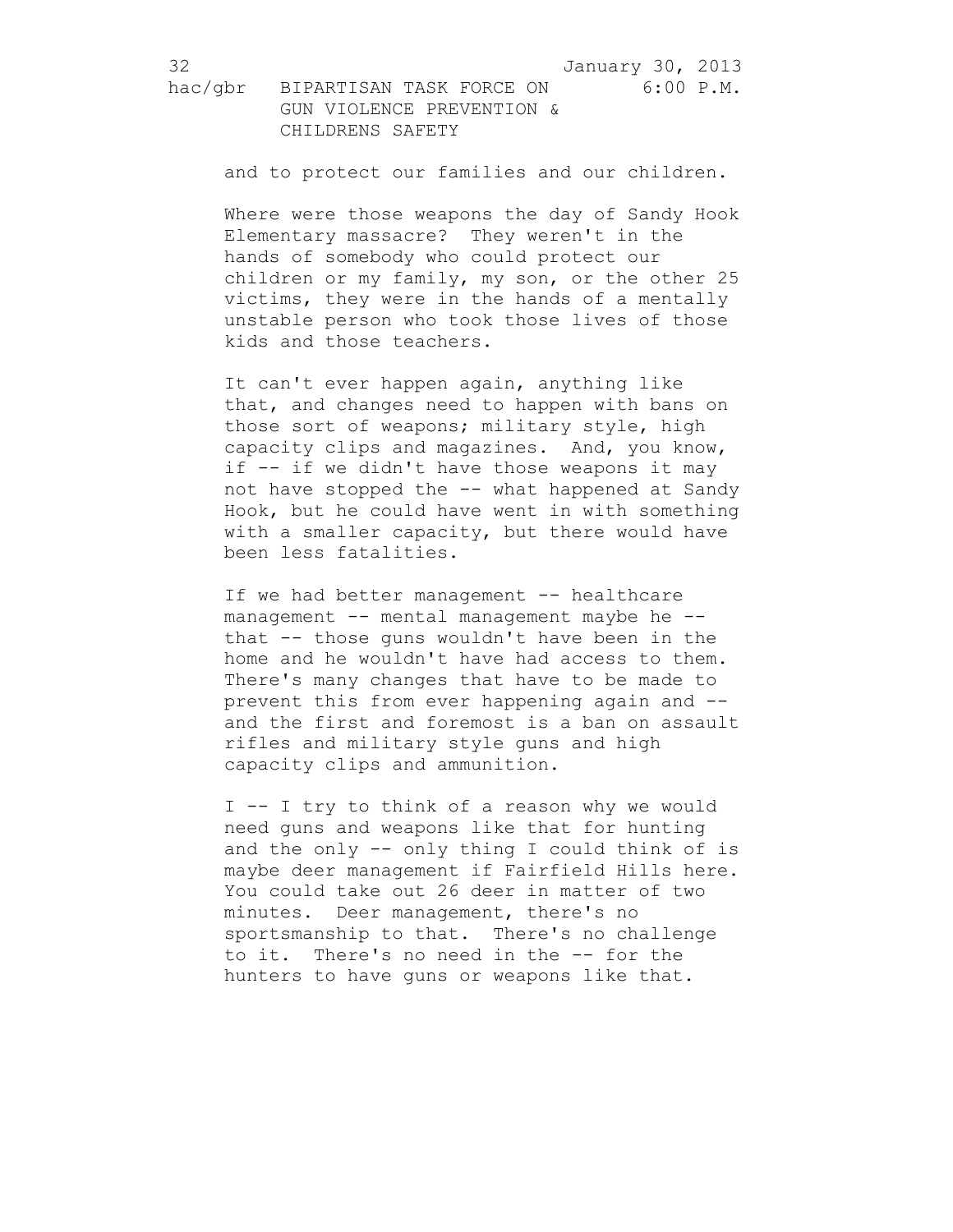33 January 30, 2013

hac/gbr BIPARTISAN TASK FORCE ON 6:00 P.M. GUN VIOLENCE PREVENTION &

 CHILDRENS SAFETY As for protecting our families and our children, what happened at Sandy Hook Elementary is proof that that doesn't work. It worked against the theory. You know, I --

I ask that we ban those weapons and I ask that we look more into mental health education and the people who have those firearms and the weapons should -- there should be strict background checks, which include health checks and mental stability of the people in the household and the people owning those weapons.

And I don't know all the facts of Alan -- Adam Lanza's mental health or mental stability, but it's very clear he had mental problems to carry on a cowardly act and commit a crime like that. And the Second Amendment people say we're trying to take the guns from lawabiding citizens. In my eyes Adam Lanza wasn't a law-abiding citizen until December 14th when he committed that crime.

The Second Amendment also states we -- we have our rights to bear arms with regular -- well regulated. Well, the firearms weren't well regulated -- the assault weapons and the high capacity clips.

When that Constitution was written, it was written over 200 years ago, it served a purpose at the time. What -- what weapons did we have -- did they -- our forefathers have? They had muskets and canons. They didn't have 30-round magazines, nor did they have the high-powered guns that we do today.

And  $I$  -- I just -- I hope that a -- a ban can come of -- out of this and the high capacity clips and the military style assault rifles and I hope that it will carry over onto a national level. I would like to see federal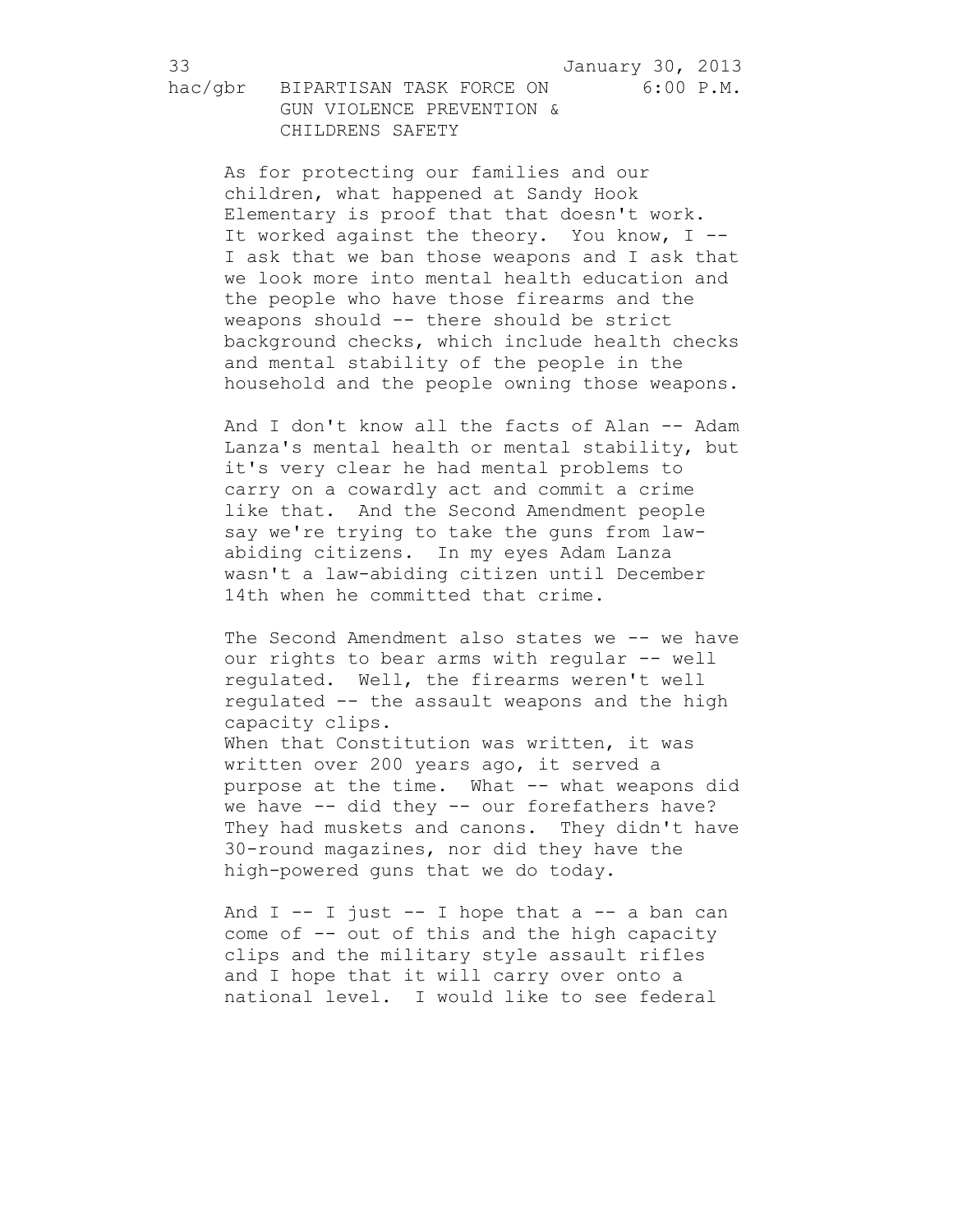regulations and licensing on all firearms and the people who carry those firearms.

And  $I$  -- I just -- I hope to God nothing like this ever happens again. And Jesse's mom was up here earlier, and Jesse had talked about a message he -- (inaudible) mom and just came to me with that message was -- it was a message that he had on the blackboard.

And it should have never happened. Thank you very much.

SENATOR MCKINNEY: Thank you, Neil.

I'm going to read off the next three or four names on our list and -- so the people who are in line can be prepared to go, and  $I - - I$  just want to make sure we had Abbie Clements is not here tonight, and then, are Chris and Lynn McDonald here? I don't believe they are.

The next two speakers on our list are -first, Brad Greene then Tom Swelts.

Brad.

Brad, before you start here while everyone is assembling. You're here with a large group which is fantastic and speaking on behalf of the group so you've all saved us the time which we appreciate and  $-$  and your voices are heard just as much as when they're one.

And just to remind everyone of the rules now that we're at the more public portion, everyone has three minutes to speak, and thank you for being here.

BRAD GREENE: Thank you all so much, members of the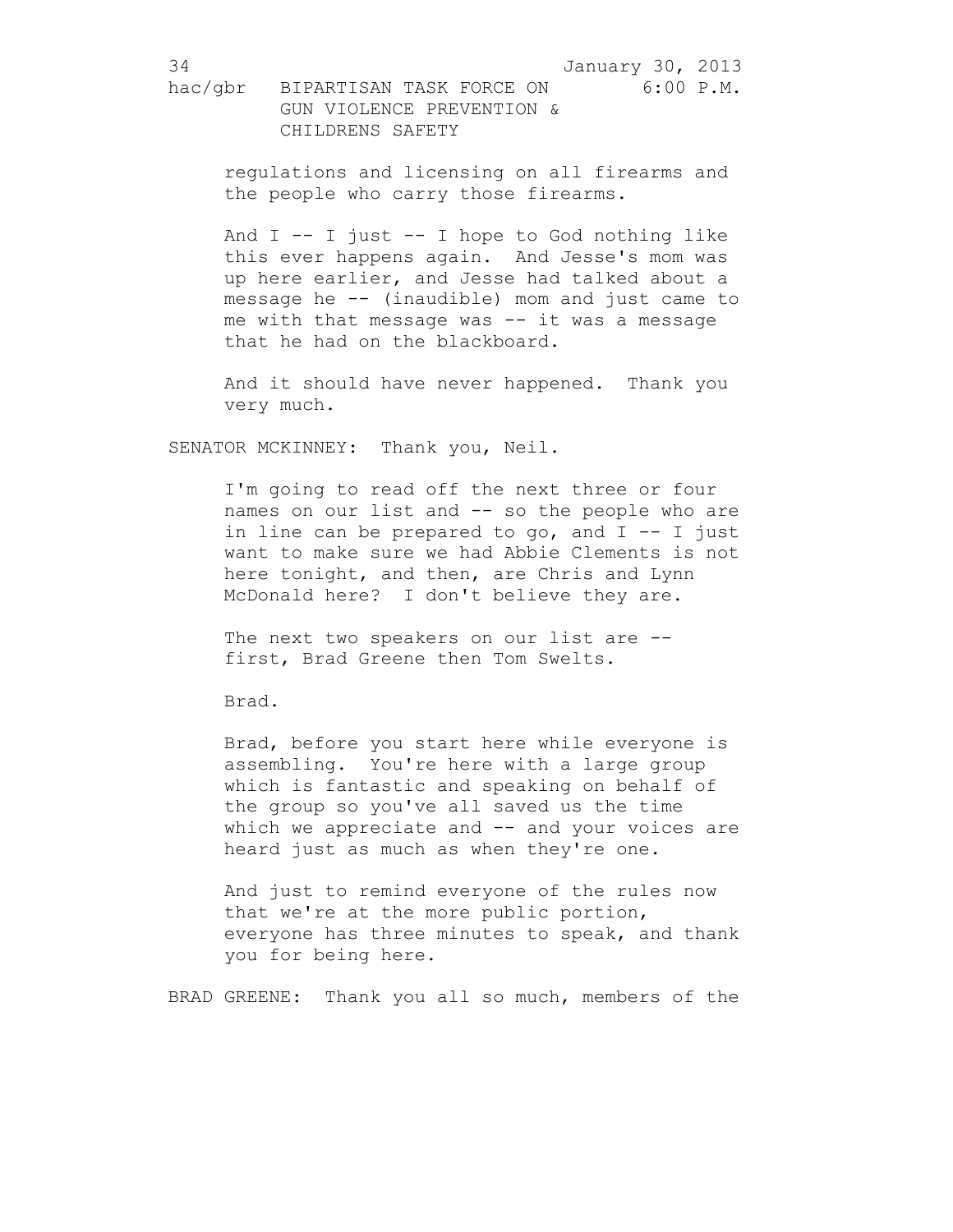task force for coming here to our town and for taking the time to listen.

My name is Brad Greene. As a father and a Sandy Hook resident I am making a statement today representing March for Change, a program of Connecticut Against Gun Violence.

The people you see standing with me represent just a fraction of those who have mobilized around the demand for common sense gun laws and who support meaningful change following the shootings at the Sandy Hook Elementary School.

The heartbreak and the sadness we all feel when we see the pictures and hear the stories of the 26 killed is deeply personal, but our resolve to change laws which permit the proliferation of obscene levels of firepower and leave our families and communities unsafe is collective and has united us.

Many of those who have mobilized were not involved in the issue of gun legislation prior to December 14th. Unfortunately, the events in Sandy Hook provided an unwelcomed education and we have come away appalled by what our laws allow. We are incredulous at the types of assault and semi-automatic weapons and magazine clips that are considered legal.

The logic behind allowing anyone with a wad of cash to buy an arsenal without a background check is beyond our comprehension. We want to be clear that we support the Second Amendment; however, even one of our most conservative Supreme Court Justices has declared that the right to bear arms is not unlimited and not without restriction.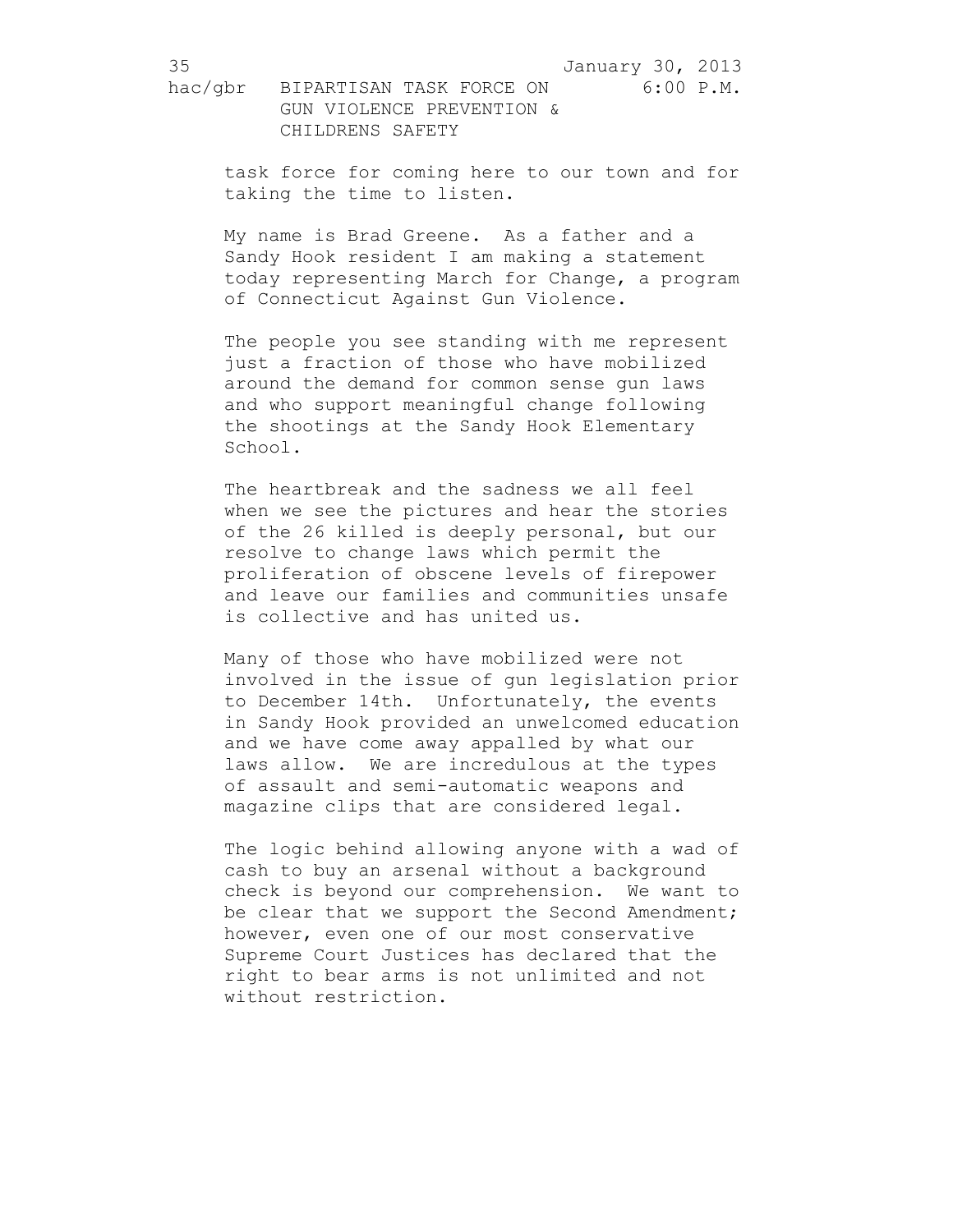What we stand here demanding today and will march in support of on February 14th are common sense changes to our gun laws to make our families, schools, theaters, malls and communities safer places.

What does common sense look like? No one -no one with a legitimate purpose needs a military style assault or semi-automatic weapon or large capacity magazine. We support their ban and removal from our state. No one with a legitimate purpose should fear permits and universal background checks on all gun sales and transfers.

Responsible gun owners should have no issue with registration and storage requirements for guns or limits on the number of guns which can be purchased within a month. We support the immediate enactment of these measures.

The world changed on December 14th and we are looking to the elected officials of our state to lead, not just this state, but the nation. As always, there is a choice. You can cower in fear from the gun rights organizations who are determined to preserve the status quo and protect the gun industry, or you can look into the faces of those standing around me and the thousands more like them in your constituencies.

You can recognize that we are growing in numbers and our voices are growing in strength and you can do what is right and demonstrate the courage that it takes to choose common sense and we trust that you will choose common sense.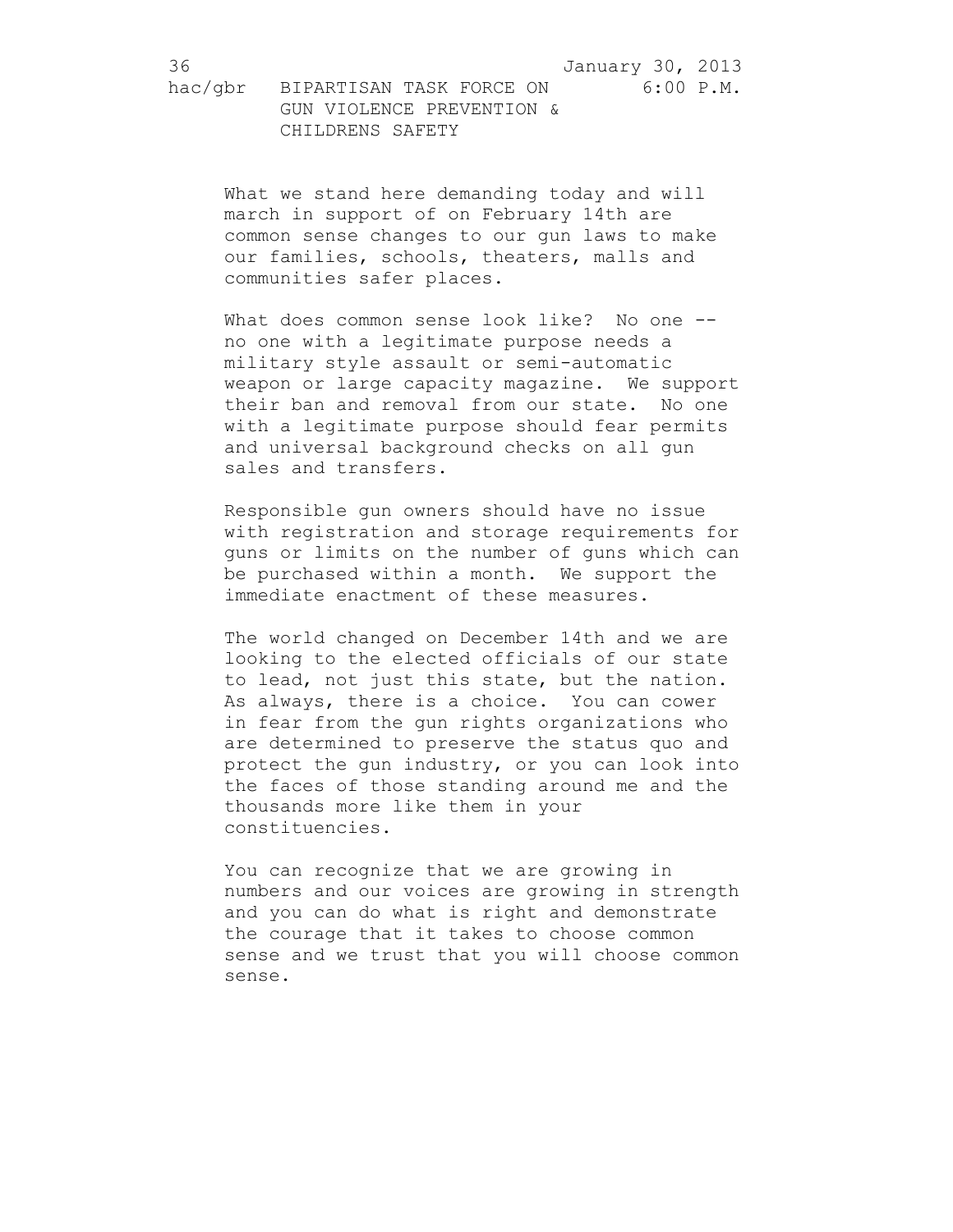hac/gbr BIPARTISAN TASK FORCE ON 6:00 P.M. GUN VIOLENCE PREVENTION & CHILDRENS SAFETY

Thank you for listening.

KATE MAYER: My name is Kate Mayer and I live here in Newtown and have on and off for the past 20 years. Like so many others this is where we chose to raise our family because here -- here in Newtown the village really does raise the child and now there's 20 less to watch grow up and that should never have happened, not here, not anywhere.

There's no way the right to a weapon of mass destruction in the hands of an un-vetted gunman outweighs the right of a six-year old to turn seven, the right of a family to put kids on the bus in the morning, and fully expect those kids to return at the end of the day, the right of a teacher to teach and not become a combatant on the front line of unimaginable violence.

I am sad here in Newtown trying to console my teenagers who taught these kids to swim, to console my husband who coached the siblings of the dead kids, and to smile and encourage my friends who work in the schools that it's all going to be all right, because I'm not sure it is.

I'm not confident the power of you, the decision makers, will prevail and not succumb to the power of the lobbyist and the right to arms advocates who think the right to bear arms and protect themselves in case of attack is more prevalent than the actual attack afflicting so many of our citizens, our family, our friends, our world and my town.

I firmly believe if the anti-gun violence supporters attended just one of the funerals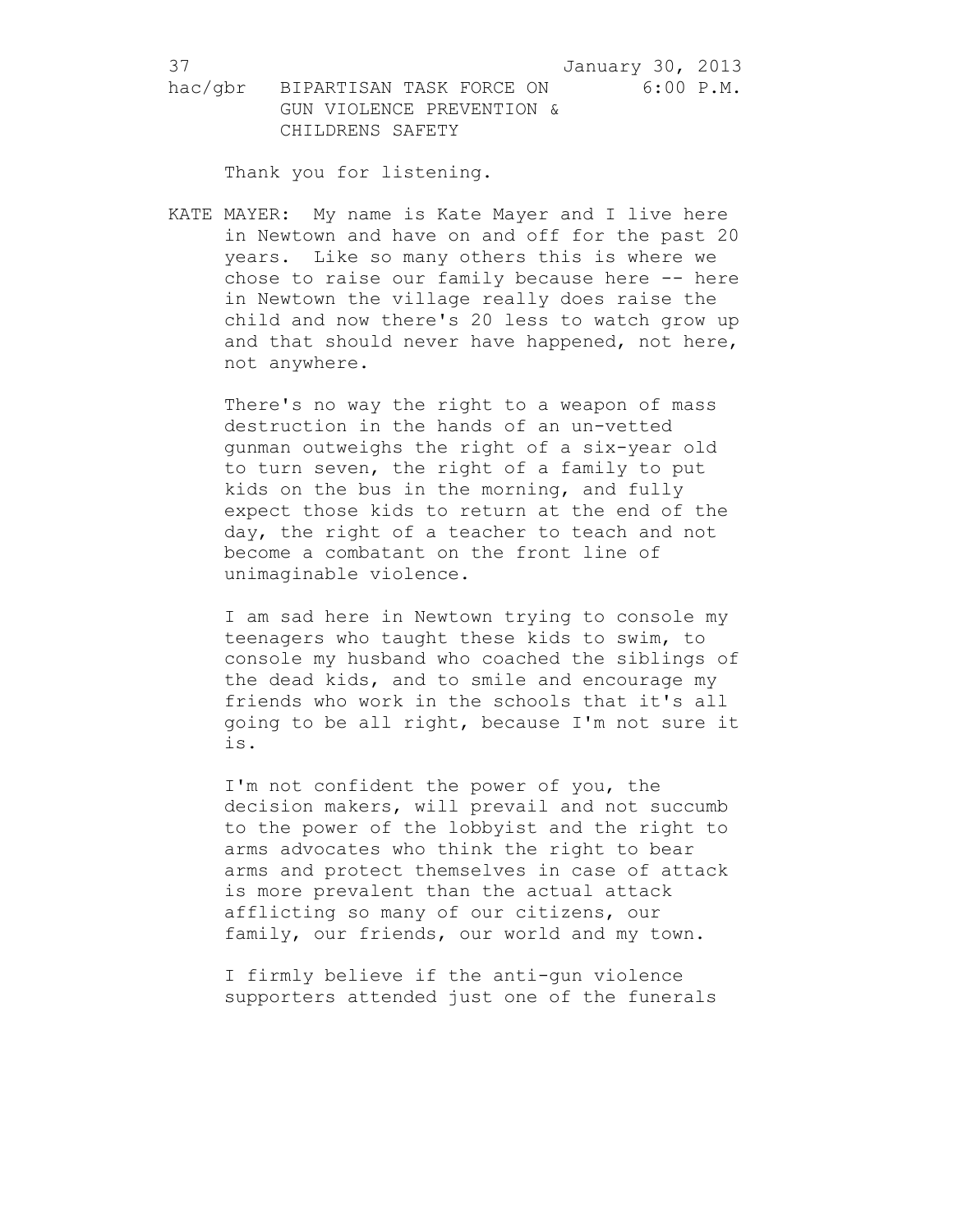that I did, if they stood in line for hours upon hours and watched the heartbreak leave the funeral homes and churches and synagogues one by one, all ages, all sizes they would - they would realize that the Daniels, and the James, and the Jessica's and the Jesses and the 16 others of the tiniest victims and their educators who tried so hard to protect them and the first responders who are now forever broken.

They would know that there is no inherent right that trumps that tragedy. This is not legislation on paper. This is not an abstract difficult to grasp, multi-dimensional concept, assault weapons were made to assault and they did that right here in my town.

Only you have the power to make a difference and I sadly do not. I'm demanding more than this face time, more than a ribbon, a t-shirt, more than making the promise. I'm demanding you keep the Sandy Hook promise.

We live together, the gun supporters and those of us who do not. We have a better chance of actually living if the common sense gun laws are enacted so that responsible gun owners can remain responsible and the rest of us can remain alive.

MICHELLE KU: I'm Michelle Ku. I'm a parent of three children in the Newtown Public Schools and I find it hard to understand why it is important to preserve people's right to own weapons designed for the military and now marketed as fun to shoot. This preservation of rights is especially egregious when it threatens my children's right to live.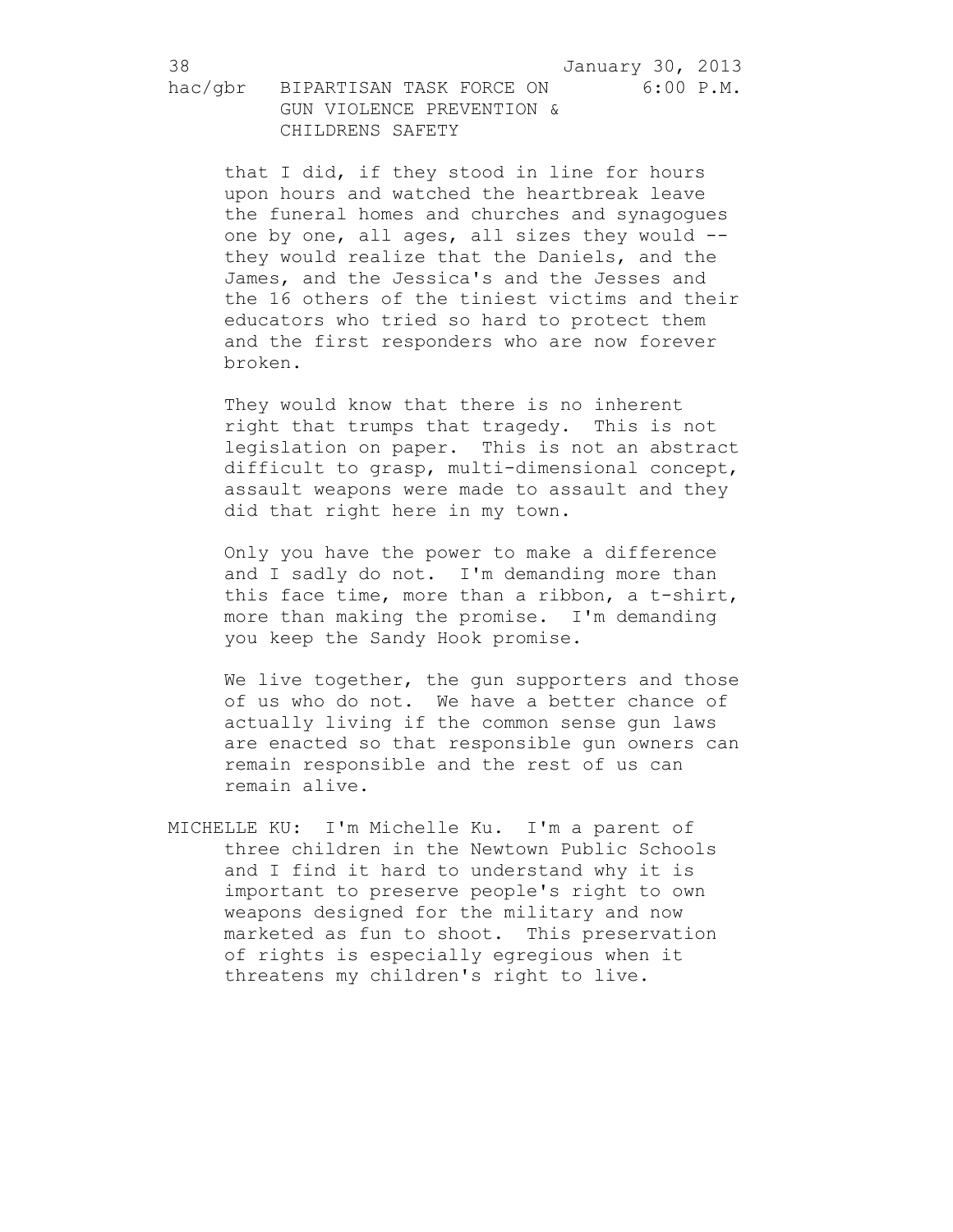hac/gbr BIPARTISAN TASK FORCE ON 6:00 P.M. GUN VIOLENCE PREVENTION & CHILDRENS SAFETY

In addition to being a parent I also have had a career in environmental health science, so while I have a personal perspective on gun control issues, I also see the issues from a risk assessment standpoint. The EPA, the FDA, the CDC, the World Health Organization, OSHA, NIOSH all use risk benefit analysis to understand how important it is to address threats to human health, whether the hazard is a virus, a bacterium, a new drug, radiation exposure or chemical exposure.

Why can't we address guns in the say way? There are almost 31,000 gun deaths every year, about the same number of deaths due to hypertensive heart disease or automobile accidents. There are major campaigns to prevent heart disease and billions are spent each year to make cars, roads, and driving safer, yet the gun industry remains relatively untouched by improved safety measures, depending largely on responsible gun ownership.

Additionally, many of the people who die from gun deaths have very little choice about their risk exposure, unlike hypertension and automobile, but the incredibly good news is that the vast contrast between the gun deaths and the U.S. and other developed countries should give us some pretty good clues as to how to curb gun deaths.

Cut back on the numbers and the types of guns and ammunition that are available. This can be done while still maintaining the Second Amendment rights.

Finally, I cannot appreciate the concept that there are good guys and bad guys. We're all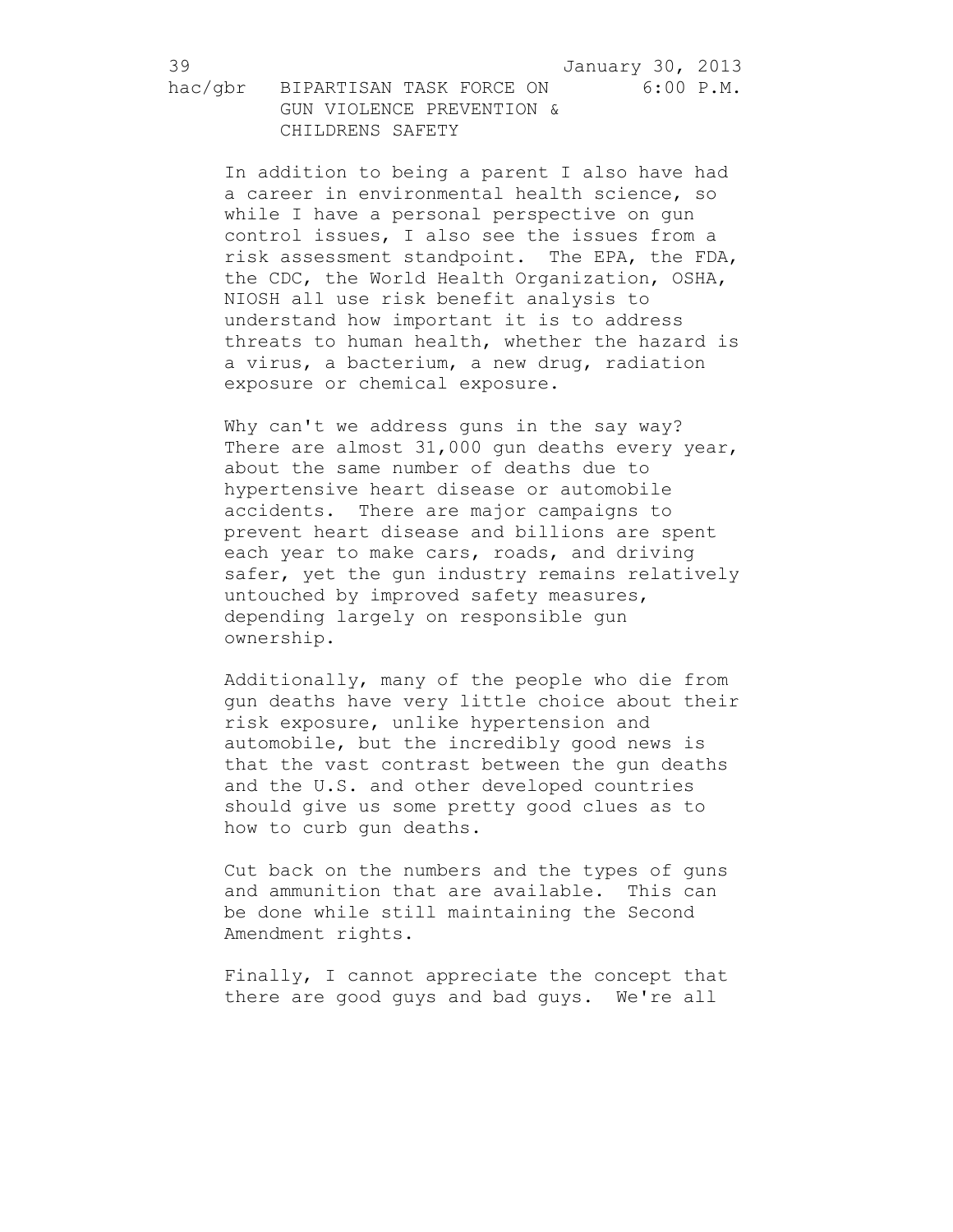human and we are each capable of doing things, both good and bad, intelligent and stupid. We have mental health issues that need to be addressed and I think that's something that we can all agree that need to be taken care.

I don't doubt that most gun owners are responsible, but I also know that there are those who intend to be responsible, but make mistakes and bad decisions. From a purely statistical point of view the more guns and the more powerful they are the more likely there are to be accidents and bad decisions. The cost of those mistakes and bad decisions are human lives.

Thank you.

- SENATOR MCKINNEY: Thank you. And our next speaker is Tom Swelts and then after Tom is Peter Paradis.
- TOM SWELTS: My name is Tom Swelts. I teach in this space that we are all sharing here tonight.

On December 14th at 9:30 in the morning I was conducting a class with 27 students. At the time my students were helping arrange things for an event, much like this. I was actually outside moving chairs and as I reached the front door security told me there was a lockdown and it was real.

As I entered the auditorium from the back my students were already following directions of my assistant students, placing themselves on the floor in the chair rows and lying down on the cold concrete floor. I remember it was freezing in there. I turned off the lights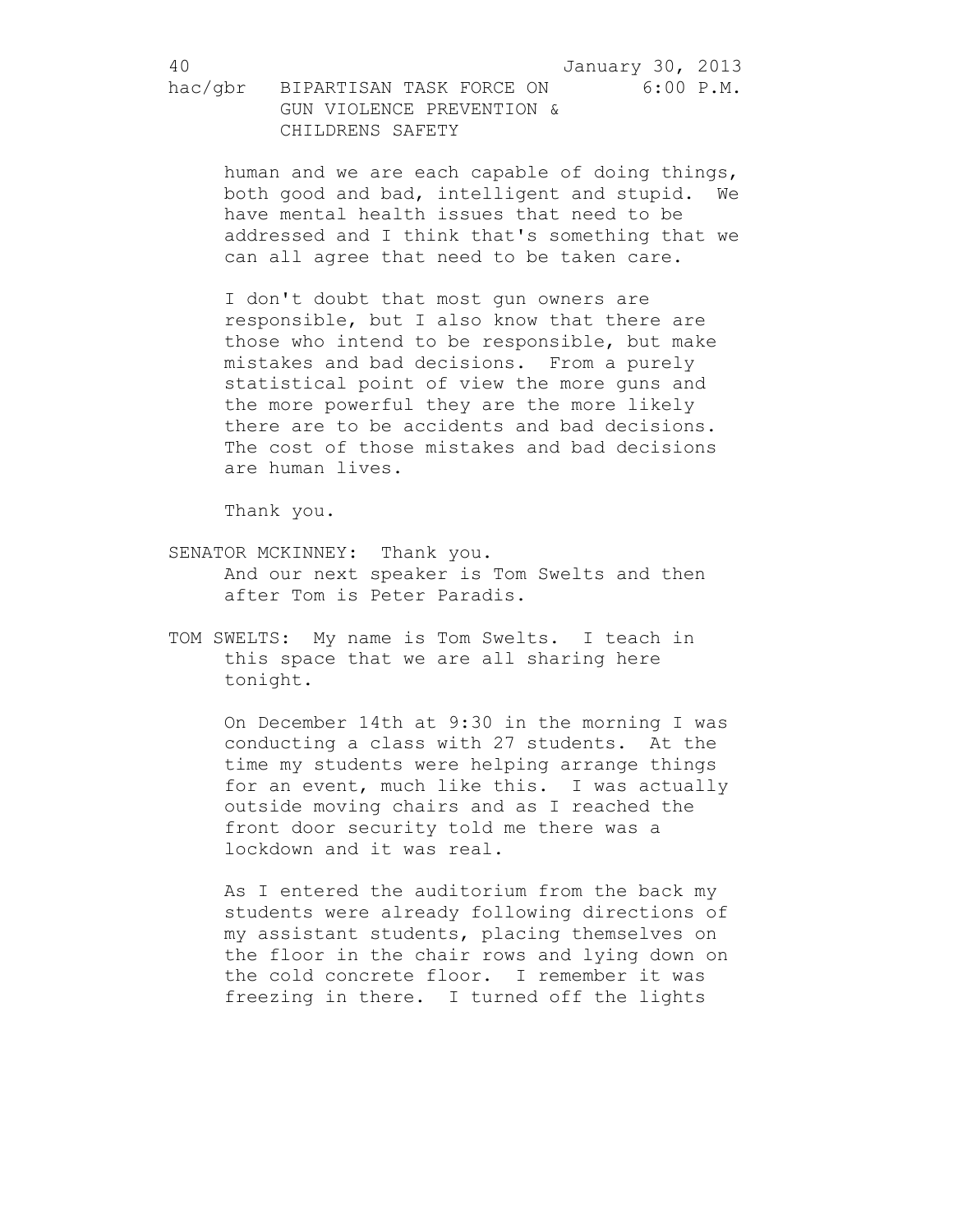and placed myself on the stage away from the students that -- realizing that if anybody came in I would have to distract that person to protect those students.

Make no mistake, I consider these students mine to protect at no cost. As time progressed we heard helicopters overhead and many sirens as police came up Exit 11 and headed to Sandy Hook School. After two and a half hours of laying on the floor the lockdown was over and things started to unfold in the press.

I realized that I had taught the shooter. I remember him, and I knew he was entitled to be here. Mental health facilities had long since been closed and schools had been become the support centers, their teachers, their counselors. Because of HIPPA we could not be told what might be wrong. We were only told to accommodate a particular student.

What made it worse was that due to the expense of sending a student like that to a private school, most of the times it wasn't done because the school system had to pay for it. What should change? Should teachers carry guns? I would quit tomorrow. I've talked to many students about this and they all think - also think it's insane.

Should school resource officers be here? The students and I have great respect for them as long as they relate to the students. I think of Officer Friendly when I was kid. Bring him back. My fear is that budgets will eventually lead to low paying persons be given the same job and not the training and respect. The police in this school, from all across the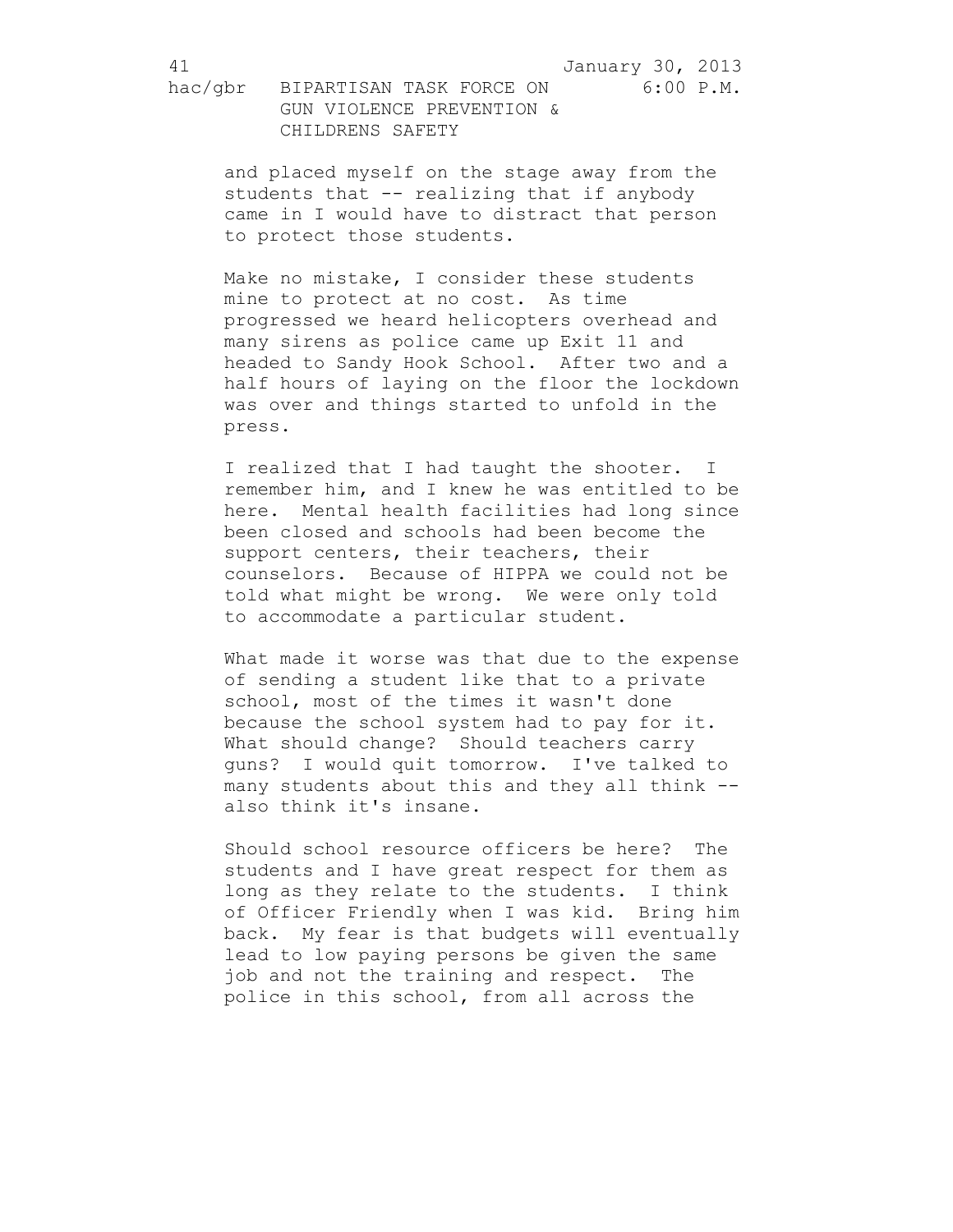hac/gbr BIPARTISAN TASK FORCE ON 6:00 P.M. GUN VIOLENCE PREVENTION & CHILDRENS SAFETY

state, have been awesome. As one officer put it, I've never been hugged so much.

Should we get rid of assault rifles? Yes. I'm not opposed to guns for hunting, but there's no sport in these weapons, only destruction of life.

What do I propose for mental health? The school should not be penalized for referring students to other facilities. The money and decisions should -- for such actions should come from a child advisee group, not politician or school systems. The future of many people are in your hands and I would - their lives are in your hands. To this day when I hear a helicopter I can't sleep. Thank you.

SENATOR MCKINNEY: Tom, thank you.

I just want to also thank Tom for all of his help in setting up tonight's event, as well.

Peter Paradis.

- ERIC PARADIS: Close. My name is Eric Paradis, but that's okay.
- SENATOR MCKINNEY: Oh, I'm sorry. I'm sorry about that, Eric.
- ERIC PARADIS: Nope, oh, it's (inaudible) Peter. Oh, I'm sorry. I heard Peter Paradis, Eric Paradis.
- SENATOR MCKINNEY: Eric -- Eric, we do have you on the list, Eric.

ERIC PARADIS: (Inaudible).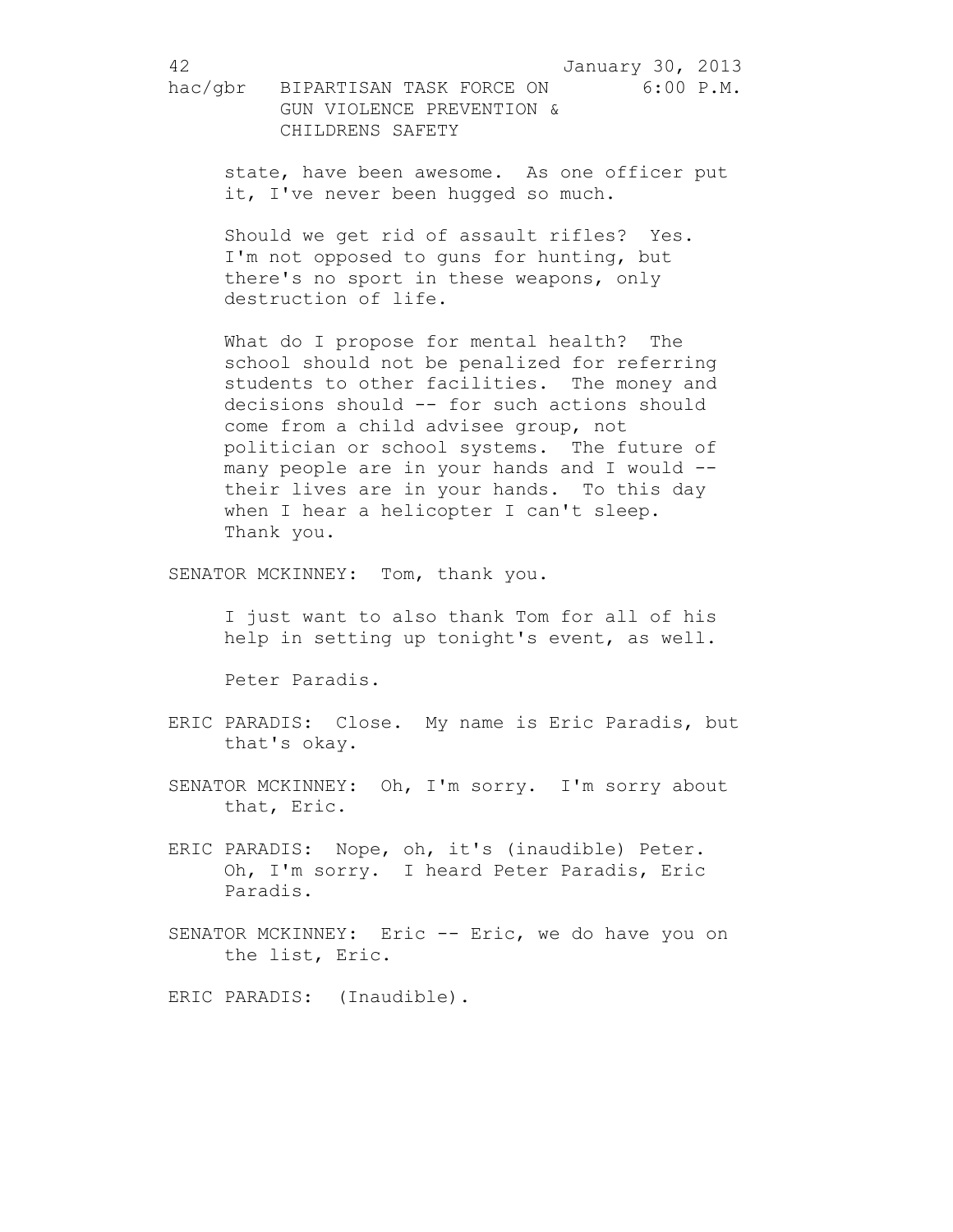PETER PARADIS: They say we're the Smith of the Frenchman.

> My name is Peter Paradis. I lost my 29-year old daughter on December 14th.

I am a gun owner. Rachel enjoyed shooting as well. There's been words of responsibility and responsible gun owners thrown around here and common sense. I believe education is part of that and all the courses that I've taken - and I've taken a few for gun ownership -- what was never taught was what we did with the gun after we came from the range and I don't believe it's put it in the closet is where it belongs. It needs to be in a gun safe.

If we had responsible gun ownership this would have never happened, but that goes back again to education. When you teach somebody about guns it's not when you're carrying it. It's not how you're using it. It's also about where you store it and what you do with it.

I can't see penalizing people that enjoy shooting. I stopped hunting a long time ago, but I do enjoy shooting and I do it as a sport, so do my daughters and my sons, but none of them have access to my firearms. And I believe that part of this problem we have is because they're not educated what to do with their firearms.

As an owner of firearms it is not a 9:00 to 5:00 job. It's a  $24/7$  job and this  $-$  we need more of this.

Mental health has been thrown around here too. Something has to be done here. I can attest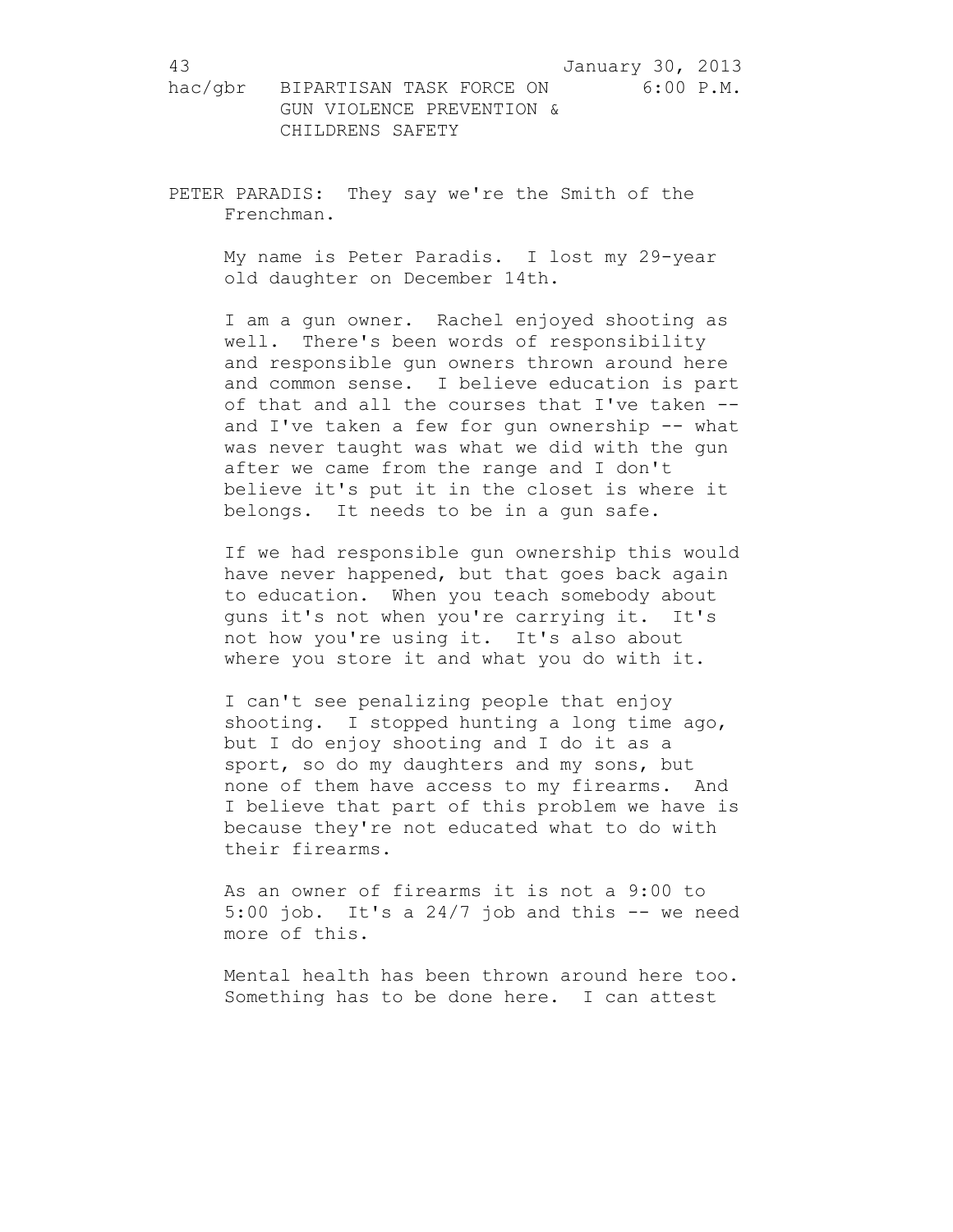that people slip through the cracks and their names should be going -- should be on a list that's available to all of our law enforcement agencies so that this tragedy doesn't ever happen again and that's called education and that's what we need.

Education isn't going to bring back 26 people, not my daughter, but it may spend -- it may help another 26 people and it can't stop here. We need to make the connection so that the law enforcement people can fill the holes so that this does never happen again. And again, that's all education.

You people hold it in your arms and your hands to make this happen and I would expect to see that. I own no AR style weapons, and I probably will never own any now, and after listening to the people that came up here, I have a different viewpoint on a few things, but I think responsibility all goes back to the beginning and I don't feel like we should own an arm unless you know what to do with it when you're done with. And again, that's education.

My daughter looked forward to coming down here to -- to Newtown. We are not Newtown residents. She came down here -- she was only (inaudible) third day back and she was pretty excited about it, and I know how the day ended and it wasn't as exciting.

So it's in your hands and you need to do something about this. We don't need 30-round clips to kill a deer. We don't need AR style rifles to go hunting or target shooting. We need -- action is what we need and we need it before long. We can't let this happen again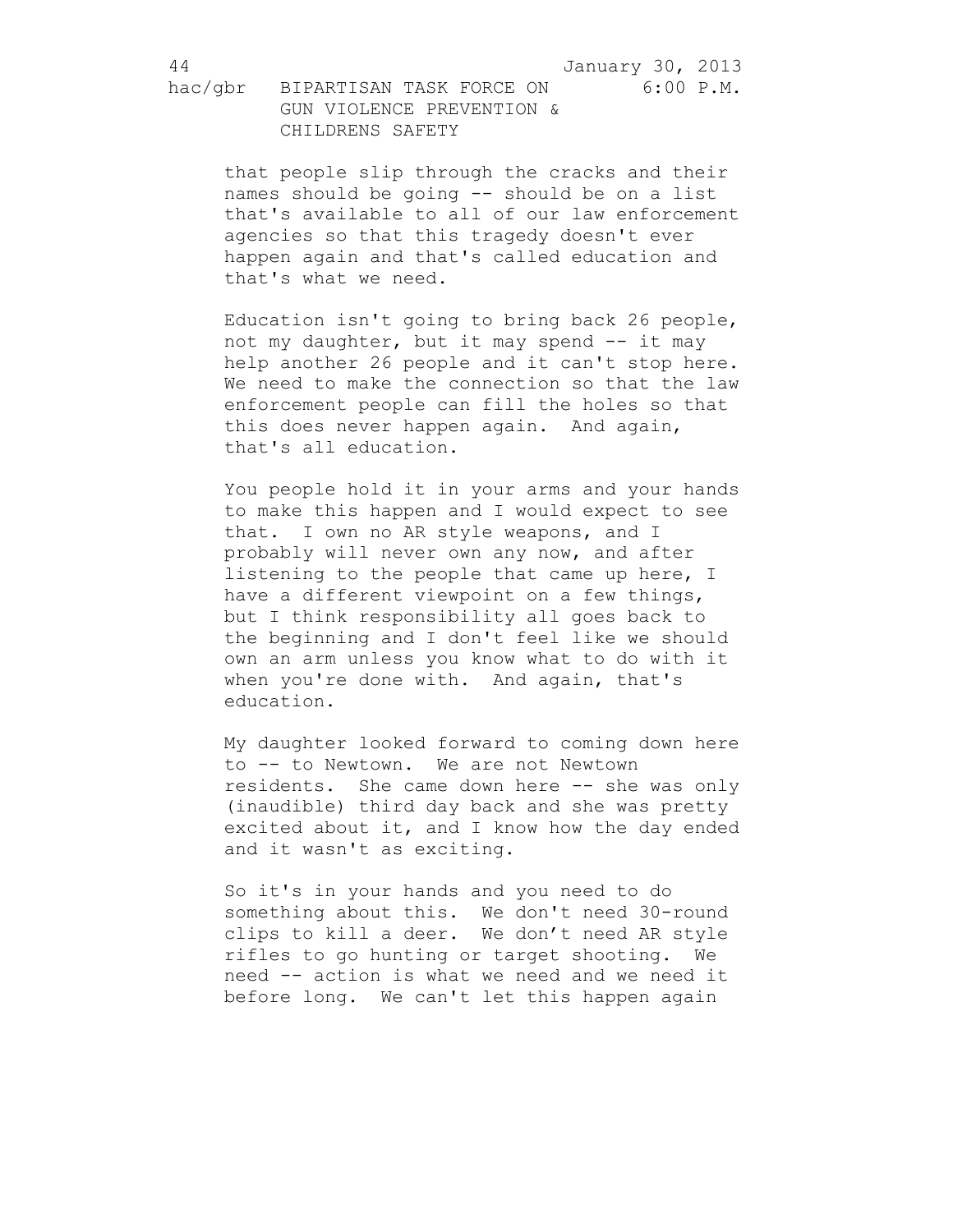and unfortunately common sense says that whatever you do here today is not going to prevent that from happening.

I know people don't want to hear about putting guns in schools, but a resource officer can be much more than just a gun-carrying person. They can be an educator and they would solve a problem that we have immediately, and this is what I think we need to go, but I would like to stress education on all levels and you need to something with the mental health part of it.

This person should have never been allowed to -- to get the guns as easily as he did and then went back to having somebody that was responsible in the household. She paid the ultimate price for not being it and I would hate to see that happen again.

Thank you for your time.

SENATOR WILLIAMS: Thank you, Mr. Paradis.

We'll hear now from a number of folks connected with the Sandy Hook School community, including teachers and parents. I will start with Mary Ann Jacob, to be followed by Richard Marotto.

MARY ANN JACOB: Thank you for taking the time to listen to us this evening.

> My name is Mary Ann Jacob. I'm a parent of two kids who go to school here at Newtown High School, who attended Sandy Hook School. I'm a former PTA president from Sandy Hook School. I'm a member of the legislative council, but I'm here tonight to talk to you as a staff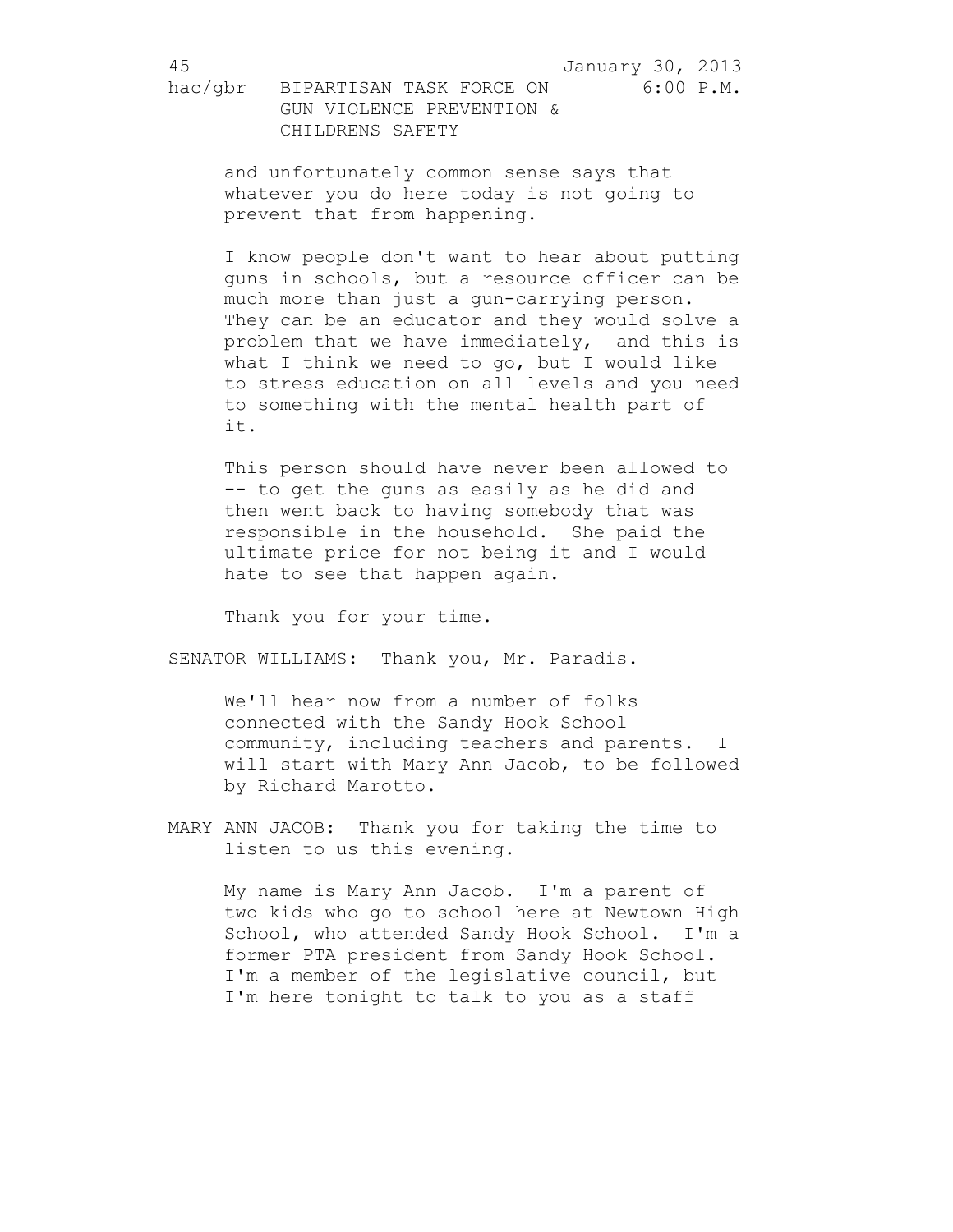hac/gbr BIPARTISAN TASK FORCE ON 6:00 P.M. GUN VIOLENCE PREVENTION & CHILDRENS SAFETY

> member at Sandy Hook School and tell you a little bit about the day of the shooting when we lost 26 of our family.

The day started like any other day with kids coming in the library picking out books, delivering lunch orders to the office, and meeting their teachers and saying hello to their friends.

Vicky Soto came in the library first thing in the morning to pick out books that she could use in her classes that day, bemoaning the fact that she had spilled coffee all down the front and what a bad day it was starting out to be for her.

At about 9:30 a.m. the classes had just begun. We had recited the Pledge. We had spent our moment in silence and the kids were settling in for another -- another day.

In the library, our librarian was beginning a class with our fourth grade -- one of our fourth grade classes talking about research skills. I was at my desk and I heard the intercom go on, and I paused for a moment and looked up and heard a few strange sounds and what I thought was a cry and -- but it was very muffled, and so I got up and went over to the phone to call the office and say, girls, what are you doing in there, the intercom is on, and from under her desk one of the staff members picks up the phone and says, they're shooting in the building.

At that moment I realized what I was hearing. Of course, who thinks when they're in an elementary school at 9:30 on a Friday morning that what they're hearing is shooting. So I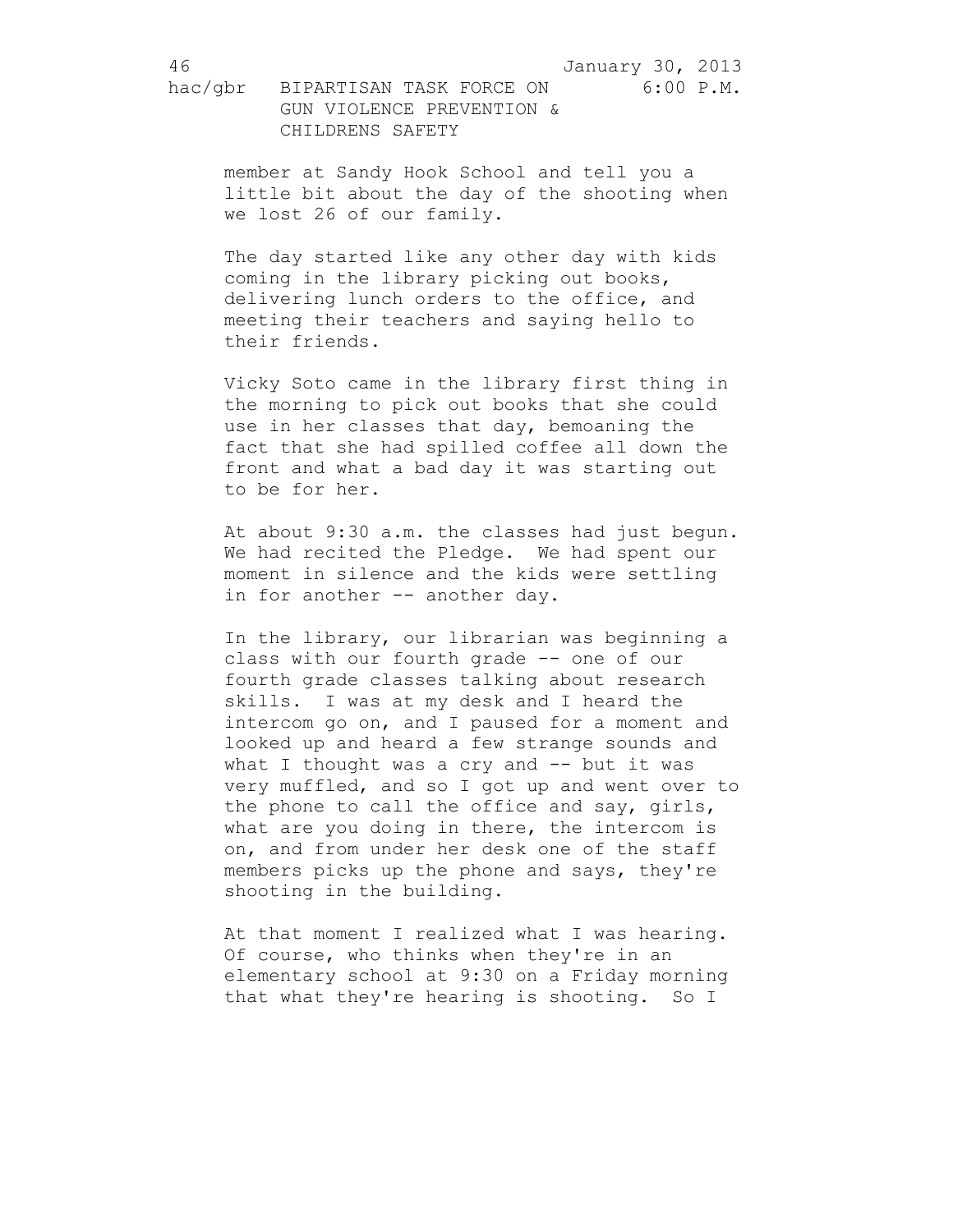hac/gbr BIPARTISAN TASK FORCE ON 6:00 P.M. GUN VIOLENCE PREVENTION & CHILDRENS SAFETY

yelled to our librarian that we needed to have a lock down and I ran across the hallway to the two classrooms that were directly across from us and yelled in their doors and slammed their doors shut.

We went back in our room and did what we thought was locking all five of the doors in the library and put the kids in the position that they knew was where they went for the lock down. That's the beginning of the problem that our kids even know what to do when there's a lock down.

We listened to what we knew were hundreds and hundreds of shots -- gunshots, which seemed to last forever. Then one of the doors of the library opened and we saw the butt of a rifle come around the corner and very quickly realized it was a police officer. Of course unbeknownst to them, I guess, the shooting had stopped by then, but it sure didn't feel like it to us.

He yelled to us to lock the door. We crawled back over there and realized the door wouldn't lock. So we had three adults -- four adults, 18 children and we -- we need -- we needed to get to someplace more secure, so we crawled across the floor with these 18 kids through our kitchen into a closet, for lack of a better word, and locked the door and pushed two file cabinets in front of it, and there we waited.

We actually talked about what we would do and how we would know if things were over because we were in a room where (inaudible), and at that point we couldn't hear anything anymore, and we decided it would be okay if we just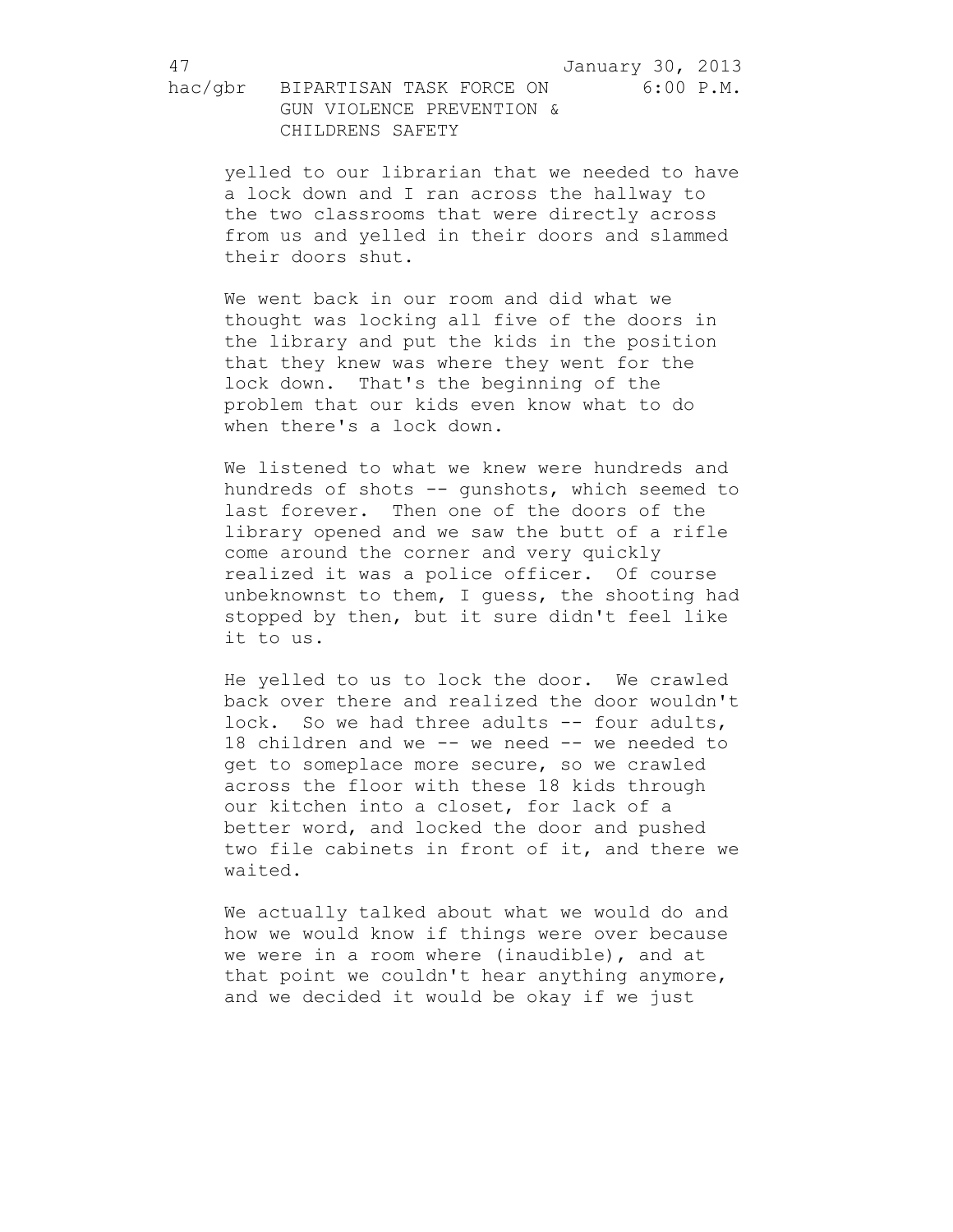stayed there all day because really our job was to keep the kids safe.

They began to get a little nervous at this point because we were out of what our normal routine was for a lock down, so we just happened to have some crayons and paper and we handed them out to the kids and encouraged them to color, draw, while one of -- the one person in the room who had a phone shakily was trying to text people and asking us who should I call for you, and I -- I couldn't remember anybody's phone number, because on my phone all I do is push a button with somebody's name, and I didn't know who to call.

My phone was on my desk. Unbeknownst to me my two sons, who were here, were frantically texting me saying, mom, mom, are you okay and not getting an answer, because they were here in the high school and they knew exactly what was going on.

Twenty-six of our friends, colleagues, and children were brutally murdered that day. When I came out of the building I was asked to help with the injured. There was a whole triage area set up and there was one person in it and as time went by nobody else came out of that building alive.

Something needs to change. We need to be able to send our kids to school without fear. We need to help our children who have mental illness. We need to remove violent video games from the hands of our children. We need to ensure that gunmen cannot get into our buildings. Make no mistake, if there was police officer in our building that day he would be dead.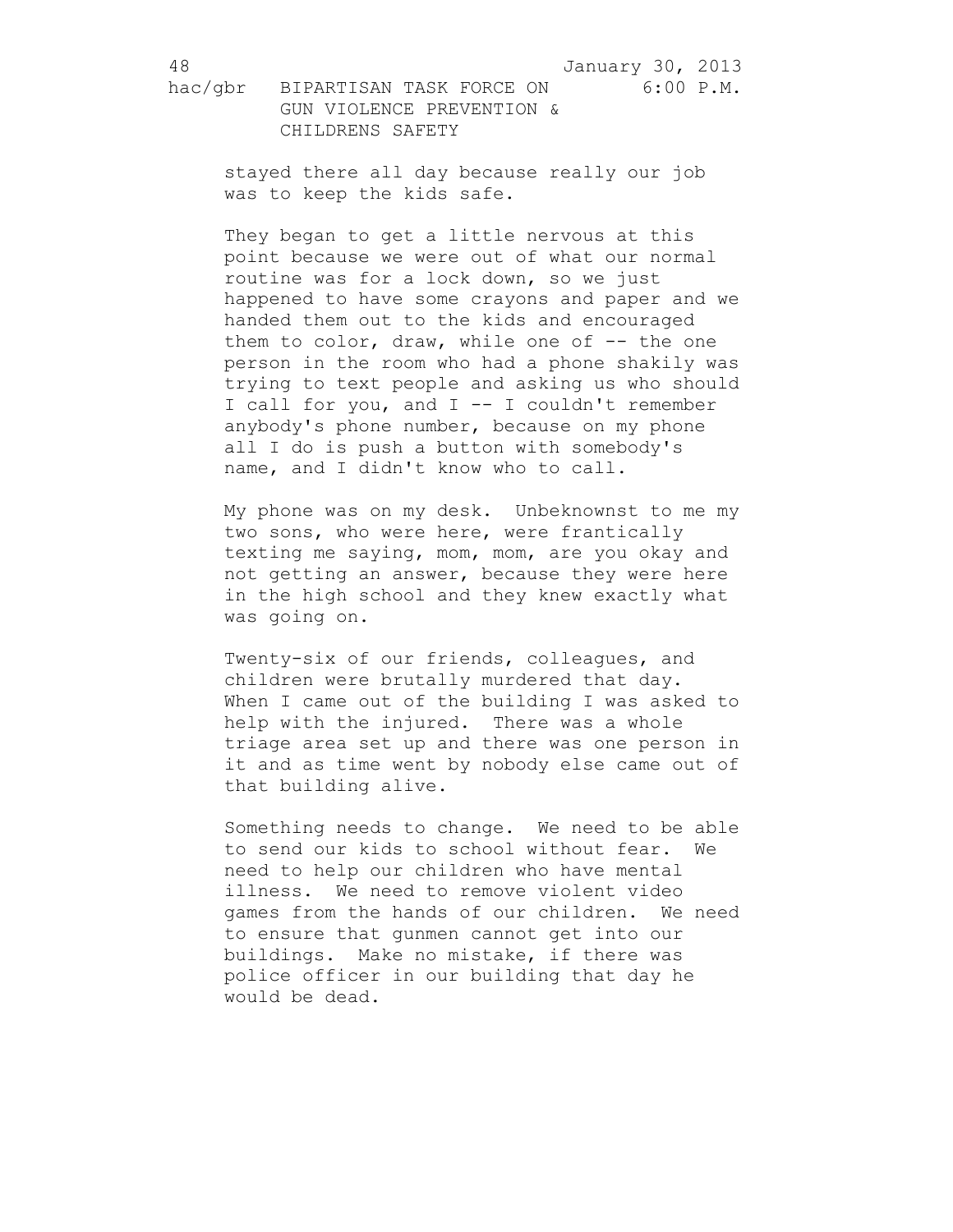Adam Lanza didn't knock on the door and ask for permission to come in. He shot his way through the door barely seconds after he got out of his car. Nobody needs a gun that can kill 26 people and shoot hundreds of rounds of ammunition in three minutes.

Licensing, background checks must be required. We need to provide mental health services for our children so they don't shoot their mothers four times in the face while they're in bed and come and kill 26 people at an elementary school.

Thank you.

- SENATOR WILLIAMS: Richard Marotto to be followed by Sandy Goldsberry.
- RICHARD MAROTTO: I just want to say thank you for you coming to us.

My name is Richard Marotto. I live in Sandy Hook. I'm a proud and grateful parent of a surviving first grader at Sandy Hook School.

My daughter is in Mrs. Roig's class, the very first room as you enter the building. By the grace of God, Ms. Roig was able to corral her students and stuff them and herself into a small closet sized bathroom within seconds when darkness entered their beloved school.

What those kids heard during, and saw after they were rescued are heart wrenching. Only now is my child starting to talk and draw pictures of what happened. My heart breaks for her, and everyone else directly impacted, by this senseless and preventable tragedy.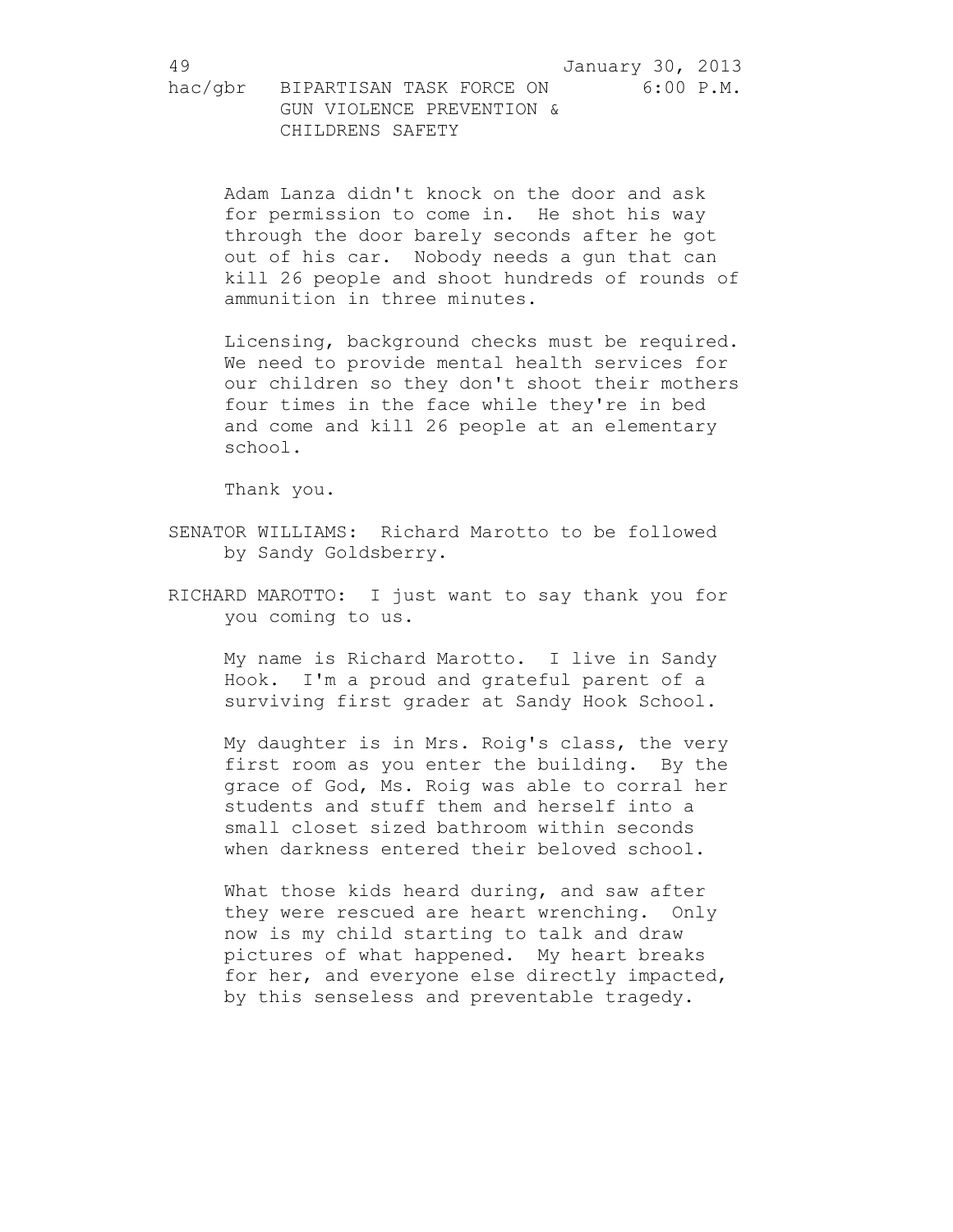I'm not here to tell you my opinions on how to stop this from happening again because I don't know what we can do. Our society is so saturated with guns and violence. I don't think any one thing will help. I leave the answers to my community and elected officials, but we do need to start acting now.

A lot of people are quoting a piece of paper written a long time ago, known as the Constitution of the United States and the Second Amendment. I would also like to quote from a piece paper we seem to be forgetting written a long time ago, ironically by some of the same people who gave us the right to bear arms, the United States Declaration of Independence; that quote being, "Life, liberty and the pursuit of happiness."

The emphasis for me is -- is on life. The right of life means that man cannot be deprived of his life for the benefit of another man. My child, our children, your children are entitled to those rights.

Thank you.

- SENATOR WILLIAMS: Sandy Goldsberry to be followed by Melissa Horan.
- SANDY GOLDSBERRY: Thank you all so much for being here.

My name is Sandy Goldsberry and I've been living in Sandy Hook for the last year and a half. My nine-year old daughter was at Sandy Hook on December 14th. She was one of the lucky ones who came home that day, but since she is autistic and I'm unable to converse we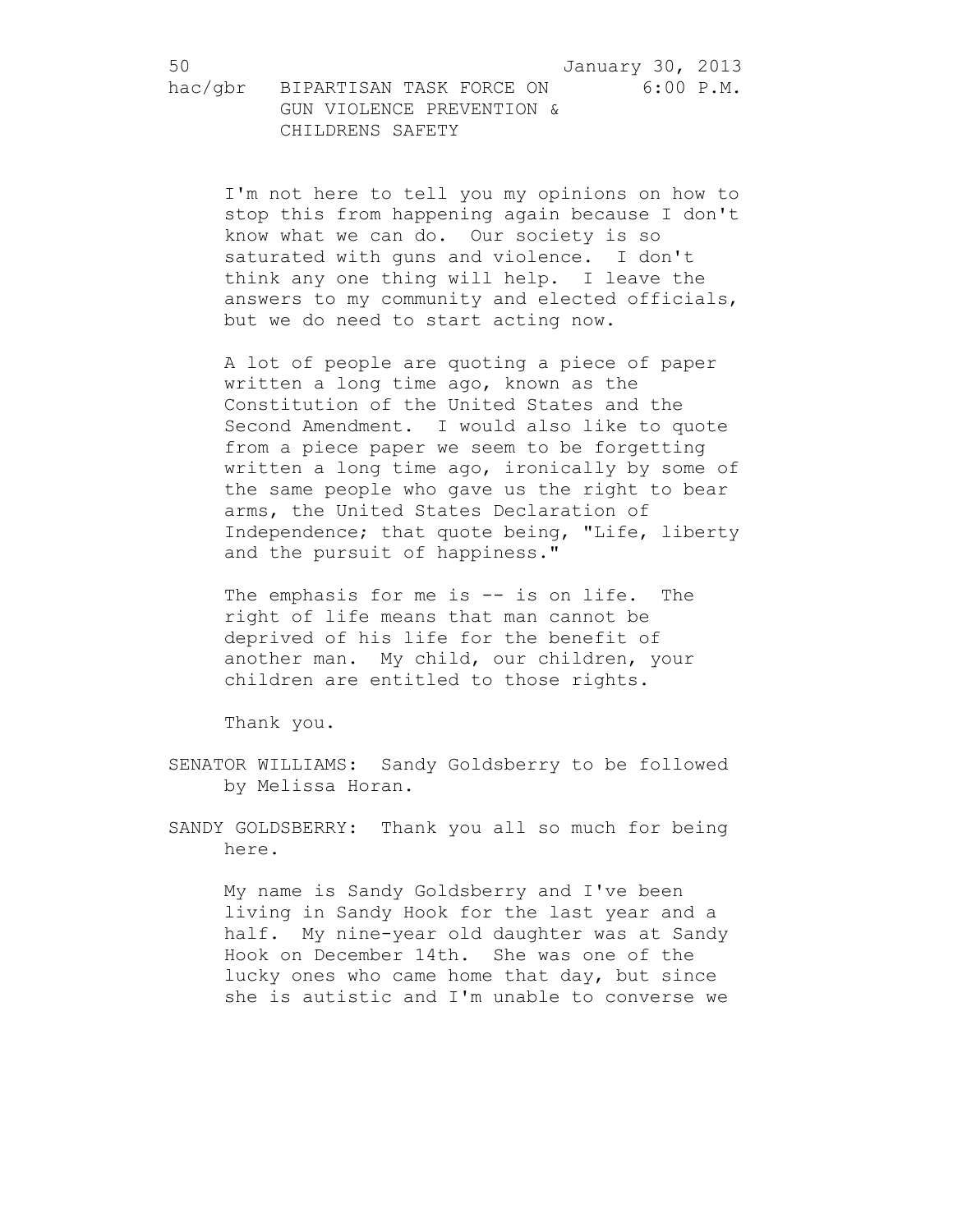may never know what she saw or understands about what happened or how it may affect her in the future.

While I fully understand that we will never be able to be rid of all violence, including gun violence, I believe we should make it extremely difficult for anyone to kill 26 people in just a few minutes.

I served in the Army during peacetime. I was well trained in the use of the M16, which is a semi-automatic assault rifle, similar to the one used at Sandy Hook. I can't speak for wartime, but I can tell you that in peacetime, even though we were well trained we were not allowed to keep our weapons with us or simply store them in a personal locker. When not in use these weapons were stored in the company armory.

The only time we were issued live rounds was when we at a well-regulated range for target practice and qualification and then we were given the round -- live rounds only immediately before we were ready to shoot. During our training it was also made very clear to us exactly how devastating the bullets from these weapons are to the human body.

If the military in peace time does not allow fully trained soldiers to keep their weapons and live rounds why would we think its okay to let fully untrained civilians own and use these weapons. Assault rifles are -- assault rifles are not effective for game hunting and they are not practical or needed for home defense. They were developed for wartime for the single purpose of use in battle.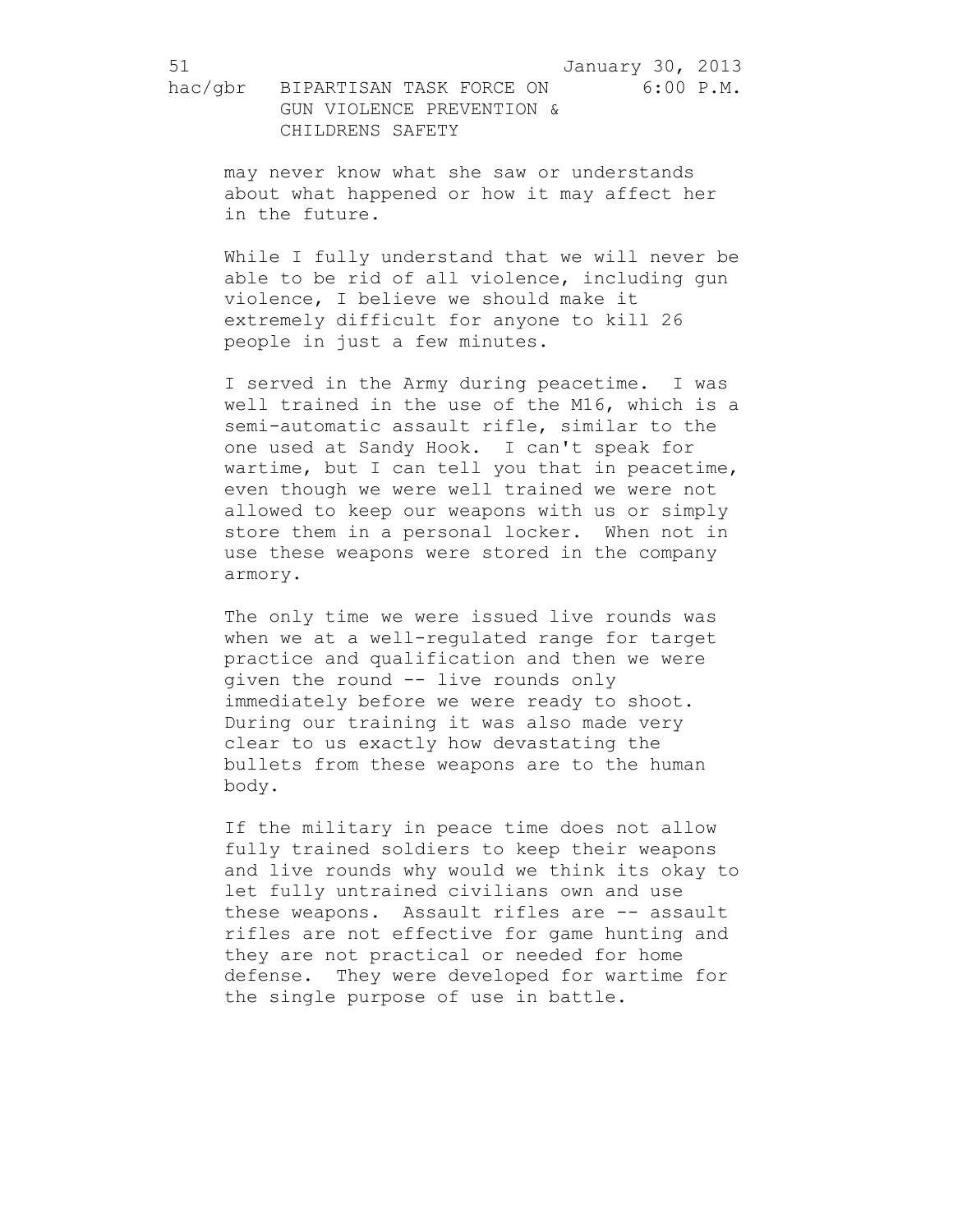Regarding school safety, I firmly believe that arming our teachers is not the answer. I don't want to send my child to any school that has anyone other than a trained police officer carrying a loaded weapon. I believe it would add to the unreasonable stress that many of our teachers are already under.

Imagine being a teacher and having to take a loaded weapon with you to school just to remain safe. Now, consider that you're a woman in classrooms with young men much bigger than you are. You now have the added stress knowing that you're responsible for the gun not getting into the wrong hands. It's just not fair to our teachers that they have this added burden.

If Adam Lanza hadn't had a weapon with the increased firepower, like the semi-automatic weapon he used, it's very possible that he wouldn't have been able to gain entry into the school in the first place. I believe banning semi-automatic weapons is the -- is the biggest step we can take towards safety in schools.

I urge Congress to immediately enact a permanent ban on the manufacture, sale and possession of semi-automatic assault type rifles, like the one used at Sandy Hook, on high capacity magazines and on ammunition designed to pierce armor or to shatter after the -- the impacting the body. And I support the legislation that has been proposed by the organization Connecticut against Gun Violence.

Thank you.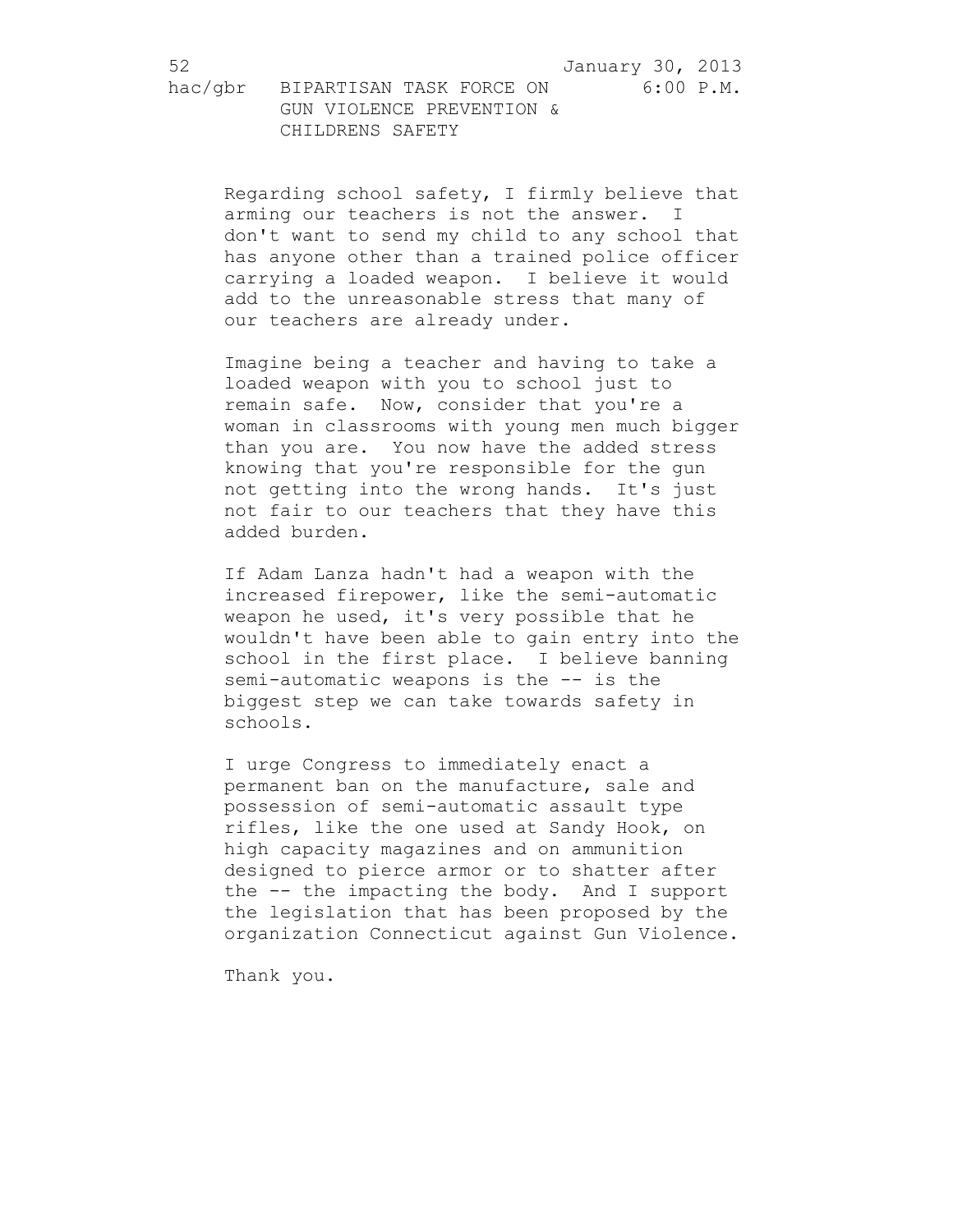- SENATOR WILLIAMS: Melissa Horan to be followed by Robin Riley.
- MELISSA HORAN: I wasn't really prepared to speak today, but I heard my name so I'm here.

My name is Melissa Horan. I am a parent of a second grader at Sandy Hook and a 13-year old middle school, who also went to Sandy Hook.

Lately there's been a lot of talk about our rights and the defending of those rights, but let us not forget that on December 14th, 20 our youngest citizens lost their ability to ever exercise those rights. Their voices extinguished by two failures on our behalf; the inability to identify the mentally ill and appropriately treat -- treat those individuals; and the expiration of the assault weapon ban in 2004.

There's no reason anyone should own a weapon of that caliber. And really the only other thing I have to say that hasn't -- that's already been said here before, is that we need to tighten the background checks on gun purchases, not allowing gun purchases without a background check at guns shows.

I recently read an article today on CNN about a known schizophrenic -- diagnosed schizophrenic who walked into Walmart, purchased a rifle in Oklahoma, three days later he purchased two handguns at a gun show and a month later killed his mother. That individual was clearly mentally ill. The system knew it and he purchased three guns and took a life.

That's all I have to say.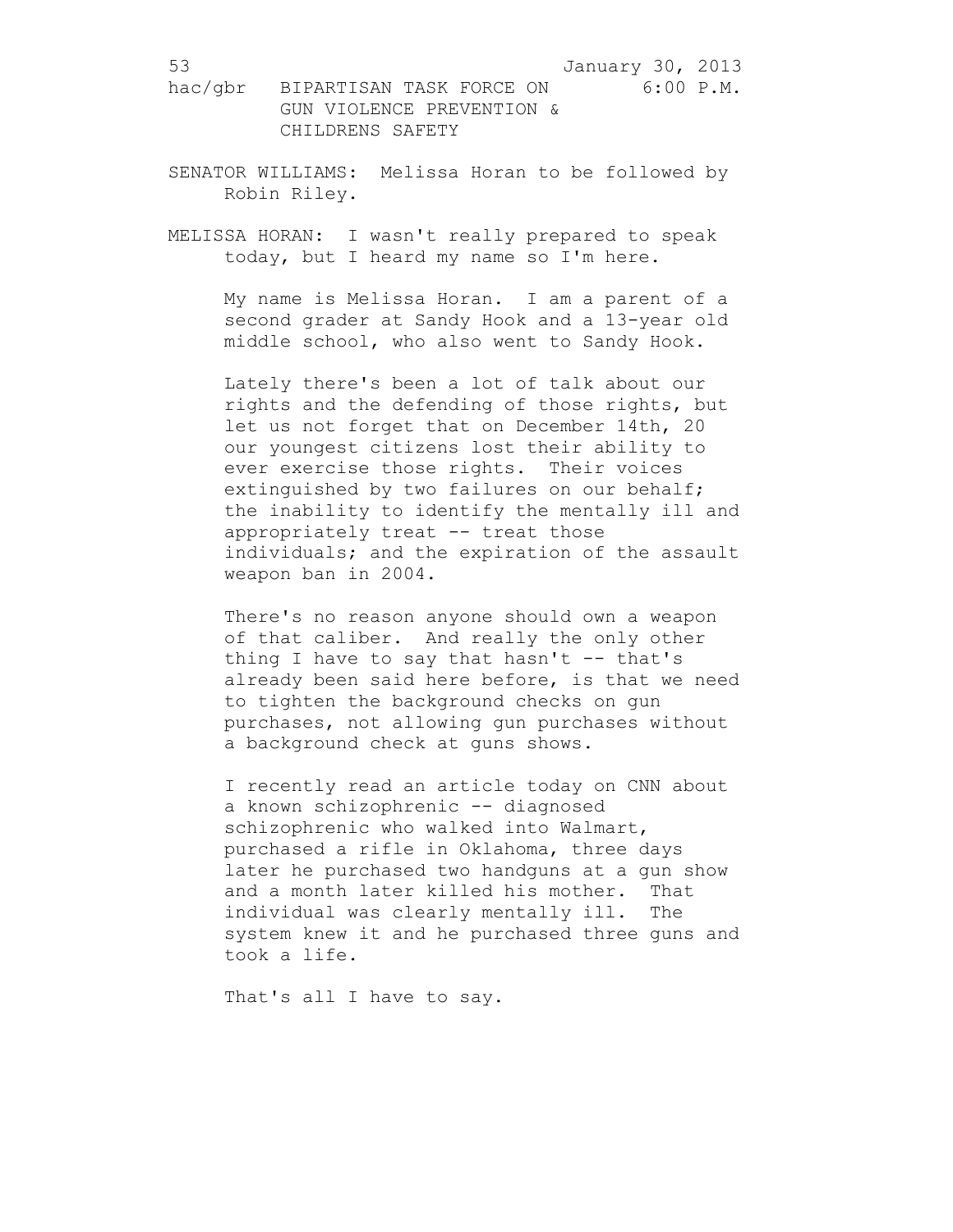SENATOR WILLIAMS: Robin Riley. Is Robin Riley here?

> Denise Correia. I wasn't pronouncing that right. Is Denise Correia here?

Casey Khan and after Casey Khan we will go to Joe Wasik.

CASEY KHAN: Hello. Thank you very much for this open forum.

My name is Casey Khan and I live in Sandy Hook with my wife and four children. My third born son attends Sandy Hook Elementary in the preschool program in assisting with specials needs, which this program has now been transferred to the Newtown High School, which is -- it's a great -- it's great to have preschoolers in the high school. It's kind of a refreshing thing.

I wanted to recognize and commend the efforts of our son's teachers and occupational therapists, as well as the efforts of Dawn Hochsprung and Mary Sherlach in assisting our son with his special needs. In fact, just one month prior to the tragedy at the school we met with our son's teachers Dawn and Mary at Sandy Hook.

Ms. Hochsprung was wearing a fairy godmother costume the day of our meeting because she was promoting fairy tales to the young students. I could tell that she had the good of her students in mind, especially when she supported us in our concern that our son should not enter the kindergarten too early. Never did we imagine that she would be a hero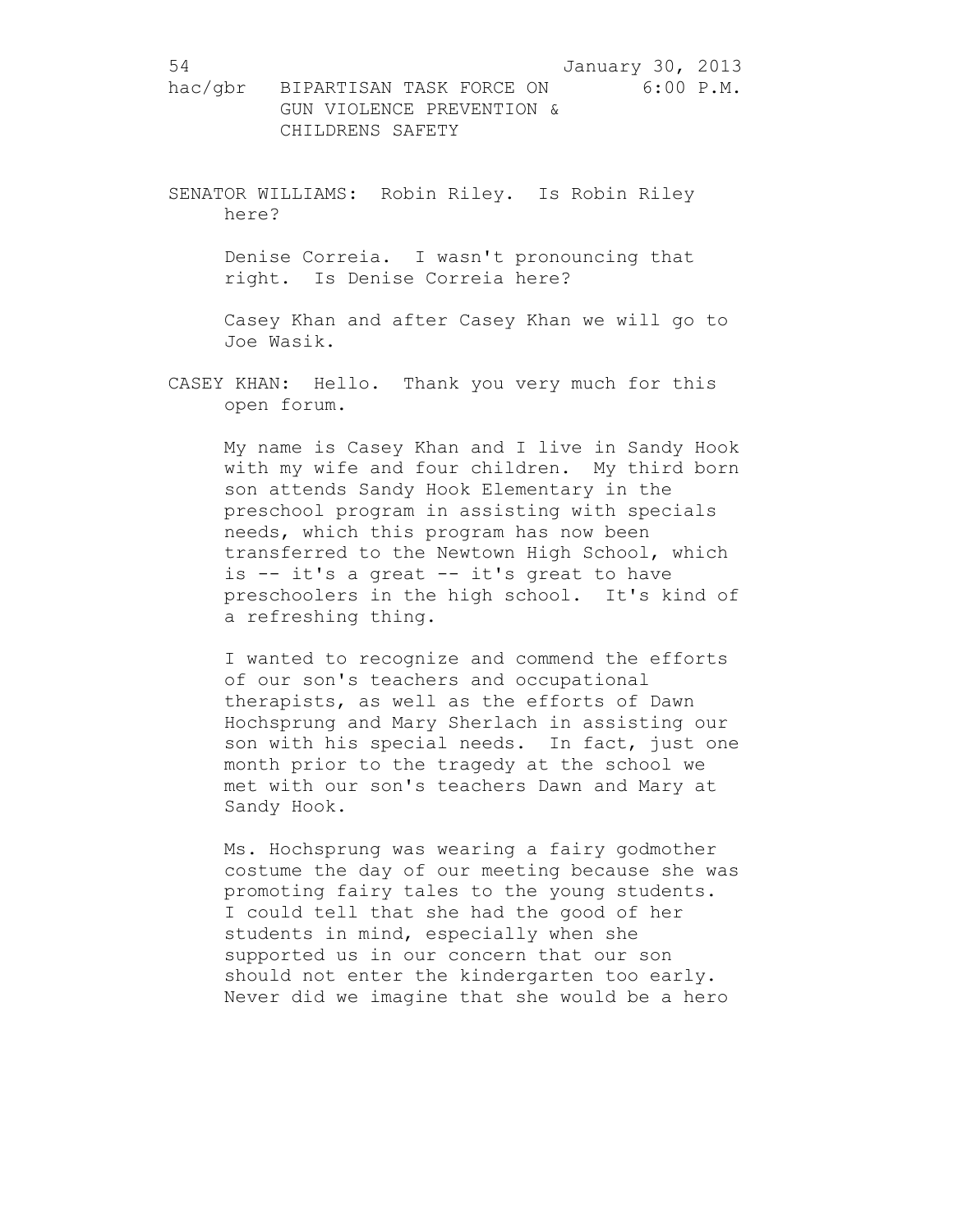CHILDRENS SAFETY

that would die while trying to protect innocent children. She was a fairy godmother indeed.

I would also like to offer an alternative perspective on gun control, one which is informed by growing up in a gun culture in the southwest, as well as serving in the United States Marine Corps. Accordingly, I'm well trained in the use of firearms and the proper use of deadly force. The issue has been raised by many people and a lot of people have said, why would anybody in this room need to have one of these assault style weapons, or a military weapons, or high capacity magazines.

Not one person can answer that question.  $I$  --I hope that I can. The answer is, is that military weapons and weapons with high capacity magazines can provide an effective means of repelling a home assault engaged by multiple assailants.

While on its face it might seem ridiculous for those of us who live in wealthy, upper middle class areas like Newtown to have the capacity to repel such an assault, it is not ridiculous for those who live amidst the dangers of the inner cities, as well as cities in this state and it is not ridiculous for those who live amidst the violence along the U.S. and Mexico border.

When discerning how to defend a family, a home, or other property one must be afforded the flexibility to exercise what they deem is an effective way to provide for such defense. It is unfair, unjust and detrimental to the common good to deny someone their basic human right to exercise such discretion in defending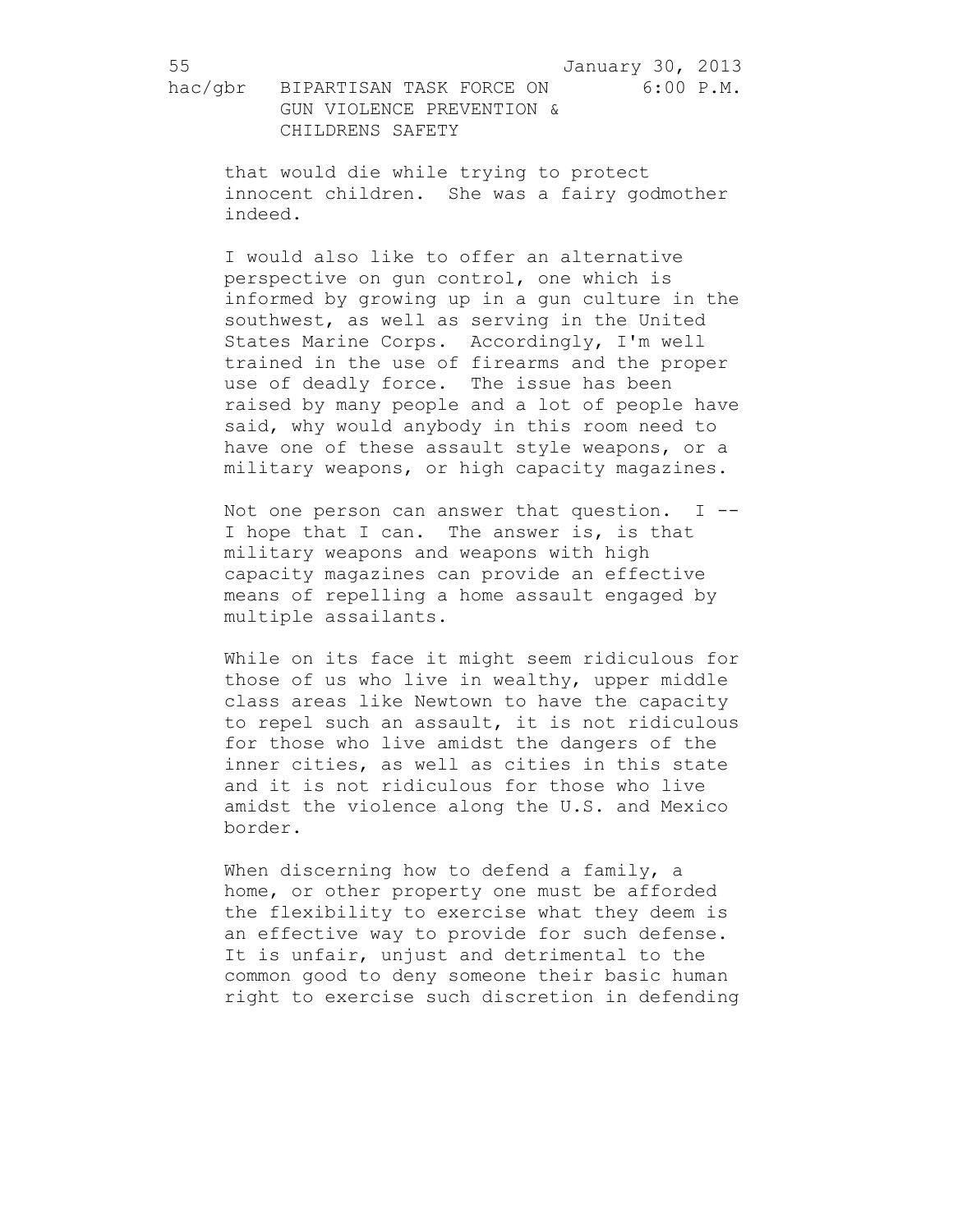their life, liberty and property.

Martin Luther King recognized this basic principle when he penned his famous, Letter from a Birmingham Jail, as he engaged in the discussion of just and unjust laws. He said, "We must to see as the federal courts have consistently affirmed it is wrong to urge an individual to cease his efforts to gain basic constitutional rights because that quest may precipitate violence. Society must protect the robbed and punish the robber," and this has been affirmed in the Heller decision that the basic Constitutional right to bear arms is a right that should not be impaired merely because others may precipitate violence.

Further restrictions on -- and bans merely protect the robber and give them to the advantage over the robbed. The lawless do not observe gun control's restrictions or regulations and this leaves good and lawful citizens at an unjust disadvantage against the lawless, such an unjust situation created by more gun restrictions rather -- renders further gun control no law at all.

And all -- I'll just that I belong to no NRA or any other sort of organization. This is just my own thoughts and I thank you very much for your time.

SENATOR WILLIAMS: Joe Wasik. Is Joe Wasik here?

Eric Paradis.

Eric will be followed by Andres Nikitehyuk.

ERIC PARADIS: Good evening.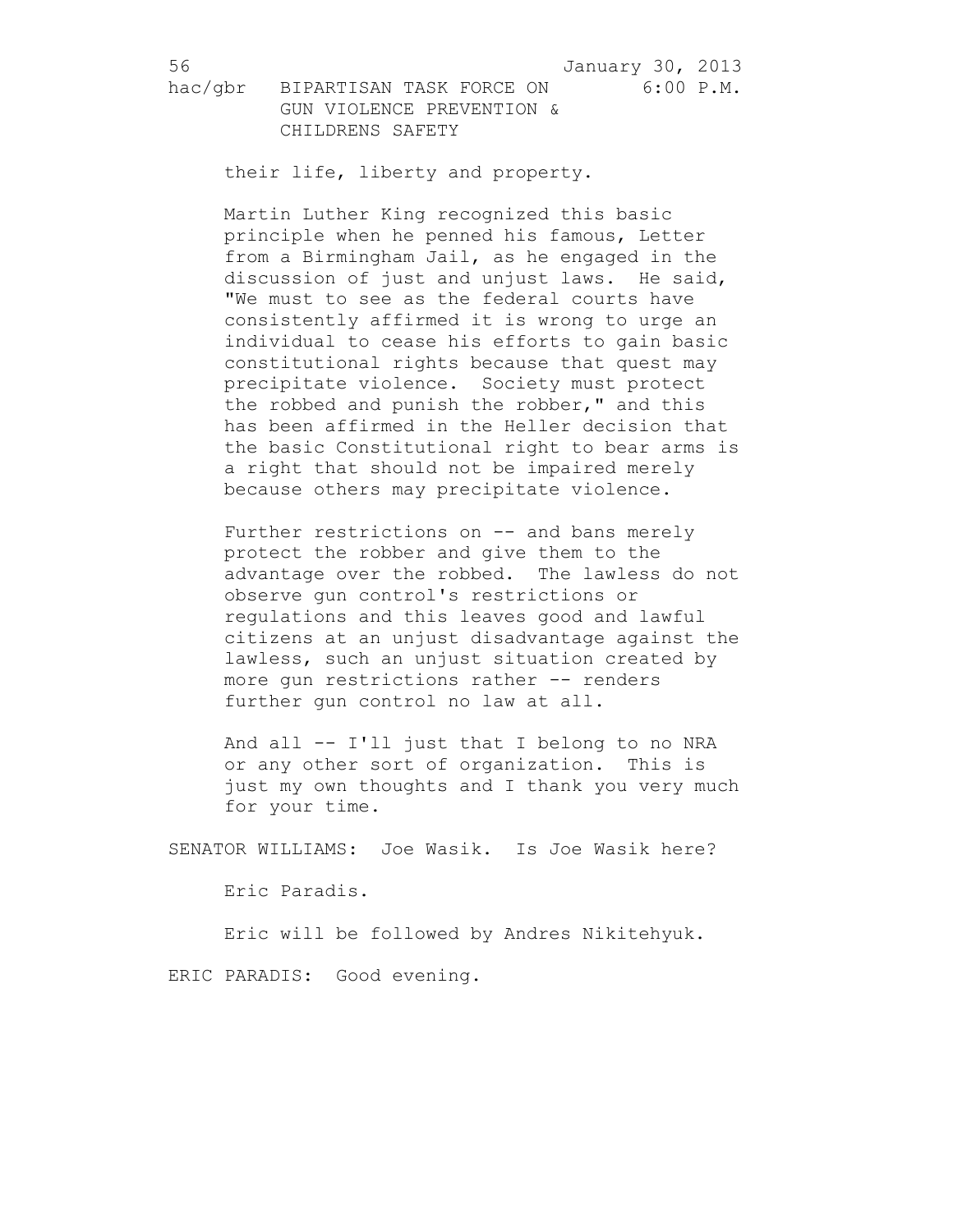I too am a Sandy Hook father. I have a third grader in Ms. Amanzio's class. I also have a sixth grader who spent her kindergarten through fourth grade years enjoyably at Sandy Hook.

Right now I am fortunate  $-$  I'm one of the fortunate. My wife and I, we get to tuck our children in to bed. We get to make their lunches for the next day and we get to hear them complain about their homework and other slights about school, and I cherish those moments now thanks to the faculty and staff at my daughter's school.

And we have a choice to make. We have a choice to protect our children, protect our communities, or continue the path of unending violence that led to December 14th. By filling our communities with more and more guns, more and more weapons, we will only more and more destruction and violence and loss of life.

I too was a military member. I served six years in the Connecticut Army National Guard. I know about M16s, 45s. I was also a heavy tank assault gunner before I switched and became a medic at the New Haven Armory. So I know these weapons do not belong in our home. They do belong in our armories as part of our well-regulated militias. That's where they belong, not on our streets, not in our communities.

We can choose to support our families in trouble with better access to medical care, mental healthcare. We can free up our schools to help our children in need. Help identify them and help provide the services that they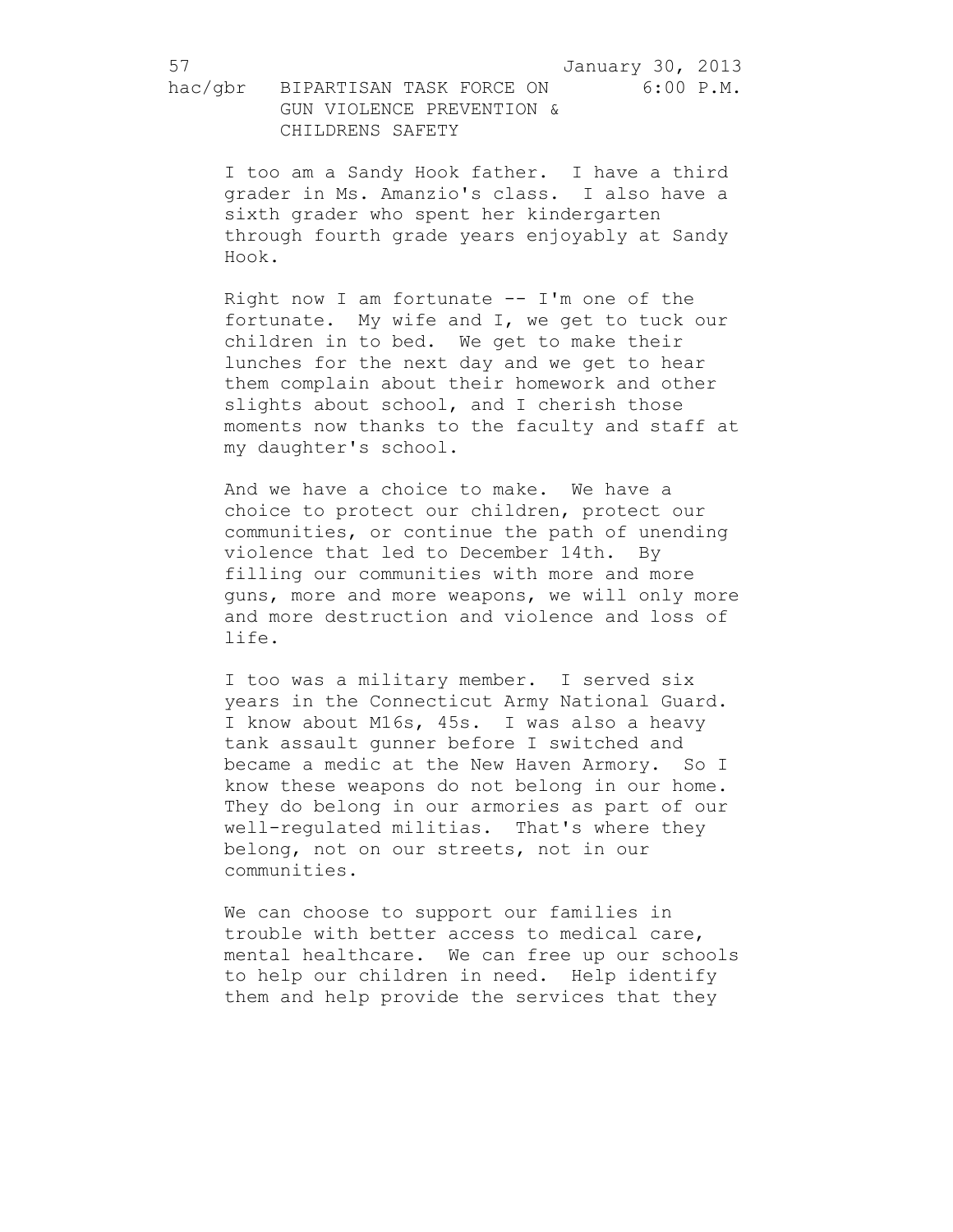so desperately need, or we can choose the status quo. We can let the gun lobbies, ALEC, and other organizations who have corporate interests over our interests decide our path for us. I would rather not. We need to choose to protect our children, protect our families and protect homes.

I am part of Sandy Hook and I choose love.

Thank you.

SENATOR WILLIAMS: Andres Nikitehyuk.

- ANDRES NIKITEHYUK: My name is Andres Nikitehyuk. Thank you for having me.
- SENATOR WILLIAMS: I did the best I could, apologize.
- ANDRES NIKITEHYUK: I'm not a specialist on mental healthcare so I will not cover that subject. What I would like to talk is about my personal experience and my views on weapons in the light of what happened in our town.

My son, a third grader, at Sandy Hook Elementary went to school on Friday, December 14th like on any normal day. At school that day he was the classroom helper with another child and had the job of walking the attendance sheet to the principal's office. Moments later bullets almost ended his life.

He was in the hallway with his friend when the shooter entered the building and the terror began. He describes his experience as hearing gunshots, seeing bullets come by them, when he turned toward the source of gunshots to see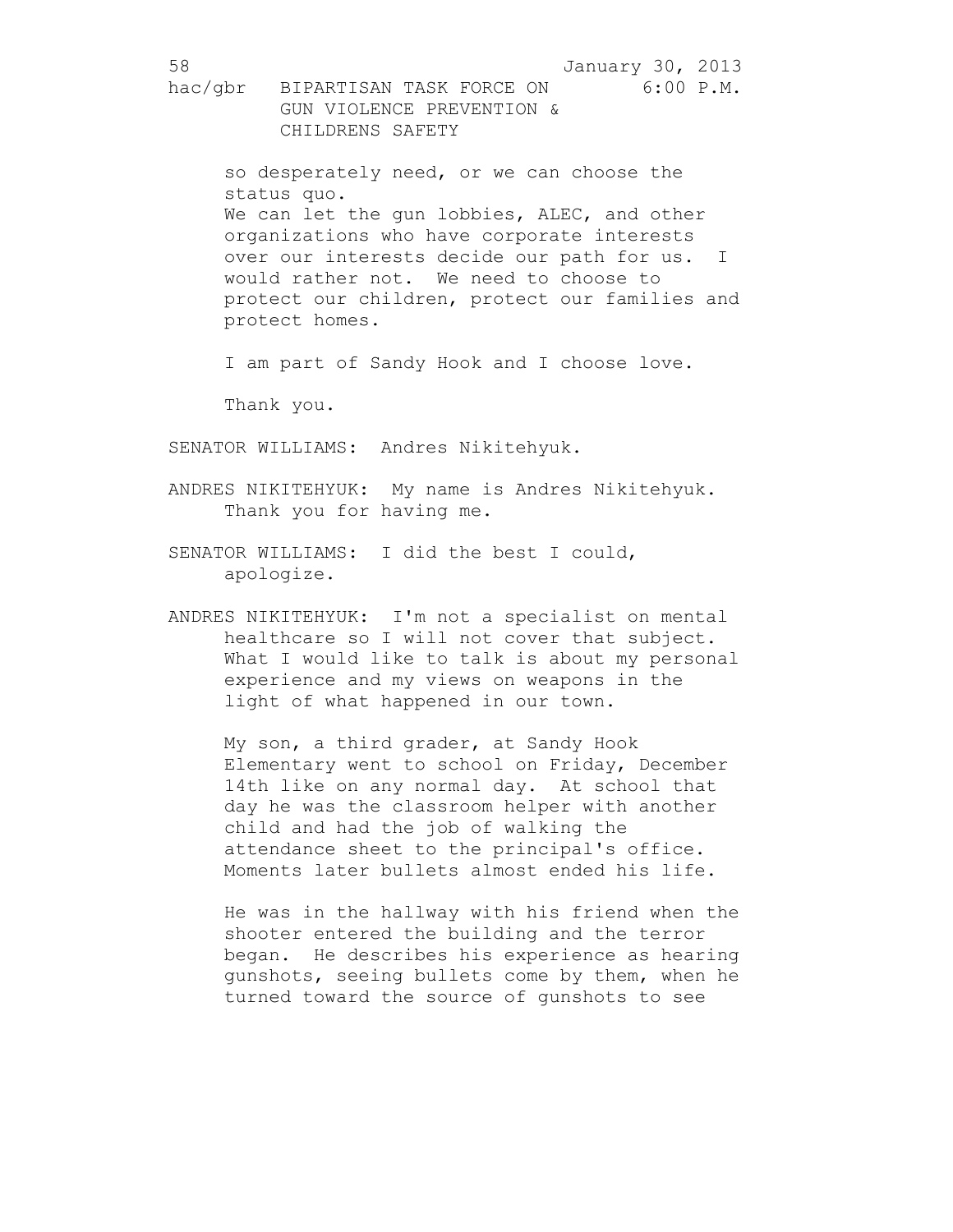what's going on, thankfully, smog clouded his view.

Our kids were so lucky. A heroic teacher, Abbey Clements, whom we can never sufficiently thank, saw them in the hallway and pulled him to the -- her classroom. I have no way to describe how I feel about the wonderful kids, teachers, and families that were not as lucky.

How hard I, and we all, wish we could run the tape back and prevent this tragedy. Here's what I want to say to each and every one you. I used to be part of the silent majority of the people around this beautiful country that saw how weaponized and unsafe our society became, but kept our silence.

I thought guns are a part of American history, that many people know how to hand them and keep them safe, that or politicians know what they're doing, care about us and the situation will be corrected. Columbine, Virginia Tech, Aurora chipped at those beliefs, but I averted my eyes.

On Friday this belief has been shattered for me, my wife, my relatives and friends and most important, for my kids. It's been long overdue, but it's clear to me I have to speak up and to make my words heard in Hartford and in Washington. So now I ask every Connecticut Legislator why would we would think -- is it three minutes?

SENATOR WILLIAMS: No, please continue. That just -- that marks the three minute timer, please continue.

ANDRES NIKITEHYUK: Why would we think that assault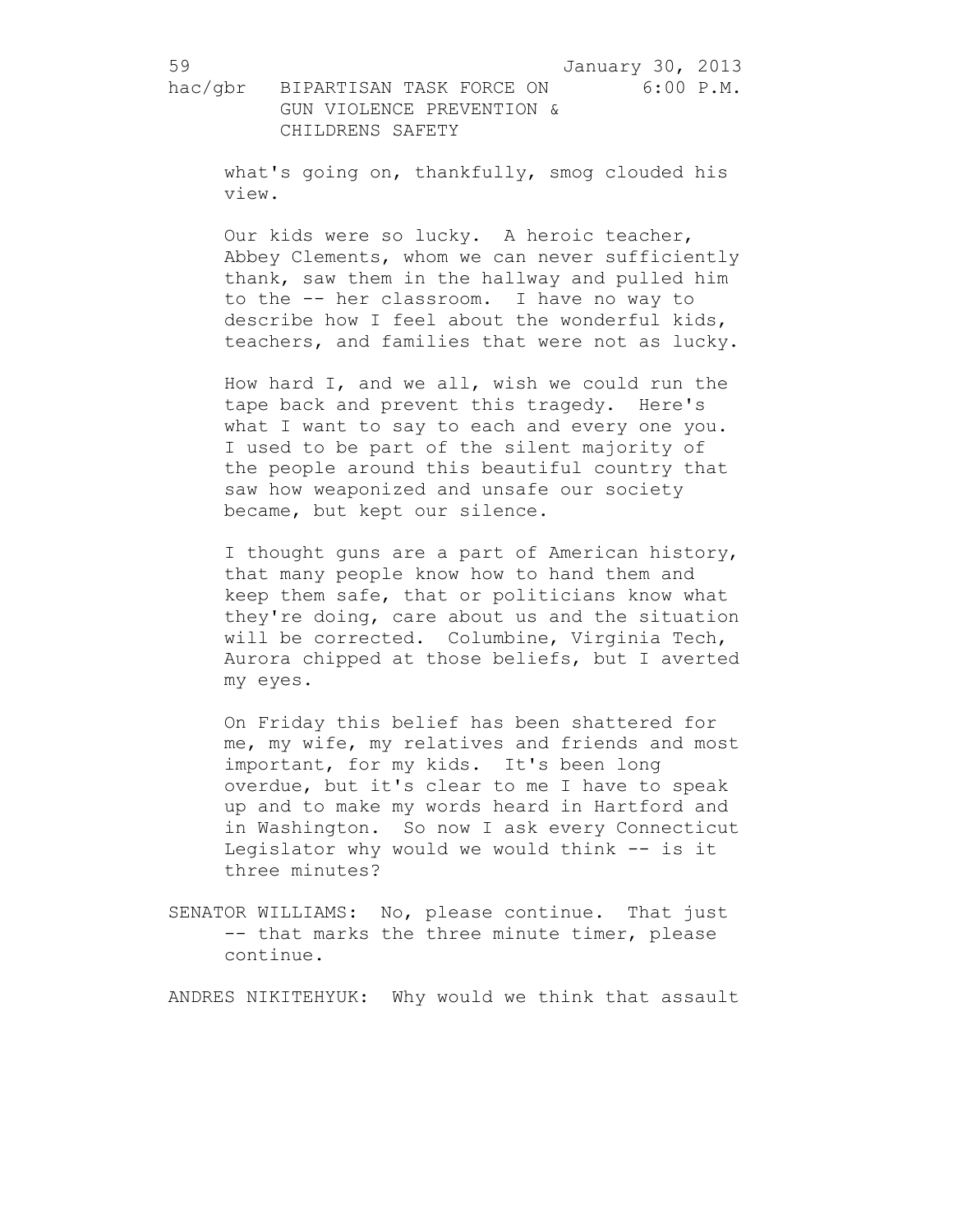hac/gbr BIPARTISAN TASK FORCE ON 6:00 P.M. GUN VIOLENCE PREVENTION & CHILDRENS SAFETY

weapons and high capacity magazines should ever be in hands of civilians? There is no sensible reason for that. I want Connecticut legislature to ban and remove them from our state.

Why are modified M16s and Kalashnikovs sold to civilians in this country? There is no sensible reason for that either. I want Connecticut Legislators to implement a law that bans Connecticut based companies from design, manufacture and importation of any military, or military derived weapons intended for sale to civilians.

What exactly is an appropriate civilian use for hollow point bullets that explode inside of your body on entry, which were used in this shooting? Who can explain it to me? They are barbaric weapons designed to incur the most possible damage to human body. I want Connecticut legislature to ban and remove them from our state.

Why do we have age limits, written and practical tests to acquire driver's license, but have nothing that would be at least as rigorous for acquiring a weapon that can take out countless lives? I want Connecticut legislature to implement permits and universal background checks on all sales and transfer of firearms and age limits on operation of firearms and a statewide firearm operation test, modeled after the test of operating a motor vehicle; written and practical.

Why do we have to periodically renew registration for cars, but do not have to it for weapons? I want Connecticut legislature to implement firearm registration for all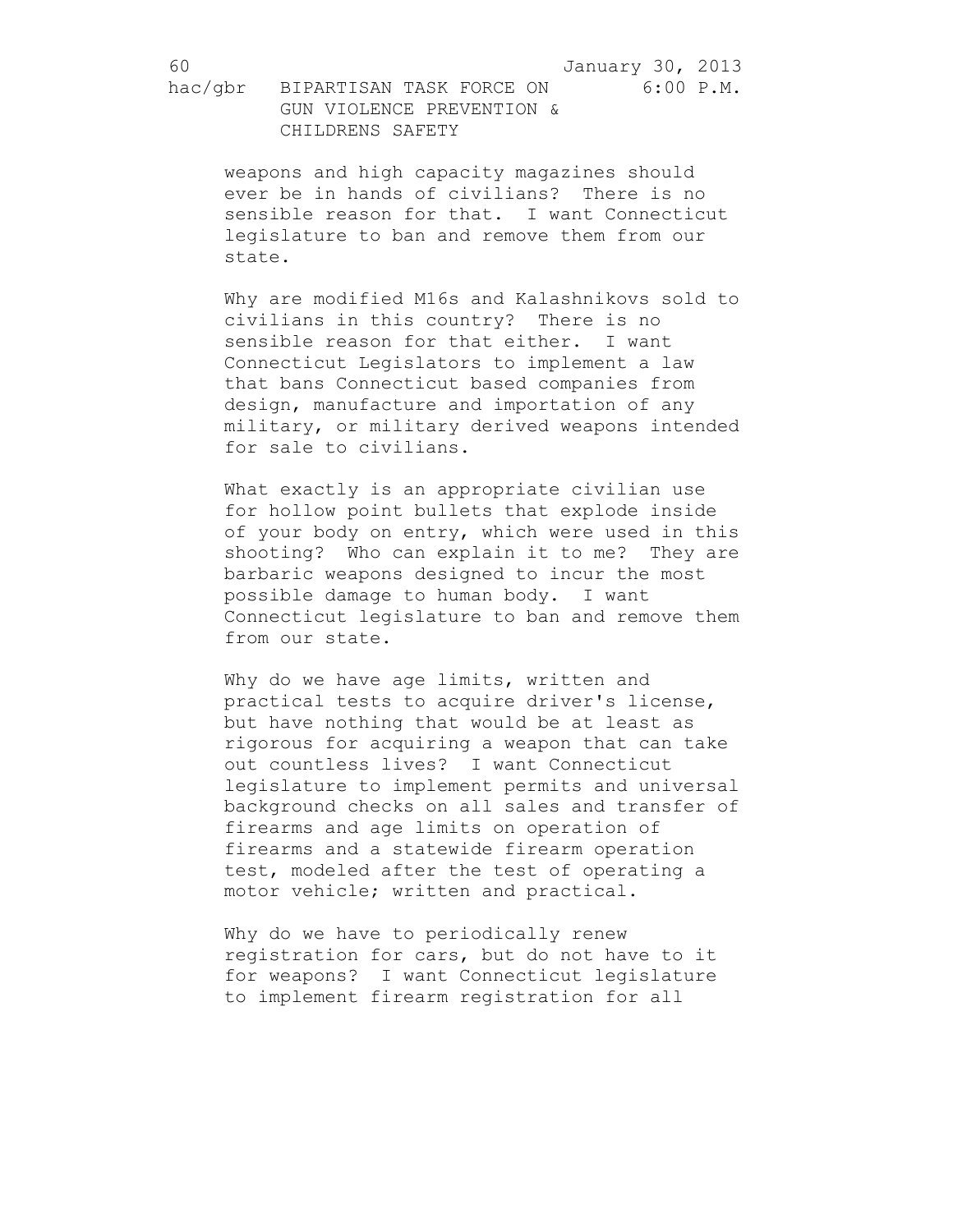firearms with annual renewal, also model after the registration of motor vehicles with safety inspections every three years.

Why there is no legal accountability for negligence in storage of something as dangerous as guns? It makes absolutely no sense. I want Connecticut Legislators to make negligent gun owners liable. If any person gains access to firearms and injures himself, other people, or causes damage to property.

Why does the entire society has to pay such a high price in precious human lives and huge economic cost, while firearm's manufacturers and dealers collect profits off our grief. The Pacific Institute for Research and Evaluation estimated the economic impact from gun violence cost our nation 175 billion in just 2010, that would be \$564 for each of us, or its \$35,000 per each gun that is sold in this country in a year.

So one gun you buy for \$500 the damages associated with the gun in that year would be 35,000. Why does this society have to pay such a high price in grief in economic impact for someone to make -- to make profits? I ask Connecticut legislatures to implement taxes on firearm manufacturers and dealers to recoup those costs to our society fully.

I -- we had victims and family of people who died in Columbine, Aurora, Virginia Tech. You cannot believe how much trauma and economic hardship people have in those communities. Some of them have such disabling injuries they need on the order of millions of dollars of medical treatment. They live on something. Who is going to take care of them? Who?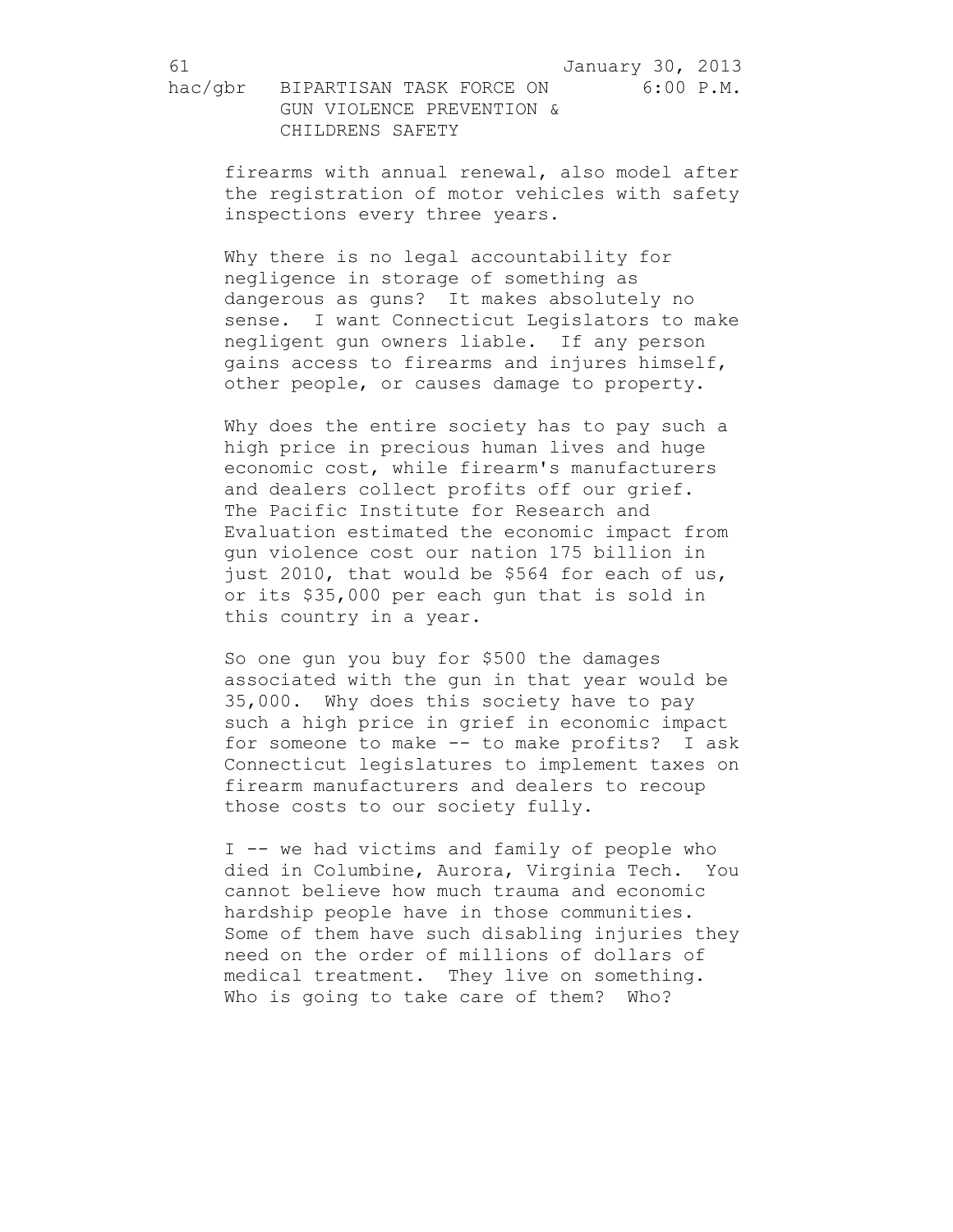Someone can say that you need a human to shoot a gun. What they're not saying is guns allow human feelings of malice and hate to be amplified. They amplify them in a way that's God-like, final and irreversible. It takes away someone's life with just a slight pull of an index finger. Only the most responsible, trustworthy, law-abiding and well-trained individuals should ever have that power.

You see the people across the country are now taking action and you as Legislators have to do it too. You have to protect our children and our society. We don't want a repeat of 2011, when banning high capacity magazines used in this shooting was not even brought to a vote. Please everyone think of what you want this society to be for our children, if we will be able to save our children to adulthood.

My son is going to be okay, but my heart goes out to all of the families and my hope is that we can pull together and help pass some laws to prevent a terrible tragedy like this from every happening again.

Enough talk, as responsible Legislators, and I know each of you are, please act now to keep our children safe.

SENATOR MCKINNEY: I just want to check and see if they were out of the room when I called their names before; Robin Riley, or Denise Correia, or Joe Wasik.

If not, then we'll move on to first responders.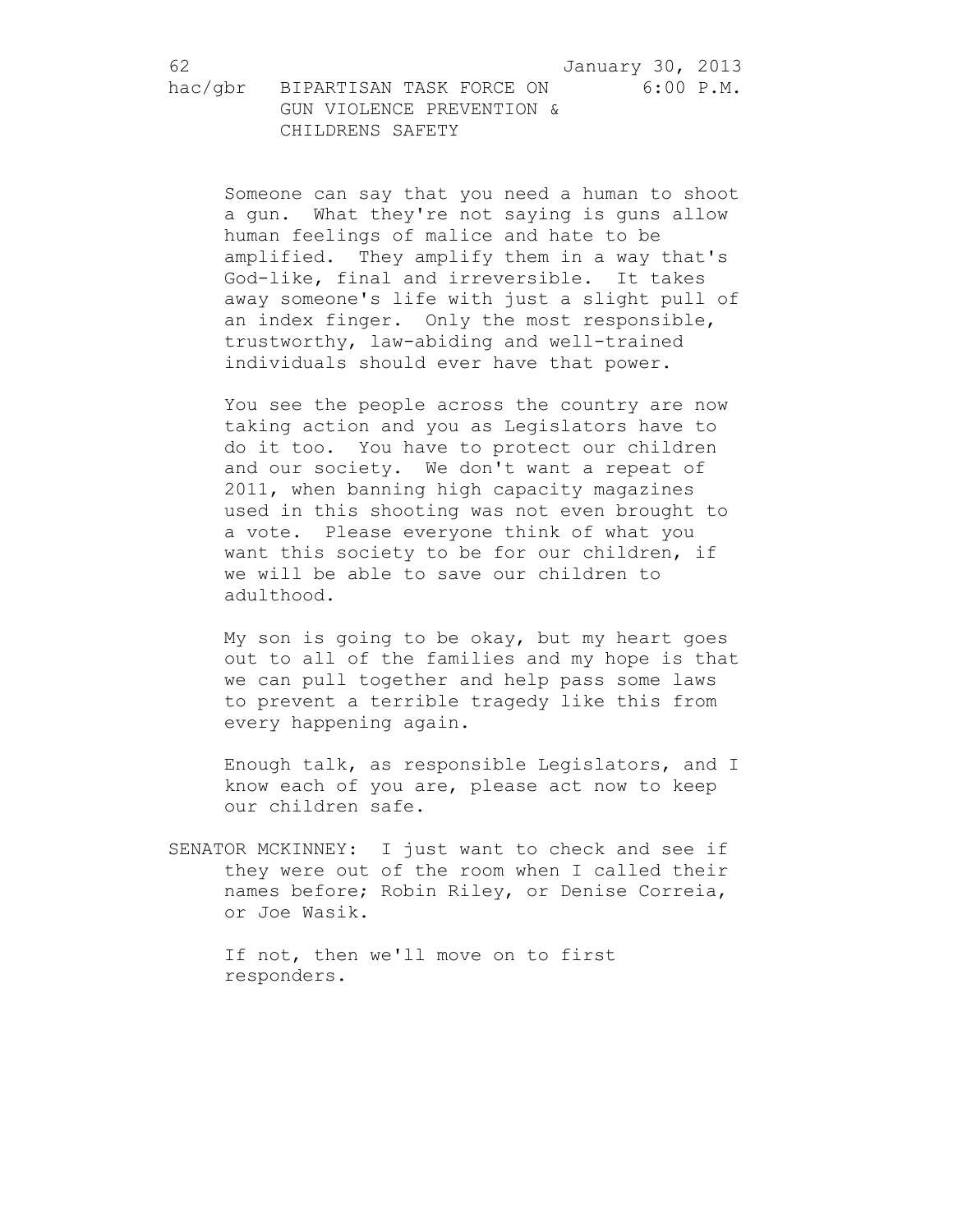I'm just going to read the list of five names we have here, so you're prepared to go in order, and we also have, in addition to these five, I think, 84 people signed up to testify, and we want to make sure we hear from everyone.

So I'm just going to reiterate that we're going to ask you to keep your remarks to within three minutes time to the degree possible and that we refrain from applauding for ideas that we like because we want to save time to make sure we hear from everybody and get everybody's viewpoint.

With that, our first speaker is Chief Douglas Fuchs of the Redding Police Department. After Chief Fuchs will be Laurie Veillette, Brian Shimer, Mike Collins and Dr. William Begg.

DOUGLAS FUCHS: Good evening.

My name is Douglas Fuchs and I've been a police officer for 24 years. I'm the immediate past president of the Connecticut Police Chief Association and I stand before you this evening as a the Chief of Police for the Redding Police Department, a resident of the town of Newtown and one whose children attended the Sandy Hook School.

The morning of December 14th, 2012 at about 9:30 I was in my police car leaving the town of Redding and heading to the Hartford region. As I reached the town line I began to hear radio transmissions from Newtown. These transmissions appeared to involve what we in law enforcement call an active shooter response to a school.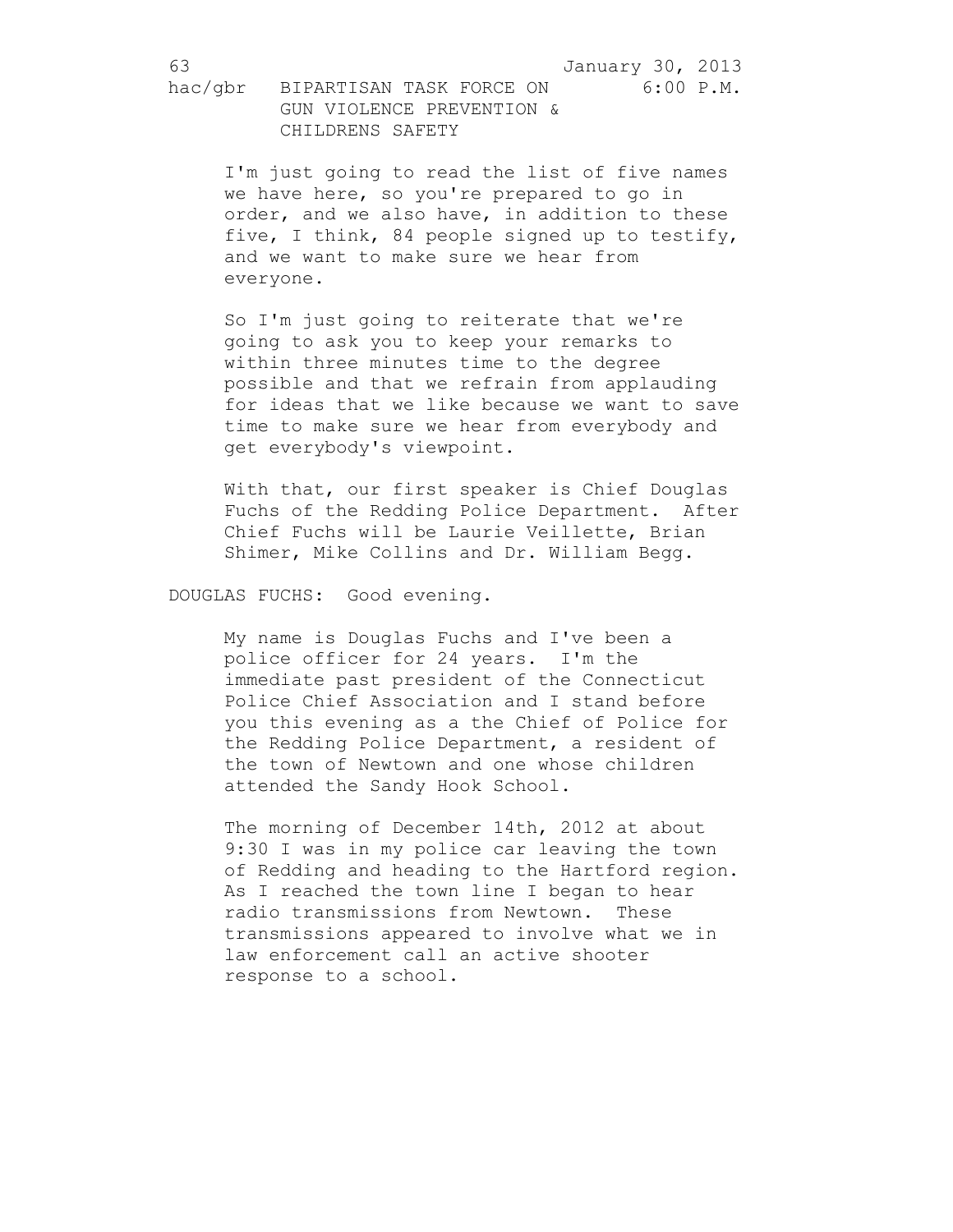hac/gbr BIPARTISAN TASK FORCE ON 6:00 P.M. GUN VIOLENCE PREVENTION & CHILDRENS SAFETY

While I did not know to which school the Newtown Police had responded, as I did not hear the original dispatch, it was readily apparent that my fellow police officers in Newtown were actively engaged in clearing one of our schools in response to an invasion of sorts.

By 9:45 that morning I found myself, along with two other Redding Police Officers and Redding EMS, standing in the parking lot of the Sandy Hook School. What transpired during the course of the next many hours, many days and many weeks and the tasks performed and the visions observed I have a feeling my brain, along with many others, will never, and I supposed thankfully, never properly process.

So I stand before you with six fairly simple requests. Six requests, one for each of those civilian first responder heroes, our teachers, our administrators who did everything imaginable to try to save 20 of our kids. And while these six requests certainly do not cover everything which needs to be discussed relative to this issue, I would think that these would generate little controversy among responsible gun owners.

Request one, ban high capacity magazines to everyone, but law enforcement. No one has yet to make a cogent argument as to why anyone other than a police officer or the military needs the ability to fire so many bullets without reloading.

Two, restrict assault rifles to law enforcement. While I'm not an avid marksman I am told they are fun to shoot and I guess I get that, but many would like to take their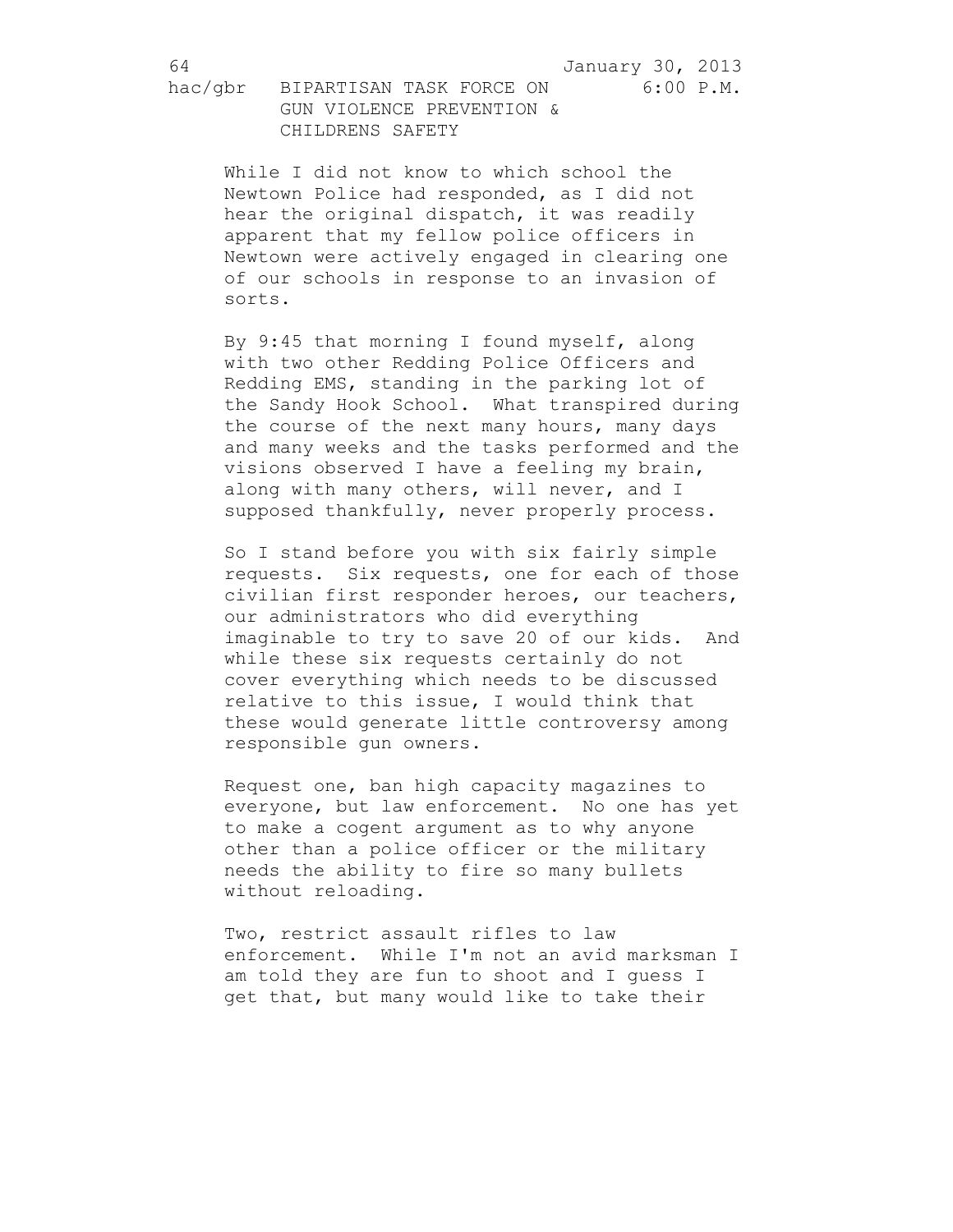Ferrari out at 3:00 in the morning and drive 140 miles on I-84, but we don't let them. One might be a very accomplished driver and the traffic virtually non-existent and the vehicle, a finely tuned machine, but for some region -- reason the Connecticut legislature - - that's you all -- frowns upon that form of activity.

I'm also told that some hunt with these types of rifles, and just last week a firearms transfer slip crossed my desk to notify me of the sale of a bushmaster AR15 assault rifle to one of my residents purchased with, by the way, their hunting license, not even a firearms permit.

Number three, give access to mental health records to those tasked with issuing firearms permits. Our only check currently is accomplished when the applicant themselves checks no to the question posed on their own application.

Number four, give police chiefs a greater latitude in denying pistol permit applications for cause. When I denied a pistol permit application to an individual who perjured himself on the application relative to a prior criminal arrest record, I was told by the Board of Firearms Permit Examiners to arrest him for perjury.

Oh, yeah, and by the way, I was also instructed to issue the permit because even though he lied about it, the arrest for which he perjured himself was not a disqualifying offense.

Number five, require all firearms hand and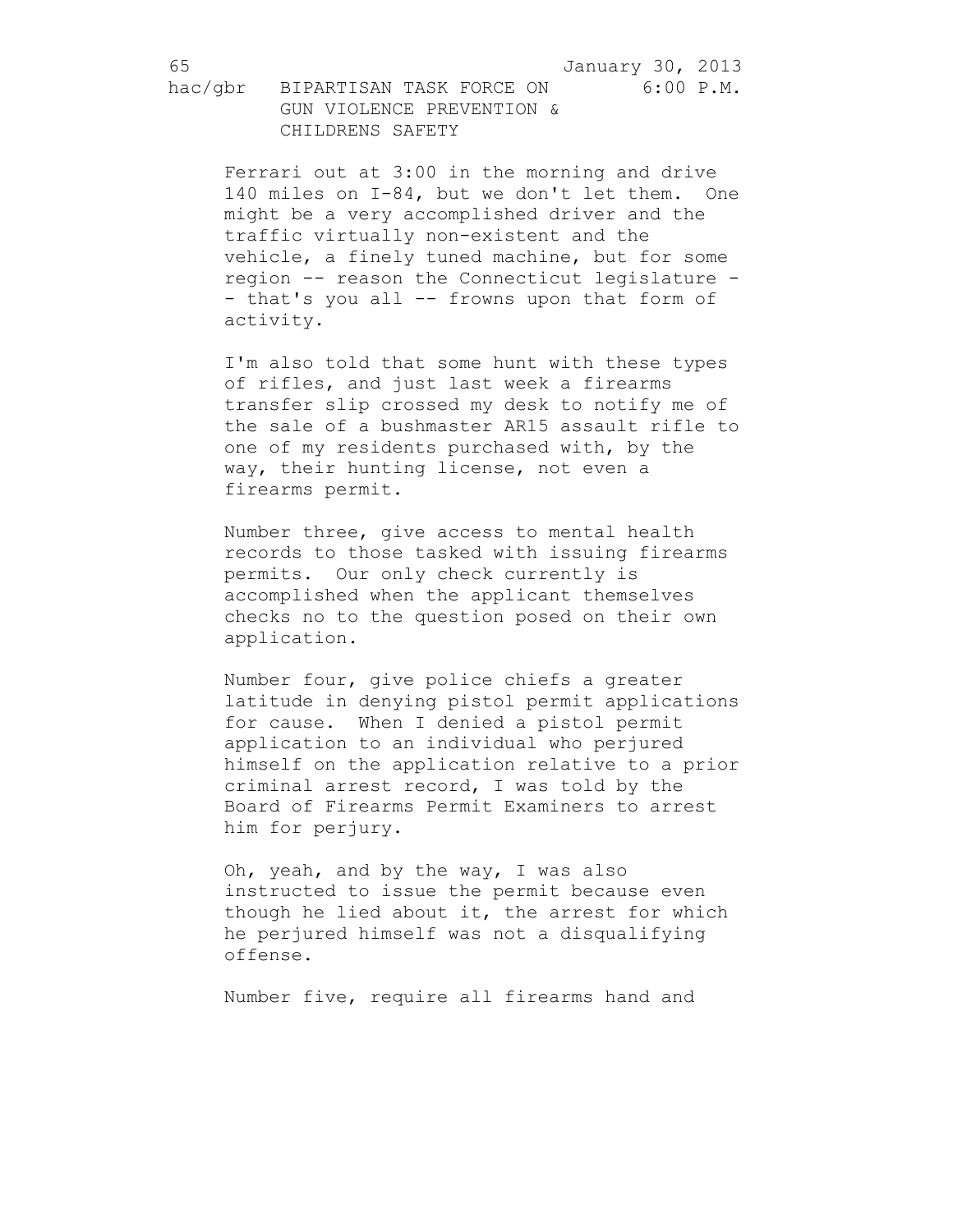hac/gbr BIPARTISAN TASK FORCE ON 6:00 P.M. GUN VIOLENCE PREVENTION & CHILDRENS SAFETY

> lawn guns to be secured and by secured I mean secured, not by means of a \$3 lock that can easily be manipulated or defeated.

Number six, give Connecticut law enforcement the tools with which to best protect our residents and add tougher sentences for those who violate guns laws. Our police officers on a daily basis place themselves in harm's way to recover illegal weapons only to find the violator back on the streets far too quickly.

And give every Connecticut municipal police officer statewide arrest authority for all violations of law, not just felonies. Our law enforcement response to the Newtown would have been made a great deal easier if all officers who responded were so empowered.

I will close in much the same manner as I began. On December 14th I stood on the grounds of the school, which shares the name of the community in which I live, and is now synonymous with what is arguably the greatest national human tragedy of our generation.

I implore you to turn that local tragedy for us into an opportunity for all.

You know, my son asked me the other day when I was getting dressed, as I wear a green and black mourning band over my badge, which is usually reserved for law enforcement officers who have fallen in the line of duty. He said, dad, how much longer are you going to wear that? And I thought about it for a couple of minutes and kind of teared up and I said, you know, I think probably forever and I would implore each and every one of you to go out and buy something green.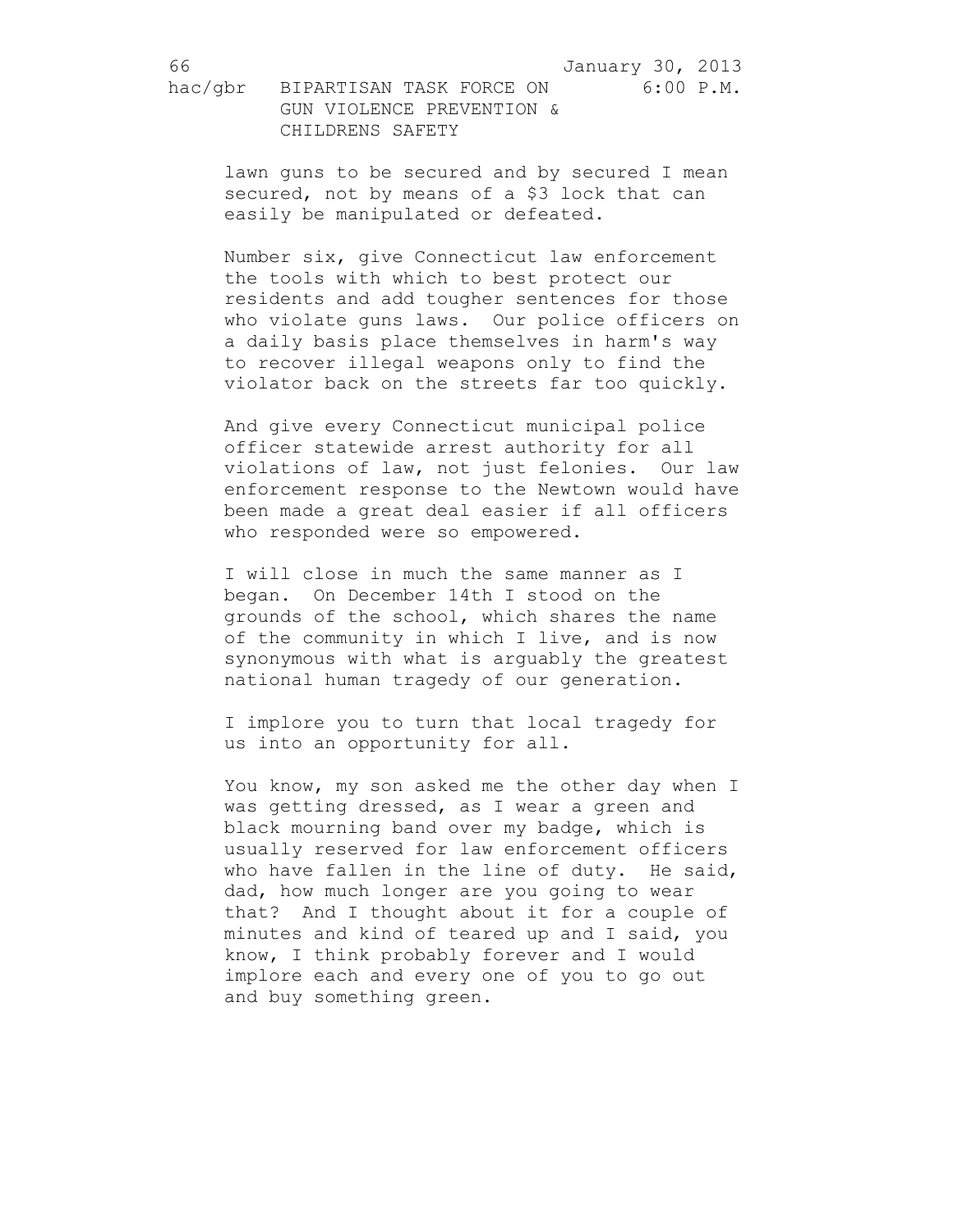I don't know if a coin, piece of cloth that you wear, many of you are wearing ribbons or a pin and keep it on you, so as this discussion continues through the legislature you remember why it is that we're here, why it is that we're having this conversation and as the discussions continue we make the right decisions for the right reasons.

I thank you all very much for being here.

SENATOR MCKINNEY: Thank you, Chief.

Laurie Veillette followed by Brian Shimer.

LAURIE VEILLETTE: Good evening.

And thank you for allowing us to talk this evening.

My name is Laurie Veillette. I am a volunteer EMT for Newtown Volunteer Ambulance Corps and I staff every Friday.

In the early morning of December 14th, 2012, our ambulance crews responded to Sandy Hook Elementary School and received three patients with multiple gunshot wounds. Two patients did not survive their injuries. The gun and ammunition the shooter used at the Sandy Hook Elementary School were designed to do the most damage in the shortest amount of time and clearly this was achieved.

I have been an EMT for Newtown for 10 years and I have worked with many patients in the midst of behavioral crisis; anguished people lashing out with words, or with physical violence, both towards themselves and others.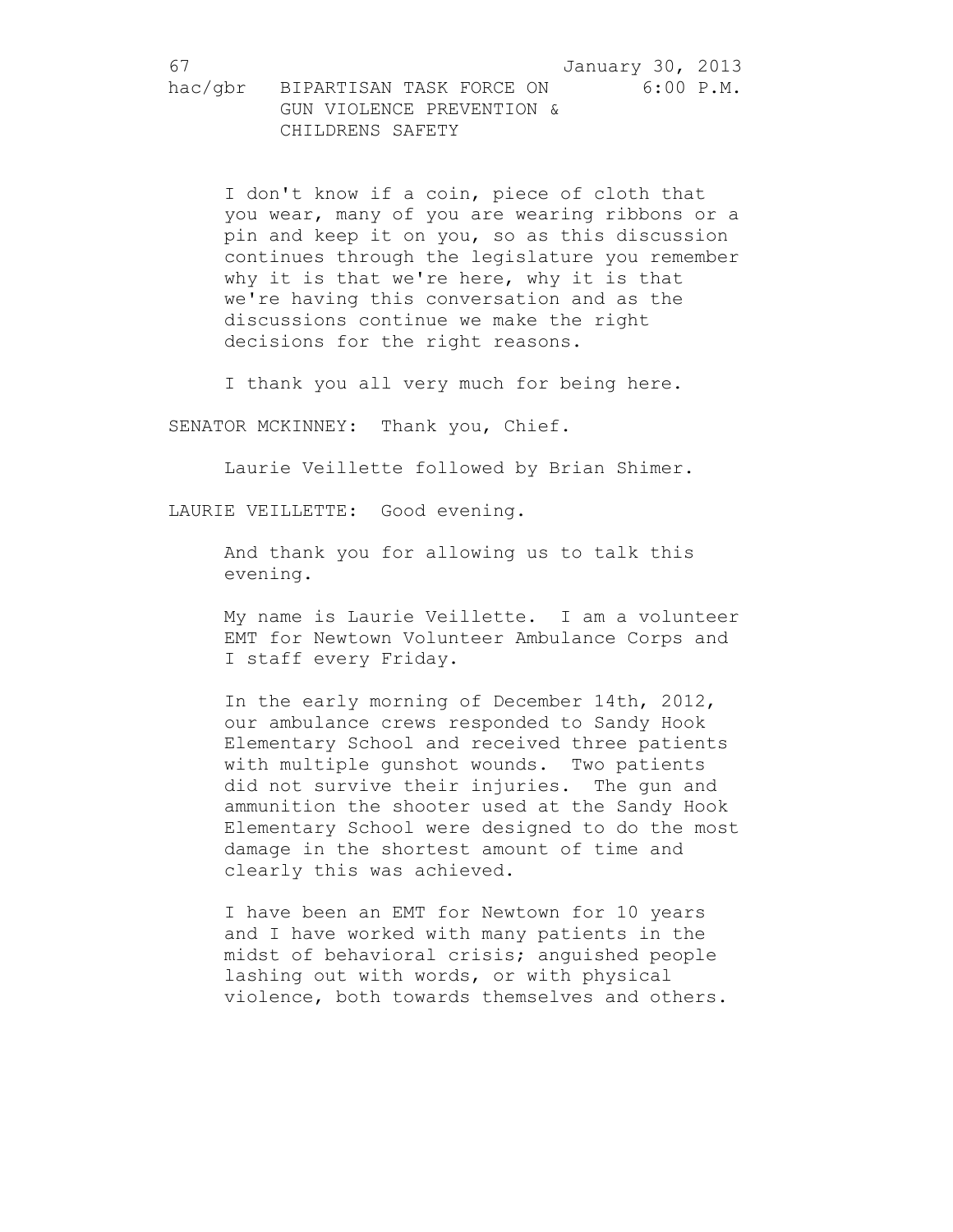While transporting these patients for care I have listened to stories of regret and remorse for the wrongs they committed during their sometimes extended episodes of psychological unbalance and rage.

In their darkest hour people can do the most grievous things, please don't allow the tools of mass destruction be at their fingertips. Please don't let the perfect storm of untreated mental illness and unfettered access to military grade weaponry happen again.

Thank you.

- SENATOR MCKINNEY: Brian, thank you, and after Brian is Mike Collins and Dr. William Begg.
- BRIAN SHIMER: My name is Brian Shimer. I'm an EMT.

First, I would like to remind all the attendants that we are citizens of the Constitution state. We are and have remained a people of freedom since our first fundamental orders were written. As a child, a son of Connecticut, I was taught the importance of freedom and at all costs it must be defended.

As an Eagle Scout I walked the halls of the Capitol which are watched over by the statues and pictures of the founding fathers. As a medic serving with Charlie Company 82nd Airborne Division 3rd Brigade Support Battalion, I stood and raised my hand, just as you all have done and swore in an oath to uphold and defend the Constitution of the United States of America.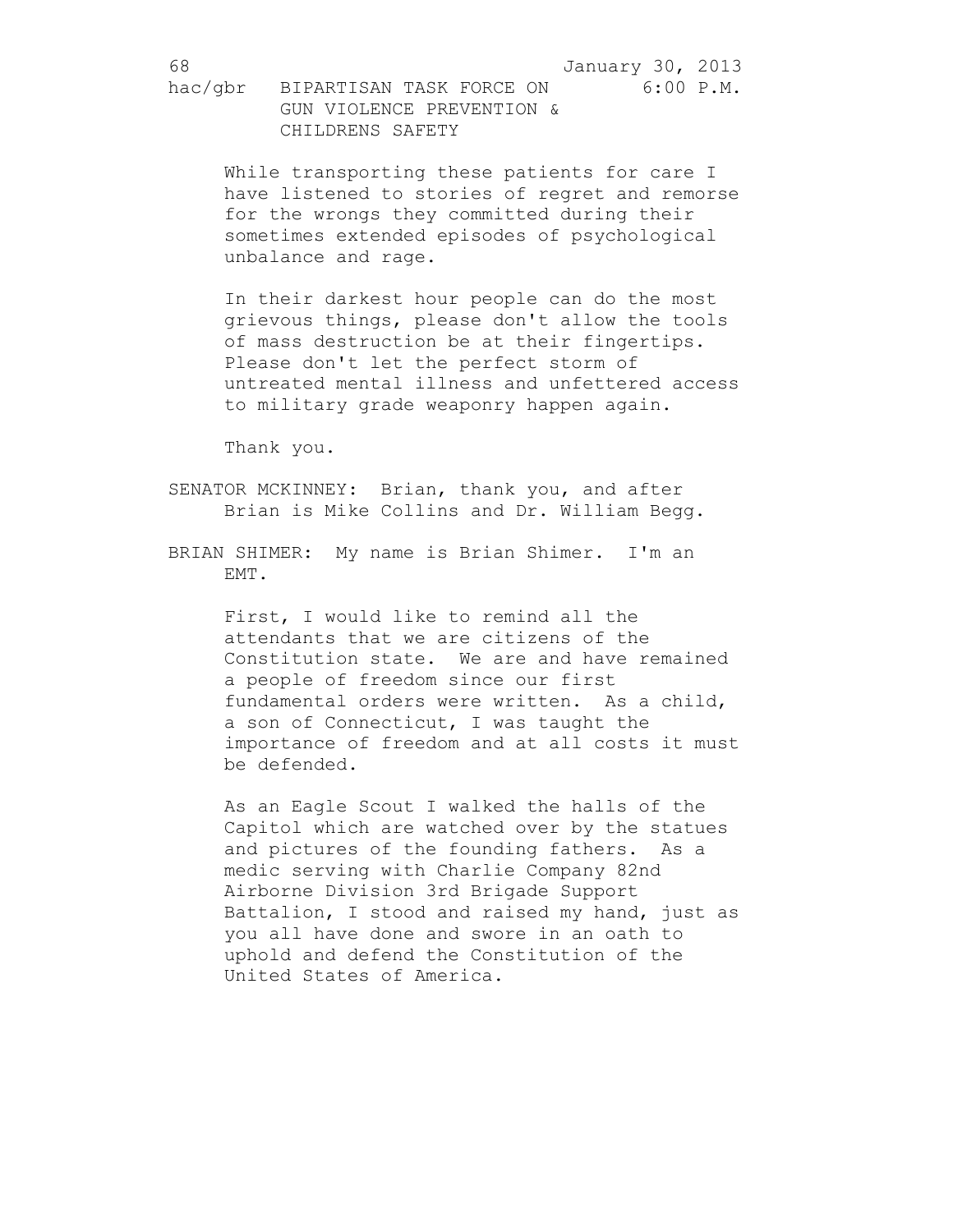I was sent to restore order to a nation of people who are unable to defend themselves against a tyrannical dictator. I have witnessed gun violence and I have seen atrocities. Now, upon my arrival home we make laws that undermine the most sacred of documents, ideas and freedoms that we, of a people, have been afforded.

Neither the size of the magazine, nor the style of the rifle will affect the actions of evil. Those wishing to do harm to those wishing to do good will never be swayed by the laws of man. By limiting the law-abiding citizen we are allowing the criminal to prevail. The pen is mightier than the sword, but the sword is sharper and cuts much deeper.

We cannot punish the nations for the select actions of an individual for we swore to protect our nation from enemies both foreign and domestic. I believe that a national background check should be done every time a gun is sold. If you have a medical unstability and you have been diagnosed, you should not own a gun until you've been cleared by a psychiatric doctor, but that stays on your record.

And how about instead of a criminal background check we call it the Gun Ownership Background Safety Check. If you don't pass, you don't get a gun; and if you're caught illegally with a gun you go to jail for a very long time.

Now, as far as gun ownership I believe that every single person has the right to own a gun. If you own a shotgun, a rifle, a lever action cowboy gun legally that's fine. By legally I mean that you've passed the Gun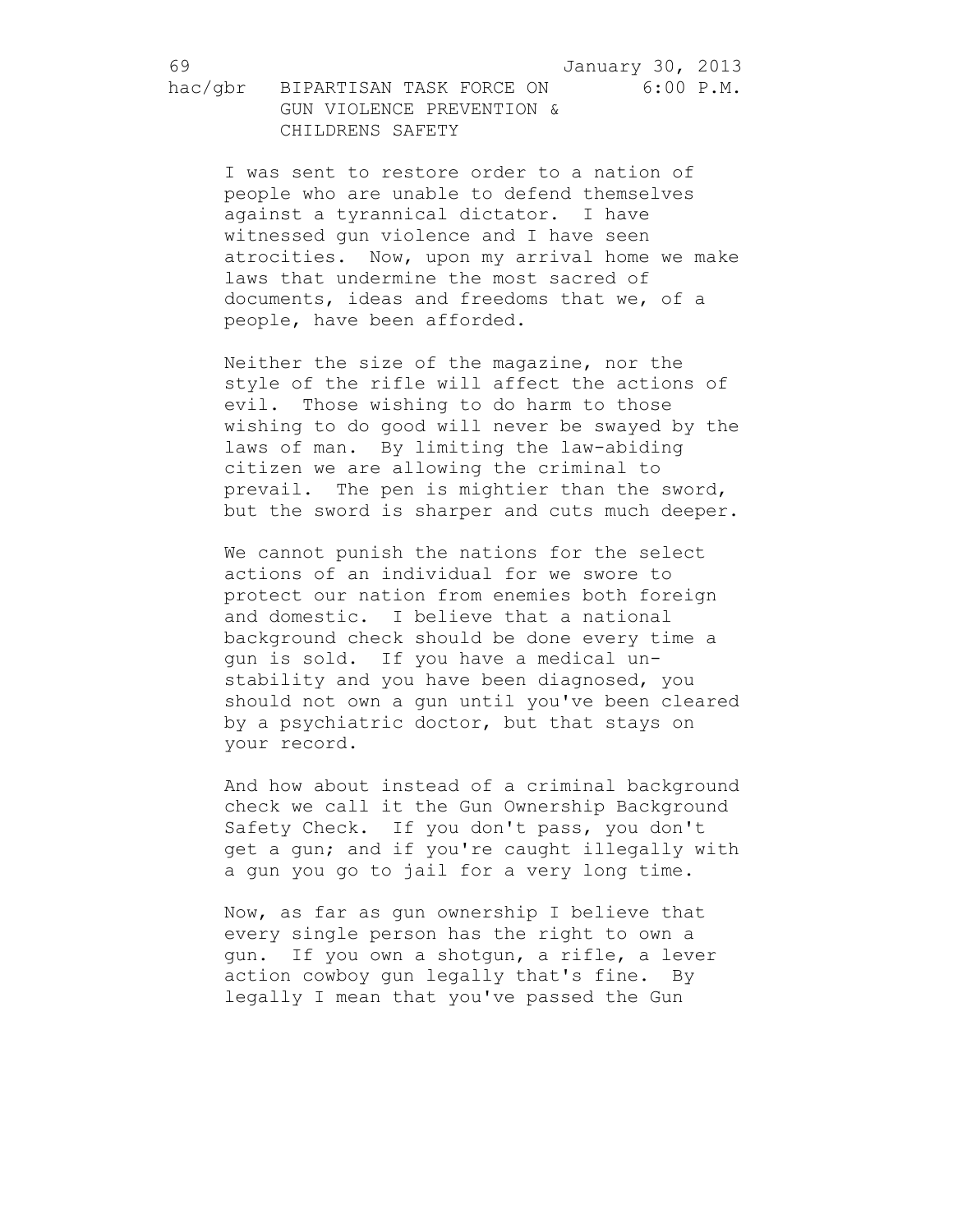hac/gbr BIPARTISAN TASK FORCE ON 6:00 P.M. GUN VIOLENCE PREVENTION & CHILDRENS SAFETY

Ownership Background Safety Check and the gun is registered and that list is private, not public, and kept with the state, and if that gun is to be sold you're to verify with the state that the person it's being sold to meets all the requirements.

I believe that there is no need for fully automatic rifles. They're hard to aim, even on a tripod or affixed to a platform. They spray too many bullets at one time to be effective for any -- anything but cover fire and stopping vehicles. I have used many different types.

As for magazines size, someone hell bend on killing people will not are how many times they have to reload. For semi-autos I feel that a 20 round magazine should be the limit. Although, I believe you should not be allowed to have the same fully automatic rifles carried by our military and some special police forces as long as you meet all the requirements of Gun Ownership Background Safety Check and the gun is registered you may carry the same number of rounds they do; however, if you break any gun laws you go to jail.

No one needs high explosive rounds, ones that go boom, and anyone caught selling these or any illegal guns, grenades, rockets or warheads should probably go to jail. As a country we spend so much money and time creating laws to prevent the criminals that we don't enforce them. We already have laws. Yes, there are some loopholes in screening and mental health. Address those issues before you limit those currently obeying the law.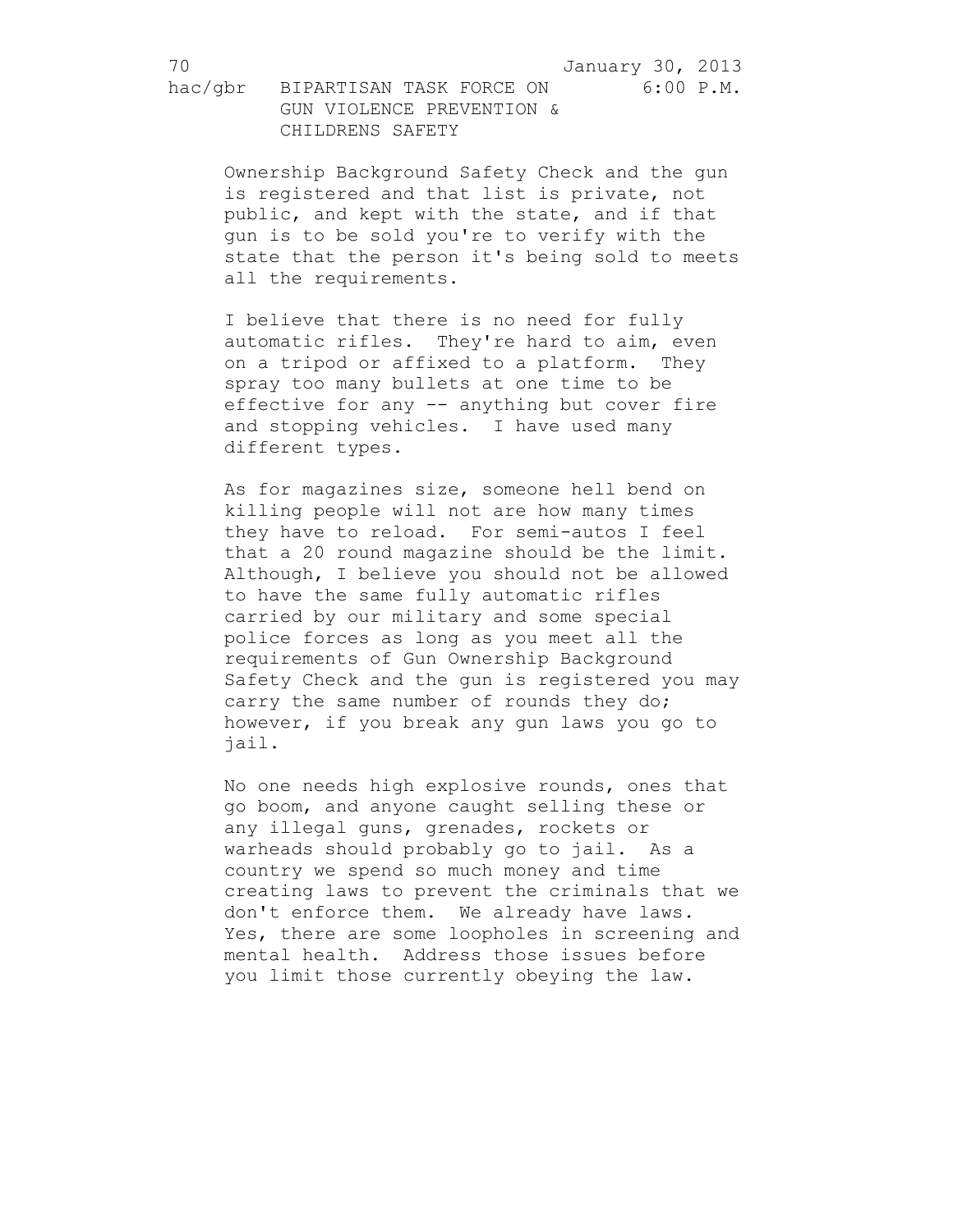Is it not the right of every American to be seen innocent until proven guilty? All you would do is create more criminals. By educating youth on gun safety and consequences of their actions maybe we can save some lives.

Thank you.

SENATOR MCKINNEY: And Brian, thank you for your service to our country as well.

Our next speaker is Mike Collins.

MICHAEL COLLINS: Good evening.

My name is Michael Collins. As with all present tonight, my thoughts and prayers go out to the families and victims of December 14th, 2012.

I'm a Sandy Hook resident. I am a Connecticut AEMT working in Danbury and Brookfield. I also volunteer at Newtown Volunteer Ambulance Corps. My thoughts here are my own. I do not represent any of my employers.

I have a CT pistol permit. I'm an NRA pistol instructor and an NRA range officer. I'm a member of the Fairfield County Fishing Game Protective Association. I hunt both in and out of state. I consider myself a very responsible gun owner.

Connecticut by all admissions have some of the strongest firearm's laws in the country. Some of the proposals being put forth by lawmakers recently involve outright banning of semiautomatic weapons and magazines over 10 rounds. In my mind, this is the wrong approach.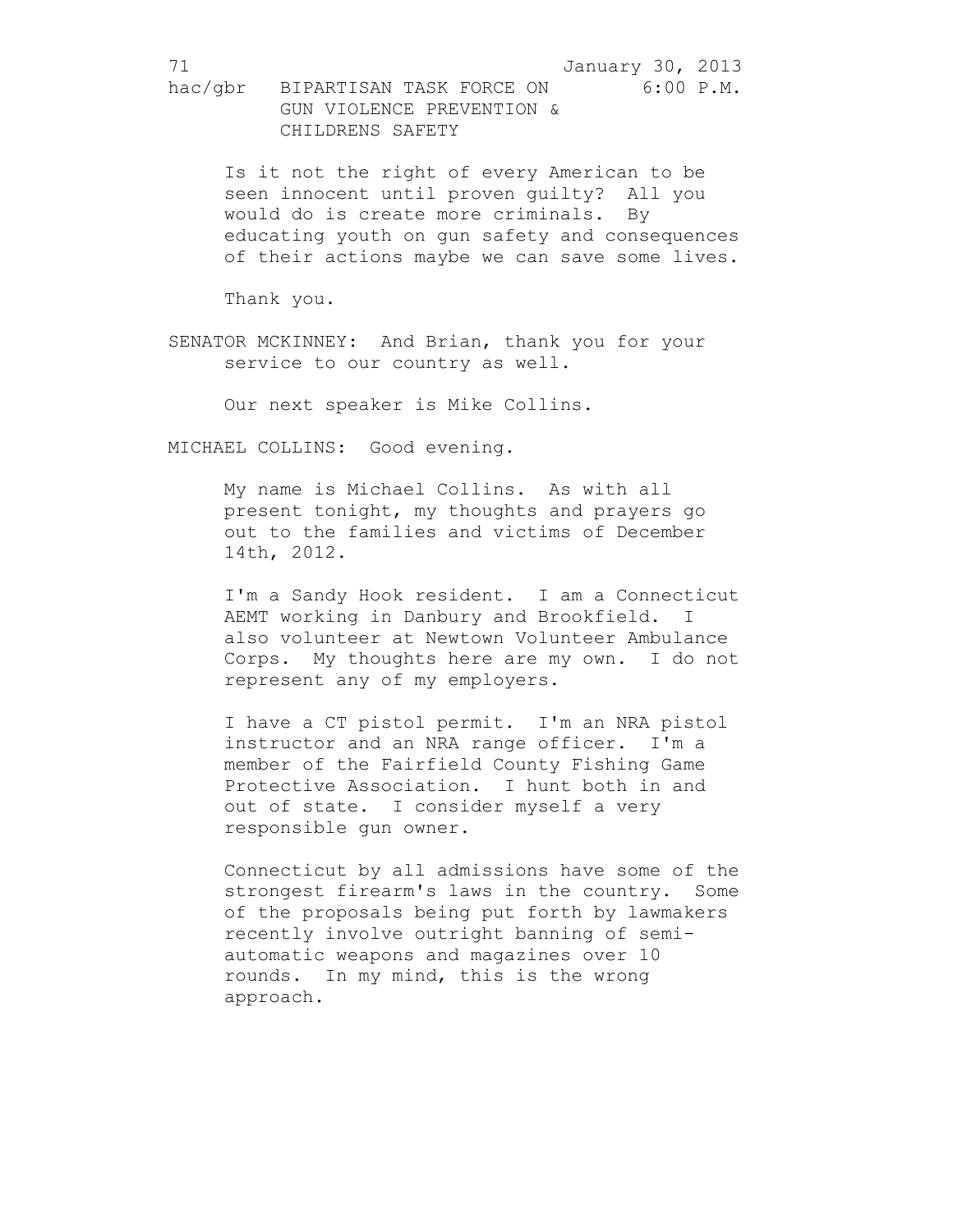The person responsible for this outrage was a person who planned it and carried it out. Yes, he got the weapon by killing his mother. I have not yet heard the official reply to her weapons storage situation. We must give the blame for this to Adam Lanza, not the Connecticut firearm's owners who have done nothing illegal or un-responsible.

By cutting down the numbers of cartridges in a magazine you are putting people in a dangerous position. Just has been said when you have to reload you are vulnerable. This applies to a person defending himself, as well a criminal. Only the criminal is not going to observe these magazine capacity laws. The ordinary licensed person will. I don't want to be outgunned in a situation that I cannot walk or run away from.

So as for the so-called assault weapons, there are literally millions of these across the country legally owned and responsibly used. I have been through quite a few of the gun control political pushers in my time. All that usually happens is that more restrictions are put on the law-abiding citizens and the people responsible for the outrage to begin with totally ignore the rules. That's what criminals do.

Thank you very much.

SENATOR MCKINNEY: Thank you.

Dr. William Begg. I hope I pronounced that correctly.

WILLIAM BEGG: You did.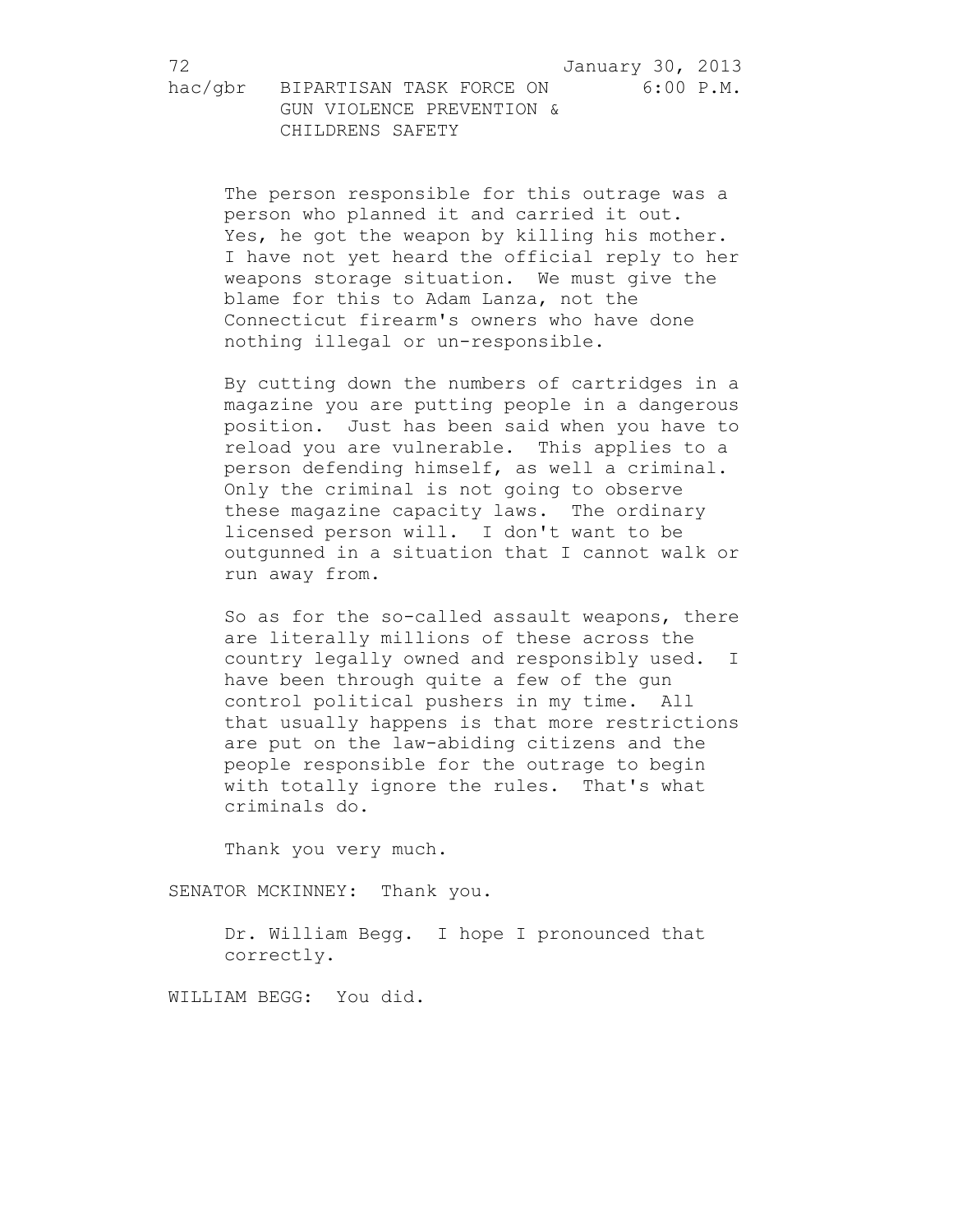Thank you.

My name is Bill Begg. What's my inspiration for coming tonight? I'm the parent of three Newtown students. I'm a grammar school track coach. I'm the president of the medical staff here at Danbury Hospital. I'm with the newly formed group of United Physicians in Newtown that formed in response to the December 14th shootings. I'm the EMS medical director for Newtown and this region, and I'm an ER doctor that was on shift December 14th.

What's my goal in the next two and half minutes? My goal is to somehow convince you Legislators that gun control measures that you hopefully will enact will make a difference. The -- the gun lobby has allowed a lot of research so I had to go overseas for research.

In Dunblane, Scotland in '96 -- in Dunblane, Scotland '96, 29 first graders were shot, their teacher and then the gunman shot himself. It -- just a few years before in -in England a 27-year old with two semi-auto rifles shot 31 people, killing 16 of them and he killed his mother and he killed himself.

What did those Legislators do? They over a 10 year period, between '88 and -- and '96 -- I guess that's eight years -- they enacted real legislation. Did the legislation make a difference right away? Actually it didn't. Not only didn't make any difference, there was a -- actually bump in gun violence, but where do they stand in 2010?

In the U.S. since 1996 we've had over 20 mass murderers. Great Britain has had one. Okay.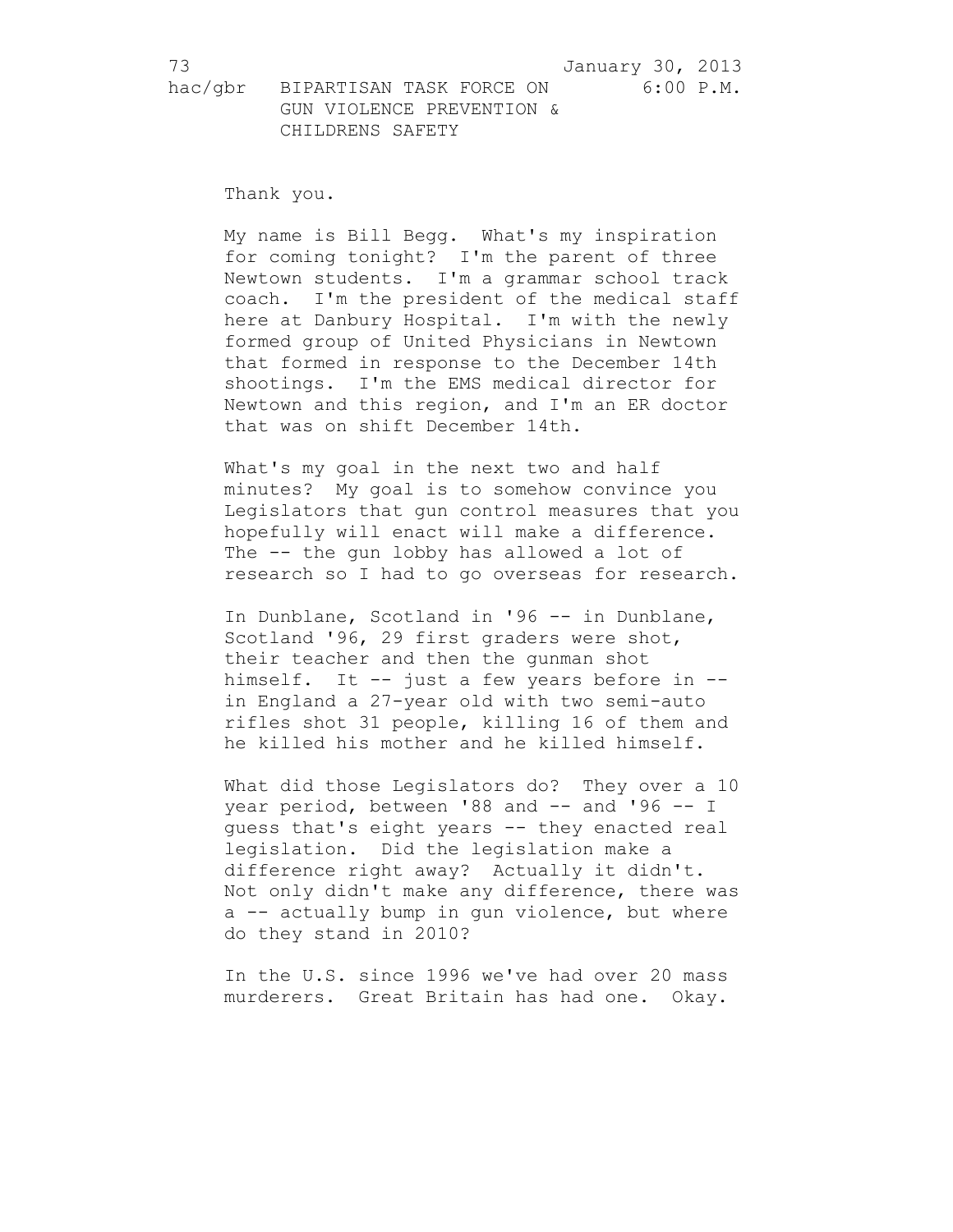hac/gbr BIPARTISAN TASK FORCE ON 6:00 P.M. GUN VIOLENCE PREVENTION & CHILDRENS SAFETY

In -- in 2010 the United States had about 32,000 gun deaths, Great Britain, 155. Gun legislation take a while to -- to come to fruition, but it works.

If you actually own a gun and it's in your home, because you're waiting for that person to show up that's going to terrorize your house, let me give you some stats. You have  $25$  more  $25$  times  $-$  not percent  $25$  times more chance you're going to get killed from your own gun, or -- or your wife, or your spouse, or your kids -- 25 times more chances you're going to die from your own gun than you getting killed from that intruder.

States that do have gun control do -- do actually have a lower chance of violence for their citizens. In summary, what I'm asking for is you consider a stronger assault bans - assault weapons ban, elimination of the sale of automatic -- semi-auto weapons, restriction on the size of magazine clips, number of rounds, extend background checks and also please let us do some gun research that's real.

From the mental health side, what -- what galls me is the same folks that are saying well, I get it we want to balance the budget -- the same people that are saying let's -let's take care of guns -- or allow guns to be out there, are the same ones that's saying let's -- let's focus on mental health.

Yet those are the same ones that are saying let's cut services, so and what are the first service to be cut, mental health. So I'm not even asking you to add mental health services. I'm just asking please don't cut anymore. Allow me as a medical doctor when I see a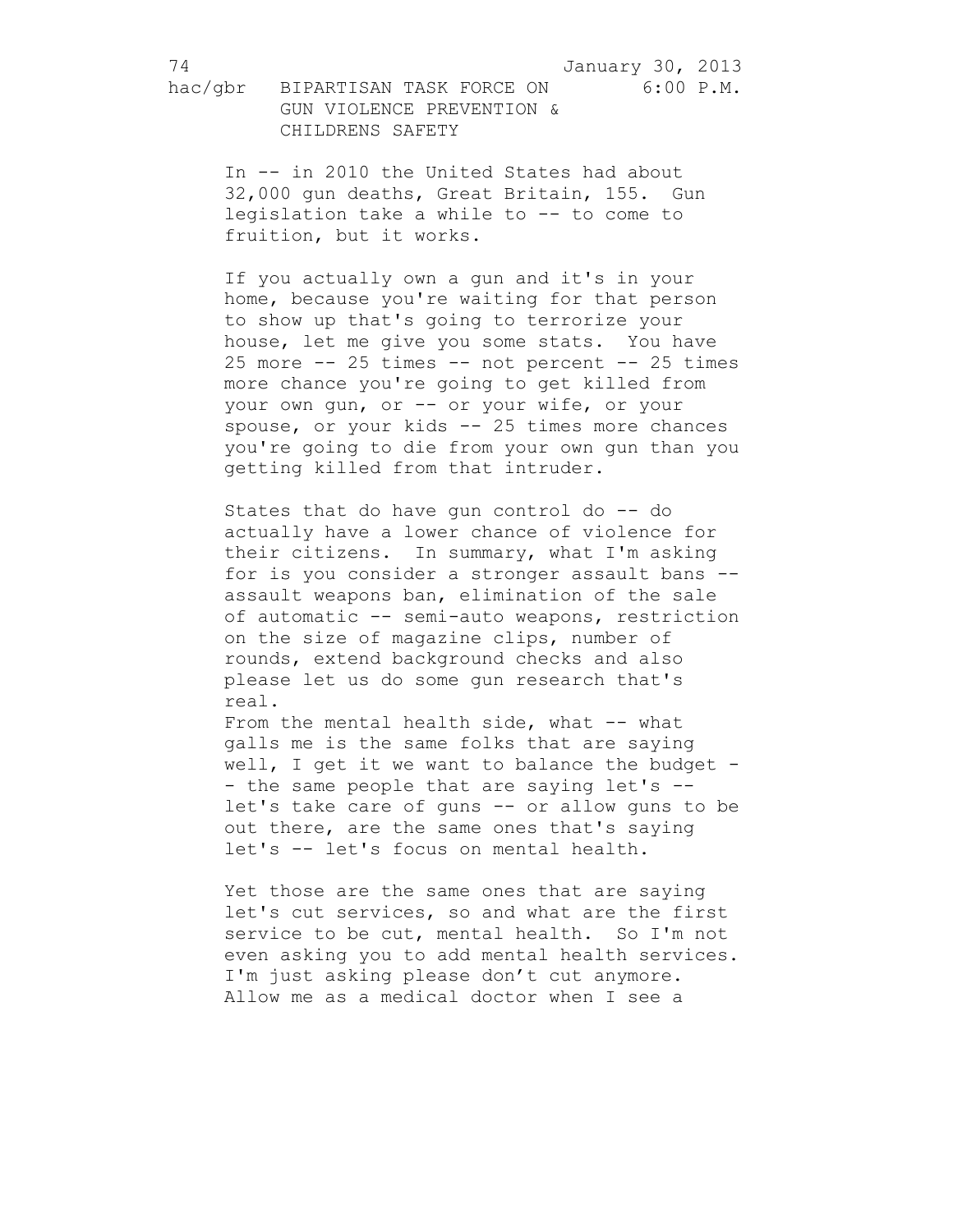patient, or one of my colleagues see a patient -- when I educate them on the effects of alcohol or tobacco, safe sex, motor vehicle accidents, can I please talk to them about the risks of gun violence. Please.

I -- I want to recognize the -- the -- you know, 20 years in the ER I never broke a tear, but this has affected me. I want to recognize the valiant efforts of the Newtown Volunteer Ambulance Corps, even though Mike Collins and I disagree, I respect him immensely and Laurie Veillette and the rest of the Newtown EMS, thank you so much for your services.

To the families, we -- we -- to the families, on behalf of the ER we -- we tried our best. We tried our best. And to you lawmakers, my mom and my dad were both Connecticut State Representatives and I asked mom, I said, mom, why won't they make a change? Why do you think? She says, well, you know, they -- they have their party lines and they have their lobbies and they have their -- they may not be senior. I said, do you think this one time they'll make a  $--$  they'll  $--$  they'll make the right decision and, you know, she said, yeah, I think this one time. So I'm asking you, please make the right decision on behalf of Newtown and Connecticut and the United States.

Thank you.

SENATOR MCKINNEY: Rabbi Praver.

Is Rabbi Praver here? Thank you.

And after Rabbi Praver speaks we will move to residents of Newtown beginning -- well, actually we'll hear from George Coleman with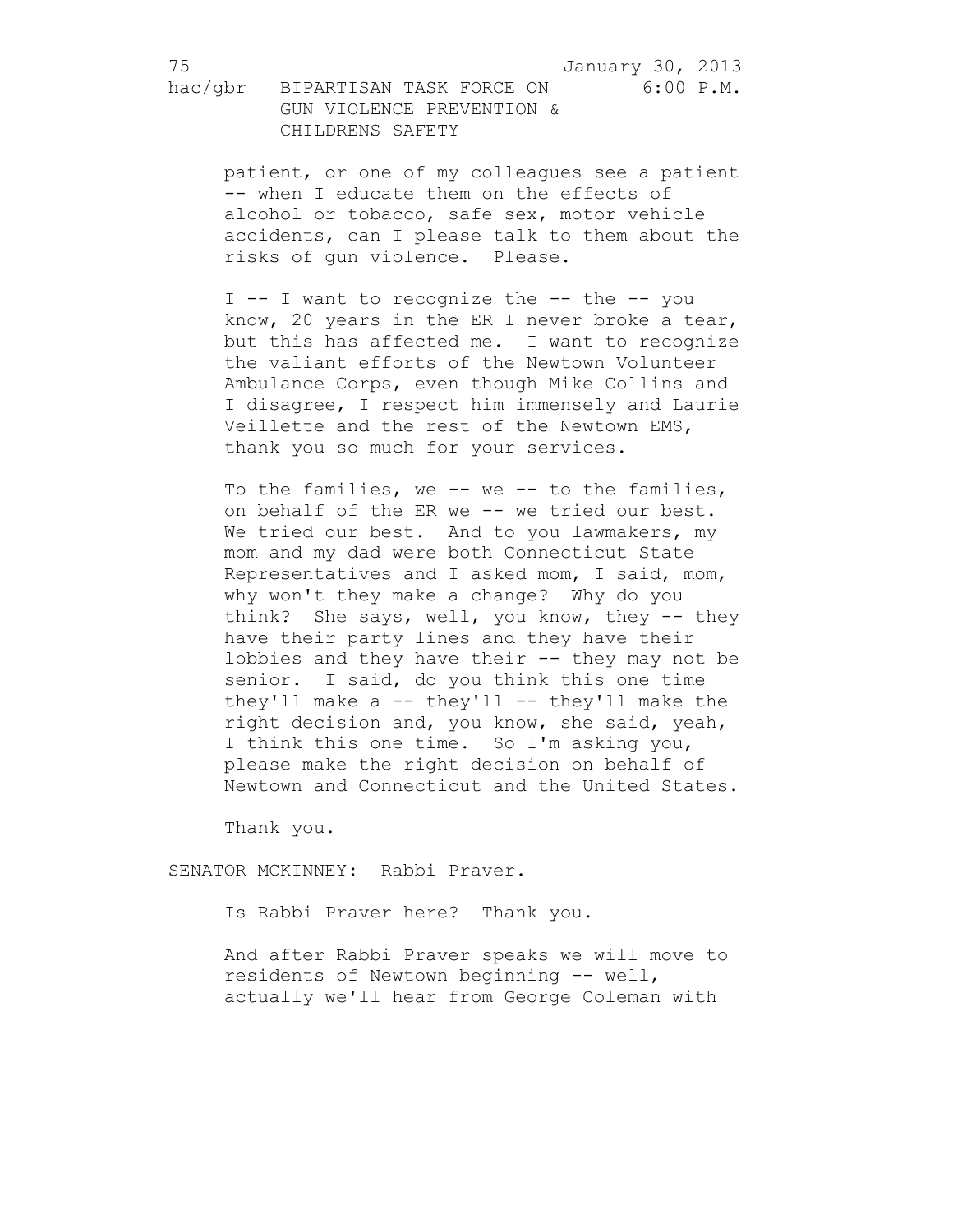Commission on Children and then we'll move to residents of Newtown.

SHAUL PRAVER: Thank you very much to this committee. Thank you for everyone assembled here for this opportunity to speak.

The existence of automatic and semi-automatic weapons has only been about 40 years on the market. So my question is, how is it working out? How is this experiment going for us? If you think it's going well, don't do anything, leave it as it is, but if you think that it's not going so well, then do the right thing.

Concerning the regulation of guns, if you were trying to guard a fort would you lock the front door and leave the backdoor open? What is the question about universal background checks? Why -- what's the logic for not having them?

One of the aspects that is common for all spree shooters is that they were bullied in schools. We need to have -- well, we already do have anti-bullying laws, but I reviewed those laws and there's no way that you can really enforce them. Please enforce them.

As upset as we are about the violence that happened on December 14th, spree killing is only a small part of all gun deaths, as you know, in the country. Most of them are done by small handguns and I don't believe that those small handguns are on the table for banning. I don't think that's part of the discussion, so therefore, the problem is a - a bigger problem than we're really discussing so far and requires a social and spiritual solution.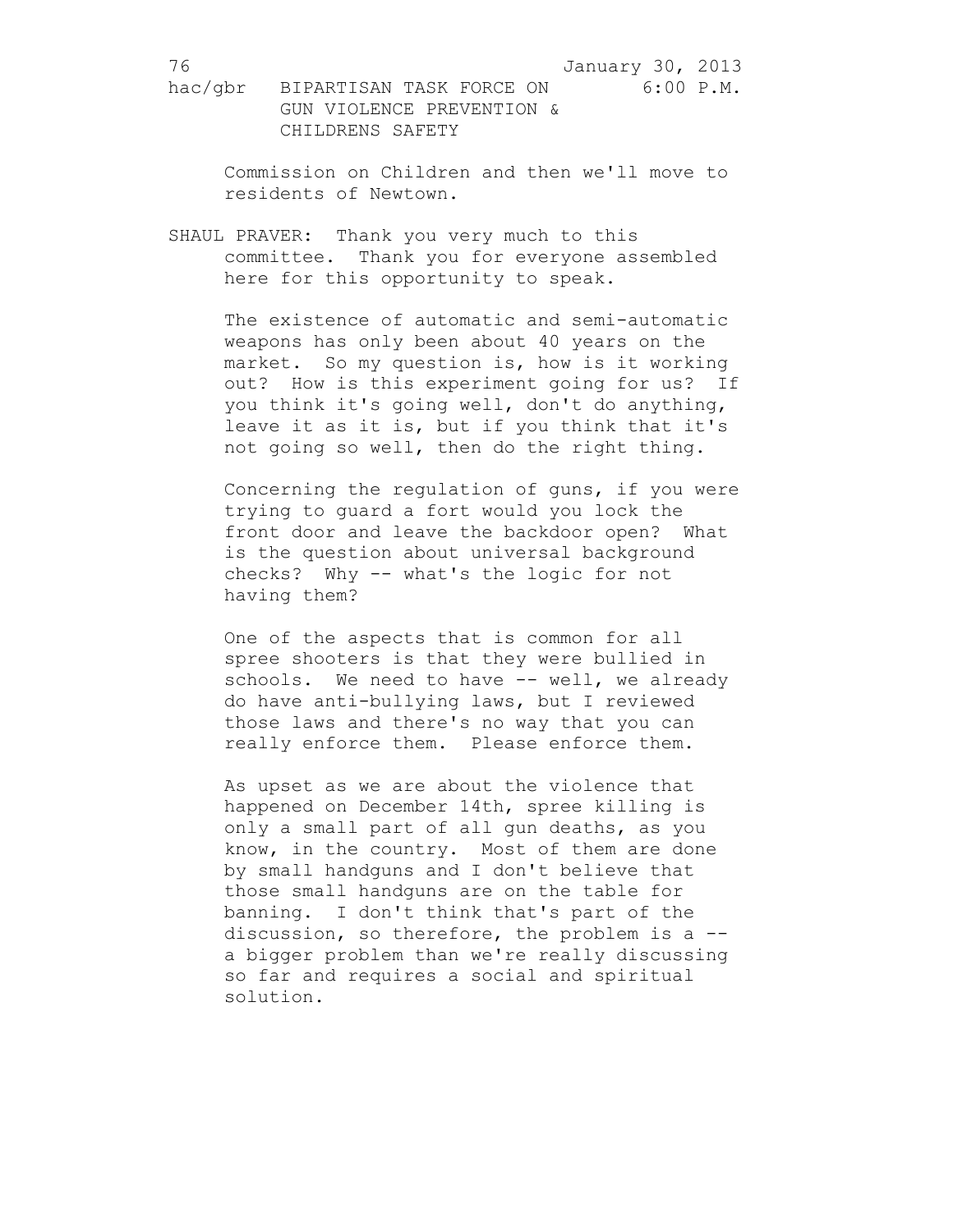hac/gbr BIPARTISAN TASK FORCE ON 6:00 P.M. GUN VIOLENCE PREVENTION & CHILDRENS SAFETY

> And this means that in your major cities we need to fund an alternative to the gang activity. If there isn't an alternative compassionate living, enlightened civics, positive activities for the youth then the gangs will be the only show in town. That is where most of the deaths from gun violence occur.

In West CONN there is a Center for Compassionate Living and I believe that our country needs to be spiritually awakened and that there is a certain social science curriculum which is common to all religions, the golden rule, love your neighbor as yourself, treat others the way that you want to be treated, how to make friends, how to resolve conflicts in a positive way, this is a body of education which we are lacking, not only here in Connecticut, but throughout the country.

And so if you really want to make an effective change, okay. You'll decide about my first remark about how well the experiment is going with the automatic and semi-automatic weapons, but the larger problem is going to require a larger solution and not a Band-Aid and that we need to invest in this type of curriculum, which is not religion, it's a social science, how to treat one another properly in our society.

It can be done. It should be done. It's worth every bit of money that we could throw at it. And I thank you for your time this evening.

SENATOR MCKINNEY: At -- at this time we are going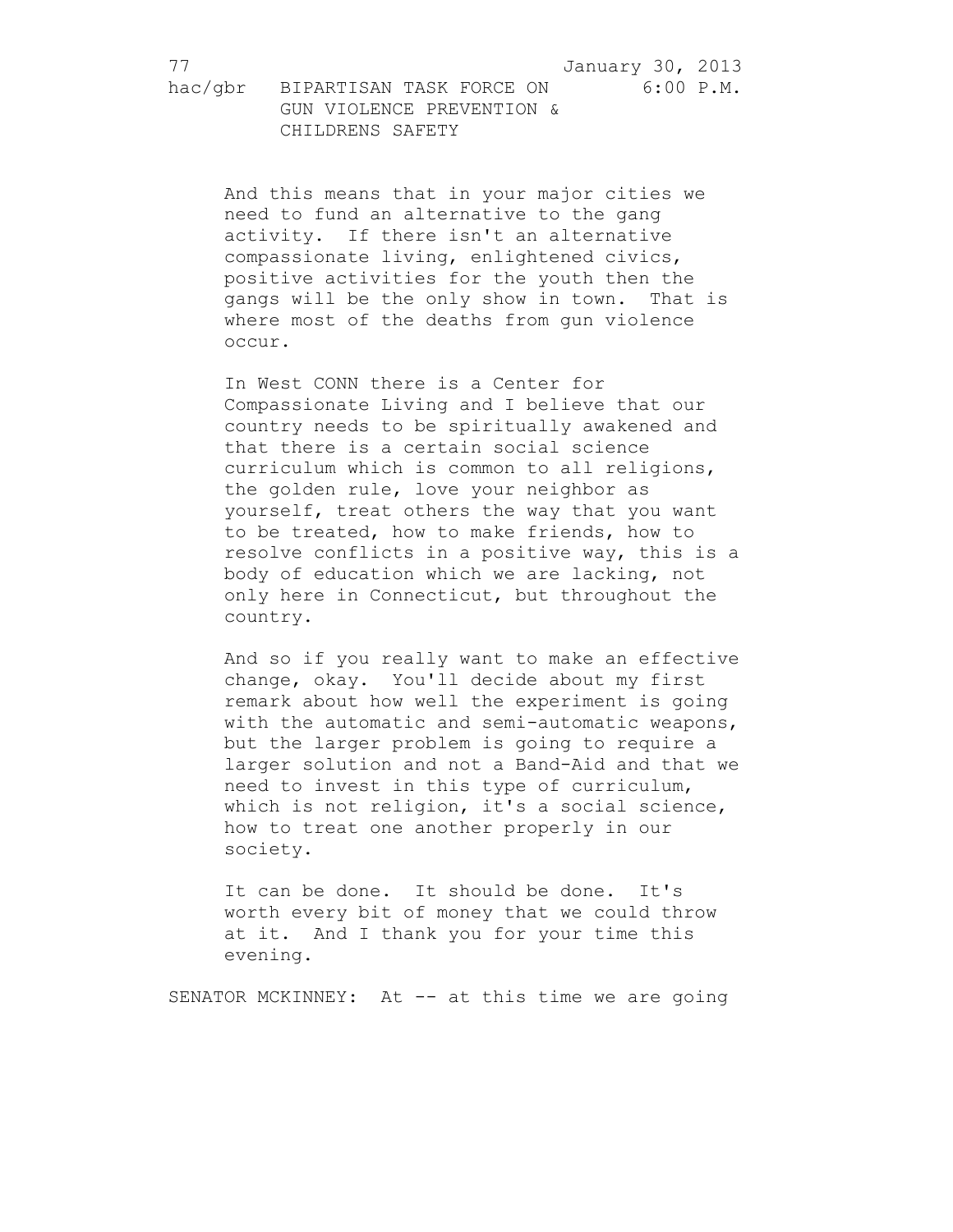to move to residents of Newtown beginning with George Coleman and we're going to start using the side microphones. And as you can imagine, we have given deference to the family - families of the victims, to the representatives of the Sandy Hook Elementary School community, to first responders and to clergy when it comes to time, but we do have 84 folks who are signed up; we would like to get to you all.

The school has been very gracious in hosting us here tonight, but they would like us to conclude by midnight, so I am going to ask that when you hear that buzzer if you haven't concluded your testimony -- when you hear that little buzzer go off, please wrap up as quickly as possible so that we can respectful of all those folks who would like to testify, and we can hear as many of you as possible this evening.

Is George Coleman here?

If George Coleman is not here, Laurie Martinelli followed by Joyce Murty and Julia Wasserman.

LAURIE MARTINELLI: Hi. I'm Laurie Martinelli. I'm here to ask for your support in the necessary changes on gun laws in our state and our country. The time for change is now.

Children and teachers cannot be massacred in our schools. You must recognize the devastation that has forever been -- that has forever changed our town and schools. As a school employee my job and place of work has also been changed. I'm the one who holds the buzzer.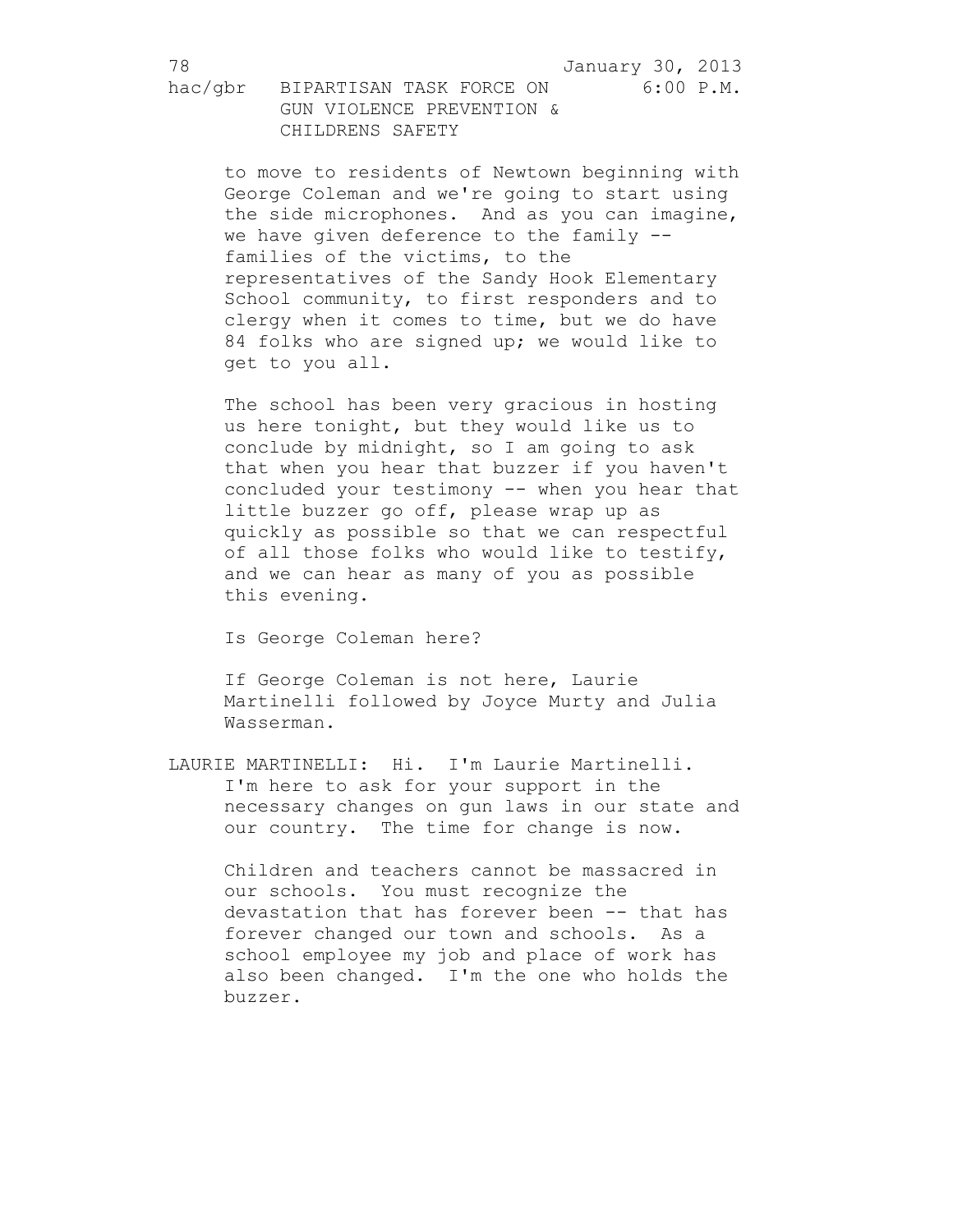One of the statements that keeps surfacing is that this is an emotional response to what happened to Sandy Hook School. Well, it is emotional when children and educators are gunned down in schools. It's also emotional when people are gunned down in movie theaters and at the mall and at college.

What kind of people are we if this kind of thing that is happening in the United States of America and we are not emotional? This is not a video game. These are not just numbers.

These are people's lives and we cannot be okay with such a tragic event occurring in our cities, towns and states across the nation, so I urge you to think about those children and teachers and perhaps think of your loved ones, because at the risk of sounding cliché it can happen -- if it can happen in a wonderful, safe town like Newtown it can happen in any community.

- SENATOR MCKINNEY: Joyce Murty to be followed by Julia Wasserman.
- JOYCE MURTY: Good evening. Thank you for listening to us tonight and coming into our town and allowing us to speak.

I first want to say I'm a mother. I'm a lawyer and I'm a resident of Sandy Hook, Connecticut and I implore you, we have to work through the rhetoric and vote to propose sensible and intelligent solutions.

There's no justification for assault weapons, or high capacity magazines, or limited background checks. Are we really willing to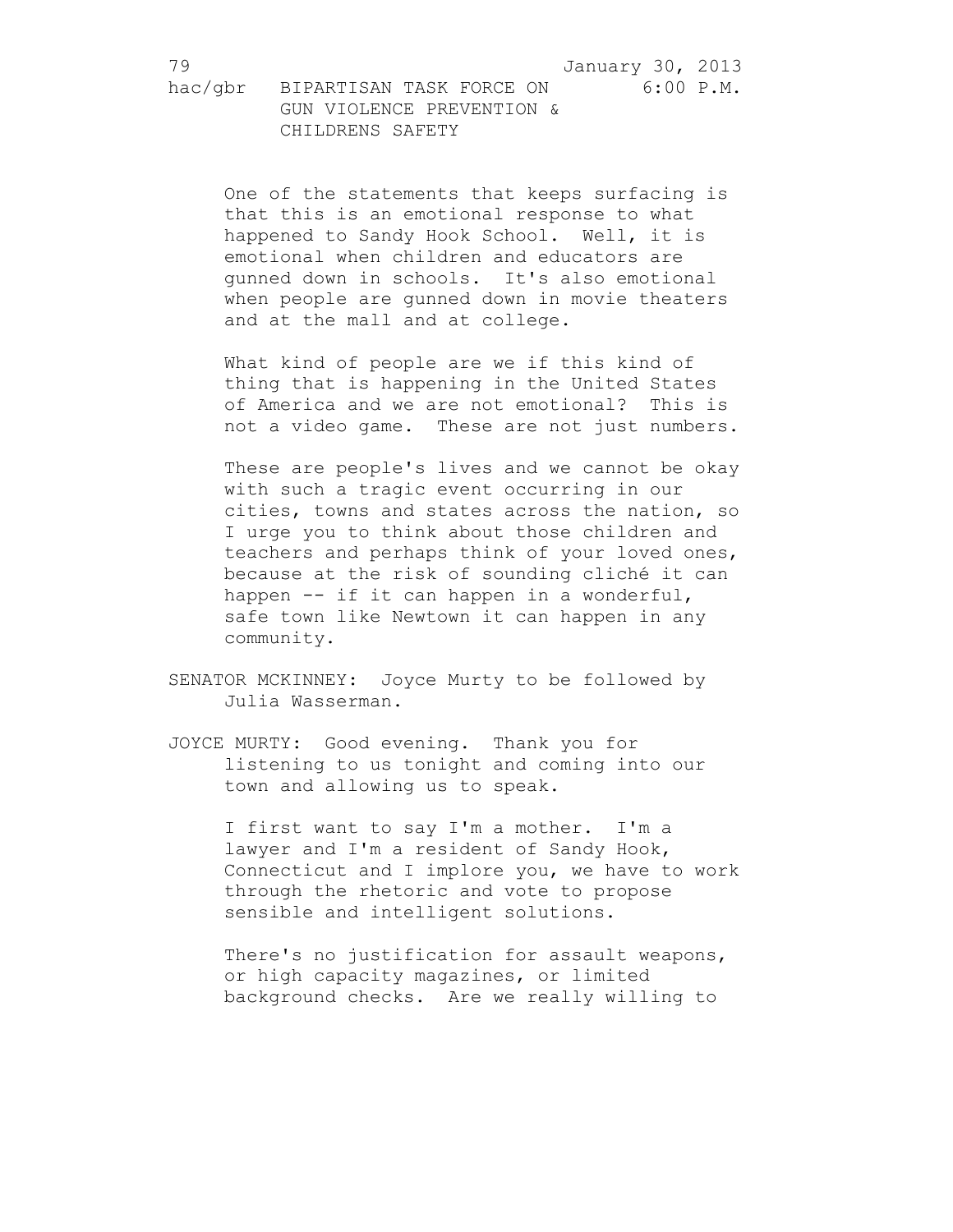sacrifice innocent children and people so that others have an unfettered right to shoot whatever weapon they choose?

Are the victims of Sandy Hook, Columbine, Aurora and the thousands of other Americans who are killed by guns in this country just collateral damage so that others can what, protect themselves multiple times over, kill animals? What is the moral, social and political justification for this?

We have to ask ourselves these questions. Please have the courage to do what's right. What's sensible? What is progressive? The path of allowing more and more guns into the social arena will not lead to a safer, more civilized society.

We must decide what type of a state we are, what kind of a country we are, what kind of a world we want our children to grow up in. We need to ask ourselves whether we want our children to grow up in a world with more guns or with fewer guns.

Do we have to look to Canada and Australia as examples of strong leadership and moral courage? Has America lost its place in the world? I hope not.

Thank you very much.

SENATOR MCKINNEY: Julia Wasserman and then to be followed by Tom Maurath and Catherin Michaud.

JULIA WASSERMAN: Good evening, Mr. Chairman.

I'm going to cut my thing -- the things I meant to say this evening and say what I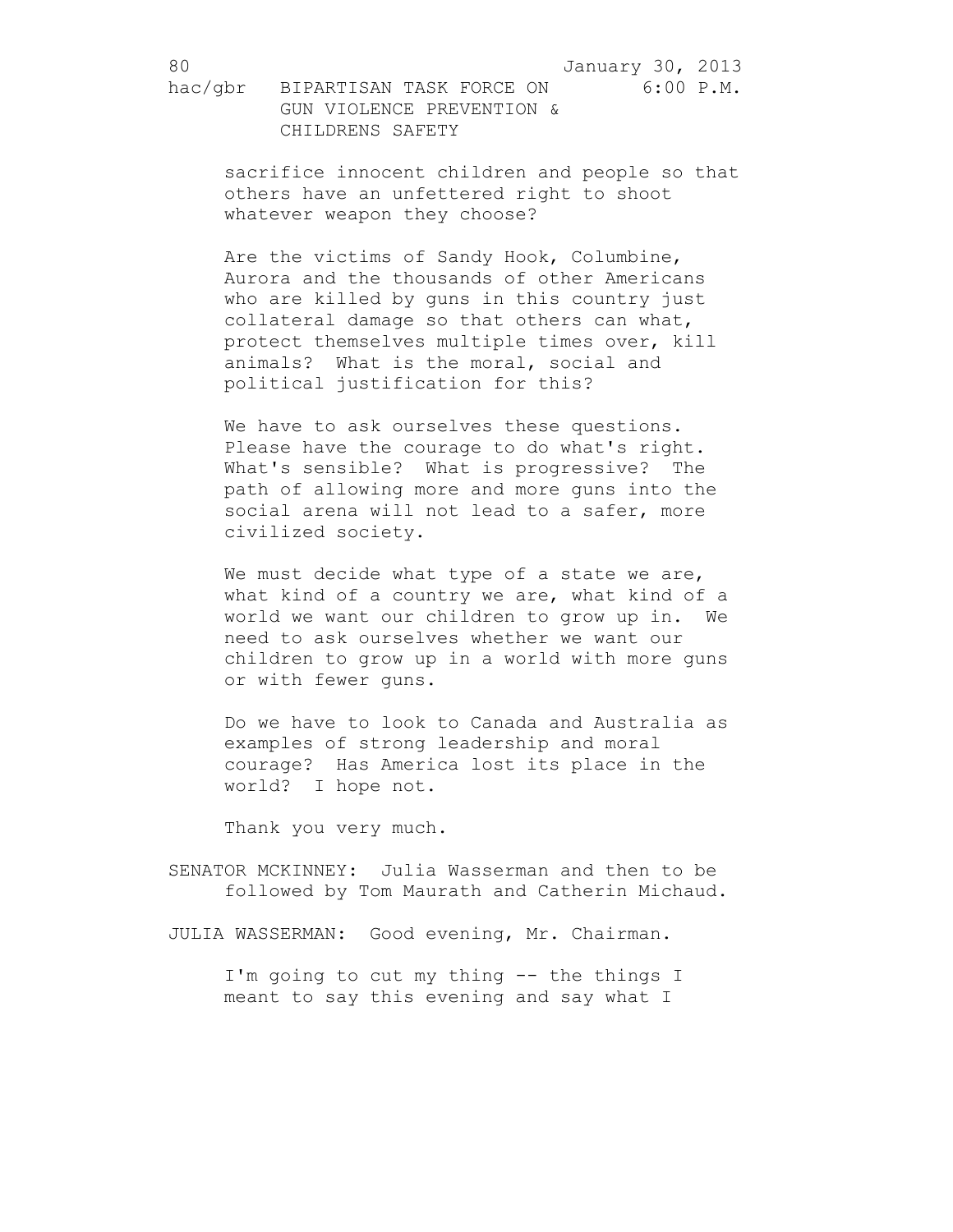believe is important. First of all, thank you for being here. The -- I very much appreciate the -- this committee's existence and that you have all come to heard -- to hear us.

My recommendations  $--$  and by the way, Rabbi Praver said most of the things that I meant to say. I would like to make one recommendation to you that is that there be a permanent commission which include the staff of existing state agencies.

I'm saying that because I know there's no money in Hartford and you need to use existing resources. I'm talking DMHAS Education, Public Health, Public Safety, Program Review and Investigation's Committee -- well, are - and members of the Standing Committees of Cognizance. You can also reach outside to places like Central Connecticut State University, which has the municipal studies division and so on.

Finally, the commission's mission would be to monitor federal strategies and to promote a better understanding of the social implications of violence in our culture. Let Connecticut be a leader.

Thank you.

SENATOR MCKINNEY: Julia, it's -- it's nice to see you. Thank you for your previous service in the state legislature and it's great to see you here tonight.

Thank you.

SENATOR WILLIAMS: We miss you.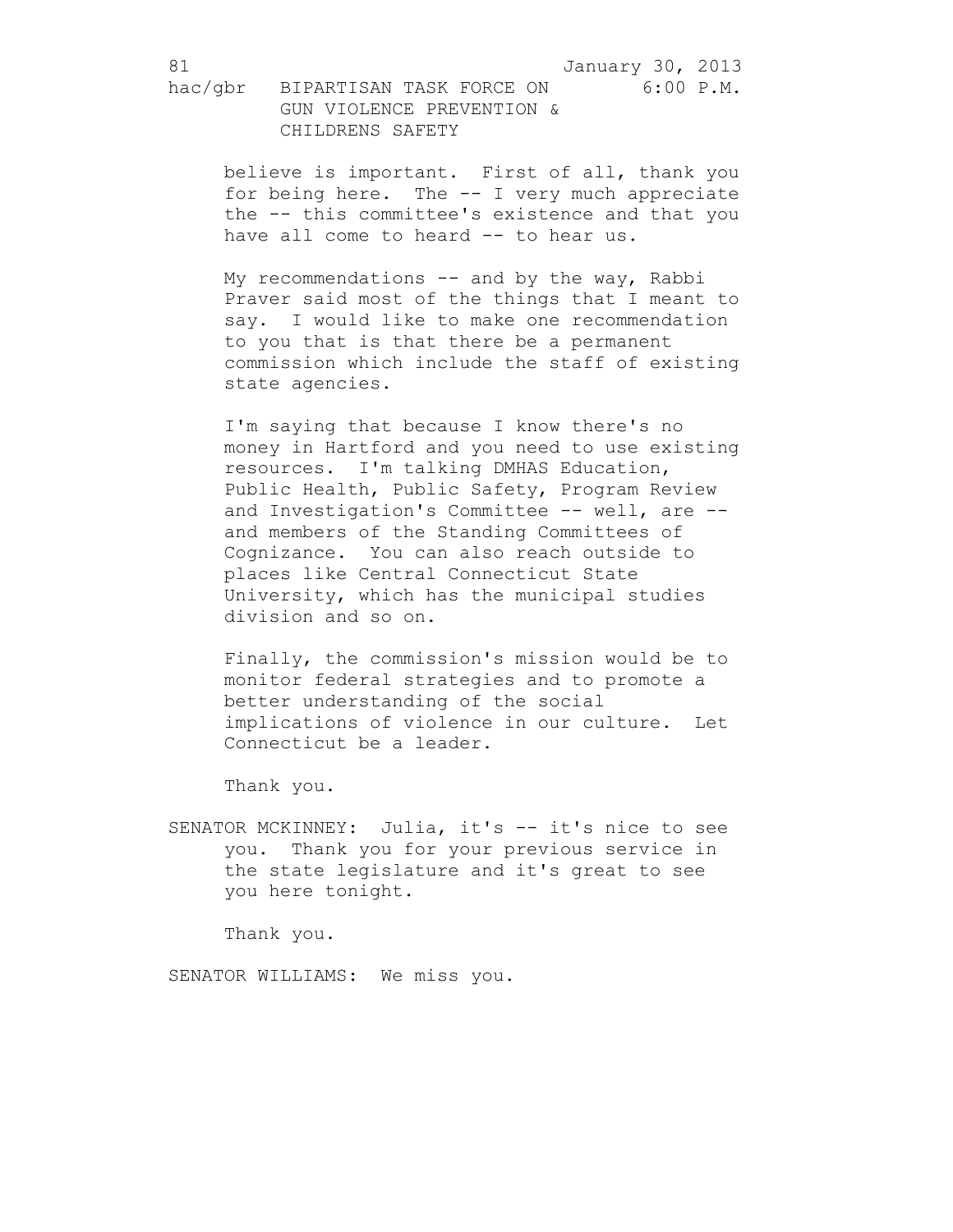hac/gbr BIPARTISAN TASK FORCE ON 6:00 P.M. GUN VIOLENCE PREVENTION & CHILDRENS SAFETY

Tom Maurath to be followed by Catherine Michaud and then Richard Fenaroli.

TOM MAURATH: Thank you. Good morning -- or good afternoon my -- my name is Tom Maurath. My wife Daryl and I and my two children and over 10 immediate family members have called Newtown our home for 40 years.

I am here to say that the horrific strategy that happened in Sandy Hook can never ever be allowed to happen again. And really why I'm here today is not as much to testify, but to provide an observation on what happened in this testimony in Hartford on Monday.

First of all, most of the people that are on this board sat in chairs and for 16 and a half hours listened to testimony for over hundreds of people, for that, we thank you. The other part of the observation that I saw in Hartford was there were a very, very strong contingent and staunch opponents of any type of gun control.

What I witnessed was a contingent that was very well organized, very well versed in their interpretation of the Second Amendment, and a very resolute message that they will not accept any proposed gun control laws. It was literally the polar opposite of this evening.

In fairness every single testimonial that those people gave included a sincere and heartfelt condolence to the victims of the families. While nothing can bring those 20 beautiful children and their six rogue teachers back, we are now obligated as a society to make things right.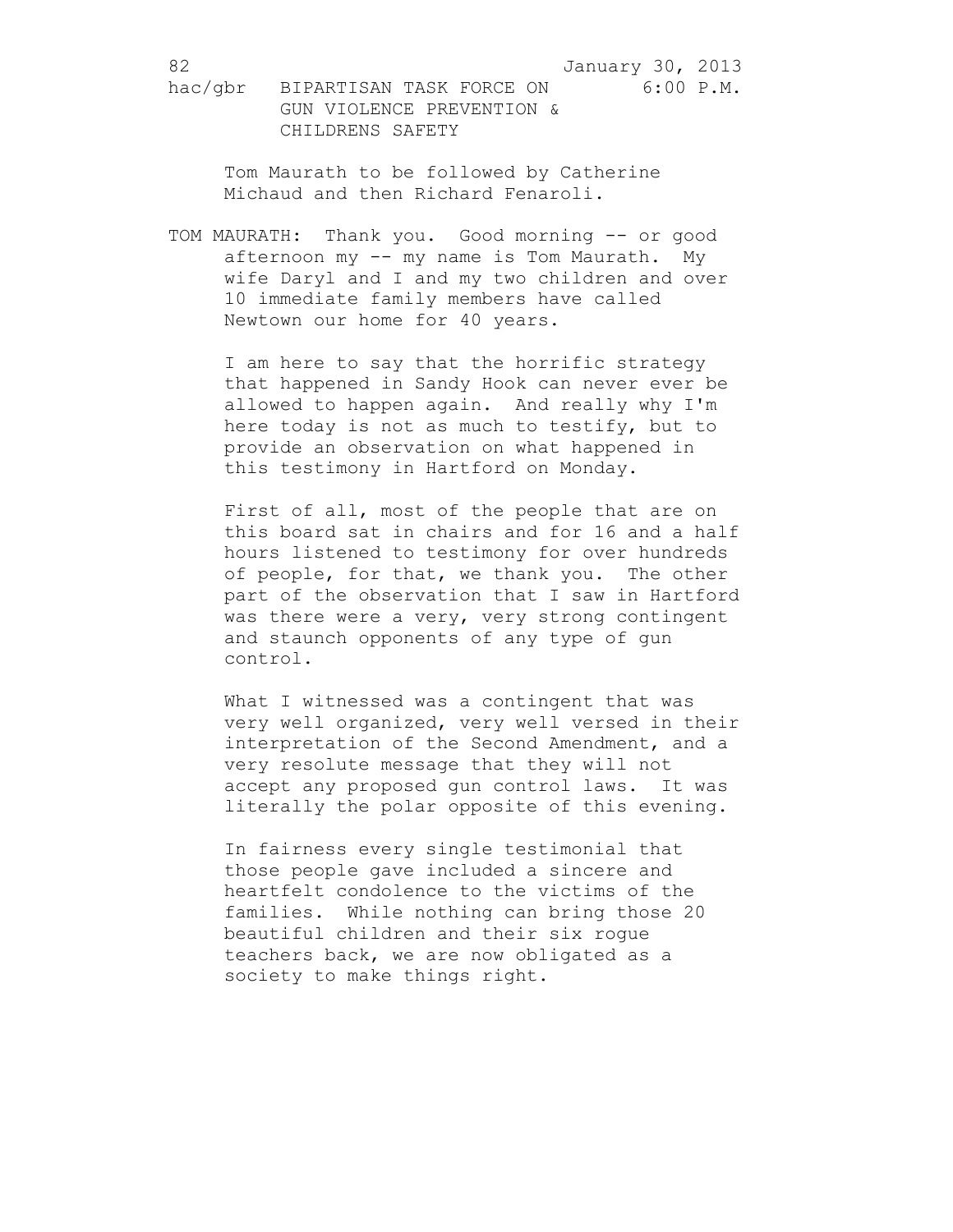I am a gun owner, but this tragedy was a tipping point for me and it demands now the following legislation changes. It is time to ban all assault weapons and large capacity ammunition. It is time to require permits and universal back checks -- background checks, not on just the new sales for long rifles and guns, but on resale and transfers, and I believe it is very important to make gun lower -- gun owners liable for negligent stories - storage if anyone gains access and commits a crime.

In order -- unfortunately, without a clear and decisive action it is not a question of if this happens again, it's when. And if we do not take change to change these -- make change to change these laws and to implement those laws, the complacency will the blame when this happens again in another community, so I ask this legislative committee with our unconditional support of your constituents, let's do the right thing. Let's have Newtown and Connecticut lead the way for this country to make it safer for our families and community.

Thank you.

SENATOR WILLIAMS: Catherine Michaud. Is Catherine here? To be followed by Richard Fenaroli. Is Mr. Fenaroli here?

RICHARD FENAROLI: Yes.

SENATOR WILLIAMS: Please proceed.

RICHARD FENAROLI: Thank you.

I'm Rich Fenaroli. I've been a resident of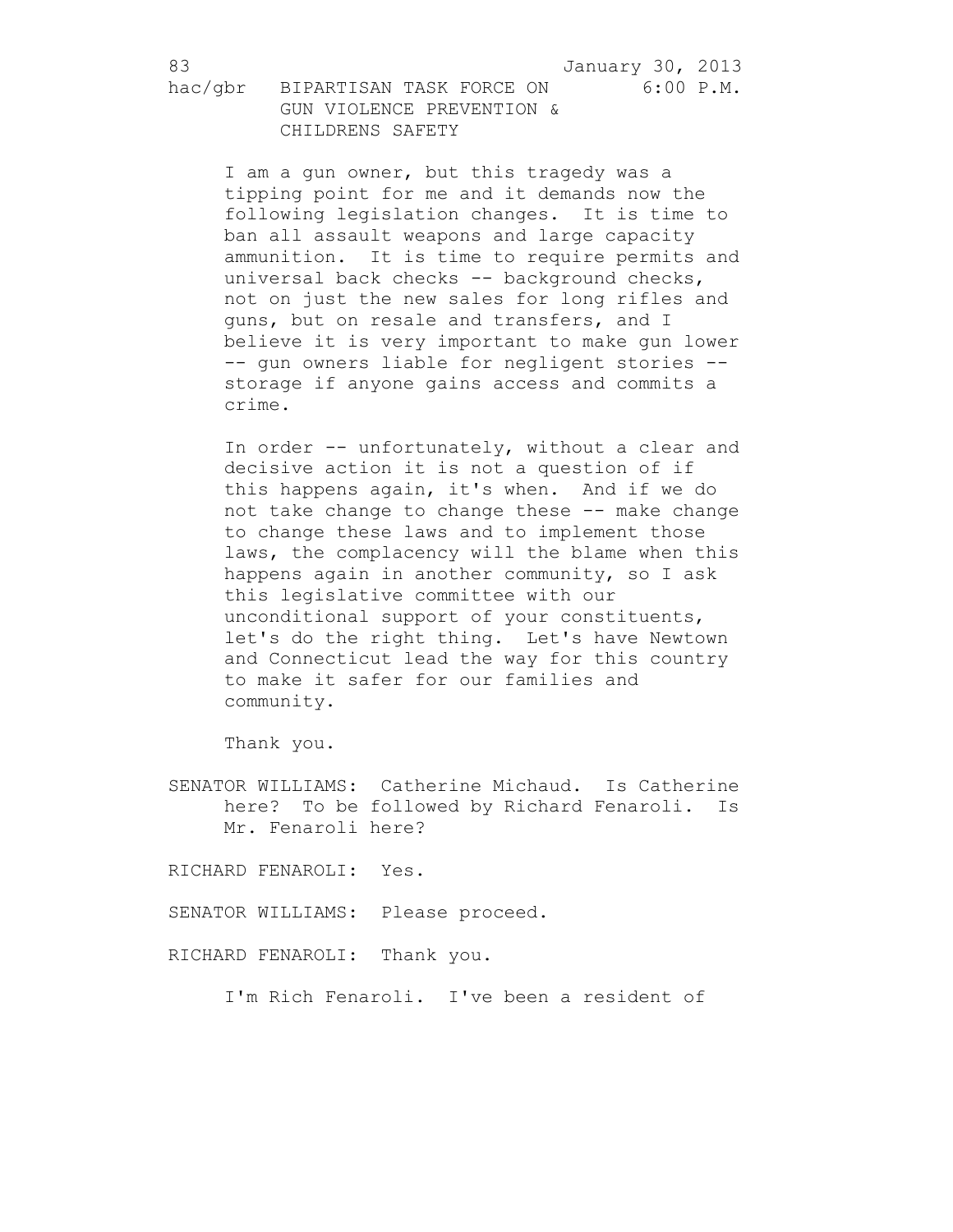Sandy Hook for 32 years. I would like to thank everyone for being here tonight. Thank you very much.

I would also like to be as gentle as I can with the feelings and the passion of the people here tonight. I'll tell you that I -- I feel for all of you and the pain and the sensitivity and the newness of this all. I --I've got to voice something of a differing opinion and please be patient with me.

I would like to say that no gun pulls its own trigger and there were many laws that were already broken by the time that boy entered to that building. We are here now as citizens of this town --

SENATOR WILLIAMS: Could you please -- excuse me -if you could just please speak closer to the microphone so we can hear.

RICHARD FENAROLI: Thank you. I will.

SENATOR WILLIAMS: Thank you.

RICHARD FENAROLI: We are here as residents and - of this -- of this state and this country asking these great Legislators to work on our behalf and I will remind us that the greatest danger that our country has of -- of violence is domestic violence.

And, Rabbi Praver, I greatly appreciate your preceding me because you're so gentle a soul. You really are a great person, a member of our community of Newtown, but I would also like to say that we could have participated -- I could have participated if I had known that that man was thinking about leaving his family. How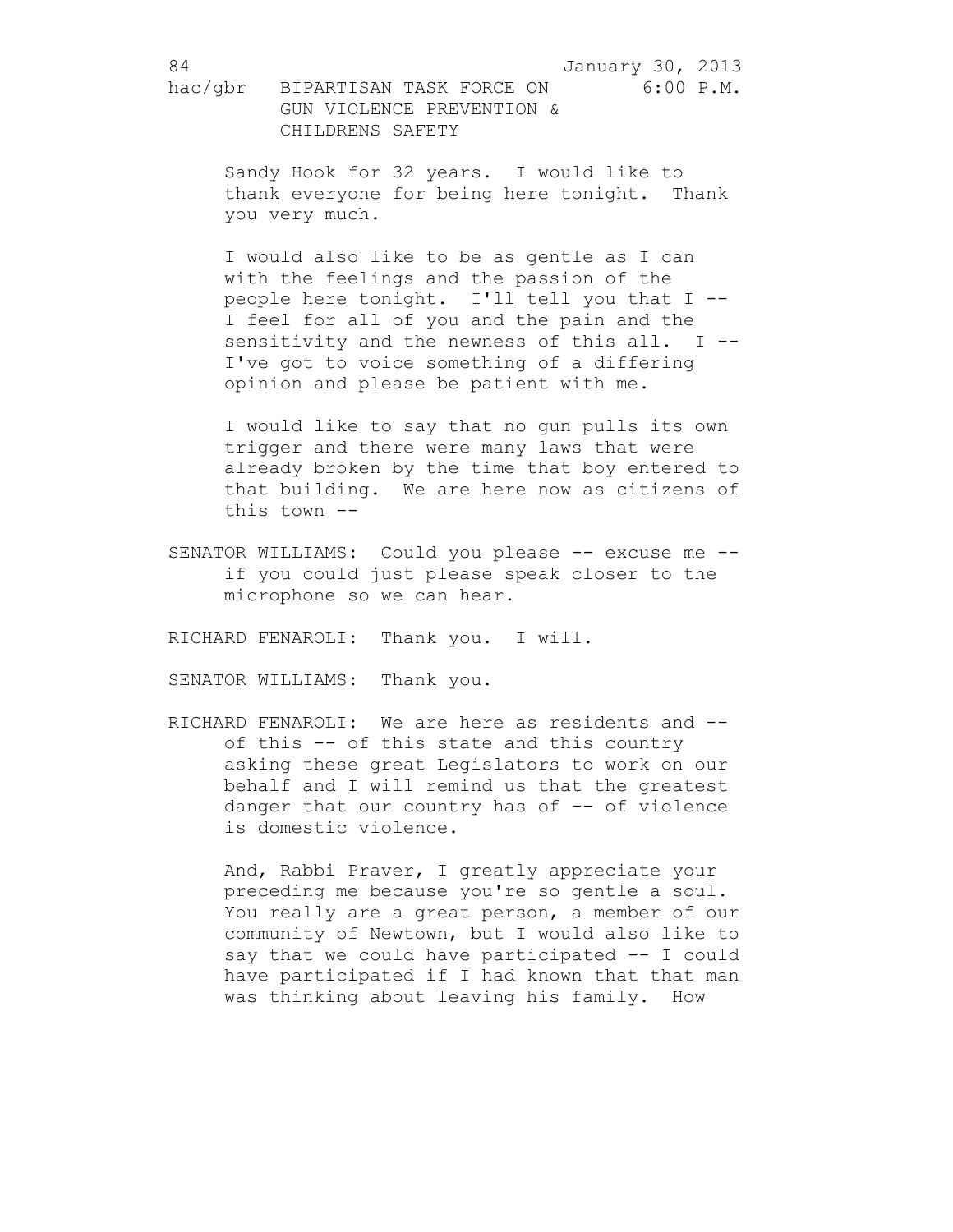come he wasn't with his children? How come I didn't remind him? How come I wasn't there to tell him that if he leaves his family he's making our whole community weaker?

And if I knew that he left how come I wasn't there for his son to throw him -- show him how to throw a baseball and take him Boy Scouts and keep him out of trouble? And his mother, how could she feel so frightened that she accumulated guns. You know, where -- where was she going for that?

When my -- when I was a kid my mother had a sewing circle that 10 or 12 women would come to our house every couple of months or so, and they would be kibitzing about everything, and you could be sure that if any woman was having an issue with their family, or their fears, that not only would they be trying to address it themselves, they would have their husbands, and their sons, and their -- their children involved.

We all have a responsibility to participate in what went on here. I pass by that -- that Sandy Hook Elementary School three times that morning. One time exactly when it was happening and I still feel bad. How come I didn't feel it? If my children were in there I would have felt it. How -- how come? Did I not love enough? How come I didn't do something?

I -- I'll just like to respectfully remind everybody here that we're so grateful for you to be here and to be considering legislation on our behalf, but we've got the media that we have been buying -- we've been paying for this -- this entertainment and videos that we have.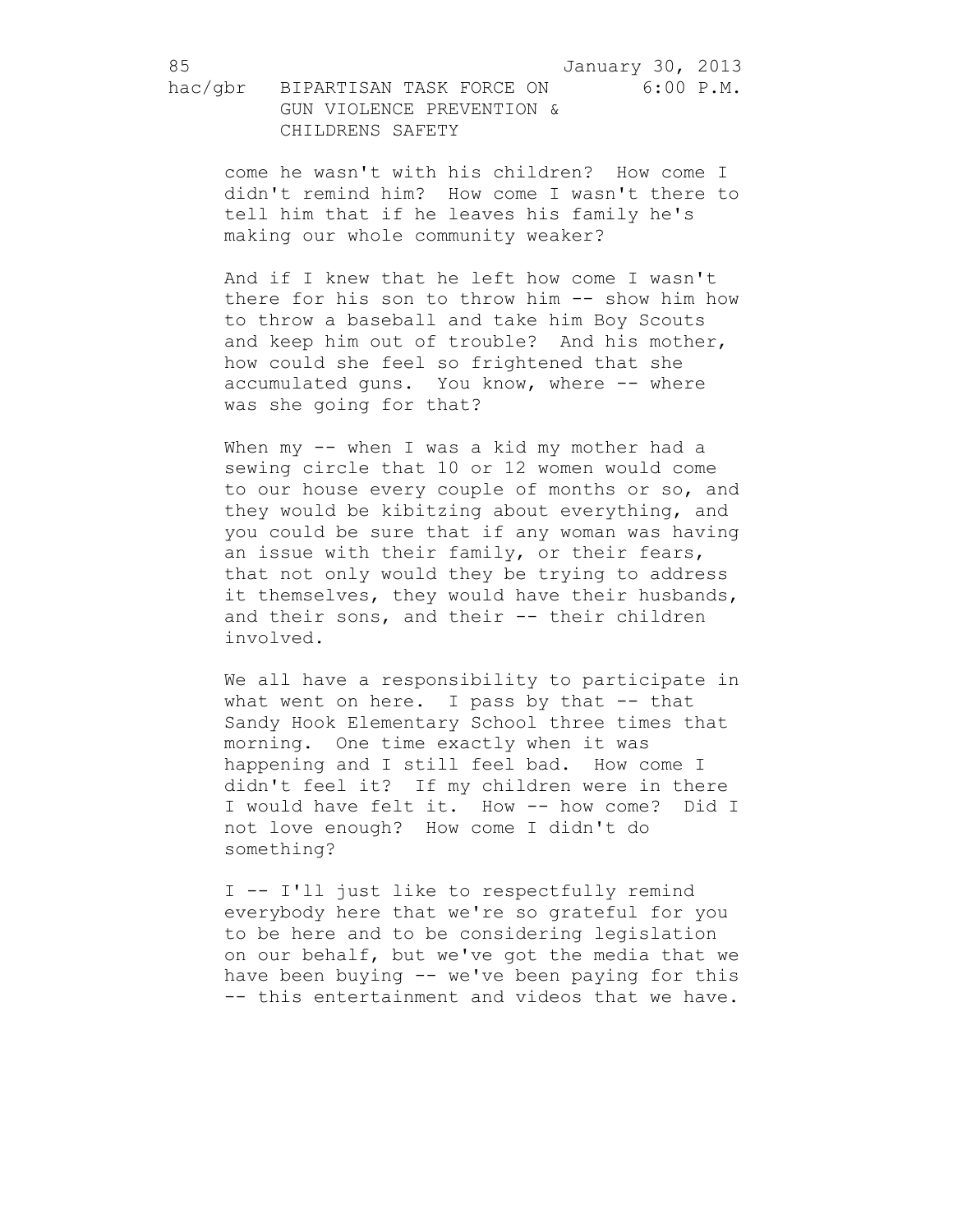I apologize for going a little bit longer and I just be -- ask for your patience just a little bit longer and -- and I -- I would just ask -- I will say -- just for what I believe something of change may happen. Something that Legislators could do and so I see President Obama is very influential with the media.

I think that we could have weekly network reminders to us to the importance of families and the importance that we stay together and what it does to a strong moral society and even locally, you know, this sounds like totally out of the box and I apologize again, but, you know, maybe we can have a two day a week moratorium on divorce say.

And if people can -- it may send a message, you know, two days you can get along for two more days. You can get divorced on the other three days, you know, so two days you can stick it out, you know. How about it? How about it?

I mean, this -- this sounds like so bizarre and I don't intend to be this way. Really, I just wanted to try to -- to make us think outside of -- of legislating ourselves even more.

I was interviewed at Saint Rose the Friday night that this happened from Poland, France and Japan and I said this is going to go to gun control, school security and mental illness, but there's something so much deeper going on and we have to recognize that there is a deep problem going on.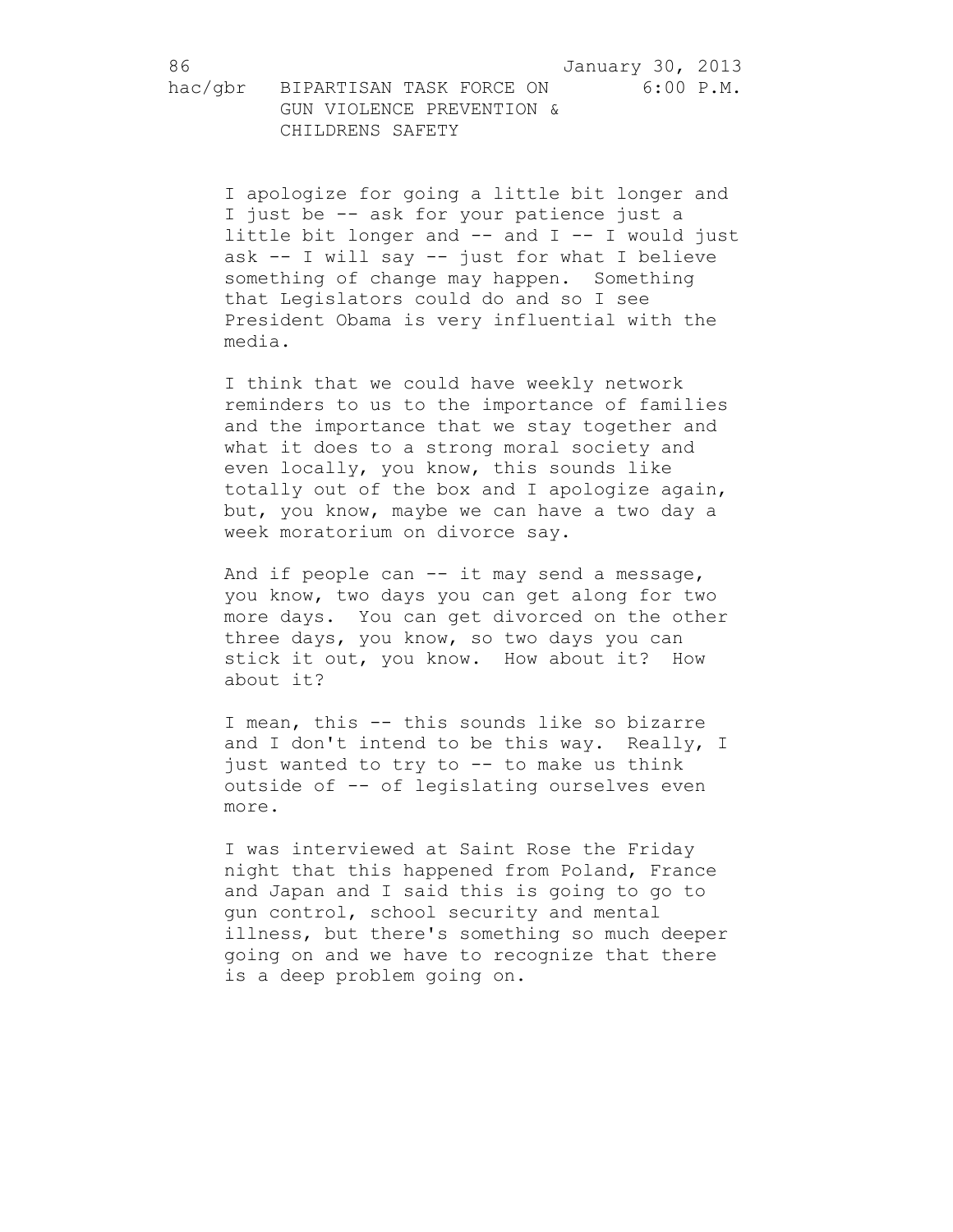I don't know what a godless society resembles if 20 children don't tell us. God bless you all. Thank you so much for the opportunity.

SENATOR WILLIAMS: Patricia Sabato. Is Patricia Sabato here? To be followed by Chris Penrod, Bill Stevens, Michael Early.

PATRICIA SABATO: Good evening.

Thank you for letting me speak. My name is Patricia Sabato. I'm a mother of four. I'm an advocate certified under the Connecticut General Assembly. I live in the heart of Sandy Hook.

Within days after December 14th political leaders assured us that all will be done in order to prevent another tragedy and we can begin to transform our state; however, our town has been ripped apart in the aftermath. Legislation was quickly drafted and organized groups began emerging with alternative agendas.

This has occurred without critical facts and data being reviewed. Yesterday an important bill was introduced that will establish a task force to study the relationship between the use of psychotropic drugs, violent media and mass violence. Four newspapers, including the New York Times and the Associate Press, filed for a disclosure of the investigation documents that continued to remain sealed and marked privileged. Why?

We rely on the -- this critical information in order to effectively legislate in turn protecting our communities. The outreach from across the world has been overwhelming and we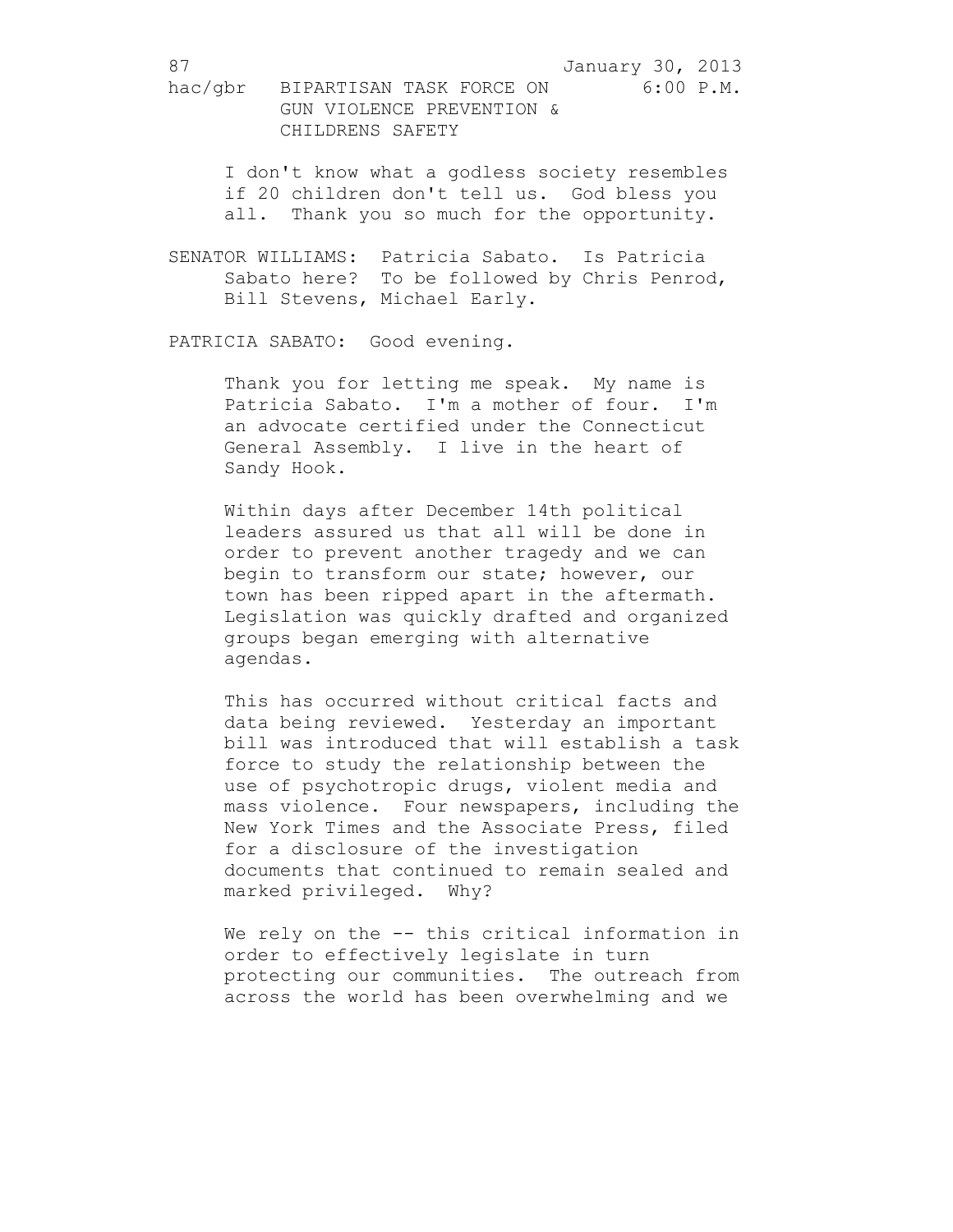are grateful. As we heal we are still left with many unanswered questions, one which may be a link between these drugs and mass violence. We must not rush the development of a quick solution, but to take a comprehensive look at the situation in its entirety.

With this strategy together we can all create new laws to ensure public safety. Thank you.

SENATOR WILLIAMS: Chris Penrod to be followed by Bill Stevens. CHRIS PENROD: Good evening.

My name is Chris Penrod. I've been a resident of Newtown for about a year and a half, prior to that I lived in Sandy Hook about a block away from the school.

I've been a veteran of the United States Army for about nine years. I served as an infantry of men in Iraq for a year and a half and I served as a team leader for a sniper section for a year. I'm well versed in firearms. I've trained with many special forces over the years and I can tell you right now, 30-round, 10 round, 20 -- doesn't matter what size magazine you can do devastating amount of force with these weapons nowadays. It's all a matter of perception and it's a matter of exposure.

I believe fully with the prior veteran who is part of the 82nd Airborne that we do need mandatory background checks on all firearms that are going to be owned in this country, as well as mandatory checks on storage for the weapon as well as ammunition.

I believe in further training that needs to be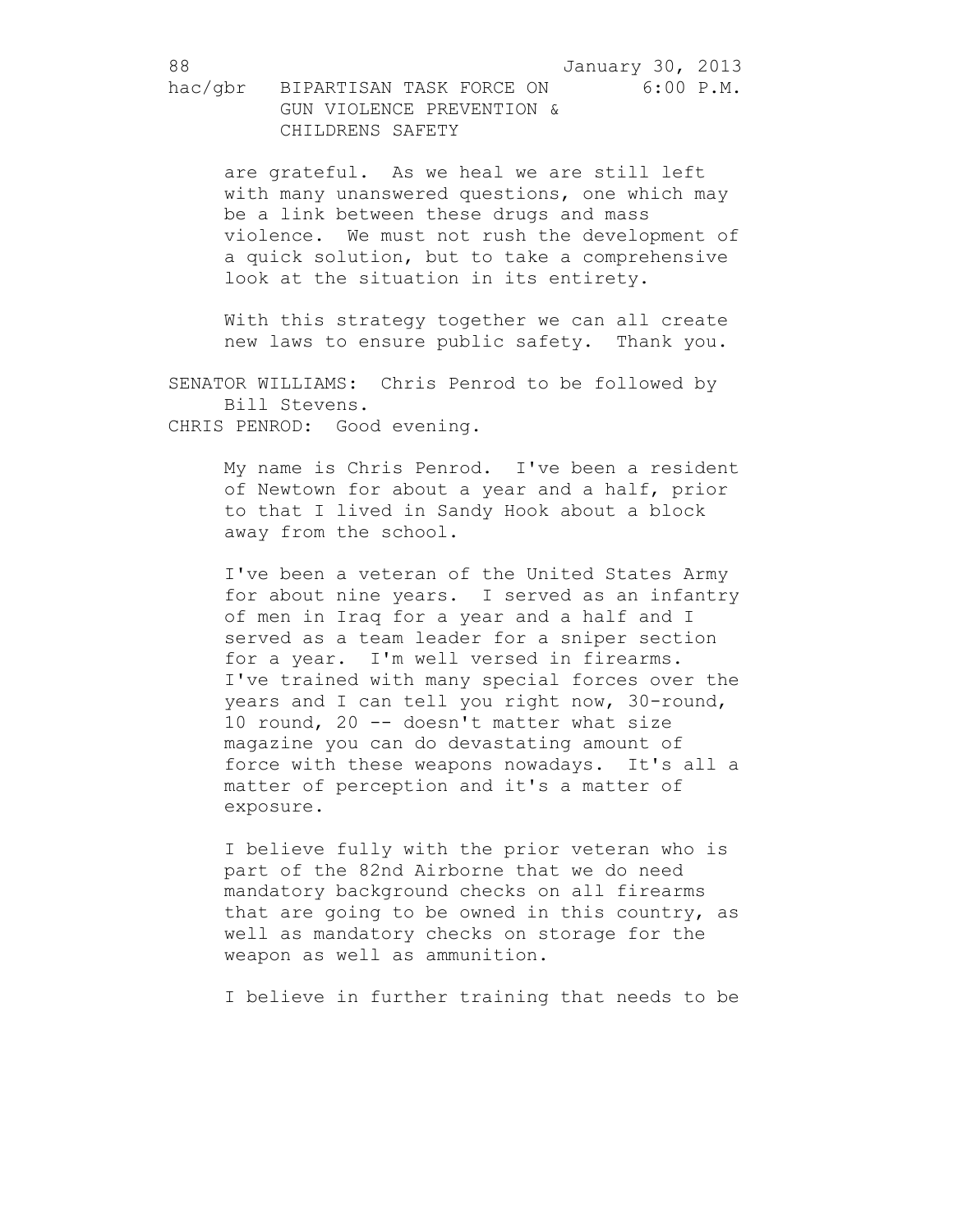given to firearm owners and perspective pistol permit holders who go out and buy a handgun after getting a pistol, putting it in their safe and praying that they don't need it, and when the day comes they don't know have a clue how to use it, because they haven't trained on it.

Those are the most dangerous people you're ever going to put in the -- in a home and putting them in a home with a come with a child who doesn't know about it and a parent who doesn't know how to secure it, they're not going to -- they're going to get a hold of that weapon and bad things are going to happen regardless.

My last point is, education and making our schools safe. I walked into this school without one sight of a metal detector or one officer asking me if I carried any deadly weapons. I don't -- I don't own any weapons.

I don't see the need to at this time, but that's been changing, especially with home invasions and the things that have been going on in this country, but the fact remains is I walked into this school a trained military individual with over 10 years and four years of combat for this country and not one person stopped and asked me if there was a threat that I could pose to the people in this -- in this building.

These are all people I live with. I care about them tremendously. My daughter is a student here and I enjoy seeing her go to school and come back every day knowing that she's safe and, unfortunately, I am the front line of defense when it comes to my home,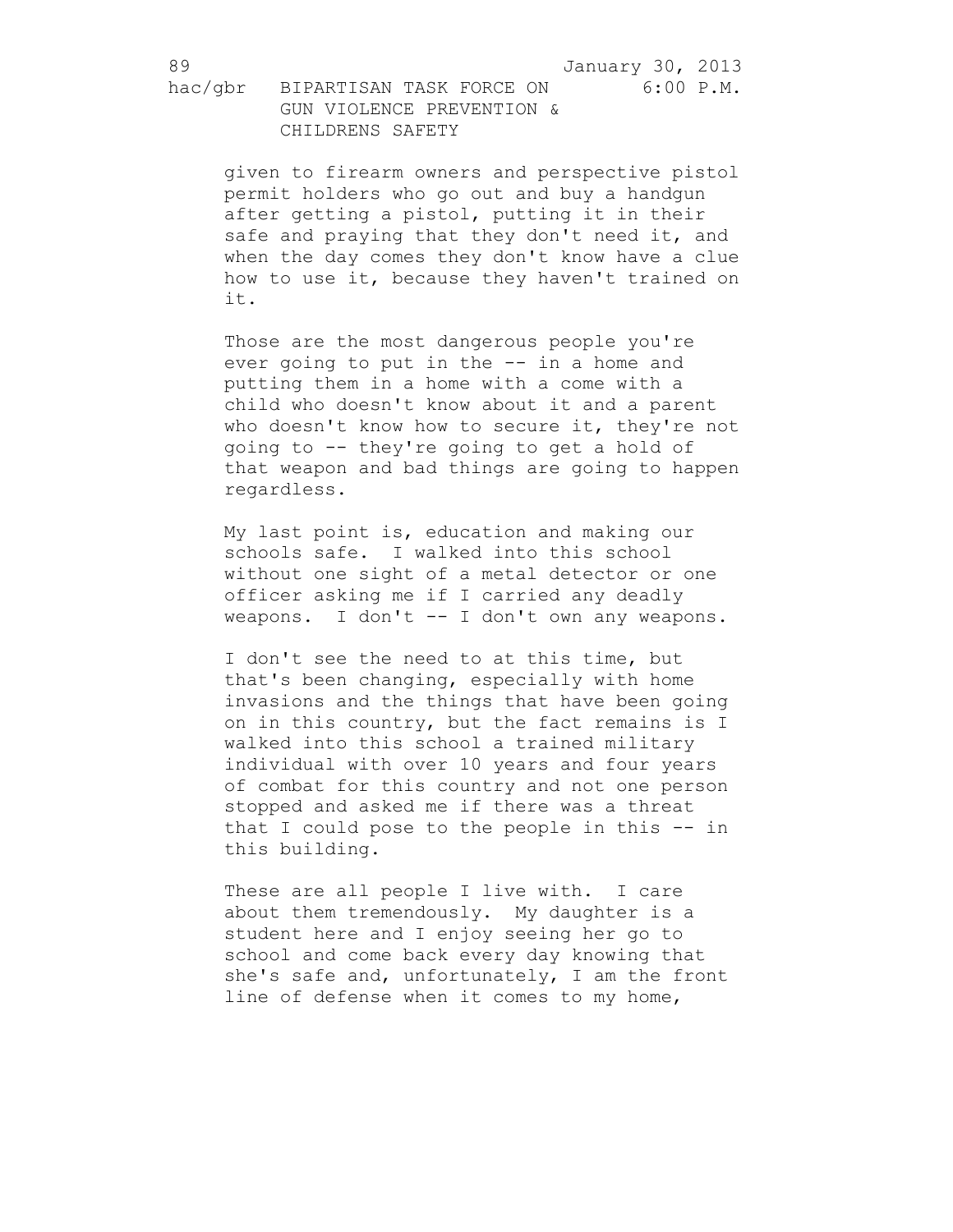because I lived out in the backwoods of Newtown. Police aren't going to get there in time if something bad happens.

All these AR15s, which actually stands for armalite, not automatic rifle -- all these weapons are out there illegally, not just legally, I want to be able to protect my family with the same thing that an enemy can come to me bear in my home. Thank you very much.

SENATOR WILLIAMS: Chris, thank you for your service to our country as well.

> Bill Stevens to be followed by Michael Early, Michelle Ku and Miranda Pacchiana.

BILL STEVENS: My name is Bill Stevens. I'm a Newtown resident, parent, veteran and a hunter. My fifth grade daughter was over at Reid Intermediate School tonight playing in the orchestra next to her classmate who is the big brother of a Sandy Hook victim.

As a dad I have no words. This task force is supposed to be about stopping gun violence. As a veteran I can tell you that no soldier wants to go to war. And as a parent I'm of course opposed to gun violence, but I'm also opposed to a false -- false sense of security at the expense of the rights enshrined in this document, the Constitution, the very foundation of our nation.

I once took an oath to uphold and defend this document, which preserves my rights, your rights, my freedoms and your freedoms. Whether you exercise those rights is an option. I could have stayed home tonight not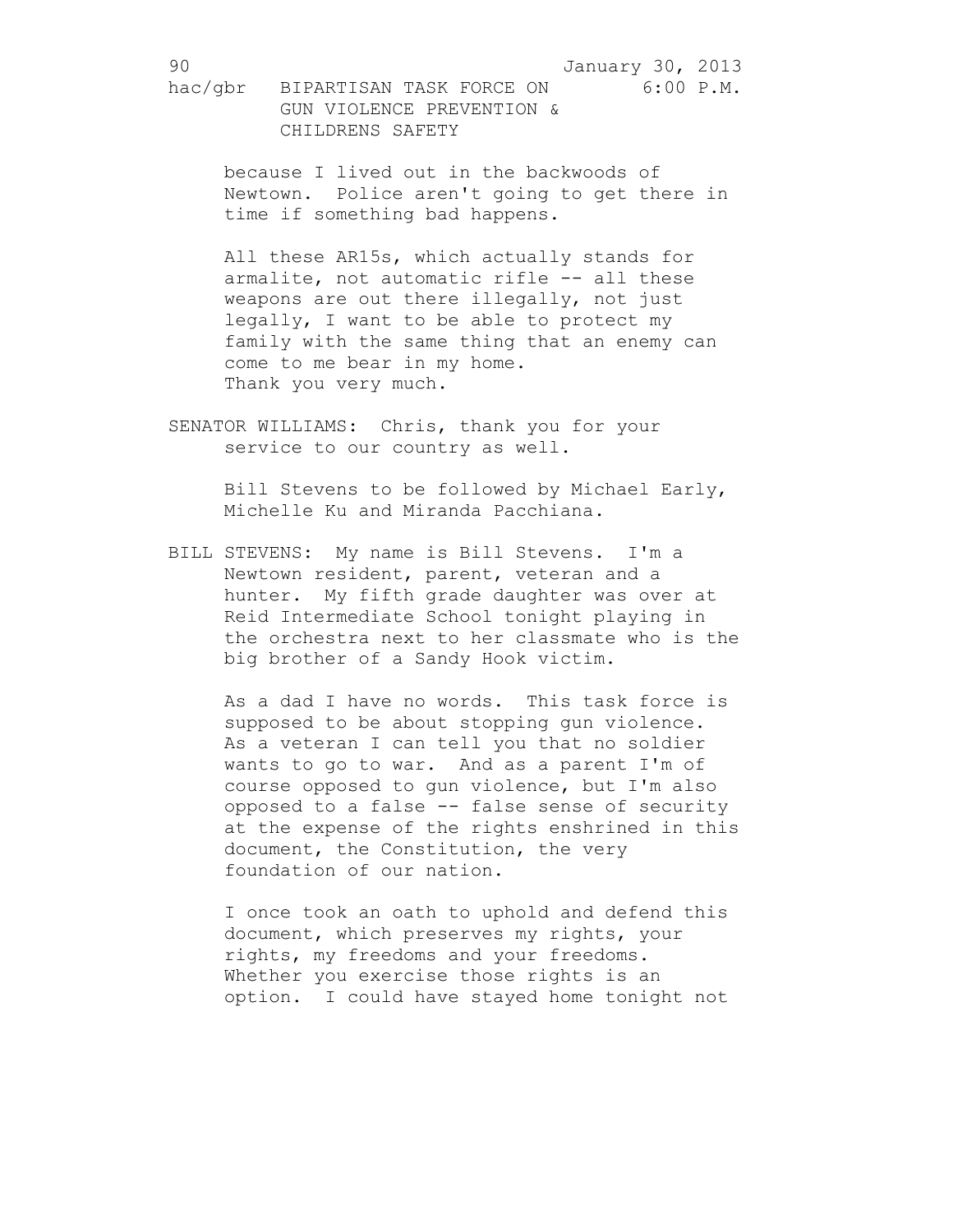exercise my right to free speech. Some of you maybe wish I had. My older kids didn't vote last fall. They said both candidates sucked. I couldn't argue with that, but they still had the right to vote.

From our history classes we're supposed to know that these rights are inalienable and endowed by our creator to all citizens regardless of your gender, race, religion or creed. In order to limit or expand those rights there is something called an amendment to the national or the state Constitution or due process in a court of law. You don't merely pass laws to take away or limit my rights unless I forfeit them by committing a crime and exercising to keep and -- exercising my right to keep and bear arms is not a crime.

It's my choice, my right as a husband and a father to be prepared, equipped and trained to protect my family, not out of fear, but out of my own -- my own sense of responsibility and to have the defense of my family and maybe my neighbors someday, dictated by those who would rather call 911 first. That's their right too.

I'm very saddened at what happened in Sandy Hook as a dad, as I said, but I'm also saddened as a veteran to have to be here speaking on home soil in defense of our fundamental rights as Americans. As neighbors -- as Newtown and as a nation we're better than that.

Thank you.

SENATOR WILLIAMS: Michael Early to be followed by Michelle Ku.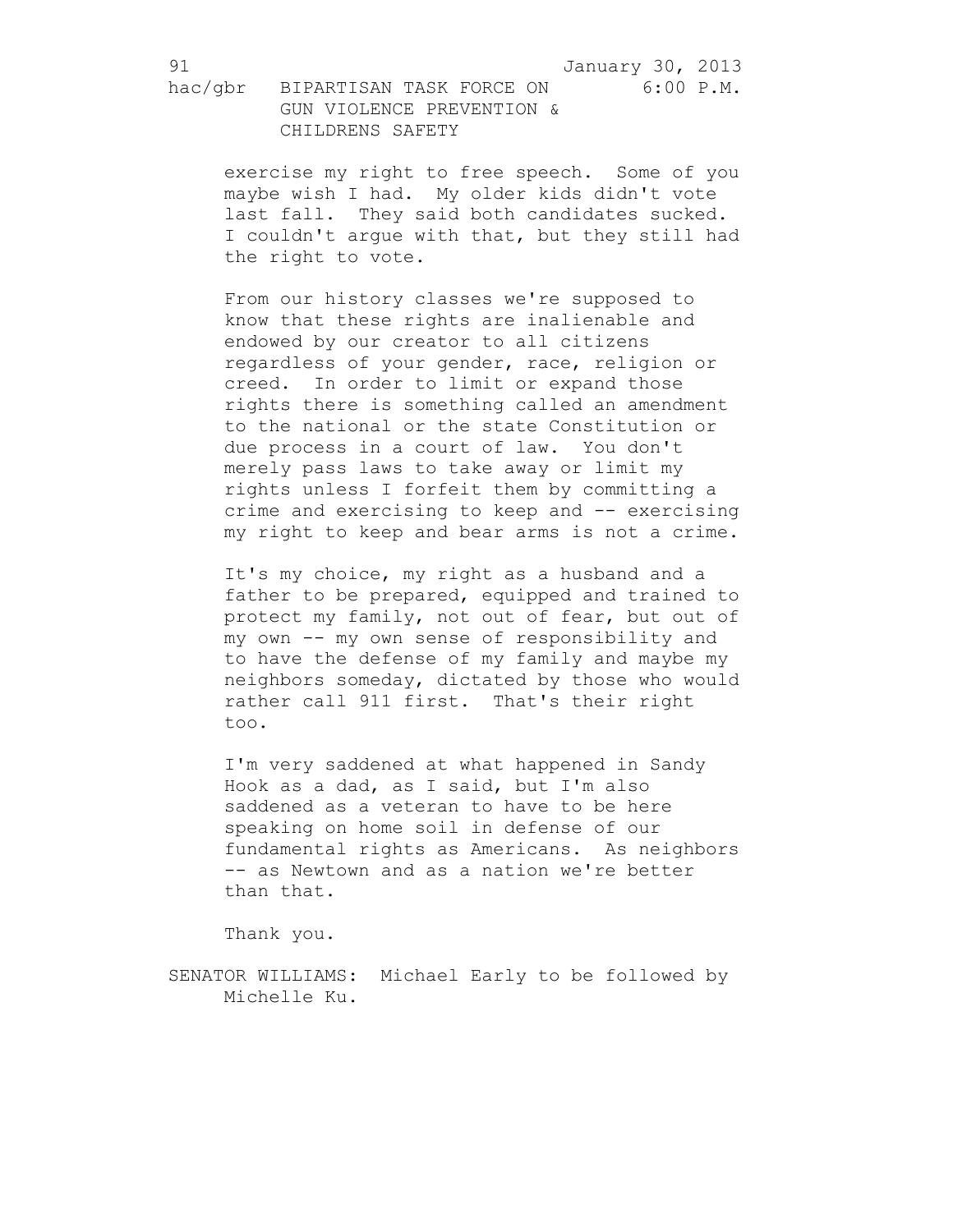hac/gbr BIPARTISAN TASK FORCE ON 6:00 P.M. GUN VIOLENCE PREVENTION & CHILDRENS SAFETY

MICHAEL EARLY: Hello. I am Michael Early. I would like to agree with the last speaker. I would also like to say that I don't want people to not focus on the common denominator between every shooting that they've -- have been speaking about from Colorado to Aurora, Seattle, everywhere. The common denominator is mental health.

> I'm former law enforcement. I've seen the other side of this. I understand what they're going through. My family we go out to every one of these, but I don't want them to - everybody keeps pushing this issue of the Second Amendment gun. It is an amendment. It's not a privilege.

Driving a car or a hunting license is a privilege. That is not a right. There's red on that flag with all the blood of every man who stood there and said I agree to uphold this Constitution and that is what you are doing. They we're not just farmers 200 years ago. That was a miracle that that Constitution came about and let us not forget that, but the common denominator was mental health.

From the closing of Fairfield Hills in the '60s and '70s, which nobody wants to bring up back with the Kennedys that's where we have our problem. You have to do something about that. Yes, how he was able to get these weapons, he was a maniac. Anybody who would do this to children is a maniac and you have to remember that.

Yes, they do have to secured, but I was on the other end. I don't want to be on the other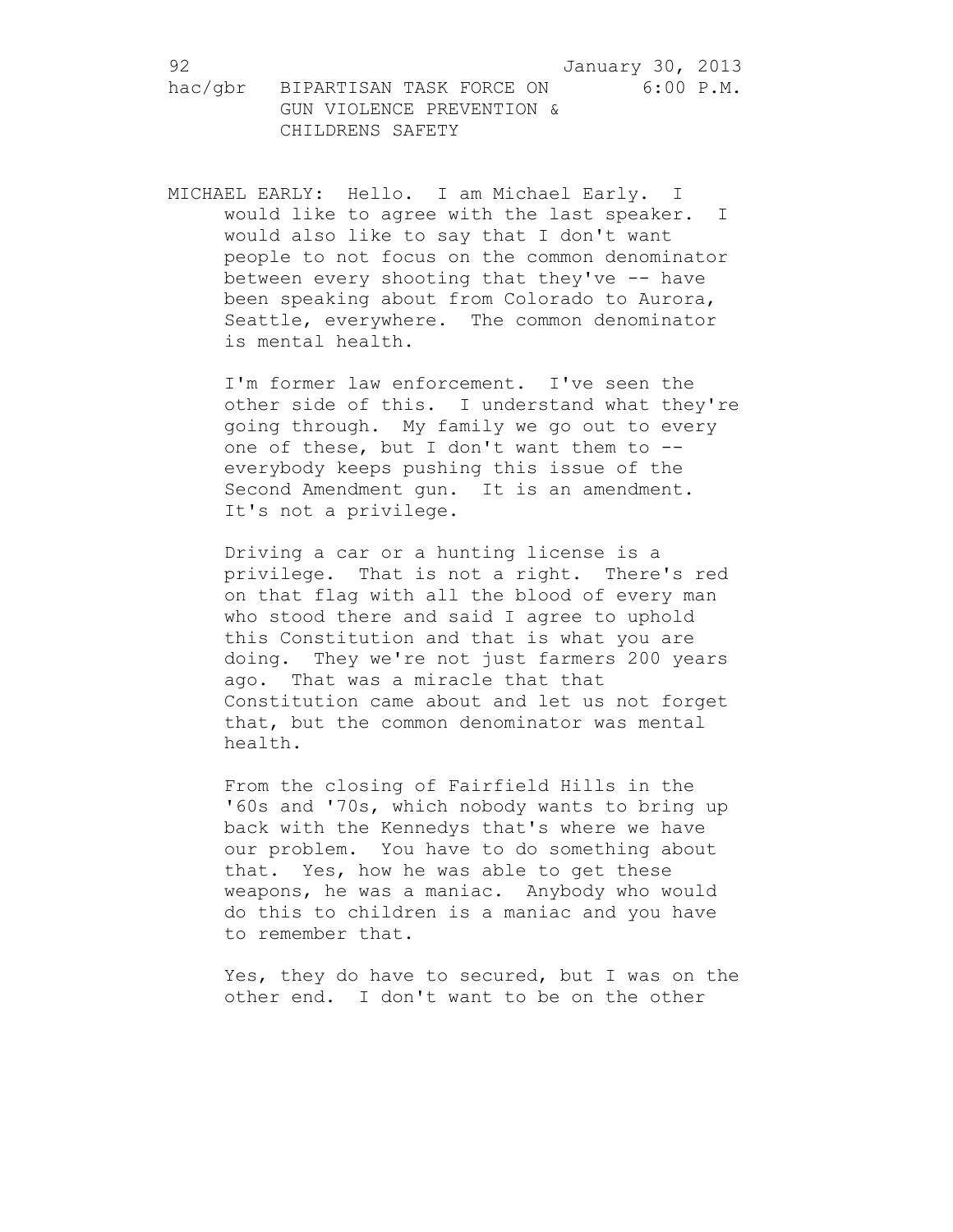end. It is a very bad feeling when someone has a weapon and they have more rounds than you and they're pulling the trigger and you're limited to how many rounds is in your weapon. That is not fair for any American. That's what our forefathers fought and died for and that's what a lot of men put their lives on the line and stood in front of this flag and said I am not -- I'm standing up. I'm on this wall protecting it and it's a shame that I have to be here tonight to defend the Second Amendment because that's what it comes down to.

Look into the mental health criteria. Thank you very much.

SENATOR WILLIAMS: Michelle Ku. Is Michelle here?

Miranda Pacchiana to be followed by David Barzetti and Lee Shull.

MIRANDA PACCHIANA: Hi. I would like to thank you all for coming to our town tonight and I also think it's safe to say that we're all grateful to the parents and the first responders who spoke tonight with such purpose and eloquence despite their deep grief. We've all been very moved by their stories and they're our heroes.

I'm Miranda Pacchiana by the way. I live in Sandy Hook. My husband and I have been residents of Newtown for 20 years and our three children all attended Sandy Hook School.

I'm here today because I feel that it is my obligation as a mother and as a citizen of Newtown and Connecticut to urge you to pass the legislation proposed by Connecticut Against Gun Violence. I'm not going to go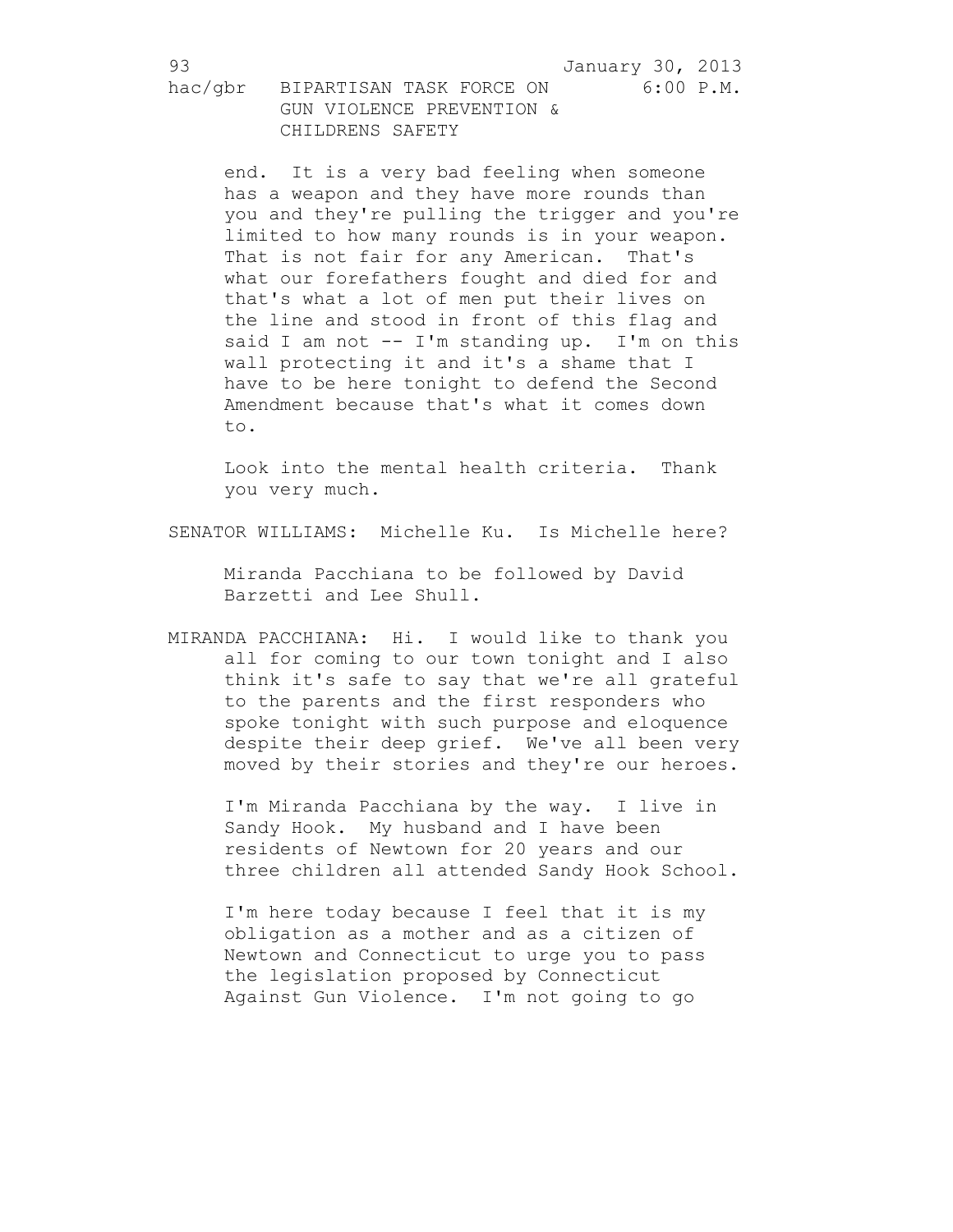over it in detail because enough people have that done that, but I do want to say that as sales of high capacity weapons and ammunition have steadily increased, so have the mass shootings around the country.

Life has become vastly more violent since I went to school. It never occurred to me to be afraid of being murdered, but this is the world that my children are growing up in. The Constitutional rights of all citizens to life, liberty and the pursuit of happiness is being seriously infringed upon when we cannot send our children to school without fearing that they might be shot.

As for the mental health aspect, I earned my masters in social work about the same time that Fairfield Hills was one of many mental health housing institutions that was shut down around the country. Since that time we have not sufficiently replaced the services that once addressed the needs of the mentally ill. Whether or not they need to be separated from society.

We absolutely have to stop looking the other way while desperate and angry people grow more dangerous. We need to see changes that make mental healthcare easily available to every citizen and every concerned parent whose child exhibits signs of dangerous behavior. This includes in-patient facilities and not just prescription medications and brief counseling or oversight. A more comprehensive system must be put in place.

Please act on behalf of the best interest of all citizens and help us be an example to the rest of the country by passing this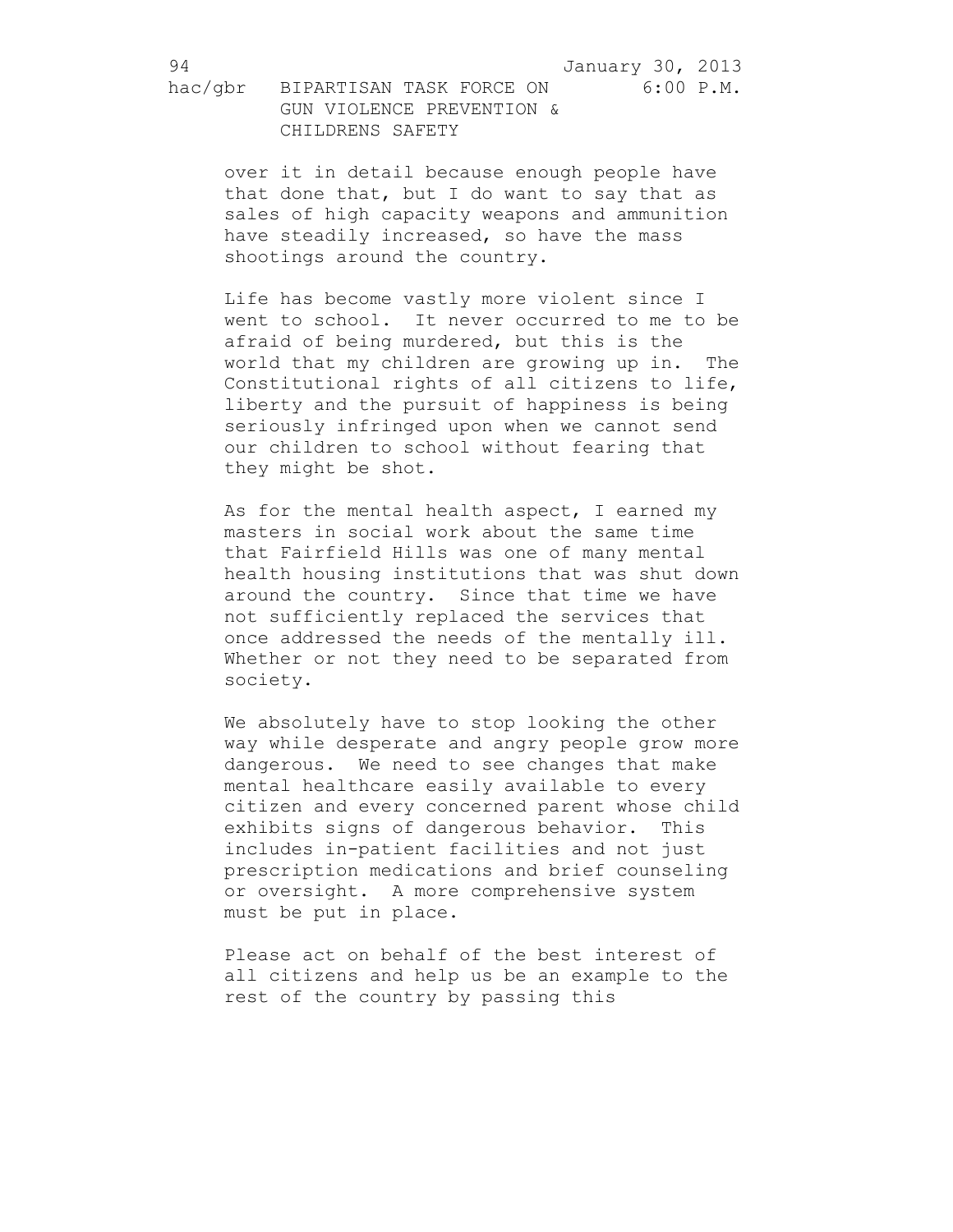hac/gbr BIPARTISAN TASK FORCE ON 6:00 P.M. GUN VIOLENCE PREVENTION & CHILDRENS SAFETY

desperately needed legislation.

Thank you for your attention to this important issue.

- SENATOR WILLIAMS: David Barzetti to be followed by Lee Shull.
- DAVID BARZETTI: Hi. My name is David Barzetti. I'm a resident of Newtown. I have a 1-year old daughter and a 5-year old son. My 5-year old son Johnny played with Jesse Lewis last summer. He was a great kid. I met his mom, Jesse as well, good boy. Really sad to see what happened here.

I want to express my deepest sadness and loss of these families. I can't imagine what these people and these families are going through. I'm so sorry for all of you.

I completely understand why we are here today debating the issue of guns in the wake of this tragedy. We are divided into two groups. One that thinks if we keep people from owning guns we can stop another 12/14 from happening. The other group wants to protect ourselves from others like Adam Lanza.

The facts show that in places where gun control laws are passed they experienced higher rates of murder and violent crimes. In Chicago in 2012, 500 school-aged children aged five to 18 were murdered. Guns, pistols, rifles, whatever they used, many were obtained illegally.

People worrying about pushing gun control laws. Hand gun sales, and of course as you all know, permits, ammunition purchases have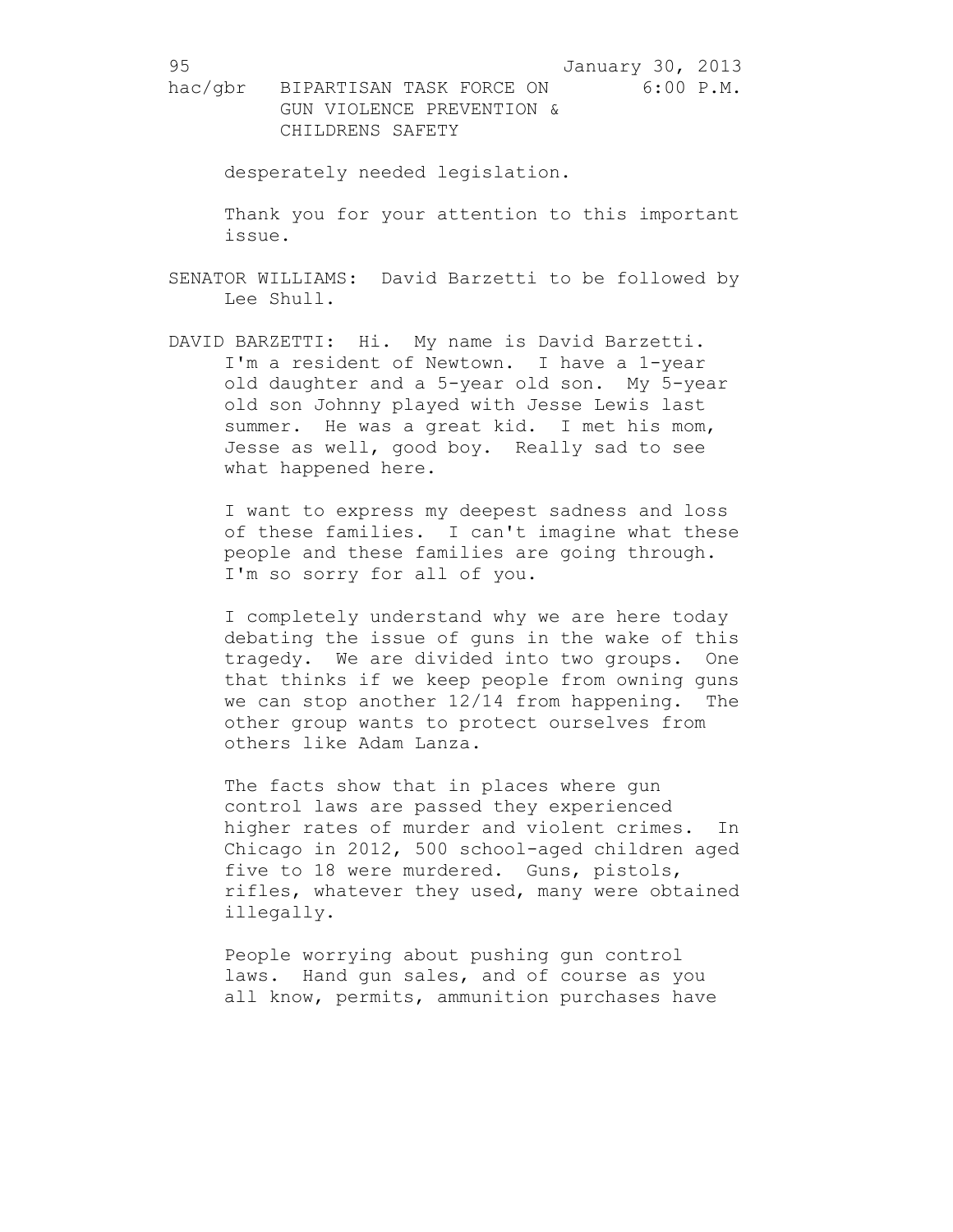been increasing at such a tremendous rate. The problem is most or all of our shootings happen in -- unfortunately in gun free zones, such as here in Newtown and in the theater as well. That's -- that's a big problem.

I better move on here. My brother and I we've been -- we were taught by my dad who grew up with guns. We're very comfortable with them. Obviously we don't need an assault rifle to kill a dear, but we also need -- we also don't need to take away a 500 horsepower car from vehicle -- from an owner who wants to own a high-powered vehicle. That's their choice.

You know, deaths in -- in automobiles are 43,000, guns are just 6,500. It's -- it - people who are set on doing damage do not think like rational people. Adam Lanza was not a rational person. We all know that. He created this crime because he wanted to. It's difficult to stop a mentally disturbed individual like him, so we need to stop individuals like him, these criminals that are abusing the law. They're -- they're buying guns in any major city without abiding by the laws.

Unfortunately the law-abiding citizen hopefully he won't have to pay the price for the -- the damage that this individual did, so we need to stop the criminals and we need to stop these guys from getting guns and contributing to this kind of situation.

Thank you.

SENATOR WILLIAMS: Next is Lee Shull. After Lee - and feel free to be prepared to walk right up to the mic -- are Joellen Lawson, Jim Hodson,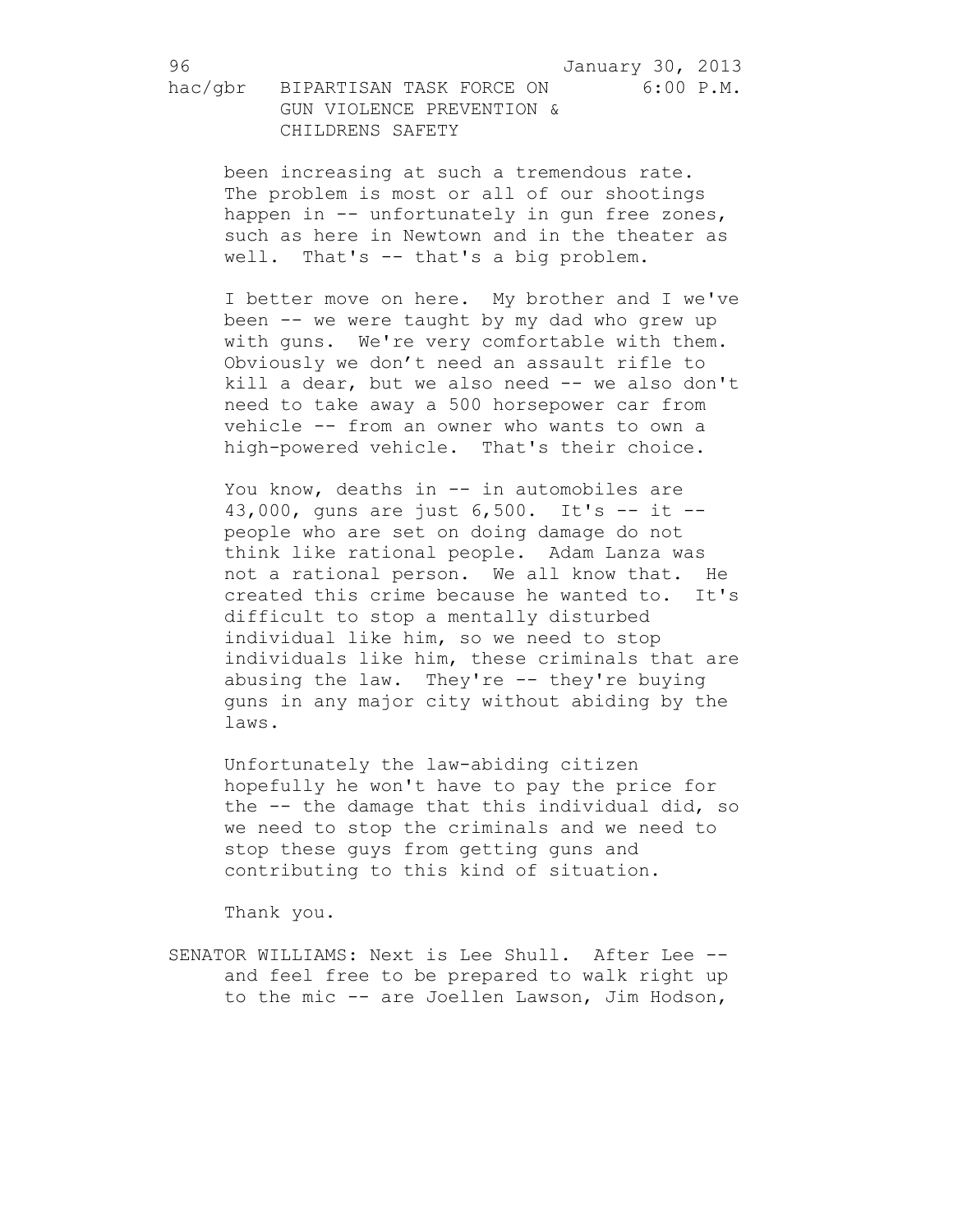hac/gbr BIPARTISAN TASK FORCE ON 6:00 P.M. GUN VIOLENCE PREVENTION & CHILDRENS SAFETY

David Freedman, David Ackert.

LEE SHULL: My name is Lee Shull. I have lived in Sandy Hook for nine years. My grandparents lived and owned a business here in Newtown while I -- when I was growing up.

Both my children, (inaudible), attended Sandy Hook Elementary School, and my wife teaches sixth grade in town. She knew many of the educators killed and families of the children. Several of the victims, one of the survivors, as well as the shooter and his mother lived in my immediate neighborhood.

Two days after the shooting, after many discussions with friends and strangers, I sat down at my computer in the middle of the night and typed a message to my family, friends and neighbors. I knew that we had to respond to help the families, our community, and our nation. I needed -- we needed for this tragedy to lead to some real changes.

A new non-profit organization, Sandy Hook Promise, has grown out of the overwhelming response to my late night email and I'm honored to be here representing all of the volunteers who have come together to build Sandy Hook Promise. That first night I don't think I realized what a long process it would be to help our community and to bring about real change.

Today, though, it's clear that our response to what happened in our community will take many years and our responsibility for bringing change will be ongoing. I would encourage the commission to take this long view. Of course we want solutions and we want action, but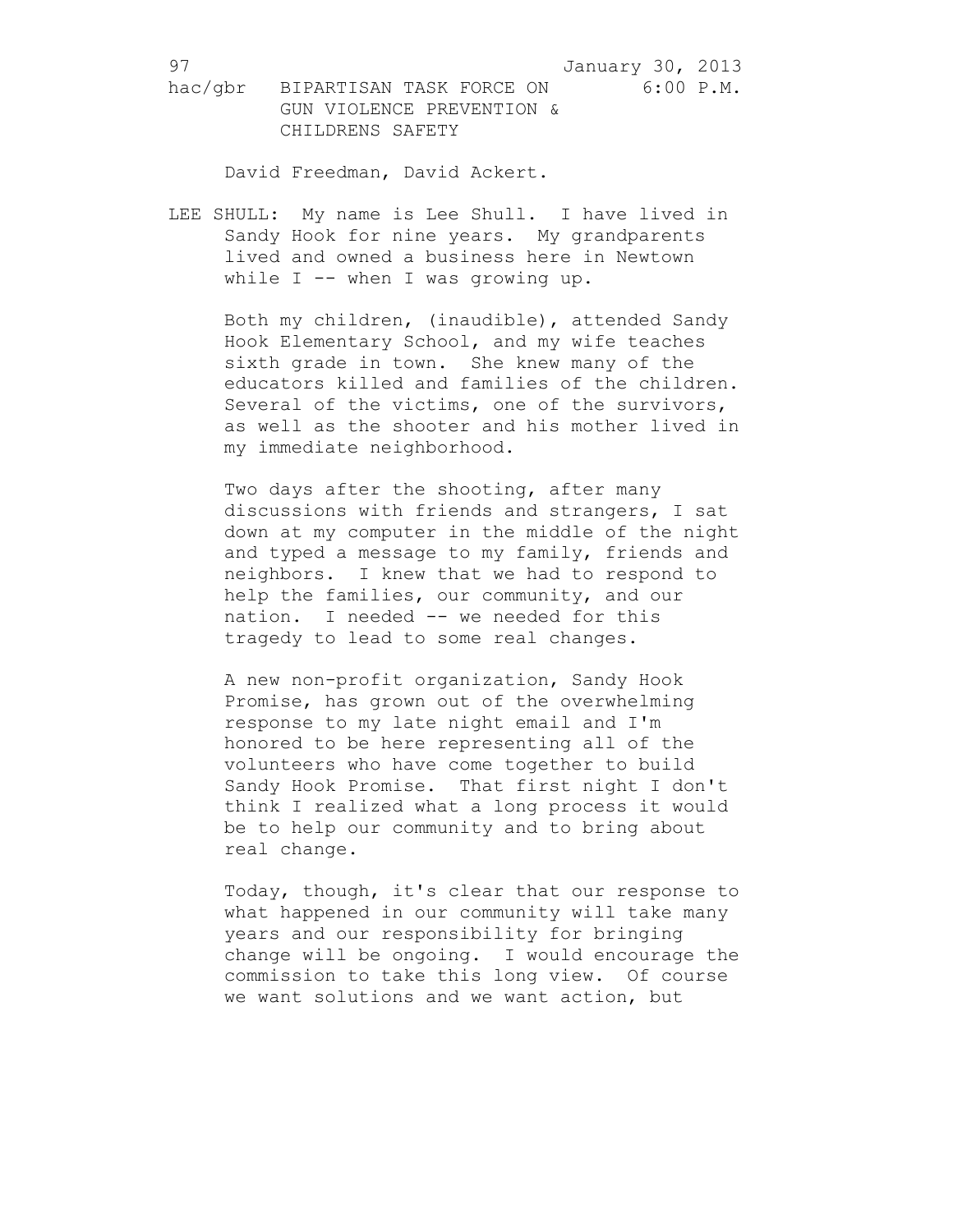they're going to be any simple fixes. No legislative package alone no matter how well thought out or well -- how well intentioned will solve the problem.

I say this not to excuse an action. I say it rather to encourage us to recognize that much work will remain long after tonight's hearing and this year's legislative session has ended. Real solutions will require sustained comprehensive action by governments, communities and yes, by individuals.

Clearly, we have gaps in our mental health system that must be addressed. Of course it makes sense to take a fresh look at school security to be sure we're doing all we can and we need to have an ongoing discussion about gun responsibility. Our laws should constantly be reviewed to make sure that they meet our needs. Thoughtful consideration should not be a once in a lifetime occurrence sparked only by tragedy.

In looking at the longer term I encourage the commission to focus not just on causes of violence, but on the real impacts of violence. Sandy Hook Promise's first goal is to care for those impacted by the tragedy here in Newtown, the families who lost loved ones, the survivors, the first responders, the teachers and the others in the community who were affected, so many of our neighbors will need help long after Sandy Hook is out of the headlines.

How will our state meet this obligation to care for our own in this and other tragedies? In just a few short minutes the hearts of our town were broken. It will take much, much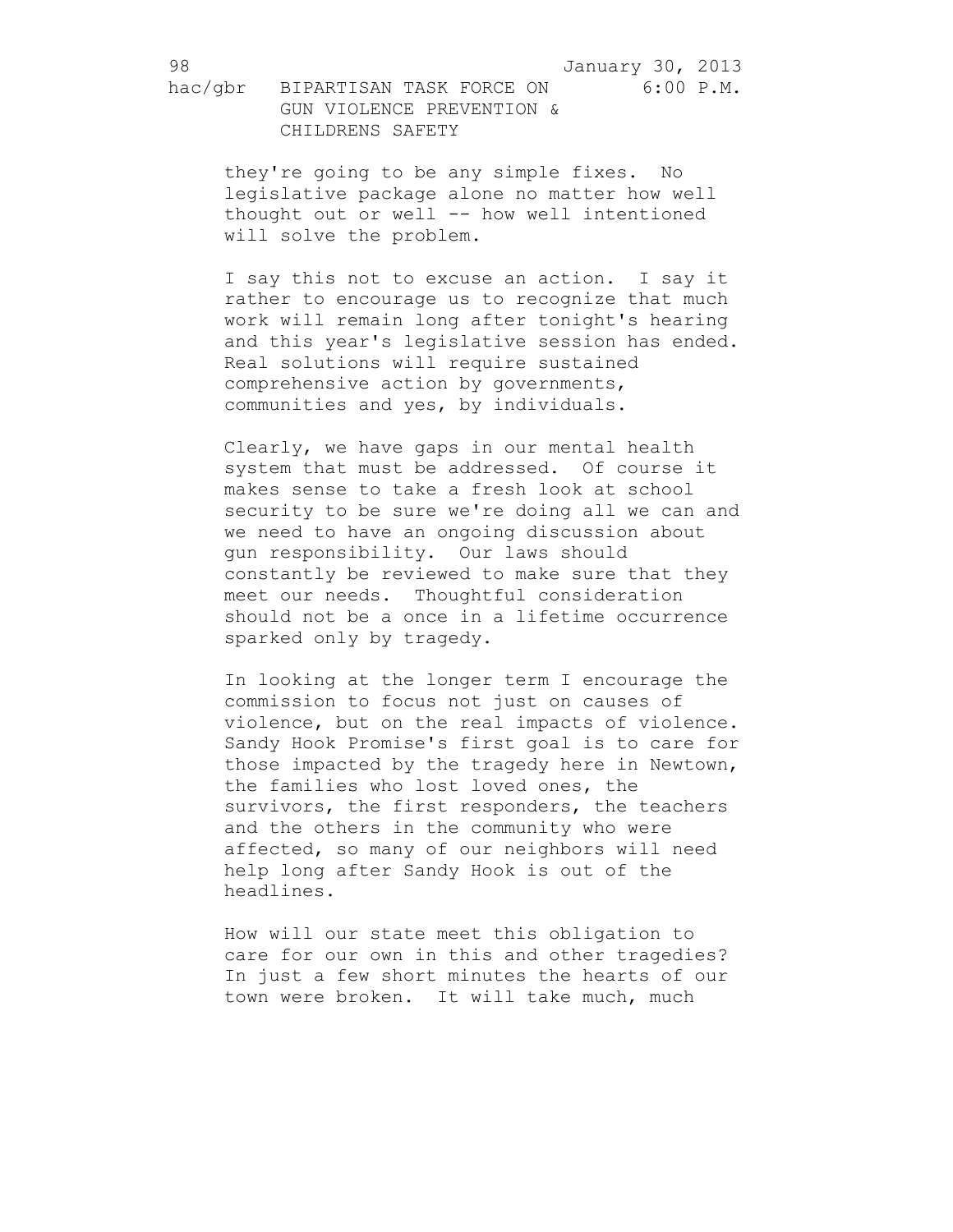longer and it will take many years for us to address the causes and impacts of those fate - - few fateful minutes.

Tonight is only the beginning of a long journey that we must make together. Thank you.

SENATOR WILLIAMS: Next on the list is Joellen Lawson. If Joellen is not here we have Jim Hodson and then David Freedman after Jim and feel free when I call your names off -- I'll do it in about four or five at a time to come on up and -- and walk up to the microphone so we could try to move on quickly.

Thank you.

JIM HODSON: I'm Jim Hodson, father of two children from a Newtown School. Thank you all for your service tonight. I don't envy your position.

On December 14th we were all stunned by the piercing scream of evil. What followed was a worldwide outpouring of millions of whispers of humanity. The echoes of those screams have now entered this debate, but I implore you to listen for the whispers.

I would like to discuss a facet of this problem that seems to frequently be overlooked. This is a business problem. The right to bear arms might be the best marketing slogan ever devised. Let me be clear, I care not to tread on anybody's rights, nor to turn responsible gun owners into criminals. What I object to is the notion that I have to pay for the consequences when problems arise as a result of an industry lobby neutering gun protection laws so profits effectively trump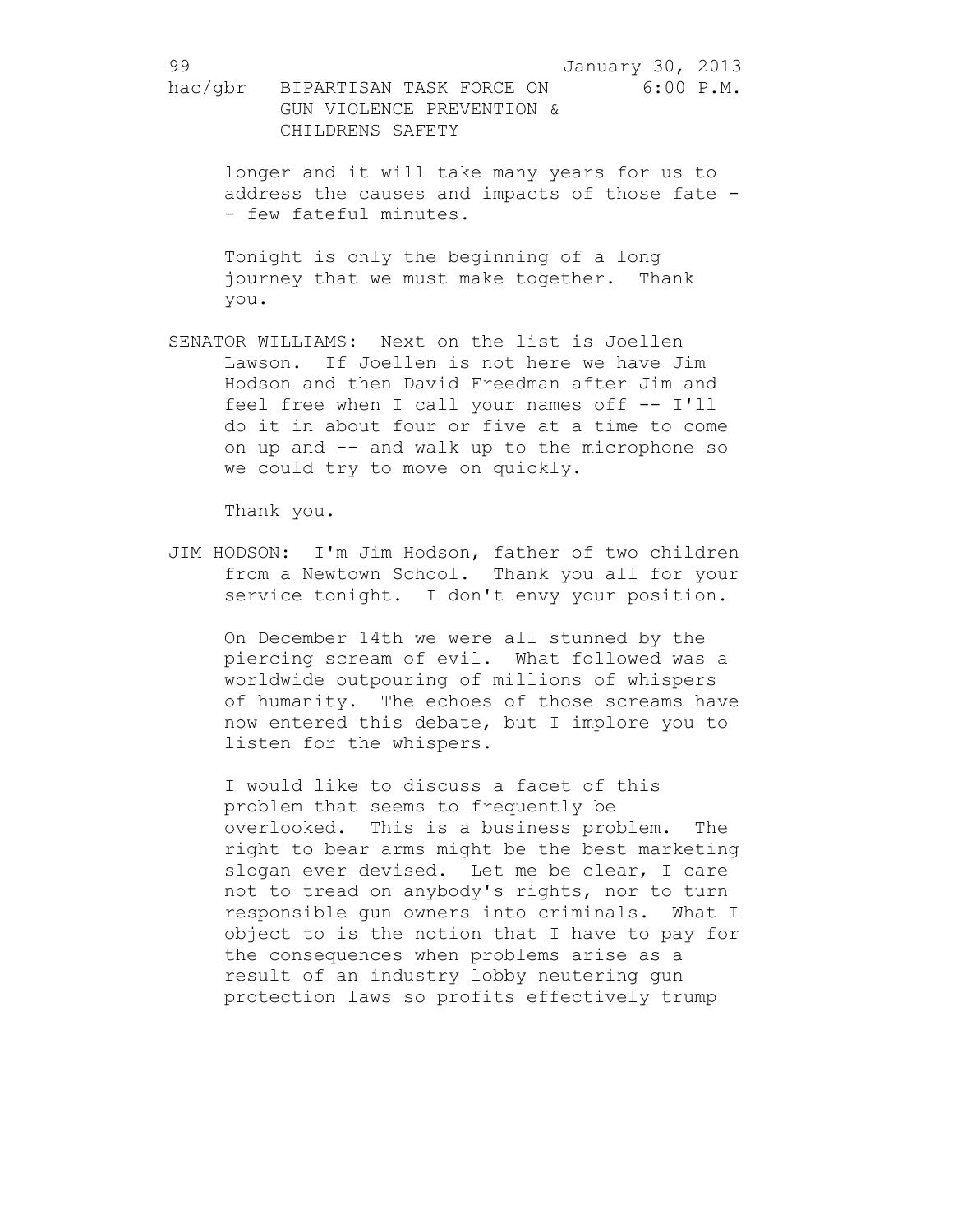## lives.

Throughout our community and across the country there have been calls for more protection, more firearms, more cost to you and I and more profits for the violence industry. This is analogous to the company upstream polluting your water and then being the only game in town to sell you fresh water.

It's obvious that with each improvement in the firearms sold a multiple of taxpayer funded sales follow to protect against them, be it body armor for our police, more powerful guns, or more security for our schools. It is a self-serving cycle benefiting well organized industries and yes, even adding Connecticut jobs.

Our new reality is so distorted that if we choose as a community not to pay for these we are sued for not protecting our children. This is not the freedom our founders had envisioned. Since we cannot unpolluted the water we need to take other action. We need to move upstream and encourage responsible firearm use through our markets.

As in any fair and free market in a capitalistic society we must require the seller to bear the full cost of their product, including the cost imposed on society by product of their designs. You and I must not pay for their pollution. True freedom does not impose the cost of individual choices on the rest of society and those hiding behind the Second Amendment for better profits are hypocritical of their patriotism.

So in addition to all of the other measures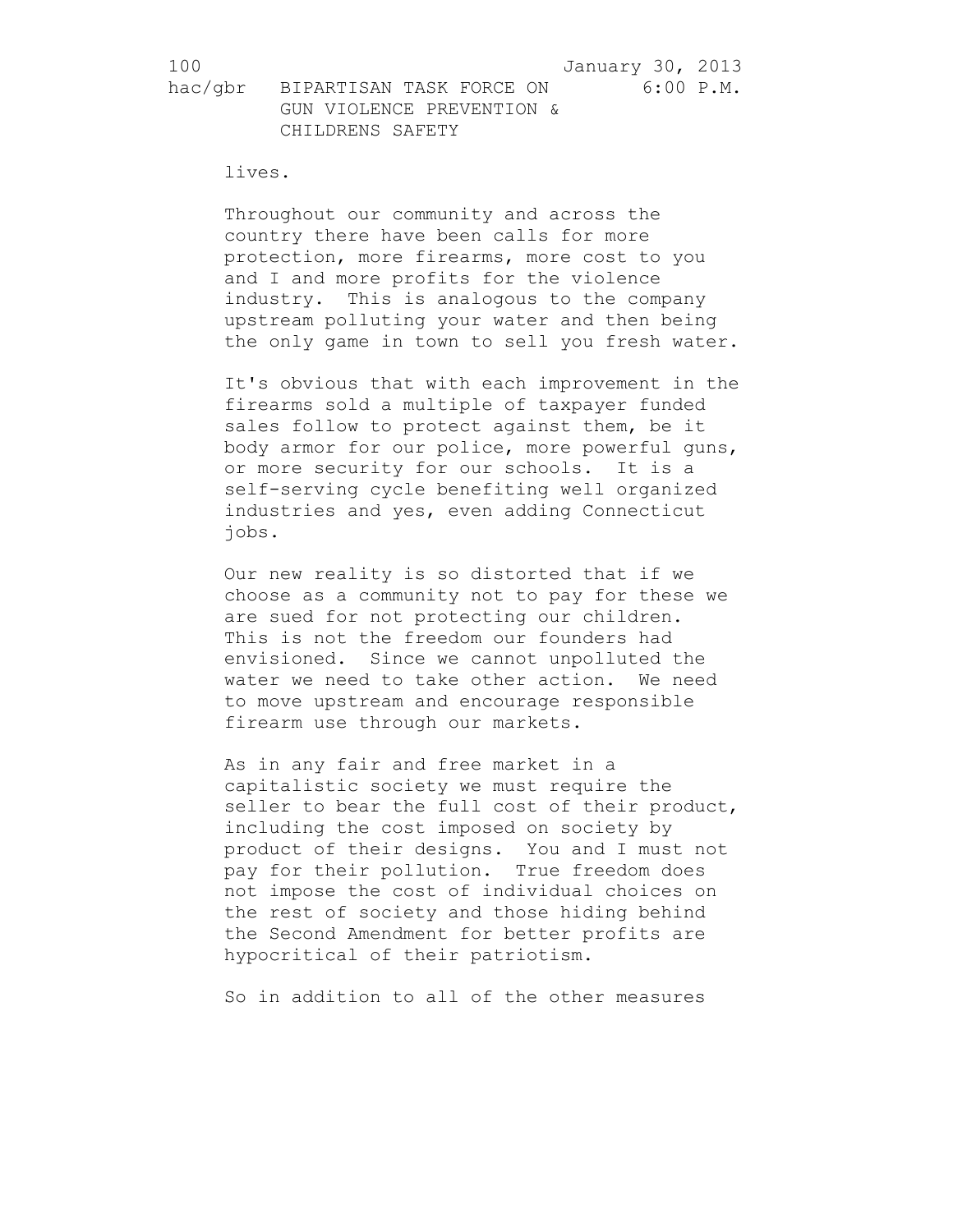hac/gbr BIPARTISAN TASK FORCE ON 6:00 P.M. GUN VIOLENCE PREVENTION & CHILDRENS SAFETY

> which are worthy tonight that you're considering, I urge you to consider an approach that imposes the total cost of ownership on the firearms -- on firearms and those who profit from it.

Consideration should include -- I'll be finished in a second thank you -- all additional security added -- that the firearm industry fund all the additional security added to schools and institutions, the incremental protection gear required by our police, retroactive safety and controls that disable a firearm that are not being fired by their intended owner, an ongoing independent research needed to adjust our approaches bring transparency and a data driven discussion to the public.

Any country that can use free markets to create the interest, put a man in space, or map the entire genome is surely capable of creating a firearm that can only be shot by its intended law-abiding citizen. Legislation is never as powerful as the markets. Money is the only language that residents -- resonates with those of hidden power and shrinking accountability.

The powerful are intimidating and loud, but it's your time. Dig deep, don't fear and let the whispers guide your decision. Thank you.

SENATOR WILLIAMS: Next -- next is David Freedman, then David Ackert, then Jackie Avia and again, we want to make sure we hear from everybody and our time is limited.

Thank you.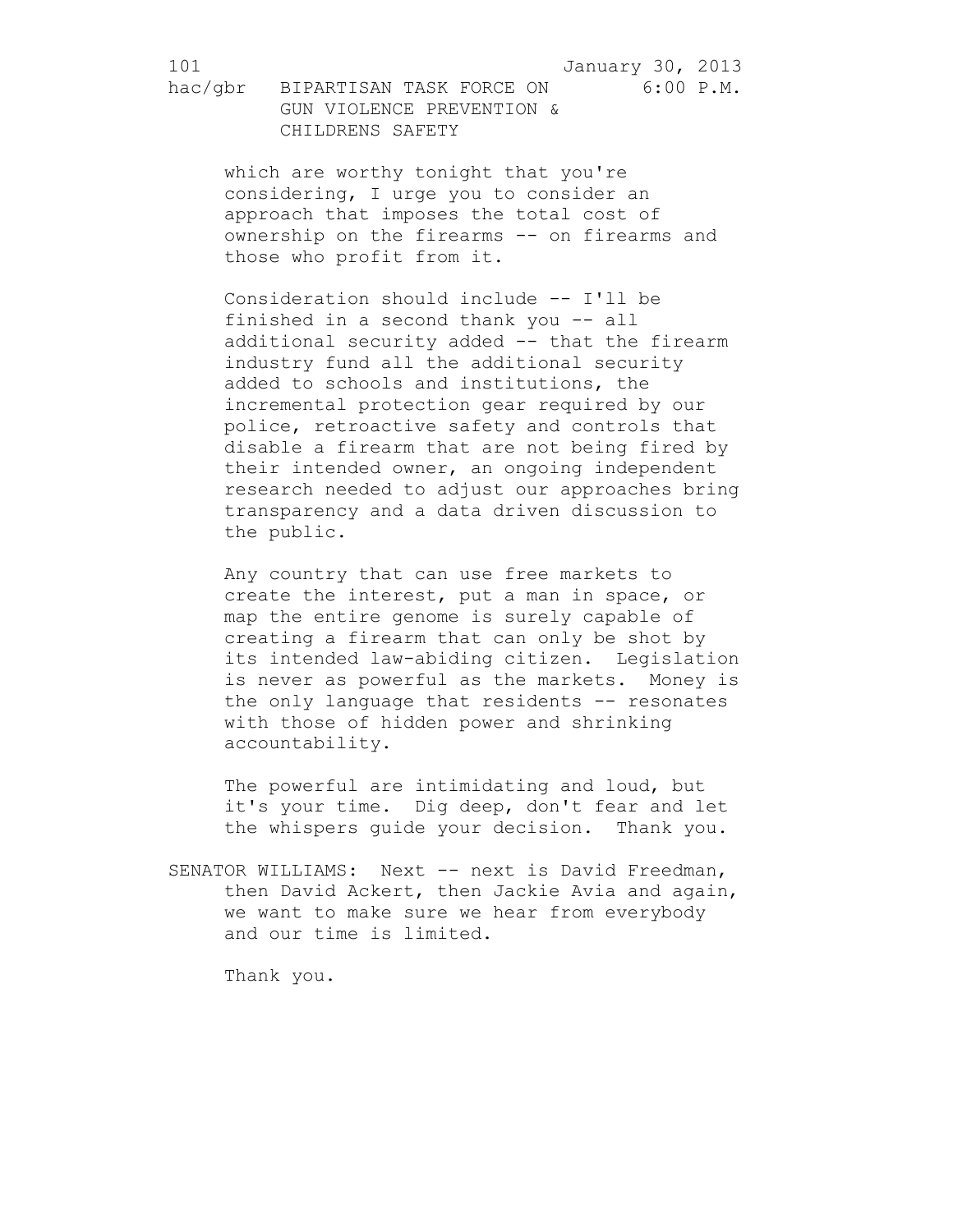DAVID FREEDMAN: Thank you. Thank you, everyone, for being here.

My name is David Freedman. I'm a father of two from Newtown. I was shocked and horrified by the events that took place in Sandy Hook. Fortunately, my children were attending another school about two miles away when the event took place.

As with many, I was onsite at Sandy Hook Fire House watching families collect those children who survived and watching those parents who would never see their children again. It will forever be ingrained in my memory of what I observed and experienced that day.

I've never owned a gun, nor will I ever. I think I've probably shot a gun once in my life; however, I truly believe in the Second Amendment and the guarantees -- guarantees the right to bear and keep arms. Our Constitution is our guide and we should continue to believe in it.

This is very complicated in a complex area of discussion for everyone, including the lawmakers. We must find a way to bring all the parties together for a broader discussion which includes the gun companies, the lobbyists, and everyone. Our country was started on dialogue and the best way for all of us to come to a consensus is to bring everyone together. This is a difficult task, but it is doable.

First and foremost, background check needs to -- needs to be done and then implemented immediately. For someone who has run youth organizations for nearly two decades and have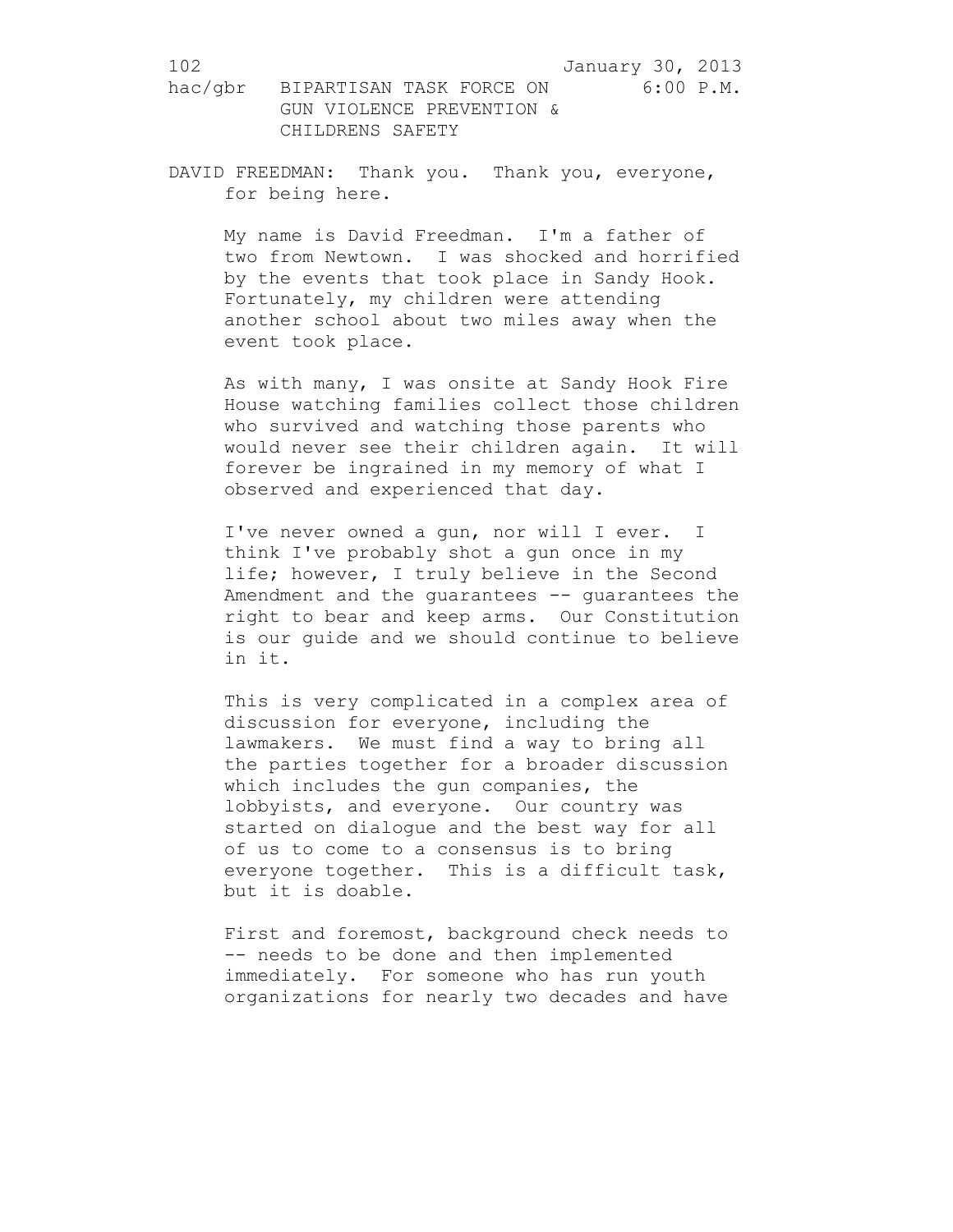had to have every single employee, have had every single person from the dishwasher all the way up to the fitness instructor to a camp counselor to have a background check. Why can't we have the gun owners have background checks?

Here is what I propose, background checks implemented immediately for all gun owners and anyone wanting to purchase guns. Create a team of professionals represented from mental health, gaming industry, the gun industry, including the NRA, NSSF, which is in our town, education professionals, and representatives from Newtown, Columbine, Aurora, Seattle, and all the other major places that had some tragedy, and people who have felt those tragedies to work as a team.

I'll just be a minute.

Ban assault weapons for personal use. Require a permit on all sales and transfers of guns and create a comprehensive database to track. Mandatory gun safety class with certification for all gun owners will require somebody to operate a canoe and a kayak to have a -- a boating certification.

SENATOR WILLIAMS: David?

DAVID FREEDMAN: Yes.

SENATOR WILLIAMS: Can I just ask you to wrap up very quickly --

DAVID FREEDMAN: Yep -- yep.

SENATOR WILLIAMS: -- please.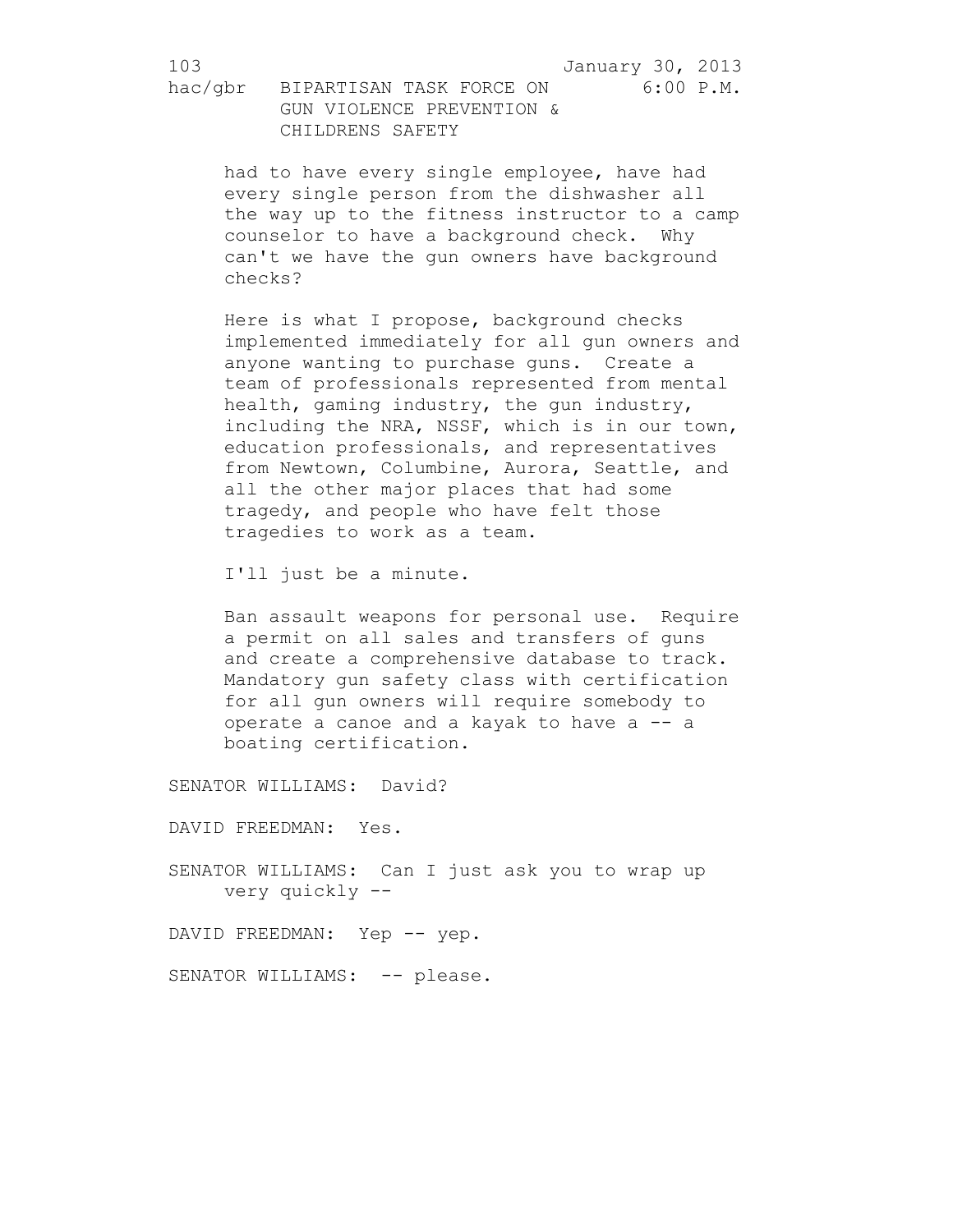- DAVID FREEDMAN: Okay. And lastly, like my tie says from Save the Children, that (inaudible) said, age 12, we must all work together. Thank you.
- SENATOR WILLIAMS: Next is David Ackert, then Jackie Villa, then Georgia Monaghan and if you just make sure that you please speak into the microphone.

Thank you.

DAVID ACKERT: Sure.

Thank you for the opportunity to be heard.

My name is Dave Ackert. I live in Sandy Hook. I have a seven-year old son and a 13-year old daughter and I'm also the founder of the newly formed Newtown Action Alliance.

Over the past week a 100 of us on very short notice went to Washington, D.C. to march on the Capitol to demand legislative action to reduce gun violence in our streets -- in our streets, in our homes and our schools and in our modern society.

In the past 48 hours almost 200 have joined our Newtown based, grassroots organization to take action -- to demand action. It is on behalf of these people and the ones that will be joining us in the -- in the coming days that I say enough. We believe that reforms in the gun industry will make all of us safer. This includes universal background checks on all gun purchases, the elimination of high capacity magazines and armor piercing ammunition, and removing military grade weapons from civilian life.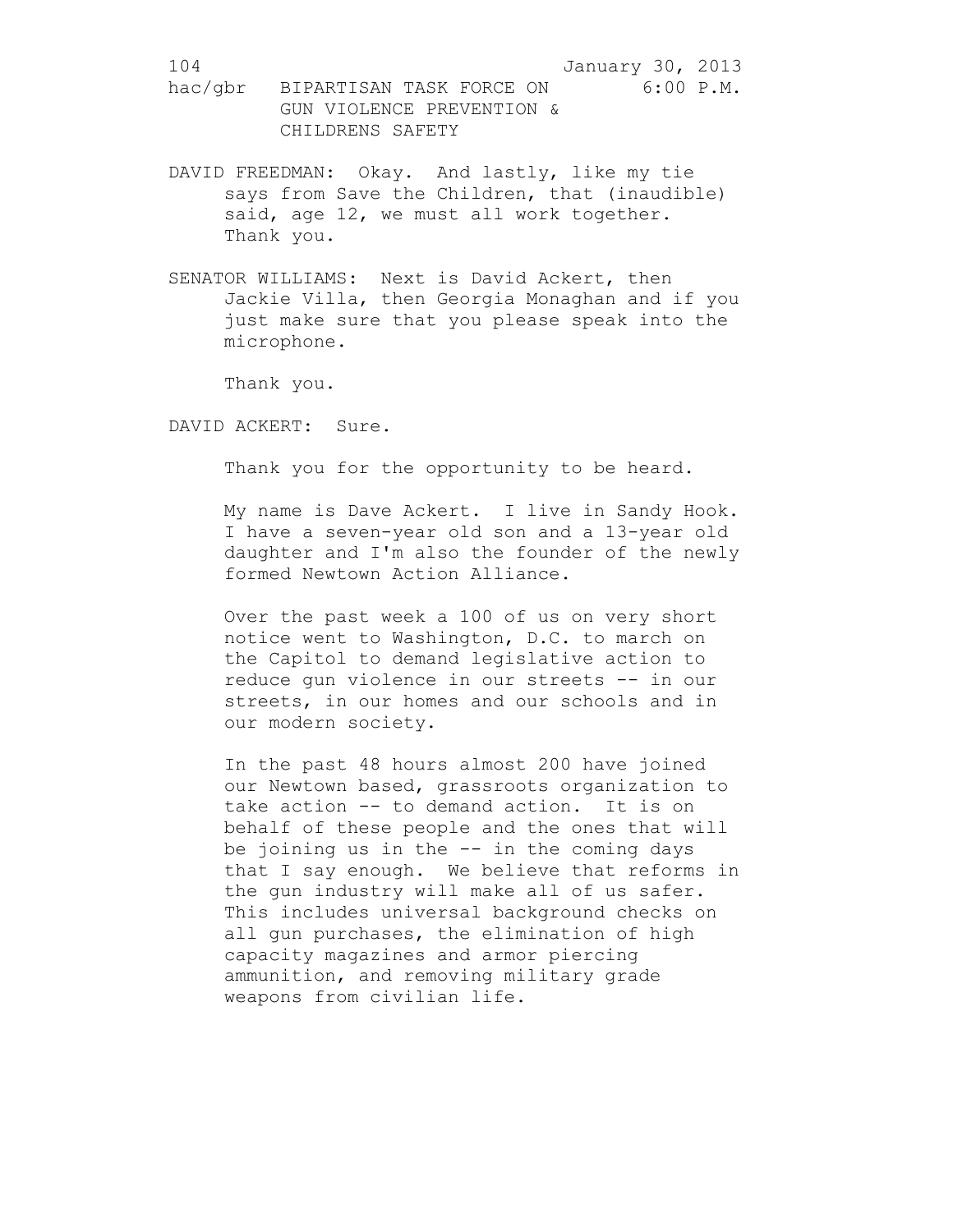Some of us are gun owners and we all oppose interfering with responsible gun ownership for sport, for hunting or to protect life and property; however, we recognize that other industries are well regulated to protect the public, but not guns.

Other industries throughout history have resisted rules to improve public safety; the auto industry, the tobacco industry, the drug industry and even the food industry lately.

Thankfully, they have all -- they all have been regulated to a certain degree. We now have seat belts, air bags and child seats, liability insurance requirements, limits on tobacco and drug marketing tactics, including being prohibited for marketing to children or giving samples to children and many of these industries whose products place a financial burden on society are taxed to help offset those costs.

Why doesn't any of this apply to the gun industry? The answer comes down to money. The gun industry only cares about their profits. In fact, the NRA -- I was surprised -- not surprised to learn, but disturbed that they actually earn a commission on every gun sale from some of the gun manufacturers. They literally get paid every time a gun is sold, so it's in their self-interest that they fund the political campaigns of so many lawmakers. Well, the eyes of the nation, of the world -the whole world are on what our Connecticut lawmakers do -- what you guys are going to do. You need to be bold. You need to make statement and set an example for any of the lawmakers anywhere in our country whose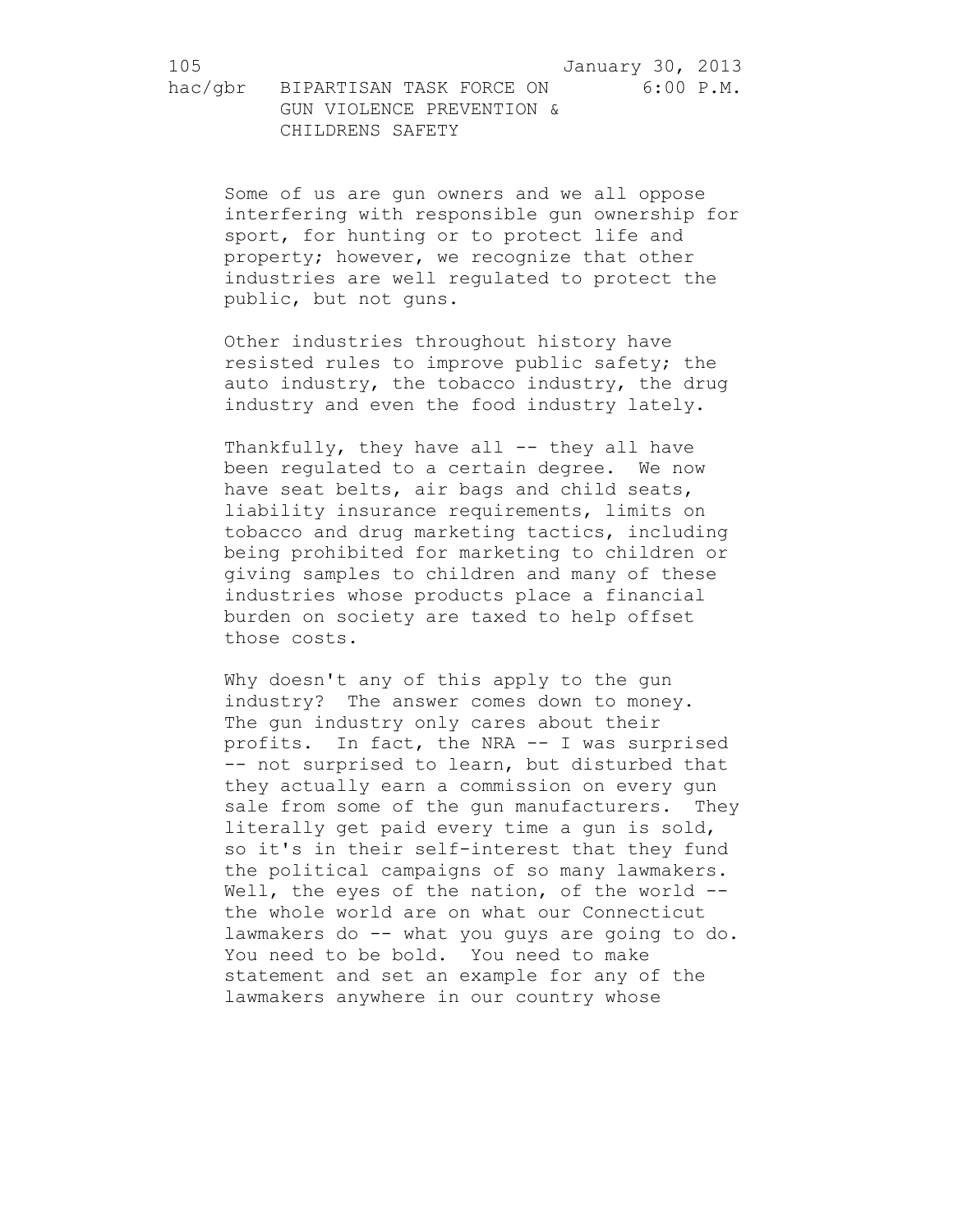careers are funded by the gun lobby. The people of Newtown will not rest until together with a silent majority in Connecticut and the silent majority in our country, we neutralize the special interests to bring about reasonable regulations that require manufacturers of lethal products to ack responsibly.

Please stand up to the self-serving gun lobby. Thank you.

SENATOR WILLIAMS: Jackie, thank you. You're up.

JACKIE VILLA: Thank you all for being here. Thank you for hearing us and I extend my condolences, heartfelt, to the families and I hope some of them are still here to listen to me tonight.

A mother bear protects her cubs with the lethal force of her powerful teeth and sharp claws. A mother deer protects her fawns with her massive, striking, strong hoofs. Even a domestic dog our beloved pet would use lethal force to protect her pups. I and millions of others mean to do you no harm with our Second Amendment right that the Constitution affords us to possess firearms.

Your loved one's right to life, liberty and the pursuit of happiness was stripped away from them that day by one crazed animal, and yet, in your goal you look to strip millions of innocent law-abiding people's rights. That is so disproportionately wrong in so many ways.

It is ironic that I am here today to beg you not to take some of the very God given rights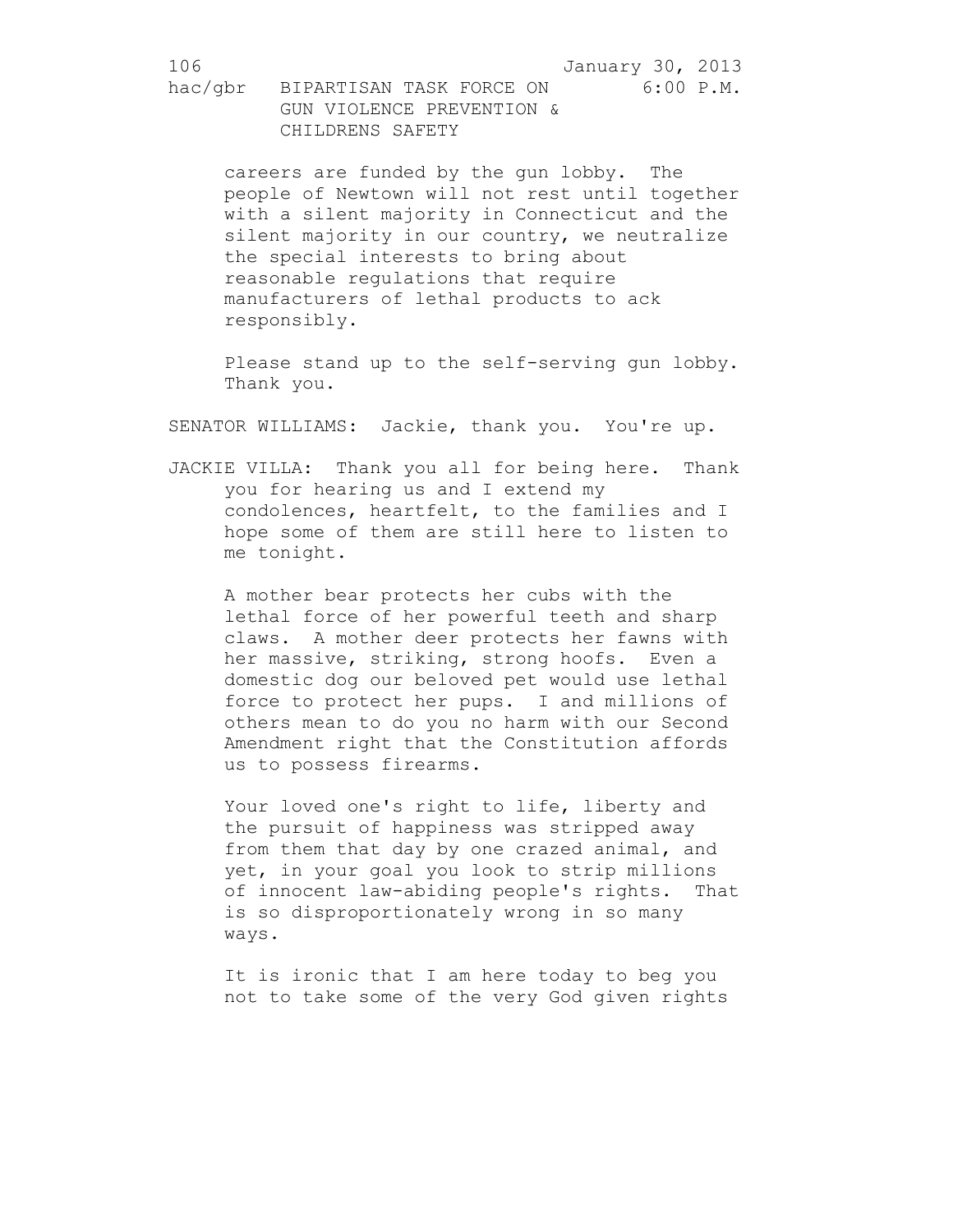from me that were so violently stripped from you and your loved ones. Our hope is to protect ourselves, our neighbors, the elderly and the disabled perhaps, and our indefensible young. That's the goal of everyone here.

Dawn Hochsprung used her flesh and blood to protect your children that day. I can't stop wondering if she wished she had had the equal lethal force so desperately necessary to protect her indefensible students that day.

I'm asking all of you here today, I'm asking all of the families on behalf of millions of people and young mothers across the United States, please take the time to try to understand, respect and preserve our Second Amendment right so that we may continue to possess the equal force necessary to protect those that are indefensible.

- SENATOR WILLIAMS: Next on our list is Georgia Monaghan and after Georgia are Darren Wagner, Mary Burnham, Bill Hemby.
- GEORGIA MONAGHAN: I live in Sandy Hook, Connecticut and I have one son in Newtown High School and one son who attends the middle school. I'm also a teacher.

I grew up in -- in Australia and lived there in 1996 when strict gun laws, including the banning of all semi-automatic weapons were introduced after 13 mass shootings in 18 years. Since 1996 there has not been one -not one, mass incident in Australia and general gun deaths, including gun suicides, have been reduced by half since those strict laws were introduced.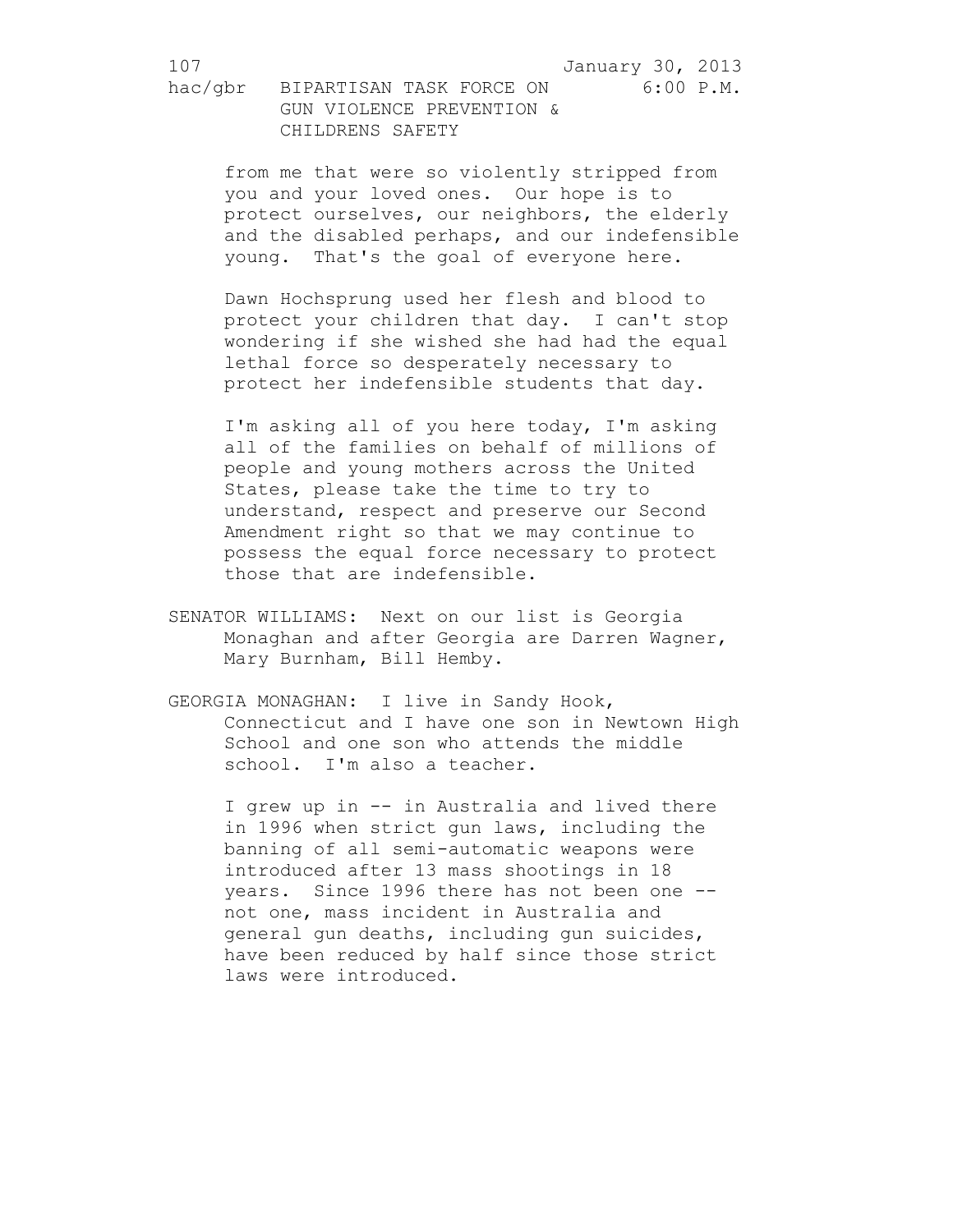hac/gbr BIPARTISAN TASK FORCE ON 6:00 P.M. GUN VIOLENCE PREVENTION & CHILDRENS SAFETY

So I know that gun control laws work in reducing gun related deaths. When it came time for my family to settle in the United States my first concern was gun violence in U.S. schools. Yes, that is the very first thing that entered my head when I was in position where I had to relocate to the United States.

I was well aware of Columbine and I knew that the U.S. had one of the high -- or the highest incidents of gun related deaths in the world. So I spent six months researching and looking for a town with the lowest crime rate possible and the best schools. I found that town to be Newtown, Connecticut.

I believed that here my children would be safe in an American school in this town and in this community and for five years that proved to be absolutely correct. I had found a quintessential New England town with a Norman Rockwell quality, a strong sense of community and a rich culture.

It felt like home immediately and we felt safe in this corner of America that is until that fateful day when we received an alert that all Newtown Schools were in lockdown due to a shooter in one of our schools. At that moment we did not know which school was in danger. You can only imagine how we felt. After what seemed like an eternity we received news that the high school and middle school were currently safe. A rush of relief for our sons was mixed with the awful realization that a whole school of parents was not so lucky.

Then we received frantic text messages and email messages from my son at the high school,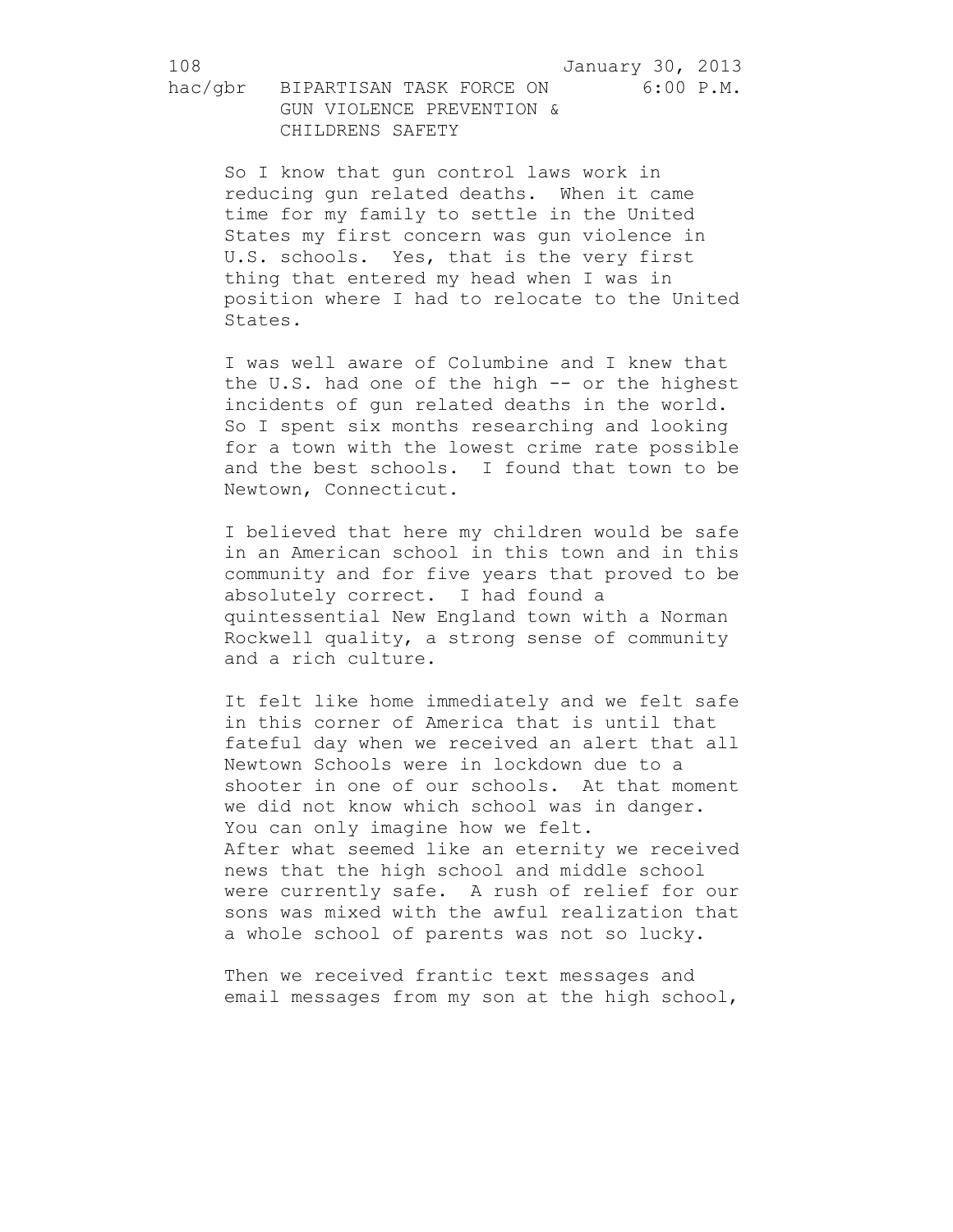who was watching the whole thing unfold on his tablet, telling us he was scared that a second shooter could possibly be coming to Newtown High, where we stand today, since it is only about a mile away from Sandy Hook Elementary School.

To read a text message from your son telling you who it -- he is in lockdown --

SENATOR WILLIAMS: Georgia? Can I just ask you to quickly summarize, please?

GEORGIA MONAGHAN: Okay.

SENATOR WILLIAMS: Thank you.

GEORGIA MONAGHAN: Okay. My summary.

Connecticut Legislators lead the nation. If this could happen in the safest town in America it could happen anywhere. This is part of an epidemic of violence that is increasing in frequency. The worst mass incidents in U.S. history have occurred in the last six years. Time is of the essence.

Ban all semi-automatic weapons, including existing ones. Institute a buyback program and destroy all the guns that come in. Ban all ammunition magazines over seven rounds. Introduce strict universal background checks and 28-day waiting periods to purchase a gun.

Connecticut, the U.S. is at a crossroads and the nation's eyes are on us and you. Show America the way.

SENATOR WILLIAMS: Next on our list is Darren Wagner, followed by Mary Burnham and Bill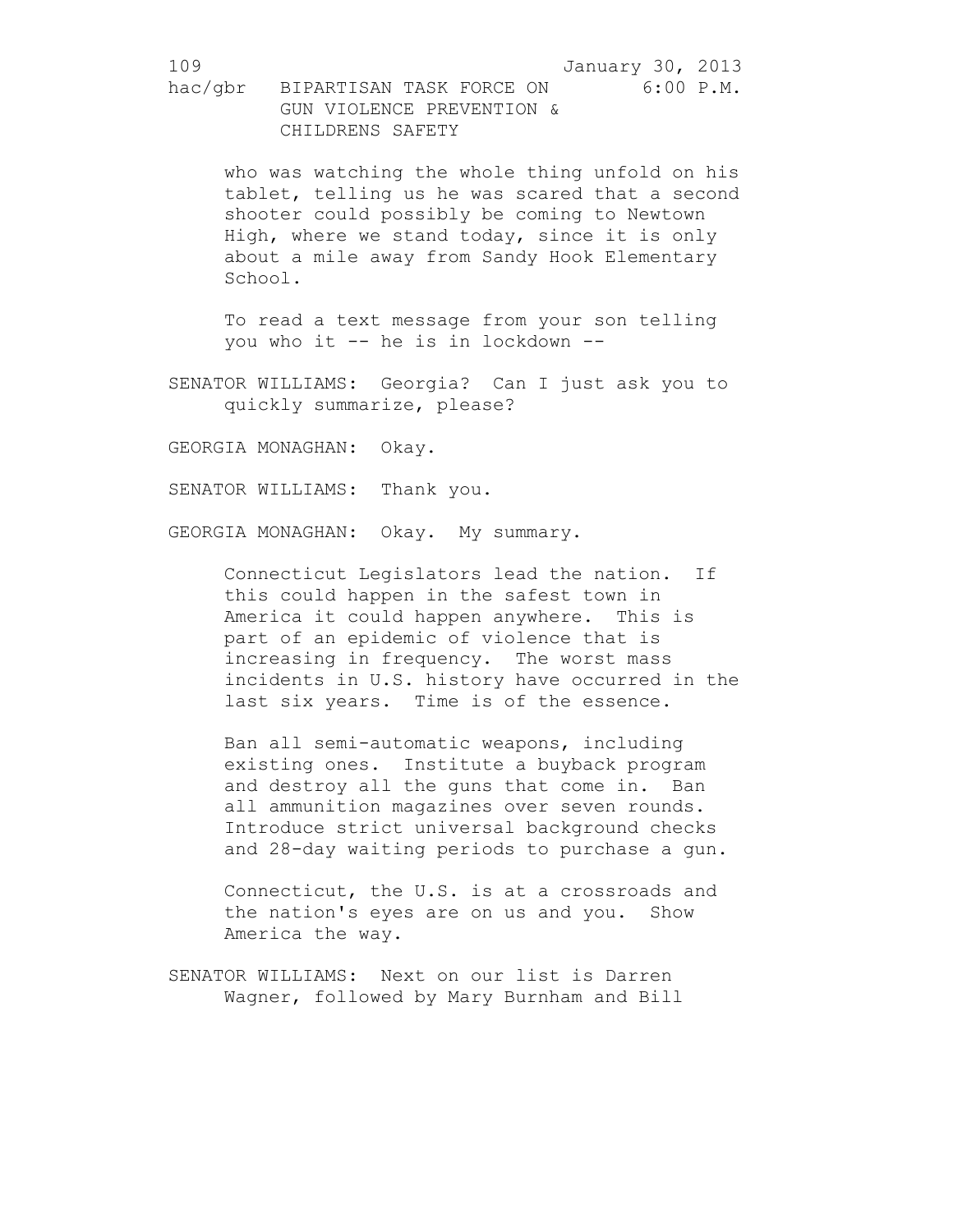Hemby.

DARREN WAGNER: Hi. My name is Darren Wagner and I would like to thank you all for being in our community. That was actually my wife. She did the research that found this amazing town. Prior to us moving here I was a deputy sheriff in Ohio where gun violence is -- it's -- it was out of control. I did the best I could for 12 years.

I left the force because of post-traumatic stress disorder. I took on the guilt and the grief of every victim that I encountered. I - - I went to Australia and for 12 years I had a normal life. I returned back here and pretended to be something that I wasn't, just a photographer, whereas as a first responder I was still hurting, but since my wife had chosen the best place in the country I felt at ease.

Well, as she said on that morning in this high school our son cowered in the corner with his classmates looking out the window at the helicopters wondering if there was a second shooter. Now, there's been amazing points brought up. I know that we have a right to bear arms. I know what victims feel like when they are helpless -- domestic violence - women that are scared. Dads who want to protect our families. I get it.

I fully understand that and we have a right to protect our families, but just because the bad guy has 800 rounds should we have 800 rounds and where does it stop? When I started as a law enforcement officer I had a revolver and then the bad guys had semi-automatics. Policemen were getting killed because the bad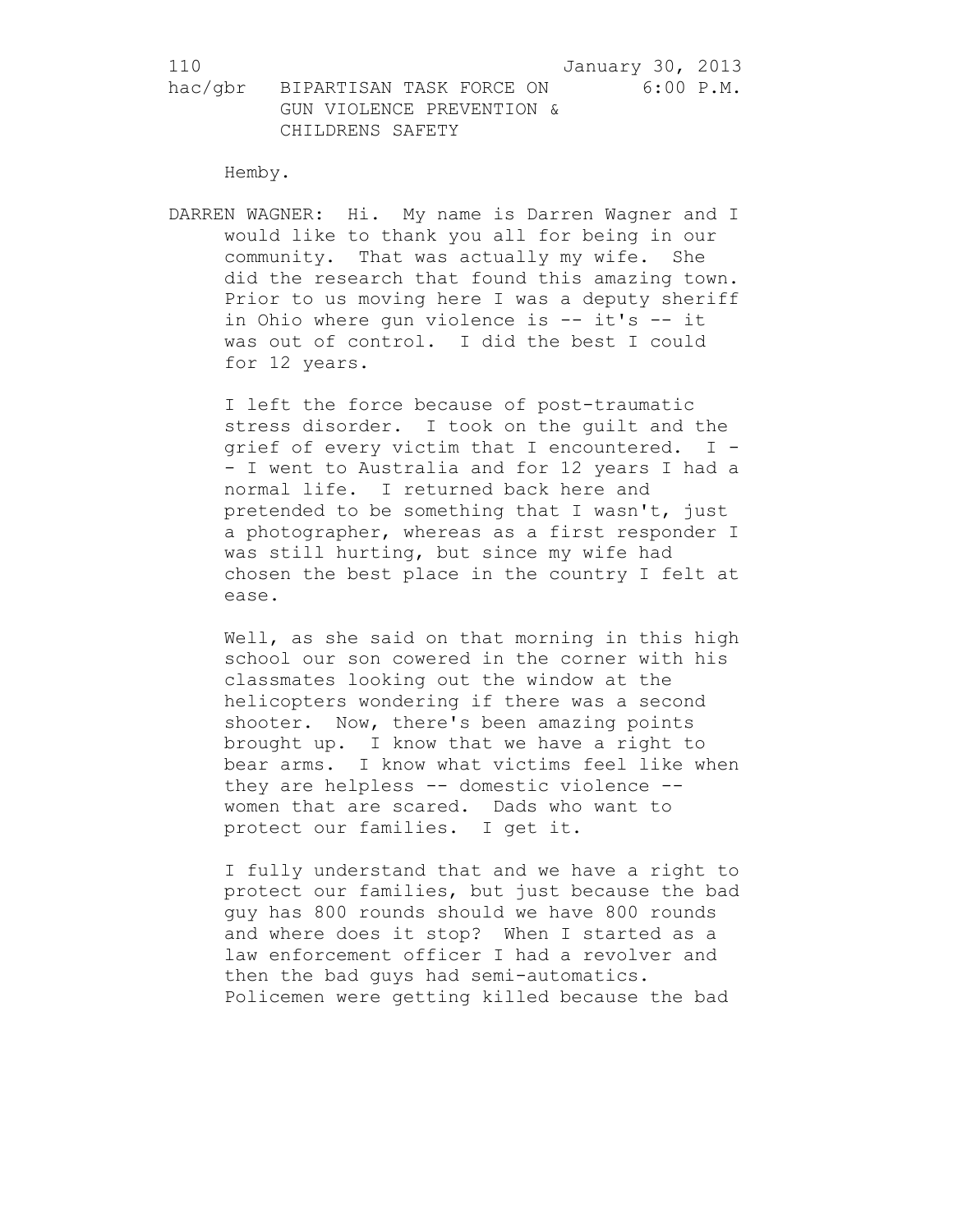111 January 30, 2013

hac/gbr BIPARTISAN TASK FORCE ON 6:00 P.M. GUN VIOLENCE PREVENTION & CHILDRENS SAFETY

guys had semi-automatics.

Well, my friends on the force died because of that and then I eventually got a semiautomatic, but where do we stop. Where do we absolutely -- you know, these guns do not protect houses. For 12 years not one call that I took was somebody protecting their family with a semi-automatic weapon. It didn't happen.

If you're unfamiliar with weapons, please go out to your firearms range. There are plenty of wonderful weapons to protect your house. I ask you to ban the semi-automatic weapons, the assault weapons, the background checks have to be instituted.

I thank you all very much.

MARY BURNHAM: Hi. My name is Mary Burnham. I've lived in Sandy Hook for almost 40 years. My children went through the public schools from Holly Elementary to graduating from high school. They also attended preschool here.

Many years ago I was a kindergarten teacher in the Westport Public Schools. For 19 years I was the director of a state funded center in New Milford, Connecticut, very similar to our Adventure Center in Sandy Hook. I cared very deeply about children's early years.

I'm very concerned that your focus and that your fixes will be for public school grades K-12. I fear you will forget about the early childhood community. I beg you do not leave these ages birth to five out of the fixes. Remember prevention saves lives and money and when you make these fixes fund them.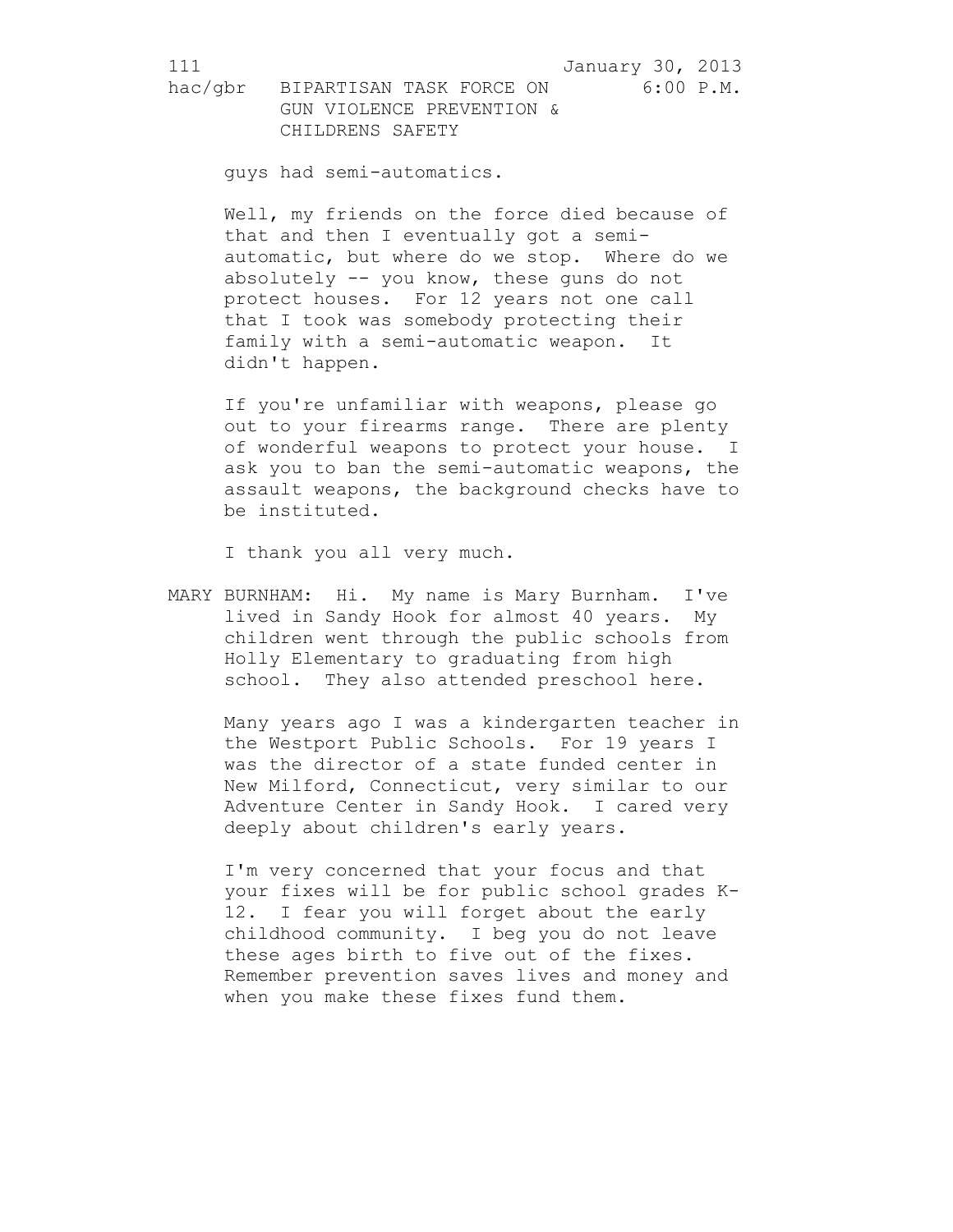Mental health is a concern for everyone. Common sense prevention is far more effective than intervention. Start early. The first thousand days of a life are crucial to human's mental health. Mental health intervention is currently not available for many of our very young children; infants and toddlers.

For these children services must include families and at present time there are few clinicians who can assist with preverbal children. In Connecticut we have a number of strong outreach screening prevention in clinical mental health programs for the youngest; however, the need for services is far greater than the capacity, making it very difficult to access services.

I cannot tell you how many times as a director of an early childhood center I asked for help for a child who had behavioral problems and was asked, are these problems affecting their learning? Does he or she know their numbers, colors, letters? In early childhood letters and numbers are one area of learning, but social and emotional is probably the most important part of development that we take care of.

Connecticut early childhood programs should have available funded, trained and educated therapists. Additionally, pediatricians along with early childhood staff should be trained to recognize difficulties and assist families in assessing and accessing services. Insurance should cover mental health services and therapist must be encouraged to serve these children.

Common sense prevention at early ages can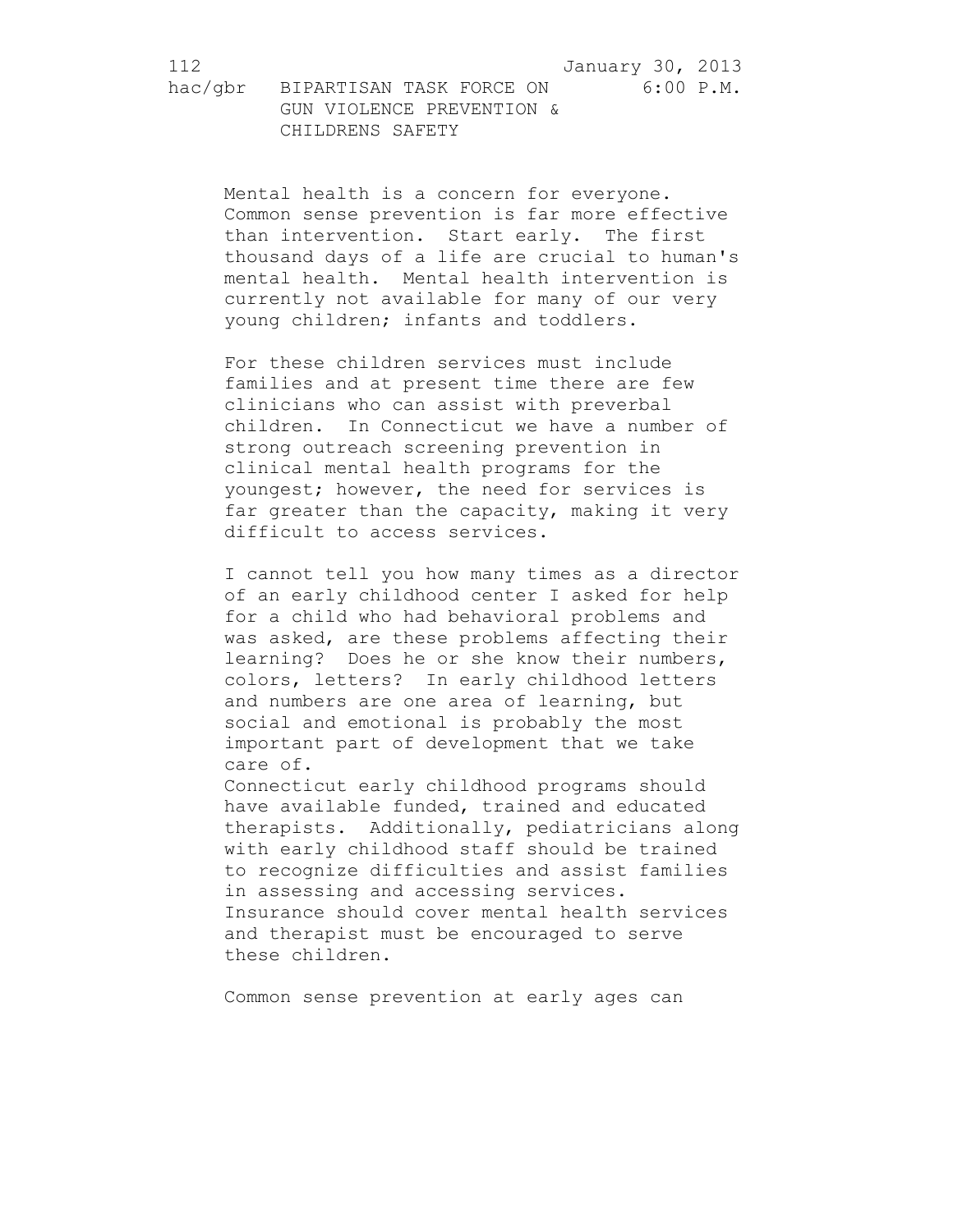avoid intervention at later ages. Prevention just might stop killings and suicides. Common sense parents and families must have access to mental health services. If needed every child and family in Connecticut from birth through adult should have access to mental health services regardless of a child's residence, small town, city, rural area, or it -regardless of income, rich, poor, in between.

Again, prevention is far more cost effective. I encourage this working group to examine the availability and affordability of programs that assist families before mental health concerns reach the level where an individual harms him or herself or others.

We are focused now because of the tragedy on 12/14, but we must also remember the numbers of individuals who self-medicate or commit suicide, or those struggling with other mental health problems.

One again, I beg you to fund mental health for early childhood, including a birth to age five in your fixes. Thank you very much and I am more than willing to help on any kind of committee to help make this happen. I know it's an expensive one, but if we don't do something we're in deep trouble.

SENATOR WILLIAMS: Next is Bill Hemby. Is Bill here?

> Next on the list -- I apologize your first name is not down, S. McGuiness-Getzinger, followed by Peter Muckell, followed by Andrew and Katherine Morosky.

SUSAN MCGUINESS-GETZINGER: Hi. Sorry for my back.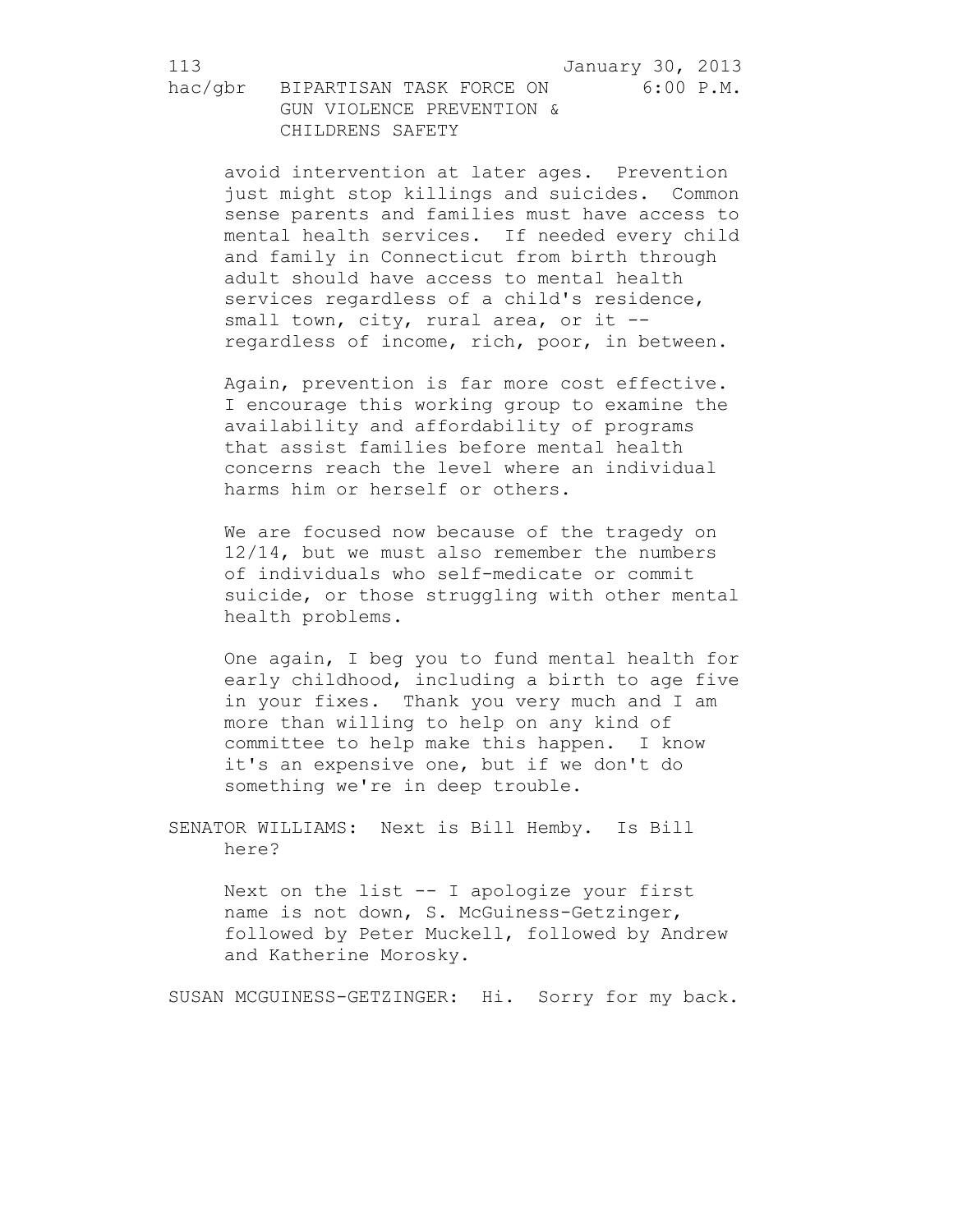Thank you. My sincere condolences to the families and first responders. I understand loss.

Weak weapon laws help kill people through lack of deterrents. This is a weapon. We have very weak texting laws in Connecticut. My husband was killed in a car accident on the Merit Parkway on Good Friday. This might have been part of a crime. It's under investigation.

You have to look at this weapon, as well as any other weapons you look at, and I think you all have them and I think they're not regulated, and I think they're more dangerous than the number of gun deaths, because car accidents top that.

My love of my life, the best man -- obviously a big man in many ways, my children are without. There are three kids in the Newtown school system that were on lockdown, including a four-year old pre-K, who did not get services in this -- this district because I discovered after three and a half years of complete Hell that ended the night before he was killed -- biblical stuff folks, pay attention.

He was killed the night after I had a hearing in this high school, in a room down the hall, exposing the alleged corruption in your Connecticut Department of Ed. Legal Affairs Division and Special Ed Division and the - the top administrators in this school district -- the top three, with the help of the law firm of Berchem, Moses and Devlin, who also worked with Shipman and Goodman, who Chris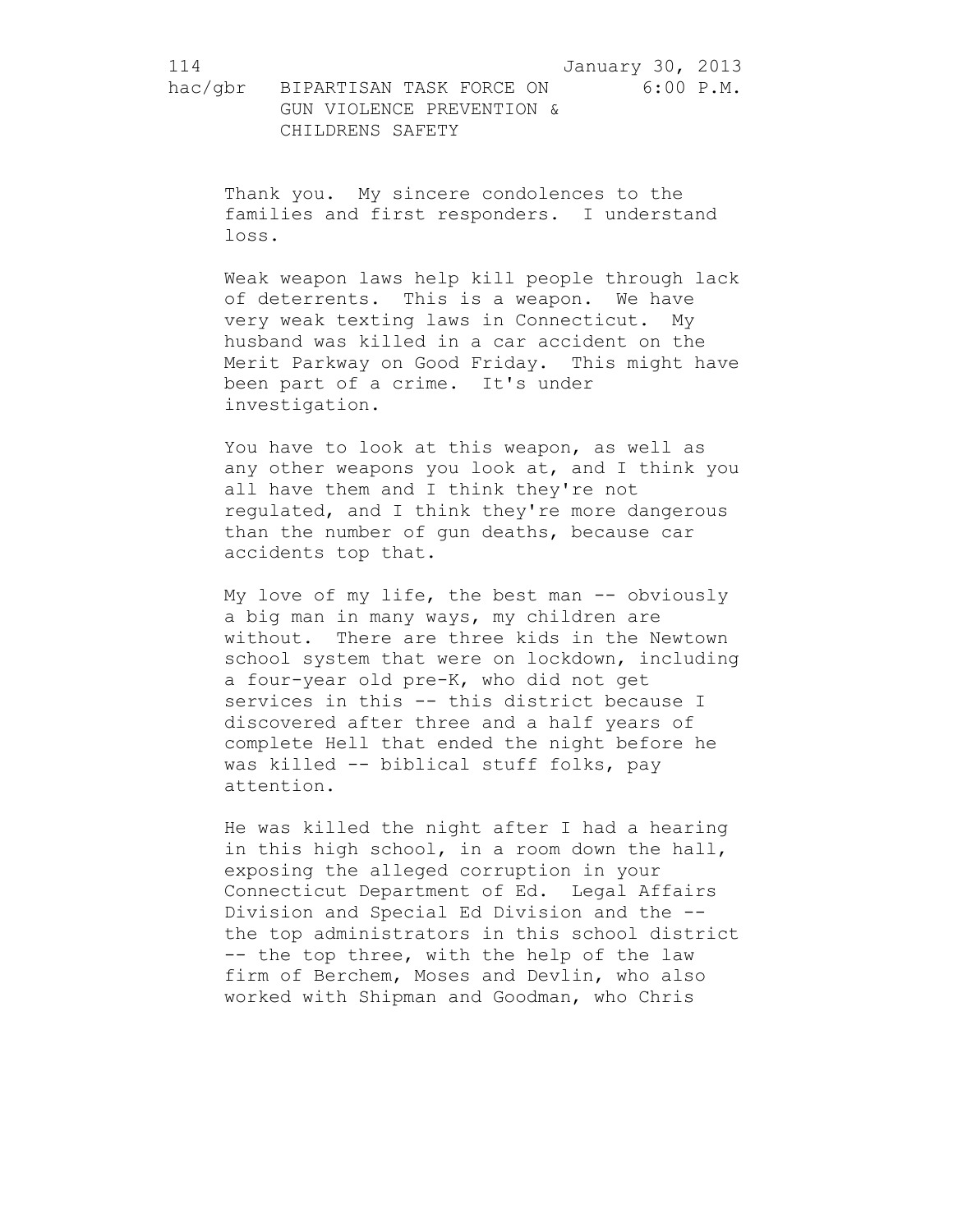Murphy's dad is a partner of, and all partners are supposed to take care of everything the other lawyers are doing, but that's not happening.

You have peer review for medical and judges and lawyers and it's BS and kids are dying because of your bad rules.

Okay. Let me get to my bullet points. Peanuts and popcorn, Gandhi and the sting - the sting is the corruption just like Paul Newman only maybe not as attractive. You want into a PPT or educational hearing they're all in on it. The staff is told not to identify. They can't pay their mortgage if they speak out against it. It's wrong. Fix it.

Dead kids, that's the price. Got it? No time. Now, Gandhi, civil -- peaceful, civil disobedience. He went because the -- the British Rule taxed salt. Okay. He went to the ocean to get his salt. Civil disobedience. This is school choice week. I just gave Debbie Ludline the bill for my kids' education because I had to take them out last year because people told me they're going to call Child Protective Services on you. You're speaking against the district -- and I'm almost done.

Peanuts and popcorn -- peanuts, popcorn, my son can't eat them. You know why? Because the undisclosed adjuvants and ingredients and vaccines that my own pediatrician didn't know on September 27th of this year, I had to tell him what they were. Adjuvant 65-4 is peanut oil. How many kids do you know are allergic to peanuts today? They cross react with nuts and the mercury gets in the brains.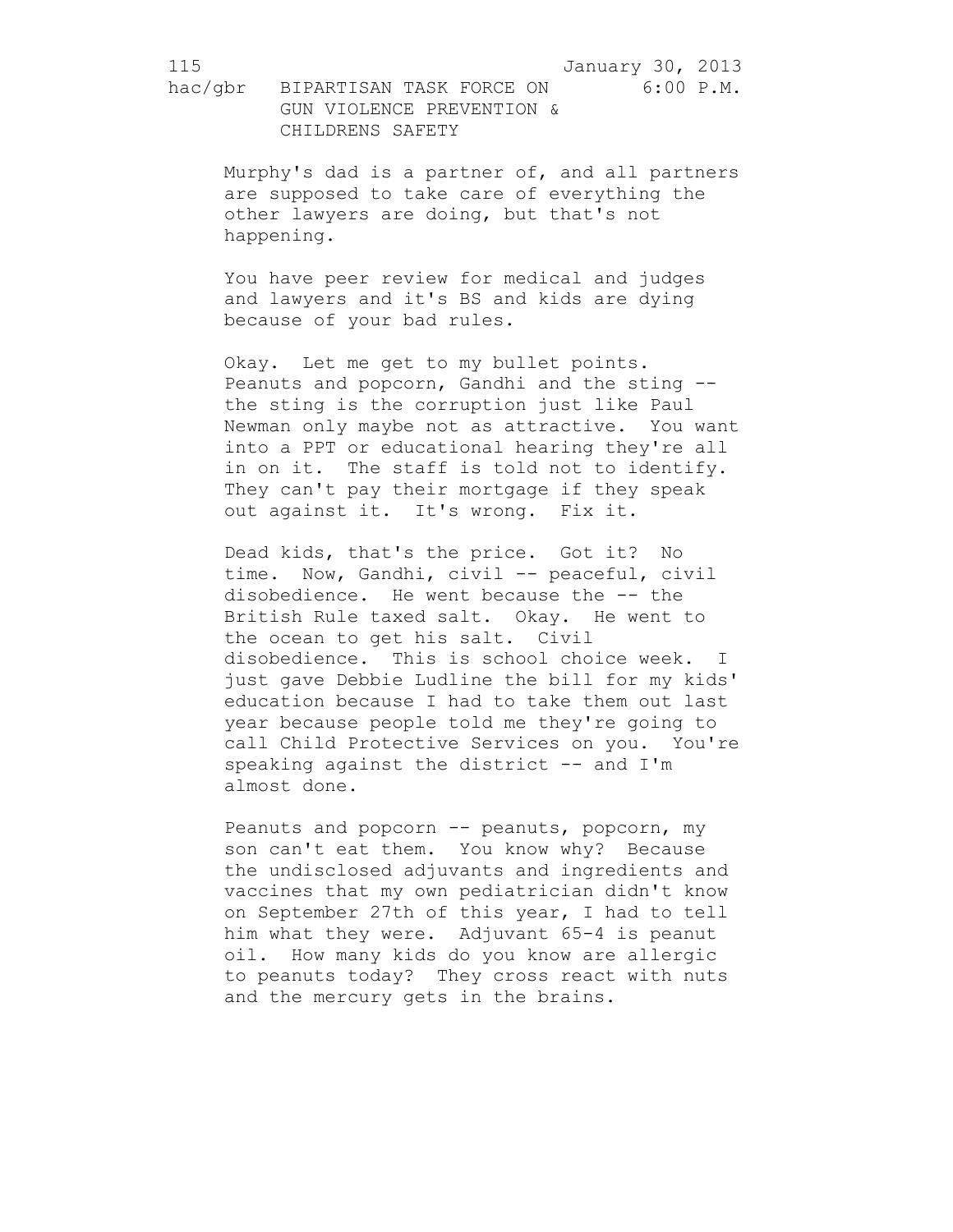The boys have two X chromosomes. They can't flush it out of their system. Check the hair. It'll tell you if the mercury is getting out. Most boys can't get it out. You know what that leads to? Learning disabilities, dyslexia, mental health problems.

Then instead of taking care of them and giving them services, we drug them with psychotropic drugs that the Colonel's popcorn -- remember? Colonel's pop, Virginia Tech, Newtown, those are only the first Colonel's.

We got one-fourth of them in schools on psychotropic drugs. These are children. They shouldn't be on this. They shouldn't be on this at all. Check all the conflicts of interests, the disclosures on all the people who have stock in big pharma.

Thank you very much. Gandhi, school choice, peanuts and popcorn, crap in the vaccines and the popcorn are the kids in the microwave. They're about to pop. They're all on drugs.

SENATOR WILLIAMS: Thank you.

SUSAN MCGUINESS-GETZINGER: No child left behind, all children are getting left behind and 20 kids and adults and you know what, Adam Lanza was the first victim because he probably had medical problems and the attorney's seal the records.

Do you know --

SENATOR WILLIAMS: Ma'am? Thank --

SUSAN MCGUINESS-GETZINGER: -- that the attorney's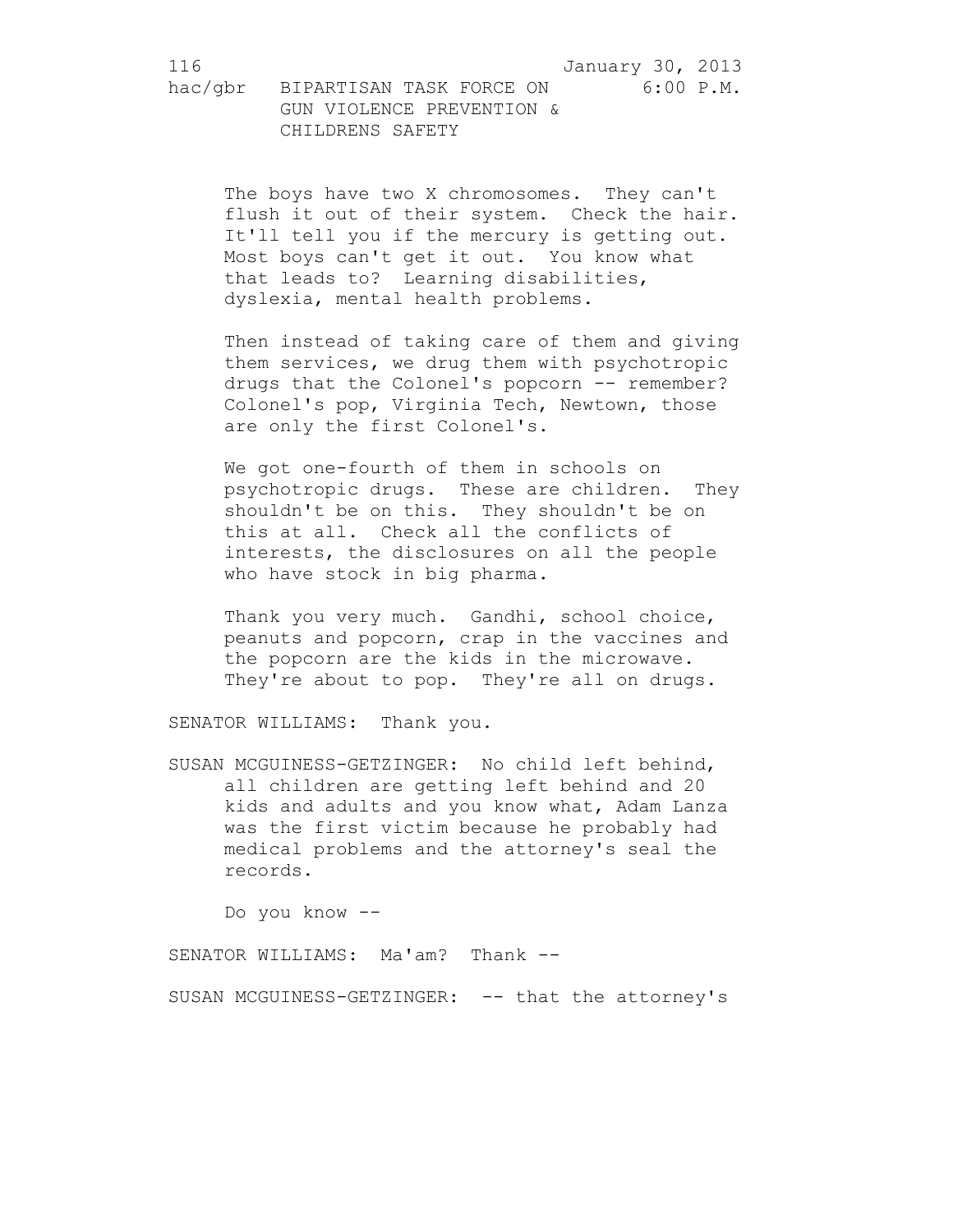-- excuse me, my last point -- the attorneys can keep the records for the school district. They're agents of the school.

Berchem, Moses and Devlin do not -- do not qualify as decent lawyers. I proved it. It's public information.

SENATOR WILLIAMS: Ma'am, thank you.

SUSAN MCGUINESS-GETZINGER: Four, five, 12, this school. Thank you.

PETER MUCKELL: Hi. My name is Pete Muckell. I have two daughters here in town going to the - - the public schools.

Thanks for sticking around this late because I'm sure this isn't that easy.

I'm a bow hunter and a fisherman. I've -- I love being outside. I always have. I just want -- I can assure you guys that no true sportsman uses a semi-automatic weapon. It just doesn't happen. That's right. Yeah, just wait your turn.

I'm not here to argue with gun owners. I think, you know, we all saw what happened in Sandy Hook, and frankly, there's nothing I can say that'll ever change anybody's opinion. I think frankly you're on one side of the debate or the other. You know, it's really going to come down to you guys to really, you know, just try to do the best you can and pick a side.

I wish there was more middle ground. I would think of all the issues when you talked about, you know, protecting our children, I would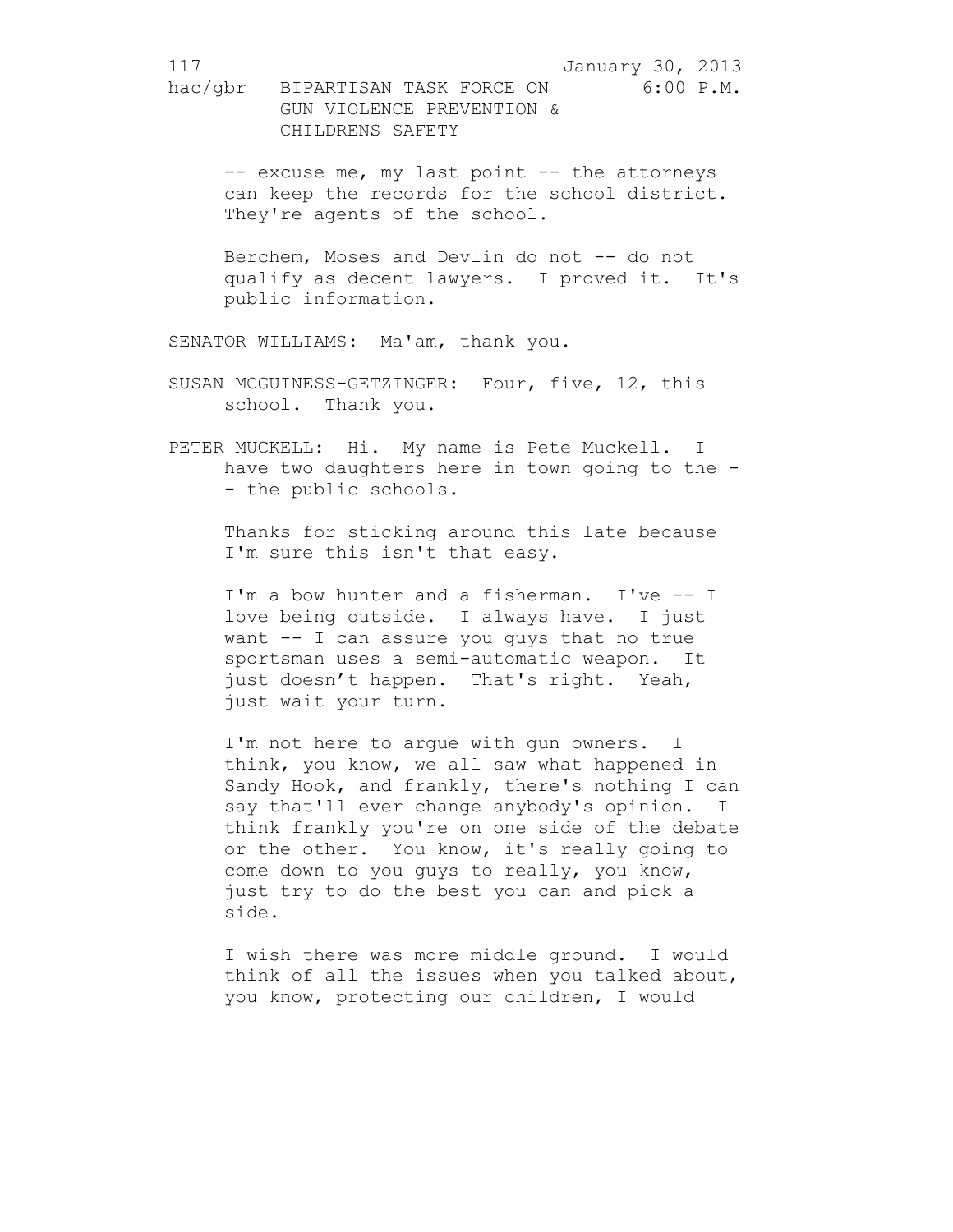imagine this would be just the simplest thing you could ever imagine and with the amount of debate and just the, you know, sort of the - the facts being a little bit more convoluted, you know, frankly it almost makes me worry about our ability to govern at all.

Imagine the really, really, you know, difficult issues. This one just seems like it comes with a bow on it. We all know what has to get done. The -- it's these assault rifles and they're just going to have to get banned. I would also say that these -- these clips about the 10 rounds, you know, it worries that, you know, that just seems a little high to me and I'm a hunter. You know, 10 rounds - - what I see -- would I be half as sad if -if Lanza went in there with -- with 10 bullets and not how many -- however many.

It just seems like too many. And I really - one of the other gentlemens (sic) came over here before and was saying just to be bold and I really would encourage that. Really be bold and I know the qun industry is  $-$  is powerful -- or perceived to be powerful, but I also want to remind everybody that, you know, at one time the tobacco industry was just in, you know, invincible and now they're just so marginalized.

The stuff that they -- that they came up and railed against just never happened. You know, they were -- everybody was saying that when we -- if we would ban smoking in restaurants people -- you know, restaurants would go out of business. Frankly, they've never been more enjoyable.

So just  $-$  just keep that in mind and  $-$  and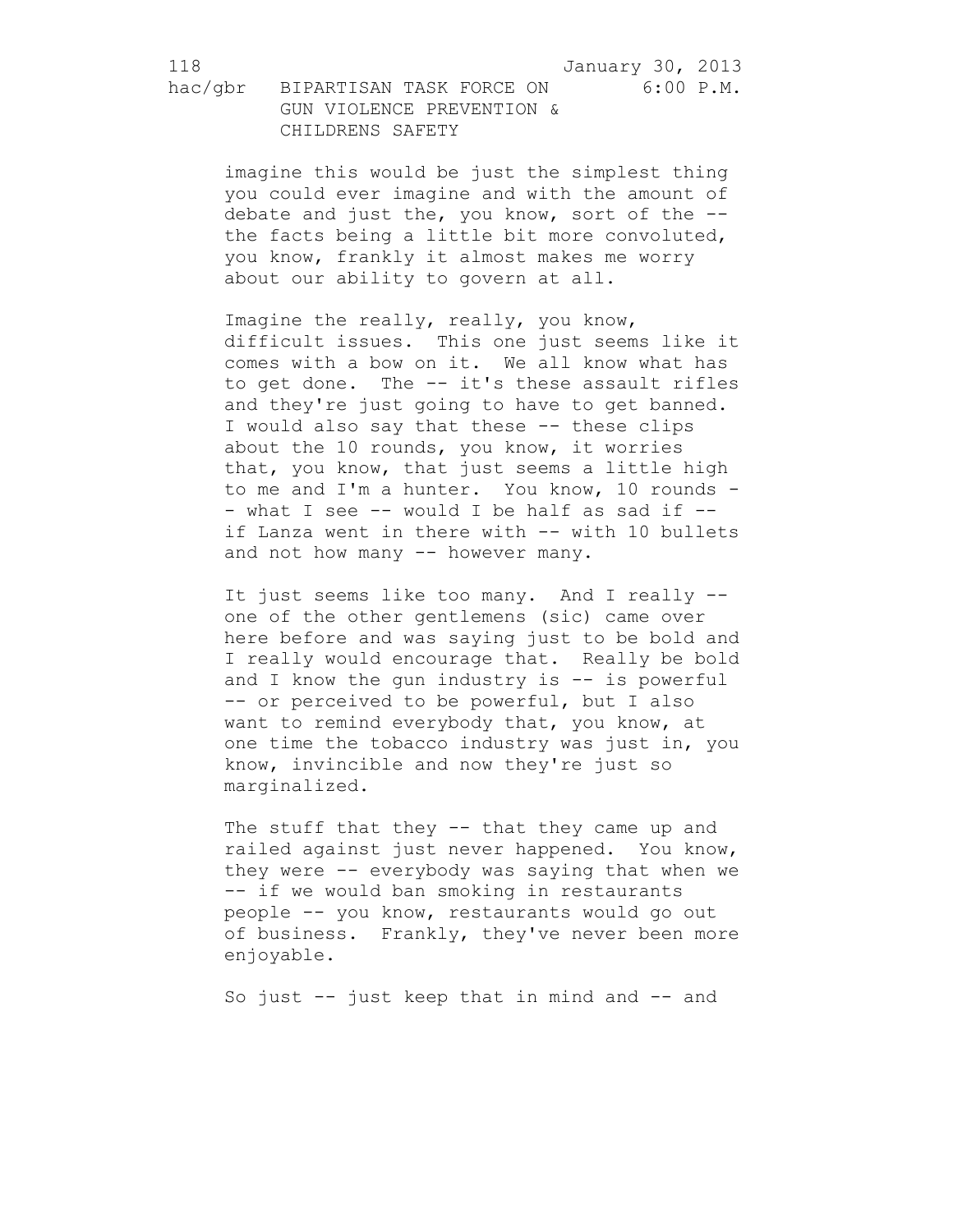again, just be really bold -- really bold and I think we're really, really counting on you guys to do something meaningful.

Thank you very much.

- SENATOR WILLIAMS: Next on the list I have Andrew and Katherine Morosky. After that Jim Knapp, Bob Neff, Po Murray.
- ANDREW MOROSKY: Good evening. Thank you all for coming here to Newtown. I appreciate the time you guys put in the other night. I was watching some of the testimony from Hartford and that was a very long night for all of you. Thank you for coming here and sharing in our grief and hearing us.

This is a picture of my two daughters. They -- I have a six-year old and a nine-year old. They go to the Holly School which is about a mile and a half from Sandy Hook.

My -- my six-year old played soccer in the Newtown Soccer Club and two of her teammates this past year were Caroline Previdi and Catherine Hubbard, and that's my daughter right there. It's -- it's pretty tough to explain to a six-year old that, you know, she's not going to see Caroline, her friend from dance school, too, again.

It's  $-$  I  $-$  I didn't know how I was going to do it and we -- we got through it, but not a fun thing and then, you know, a couple of weeks after the massacre she had a nightmare about a gunman coming into her school chasing her and her classmates and killing 12 of her classmates, but she was okay. You know, that -- she was very happy that she was okay and,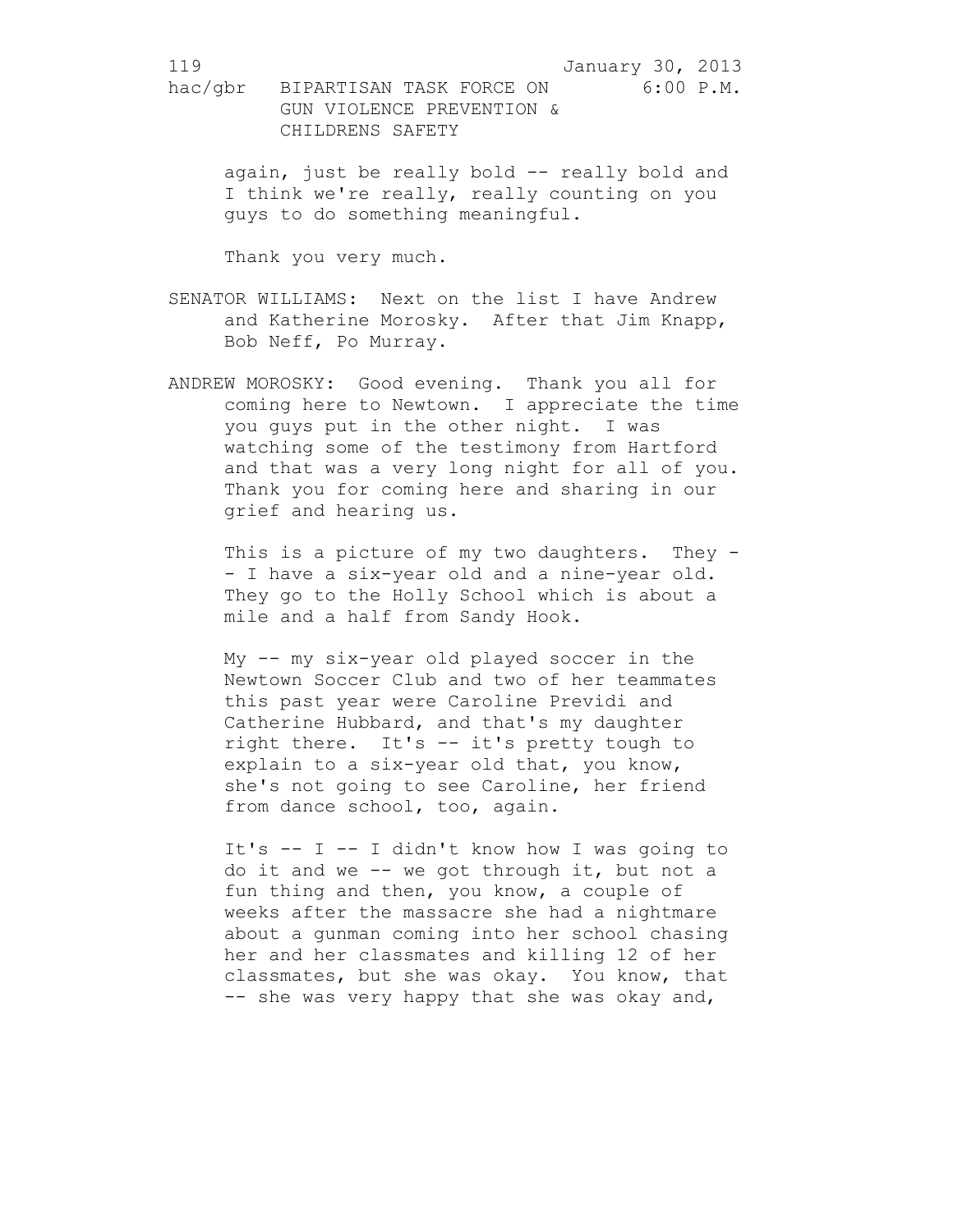you know, but, you know, these are the things that we're dealing with as parents of, you know, outside Sandy Hook.

So it's  $--$  it goes way beyond, you know, I  $--$ I -- my hear really goes out to the Sandy Hook community, but we're all affected by this.

I just wanted to, you know, make a view other observations with respect to just the violence in America. There is such an epidemic of violence and I really -- if anything comes out of this, can we reduce the violence in this country. My wife is a teacher in Wilton School system.

Three weeks before Sandy Hook one of her students was pulled out of assembly because earlier that morning after she had gone to school her parents got in a fight and they shot each other. The father, I believe, critically injured and -- and the mother was - - was okay, but she, you know, was part of the shooting.

And then one week before Sandy Hook the music teacher at Wilton High School was shot and killed at home. And to have these things just keep happening one after another it's -- other people brought up other industries that have been held accountable for their products and I don't see that happening to the gun industry. It's -- it's a real problem when, you know, nothing happens time after time.

And I just wanted to say just a couple more things. With the respect to the Second Amendment I did -- I did some research on this, some -- you know, there has been some scholarship on the Second Amendment. It was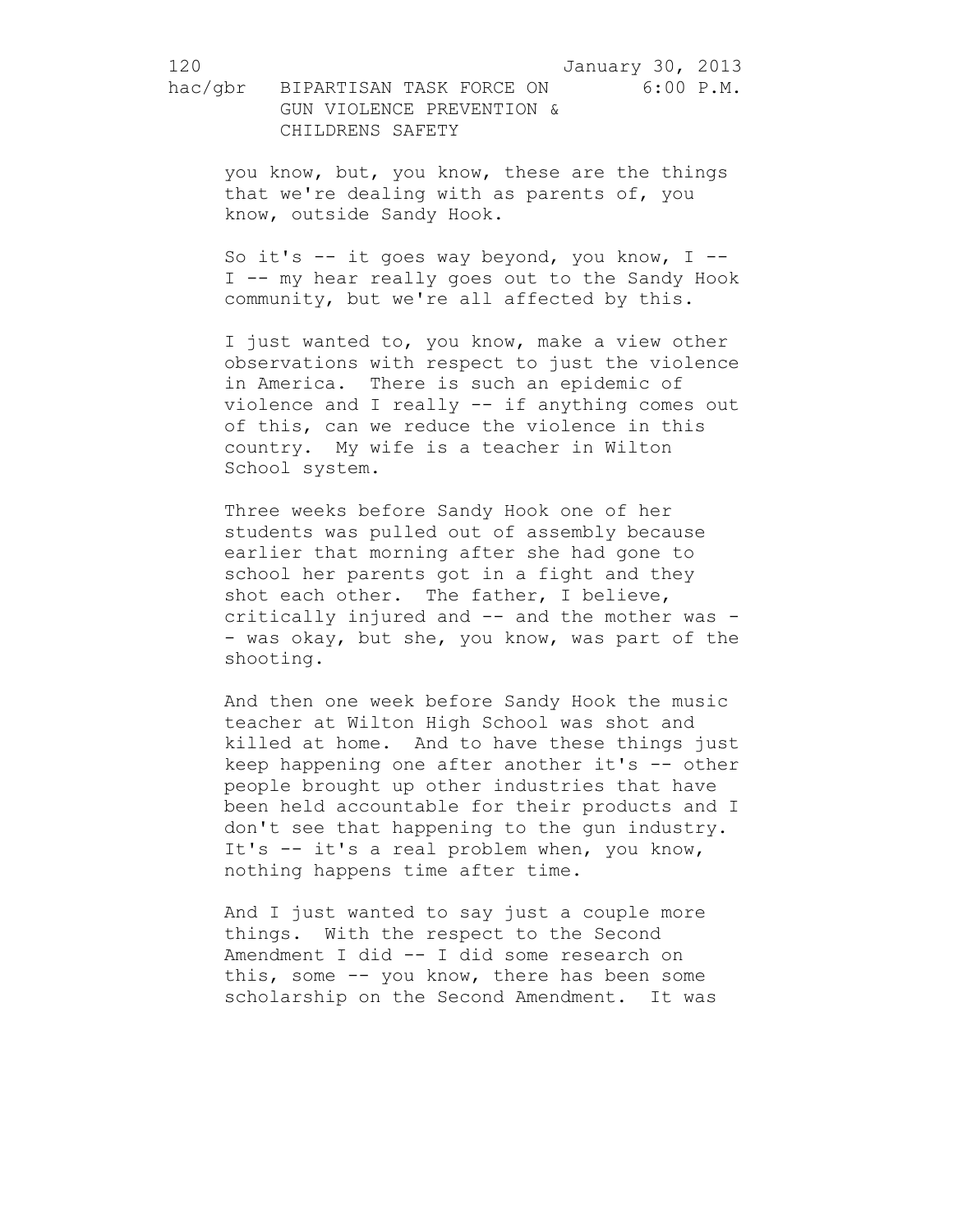written by the founding fathers, yes. Several of the founding fathers, as you know, were slave owners and a lot of -- there's -there's 300 slaves were owned by, I believe George Mason.

They had a vested interest in being able to raise a militia in the event of an insurrection. That is one of the compelling reasons that the Second Amendment was written and I fully am in support of the Second Amendment. I don't want to take guns away from responsible gun owners, but I don't think we need these assault weapons, high -- highcount magazine clips, et cetera.

SENATOR WILLIAMS: Thank you.

I have Jim Knapp and then I think it's - can't read the writing -- Ben Neff and then Po Murray.

JIM KNAPP: Hi, I'm Jim Knapp. I'm a lifelong resident of Sandy Hook.

> Thank you, everyone, for this opportunity to speak here tonight. I wish the circumstances that led up to this hearing were better and my heart goes out to all who have been affected by this senseless tragedy.

I attended Sandy Hook Elementary School, as did my children after me. I live close by between here and the school. I've worked for many years as a teacher and at least 20 years in high tech industry in both engineering and administrative positions.

My family has been in Newtown for at least four generations. I have guns that have been passed down for more generations than that and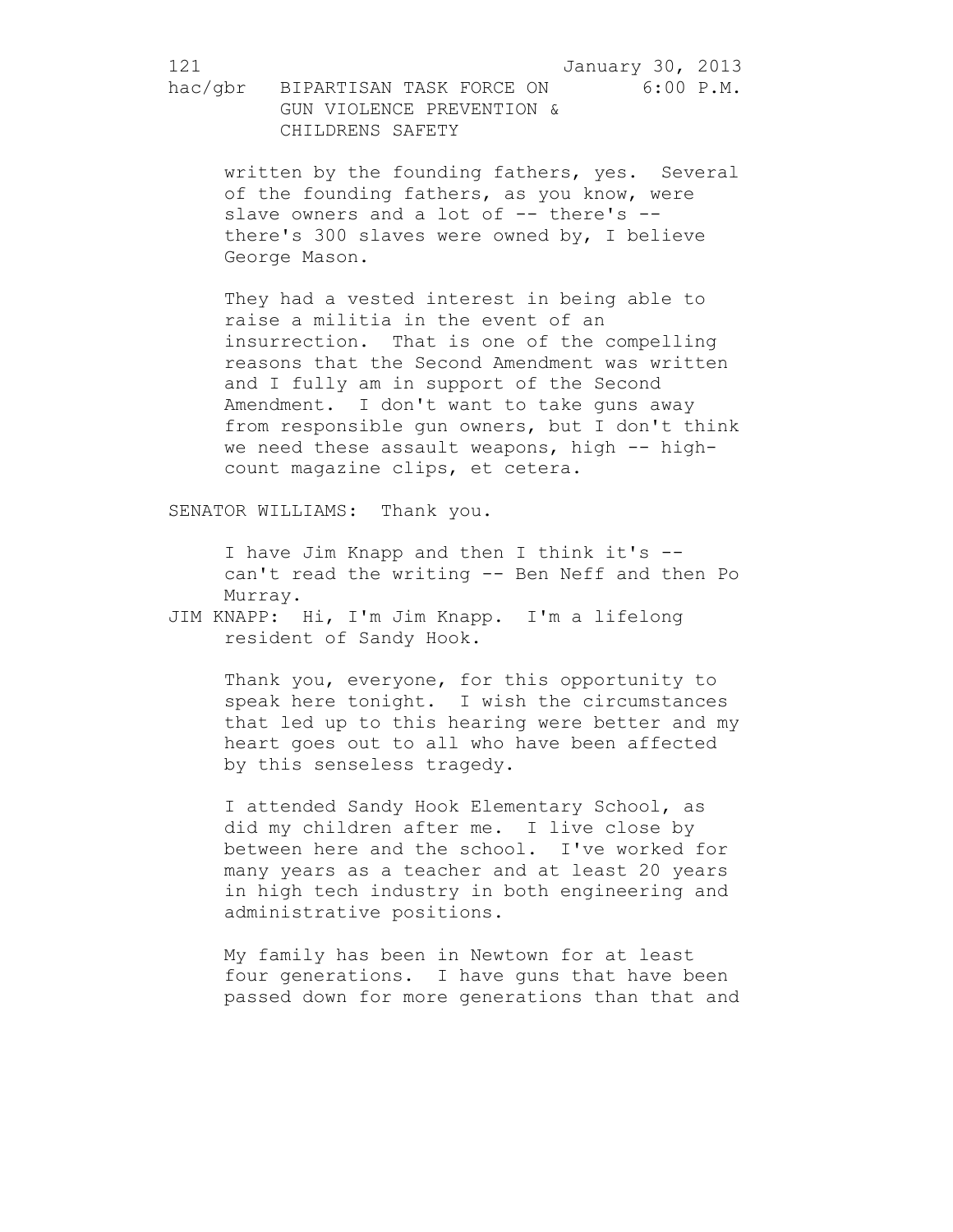some I have collected myself. I expect to pass that heritage down to my children and my grandchildren and it is my right.

Unfortunately when a madness strikes no amount of laws can prevent what has happened. I understand approximately 20 laws were broken during this crime. None of them saved anyone. I will not speak of this madness since our media has sensationalized this whole episode and made him a household word.

We now have so many gun laws here in Connecticut that my head spins when I try and keep up with them. I've basically given up. More gun laws will only make criminals out of many patriotic, law-abiding citizens who responsibly own guns now. Why should we be punished?

I have trained in Switzerland where everyone has a mandatory year of military service and each person keeps an assault rifle ready to go in their home. They have no crime -- none. We now live in a world where these things will happen and whether it's perpetrated by a madman or a terrorist we have to stop hiding behind our lily-white daffodil fantasy and realize that there are people in places in the world that are not very nice.

A quick trip through some of our rundown urban areas should be enough to remind you. We now have to look at things that will realistically work for us to protect our children. Enforce the gun laws that are already on the books. Adding more won't solve anything. If I wanted to commit a mass murder I could just as easily drive a hijacked tractor-trailer through the side of the school, or across the crowded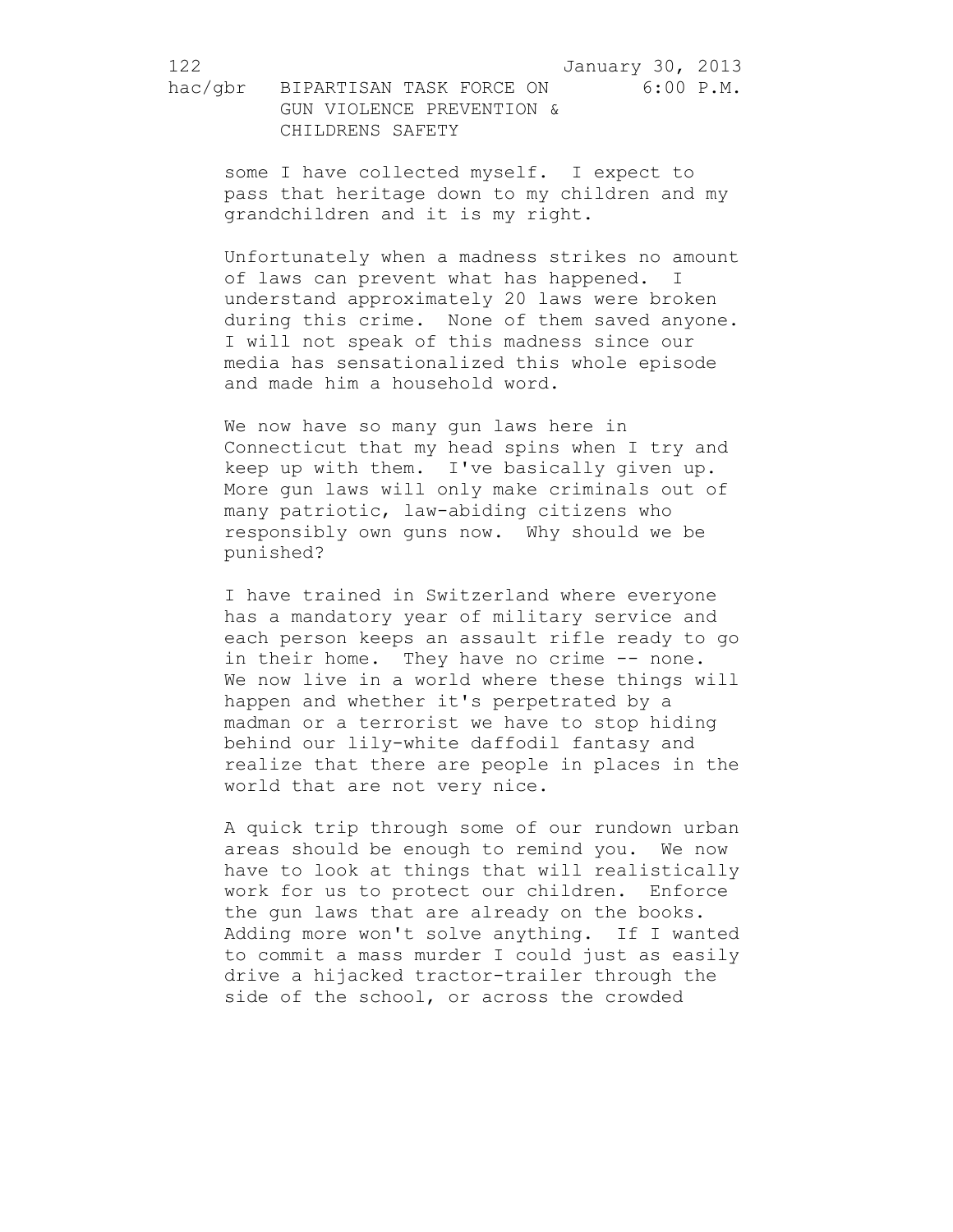playground. Do we sue the truck manufacturer then?

I cannot justify arming teachers. One misplaced purse or unlocked desk could lead to an accident. Giving certain administrators access to a firearm locked -- safely locked up with proper training might help. Where I teach at Pomperaug High School we have five retired police officers as unarmed guards and one full-time armed police officer assigned to the school. This has worked out quite nicely and the guards have developed a great relationship with the faculty and our student body.

This was in place before our tragedy --

SENATOR WILLIAMS: Jim -- JIM KNAPP: -- here in Sandy Hook.

SENATOR WILLIAMS: -- Jim, could I just ask you to quickly summarize, please?

JIM KNAPP: I'm almost done.

Over one-third of the schools in the U.S. have adopted some sort of security. What sort of outcome would we have had if there was an armed guard wearing a bulletproof vest at the door when this murderer arrived? We have to take security measures that involve personnel and we don't have to turn the school into a fortress, but at -- at least let's make it some deterrents instead of sheep in a pen waiting for the coyote to come.

In closing, I would like to say that pursuing my hunting and sport shooting hobbies has become more and more difficult in this area,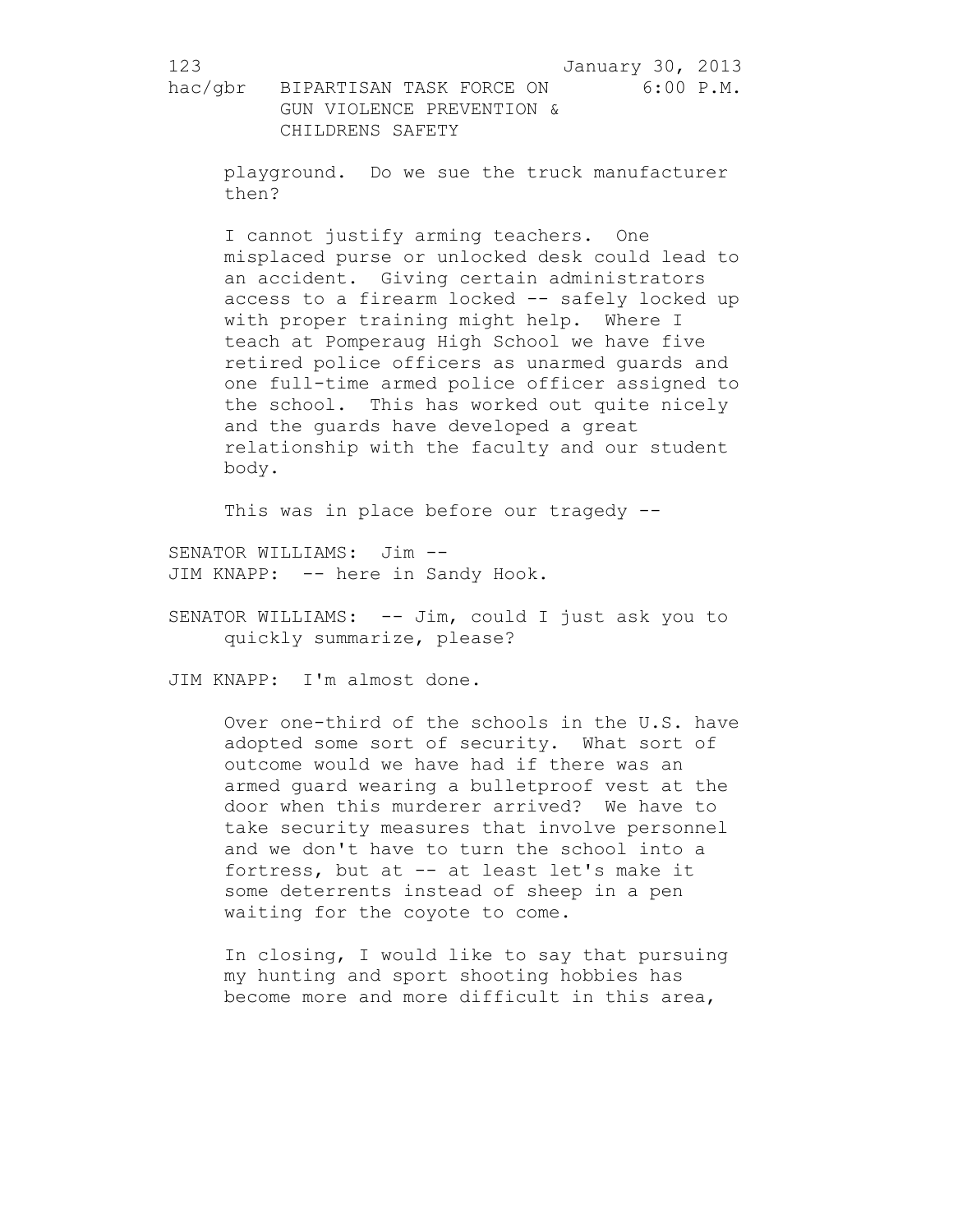but it is my right and that's a right that our forefathers fought and died for and many good people I know would do the same.

Thank you.

RYAN KNAPP: I think I'm next. I'm not sure if that was my name.

I would -- I would like to first respond --

SENATOR WILLIAMS: Could you just state your name for the record?

RYAN KNAPP: Ryan Knapp.

SENATOR WILLIAMS: Okay. Thank you.

RYAN KNAPP: I would like to --

- SENATOR WILLIAMS: You were next, we just had the wrong first name.
- RYAN KNAPP: I would like to first respond to an earlier point someone made. I did attend a funeral of my best friend's sister and he's now in the process of obtaining his pistol permit so that he can defend himself and others during a situation like the four minutes the murderer went uncontested at Sandy Hook Elementary School.

I'm a Sandy Hook Elementary alum, Sandy Hook resident and concerned constituent. When President Obama came to this school he promised an all-encompassing approach to future mass murderers. Firearms legislation attempts to address the how the murders occurred, but the bigger concern should be the why in this scenario.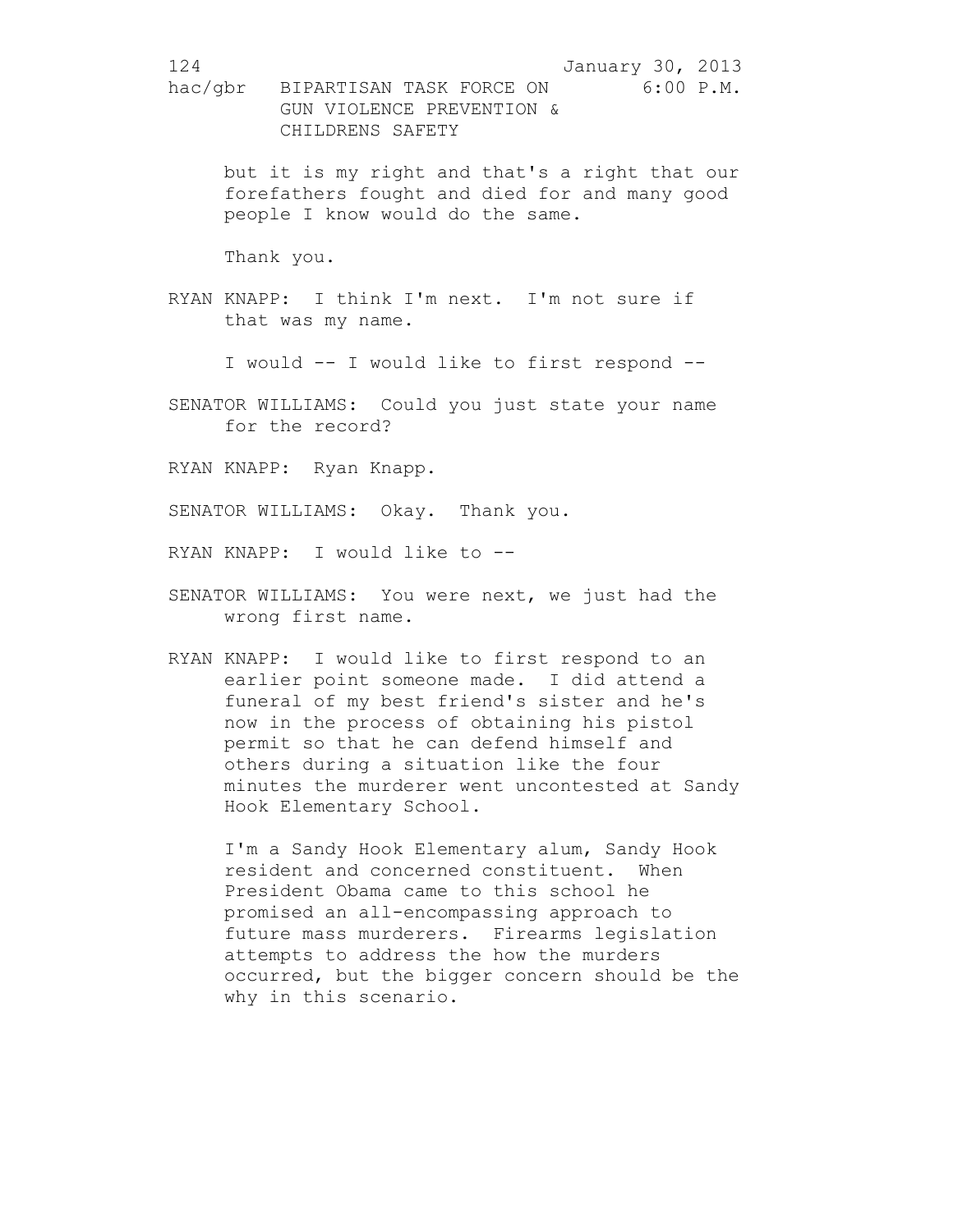Blaming firearms is a superficial and ineffective way of dealing the fear -- of dealing with the fear that we are all collectively feeling through reactionary legislation. Even in a hypothetical situation where all firearms are removed from existence, these deranged people would still be out there with the same issues left to find other ways for their impulses to manifest; arsons, bombings, poisonings, et cetera.

What should be most telling is the fact that this happened just over a mile from Fairfield Hills, a former state mental hospital that had programs to treat the likes of the Sandy Hook murderer. The state cut funding to this hospital and closed it. This was the type of hospital where the murderer could have gotten 24-hour supervision and treatment.

In a story in the Newtown Bee that ran in October of 2012, a former Fairfield Hills employee, and resident -- registered nurse discussed the adolescent unit and what happened to the patients who were removed from its care. I would like to read a bit of it.

"A lot of young people were there for depression or because they were trying to hurt themselves, she said. She considers the adolescent program to have been highly successful. I still see some of my patients around and they're doing well now, she said. Closing Fairfield Hills State Hospital was the grand idea of the state. Some became homeless, she said, others turned to crime or became violent and ended up at Garner Prison. Why did it have to be all or nothing? Why did it have to be closed?"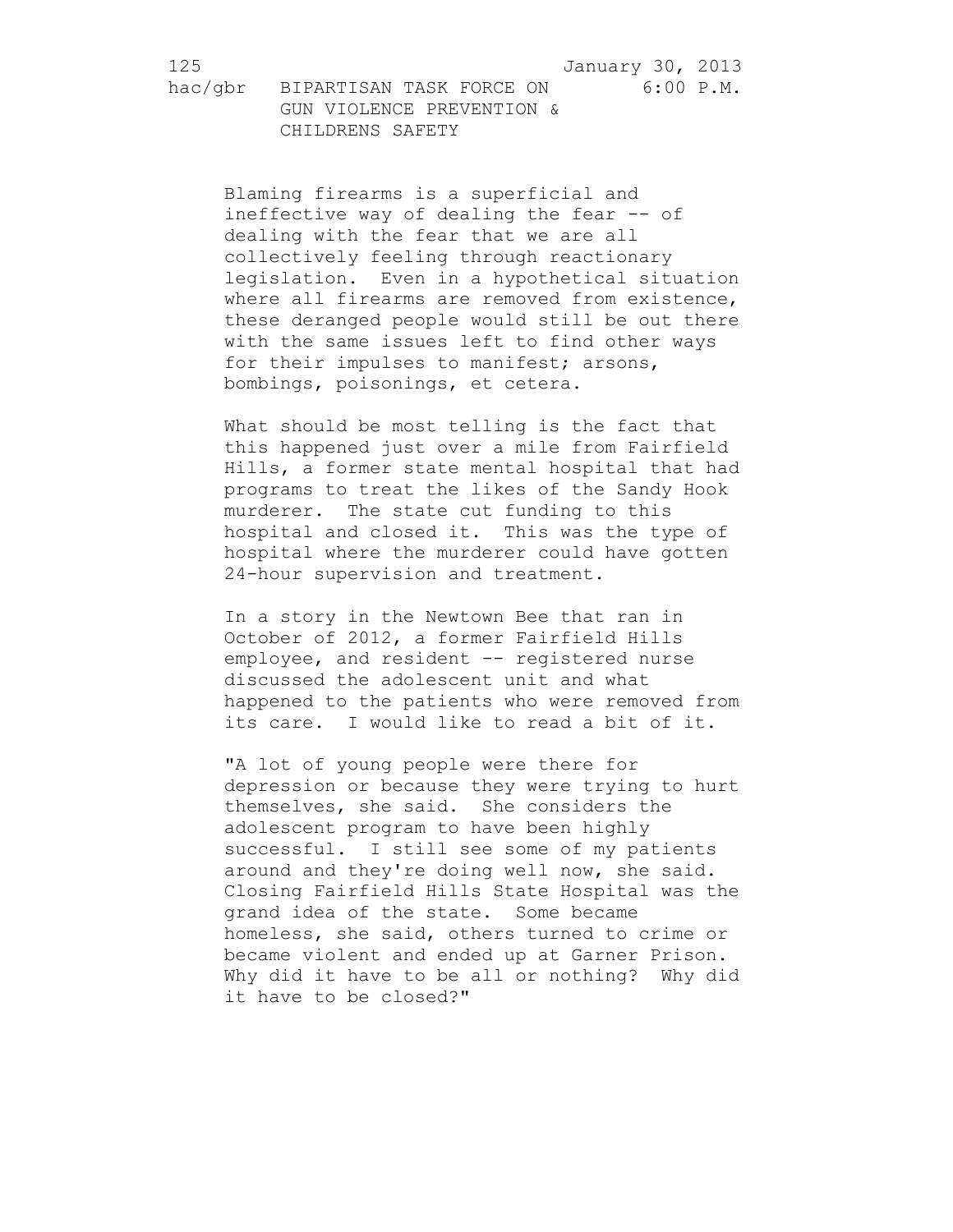126 January 30, 2013

hac/gbr BIPARTISAN TASK FORCE ON 6:00 P.M. GUN VIOLENCE PREVENTION & CHILDRENS SAFETY

Again, this is the type of program that the Sandy Hook murderer should have been in, but the state cut it. Federal privacy laws protected the shooter from being institutionalized against his wishes. That means that his mother could have carried him on her insurance until he was 26, but had no say in the treatment he was receiving.

I don't believe any children are born evil or that there is one defining event that makes them such, but rather a combination of events over time that leads to a corruption of values and reason. I think we are setting our children up to have problems. Texting causes children to have lack of personal skills. Social media has all but eliminated privacy.

I'll skip that stuff.

Anyway, we as a society don't want to face these issues. These are the harder questions to ask. All right. For example, if you polled all the parents of students who graduated with the murderer in Sandy Hook, how many of them would say, yes, my son or daughter teased and ridiculed him, ignored and excluded him, right here in this school? No one in town would admit to that, none, but I guarantee you it is statistically higher than no one.

These murders -- these murderers target those who are helpless to defend themselves. It's a power trip where cowards prey on the weak and innocent. That's why they usually take their own lives when met with the first semblance of resistance, but rather than identify and address the mentally ill individuals who are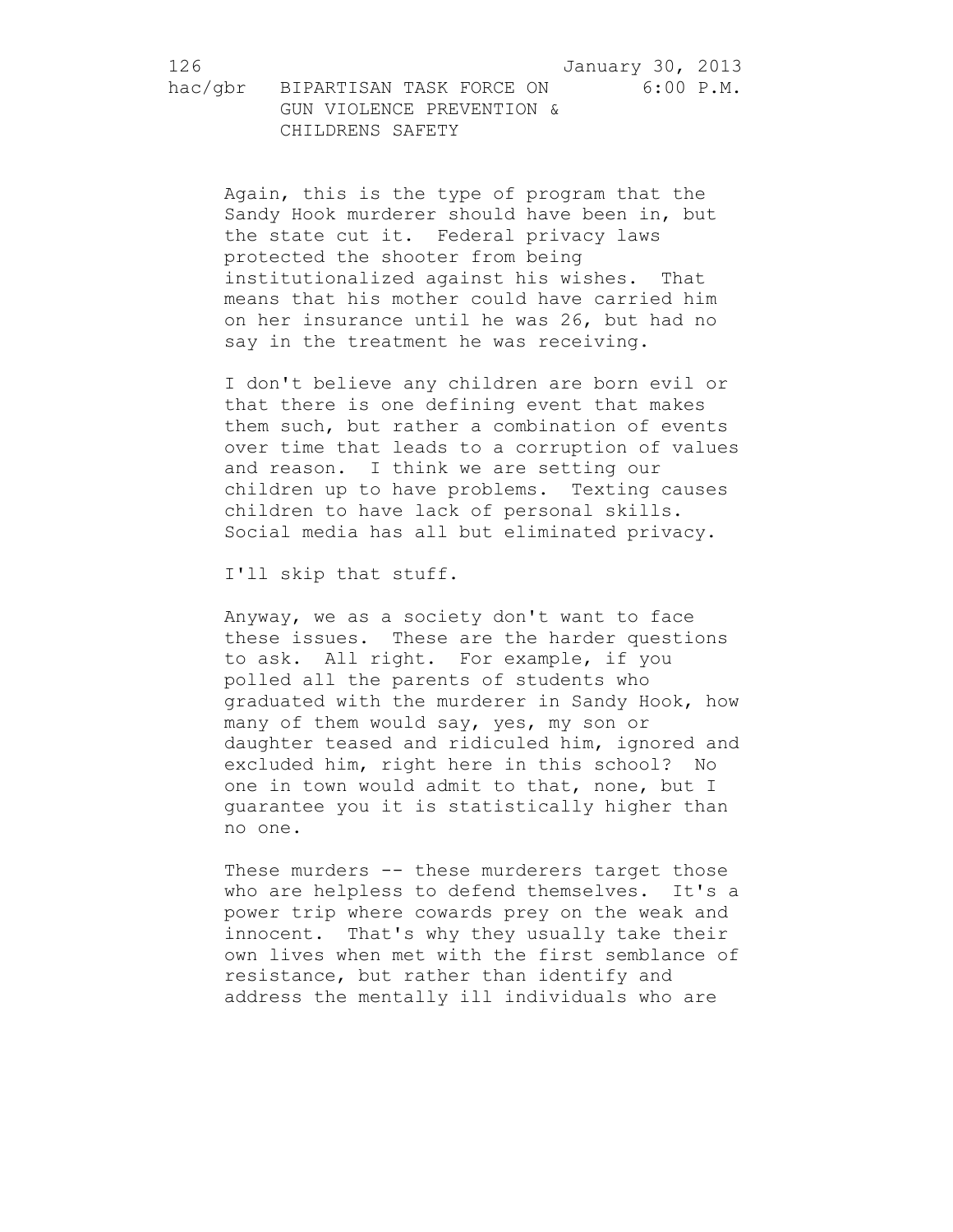already amongst us, you want to curtail the rights of citizens and turn them into potential victims. All right. By restricting their rights to defend themselves, that's called enabling.

I'm terrified of the mentally ill among us who go untreated and plot to carry out future mass murders. Rather than address how to find and treat those people we seem determined to take away our means of defending each other from said mass murderers.

SENATOR WILLIAMS: Can I just ask you to wrap up please? RYAN KNAPP: All right.

SENATOR WILLIAMS: Thank you.

RYAN KNAPP: All right. I hope this has some impact on your future legislative decisions. Thank you.

SENATOR WILLIAMS: Thank you.

Next is -- hold -- hold on one second, Po. After Po Murray is Shelly Northrop, Gina Wolfman and Barbara Manville.

PO MURRAY: Okay. Good evening.

Thank you for coming to Newtown and doing this critical work four our town, our state and for our country. Hopefully you get some sleep after tonight.

I am here to testify as a mother of four children. They all graduated from Sandy Hook Elementary School. I have lived in Sandy Hook for 13 years, in a wonderful neighborhood.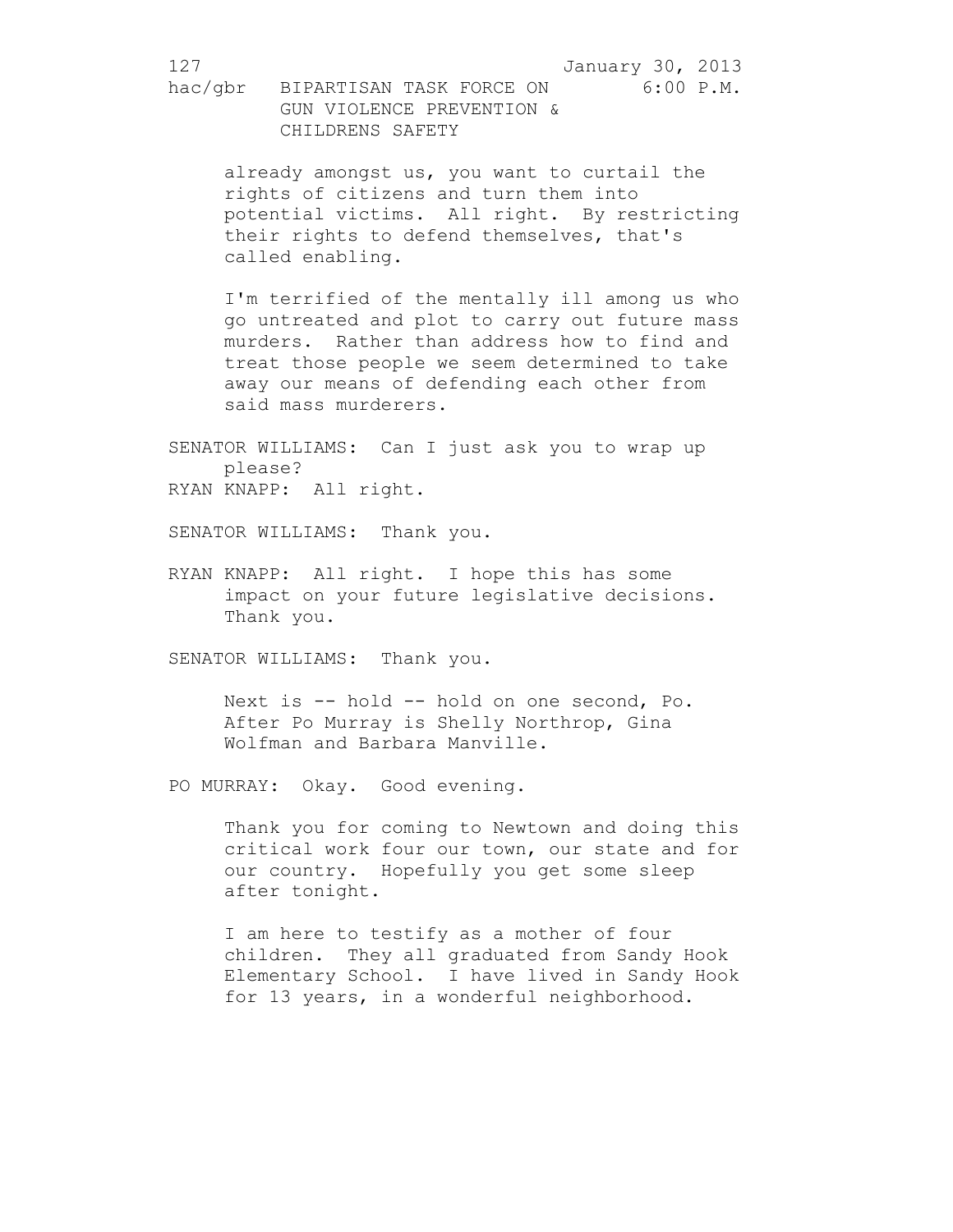128 January 30, 2013

hac/gbr BIPARTISAN TASK FORCE ON 6:00 P.M. GUN VIOLENCE PREVENTION & CHILDRENS SAFETY

Regrettably, the shooter's home is in my neighborhood, about 200 yards away through the woods.

We lost our neighbors, our friends of friends, our teachers, and our principal on that dreadful day. My heart is broken. Since December 14th I have not been able to stop thinking about the 26 lives lost and their families. My Facebook friends could tell that I'm -- I am obsessed. I spend my days and nights reading everything I can about gun violence and gun control and I've learned a few things.

First, it's a complex problem and it's going to require a comprehensive solutions to deal with this. Second, almost 8,000 people have been shot so far in January. That's unacceptable. Third, according to the recent John Hopkins National Survey, a sizable 89 percent of all respondents and 75 percent of those identified as NRA members support universal background checks for gun sales.

About 70 percent of respondents supported bans on military style semi-automatic weapons and high capacity ammunition magazines. And I attended your session on Monday and I'm here tonight. I have not heard a single person say that they were against the Second Amendment.

Okay. These polls demonstrate that guns owners and non-gun owners are very much aligned in their support for strengthening the gun laws. I believe there is a great divide though. It exists between the gun lobby, the politician who fear a downgrade in their ratings, and with the sensible gun owners and the people of this nation who don't have an amendment to be protected from gun violence.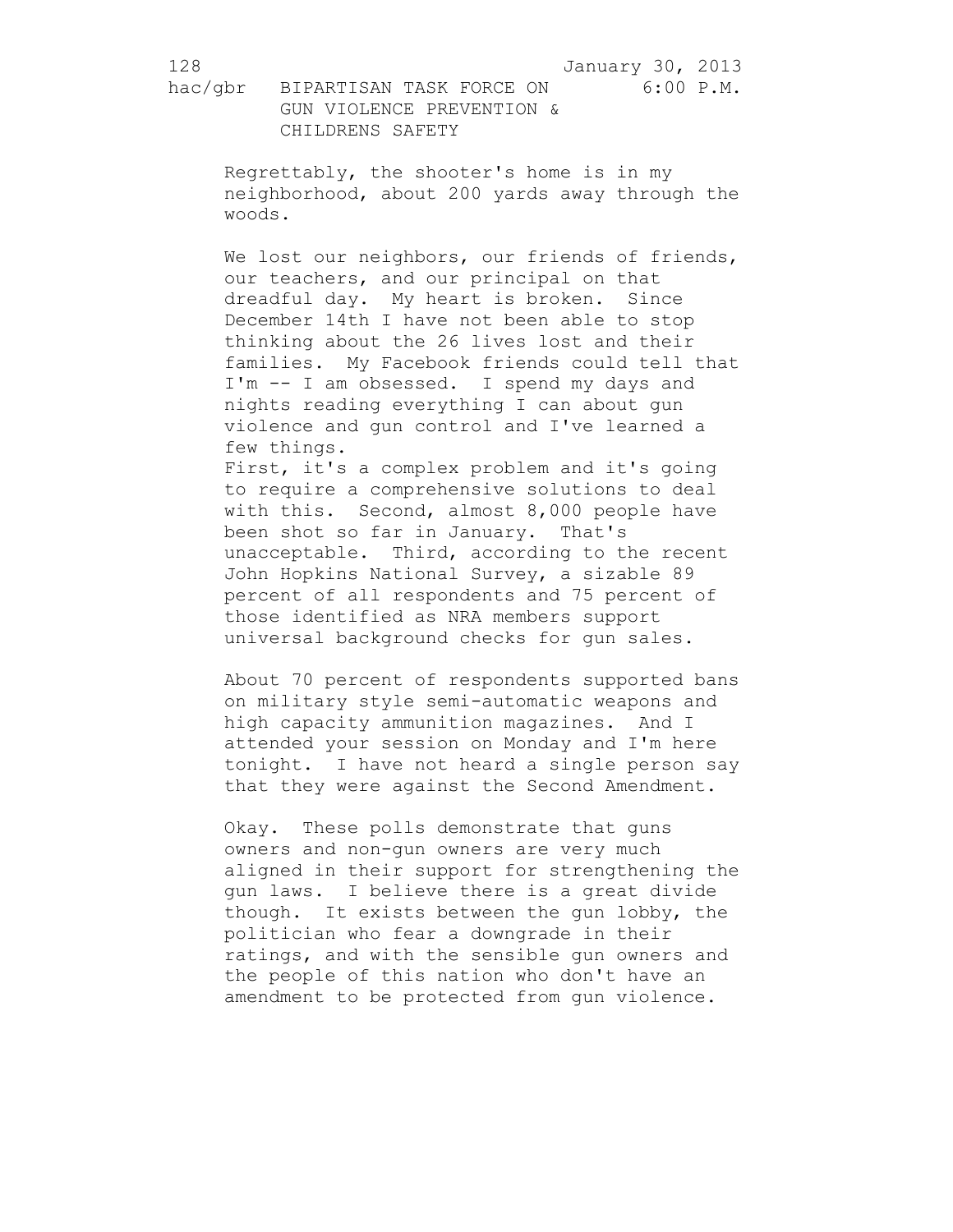The gun lobby and the politicians are not the only ones culpable for the epidemic of gun violence in this country. I feel I am just a culpable. I have failed to take any type of action after witnessing Columbine, Virginia Tech, Tucson, Aurora and other mass shootings. I have never sent a letter, an email, or made a phone call to our Representatives in the past. My inaction has allowed the gun lobby to continue with gun proliferation.

I have not paid any attention to which politicians cater to them. I've had to change that because I'm heartbroken. Inaction is unacceptable. On Monday I heard many moms testify -- testify that they will become a single voter -- single-issue voter. We will be paying attention now.

After doing nonstop research since that dreadful day and talking to the people who have been fighting for gun control for a decade or longer I support the following measures. I would like the -- I would like a ban on military style semi-automatic assault weapons. I would like the high capacity magazines to be limited to seven, just like New York and please establish a DMV for guns, universal background checks for all gun sales are necessary.

There should be a national registry for all guns sold and we must limit and track ammunition sales. You have a unique opportunity to show Newtown, our state, our nation and the world that you act by listening to the people more than the gun proliferation lobby. Please honor the 26 lives lost and have empathy for the families in our community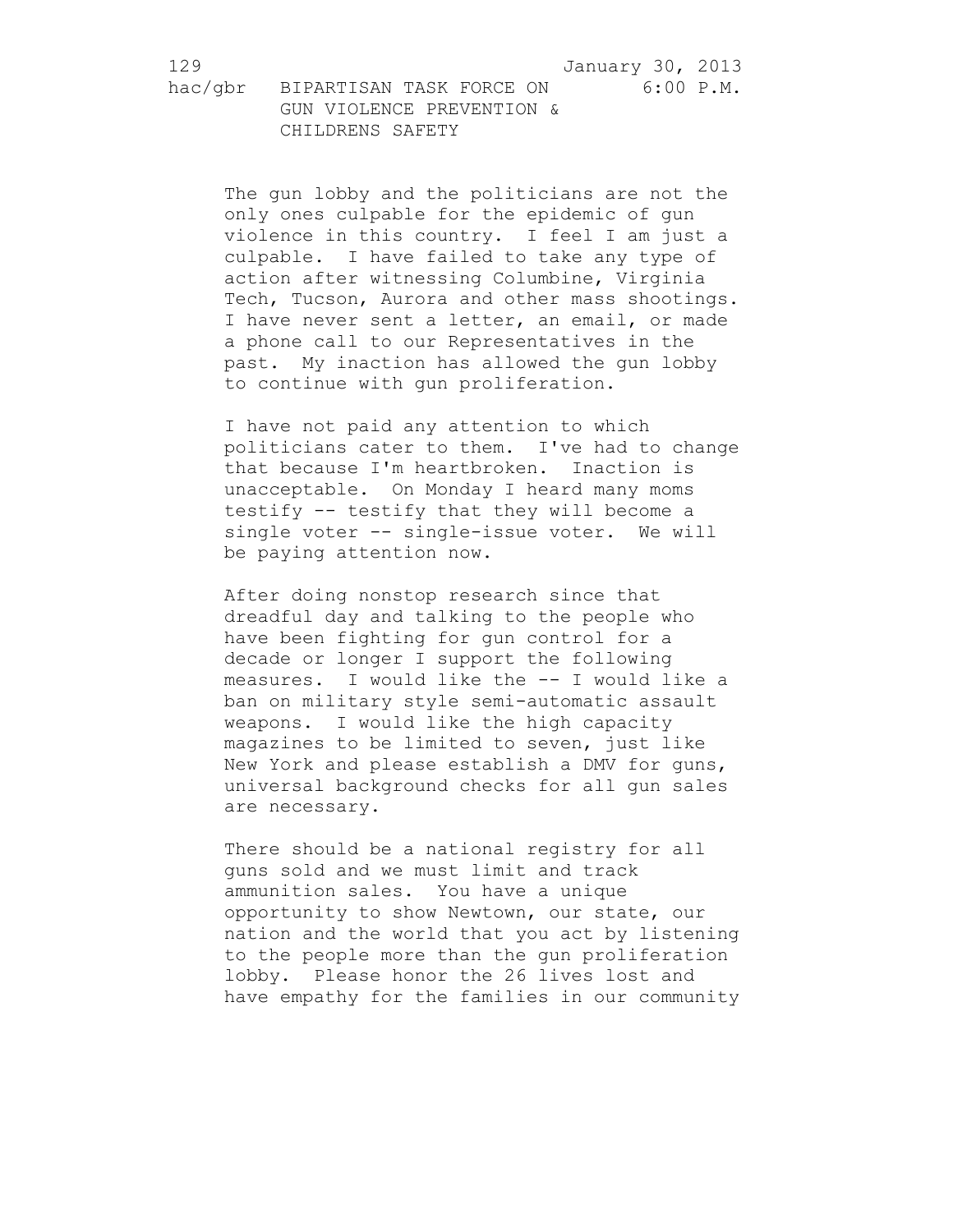by passing the most substantial sensible laws and lead this nation in an effort to change the culture of violence.

Please do not let Sandy Hook be remembered for the tragedy, but the change that became of it.

SENATOR WILLIAMS: Thank you, Po.

PO MURRAY: Thank you so much.

SENATOR WILLIAMS: Shelley Northrop --SHELLEY NORTHROP: Yes.

- SENATOR WILLIAMS: -- Gina Wolfman, then Barbara Manville.
- SHELLEY NORTHROP: Hi, my name is Shelley Northrop. I've lived in Sandy Hook for over 15 years and both my children went to Sandy Hook Elementary. My daughter is now at Newtown. My son graduated from Newtown two years ago.

Like everyone in our town, we are mourning the loss of those who died, including our friend and neighbor, a beautiful woman who died trying to protect the children in her care. I've never been an activist or spoken out for gun control. I've actually never spoken out for anything before, but I am now.

Let me start out by saying I do not advocate taking away anyone's Second Amendment right to own guns, but we can and should regulate the ownership of guns and adopt reasonable restrictions.

We need to require universal background checks on all sale of guns -- sales and transfers of guns. We need to require a registration of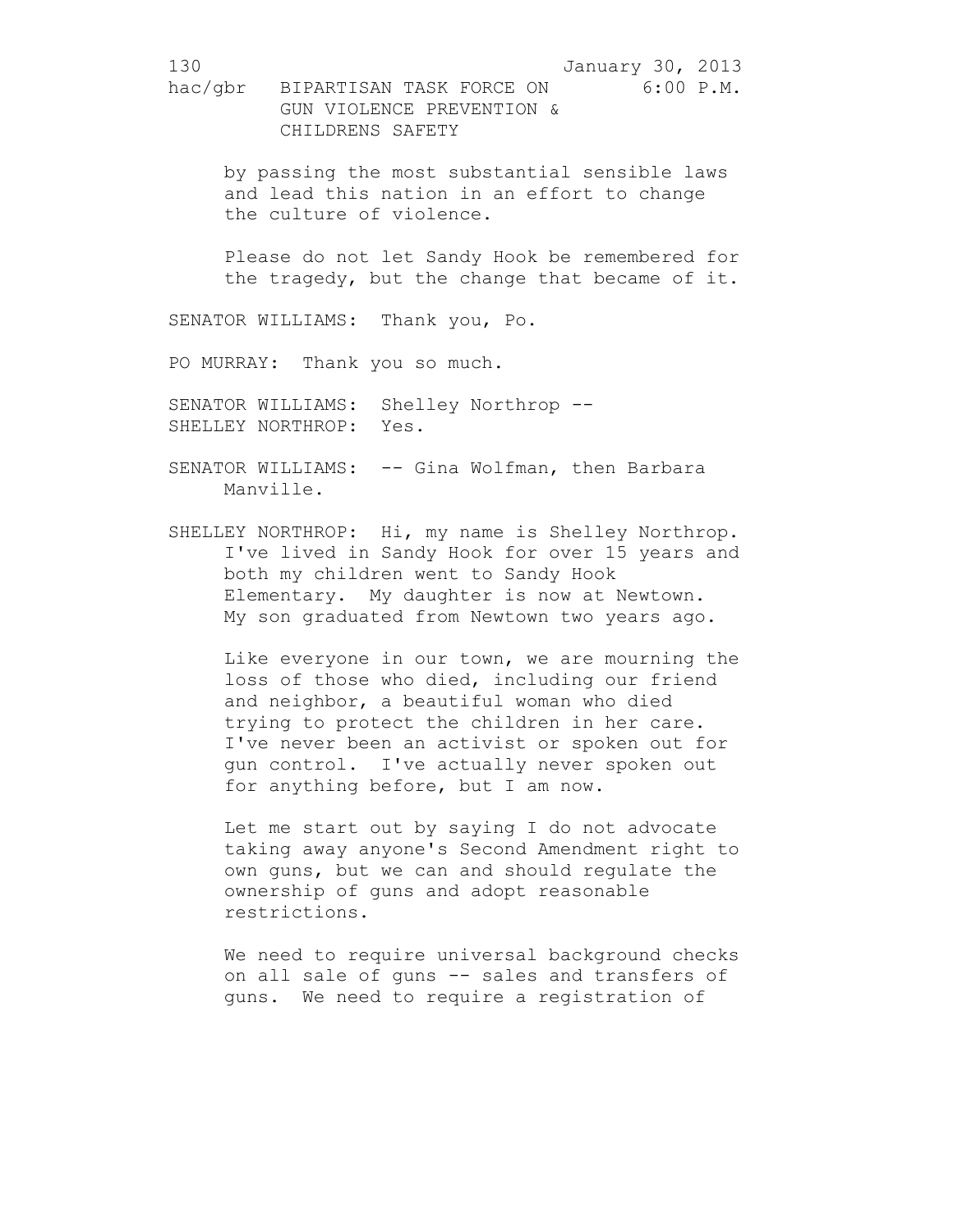handguns with an annual renewal. We keep track of who owns cars. We can and should keep track of who owns guns.

Renew and tighten the assault weapons ban. Ban large capacity ammunition magazines of more than seven rounds, just like New York. We need to make gun owners liable for negligent storage, so if anyone gains access to guns and injures another person or causes property damage that negligence would be a felony offense.

I'm a kind of a common sense kind of person and I think these are all reasonable, common sense approaches to help improve the safety our community. It's really complex and no solution is going to be perfect, though we can't let that paralyze us into keeping the status quo. Now is the time for us to act. I urge your support for these measures.

Please do something now. Thank you.

SENATOR WILLIAMS: Gina Wolfman. Is Gina here?

A VOICE: (Inaudible).

SENATOR WILLIAMS: Okay. Thank you.

Barbara Manville. Josh Harper. Actually the next three are Josh Harper, Nick Harper and Sylvia Harper. Are any of the Harpers here?

David Stowe.

DAVID STOWE: Hi, my name is David Stowe and before I start I want to thank you for coming here. I want to thank you for your compassion, your patience and I do not envy the task before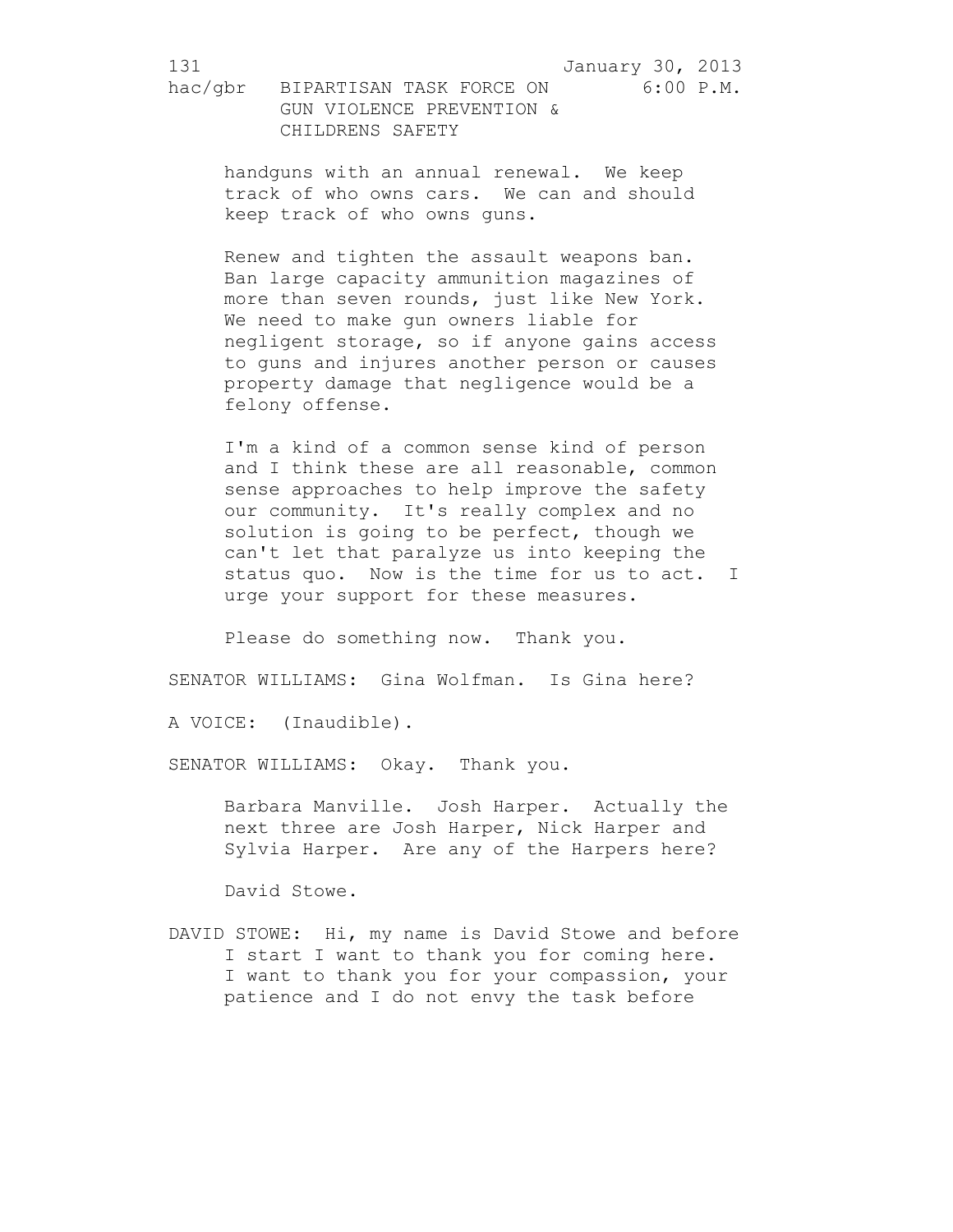you.

SENATOR WILLIAMS: If you could adjust the microphone there so we can hear you, that would be great. Thank you.

DAVID STOWE: I've never been on stage. Sorry. Should I just go to that one?

SENATOR WILLIAMS: Sure.

DAVID STOWE: Before I start remarks, I want to just take issue with something one of the gentlemen said before, the only common thread that I have ever seen in any active gun violence is a gun.

I am -- as I said, my name is David Stowe and I'm a Newtown resident and a father of two beautiful school aged girls, ages four and eight.

The specter of gun violence is all too real to me. On December 14th when this horrific tragedy unfolded there was a period of time when I did not know if my daughter was safe, in danger or worse. My relief in knowing that my girls were safe immediately turned to feelings of guilt and overwhelming sadness that many were not so  $-$  that many were not as lucky.

From that moment I promised that I would do everything in my power to fight for change. Change that ensures that my girls would grow up -- grow up safe and that no other community would ever have to endure this horrible experience.

We have an absolute responsibility to do everything that we can to prevent another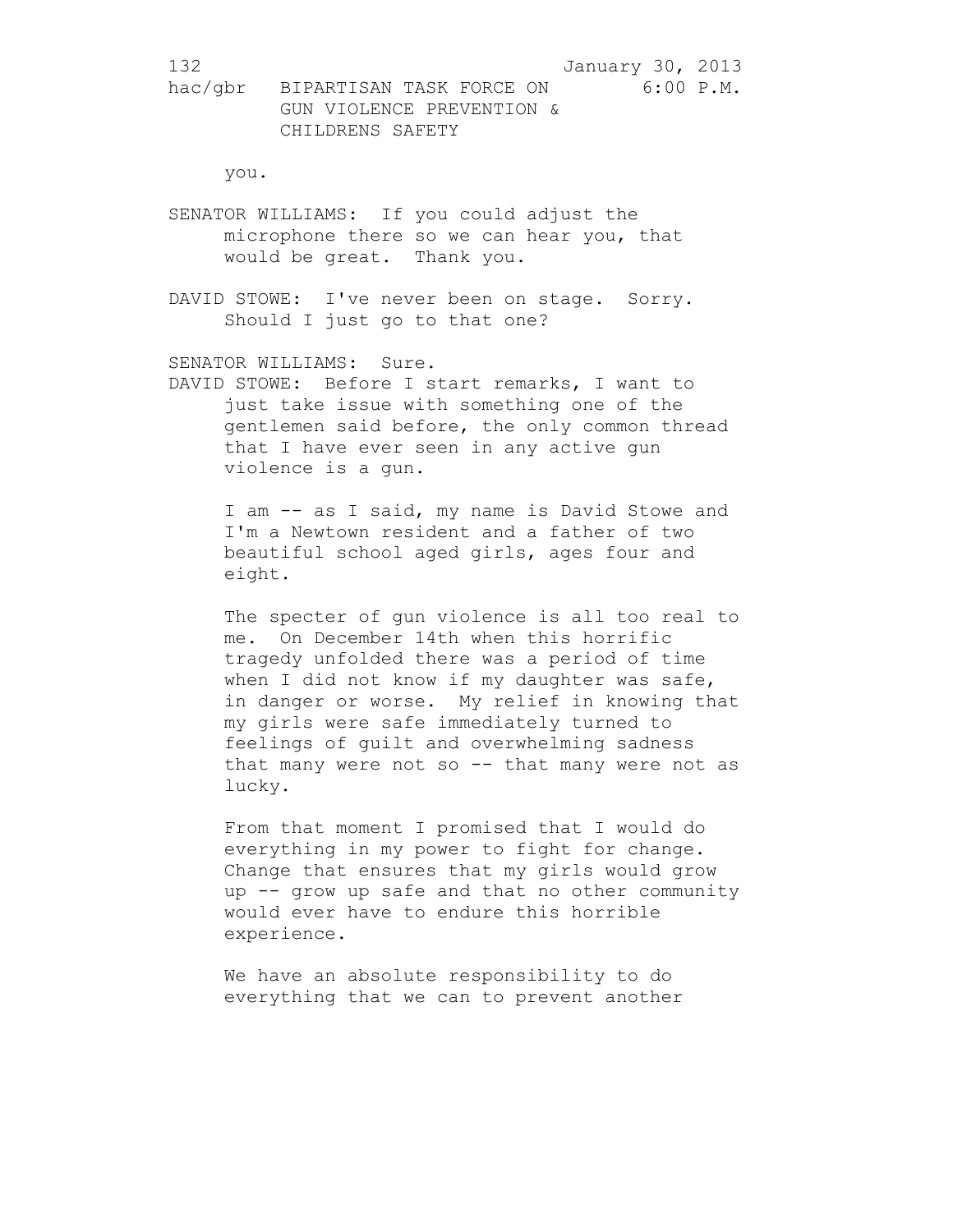tragedy like the one that took place at Sandy Hook and like the ones that unfold on the streets of our cities on a daily basis. Gun violence has been ignored for far too long. Partly because it is not usually as shocking as 20 beautiful children being struck down at one time, but more importantly because in reality it is about money, special interests and commerce.

Look at any poll and you will see that the majority and in most cases the overwhelming majority of people support universal background checks on both gun and ammunition purchases, eliminating high capacity magazines and a real assault weapons ban. It is long past time that our legislatures represented the people that elected them and not the will of the NRA and other special interest groups.

A silent majority who supports strong gun laws has been awakened by the tragedy in Sandy Hook. We will no longer be silent and no longer tolerate our government bowing to the loud, well-financed minority. We will hold you responsible and accountable at the ballot box and you will now have to be concerned about doing the right thing, as opposed to the easy thing.

I continuously hear the argument -- I continuously hear the argument that any regulation will only affect and punish lawabiding citizens, since criminals do not obey the law. This reasoning would then follow that we should have no laws at all. At any one -- at any time at most -- I'm sorry -- at any time almost every gun obtained was through legal means and then it was filtered down to the criminals hands.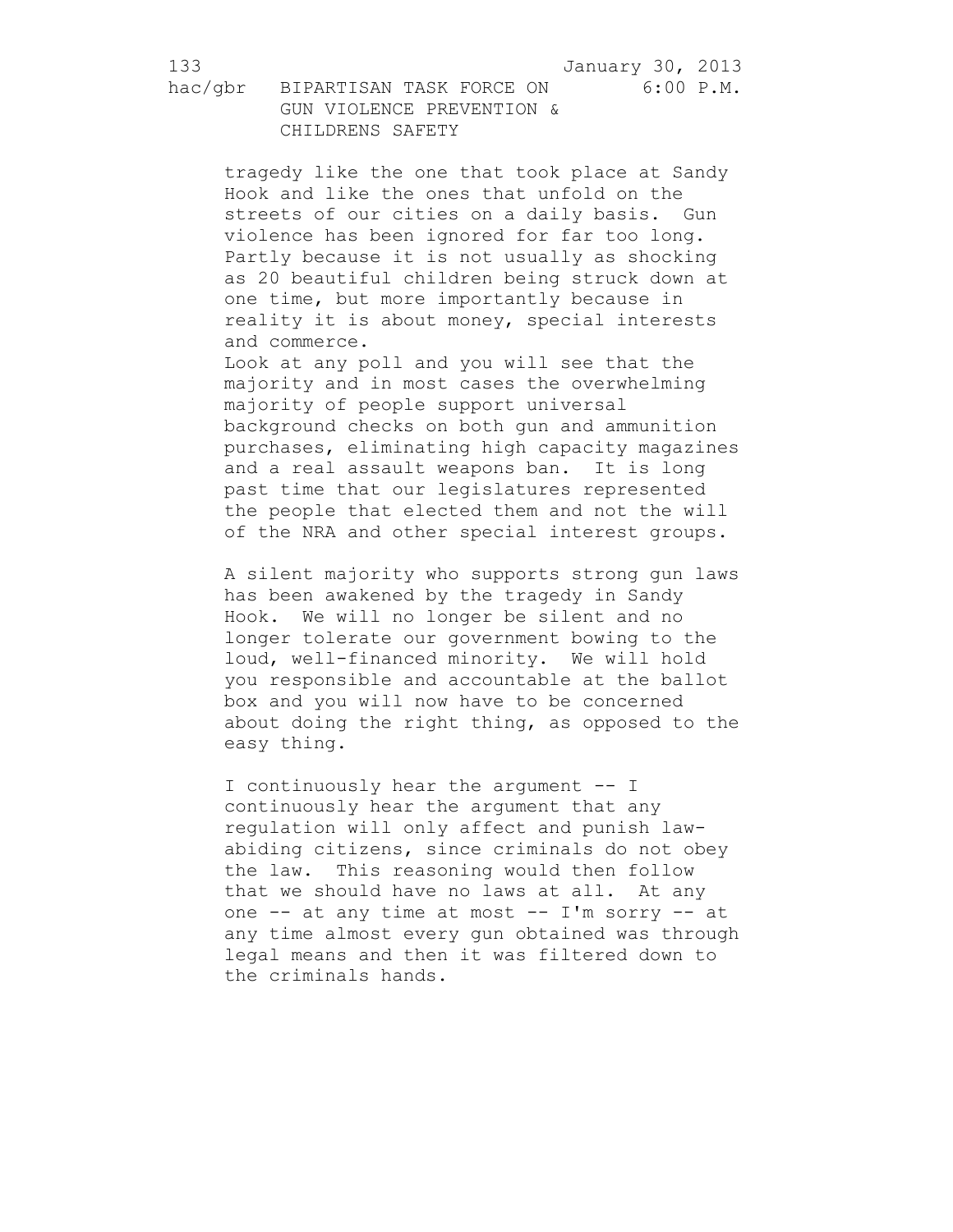This simple fact screams out that we must do a better job of controlling who can purchase guns and ammunition. We must do a better job of having background check system that incorporates felons, domestic abusers, violent offenders and certain mental illnesses, and we must eliminate the unchecked private sales and transfers that take place with no checks or documentation. And we must do everything that we can to eliminate straw purchasers.

For these reasons I fully support and recommend that you adopt the legislative proposal set forth by Connecticut Against Gun Violence. Enact a new legislation to cut - curb gun violence and make our state a safer place. It's not going to by itself solve this problem. We will have to take significant steps to help improve our mental health system, as well as taking a hard look at our values as a society that help to perpetuate this cycle of violence. (04:00:08)

That said, to not pass legislation because it will not solve everything is both absurd and irresponsible. I ask you, as Gabby Giffords asked Congress today, be bold. Be courageous. We are counting on you.

SENATOR WILLIAMS: Adam Pacchiana. Is Adam Pacchiana here? Pacchiana, excuse me.

> Top -- then Thomas Klucik, Elda Smith, and could I also ask you if you haven't spoken yet could you look at your remarks and see if you can conform them to that three minute limitation. We will be able to accommodate more speakers if folks can hold to that three minutes and when you hear that buzzer please conclude your remarks as quickly as possible.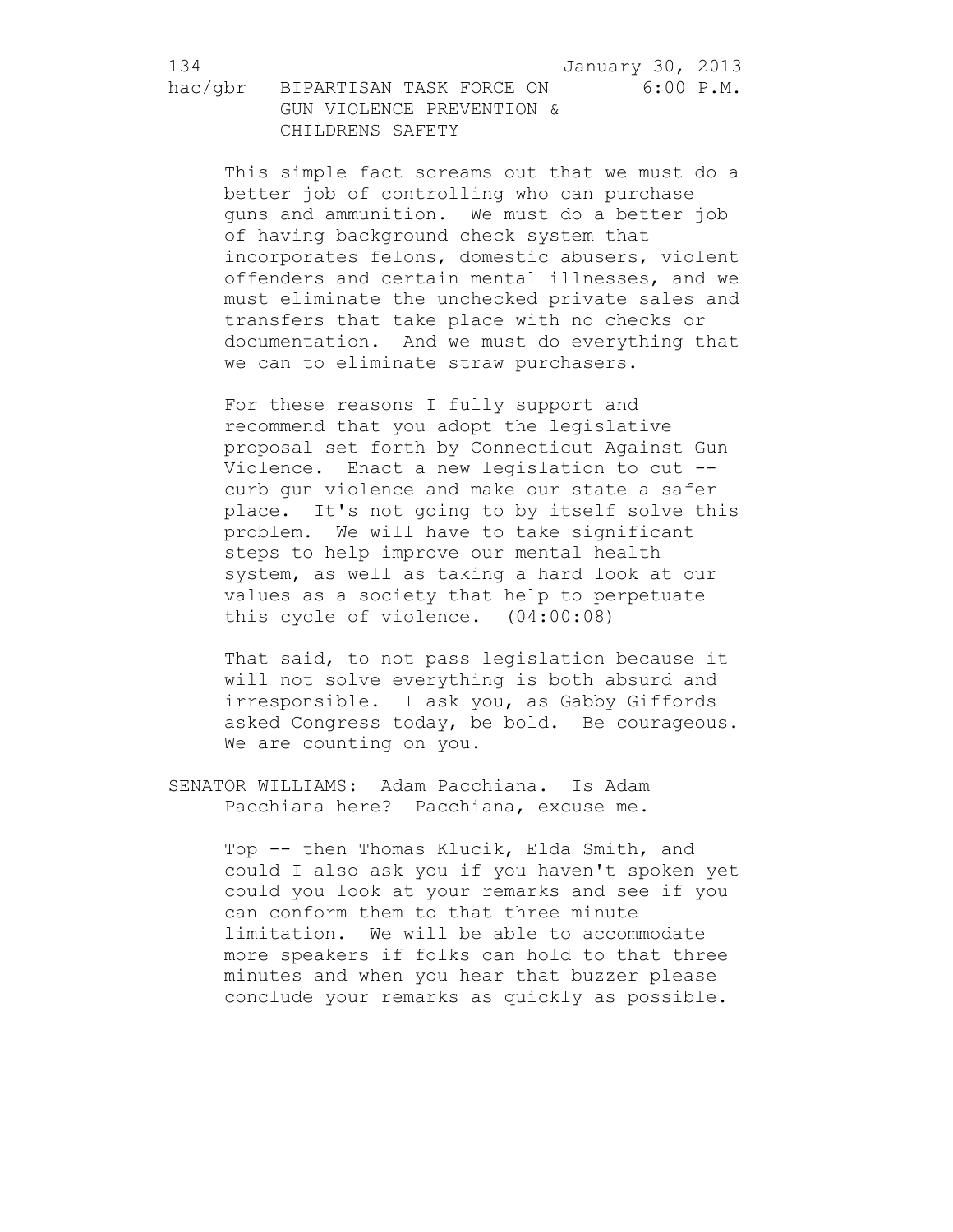Please proceed.

ADAM PACCHIANA: Thank you for coming to hear us - all of us speak. It encourages me to see you working together to do what is right, even if on the national level things remain stagnant and partisan. I'm also encouraged by our neighbors in New York that had the courage to pass many progressive laws in response to the tragedies that we have endured.

My family has lived in Newtown for 20 years and Sandy Hook for the past 10. All three of my children went to Sandy Hook Elementary School where we have fond memories of top notch teachers and administrators. I'm here to make a simple point about a complex set of issues and that is what we have in place today is not working and something needs to be done. We need change.

There has been a steady decline in regulation over recent decades regarding mental healthcare, guns, and exposure to violence that have converged to create a dangerous and untenable environment for the most precious part of our society, our children.

In the shootings at Columbine -- I'm sorry - if the shootings at Columbine, Virginia Tech, Aurora, Sandy Hook are not enough evidence that we need change I would hope the six shootings at our nation's schools and colleges, or the 1,421 deaths from gun violence that have occurred since December 14th, 2012, would force our lawmakers to look at the dysfunctional lack of rules that do not serve or protect our citizens.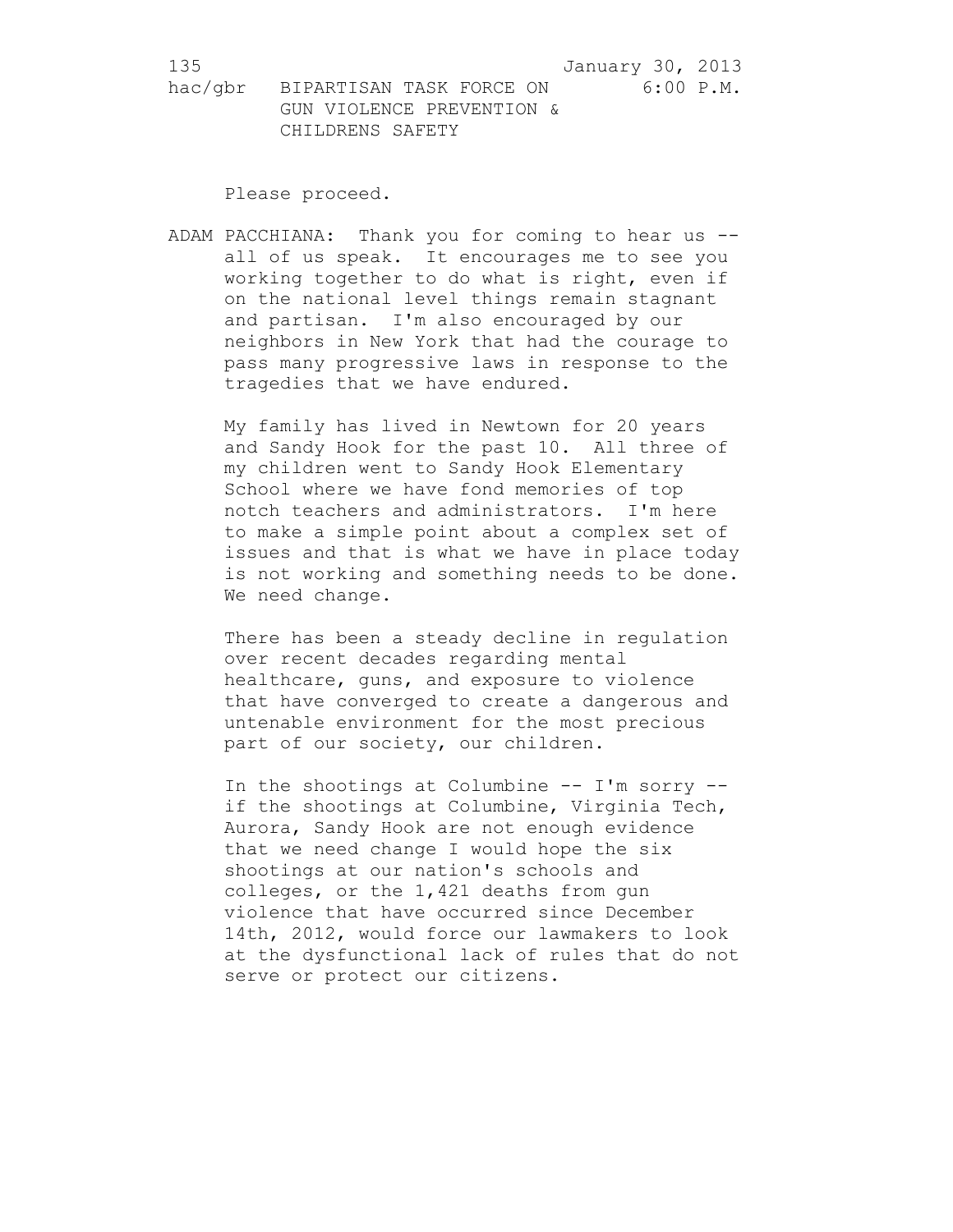Excuse me.

We must have meaningful dialogue and we must have change. All parties expressed their concerns, but the loudest does not get to dominate the conversation any more. Every day we wait, more citizens die. It is time for change.

Thank you again.

SENATOR WILLIAMS: Thomas Klucik. Is Thomas here?

Elda Smith. Frank Corigliano. If Frank here? Then Kevin Fitzgerald. If call your name please come down and take a seat close to the microphone. Jennifer Killin and Patricia Harrity.

Frank?

FRANK CORIGLIANO: Good evening.

SENATOR WILLIAMS: Good evening.

FRANK CORIGLIANO: Thanks for being here tonight.

I'm a Newtown resident. We've been residents here for 11 years. I have seven children, two currently in Middle Gate Elementary School in Newtown.

December 14th was a trying day for my family. My wife called us -- or called me, I'm sorry, and expressed that there was lockdown in the Newtown schools and was very upset. I told her, don't worry, that we had had lockdowns before, it was probably nothing, as sure many of my fellow residents thought until we heard the news that there was a shooting in a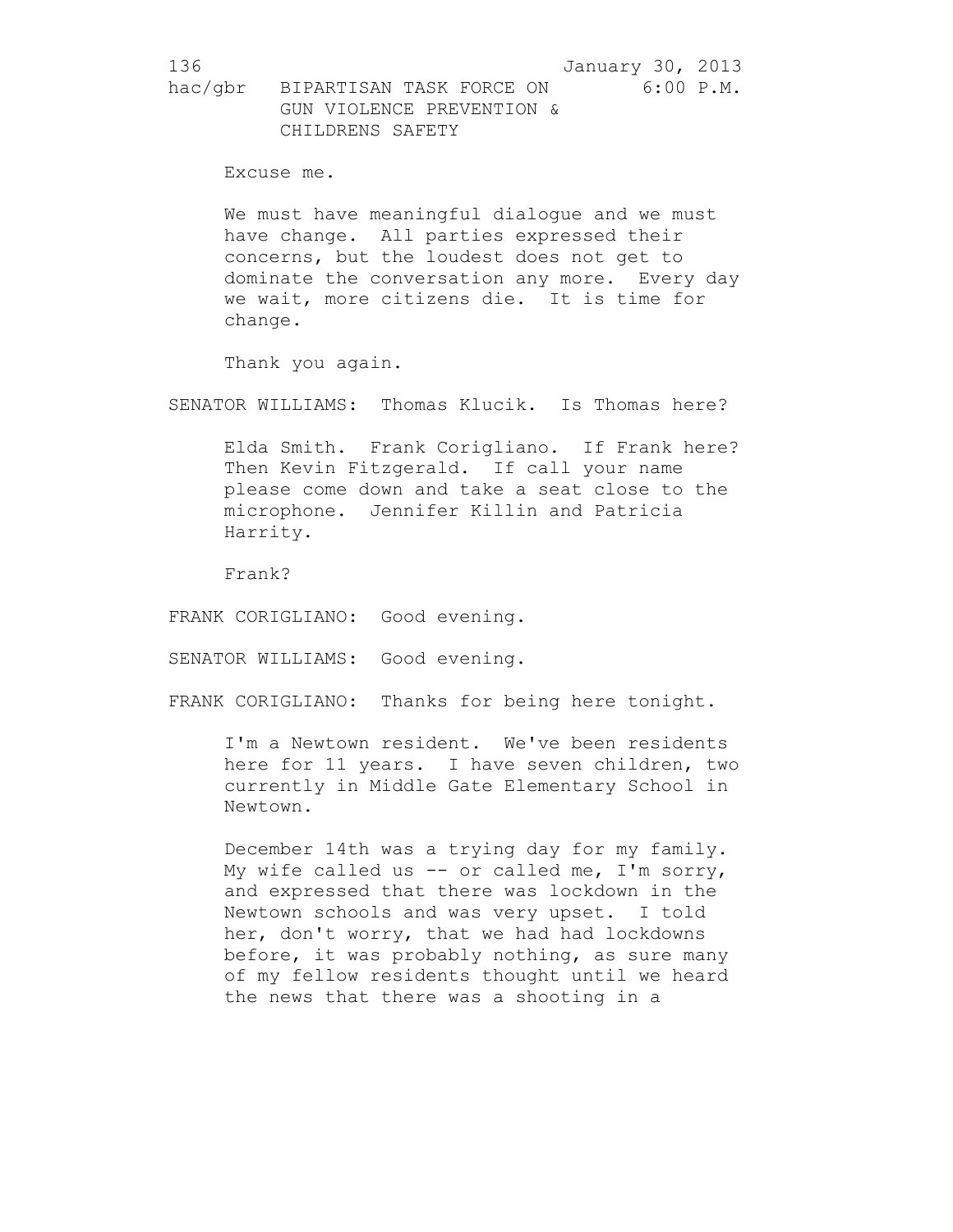137 January 30, 2013

hac/gbr BIPARTISAN TASK FORCE ON 6:00 P.M. GUN VIOLENCE PREVENTION & CHILDRENS SAFETY

school, at which time she called and she was hysterical and I said, well, don't worry it - it's probably the high school, unfortunately that's what we thought, because shootings are usually in high schools. Unfortunately it was not, and for probably about 15 minutes we -- we had our own terror. Our whole community was affected on December 14th and devastated and is -- is still today it's -- it's something that doesn't go away.

My -- my family has been affected by gun violence before. In 1981 my brother was brutally murdered; however, that being said, as a student of history and with a deep love for my country, I value my Second Amendment and all of our Second Amendment rights.

The British passed the Intolerable Acts, as you will remember. The Stamp Act the -- the tax on tea, et cetera. That did not cause the American Revolution. What caused the revolution was the British going and taking away the guns of the colonists and then quartering soldiers. They responded with the Revolutionary War.

The Second Amendment was passed and the Second Amendment is -- is in effect not for hunters and not for pleasure shooting or -- or game or target shooting. It's to protect ourselves against the tyranny of our own government. That is why  $I -I$  stand here and I support the Second Amendment and I know many of my fellow citizens disagree and -- and God knows I -- I understand their reasoning as -- as well.

Now, we're asking you as legislatures to do the legislative tour is to do something and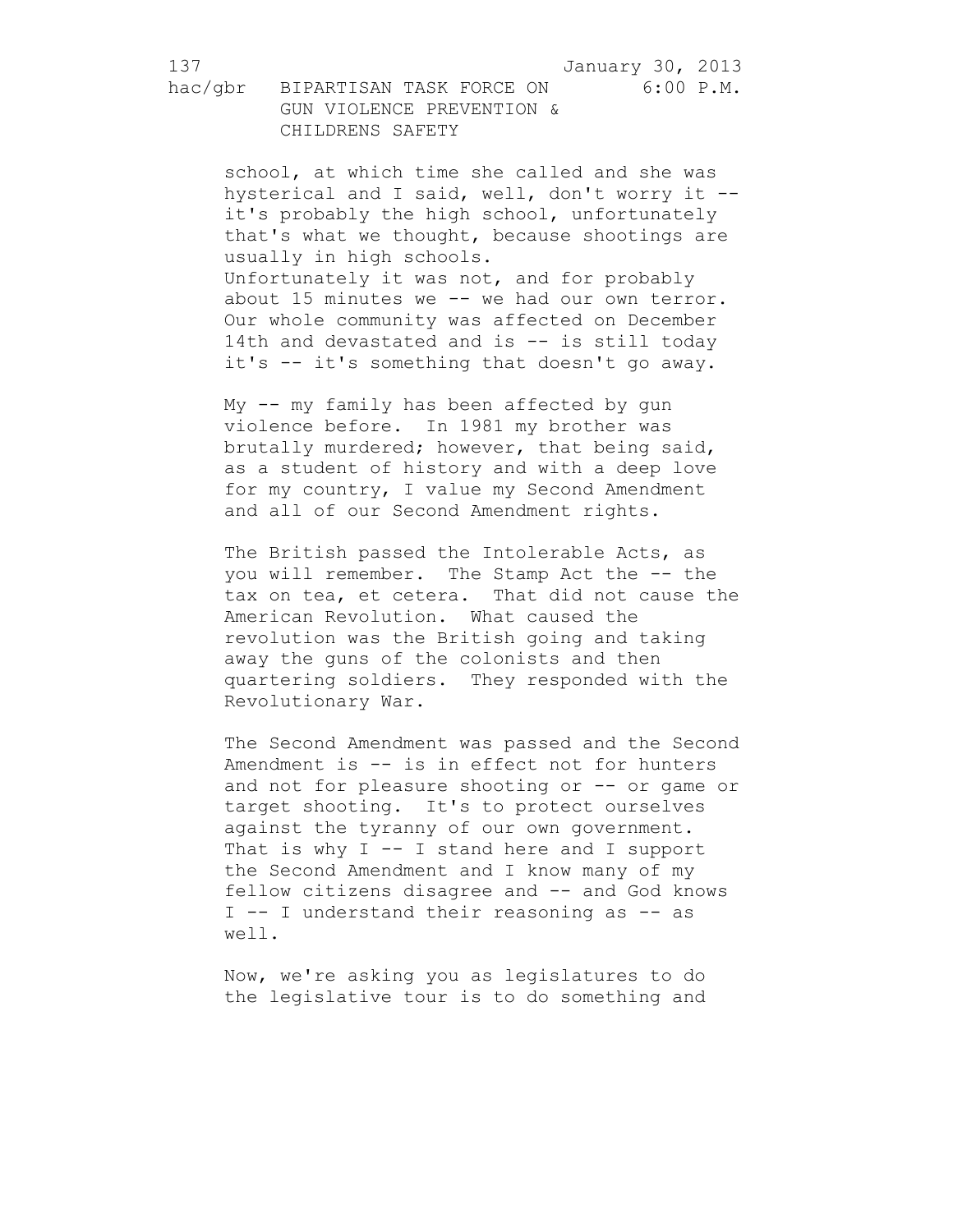I'm asking as well. Reasonable background checks obviously should be in place. Background checks for mental health. They - they should be no brainers. Banning assault weapons, well, a true assault weapon is a machine gun. They've been banned since 1934.

We're talking about semi-automatic weapons here and that  $-$  that is what I'm hearing tonight that they magazines and the semiautomatic weapons seems to be what the constituents and at least in this auditorium are  $--$  are pressing for and  $I -- I$  just don't support those two restrictions on -- on the Second Amendment rights. I -- I think they probably will be deemed to be unconstitutional as  $--$  as they have in the past and  $--$  and  $--$ 

SENATOR WILLIAMS: If -- if you could conclude.

FRANK CORIGLIANO:  $I$  -- I'm concluding now, thank you.

SENATOR WILLIAMS: Great.

FRANK CORIGLIANO: Well, I -- I was wrapping it up. So that's -- that's all I have to say, but thank you for listening.

SENATOR WILLIAMS: Thank you.

Kevin Fitzgerald.

KEVIN FITZGERALD: Hi, my name is Kevin Fitzgerald and my children Hannah and Kwin (phonetic) attend the Newtown school system.

Because of the allotted time for my testimony is limited I'll leave the arguments over gun bans and background checks, et cetera to the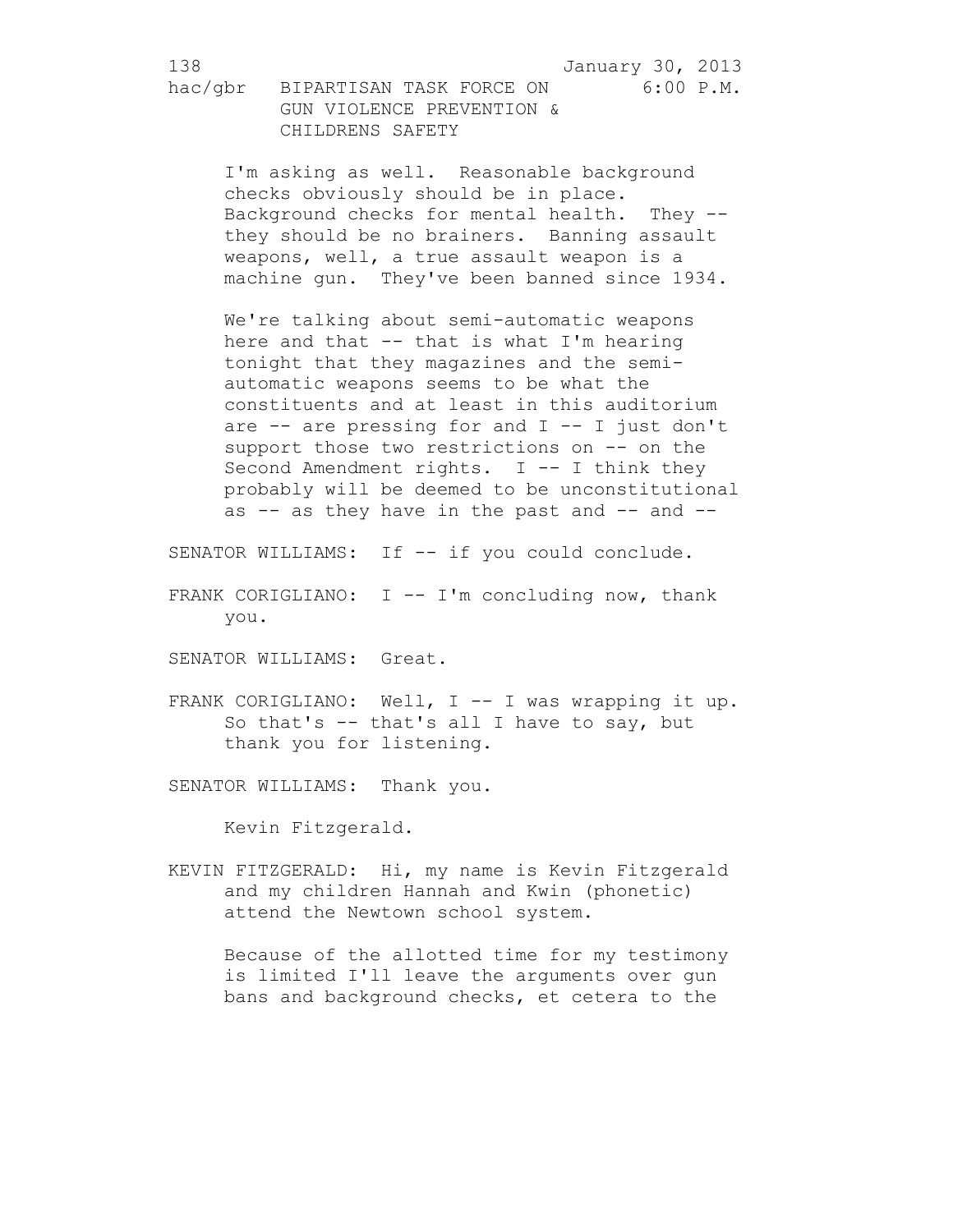139 January 30, 2013

hac/gbr BIPARTISAN TASK FORCE ON 6:00 P.M. GUN VIOLENCE PREVENTION & CHILDRENS SAFETY

others this evening so I can try to make a point -- or a recommendation for accountability. To help me understand why gun supporters work so hard to defend their rights to bear arms, a colleague at work who is an avid gun collector suggested that I imagine if half the people of the country wanted to take away my car, something he knows I depend on every day. Now, I had trouble imagining any reasonable argument someone would -- could make that would force me to give up my car in a way that would serve the community as a whole.

Imagine, he said, that because there are so many car accidents, deaths and injuries, cars reviewed as deadly weapons and therefore should be banned. Well, he made his point. I came away from that discussion with the realization that the idea of regulating, limiting and even outright banning guns came to me a lot easier simply because I do not share his enthusiasm for guns and his rights under the Second Amendment.

Other than when I carried a side arm while serving in the Navy, I never had any reason to want a gun. And so I've given this issue more thought and I would like to suggest a different approach to this issue for the Assembly to consider. Using that same analogy of guns and cars it is interesting that in fact guns and cars are responsible for almost the same amount of deaths in the United States every year, somewhere between 30,000 and 35,000.

In fact, since this hearing began on average 15 people have been killed at the end of a gun. I read that the Center of Disease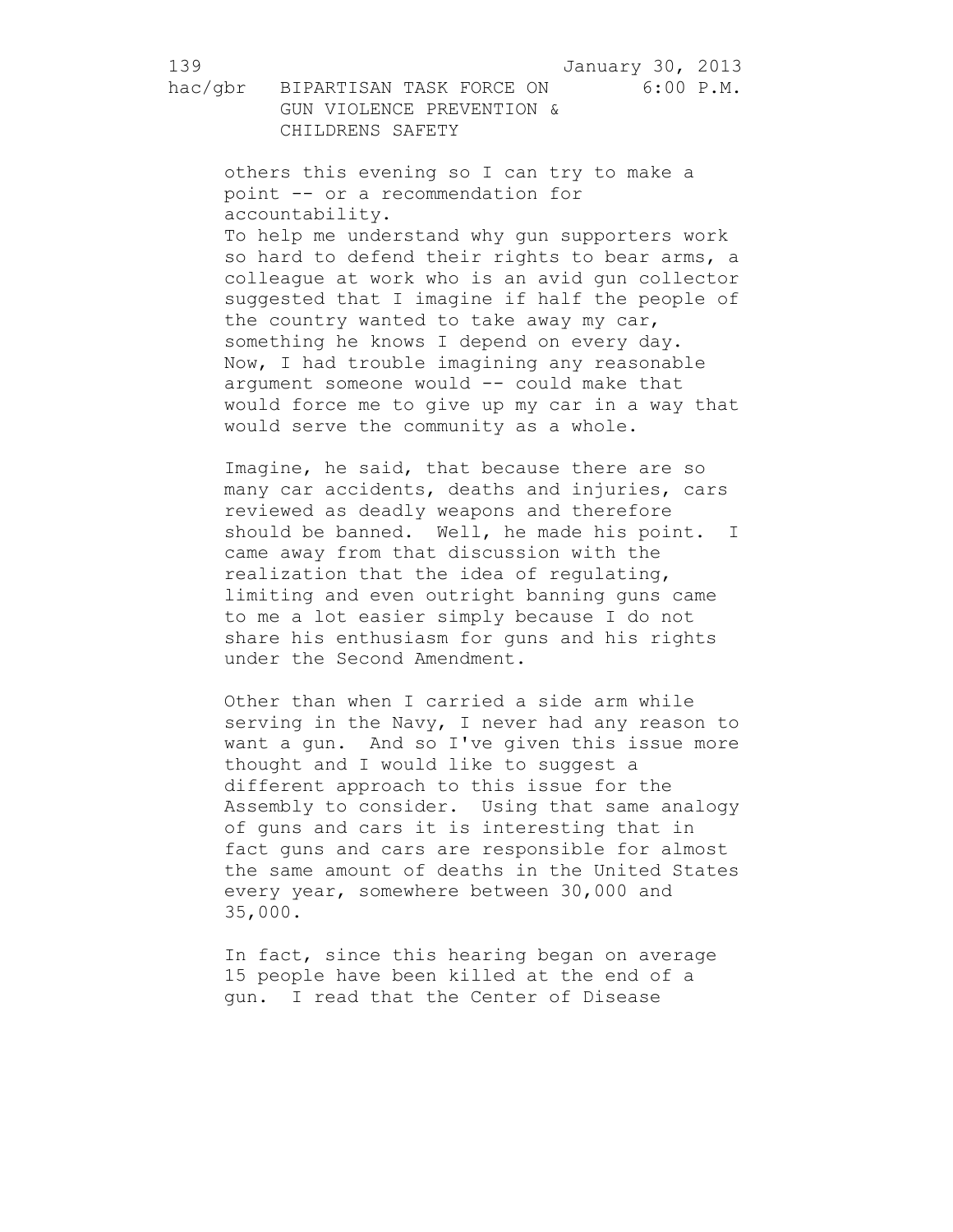Control estimates gun deaths may in fact surpass motor vehicle deaths for the first time in 2015. Now, for me to own a car there are laws that require that I have a title and that I register my car and renew that registration regularly.

For me to drive a car I have to pass a driving test to demonstrate my competency. If my eyesight suffers I may lose the right to operate that car forever. The law also requires that I have my inspected regularly to ensure it does not pollute and to make it remains in a safe condition so I do not harm myself or others.

In fact, right outside this auditorium I'm reminded by signs everywhere that dictate how I must operate my vehicle on the roads. I can't go over 65 miles per hour on the highway and I'm not allowed to do more than 25 miles an hour on Queen Street.

So guns and cars, two very different items, one or both considered very important to many of us. Yet, in my opinion only one of these things is properly and responsibly regulated and unfortunately the one that is regulated is not the one which was manufactured so that when you operate it properly someone will die.

Last month a gun manufactured to kill people performed exactly as intended inside Sandy Hook Elementary School. That wasn't like a car accident where someone mistakenly drove off the road. That was a gun doing the job it was manufactured to do. So gun supporter or not, my suggestion to this Assembly is for accountability.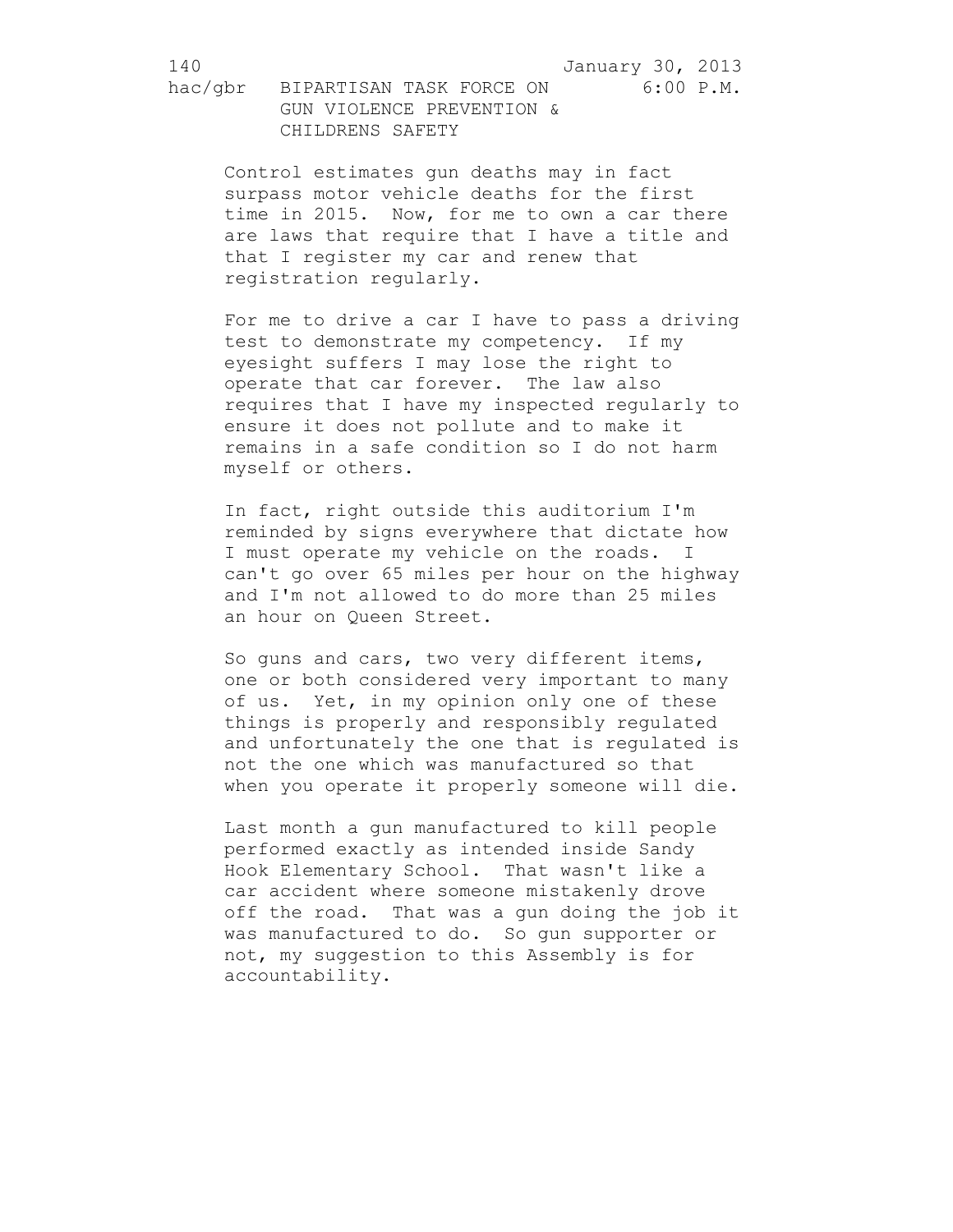To operate my car I have to carry sufficient liability insurance to provide financial protection should my car end up in an accident. I can't drive here today without that insurance. Carrying insurance makes me accountable at least to some degree should I cause an accident with my car that results in injury or death of another person.

So why not a similar insurance on guns? Now, I don't believe there's a single gun owner in this room who intends to be any less careful with their gun than I am with my car, but like the 30,000 plus motor vehicle deaths that inevitably will happen this year, there will also be 30,000 plus deaths at the end of a gun regardless of how careful we all plan to be.

And by the way I do agree that cars do not kill people their drivers do and that's why the law requires those drivers to carry insurance, even if they never hurt anyone else in their life, so why should it not require that shooters carry insurance too.

So I ask you, the Connecticut General Assembly, if guns are made for the sole purpose of killing people, shouldn't gun owners do at least as much to be accountable for themselves and their guns as the state of Connecticut requires that I do with my car?

Thank you very much.

SENATOR WILLIAMS: Is Jennifer Killin here?

JENNIFER KILLIN: Yep.

SENATOR WILLIAMS: To be followed by Patricia Harrity and Ray Gallagher.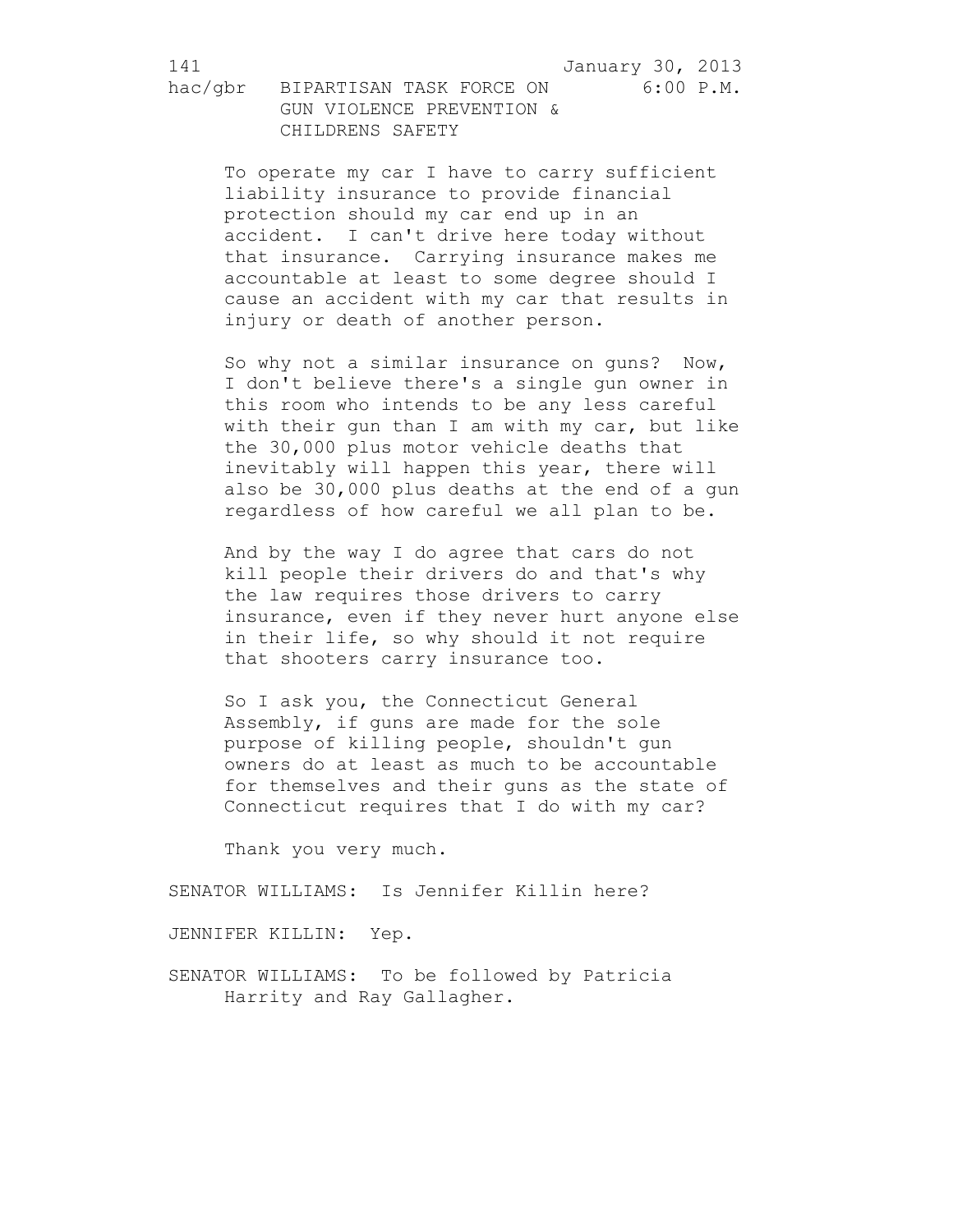JENNIFER KILLIN: Good evening. I would like to thank the task force members for traveling all the way to Newtown and allowing us the opportunity to speak. It means so much to us that you are here.

My name is Jennifer Killin. I'm a mom of two first graders in the Newtown Public School system. I was going to leave this out, but I want to begin by saying that the gun lobby is telling their constituents that we all want to repeal the Second Amendment, and that is a bald-faced lie. The NSF has been emailing that to their constituents.

We are not here to repeal the Second Amendment and I don't know how many more times we are going to have to say this. I'm tired of it. I'm tired of talking about the Second Amendment.

The Supreme Court says that it is constitutional to place restrictions on gun ownership. The NRA throughout most of its history said that it was constitutional to place restrictions on gun ownership, so I do not understand why we're talking about the Second Amendment.

I urge gun owners to please listen to what we are saying instead of jumping to erroneous conclusions about our intent. Our intent is to reduce gun violence while respecting our citizens rights to defend their homes and families. It is in everyone's best interest to work together.

Regarding this right for defense, while I support it I do not understand why we need lethal force to protect ourselves. Why we are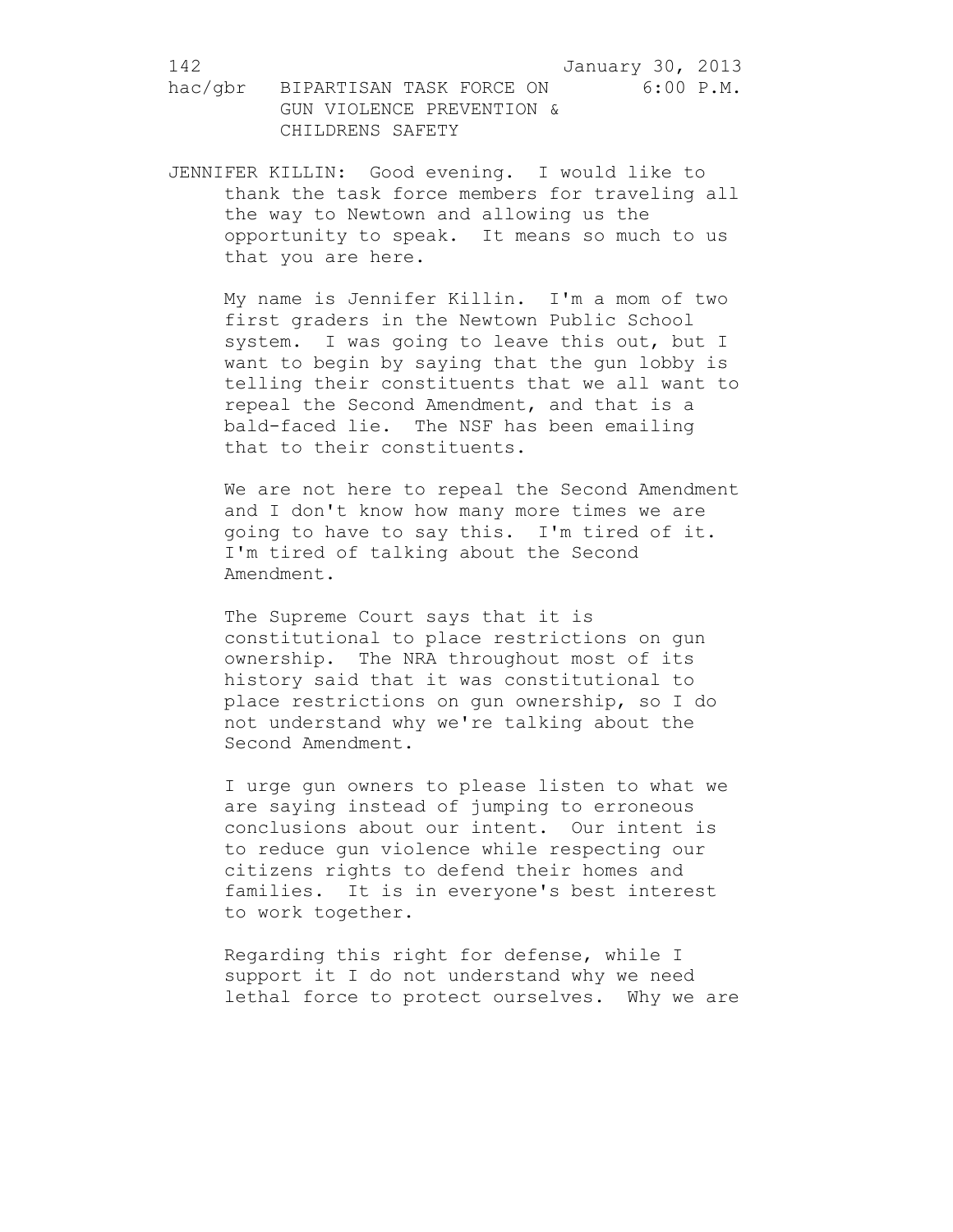143 January 30, 2013

hac/gbr BIPARTISAN TASK FORCE ON 6:00 P.M. GUN VIOLENCE PREVENTION & CHILDRENS SAFETY

not aggressively pursuing research into effective non-lethal methods of self-defense, even against home invasions with multiple assailants.

The NRA's claim that the only thing that stops a bad guy with a good -- with a gun is a good guy with a gun is naïve and utterly at odds with reality. Even NYPD officers when involved in gunfights hit their target only 18 percent of the time, which means that 82 percent of the time their bullets something or someone else.

It is woefully unrealistic to expect a normal person, even a trained person, to react calmly and rationally in a life-threatening situation, but today gun owners have 18th century rights and responsibilities with 21st century firepower. I believe that most gun owners are responsible, but I am not willing to bet my children's life on the claim of one stranger, much less millions -- millions.

I do not know if banning particular types of weapons will work though there is evidence that the previous assault weapons ban was working in major cities throughout the U.S. when it expired. What I do strongly believe, like the gentleman before me, is in accountability -- oh, Jesus -- of manufacturers, retailers and owners of these guns for all the reasons previously stated, registrations, insurance, et cetera.

People that did not demonstrate responsible gun ownership should have their privileges revoked. End of story. These are reasonable. Gun manufacturers to be responsible -- sorry -- the gun lobby likes to talk about how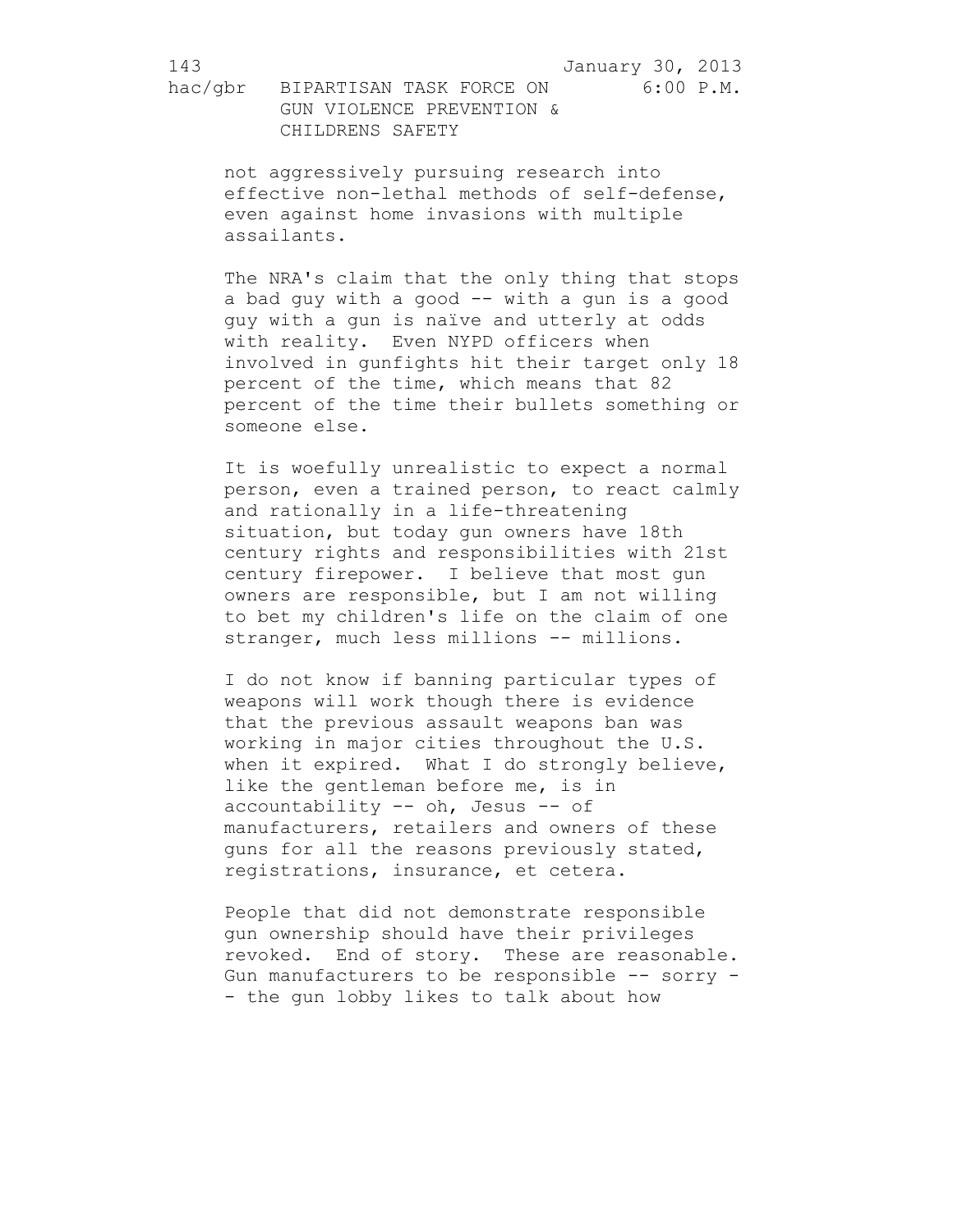144 January 30, 2013

hac/gbr BIPARTISAN TASK FORCE ON 6:00 P.M. GUN VIOLENCE PREVENTION & CHILDRENS SAFETY

placing restrictions on gun ownership will impact the Connecticut economy by eliminating jobs, but all the manufacturers need to do is adapt. Force them to ship their focus to gun safety for products and non-lethal ammunition.

I will never support armed staff at school. I will move my children to private school if that ever happens. As Colin Goddard who is the survivor of Virginia Tech, he took four bullets, said -- I'm paraphrasing -- you cannot tell an elementary teacher that it is easier to stand up to a shooter than it is to stand up to a lobbyist with a checkbook.

My final suggestion is to look at existing gun control laws that work, such as those in Japan, Australia, Britain, and Canada. And Britain children are almost never killed by guns and they play the same video games that our children play here. They watch the same - -

SENATOR WILLIAMS: If you could --

JENNIFER KILLIN: -- movies.

SENATOR WILLIAMS: -- if you could please, please just conclude.

JENNIFER KILLIN: Yes, I'm sorry.

Perhaps we could take that approach with weapons that are not appropriate in most situations, such as assault weapons. If a person wishes to purchase an assault weapon he must submit an application. If he lives and works in an area where gang violence is common or works with criminals or ex-cons or is disabled, perhaps those might be grounds for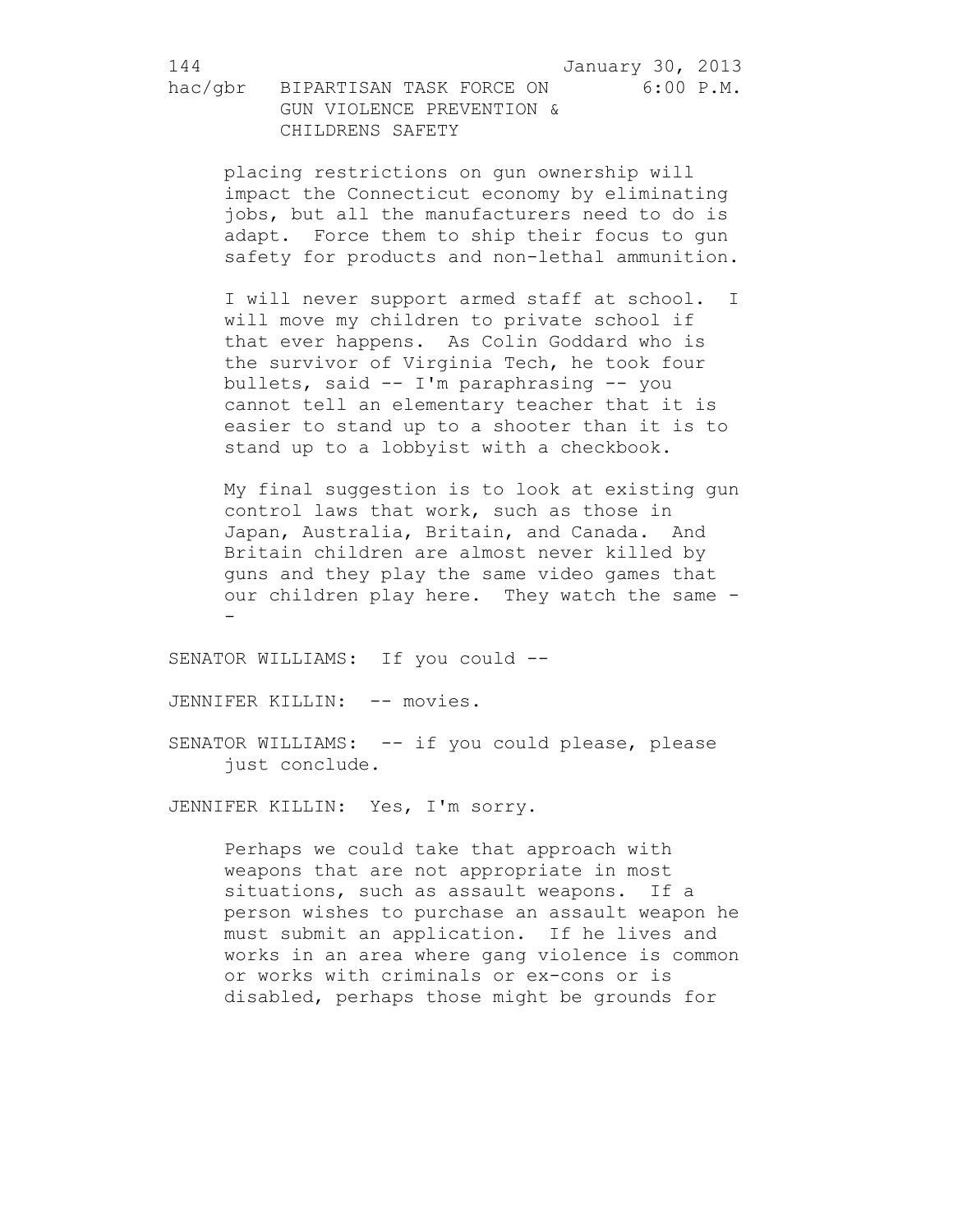allowing possession of such a weapon, or large capacity bullets -- magazines.

Another approach would be to require the assault weapons do not leave the home. We are -- the world is watching Connecticut. We hold responsibility for thousands --

SENATOR WILLIAMS: Ms. --

JENNIFER KILLIN: -- of lives across the U.S. If we do not act swiftly and decisively and comprehensively we condemn untold numbers to the same fate that be failed Columbine, Aurora, Virginia Tech, Sandy Hook and now Albuquerque, which is my previous home town and which now -- some -- I've lived in two places that have now had mass shootings.

Thank you.

SENATOR WILLIAMS: Thank you. Thank you, Ms. Killin.

> You  $-$  you know, let me just say that and  $I$   $-$ I think I can speak for my colleagues here that we've just been so tremendously fortunate to -- to hear these extraordinary stories, but also tremendous and very thoughtful and very helpful testimony from you all here tonight and especially you who have waited so patiently to speak.

> So -- so when I -- when I say, you know, could you please try and conform those comments as closely as possible to three minutes and conclude when you hear that buzzer, it's because I and my colleagues want to hear more of you. We want to hear as many of you as possible and still honor our commitment as far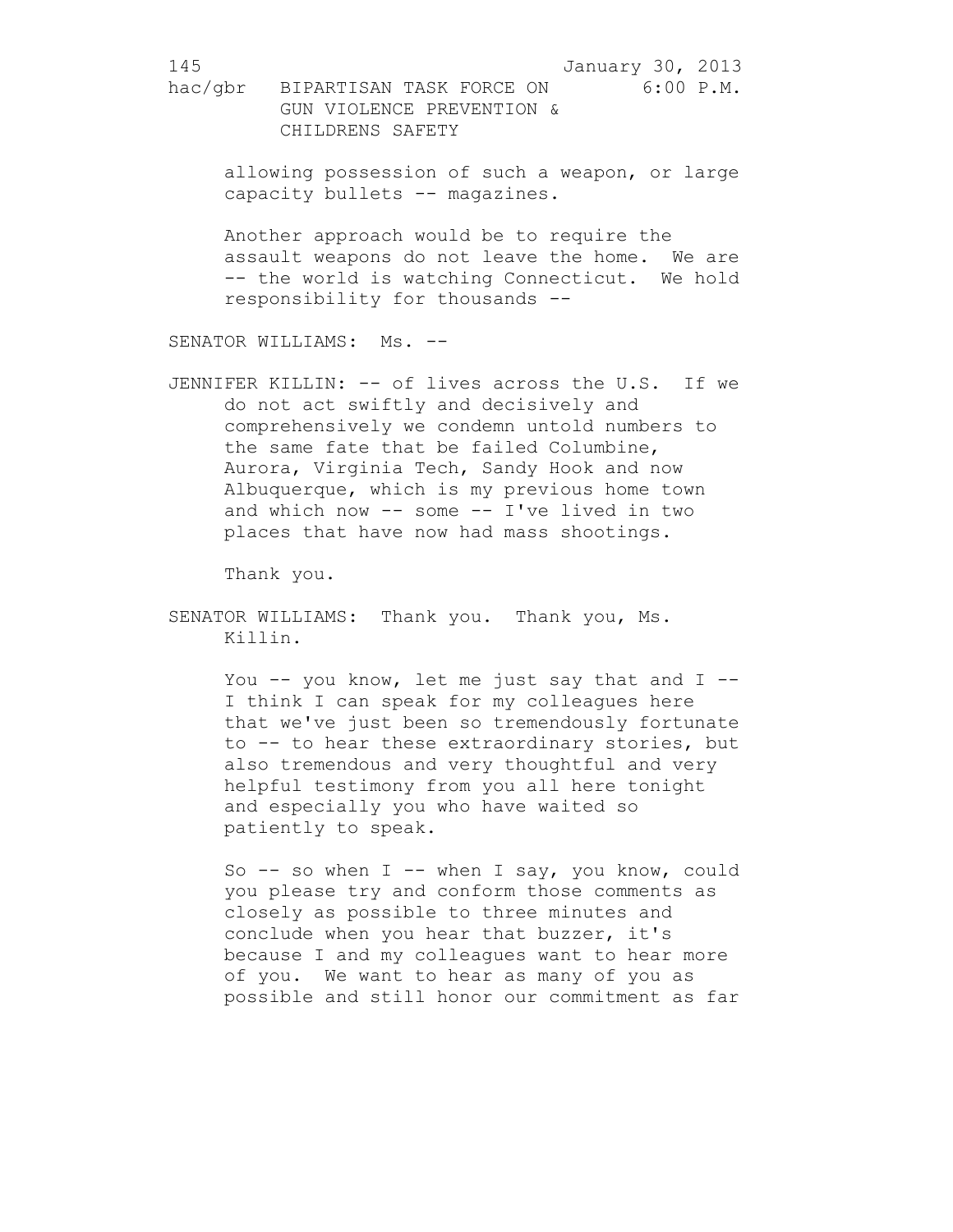as the school and allowing them to get this place in order by midnight.

So -- so it's -- we -- we are so fortunate to get your input and your testimony here tonight and again, we all want to hear from as many of you as possible.

Patricia Harrity. Ray Gallagher. Brad Paynter to be followed by Ken Swain, Lisa Schwartz, Brian O'Connor, Noelle D'Agostino.

Could you please identify yourself?

BRAD PAYNTER: Yes, I'm Brad Paynter.

SENATOR WILLIAMS: Thank you.

BRAD PAYNTER: Yeah, thanks a lot for coming.

Everything I wanted to say has really been said, so I'll just highlight it. I thought Chris Penrod, the idea -- the nine year Army veteran with mandatory registration, training and education, I mean, that's a no brainer. And Chief Fuchs from Redding, ban those mega mags, the assault rifle ban. Those are all really what has to happen.

The one thing I really didn't hear, except from one person, and it was just an aside, was there has to be a buy back. It can't be a line in the sand going forward. It has to be, you know, a one year, you know, -- what do you call it -- grace period for you to come forward with your assault weapon, or your big mag and, you know, have the state buy it back. I mean, you know, New York did a great thing, but they just dumped their problem on the other 49 states and that's not really what we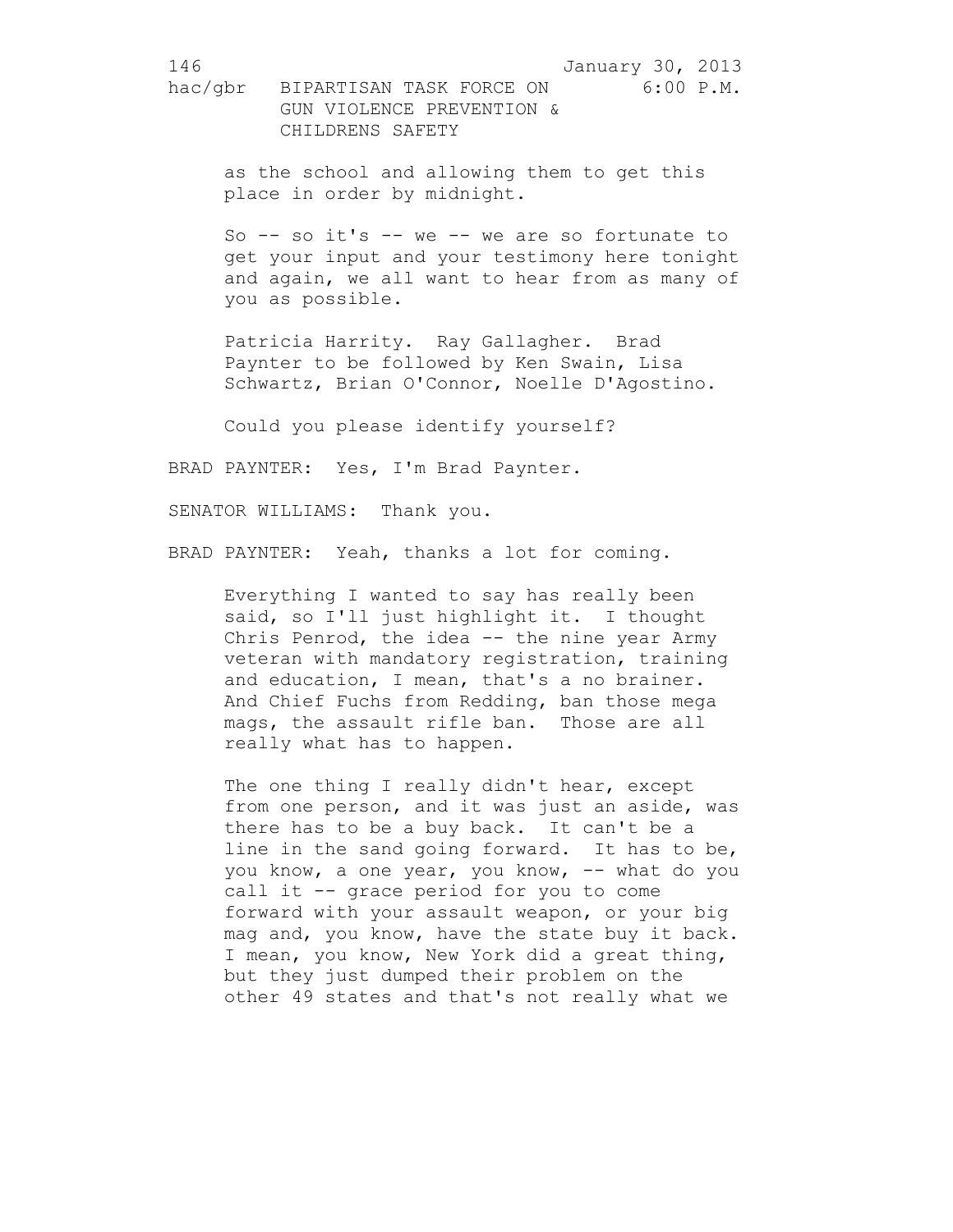should be doing.

We should be leading the nation. We should be taking care of our own business and that's it. Thank you.

SENATOR WILLIAMS: Thank you.

Ken Swain.

KEN SWAIN: Yes. I want to thank you all for - for being here and spending all the long hours that you've been spending and will continue to spend and your dedication to these issues. It's certainly not a simple problem.

My name is Ken Swain. I've lived in Sandy Hook for 35 years. At least three of the slain children shared the same school bus that was once my children's school bus. There's no one in Newtown that was not untouched by this tragedy.

A tragedy that I believe was entirely preventable under the 1994 assault weapons ban that was deplorably allowed to expire in 2004. Somehow we have become the -- the political pawns of special interest groups, the gun industry, the NRA, the NSSF, who is a mile away from here and we need to protect our children and our populace.

Some weapons should only be in the hands of the trained military or law enforcement, not the general public. The AR15 platform weapons as used in the Sandy Hook massacre were indeed designed as military weapons. The significant difference between the law enforcement civilian version and the military version is the -- its rate of fire. You have incredibly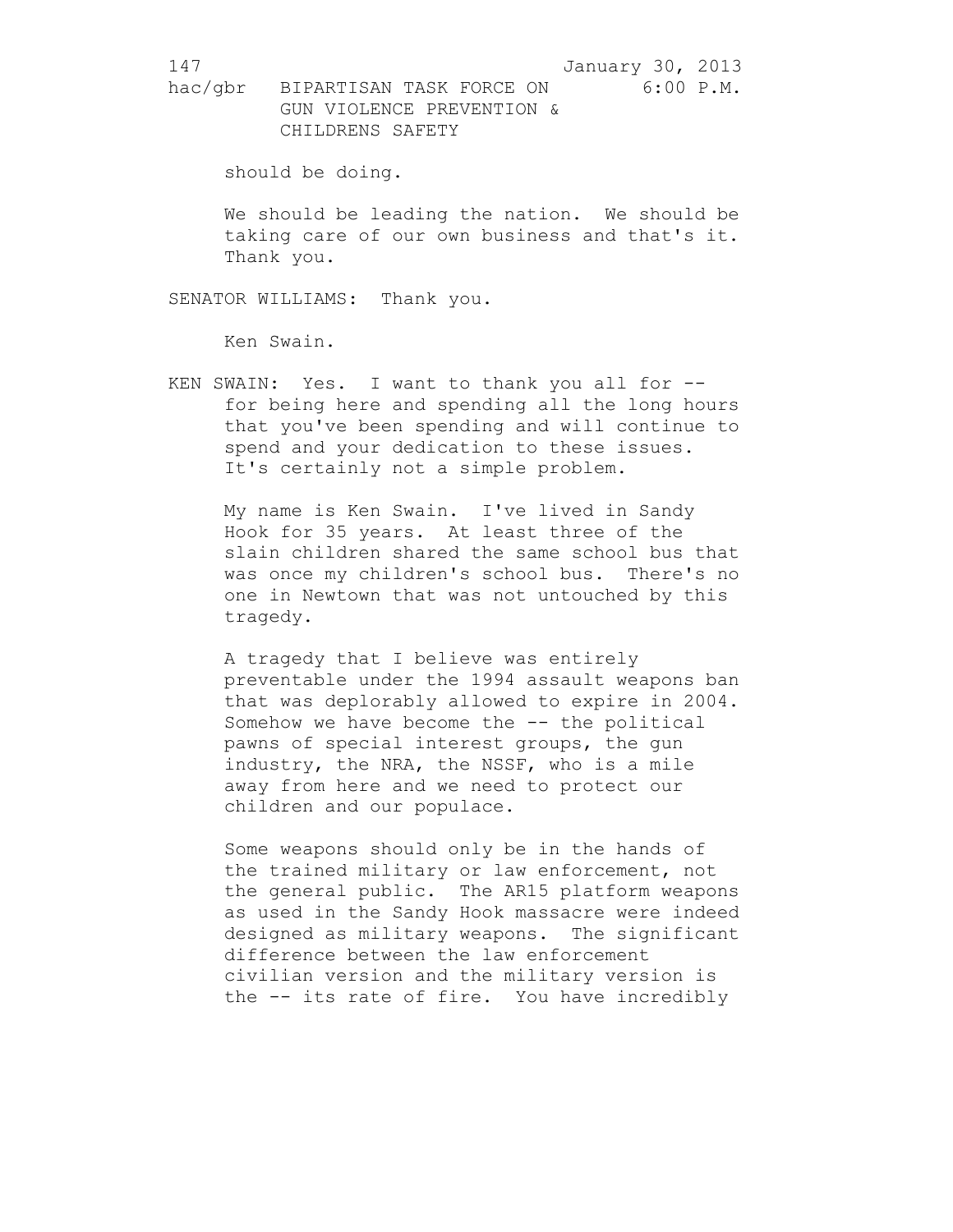hac/gbr BIPARTISAN TASK FORCE ON 6:00 P.M. GUN VIOLENCE PREVENTION & CHILDRENS SAFETY

fast or extremely fast.

The ammo is the same. The ammo, as described by four star General McChrystal, is designed to be in his words particularly devastating to the human body and should not be in civilian hands. When he was asked what should be done the general replied and I quote, "We need to take a very mature look at that. We have to look at legislation."

Mayors and police chiefs across the United States agree stronger decisive measures are needed. They're tired of being outgunned. I would hope that you would all revisit Chief Kehoe's remarks here today. He had brung (sic) strong views on what should be done. I -- I applaud everything that he said and you need to pay attention to it as well.

The nation is being bullied by the NRA and the NSSF, what I call patheteric insistence that our founding fathers actually wanted us all to be armed with military style weapons, so that we could defend ourselves at home, at the mall, at the theater and at school. The availability of weapons like this only empowers those that should have not -- should not have them and -- and would not react unless they were empowered by those weapons.

The NRA's ridiculous stance that we have no choice but to arm ourselves against the bad guys is ridiculous. When I was 12 I might have agreed to go after the bad guys with my Daisy bb gun, but I've grown up. Twenty-six and seven-year olds -- 26 (inaudible) sevenyear old children from this town will never grow up because the AR15 military style weapon was again deemed legal.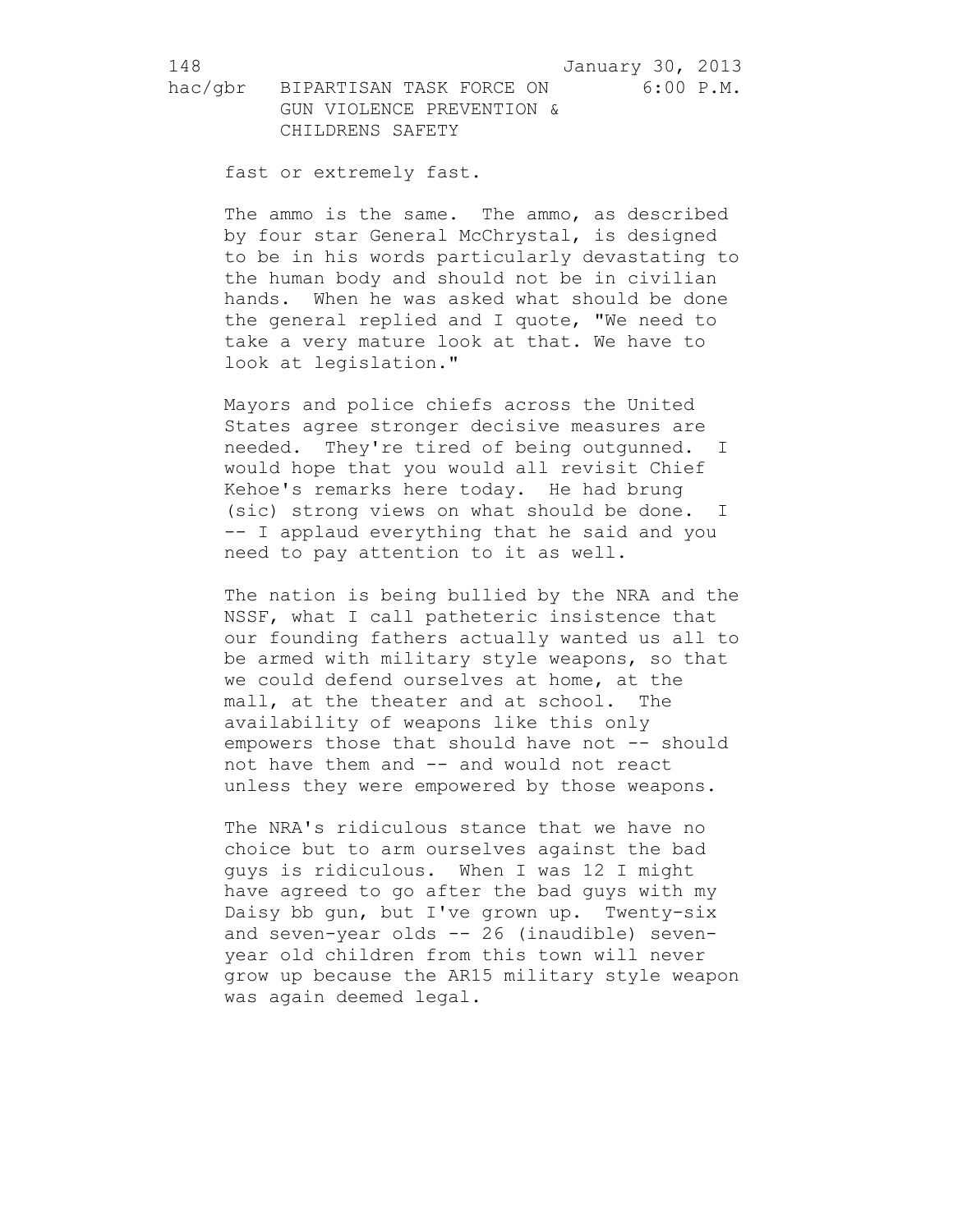It occurred to me tonight listening, let me point out Adam Lanza apparently was very familiar with his bushmaster rifle, so he was trained. He apparently -- you don't learn to do this in your backyard, so he apparently had access to a range. The ranges are all NRA certified, I believe, or they're certainly members of the NRA, as are the instructors.

NRA certified instructors are training children to use these rifles. The NRA is a -should be accountable for this as well. They are responsible.

SENATOR WILLIAMS: If you could please conclude.

KEN SWAIN: I'll conclude.

SENATOR WILLIAMS: Thanks.

KEN SWAIN: Our founding fathers must be appalled by our modern ability to confound the simple statement of the Second Amendment. The words well-regulated militia are lost in the gun frenzy. The NRA abuses the Second Amendment. Poorly regulate firearms have become a threat in everyday American life. That's why we're here.

Sorry -- lost my place -- there is no other way to say it, but guns are out of control. That certainly is not what the founding fathers wanted. I'm personally alarmed at how many on Monday -- how many people stood up and said that they were ready to shoot to kill the bad guys. You spent hours listening to that rhetoric. It's alarming. And how many were ready to stand up with their AR15s against the government.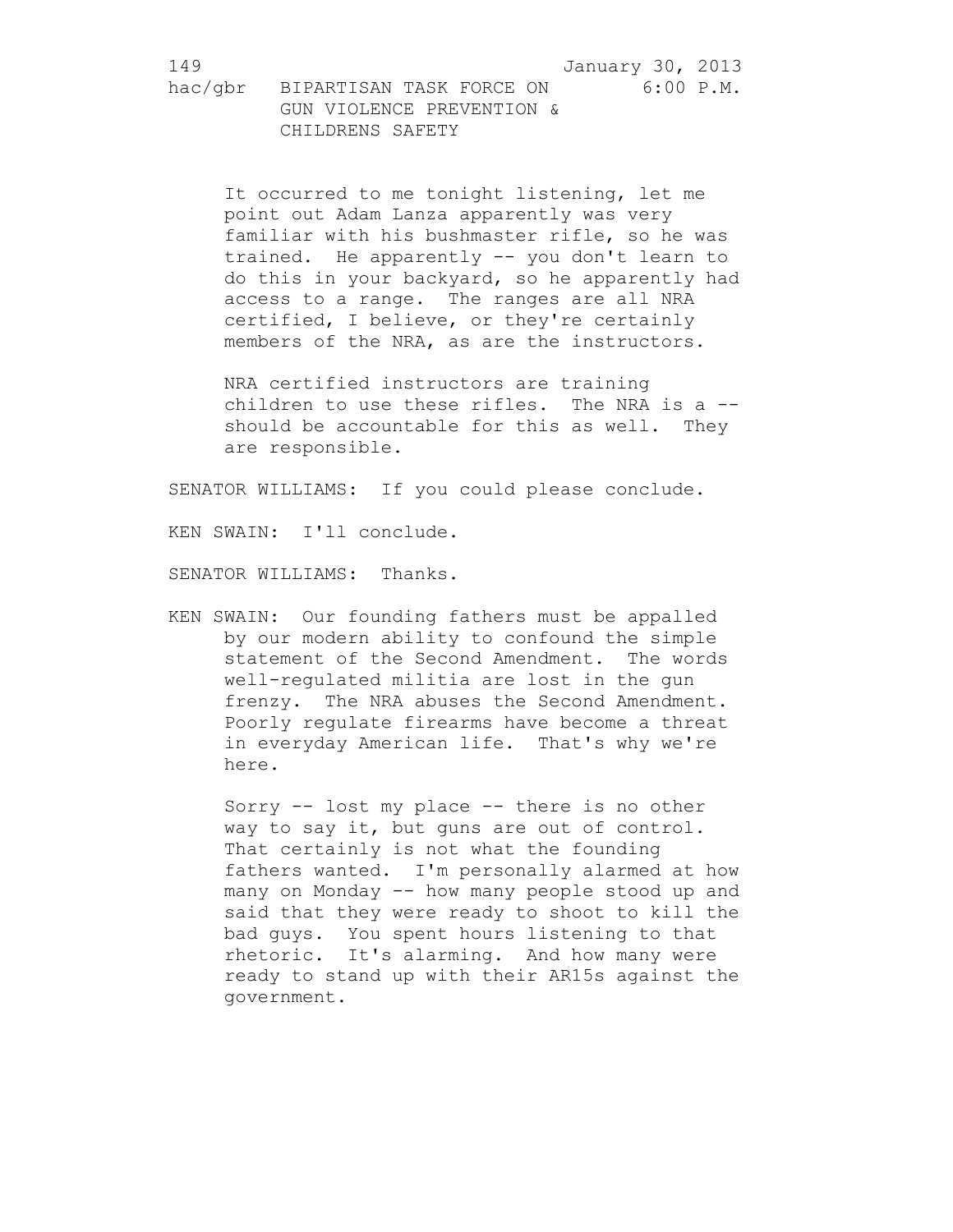- SENATOR WILLIAMS: Thank you. I -- I think -- I think we need to conclude. I'm sorry.
- KEN SWAIN: You need to move us off of the chess board. You need to -- I think you know what it is that needs to be done. You need to just do it. Thank you.

SENATOR WILLIAMS: Thank you, Mr. Swain.

Lisa Schwartz.

LISA SCHWARTZ: Yes, good evening. Thank you.

My name is Lisa Schwartz and I've lived in Newtown for 20 years. Initially I was reluctant to speak tonight because I didn't lose a loved one at Sandy Hook School, nor did I know any of the victims personally and yet, like everyone in this room and probably all of you on that stage, I've cried every day since December 14th and I can't not speak.

First, to our General Assembly, I want to clearly state what I'm asking you to consider and secondly, I would like all of us to reflect on the philosophical and moral significance of this decision.

To our legislative delegation, please consider these five requests, and I apologize but I did enumerate. One, please ban the manufacture, sale and use of semi-automatic guns. Two, please implement a reasonable buy back system for all semi-automatic guns currently in circulation in the state of Connecticut.

Three, please restrict large capacity ammunition magazines to no more than seven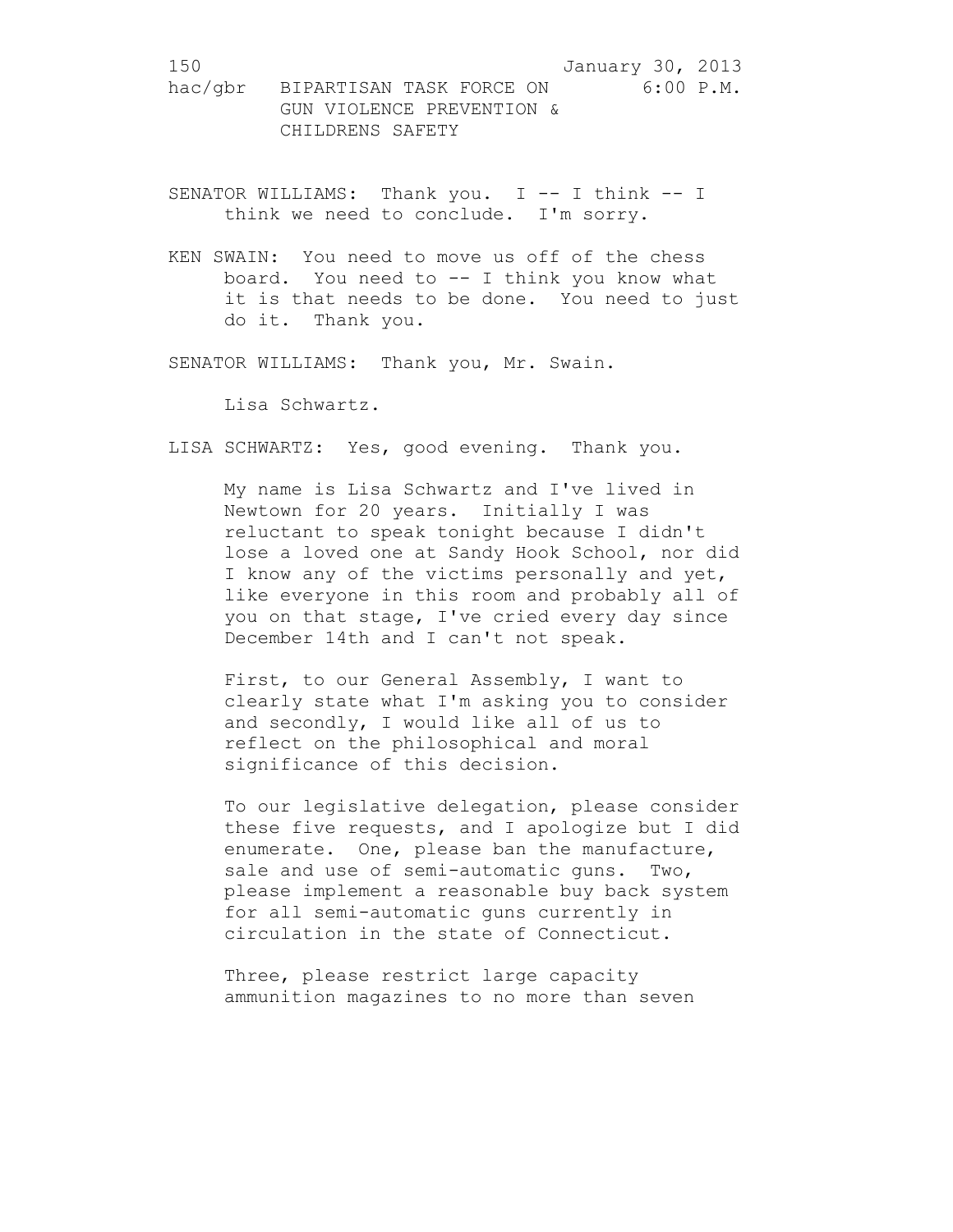rounds. Four, please implement a similar and reasonable buy back system for high capacity magazines currently in circulation which exceed the seven round limit.

And five, please -- please require mandatory background checks on the sale and transfer of all guns, including those sold at gun shows, through private sale and via online transaction.

For some these requests will seem like common sense solutions. For others they will be perceived as a breach of fundamental rights. I know that. I understand it. I've heard it and I do respect these diverging opinions, but still I must speak. Unlike some political issues these decisions are not about appealing -- appeasing lobbyist or placating voters. These are value judgments.

We teach our children that all actions have consequences. That in essence we are all the sum of our choices. The same holds true here. What we do will reflect who we are as a society. We can choose to take no action because we're unwilling to debate our differences or consent to compromise. We can choose to act out of fear or distrust. We can limit the scope of our action, but one thing is certain, what we teach our children is what matters.

We are the sum of our choices. Please do the right thing. Thank you.

SENATOR WILLIAMS: Brian O'Connor to be followed by Noelle D'Agostino, Mike Audet, Olga Williams and if any of those folks are here if you could please come down and be ready to speak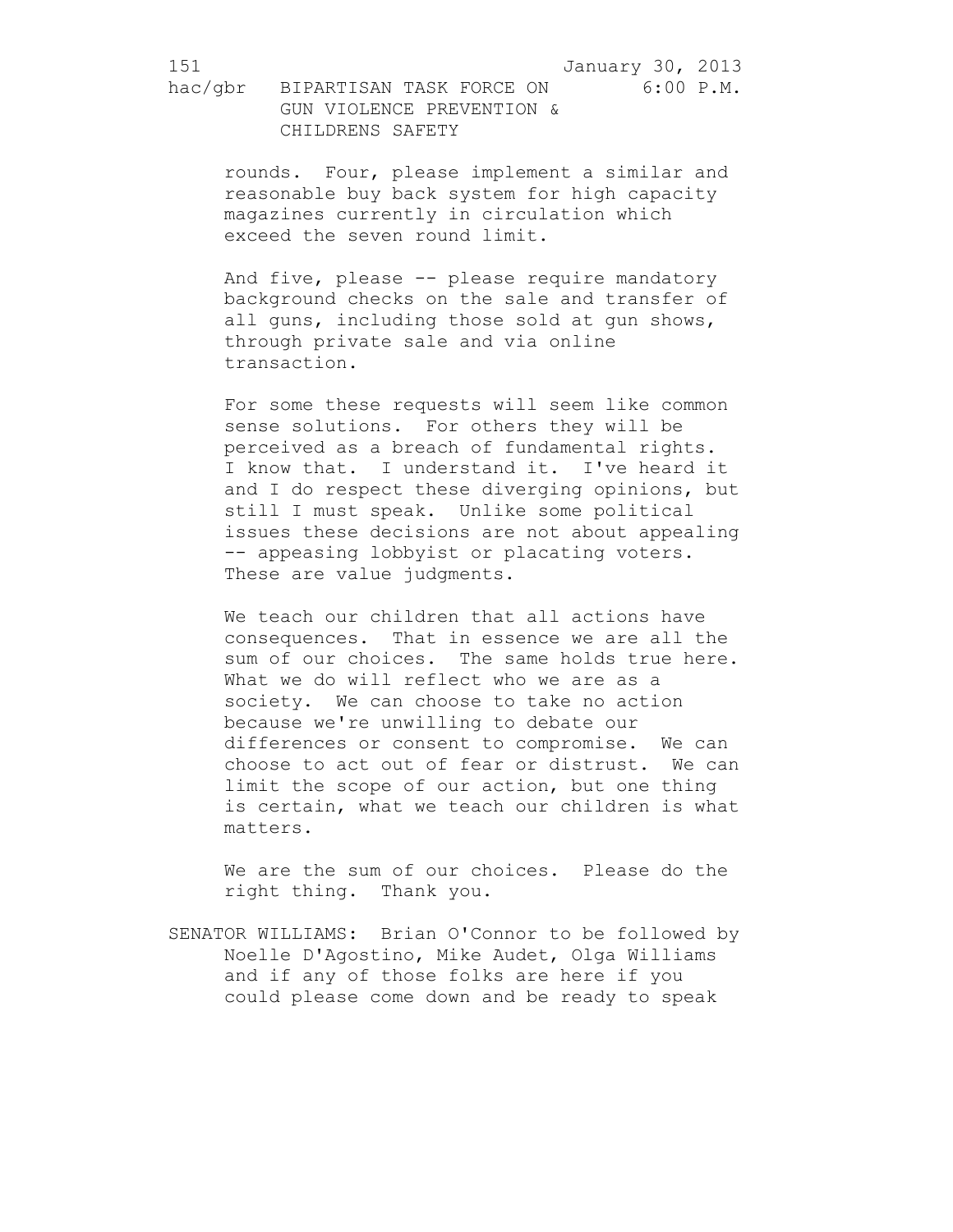that would be great.

Thanks.

BRIAN O'CONNOR: Good evening. It's good to be able to speak here tonight and I thank all of you for being here. I know it's been a long night. It can't be comfortable up there.

I'm glad that we could all come together and discuss things. Everybody here is here because they care about this so our differences -- there are differences, but we can all agree that we're trying to reach the same goal here and it's just great that everyone has been cordial.

I lived in town here nine years with my wife and two young children, you know, so we were like a lot of parents in this town that almost felt -- we did feel guilty that our -- we still have our children, and then we actually felt guilty for even feeling guilty because just imagining what the -- what the victim's families were going through.

You know, I think we have a lot of problems in this country. We do have a problem with gun violence. It's really a problem with violence. The gun just makes it easier for bad people to hurt more people in a given period of time.

We have a lot of other problems too. We have a moral decay. We have a spiritual decay. We have a media that wants to make these individuals very, very famous, so that gives them an incentive to not only take their life, but to go out and spread their pain to others and become famous, probably part of the reason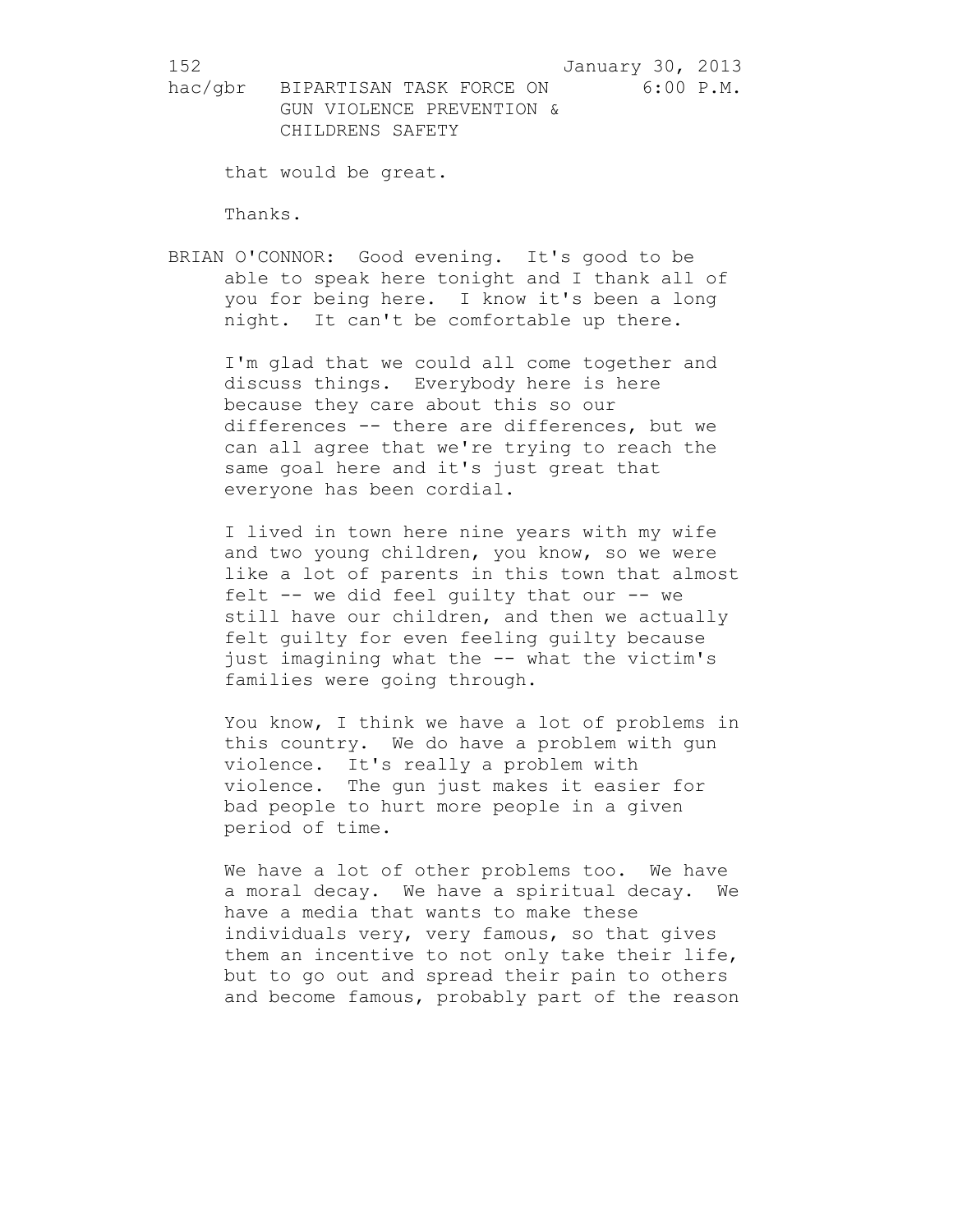153 January 30, 2013 hac/gbr BIPARTISAN TASK FORCE ON 6:00 P.M.

 GUN VIOLENCE PREVENTION & CHILDRENS SAFETY

why they dress up like military and use these -- these weapons.

A lot of other weapons just as deadly out there, but this one looks -- the AR15 looks like a military weapon. That might be a sign there. I really don't want to talk about guns too much. I just want to point a few things out.

Between Virginia Tech and this shooting the deadliest mass shooting occurred in Binghamton, New York in 2009 at an immigration center. Those were handguns. In addition, New York State had a 10 round magazine capacity ban, so that's a five year period.

We also want to look at when the Gun Free Zone Act was passed in the mid-1990s the shooting at school -- at schools have gone through the roof and it's pretty easy to understand that these shooters are cowards and they're going to go where they know folks aren't armed. You go to prison for a long time getting caught with a gun on school grounds, so they know that most likely reasonable people and responsible people will leave their guns at home.

And I know it sounds insane to arm teachers. I'm not -- I'm not for that, but I don't -- at the same time I don't think we should deny the right if a teacher does want to carry at school.

BRIAN O'CONNOR: They're responsible people. They actually do it in quite a few states. They've been doing it for a while and I don't see anybody getting hurt. Utah is one state you might want to check out.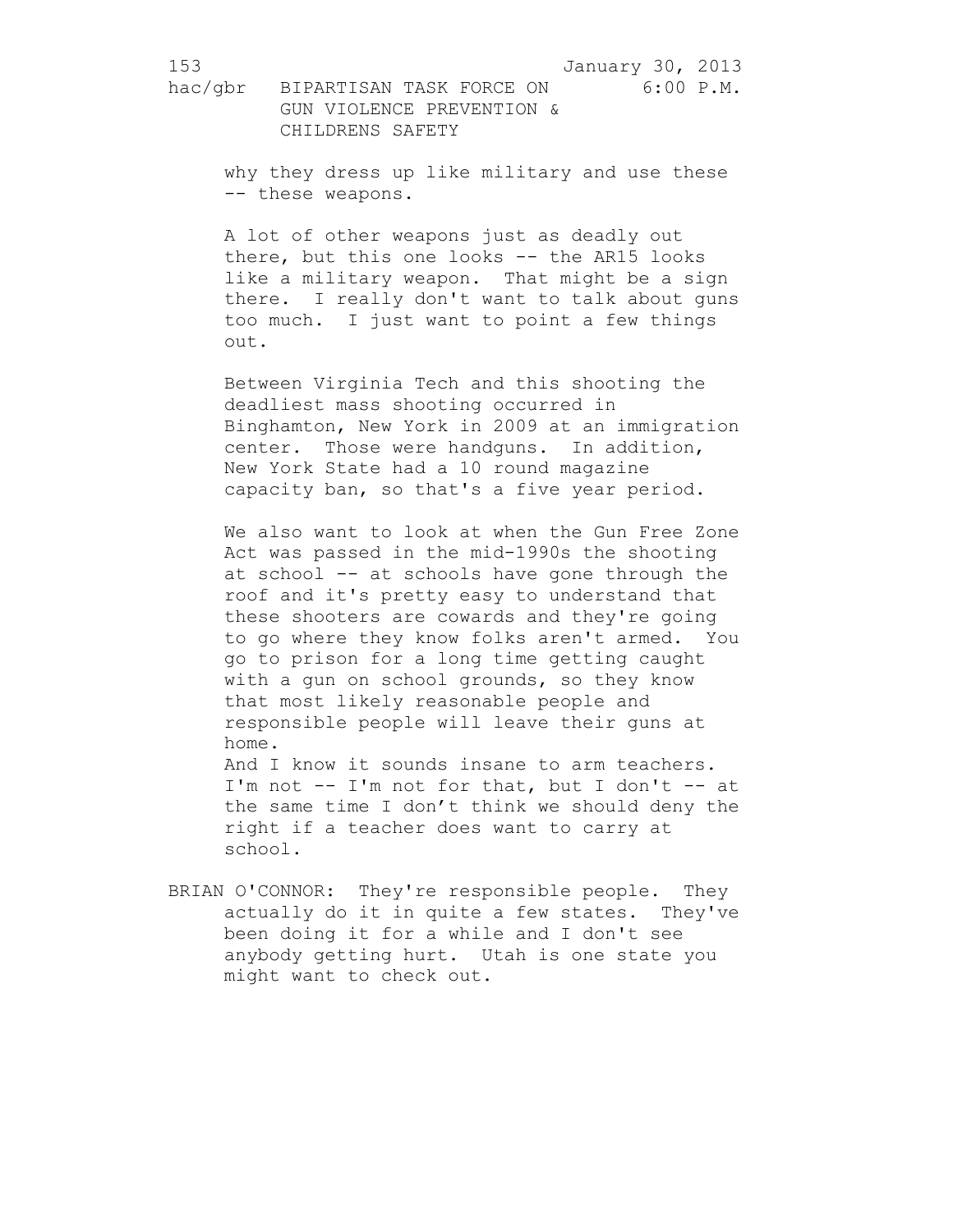You know, another thing too, when we talk about like Britain and Australia. It's probably not that many massacres there because we don't hand out mood altering drugs like candy to young men.

It's probably part of the reason there, but really the most important thing to remember going forward -- and it's unfortunate that it takes these types of tragedies to create an environment where people start to respect each other again -- just remember to love your neighbor.

If you have  $a - -$  you might  $a - -$  a neighbor that might turn into one of these individual madmen, I mean, if you love your neighbor and you get involved with your neighbors -- you don't want to be nosey, but just get to know your neighbors and just care about them. Just be -- just be genuine people. A lot of this could be avoided.

Thank you very much.

SENATOR WILLIAMS: Thank you.

Noelle D'Agostino to be followed by Mike Audet.

NOELLE D'AGOSTINO: Thank you.

I'm a Newtown resident and a parent of a fouryear old boy. And I thank the Commission for the time and effort you're putting into these issues. These are three ideas I would like to support tonight.

First, I support the measures being proposed by Connecticut Against Gun Violence. These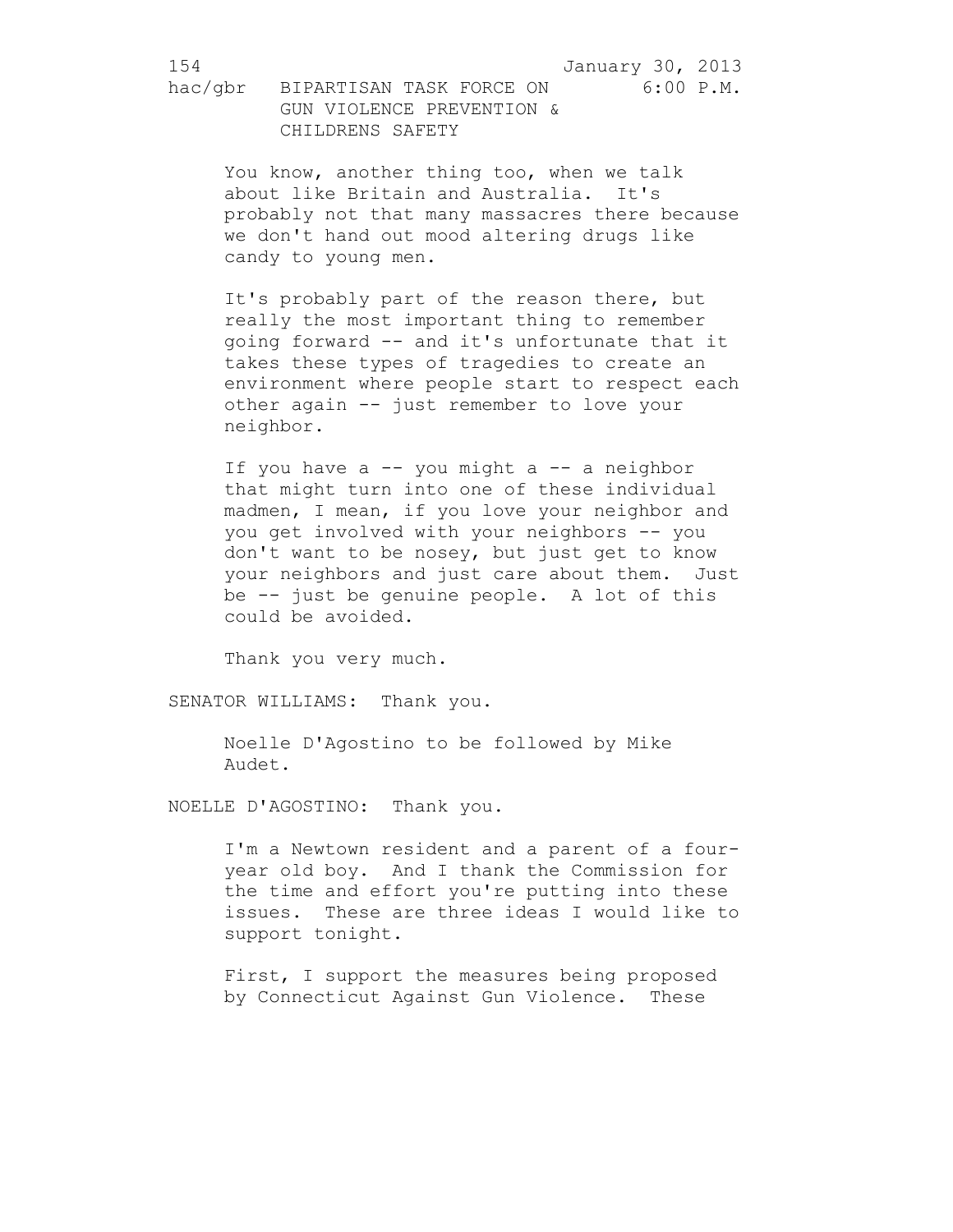measures are necessary if we hope to make meaningful progress toward reducing the terrible impact of gun related injury and death that has brought us to this point.

Second, it is my hope that this Commission will articulate clear measurable goals by which progress can be judged over the coming years. In the end we're not just interested in steps and laws, we're interested in measurable and meaningful results. Among those results should be the sharp decline in gun related death and injury of all kinds, criminal and accidental, across the state.

Even before this tragedy gun violence levels in Connecticut were many multiples of the national averages of other modern industrialized nations. We should state a goal of being on par with or below those norms.

Finally, we should recognize that the actions we take this spring may not be sufficient to fully eradicate this problem and achieve those measures of success we set for our state. I would like the Commission to promise that an ongoing effort will be established by the legislature to continue working on this issue until the goals you set are achieved.

This should include an annual report and press conference discussing the levels of gun related death and injury across the state, our progress in reducing those tragedies and additional measures as needed until our goals are achieved.

Thank you for your consideration.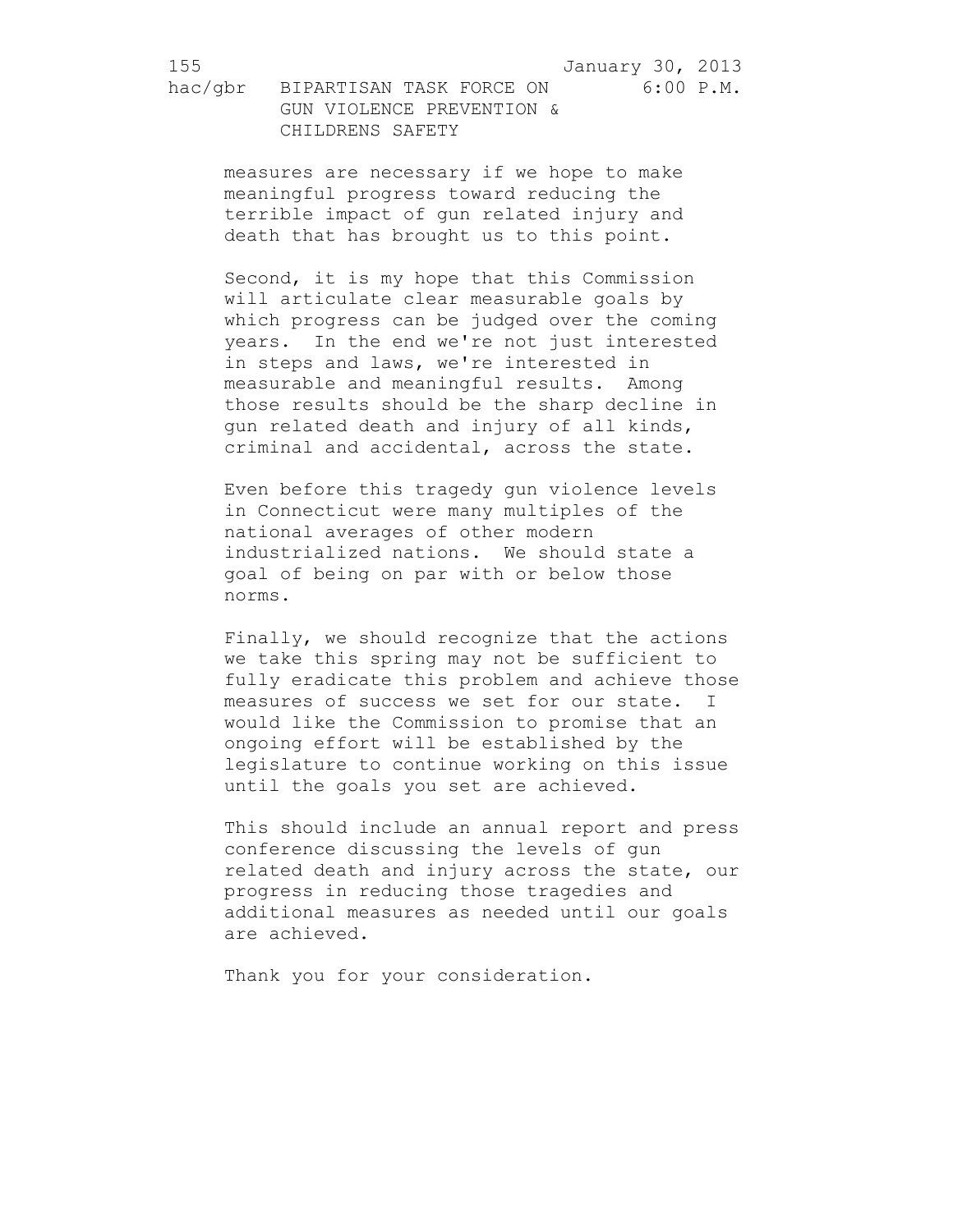SENATOR WILLIAMS: Mike Audet. Is Mike Audet here? Olga Williams. Please -- please come forward. Oh, I'm sorry. Is Olga Williams here? Paul Ludanyi.

MAE SCHMIDLE: For some strange reason I'm not on your list.

> I -- I never thought that I would live to see the day that the legislature stayed overnight in Newtown, but I think it's wonderful and you're awful close to staying overnight.

- SENATOR WILLIAMS: Mae, could you just introduce yourself?
- MAE SCHMIDLE: I must tell you that I really, really appreciate the hours --
- SENATOR WILLIAMS: Please -- please -- if just -please identify yourself for the record.
- MAE SCHMIDLE: Oh, I'm sorry. I'm Mae Schmidle and I'm a long time Newtown resident, and I'm here to speak about schools, and I am the director of the Children's Adventure Center, which is a preschool, which hasn't been addressed hardly with anything here this evening.

But I did want to say that our school, which is called the Children's Adventure School -- Children's Adventure Center, is essentially on the same property where Sandy Hook School is located, so when the eruption started at Sandy Hook School we felt it as much as anybody, and perhaps even more, because a lot of the children that go to Sandy Hook School go to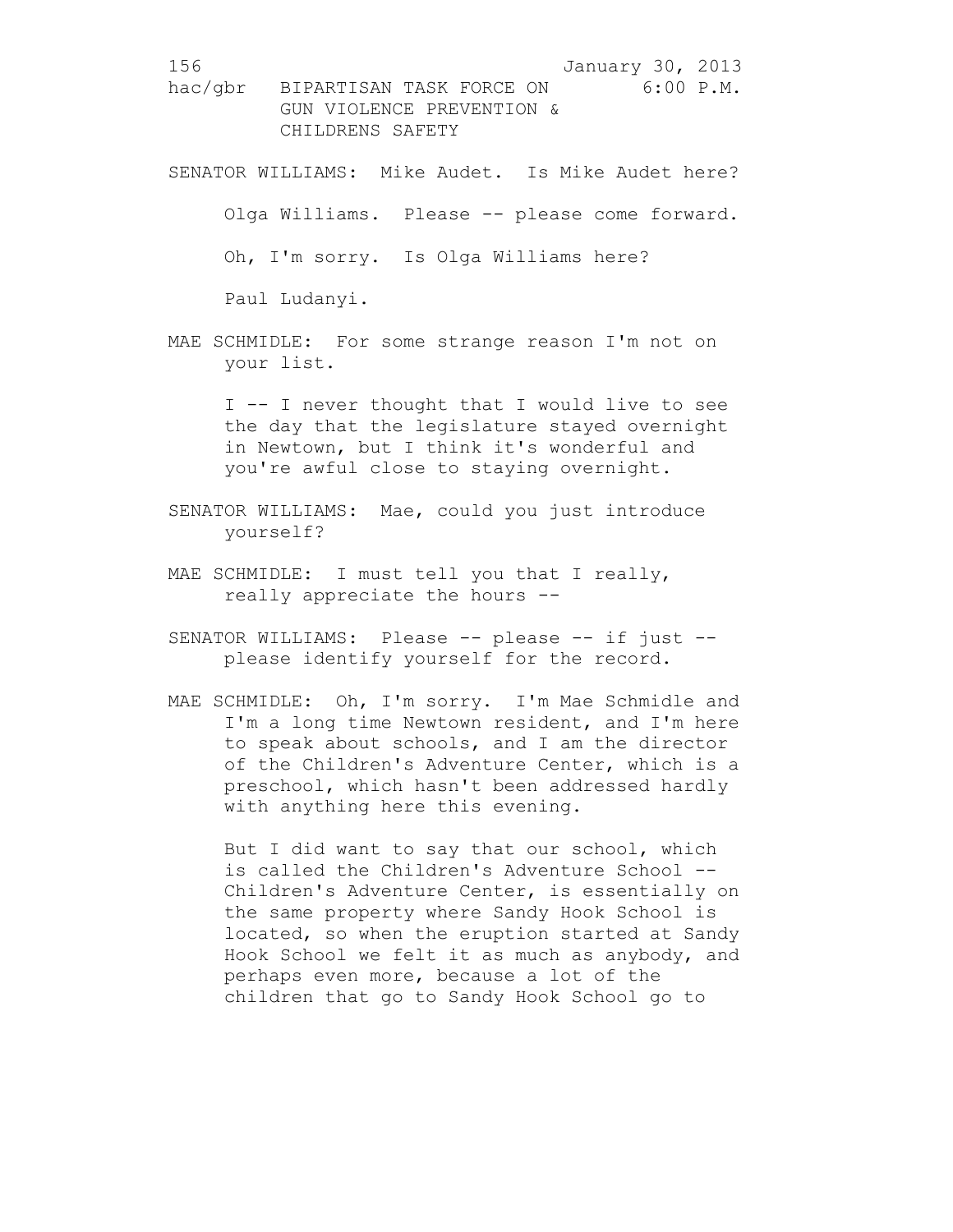hac/gbr BIPARTISAN TASK FORCE ON 6:00 P.M. GUN VIOLENCE PREVENTION & CHILDRENS SAFETY

our preschool first, so they were all our friends. They were all our people that we enjoyed. They were the parents that we loved and it was a very, very difficult situation for us.

But the thing that I essentially want to address is safety measures -- or security measures in relation to the schools. Now, we talked a hundred reasons why what happened happened and -- and who made it happen, or who didn't make it happen, but I think one of the things the legislature should be thinking about is security in our schools and providing the very best that we can or the measures that would enable us then to -- to ring a bell, to do whatever we need to do to get the attention if we happen to have a problem in our school. I'm talking about any school at this particular time.

I know that school security should apply to all schools, not just the elementary or the high schools. It should also apply to preschools. Preschools are the ones that take the children from three to four years old and it's as important there as it anywhere else. School security might be an easier problem to handle than some of the big weighty problems that you have, but with school security you also need a little bit of money.

So I think that perhaps when you think about the big picture you might also think about things that we could do immediately this year, perhaps September or something like that. One of the things that we were questioned about when the security came to us right after the -- while during the Sandy Hook lockdown, they wanted to know if we had video cameras and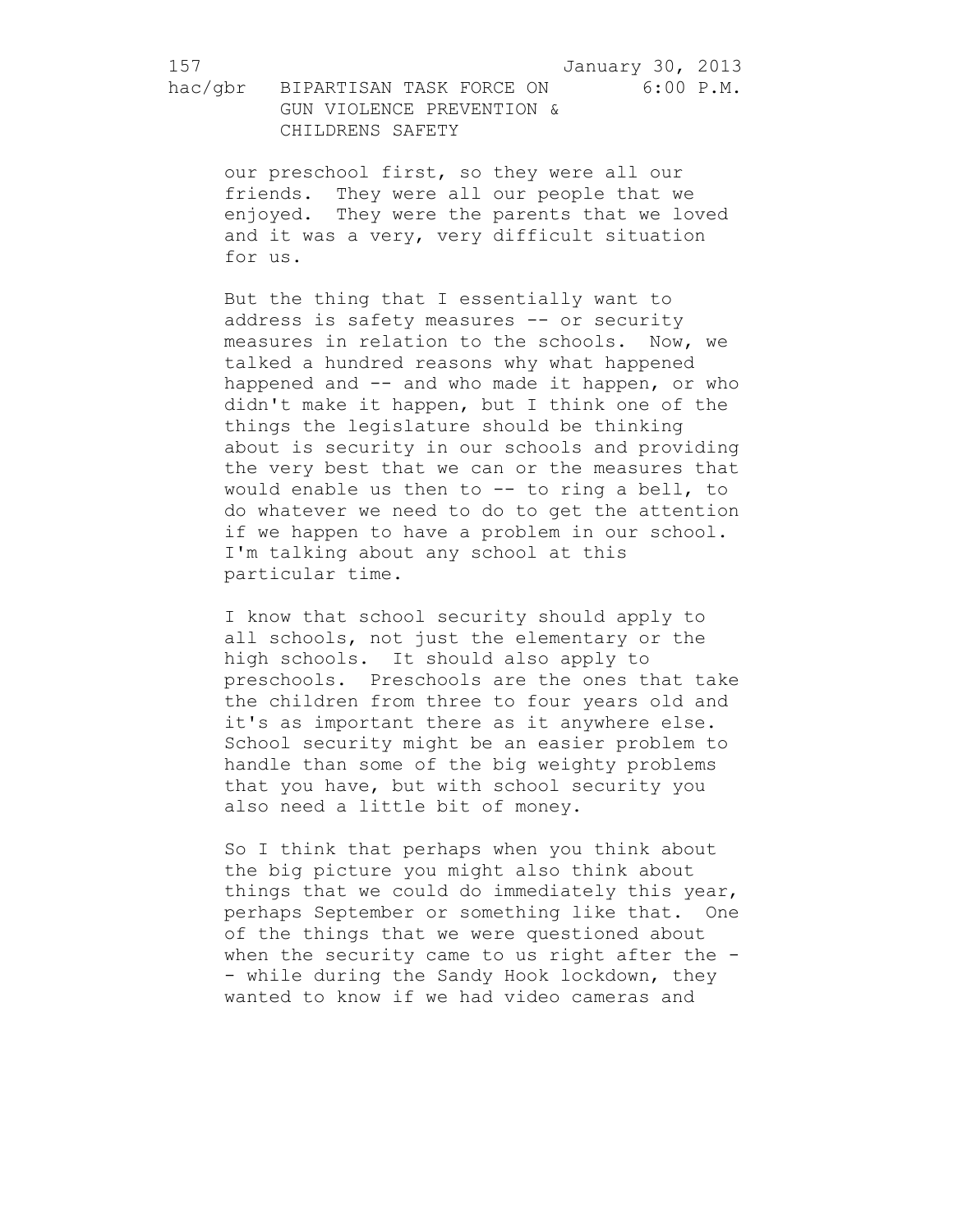they said, oh, my God that would have been such a big help to us. Well, we didn't have video cameras, and I assume a lot of schools don't, but that would be an awfully good thing to have.

The silent alarm button is another thing that teachers can have on their desks, under their desks, or wherever. They wouldn't have to go for their phones or anything else, but a silent alarm button could alarm and it could go to the police -- would let people know what's going on and of course the -- the bullet proof glass windows are also important as you know for many things that happen. Gated main entries to schools; in many schools you open the front door and there you are and in today's world maybe we need to provide a little bit more protection when you open that front door -- if you're allowed to open it.

And of course all schools should have some kind of security at the front door, but for the people that think they're a little smarter than the security systems I think it's important to have an extra step before you get in the school. And then of course --

SENATOR WILLIAMS: Mae, can I ask you to wrap up real quick?

MAE SCHMIDLE: -- there are the pendants that teachers could wear pendants which would allow them immediately to notify somebody that something was wrong -- police or whatever.

So I urge you to look at security problems within our school as you look at the whole big picture, but the immediate picture for us in a lot of our schools, especially our preschools,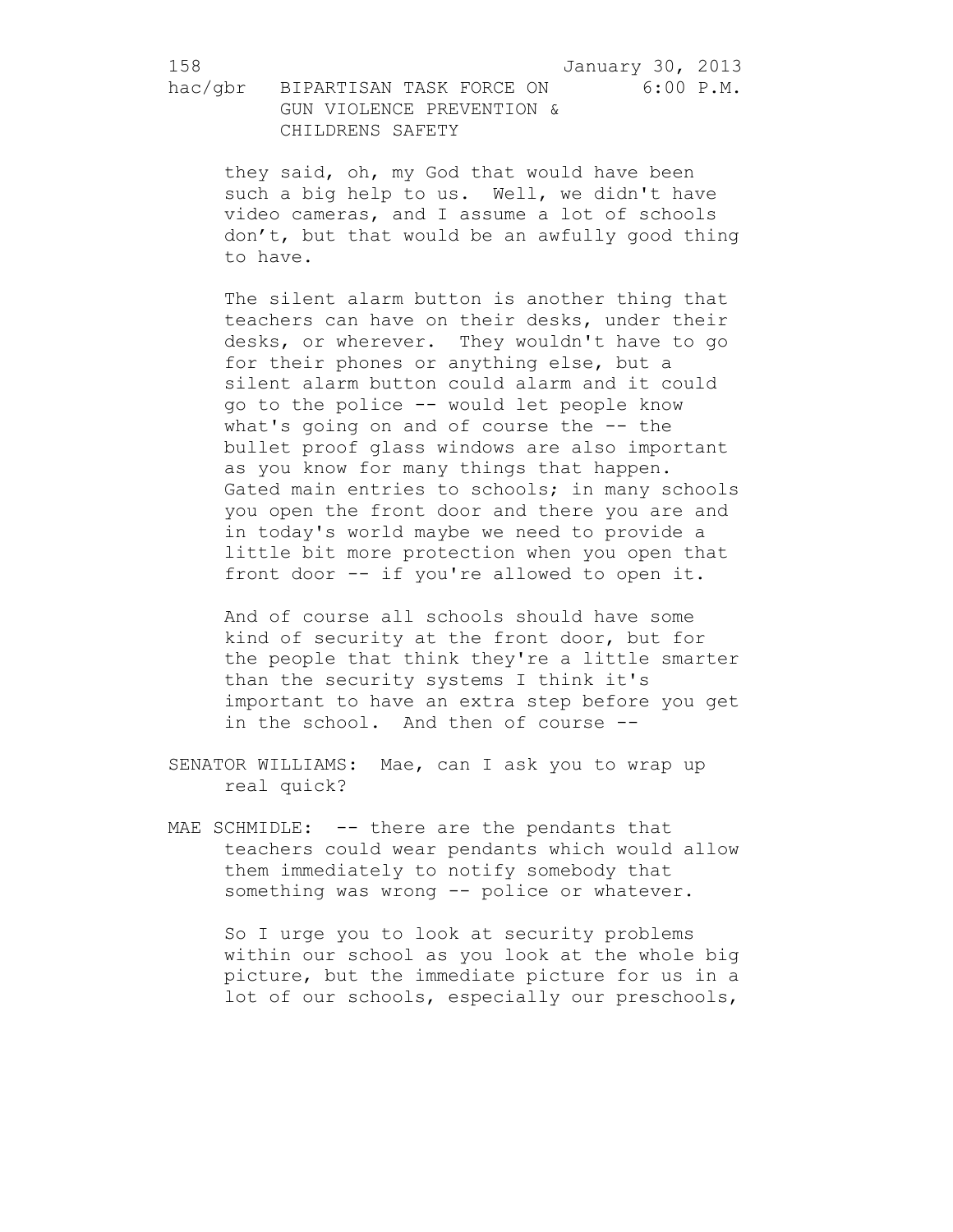159 January 30, 2013 hac/gbr BIPARTISAN TASK FORCE ON 6:00 P.M. GUN VIOLENCE PREVENTION & CHILDRENS SAFETY which on their way -- our little kids, you know, they're three to five years old, they're on their way to kindergarten to other schools and we should be offering them the same security that we're offering the larger -- the bigger kids. Thank you. SENATOR WILLIAMS: Thank you, Mae. Next on the list is Frank Viola. Is Frank here? After Frank is Mary-Barrett Anders. Next is Michael Majeski. And if  $I - -$  if  $I$  just could  $- -$  we have the room until midnight. Based on the number of people we have left to -- who have signed up we won't have enough time. So we really want to hear from you, but if you could be as efficient as possible with your words we would really appreciate it. Thank you. MICHAEL MAJESKI: Thank you. My name is Michael Majeski. My family is here in Newtown three and a half years. It's way past my bedtime thanks to many of my neighbors who didn't respect your allotment. I'm sure it's past some of yours. Frankly, unlike many here, I'm very

disheartened by -- and I would caution against any rush to add more laws and more regulations. I see it as a knee jerk reaction to a killer who broke many existing laws in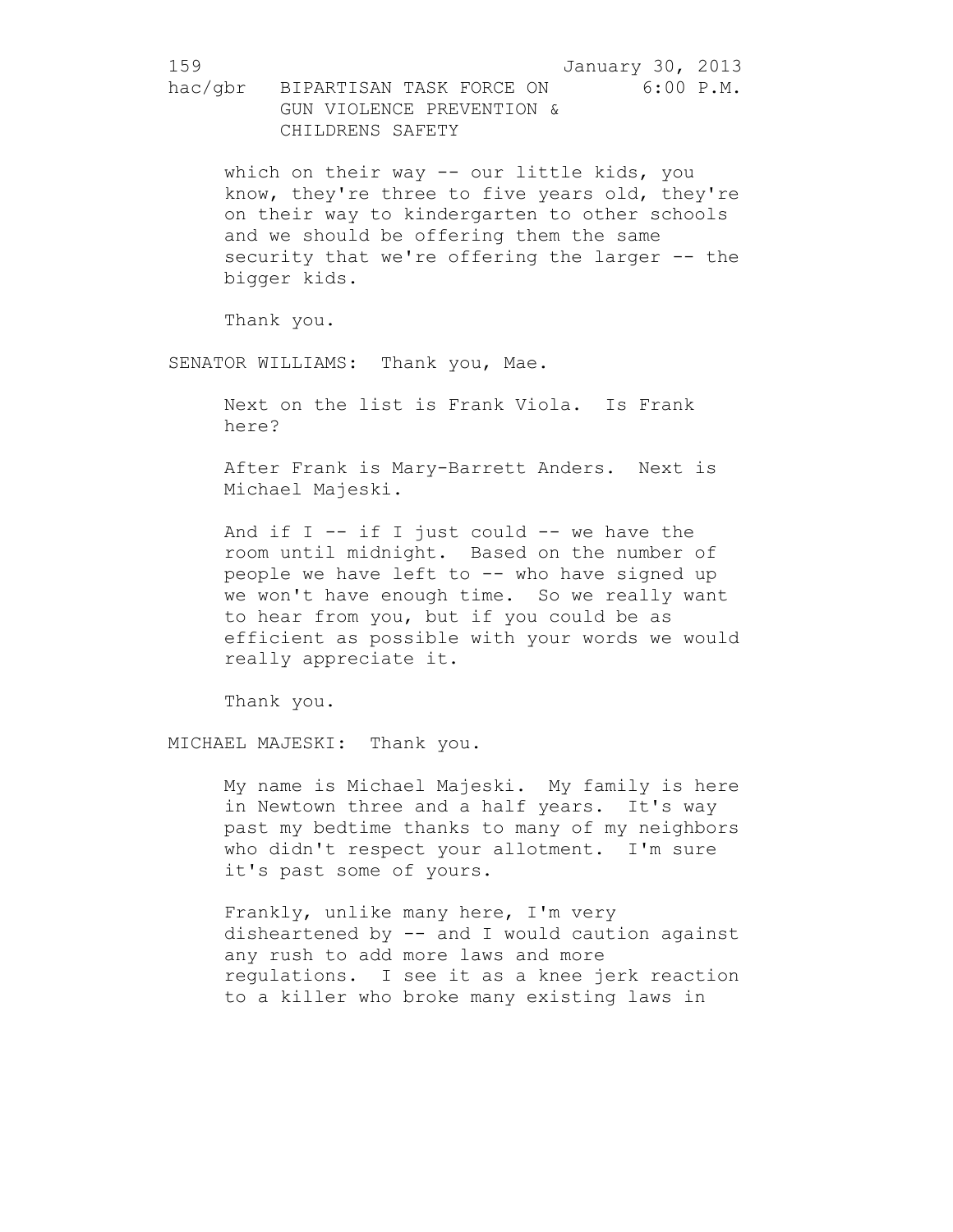hac/gbr BIPARTISAN TASK FORCE ON 6:00 P.M. GUN VIOLENCE PREVENTION & CHILDRENS SAFETY

order to commit his heinous crimes. Any proposals that I've heard about being bandied about and I'm sure are in front of you being considered seem to me to be targeted at the symptoms of the issues and none would have done anything to stop or prevent what happened on December 14th.

If there is any common sense or wisdom amongst the members of this committee I would humbly ask that you focus more attention on the underlying cause of these murders and not the symptoms. The painful irony of a state mental hospital right up the street from here being closed because it was no longer needed is not lost on many of us in Newtown.

That closing was the direct result of past legislative policy. It is one of hundreds across the country that met a similar fate. President John F. Kennedy started the ball rolling in 1960 with what became the policy of mainstreaming -- the mainstreaming of mentally unstable people into our communities. Legislators and the experts in the psychology professions during the past several decades aided and abetted this push, whose main objective would seem to me to be based on politically correctness for its own sake.

There are consequences to policy. A fundamental question of why these crimes did not occur 50 years ago I have not heard asked very much. Let alone have I heard much in the way of a reasoned answer. I would humbly submit that the first and foremost it was because the severely mentally unstable back then were in places such as Fairfield State Hospital where they needed to be.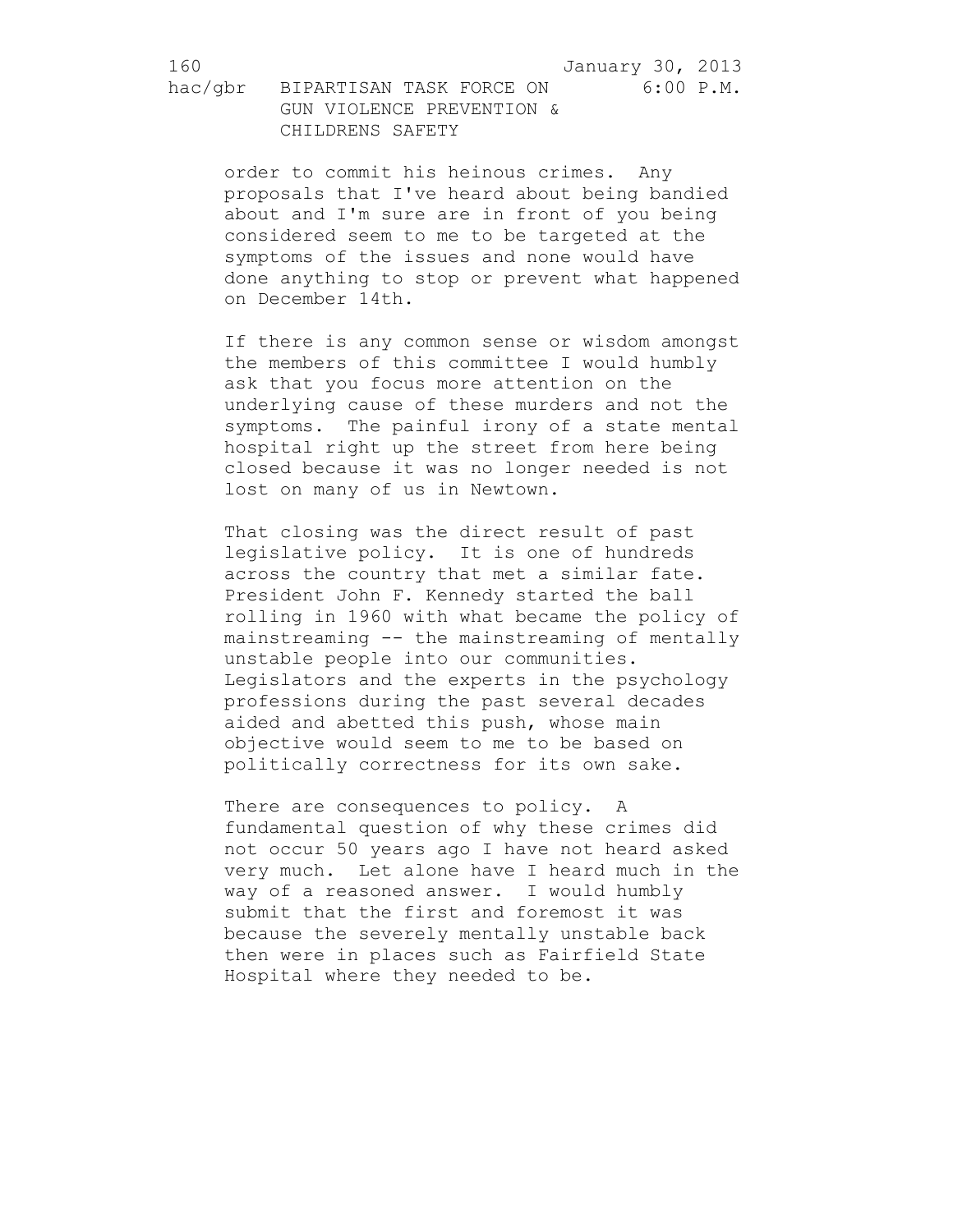hac/gbr BIPARTISAN TASK FORCE ON 6:00 P.M. GUN VIOLENCE PREVENTION & CHILDRENS SAFETY

Until you and everyone in the political classes and the media acknowledge and accept responsibility for the failure of mainstreaming as a policy, I submit that you are merely tilting at windmills with new legislation or regulation and are wasting our tax dollars.

The reason there is little in the way of resources for the mentally ill is because you closed the institutions and provided us a system where politically correctness towards the mentally ill was placed above the consideration of the risks they pose in our communities.

SENATOR MCKINNEY: Mike, thank you.

MICHAEL MAJESKI: I request that you publicly acknowledge this failure of policy before you push through any action in haste. Your policy decisions will have consequences just like the policy of mainstreaming has.

SENATOR MCKINNEY: Mike --

MICHAEL MAJESKI: Please consider the long run impact of these decisions in front of you, so a rush to act in the short run doesn't lead you into making similar mistakes.

SENATOR MCKINNEY: Mike, thank you very much.

- MICHAEL MAJESKI: Thank you for providing this forum and I hope it will genuinely be constructive.
- SENATOR MCKINNEY: Next -- next is Eric Poupon. After Eric is Toni Earnshaw, Andrew Wold, Steve Reilly.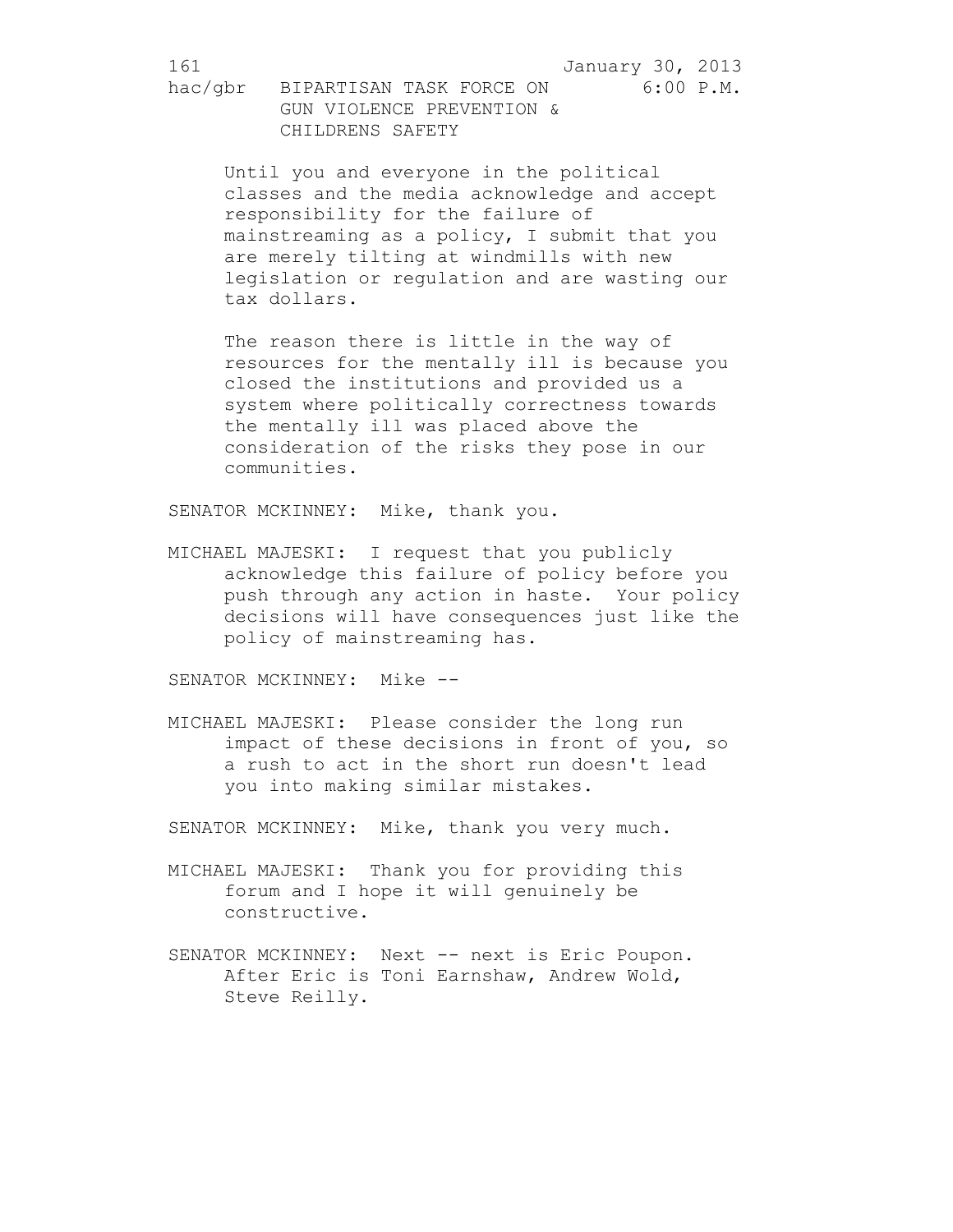ERIC POUPON: Hi everybody. I'm Eric Poupon. I have -- I'm a father of three here in Newtown and I wanted to thank you all for coming, especially Mitch, Dan and Deborah, representing our community.

I wanted to talk to you about a situation that's happening today, which is my family - my neighborhood and several other neighborhoods in town repeatedly every week have to go through daily hours of shooting that go on, on private land near us.

After complaining about this with our neighbors, what we realized is that we have no rights to actually stop any of this shooting, and the inevitable happened on January 6th this year where somebody working on a roof on a neighbor's house actually got hit with a bullet.

Now, we went to the police again and we went to our local leaders again, but again, we have no rights to do anything. Now, the message from them is pretty clear. They are trying to heal. They don't have the capacity to really do and go against the type of organizations that are here to enact local legislation, so I am here to ask you and to know that you will making an immediate impact with enacting the legislation that's before you and you will be making our town safer. You will also be giving the police and our local leaders the ability to make changes and act in these situations.

Thank you.

SENATOR MCKINNEY: Thank you.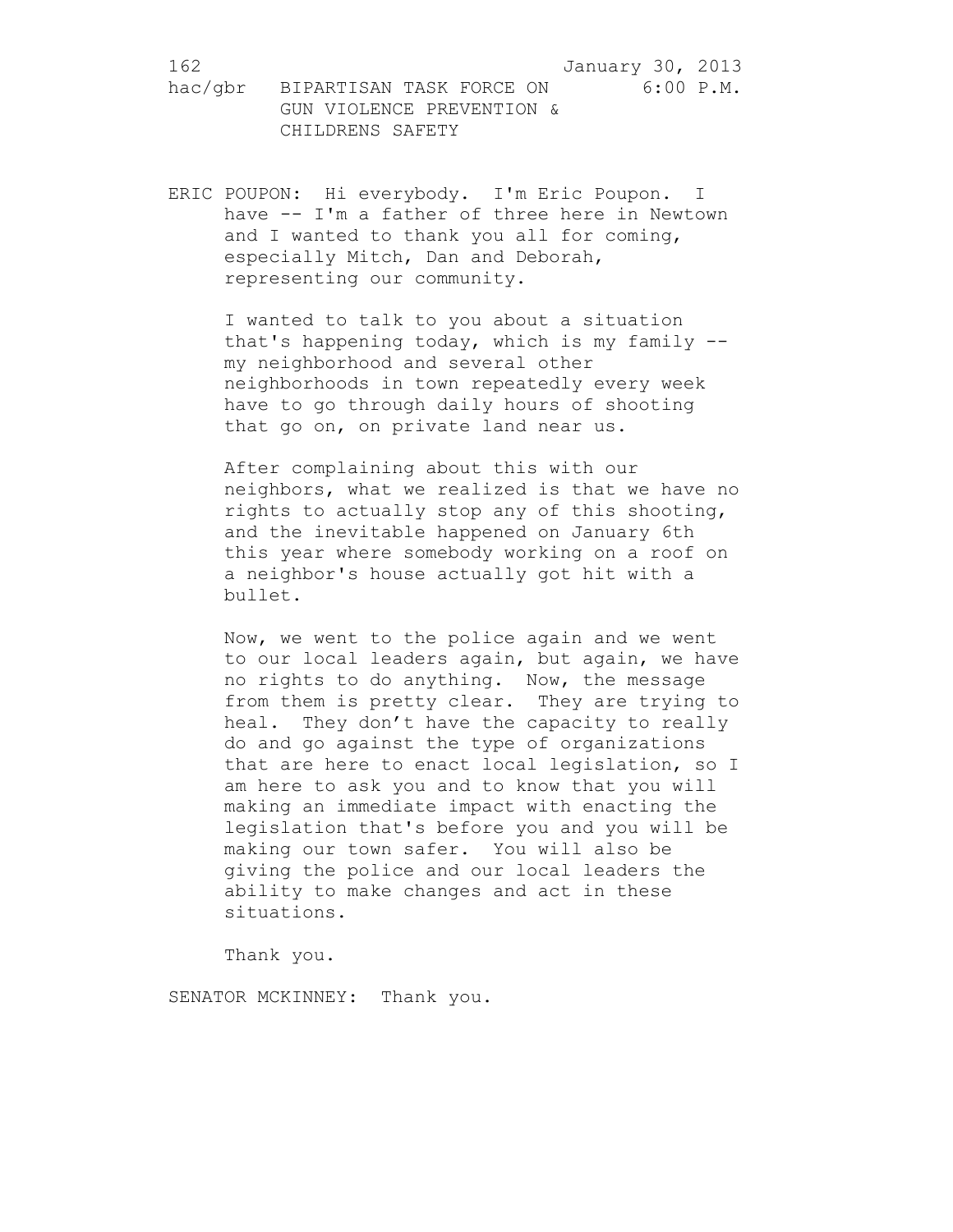hac/gbr BIPARTISAN TASK FORCE ON 6:00 P.M. GUN VIOLENCE PREVENTION & CHILDRENS SAFETY

Is Toni Earnshaw here?

If Toni's not, next is Andrew Wold, Steve Reilly, Kate Forno.

ANDREW WOLD: My name is Andrew Wold. I'm a Newtown resident. Like all of you I was horrified at what happened at the Sandy Hook School. Words can't express the sorrow I feel for those who lost loved ones that day.

Since that terrible day all of us are struggling about what to do in the aftermath. A conversation has started about criminal violence specifically, criminal gun violence. Certainly we have a problem with this, criminal gun violence. The operative word here is criminal and criminals do not obey the law. Since they do not obey the law passing more laws by definition cannot help.

We have plenty of laws on the books. I am holding here a book that enumerates every state and local gun law in the country. It is a 500-page book printed in small type. Let me say it again, we have enough gun laws. The problem is not guns, it's the criminals who use them. Guns are tools that can be used for good or for evil.

I would like to remind everyone here that the United States of America would not exist if it wasn't for military grade rifles in the hands of brave civilian patriots who sacrifice their time, treasure and in many cases their lives so we could live free from tyranny.

Those patriots were armed with the exact same types of rifles that the soldiers of the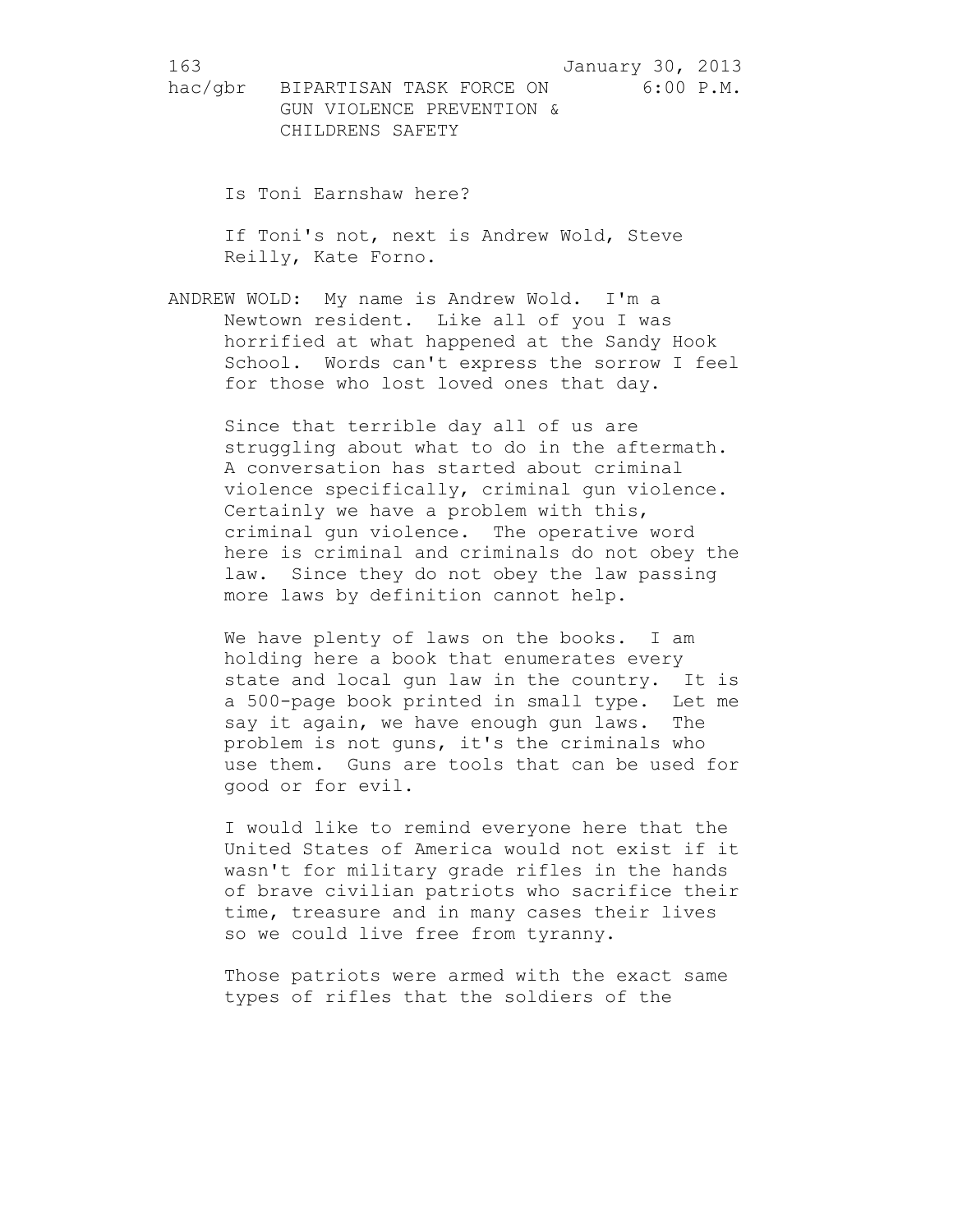tyrant carried. Things might have turned out much differently if those brave civilians had not been armed with rifles comparable to the ones their enemies used.

We live in the greatest country on earth thanks to military rifles in the hands of civilians. One of the good citizens who spoke here tonight is from Russia. He spoke eloquently and from the heart, but I would remind him and all of us that the Soviet dictators Lenin and Stalin disarmed their own people before they slaughtered tens of millions of their own people.

Here is some things Stalin had to stay about guns, "If the opposition disarms well and good. If it refuses to disarm we shall disarm it ourselves. The only real power comes out of a long rifle. Everyone imposes his own system as far as his army can reach. We don't let them have ideas, why would we let them have guns?"

It should go without saying that Stalin did not share these ideas with his people before he disarmed them. It should also go without saying that Stalin had aircraft, artillery and bombs at his disposal, but he still knew the danger that free citizens armed with rifles represented to a tyrant like him.

The criminal who committed these crimes in Sandy Hook was a troubled young man with mental health problems. In fact there's been an epidemic of violence in the last decade or so by young people between the ages of 15 and 25. Many of these young people were on legally prescribed psychotropic pharmaceutical meds. These prescription drugs have known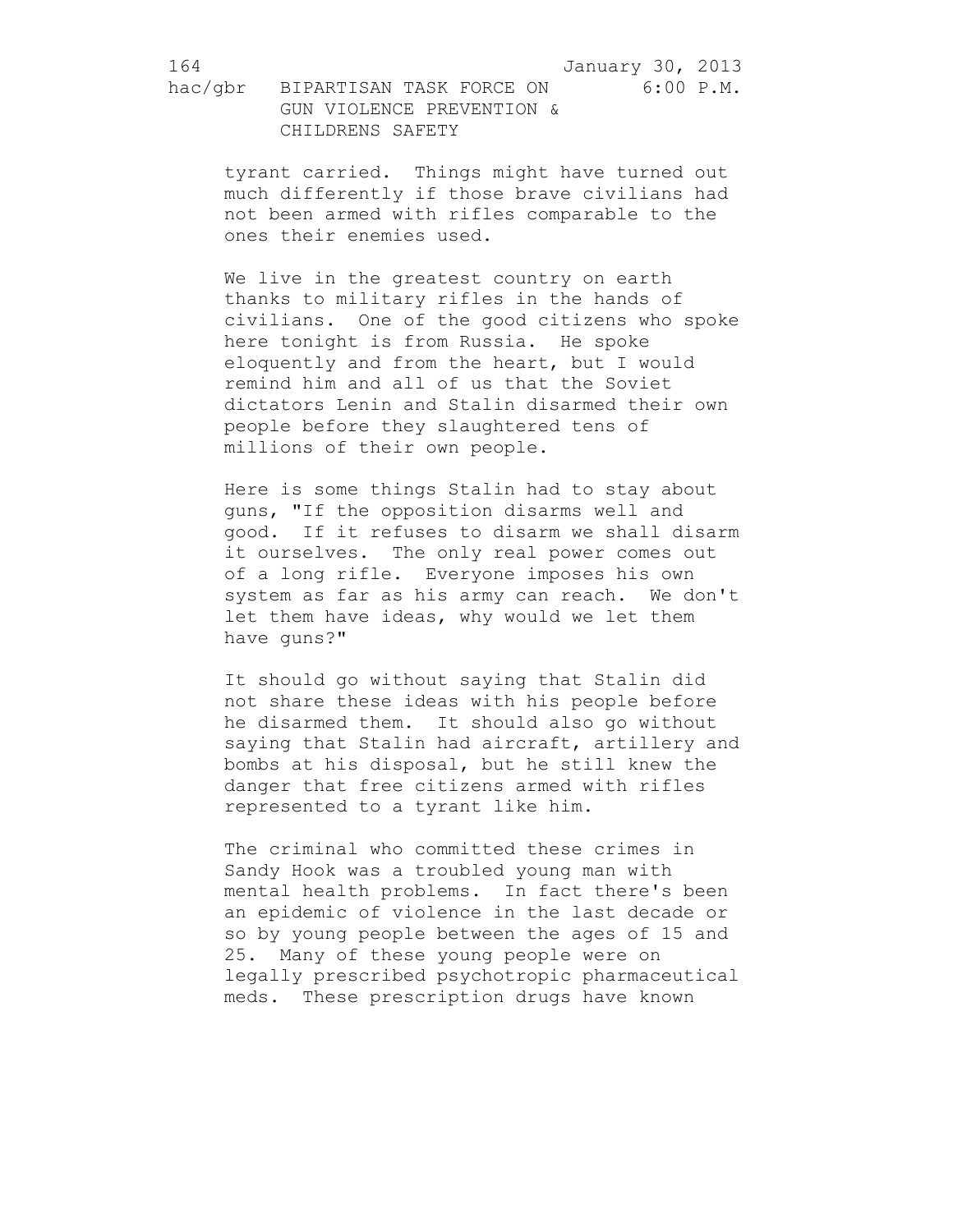165 January 30, 2013 hac/gbr BIPARTISAN TASK FORCE ON 6:00 P.M. GUN VIOLENCE PREVENTION & CHILDRENS SAFETY published side effects that include violent, deranged behavior, especially young people of this under 25 age group and the key word in that sentence is behavior. We need to stay focused on violent human behavior because no amount of new gun laws will prevent violent behavior. SENATOR MCKINNEY: Andrew, can I ask you to wrap up? ANDREW WOLD: A few more words please. I've waited a long time. This is a terrifically and emotional time for all of us. Please don't focus on creating new laws that only affect law-abiding citizens. Criminals will never obey the law, instead please think about our teenagers and young adults who have mental problems. How can we help them? How can we prevent them from

becoming the kind of young person that committed those horrible crimes in December 14th?

Thank you.

SENATOR MCKINNEY: Thank you.

Steve -- Steve Reilly. After Steve is Kate Forno, Heidi Carlin, Eliza Hoffman.

STEVE REILLY: Hi. My name is Steve Reilly. I'm a Newtown resident for nearly 17 years. This is a great community with terrific schools and wonderful people. I'm the father of five children, three elementary school age at a separate elementary school.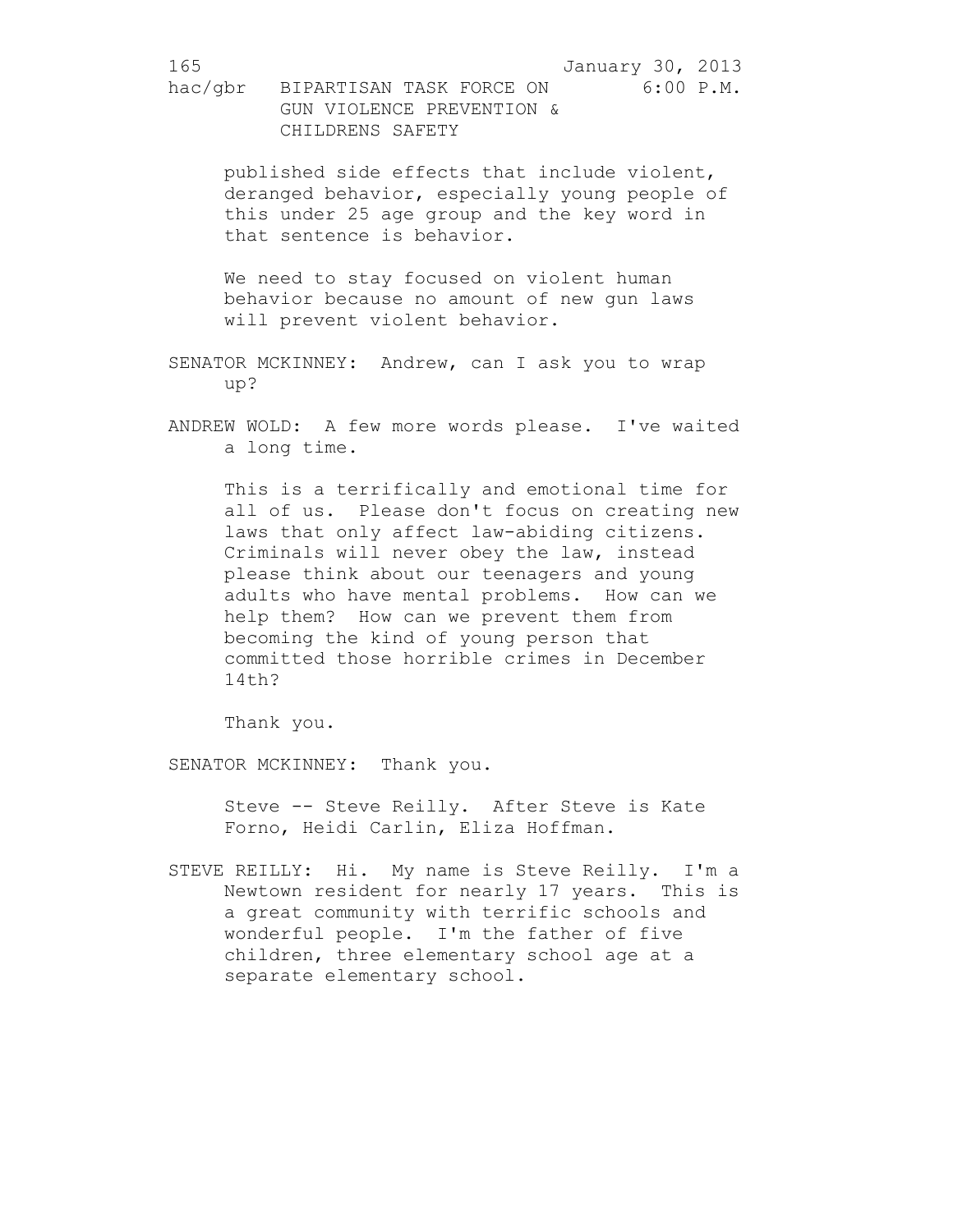I would like to see the emphasis of your efforts from these discussions to focus on responsible gun ownership. Responsible gun ownership includes the ideas discussed here already, background checks prior to gun purchase, tightening regulations and aftermarket sales.

No single idea prevents another tragedy from happening. Ideas proposed by many can help build a plan to reduce the chances of another tragedy occurring again. Here is my idea. It's my understanding that when an individual gun is fired it makes a distinguishable imprint on the bullet similar to a fingerprint. The bullet can be connected to the gun that fired it. We should consider housing this information in a national database.

Before a gun is sold in the U.S. one shot should be fired. The bullet can be required to be sent to a central agency for ballistic testing and recording to connect the bullet with the gun sold. We can then track bullets found at a crime scene to the gun that fired it and to the original gun owner.

I feel this idea fosters responsible gun ownership in the following ways. The purchaser is less likely to attempt murder knowing the gun bullet connection exists. Two, the gun -- the owner will likely better protect and safely store the firearm from us by others knowing that the gun bullet connection exists.

Three, the original gun owner will want to remove themselves from this responsibility at the time of the sale of the gun knowing that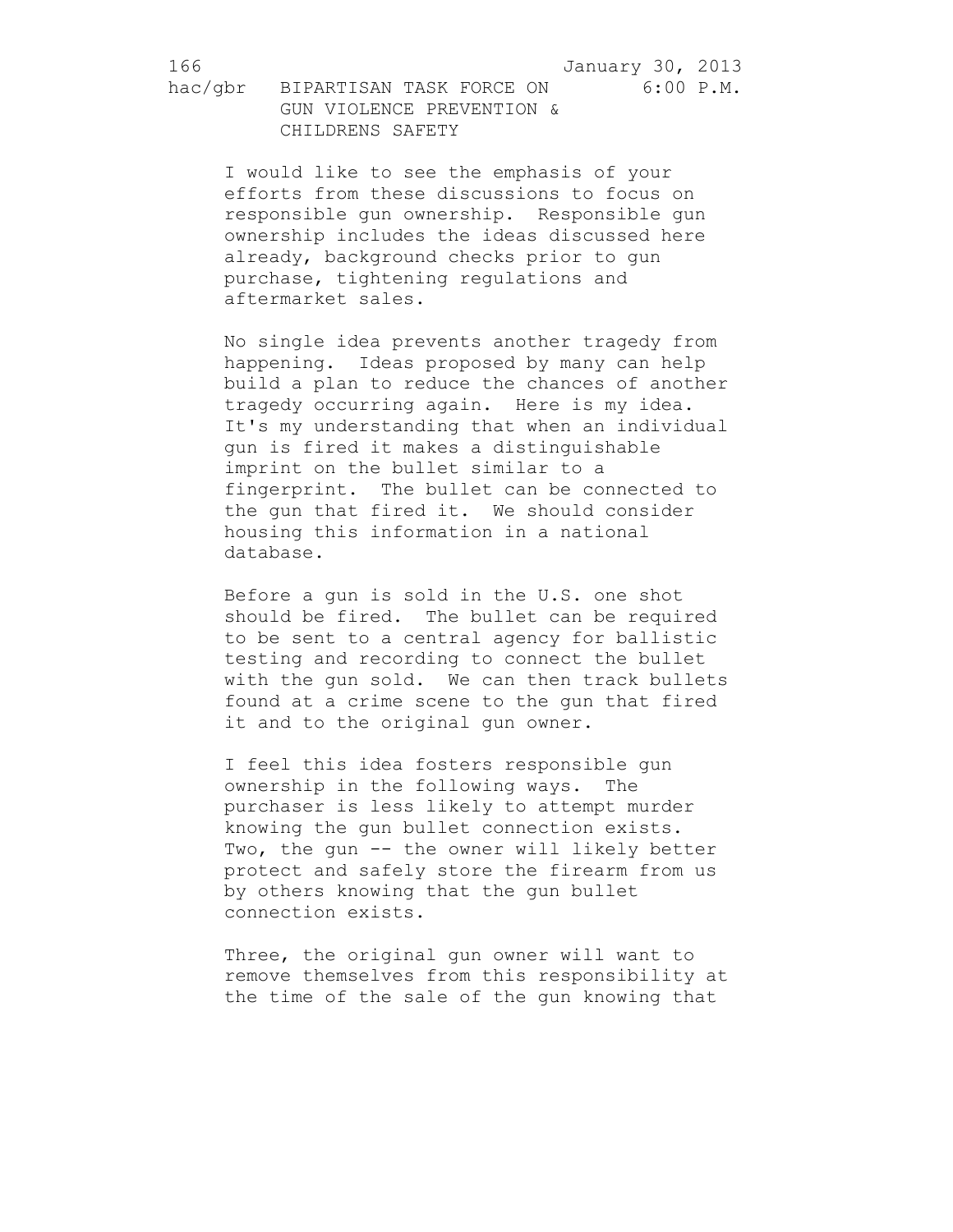the gun bullet ship -- bullet connection exists.

I came here tonight to help me be the best parent to my children that I can be. I chose to speak tonight to try to help all the kids in our community feel safer and be safer. I chose to offer an idea for your consideration to be part of a bigger solution to help all of our nation's children be safer, for all of us to be safer.

On a separate note my heart goes out to the families who are directly impacted by this tragedy. God bless the teachers in our community and in the nation. God bless the first responders in our community and our nation.

Thank you very much for your time.

SENATOR MCKINNEY: Kate Forno. Is Kate here?

Heidi Carlin. Eliza Hoffman. I'm going to get this last name wrong probably, Lisa Chalou. Jane Cottinger -- or Cottingham. Wendy Hayes. Joan Charash. Barbara Myers.

I was getting worried there, Barbara. Thank you.

WENDY HAYES. Good evening. I don't like speaking in public so I hope I'm not too nervous.

Thank you all for coming here. I know it's a long evening.

I would like to basically speak about three points, the first one mental health. I come from a somewhat different perspective. My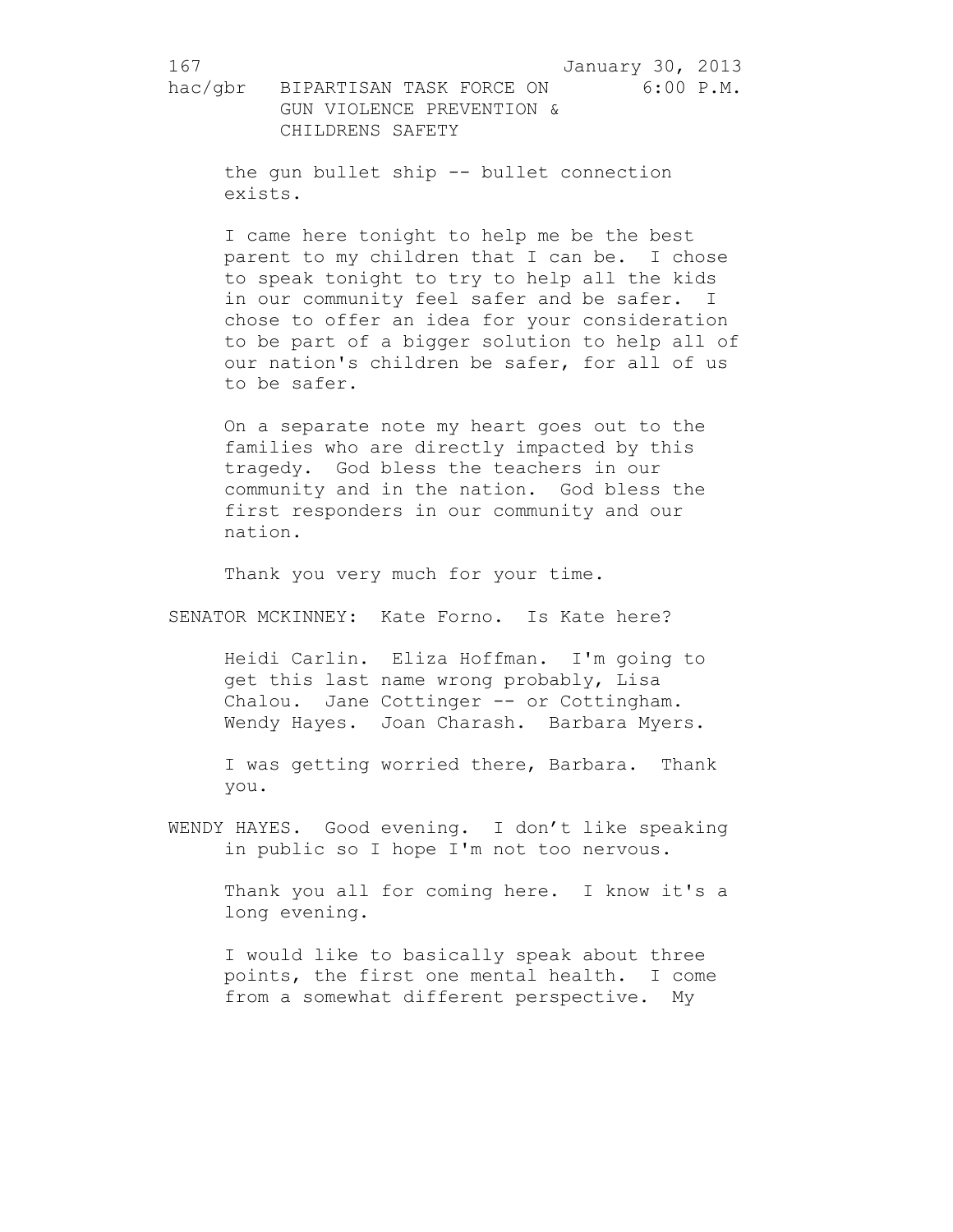hac/gbr BIPARTISAN TASK FORCE ON 6:00 P.M. GUN VIOLENCE PREVENTION & CHILDRENS SAFETY

daughter Emily had Adam in her chemistry class, so I do remember her speaking of him and his behavior and he wasn't a raving lunatic at that time, he was just an extremely paranoid social -- socially paranoid child.

I have no idea what happened to him in his later life, but I question -- I worry -- I bring more questions -- I guess I am nervous. I have more questions than actual offerings. I -- I wonder what was available to his family. What was available for them for him? I know she -- he was in my daughter's chemistry class and she would need to sit with him the entire time in class, so he needed to be supervised 24 hours a day and I just  $-1$ don't know, but I wonder what was available for (inaudible).

I know we're mentioning Fairfield Hills. I understand Southbury Training School also used to take children. He was very gifted, so he wasn't -- you know, he was very brilliant. My daughter would talk how in chemistry class he would just look down, and the kids were warned, you know, don't make direct contact. He's very afraid of noise; be very quiet, but he would answer questions, you know, so it was a special situation. I don't think mainstreaming is the answer for (inaudible), you know.

My other point really I think this really isn't about gun. I don't think laws will pass this. I think other people have mentioned -- I think we really need to look -- you can't do this with laws, but I think we really need to look at the family, the community -- there's isolationism. I never was an advocate of violent videos games.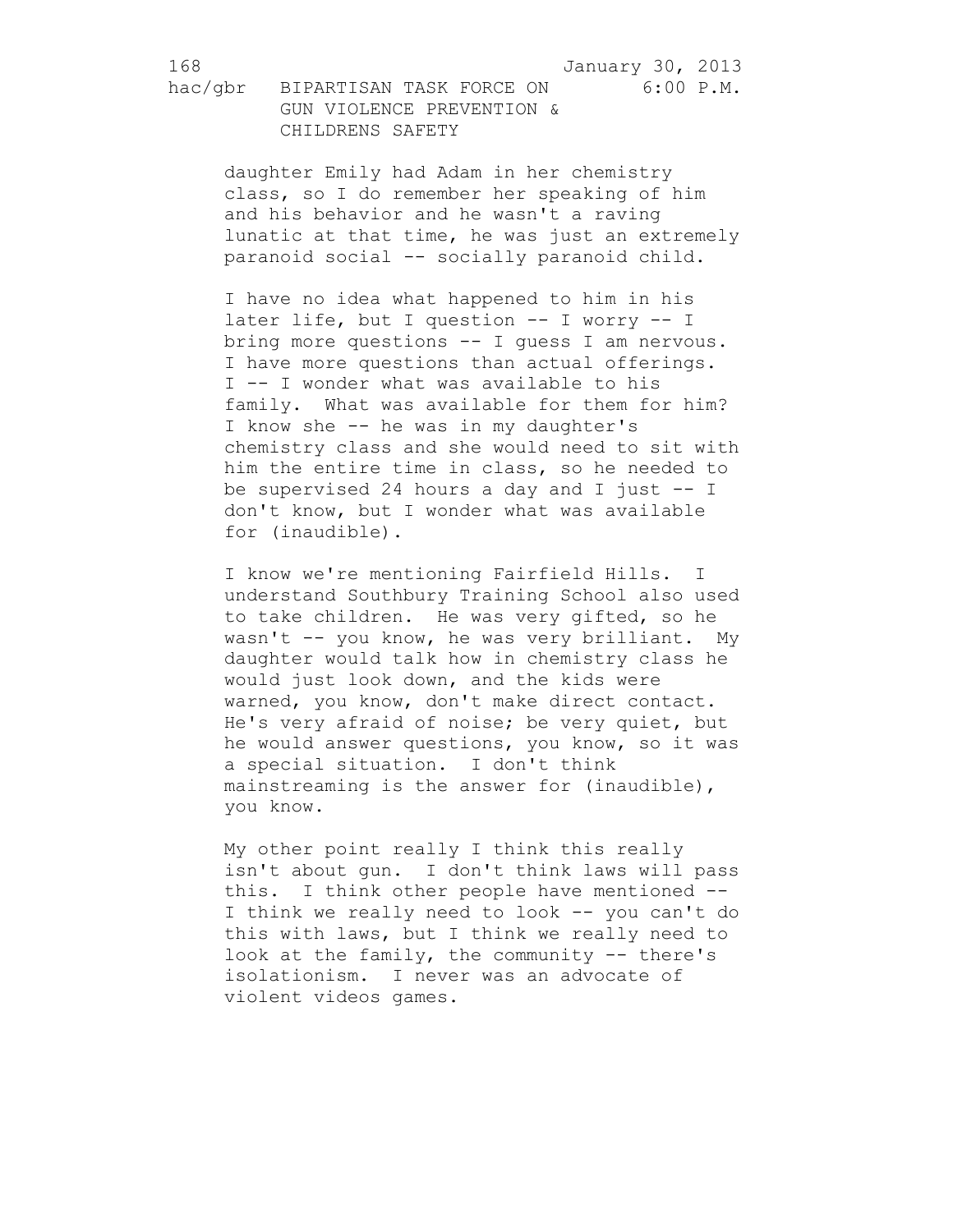hac/gbr BIPARTISAN TASK FORCE ON 6:00 P.M. GUN VIOLENCE PREVENTION & CHILDRENS SAFETY

This is kind of -- I've lived in -- born in Fairfield County my entire life. I've live in Newtown 25. My children have gone through the system. These kids that are now like 25 are sort of the first generation that have either gone to daycare from the time they were infants all the way through. I know psychologists are even studying this. I don't mean to pass judgment, but they are studying this generation that it's a much more aggressive generation.

I question the psychologists have also been looking how they're being desensitized. And the last one is gun laws. I was on campus at Virginia Tech so when this happened it's a little -- maybe that's why I'm so shaky. I do know students after that. A lot of them discussed carrying weapons themselves because if someone was in that -- of course they're adults, I realize these were very young children, but it could have just, you know, eliminated what the carnage that took place.

 $So$   $--$ 

SENATOR MCKINNEY: Thank you, Wendy.

WENDY HAYES: -- a high-powered gun is a car, is just as dangerous as a gun.

So thank you.

SENATOR MCKINNEY: Thank you.

Barbara, welcome.

BARBARA MYERS: Yes, I'm Barbara.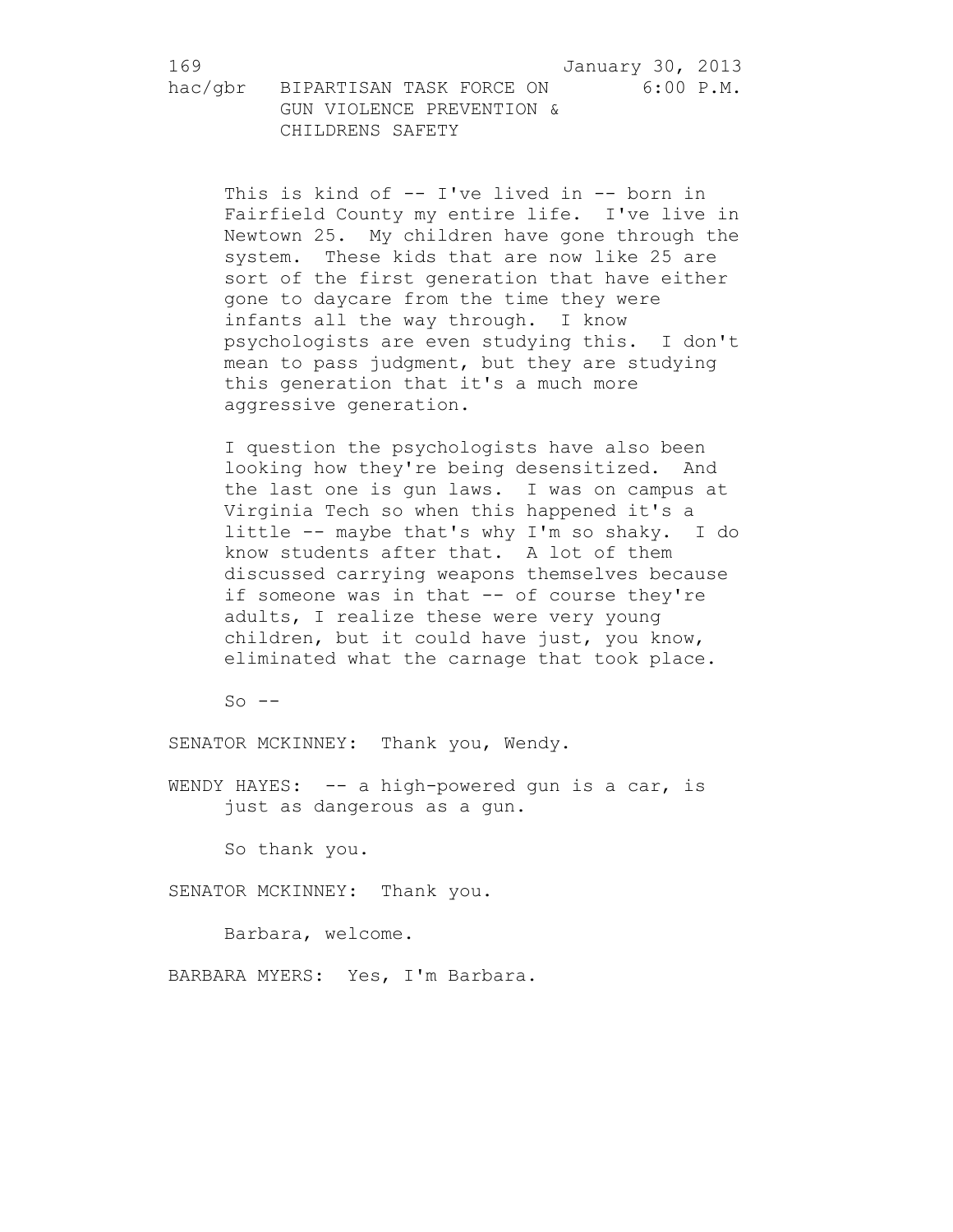Hello, everyone.

Well, I've got a lot written here, but I'm going to -- I'll shorten it. First, I would just like to thank you so much for coming here and sitting here. It's -- it's a really -- I know you already had a long day on Monday and I only have a 10 minute drive home and I can't imagine what your drive home will be like so I -- I just want to make sure you understand that everyone in this audience appreciates your time and commitment to this. I've been a Newton resident for 31 years. My husband and I raise two kids here and I was also a Connecticut teacher for 36 years. I worked with Dawn Hochsprung and her dear, dear husband George in the Danbury schools.

I'm just basically your average, quiet, reliable taxpayer who never speaks out, but I don't know, I just felt like I had to speak out because I'm pretty shaken up. I actually grew up with guns.  $I$  -- my dad was a military guy and we used to go out target shooting and I loved to shoot guns when I was a kid, even though I was a girl and still am.

But, you know, we didn't have assault weapons back then. We had rifles and my dad had a pistol and it was really kind of fun, but it's like a different world now. Those days are long gone. So I want to urge you to make some real meaningful change and it is your duty to protect us. I -- I'm really relying on you to protect -- to protect our kids and to protect me as well.

So I urge to insist on background checks for all gun purchases. I'm a responsible citizen. I wouldn't mind if you wanted to check my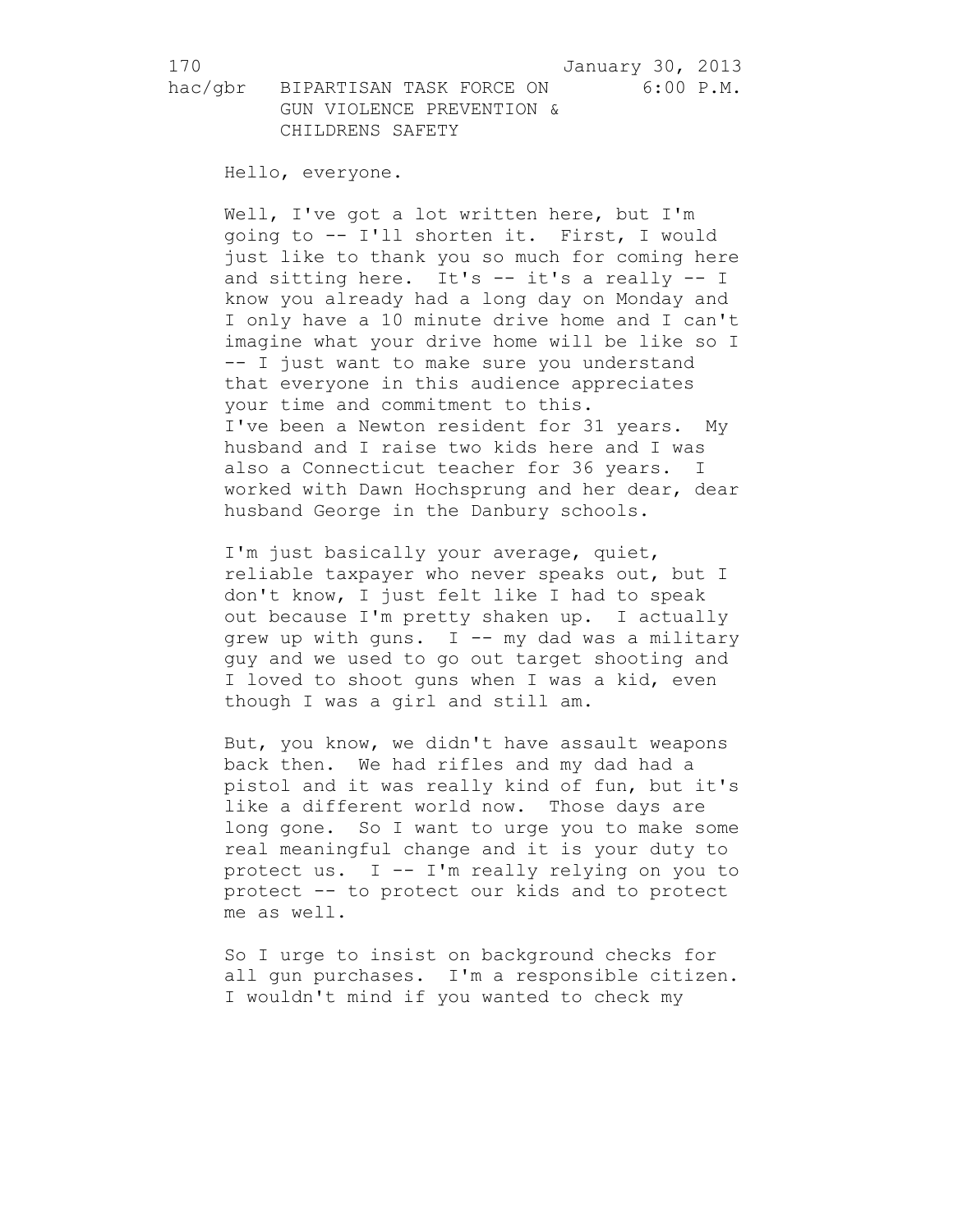background, in fact, I would welcome it. Federal and state registration of all guns because after all guns do cross state lines. Sharing of information among law enforcement agencies, I know that's been mentioned. Banning of assault weapons and all military style weapons, ammunition and high capacity magazines -- was that for me?

SENATOR MCKINNEY: Yes.

BARBARA MYERS: Okay.

SENATOR MCKINNEY: Thank you.

BARBARA MYERS: I'm sorry. I'll -- I'll quit.

SENATOR MCKINNEY: Thank you very much.

BARBARA MYERS: Okay. Thank you.

SENATOR MCKINNEY: People have been thinking that's a cell phone all night. That's  $-$  now I  $$ now I get it. We're -- we're used to that bell going off in Hartford so.

Next on the list is Susan Boritz -- Boritz, Jan Brooks, Karen Pierce.

Okay. We'll wait for you.

Let -- I'll go over the next couple of names and then Senator Williams will take over. Karen Pierce, Daniel Kormanik, Cathy Robinson, Mark Woods, George Ferguson.

If you could please identify yourself? SUSAN BORITZ: I will.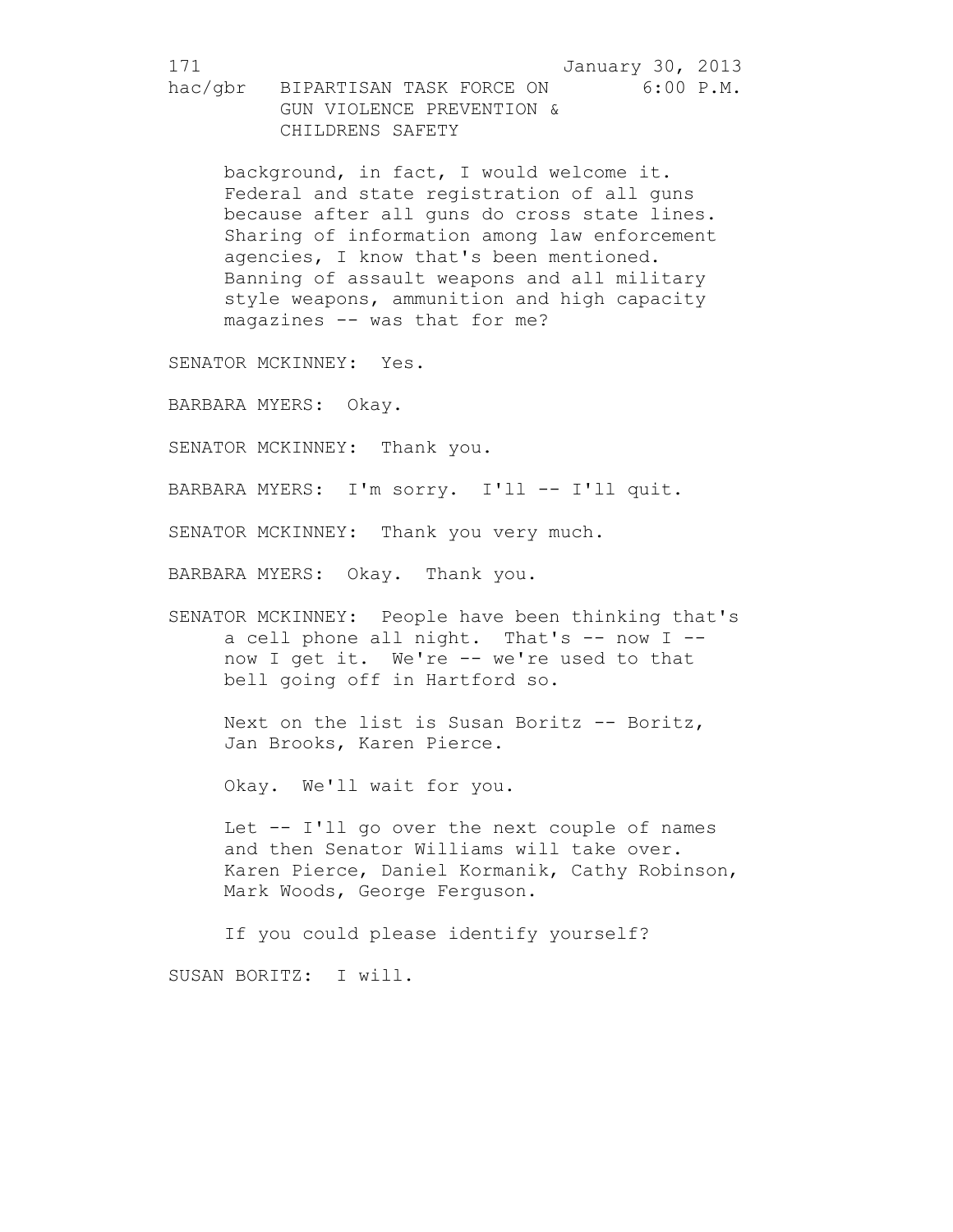hac/gbr BIPARTISAN TASK FORCE ON 6:00 P.M. GUN VIOLENCE PREVENTION & CHILDRENS SAFETY

My name is Susan Boritz. I have lived in Sandy Hook for 16 years. I'm a marriage and family therapist in LMFT and I'm an alcohol and drug counselor. After working in a variety of different agencies doing therapy in December of 2011 I opened up my own private practice. I opened up that practice in Sandy Hook.

I named practice Pathways Counseling, both because of the personal journey I had to take in order to come home to practice in my own community, but because it is my strongly held belief that healing our wounds and creating needed change is a journey we must make one step at a time, and very often involves choosing a very different pathway from the one we've been walking.

So I'm both a resident and a mental health practitioner in Sandy Hook. In addition, I have specialized in trauma training and that enables me to work effectively people -- with people with trauma and I have been working with some of the people that were traumatized.

I work with a great many children and adolescence and I want to offer my perspective on two things; prevention and response. Here's the sad truth, preventing what happened on 12/14 was virtually impossible as things were and still are. The research is clear that mental illness in adolescents and young adults goes largely undiagnosed and untreated even as risk factors for serious illness and suicide are the highest at that point in the person's life span.

Serious mental illness isn't generally identified in its early stages and if it is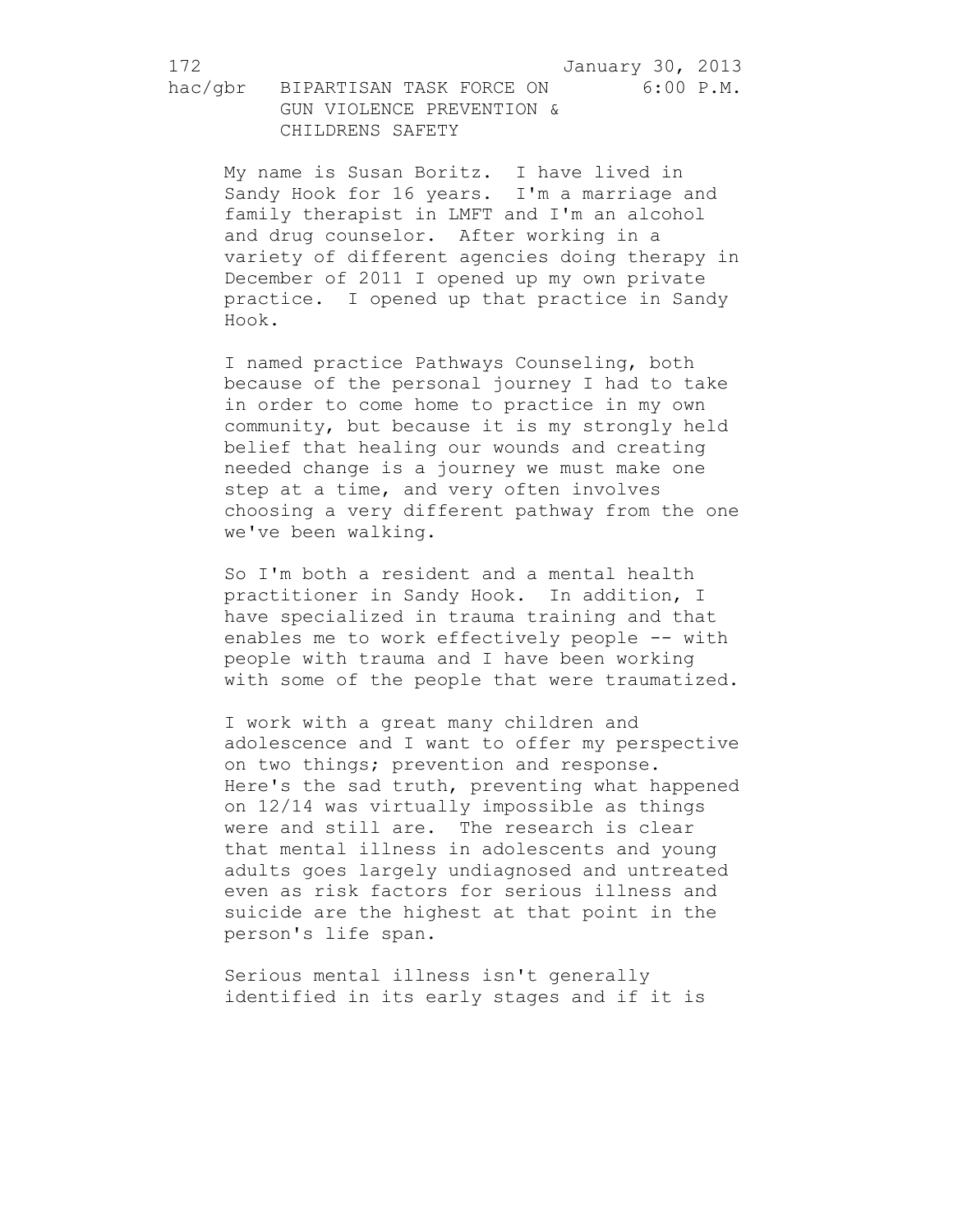it's very often misattributed or masked. Even when parents and/or school officials are aware that a young person is struggling getting on the same page about what needs to be done is extremely difficult and even when there is agreement among the support of adults about the nature of the problem, the young person himself or herself very often doesn't accept the definition of the problem. Legally, after the age of 18, parents are almost completely powerless to force their kids to comply with treatment, even when they can, there is very little effective, affordable, and accessible healthcare available for families. This is especially true when there is a substance abuse issue, which is very often the case and these youths wound up -- wind up in our criminal justice system and make up the majority of our prison population.

And response to the traumatic events, as a trauma trained clinician working in the town of Sandy Hook, every client that I meet has been traumatized by the shooting. They have not all lost loved ones, neither have I; however, they are all showing signs of the trauma, marriages are impacted, parents are struggling to parent, we have lost our sense of safety. Our fundamental identities have been shifting --

SENATOR MCKINNEY: If you could please --

SUSAN BORITZ: Almost done.

SENATOR MCKINNEY: -- please conclude. Thank you.

SUSAN BORITZ: This is what I want to say. The circle of traumatization is going to be much,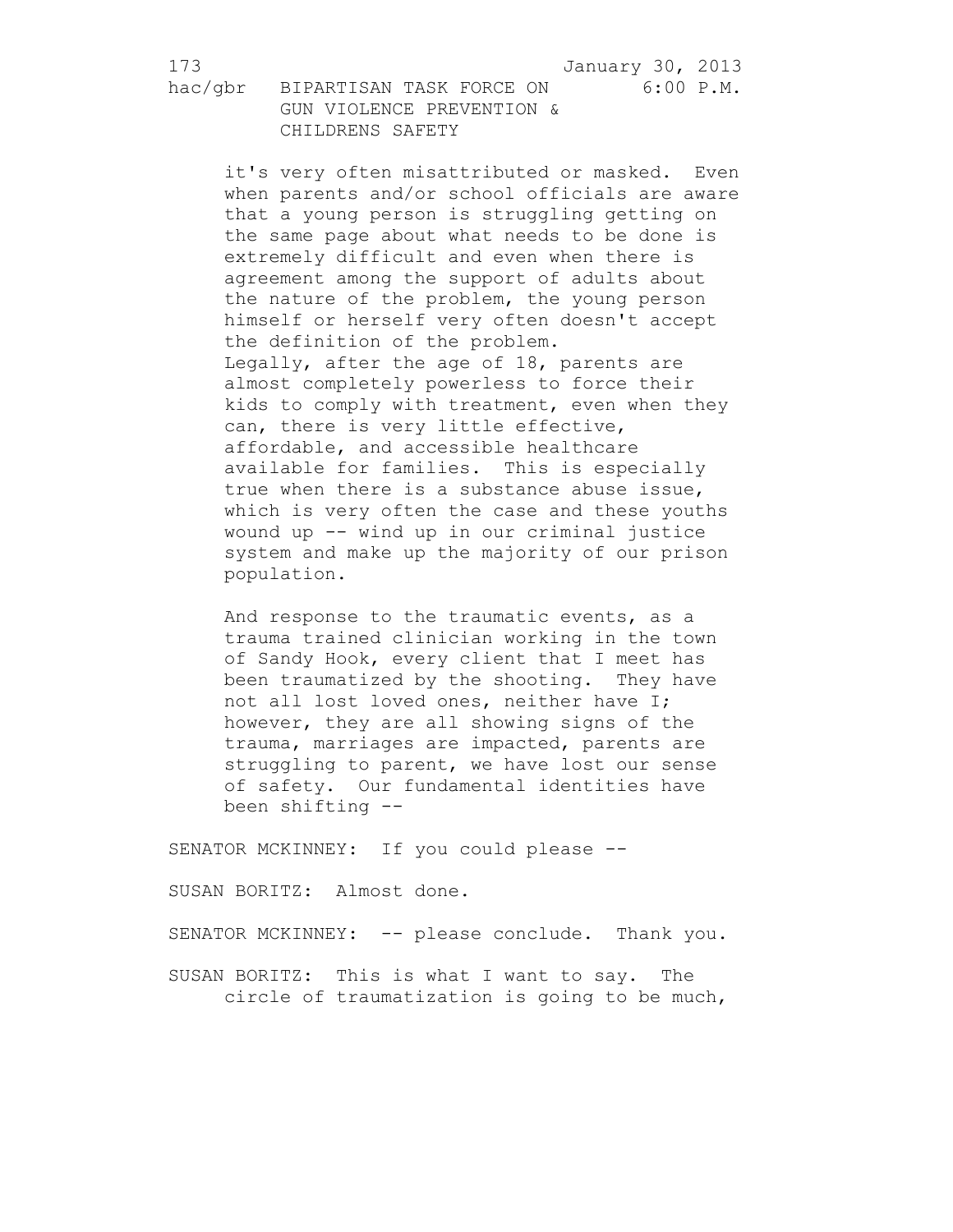much wider, deeper, and longer than we may currently be aware of or are planning for and I want you to keep in the mind -- in mind this is going to be a long haul.

KAREN PIERCE: Good evening, ladies and gentlemen.

Thank you for being here. My name is Karen Pierce. I am a parent of children who attended Sandy Hook. I currently have a son who is a sophomore at the high school and I was on the end of receiving those texts while I was teaching in a classroom in Bridgeport.

I was teaching in Wyoming when something happened in a town called Cokeville, so I also have been through, as an educator, this kind of thing not of the same caliber, but incidents where teachers had to rise above occasions and I'm so grateful for teachers.

What I would like to say to you is this, you're here, you're up there because you believe in the Constitution. We're the Constitution state. I grew up in Delaware, the first state. You guys have to get over that, but that's how it is.

The Constitution is a living document. It breathes. It changes with us and you have the power to do that. We have a First Amendment. It doesn't give us the right to say anything. We have guidelines because people can say things that lead to trouble and so we have guidelines of what is acceptable free speech and if you cross that line we have laws.

I believe in the Second Amendment. I've fired a musket. I've done muzzleloaders. I lived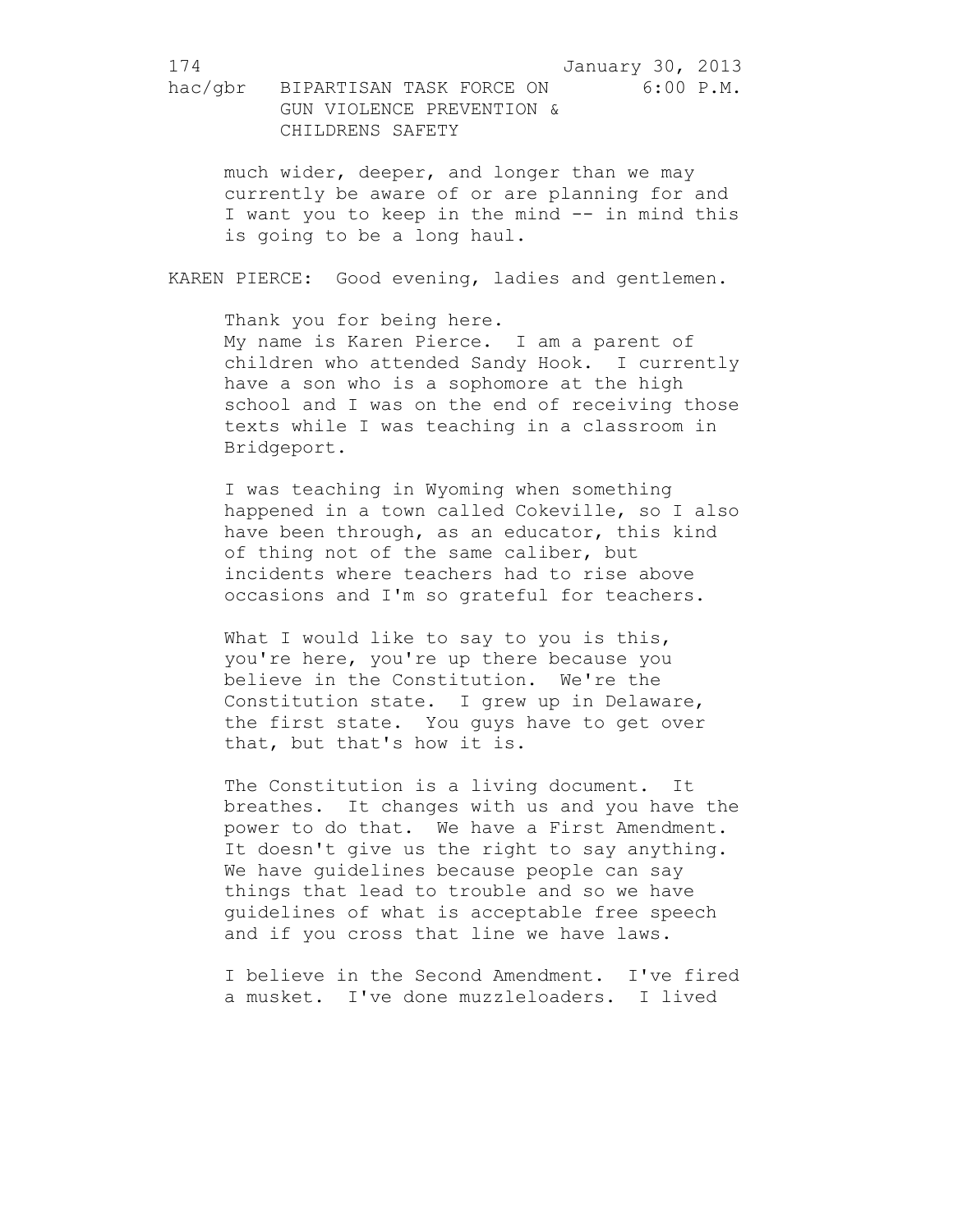in Wyoming. I lived in Montana. I can gut a deer, but the point is I don't need to do that in Connecticut. I don't want a gun in my classroom.

We have people who are us and them, but the Constitution is we, the people. That's your job. You're to bring us together. You're to find that balance for us. That's your job. It's not all or nothing. It's not the Second Amendment or no guns. It's what is reasonable and right now it's our children in the middle. They're in the crossfire literally on the 14th, but now because we have adults who are standing here and here with words going back and forth our children are in the center.

You have that power for us to be we, the people. You have that and I beg of you to take that charge and look at our Constitution we the people. Not one -- not the other, but together, please.

Thank you.

SENATOR MCKINNEY: Thank you.

DANIEL KORMANIK: Good evening.

Hi guys.

SENATOR MCKINNEY: If you could identify yourself please.

DANIEL KORMANIK: Yes, I will.

Thank you very much for coming.

My name is Daniel Kormanik and I used to live at 85 Great Rain Run, Sandy Hook, and I still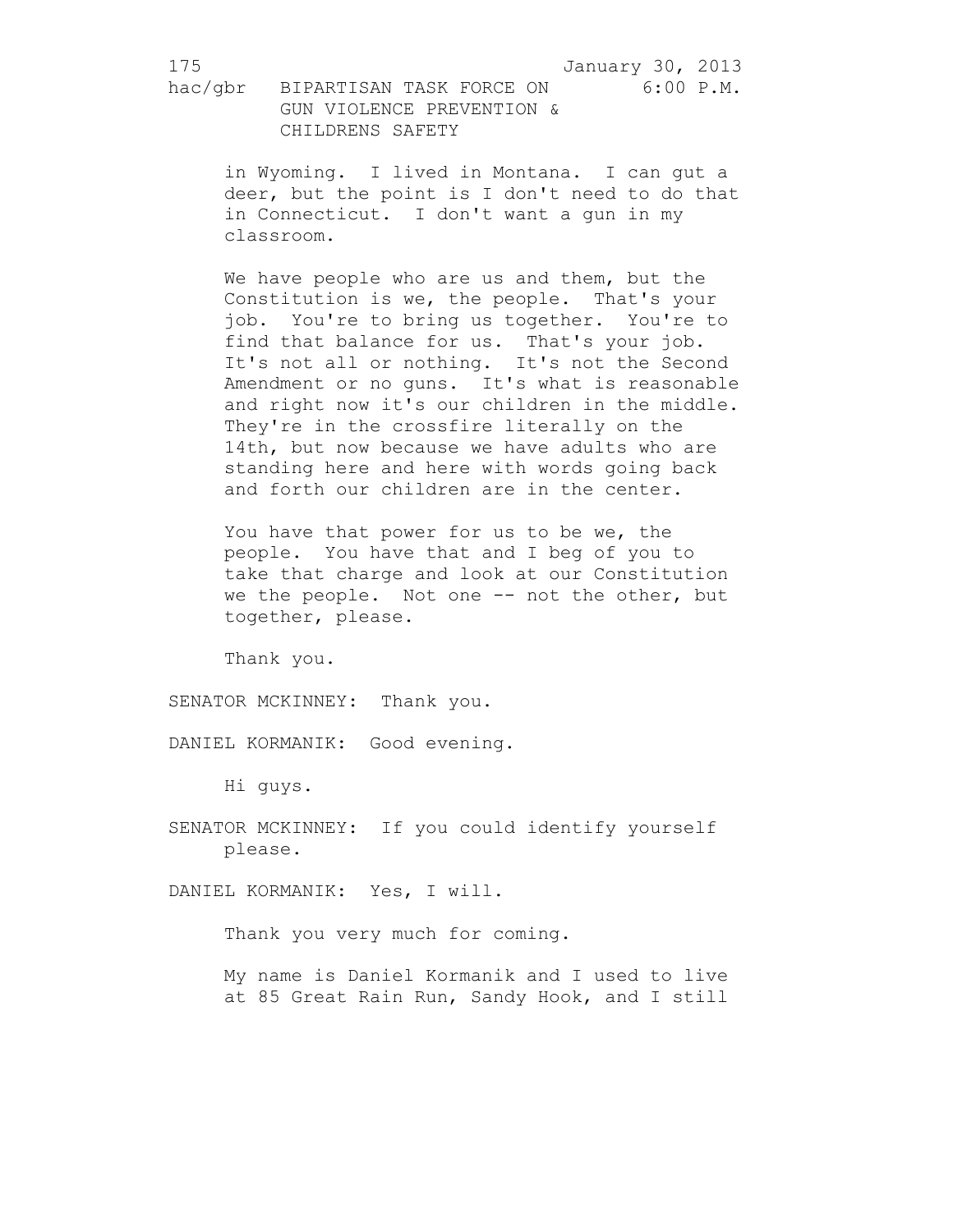live in Newtown. I have five daughters. Two of them went to Sandy Hook School a while back. I have five grandchildren.

There is a common -- other common things than the gun running through this -- these terrible events. There's been 32 some of them so says the Internet and a noted psychiatrist, Dr. David Healy from London.

In New York in -- recently for psychiatric meeting in response to what happened in Newtown said that -- in an interview that psychotropic drugs are behind the school massacres and this was his quote:

"And when nine out of 10 cases in both of the school shootings -- both the school shootings and the other mass shootings like the movie theater, involve these drugs being prescribed than a significant portion of these cases were either caused by these drugs being prescribed, or the drugs made a significant contribution to the problem because they cause violent behavior."

There is wide range of problems when it comes to looking at these drugs for children and he felt that very children really have the serious problems that warrant the treatment of these kind of drugs -- or mental illnesses with pills because it's more of a developmental thing and we're making a problem.

Psychotropic drugs are called selective serotonin reuptake inhibitors. Anyway, his other thing was that the medical doctors who prescribe the pills do not necessarily cure mental illness and they're too many doctors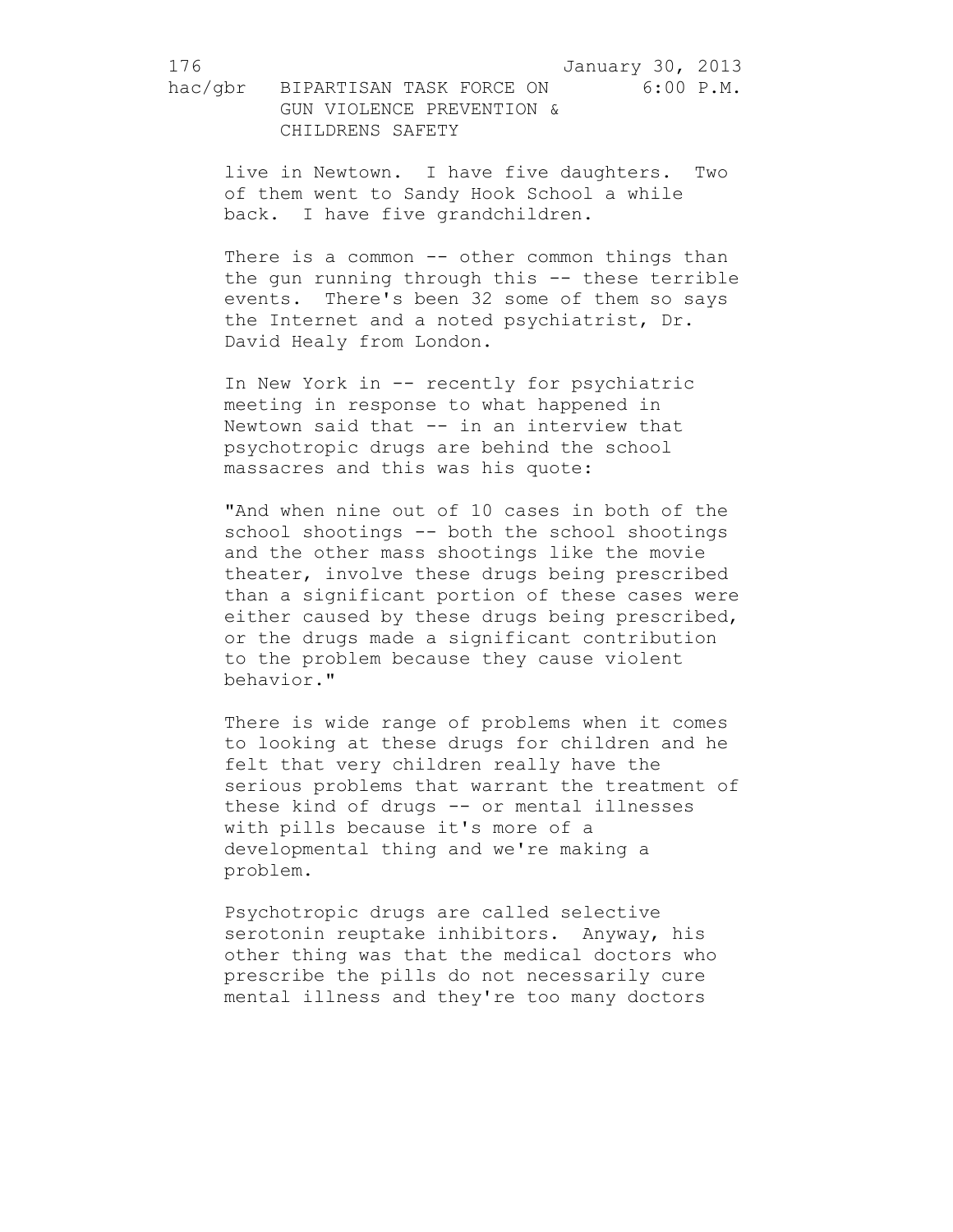who are issuing these things willy nilly.

Independently there's -- I guess -- database available on the Internet that shows more than 5,000 cases in which SSRI drugs have been associated with violent behavior in the U.S. and worldwide. This has been posted on the net. It's been compiled from the media, from reports and scientific journals as well as Federal Drug Administration testimony.

These drugs are Prozac, Zoloft, Paxil, Celexa, Lexapro and Luvox

SENATOR MCKINNEY: If you could -- could please conclude?

DANIEL KORMANIK: Yep. Okay.

I want you to understand this, if that is the real problem, then kids undergoing treatment who are already in schools may be an embedded tragedy waiting to happen. In taking away guns from law-abiding citizens and legal owners will not prevent anything because, as we know, the criminal and a mental case will not -- will choose a different tool from matches and gasoline, to a speeding automobile, or how about poison on candy. I mean, they're only limited by their mind and the Internet.

SENATOR MCKINNEY: Thank you -- thank you, Mr. --

DANIEL KORMANIK: Yeah. One -- one last -- one last point.

> You talk about guns, I know five -- I can think of five pilots that wish they had a gun on 9/11.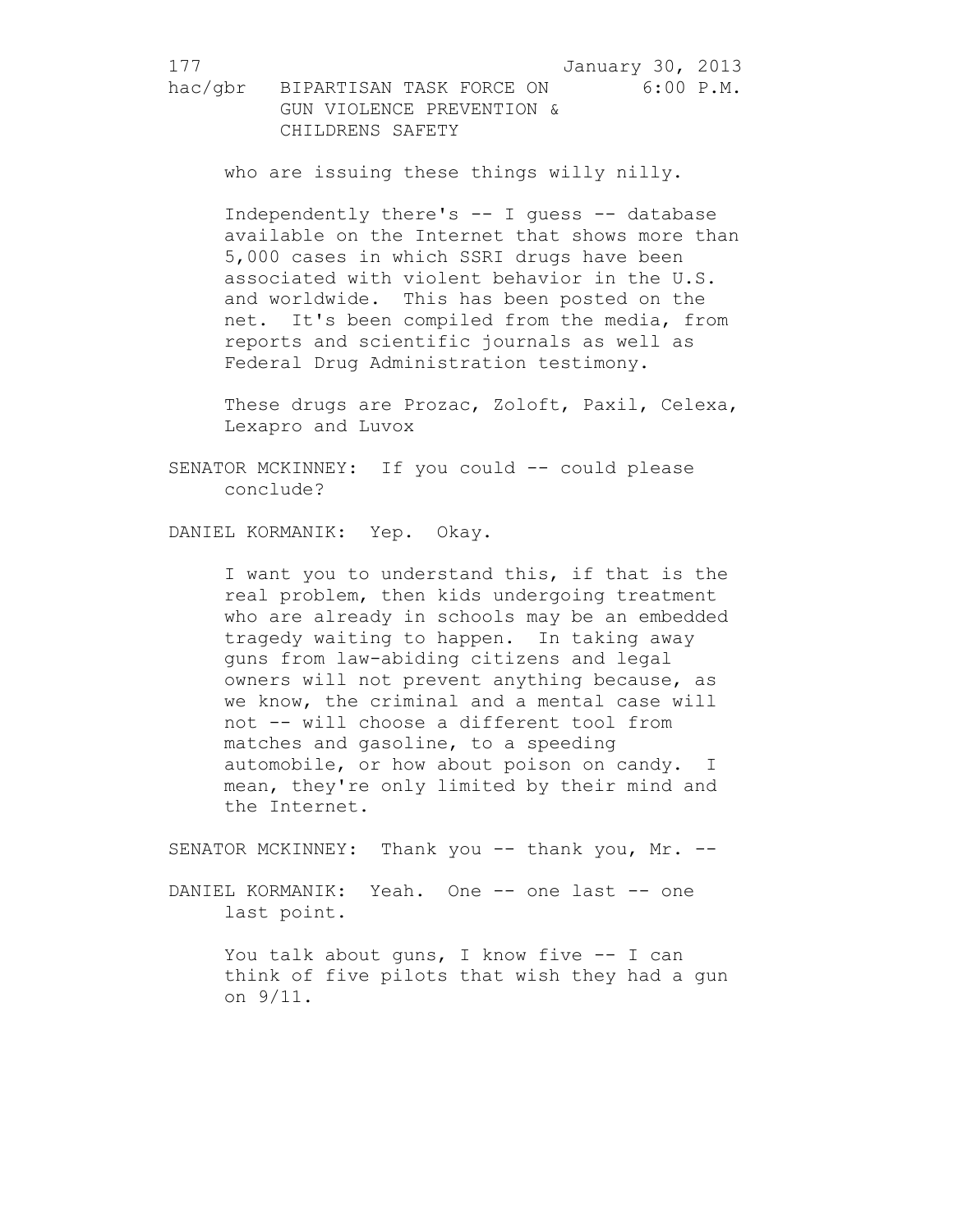SENATOR MCKINNEY: Thank you.

DANIEL KORMANIK: Thank you. SENATOR MCKINNEY: Is Cathy Robinson -- is Cathy Robinson here?

Mark Woods. George Ferguson.

GEORGE FERGUSON: I'm George Ferguson. I'm a Newtown resident. I'm also a member of the legislative council here in town. My remarks are my own.

I'm a father of three children, all of whom probably graduated from this school. I want thank you all for being here in Newtown and for your willingness to serve on these task force, looking to find facts and information in order to seek solutions. I do not envy the complexity of your task.

On December 14th tragedy visited Newtown. It was unimaginable and inconceivable. It has caused tremendous waves of pain and sorry emanating from a center that starts with our 26 families, the entire school community, the residents of the town, region, state, nation and clearly from the response the world.

The question I ask you to seek an answer to is the one that all of -- all of us have been asking ourselves over and over and over again. What could bring a young man to such a heinous crime? I will grant you that the answer will likely be -- never -- never be completely known. Certainly there will never be a complete or acceptable answer, because this was an act that defies a reason. No reasonable explanation will be found.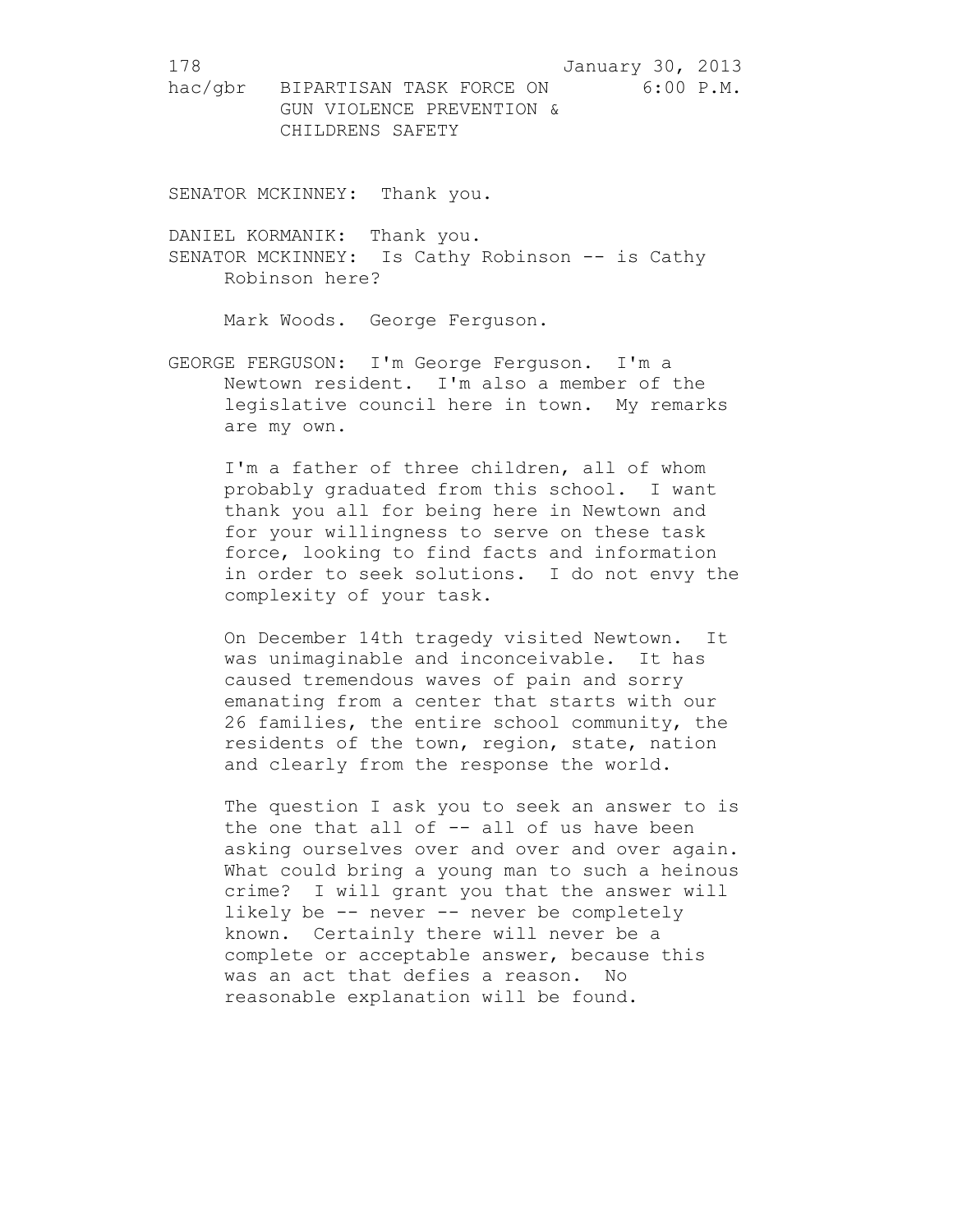> That notwithstanding, we must try to learn from this tragedy. We must discover what circumstances, substances, environment or chemical exposures, interactions, illness, anger, injury, slight communication or miscommunication or any of the myriad of other factors might have led to this man's decent into madness.

> We cannot legislate these problems away, but we can create, empower and provide seed funding for an entity or entities that do - do the detailed and hard work to seek facts, try to establish causalities, identify warning signs and empower and implore people to act in the face of these warning signs.

To honor Newtown's 26, I ask you to seek facts, answers and solutions. Let some good come of all of this.

Once again, I thank you for your concern and for your support. You are Newtown. We are all Newtown.

SENATOR MCKINNEY: Thank you.

Neil Choudbury to be followed by Curt Riebeling and Charles Peck.

NEIL CHOUDBURY: Hello. My name is Dr. Neil Choudbury of the Legislative Council in Newtown, but I am speaking tonight as a father of a first grader and preschooler in Newtown.

First off, I would like to thank you all for your efforts to prevent future tragedy in our state. This truly bipartisan effort is inspirational and I hope the mutual respect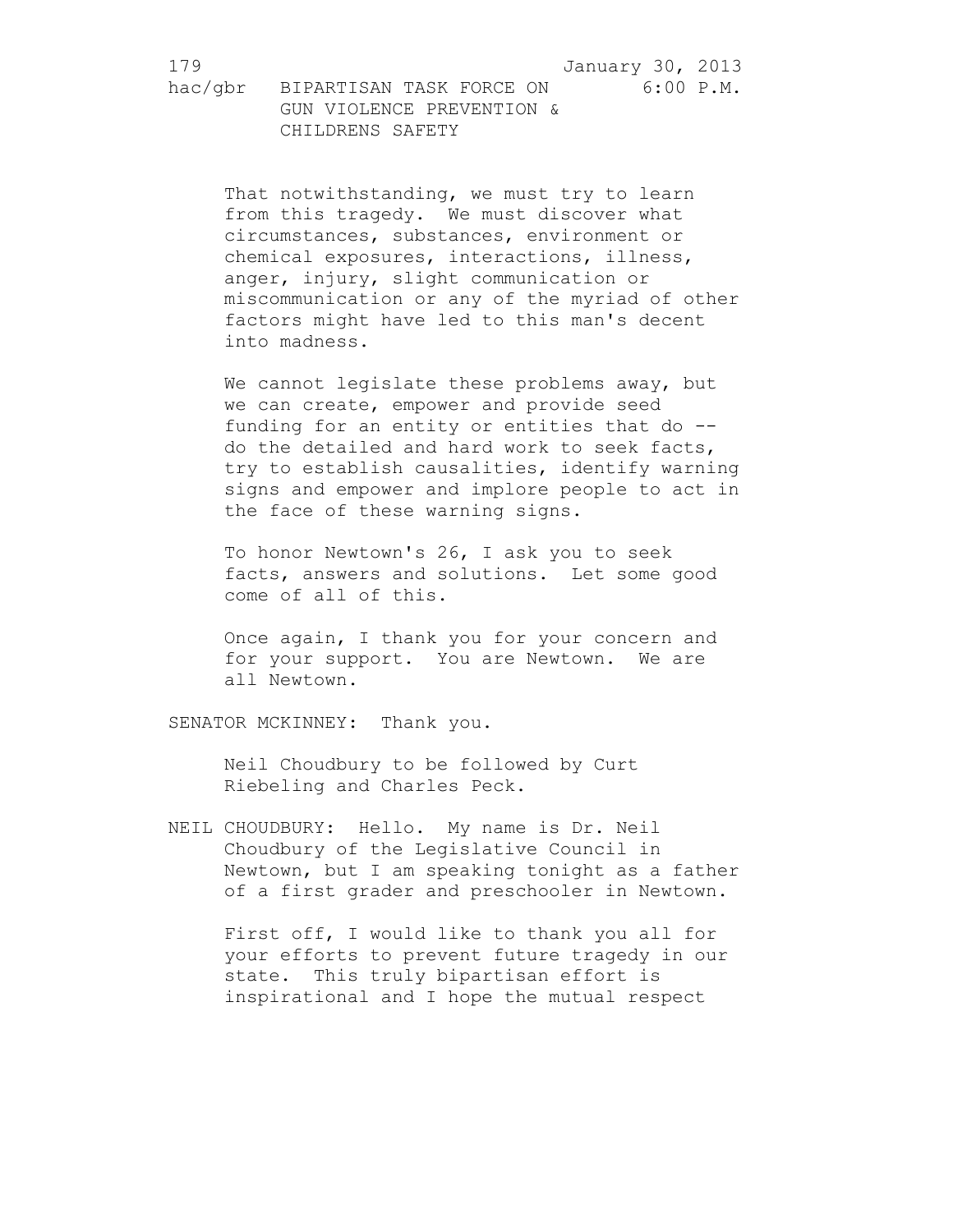that our political parties are showing each other in Connecticut can spread to our nation. I applaud the multi-pronged approach to this effort. There is no one solution to reducing the frequency of these atrocities. My statement will focus on the most debated component, guns, nothing that my focus should not be taken as a sign that school safety and mental health are lesser in terms of importance.

Indeed, these efforts will likely produce - will likely prove to be our most effective tools. That said, I believe the AR15 and similar rifles are not necessary for home defense. I believe there is no good reason to allow the high capacity clips.

The arguments stating that banning such weapons is pointless because criminals will still have access to them is ridiculous and you've already heard it implies that why should we pass any laws. They'll just get ignored.

And I would like to remind you that Adam Lanza was not a criminal per se. It is likely that he -- he used his mother's legally owned gun to commit this crime. He probably wouldn't have had it if it wasn't in her house legally. I argue that the functionality in terms of lethal energy and speed of firing of this weapon contributed to the sheer number of deaths we're dealing with.

Additionally, this is a weapon designed to decimate its victims adding to the pain that the parents have to deal with when they viewed the bodies of their children. It's not a weapon designed to hunt deer, but to destroy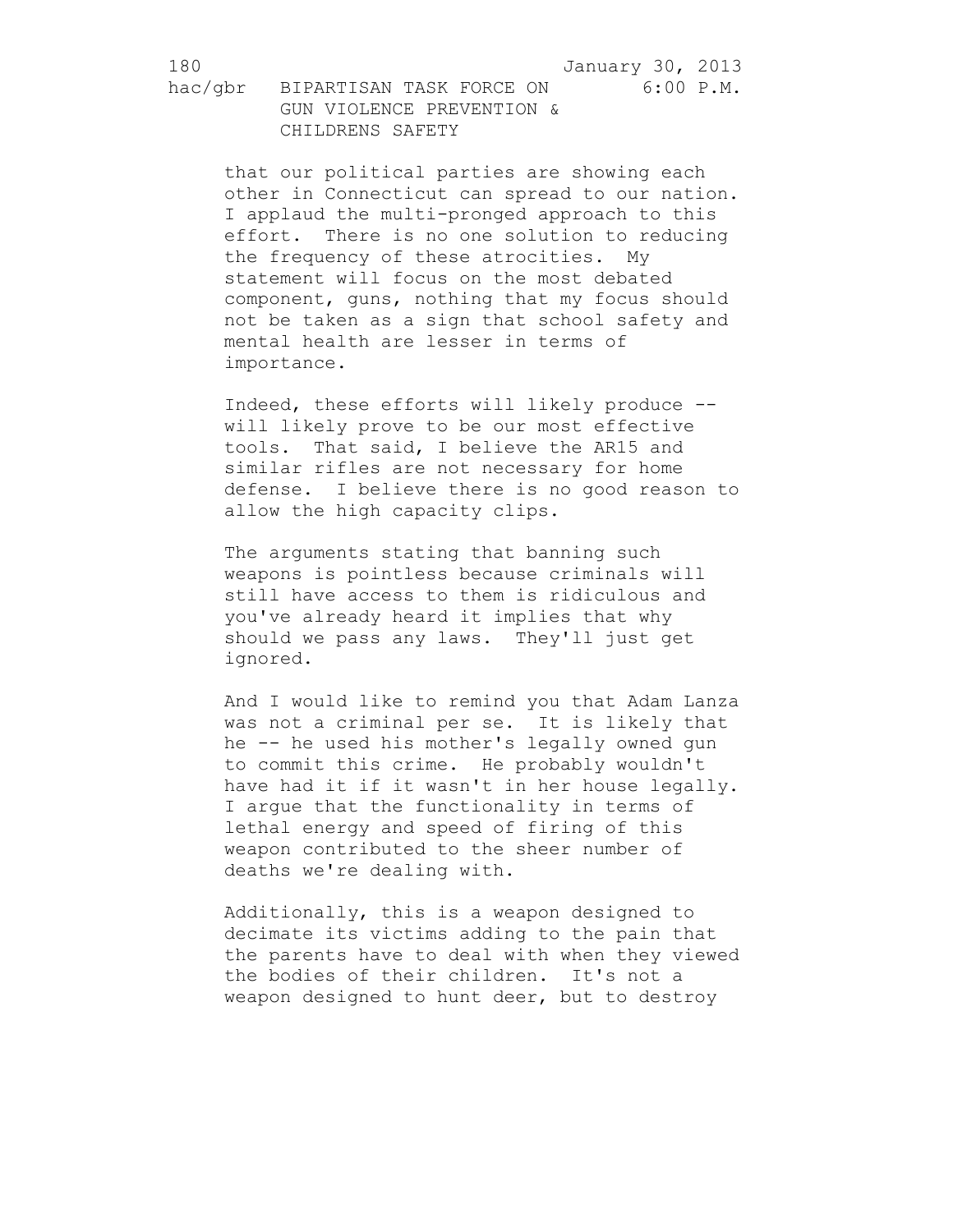human life. Had such a weapon been unavailable, I submit to you that we might still be dealing with a tragedy, but of smaller proportions, and each and every life saved matters. He couldn't have killed that many people with a handgun -- that quickly.

At the same time, I beg that our tragedy not be used to push an agenda beyond what is warranted and that you use common sense to support the safety of citizens. I ask you to listen to each other on both sides of the aisle and come up with a solution that balances the safety of our children, as a priority, with the rights of people to defend themselves against common criminals.

Thank you.

SENATOR MCKINNEY: Curt Riebeling.

CURT RIEBELING: Hi. I'm Dr. Curt Riebeling. I've lived in and cared for the people of Newtown through my chiropractic practice here for over 30 years.

I would like to thank all of the members of the task force for your efforts and for being here to listen to us tonight.

The unbelievably horrific shootings at Sandy Hook School, I'm sure, have left a deep and lasting impact on all of you, but I must tell you that seeing firsthand the overwhelming impact of this tragedy on the people of this community, and feeling the devastating effects directly of this nightmare happening in our own town with my own neighbors, friends and parent -- patient's lives being forever dramatically changed has made me feel strongly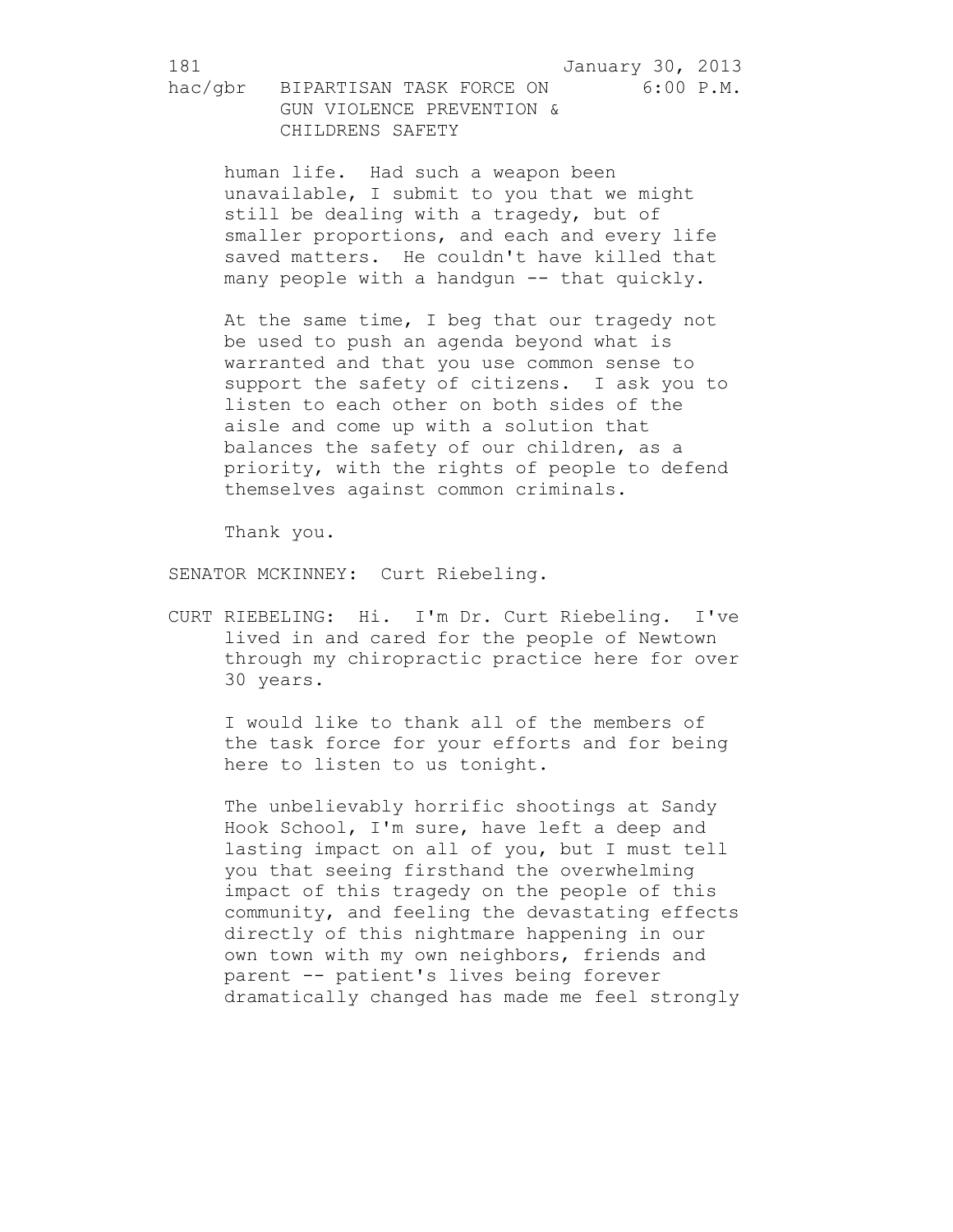hac/gbr BIPARTISAN TASK FORCE ON 6:00 P.M. GUN VIOLENCE PREVENTION & CHILDRENS SAFETY

that we must all be completely and utterly committed to doing everything reasonably possible to make sure that the chances of anything this horrific happening again are brought to an absolute minimum.

That is why I implore you to support passing and act -- effective legislation in line with President Obama's proposals to require full background checks for any and all gun purchases, ban semi-automatic assault style weapons with high -- and high count ammo magazines, improve mental healthcare access and utilization, investigate ways to decrease the deleterious effects of violent video games, movies and other media on our culture.

I would also urge you to go a step further and pass the proposals of the Connecticut Against Gun Violence Association which would make it even harder for individuals to access military style weapons in order to commit mass murder.

We've heard from people saying that you cannot pass this type of legislation because it would interfere with Second Amendment rights. I would respectfully like to point out that while Second Amendment guarantees the right to bear arms, it does not guarantee the right to own any and all types of weapons, just as an individual is not allowed to own a nuclear weapon, a surface air missile, biologic weapons or other weapons of mass destruction.

AR15 rifles with 30-round magazines were designed for military use to kill many, many people in a short amount of time and there's no justification for private individuals to need access to them. The right to bear arms needs necessary restrictions, especially when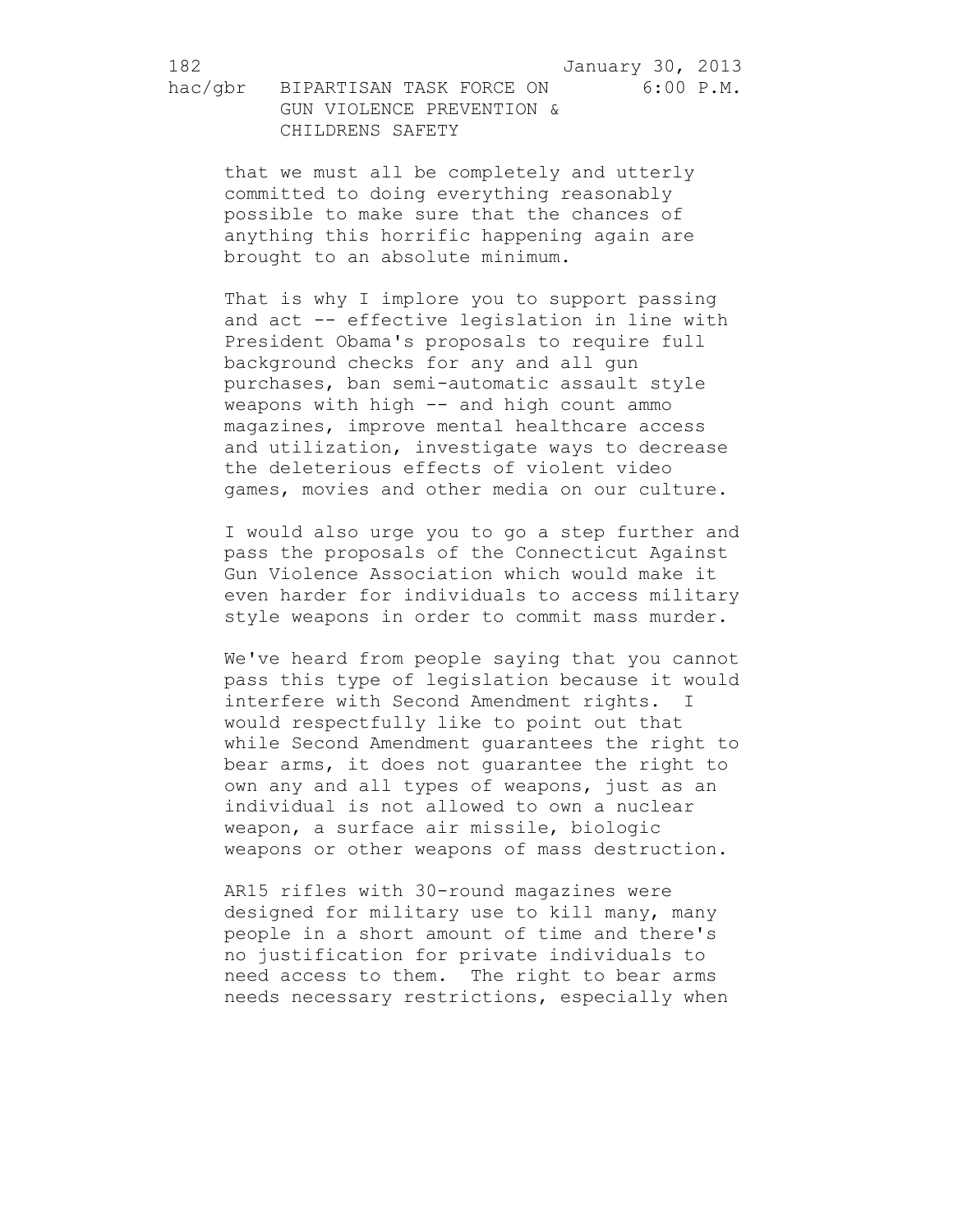it interferes with the rights of others, just as all rights have some restrictions.

Freedom of speech is restricted and that you cannot yell fire in a crowded theater and risk causing panic and injury or commit a libel or slander to injure someone's reputation. Freedom to smoke is limited in that you cannot smoke in public places where secondhand smoke can be offensive and injurious to those around them.

Enacting reasonable gun legislation does not interfere with the rights of responsible, qualified, legal gun owners for hunting, sport or self-defense, but it will decrease the chances of guns and especially assault rifles from getting into the hands of those who want to kill people.

Just summarize. Wearing seatbelts was -- was made mandatory. Some people complained about restrictions of freedom of choice. When smoking was banned from restaurants some shouted resistance. When drunk driving laws were toughened some were shocked by the severity. Yet all of these measures have saved thousands of lives and helped to change the mindset of our culture making it no longer acceptable to drive drunk and put the lives of others at risk.

SENATOR MCKINNEY: Thank you. Thank you.

Charles Peck. Is Charles Peck here?

To be followed by Allison Schwartz and Dan O'Donnell. CHARLES PECK: First of all, thank you.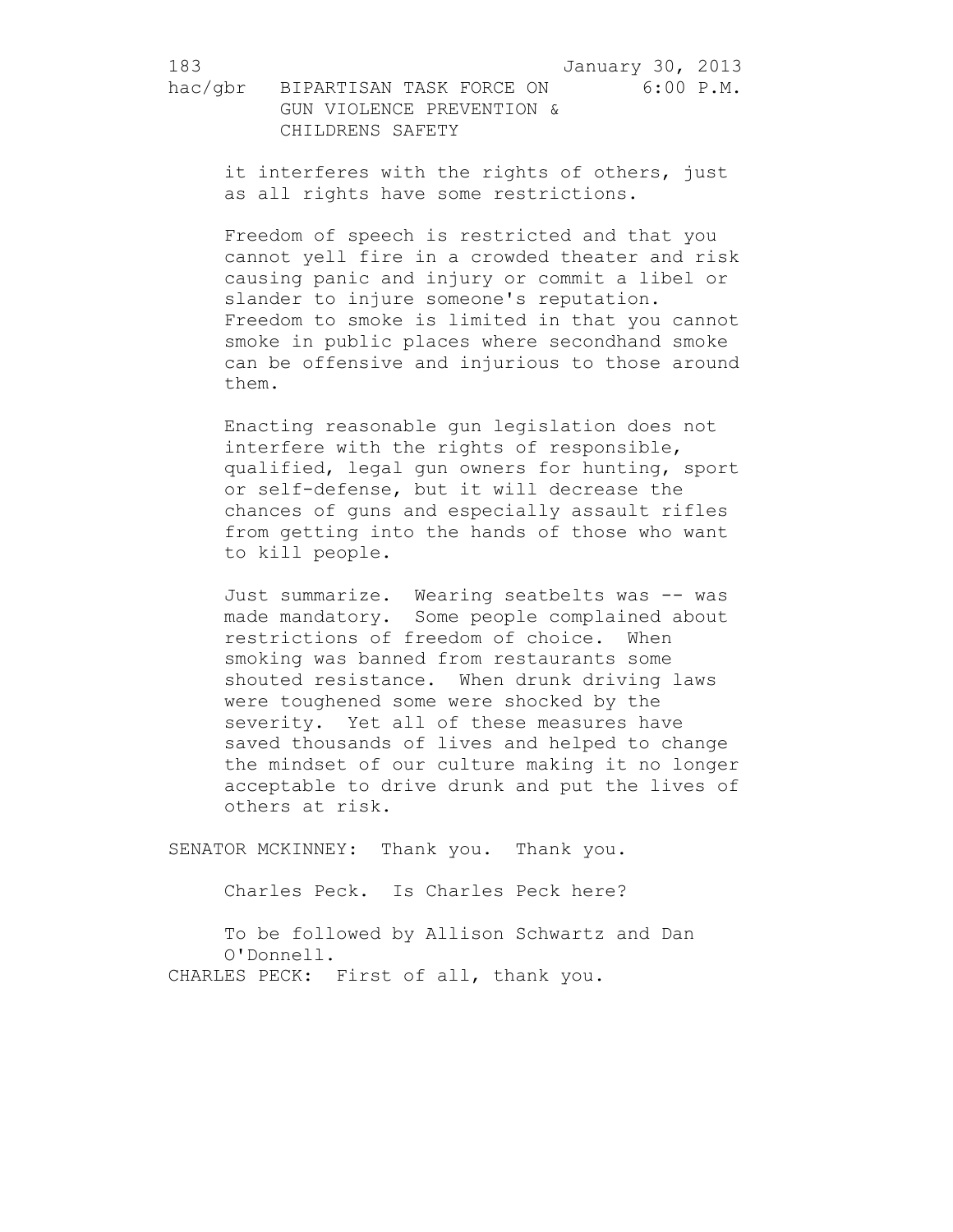hac/gbr BIPARTISAN TASK FORCE ON 6:00 P.M. GUN VIOLENCE PREVENTION & CHILDRENS SAFETY

My name is Charles Peck. Thank you very much for your attention, coming to Newtown and also your attention at this late hour.

Okay. I would like to say a few words about school security and mental health and gun restrictions. Regarding school security, the NRA has proposed that we place armed guards in every school. Let there no mistake there's - this is nothing other than a cynical attempt to divert attention from the most effective levers we have to protect our children.

Aside from being most likely ineffective, there were armed guards at Fort Hood and Virginia Tech and Columbine. Aside from being dangerous with the likelihood of accidents a near certainty with 100,000 schools, open 180 days a year, with hundreds of visitors every day.

And aside from being very costly, about \$4,000 per assault weapon per year I feel we should instead create and maintain a helpful, a welcoming, hopeful, safe environment for our kids using unobstructive -- unobtrusive, rather technologies.

Marksmanship should not be an entry on a school employee's job application form. I also believe we need a renewed effort that every stage of a child's development to teach our children how to recognize their emotions and redirect their behaviors to effective outcomes and to seek adult support if they can't on their own.

Mental healthcare has been offered as a response to gun violence. I agree, but it should not be the only response. As Martin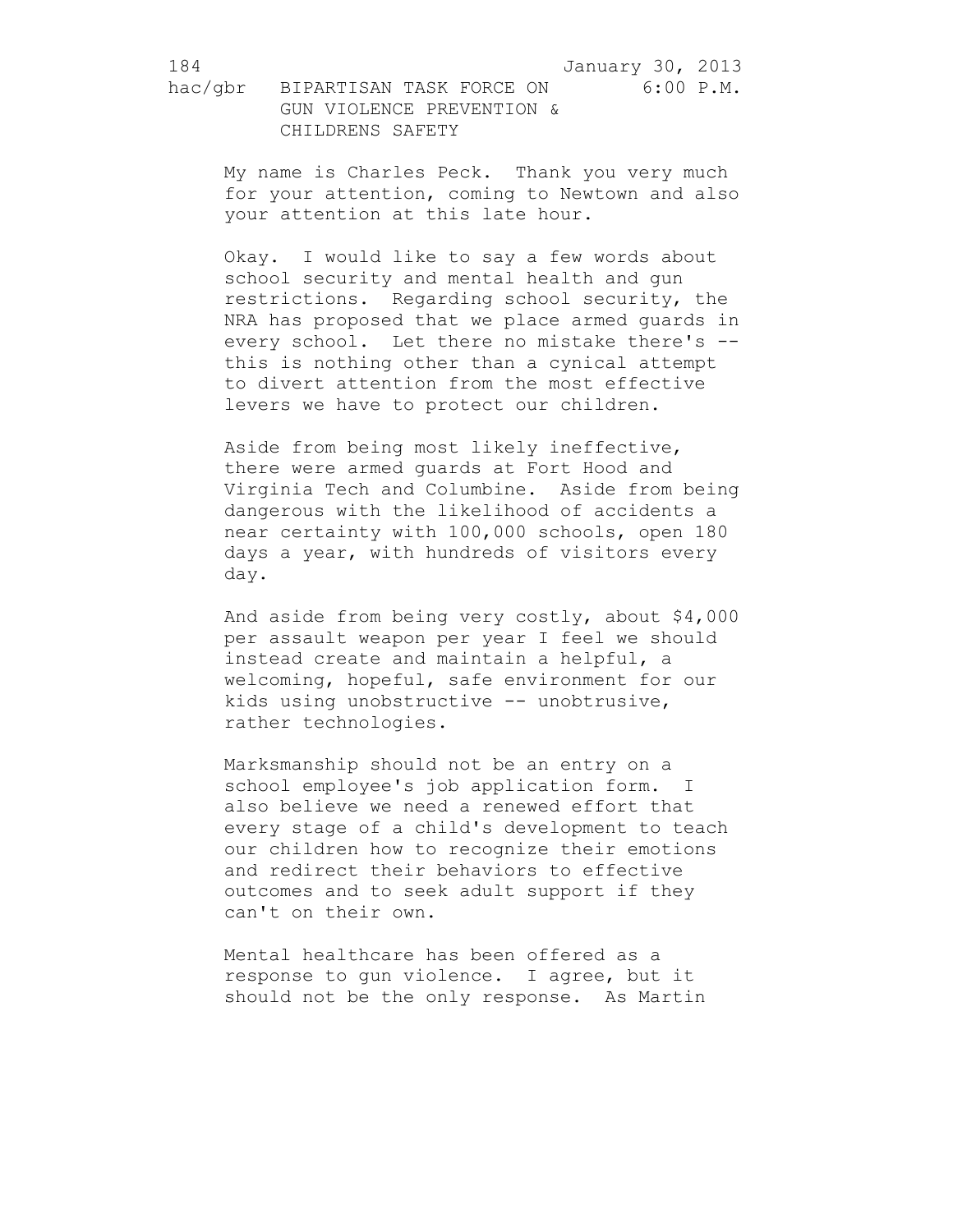Singleman, former president of the American Psychological Association noted, we do not presently have the ability to reliably predict who will go over the edge or when.

In my opinion we need to make sure that those who are at risk never get close to the edge. To me this means expanding access to mental healthcare and funding it fully, as we do other forms of healthcare. This not only has potential to reduce gun violence, but it would also reduce untold suffering for those afflicted by mental illness and those who care for them.

Regarding a ban on assault weapons and high capacity magazines, we must remember that we're asking millions of responsible gun owners to give up freedoms they enjoy today. For most, this is undeserved and unfortunate. In my view, though it's also necessary.

I've been a gun owner since I was 10 and I know when you try to buy a gun you buy more than just a piece of equipment. You buy a measure of self-importance, empowerment and control. When you buy an assault weapon you buy self-control -- self-important, empowerment and control on steroids.

SENATOR MCKINNEY: If -- if you could please -please wrap up. Thanks.

CHARLES PECK: Okay.

In a society that glorifies violent solutions to problems and the technologies that make them possible it's no wonder the young men through a misunderstood, powerless and without control have turned to assault weapons to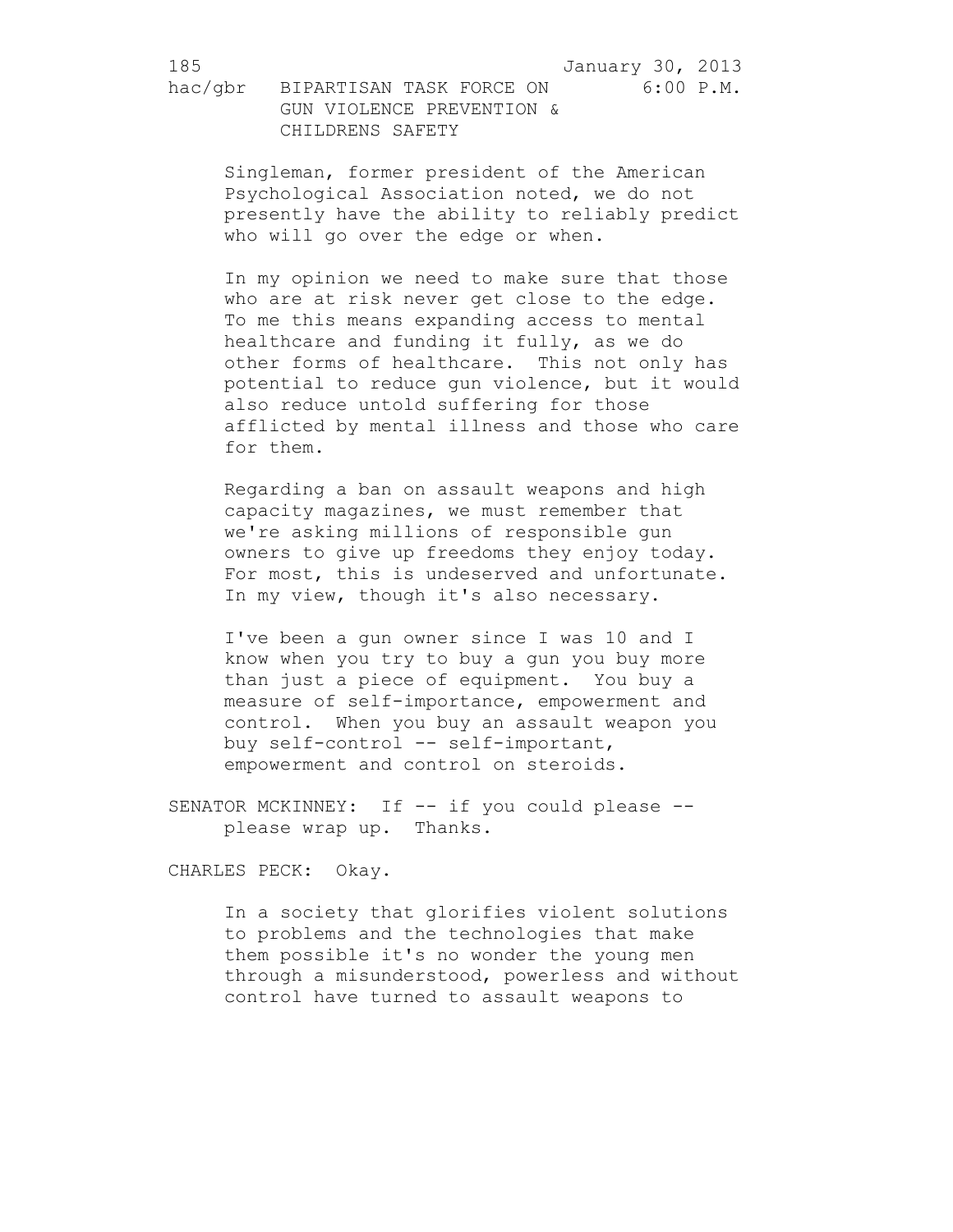> solve their problems. We need to rid our society of these weapons so they are no longer viewed as solutions to any problem.

> For those who  $--$  I'm almost done  $--$  okay  $-$ for those who made absolutist arguments citing the Second Amendment I say the Second Amendment is not a suicide pack. The only absolutes are 3,000 people -- 30,000 people killed each year. On average a mass killing every two months and 26 of our most innocent killed in Sandy Hook. So we have a serious --

SENATOR MCKINNEY: Thank you.

CHARLES PECK: -- problem. It's up to you to solve it. Please don't let us down.

SENATOR MCKINNEY: Thank you. Thank you.

Could you identify yourself please?

DAN O'DONNELL: Yes. My name is Dan O'Donnell. I live in Sandy Hook. I have a 5-year old daughter and a seven-year old daughter. On December 14th after the shootings both of my daughters were unaccounted for, for two hours. Those were the longest two hours of my life.

I ask you to act comprehensively in -- and thoroughly gun control laws. I know you will be challenged during this session by an incredibly powerful gun control industry. I trust you will overcome those challenges to protect our children and to set a precedent for this country. Please let your action this session be your lifelong legacy.

Thank you.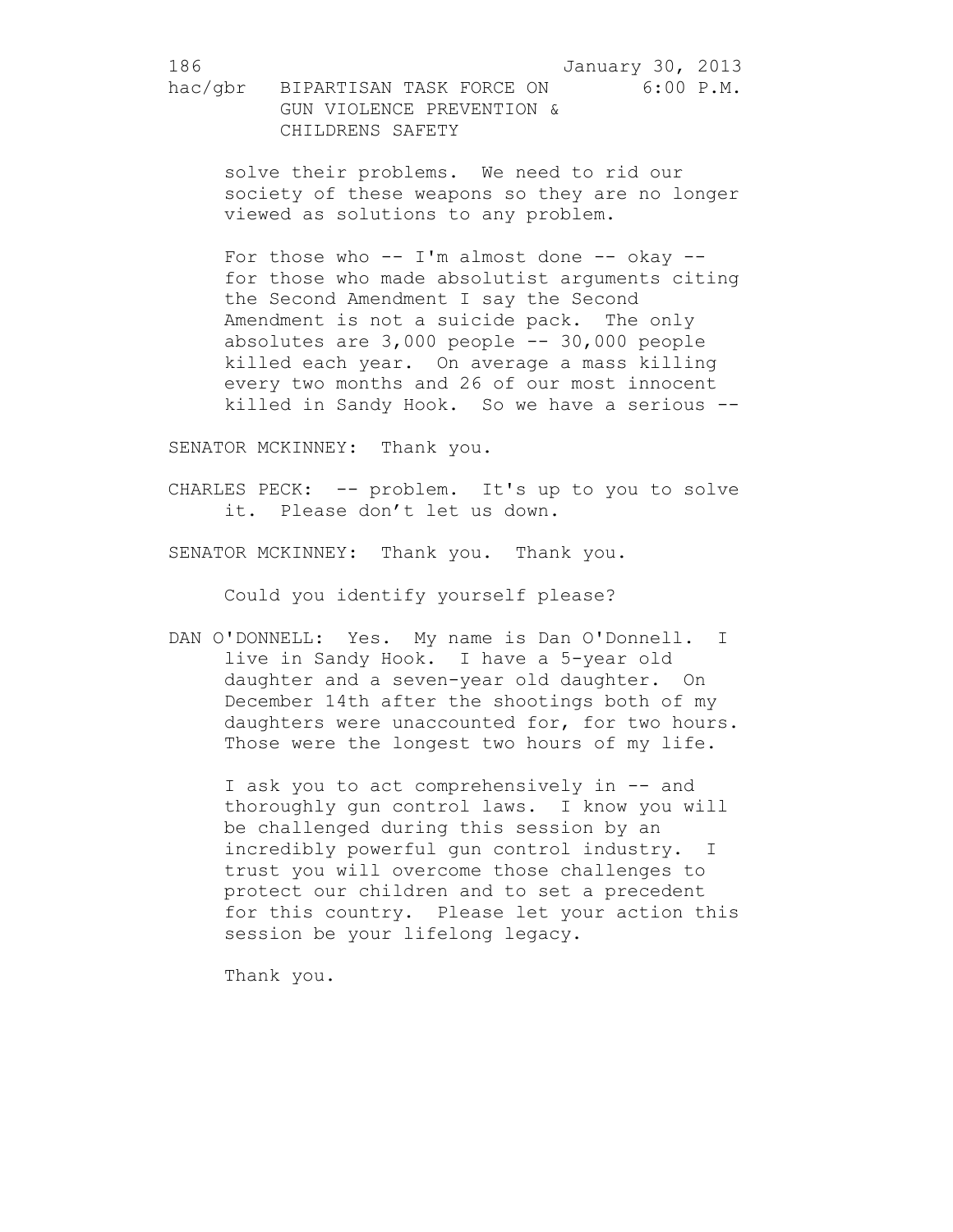SENATOR MCKINNEY: Thank you.

Next on the list is Rosemarie Slowinski, Stacey Zimmerman, Debra Sourby.

And before we go, let me just quickly mention, it is roughly 11:30. We have the room until midnight. There's a lot of very hard working people who have to work after we leave to get the high school ready to go for 6:00 tomorrow morning, so I appreciate how long so many of you have waited and we want to hear from as many as possible in the last 30 minutes.

Thank you.

ROSEMARIE SLOWINSKI: Thank you.

My name is Rosemarie Slowinski Destories. I've been a Newtown resident for 12 years. Both of my children attended Sandy Hook Elementary and have been through the school system. My daughter was a classmate of Adam Lanza's.

First of all, I would like you to know that if this can happen in Newtown, this could happen in any -- any town in this country. Newtown -- I -- I mean, going through this school system they were so well prepared. I remember trying to deliver cupcakes to Sandy Hook Elementary and trying to get past the secretaries at that door to get buzzed in to walk down the hall -- they used to do drills and I used to think, why would they do these drills where they would -- they would say, okay we're on lockdown, and they're butting -- I'm like, are you kidding me and they -- it's in Newtown.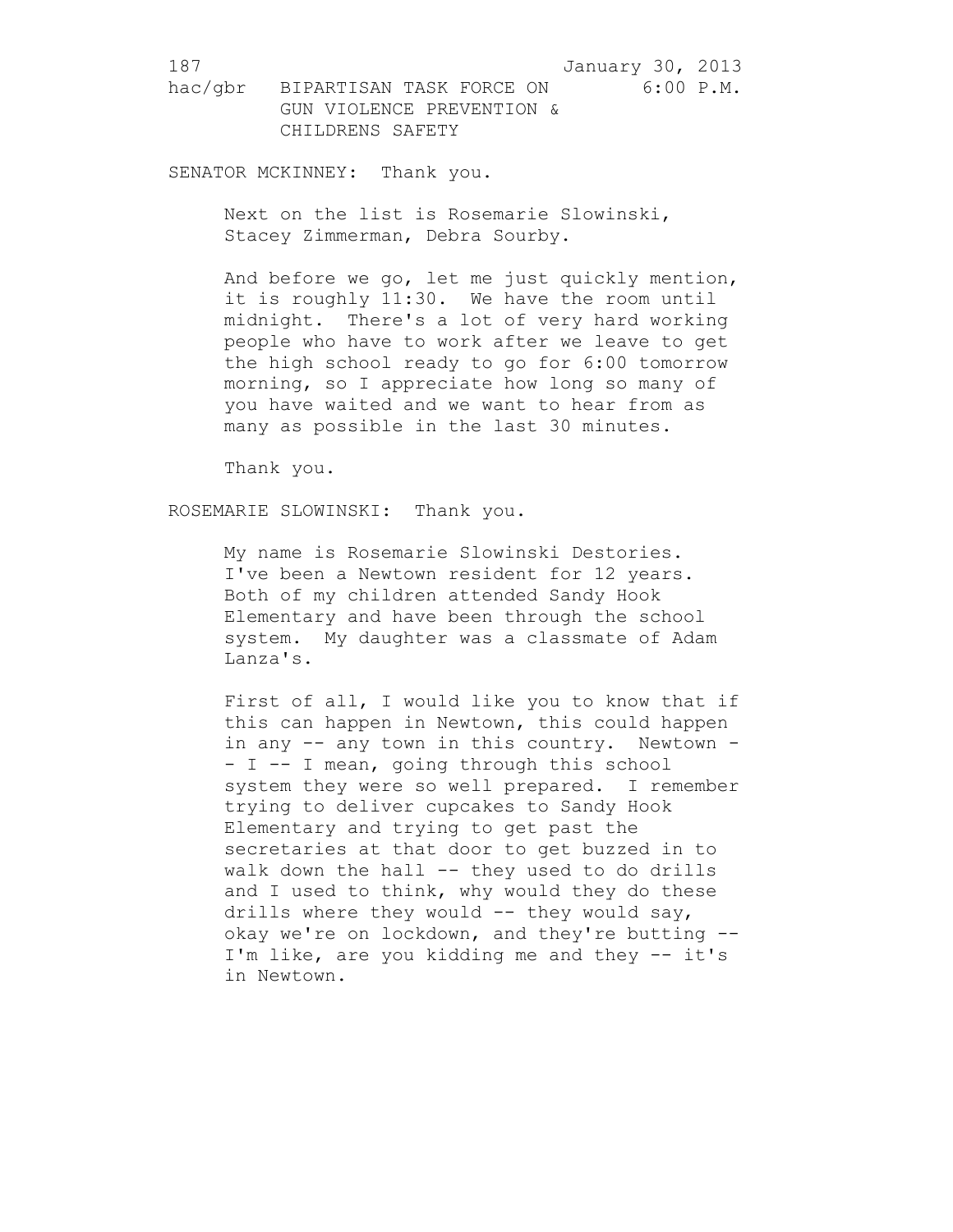Things like that don't happen in Newtown. The teachers in our school district save lives. They save lives that day because they were so well prepared. So first of all I want you to know that this isn't just, you know, oh we had some crazy guy who came out of the blue and did this, this can happen anywhere.

And the other thing I would like to say about the Newtown School system is they have a zero tolerance for bullying. I mean, they are so great about looking out for kids who have issues and having the best buddies program, so please, please, please, don't just let people pigeon hole this and -- and say oh, it's just, you know, just some crazy guy.

This is the other thing -- and I don't want to revisit everything else that everyone else has said, because everyone has made great points, but I would like -- I would like ask, because I keep hearing the NRA advocates who to me I don't think represent the vast majority of gun owners.

I think most gun owners are sensible, reasonable people who -- who love their children and want -- and want to protect them, so this is the question I have for the NRA, because this is the question I keep hearing and no one's answered it for me.

They say only  $--$  only a  $--$  okay  $--$  if  $--$  if there's a bad guy with a gun the only way to stop a bad guy with a gun is a good guy with a -- a good -- good guy with a gun. So this is my question, who determines who's the good guy? Okay. If 40 percent of the firearms being sold in this country are being sold without background checks, who's deciding who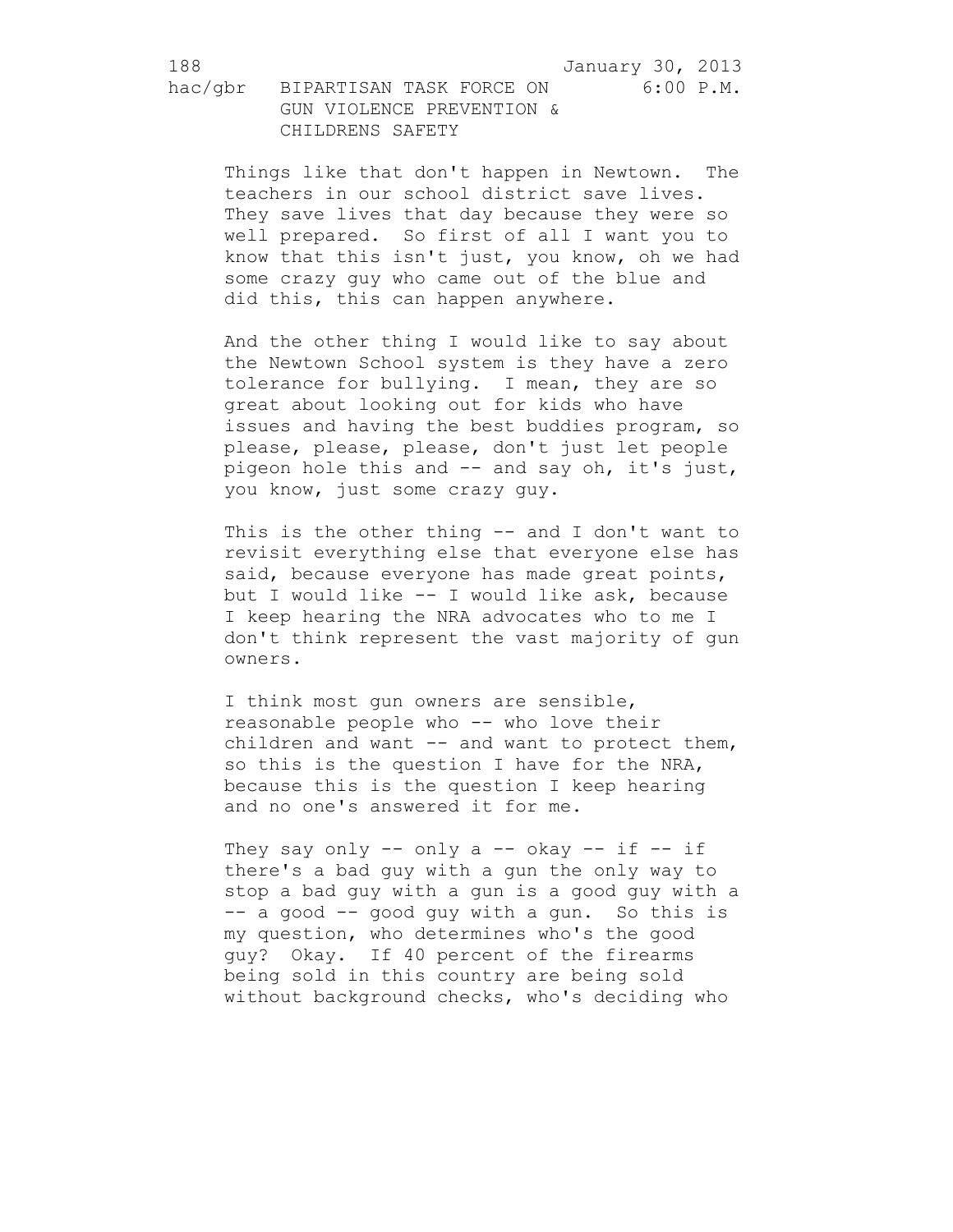the good guys are? Are you letting the private citizens decide who a good guy is? Are -- I mean, there's -- there's absolutely no regulation what so ever.

And -- and the other thing is people keep coming up here and saying oh, we already have all of these laws in place we don't need more laws, the laws are not working.

So in summary what I would like to say is, please, please, please be the leaders. Show the nation Connecticut must stand strong. We need you. We really, really need you to step  $-$ 

SENATOR MCKINNEY: Thank you.

ROSEMARIE SLOWINSKI: -- forward and be an example for the rest of the country. Please.

SENATOR MCKINNEY: Thank you.

Stacy. Stacy Zimmerman then Debra Sourby, then Paul D'Agostino.

STACEY ZIMMERMAN: Members of the task force, my name is Stacey Zimmerman. Many of you know me as a representative of SEIU in Hartford, but today I'm here as a Sandy Hook resident.

Oddly enough most you probably wouldn't be aware, but I am actually a pistol permit holder and a gun owner in Sandy Hook, but I strongly believe we need universal background checks, limited magazines and the rest of the laws that folks spoke about earlier today.

I also think that we need to recognize that our mental health situation in this state and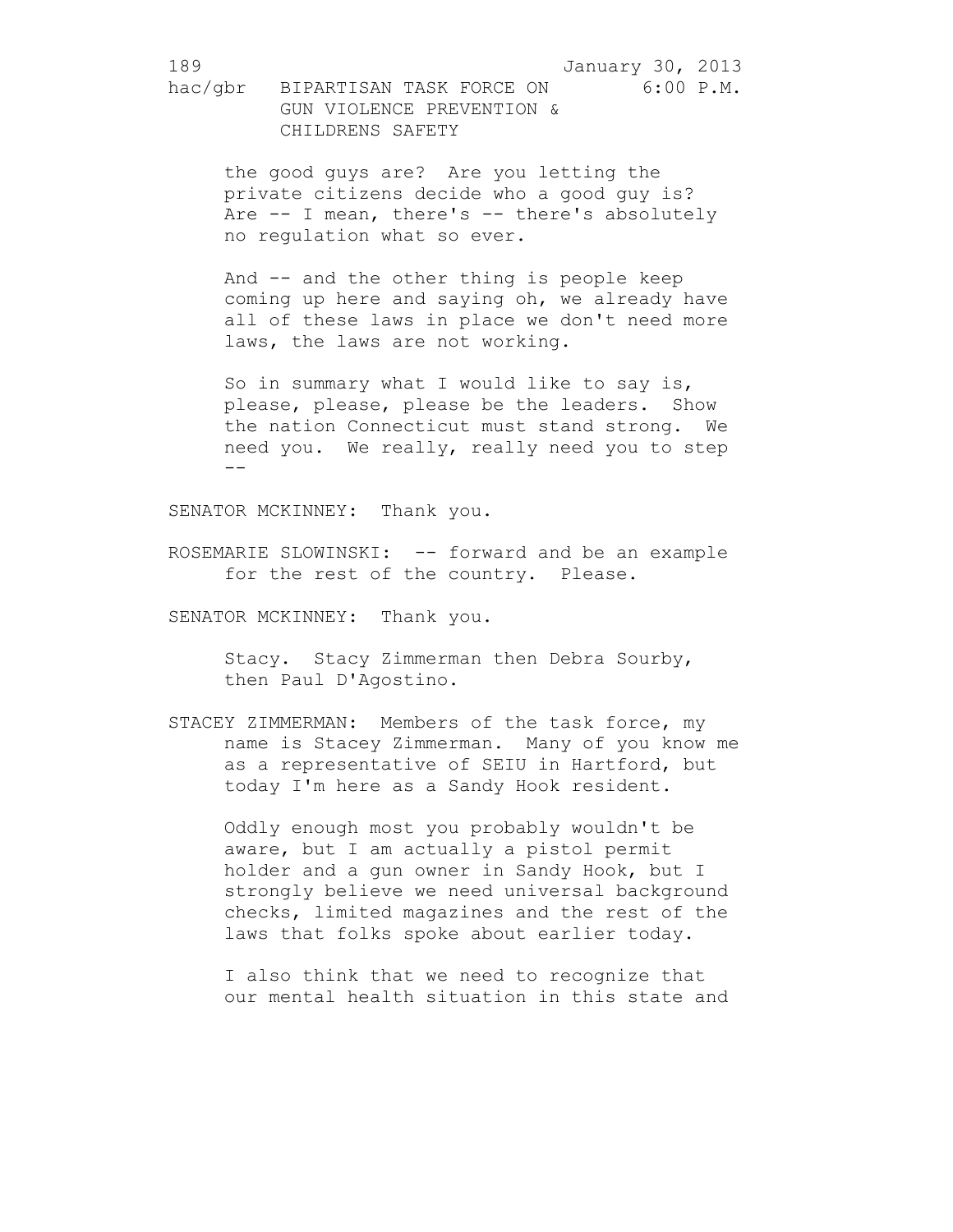this country is far from what it should be. We did deinstitutionalize people and mainstream them which was probably good for them and good for humanity in general, but we must make sure that we fund these programs adequately, so people can get the help they need.

And lastly, I've spoken to some of you privately about this, is, 10 years from now, when this is history and many of us are no longer in these positions, we need to make sure that the first responders, the parents, the children have access to the safety net they will need as people hit adolescence and these things come back to them, as the first responder's families go through the troubles that I'm sure  $--$  I hate to say it  $--$  they will.

In speaking to many of my members who were on the scene we're going to have problems long term and we must -- we should institute something that is there after we are no longer here to remember.

So thank you very much for coming to my home town. Hopefully we can be here for something a little happier next time. Thank you.

DEBRA SOURBY: Hello. My name is Debra Sourby. I am resident of Newtown and I'm here to urge you to pass the proposals that were submitted by the Connecticut Against Gun Violence Organization.

We've had a lot of moments of silence in Newtown since the shootings and sometimes in that moment of silence beyond the -- the grief that we all have felt, I've sometimes thought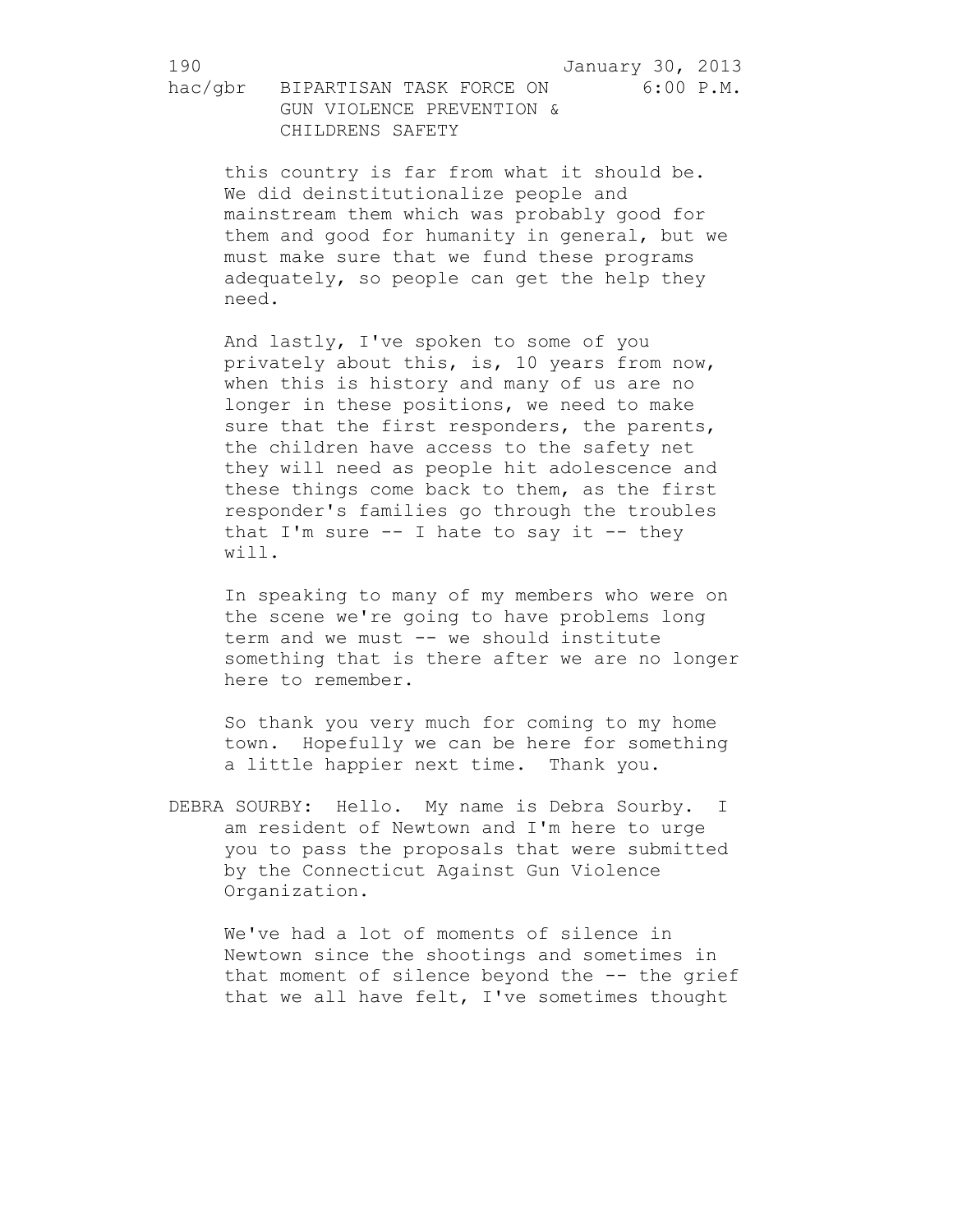hac/gbr BIPARTISAN TASK FORCE ON 6:00 P.M. GUN VIOLENCE PREVENTION & CHILDRENS SAFETY

about what kind of society could we have and part of being a Legislator and a law maker is to have some vision of what our society could be not what it just is now.

My dream is to see our nation without guns in the hands of citizens, but I realize this will probably never happen; however, we can still work for a more peaceful society instead of standing by and watching gun violence escalate with every passing year.

I understand there will always be bad people and people who are insane and this why the concept of accountability for responsible -- I'm making my little quote signs - responsible gun owners will never be enough, because we have to remove the temptation of using guns to solve problems, commit crimes and act out delusional or paranoid thoughts and fantasies.

The only way we can do that is to limit the many guns from the public's access. There are already so many guns out there in the communities across the country that we'll never get them all back, even if we had the money to buy them all back, but going forward we can limit access to the guns that kill so many in quick succession, such as the assault rifles and semi-automatic weapons.

I feel that gun manufacturers should bear the cost of safety measures just as the auto industry did for car safety measures. There should be extra liability insurance required for gun owners so that they and not the victims pay for hospitalizations, wrongful death, wrongful injury claims, as well as funeral and survivor benefits to the deceased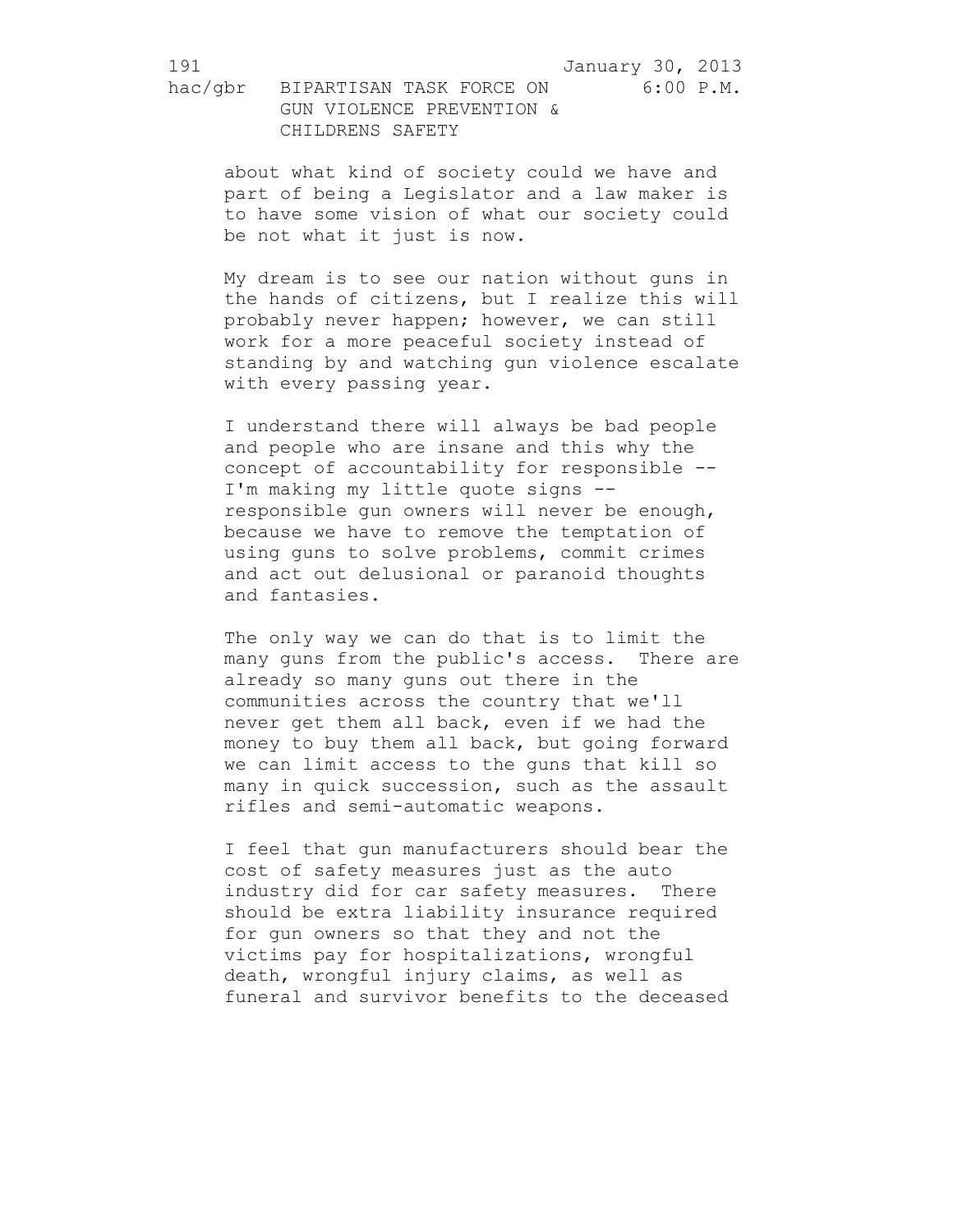families.

We will never have a peaceful society with so many armed citizens escalating the level of violence. Arming teachers, bus drivers, EMS, doctors, pilots and so on will not bring us peace. It will only escalate violence and create a more fear driven society.

It's time to end the business as usual approach to gun ownership. It may be a right, but it is also a huge responsibility that has been abdicated by some -- some responsible gun owners and by many irresponsible gun owners.

That responsibility has monetary costs that must be paid by the gun  $-$ - gun industry and gun owners, not paid by our children.

- SENATOR MCKINNEY: Paul D'Agostino. After Paul, Michael Daubit.
- PAUL D'AGOSTINO: Hi. My name is Paul D'Agostino. I'm a Newtown resident and a parent of a school aged little boy.

I want to start by thanking all of you for coming here and your hard work and the time you're spending on these difficult issues. I'm here tonight because now is the time. During the 1950s and 1960s automobile related deaths climbed steadily. By the 1970s, 50,000 people were dying every year from car related deaths. Leadership came from the state level with mandatory seat belt legislation. Federal legislation followed leading to steadily decreasing motor vehicle deaths over the next 30 years.

During the last 10 years gun related deaths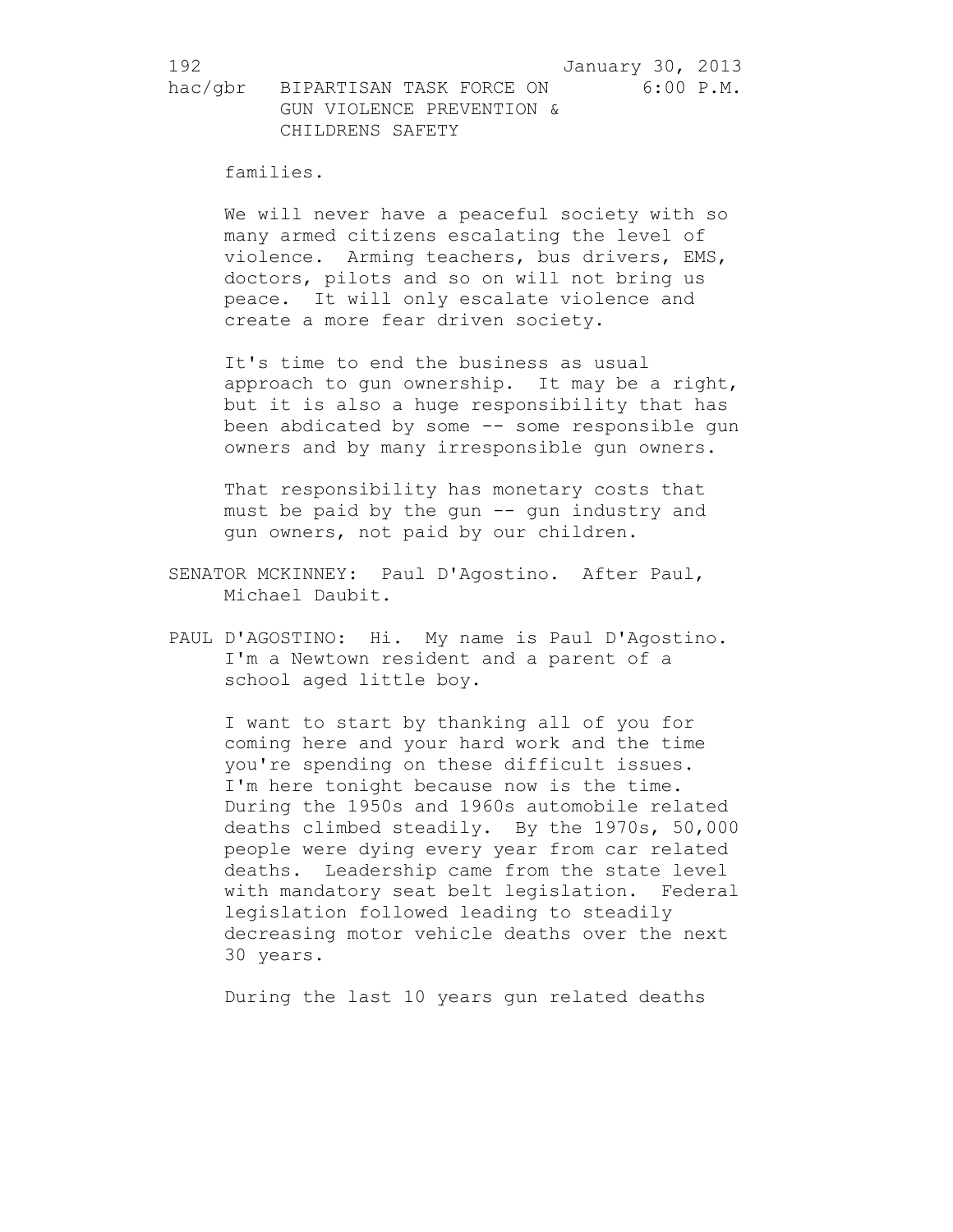have climbed steadily. At this point over 30,000 people are killed every year in gun related incidents. By 2015, guns may surpass cars as a leading cause of death in this country. The parallels are pretty clear. This is our seat belt moment. This has got to be our seat belt moment.

I support the proposal put forth by Connecticut Against Gun Violence. I hope you do, too. Now is the time.

Thank you.

SENATOR MCKINNEY: Michael Daubit. I hope I pronounced that right.

Then Dan O'Connor, Jeffrey Zipluk.

MICHAEL DAUBIRT: How do you do? My name is Mike Daubirt and I just want to say thank you for being here. I know it's a long night. We greatly appreciate the work you're putting in on this.

Myself, I'm a 22-year resident of Newtown. I have two children in the school system. I'm very active here in town. I love this place. I thought this was my sanctuary away from all of the violence of the inner cities.

I have -- I have 20 years law enforcement experience. My brothers are police officers. My dad was an avid gun collector. I've worked many years in the inner cities and was very pro-gun up until now. Things have to change.

I've heard the call for the shots fired at a school system. I ran up there believing it was my son's school, who is at the middle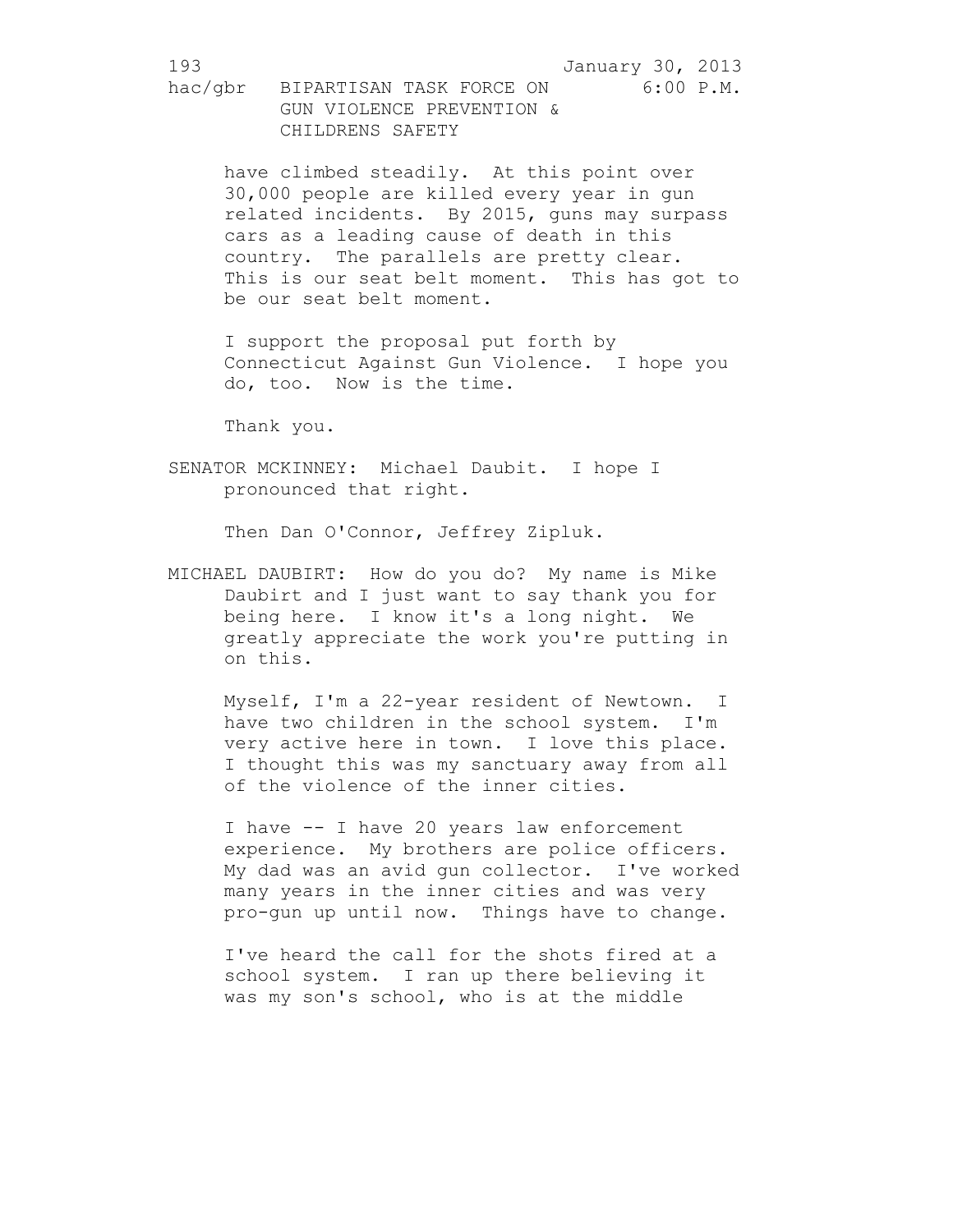school. I was glad as I turned the corner to understand it wasn't his school, but saddened to hear Sandy Hook.

I went to that location. I tried to help the best I could at the firehouse. I saw the - the pain in those children's faces as they ran from the school, the pain in the police officer's faces, the pain in the teacher's faces that once again will never go away.

There is no need for an assault weapon at this time. There is no need for 30-round magazines at this time in our history -- in our place. These laws must change. The only thing I would say on that is we've been over that a lot and I see a lot of this argument is directed towards our gun violence and what we should do about guns.

We're missing a very big picture, the mental illness. Right now it's 70 percent guns, 30 percent talk of mental illness. The bigger picture is the mental illness that was allowed to go on and on and on that built up to the ability of this person to use a gun.

We should have background checks. That's basic for anyone with a weapon. If you're charged with DWI, you're charged with domestic violence they remove you from your guns. Why if you have a mental illness are there any guns allowed in that household? The mental illness part needs to be looked at thoroughly. That's what we need to look at and work on.

SENATOR MCKINNEY: Thank you.

MICHAEL DAUBIRT: Thank you.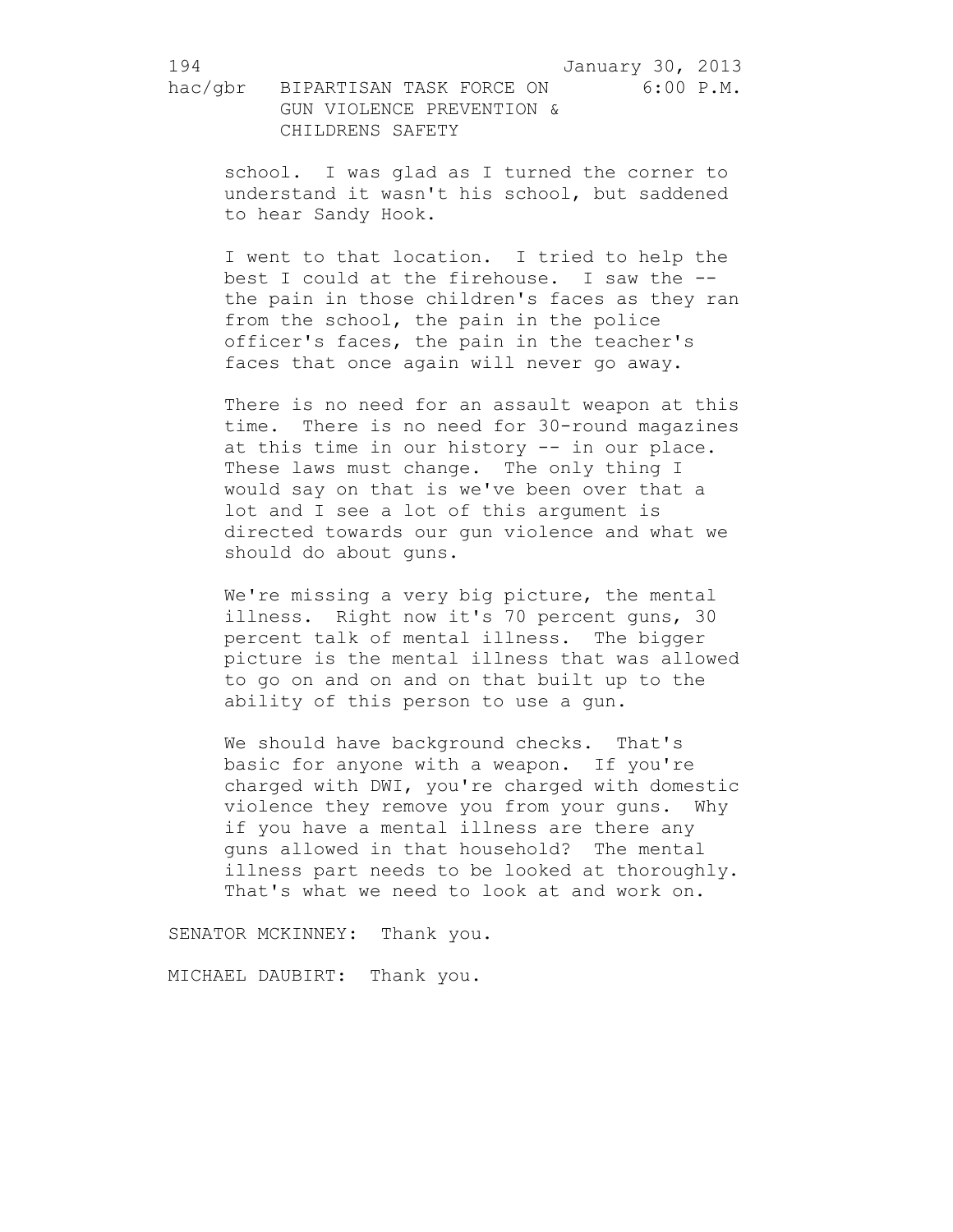SENATOR MCKINNEY: Dan O'Connor, Jeffrey Zipluk.

DAN O'CONNOR: How do you do? My name is Dan O'Connor and I'm a deacon at Saint Rose. And over the last month I've become an expert at burying people, and a couple of things have struck me. I was watching you all on TV this evening, having come from a funeral where we buried an 81-year old, I want to say that it's easy -- burying an 81-year old is easy; burying eight little kids that are six and seven ain't easy. It changed who I am. I hope it changed you. We're a town that's a mess emotionally and we would love for you to be a mess too.

Appreciate you coming. I only have a couple of things to say. One, get prayer back in the schools. Try it. I'll bet you 12 cents people were praying a couple of months ago - or a month ago.

Number two, I watched a movie over the last week it was Abraham Lincoln, and what struck me was the legislature, the struggle to do something extraordinary in history.

I found myself attending funeral (inaudible) people because I was called there to do it. You're called in history to do something -- to do something. Be moral. Look inside. Have the courage that we saw displayed by the parents over and over again talking about their dead children. Have that courage.

I don't know what your decision is. I'm not asking you to consider all of the things that you have to consider, but I am asking you to look inside and make courageous choices. We need courage. We've seen it. Our town has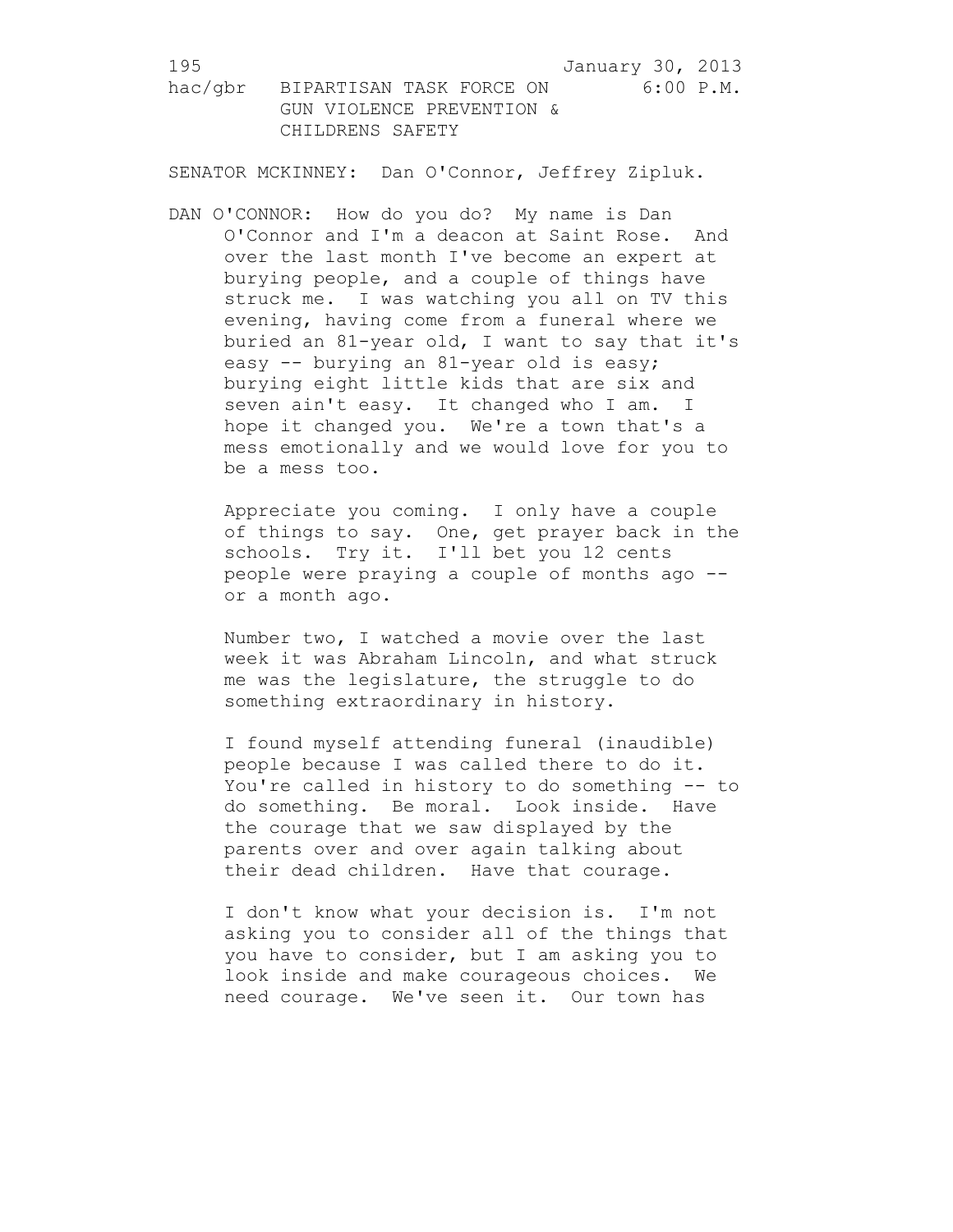it, still does and we're asking you to exemplify the courage that can lead this nation.

Thank you.

SENATOR MCKINNEY: Jeffrey -- Jeff. After Jeff --I'm going to apologize to Erin in advance -- Erin Nikitchyuk and Gary Seri.

Go ahead.

JEFFREY ZIPLUK: Hi. It's -- my name is Jeff Zipluk. My family have been in town for about 10 years. My son is a -- attends elementary school -- another one Head O'Meadow.

Along with the rest of the town, country and world we're obviously devastated by the terrible tragedy and can't even imagine what the families are going through. They have been and will continue to be in our prayers.

In general, my wife and I try to be very active in the community and that's somehow found me to be volunteered to be the Cub Master for -- for my son's Cub Scout pack. Given that we want to do our part raising well-rounded youth, I thought it was my duty to practice what I preach, so to speak, with respect to Scout's Oath and duties, to speak my thoughts on the subject, if only for my own conscience.

Any real conversation shouldn't just be about gun control, but rather a comprehensive overall plan including and likely, most importantly, the mental health. As much as I might identify more with conservative views - at least fiscally so, I am perhaps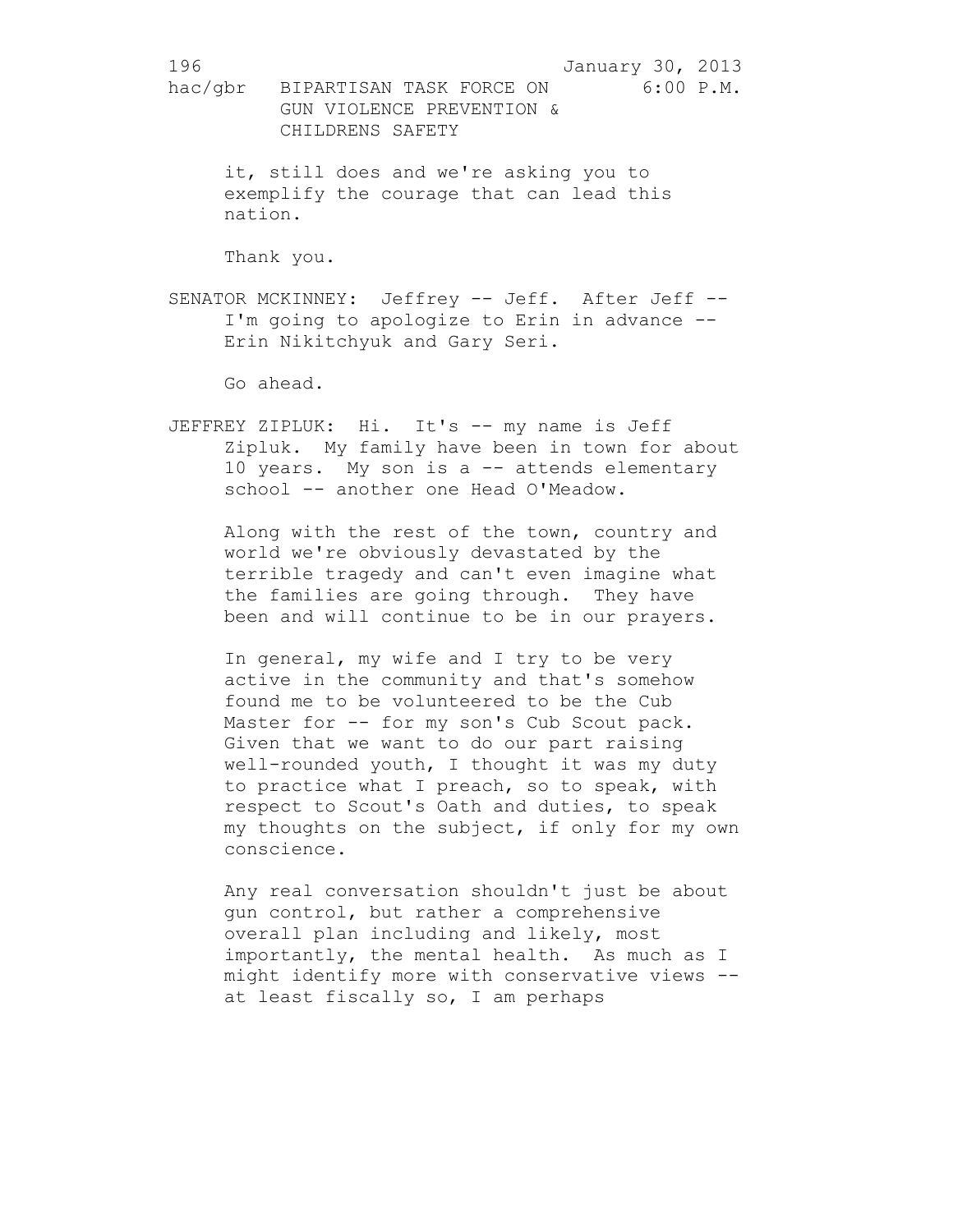hac/gbr BIPARTISAN TASK FORCE ON 6:00 P.M. GUN VIOLENCE PREVENTION & CHILDRENS SAFETY

surprisingly so to others in this room for common sense background checks, for common sense and quite -- quite a bit of even what Obama signed in his Executive Orders. They all seem reasonable.

Please enforce and potentially -- and even enhance current laws, but keep in mind that new limits are a slippery slope to remove or slash nullification and the more you erode the Constitution the less it matters when it becomes most important. The Bill of Rights is a package with each amendment reinforcing and supporting the others.

To address comments from earlier tonight, just of individuals are against increased Second Amendment limits doesn't mean they think that everyone is out to take away their guns, or they might not even be gun owners themselves. They may just understand the importance of the overall Constitutional framework and the safeties they provide.

You might have made up your minds already are have formed views, but whatever you recommend and pass through legislation should be a complete solution that protects the people's rights while looking to solve the complete problem and not just the flashy headline. The repercussions for your decisions will have lasting effects for many generations and this responsibility should not be taken lightly or with due consideration -- without due consideration for the complete facts.

In closing, and since there were previous comments -- quotes from Benjamin Franklin, and because I always like a little bit of history, he famously said, "Those who would give up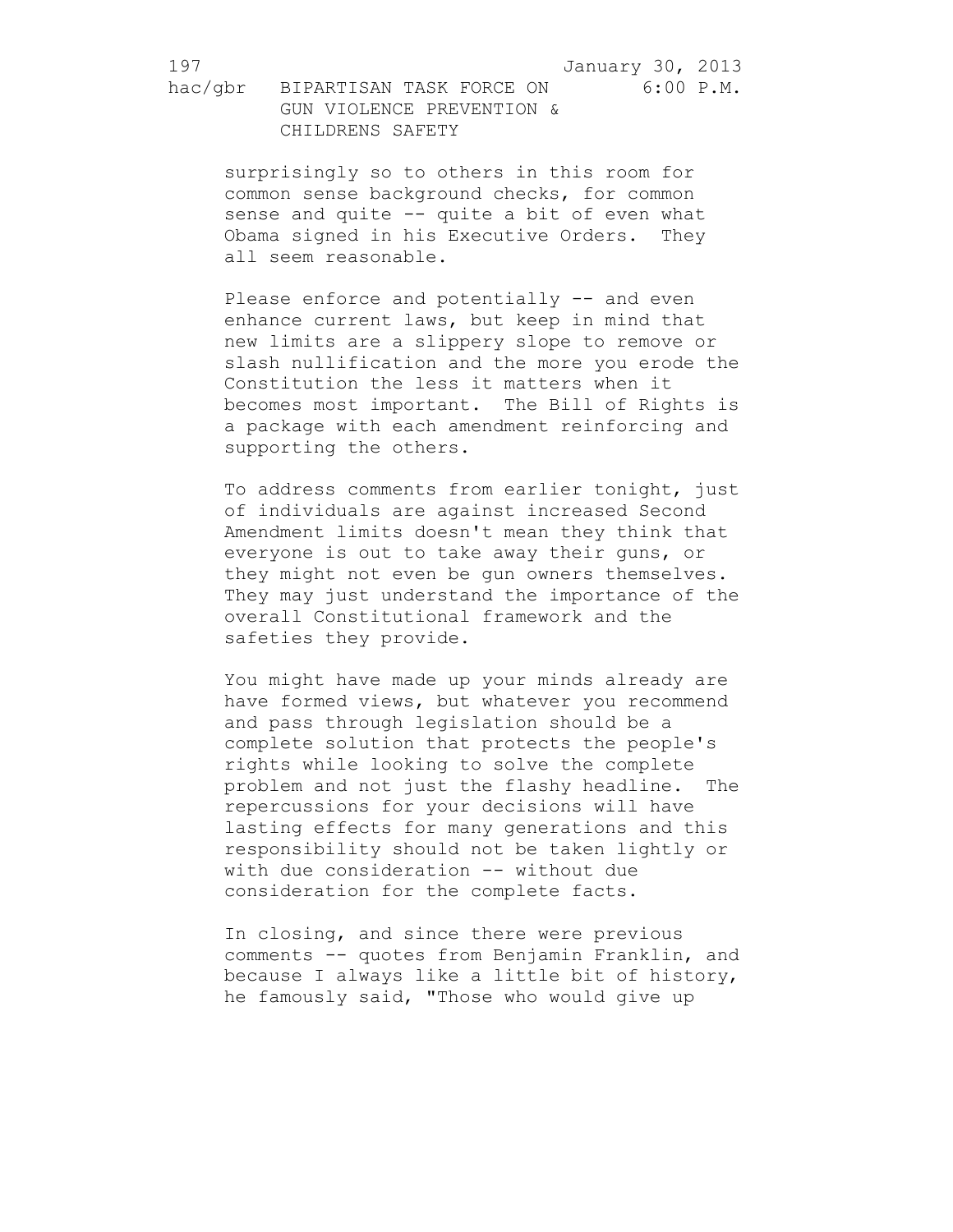essential liberty to purchase a little temporary safety deserve neither safety nor liberty -- liberty nor safety."

I would ask please think long and hard and only then implement what you feel is right for both Newtown and the wider community.

Thank you.

SENATOR MCKINNEY: Thank you.

How bad did I do with the name, Erin?

ERIN NIKITCHYUK: But everybody does bad, so that's okay.

My name is Erin Nikitchyuk. I am a Sandy Hook mom. We moved here eight and a half years ago when my son Bear was weeks old. He was in the school the day of the shooting. He was in the hallway with the shooter.

Society failed Adam Lanza. He failed our community. The causes are many. The problems are complex. You all know this. My pro-gun friends have said to me, there will always be crazies. There's nothing you can do about it. I choose not to be that helpless. I choose not to be that cynical in my outlook and I hope you do too.

The status quo is not okay. My expectations that this world will change for the better because of this, rests with you and I believe that I'm in good hands.

You've heard about guns, both for and against. You've heard about pleas to consider mental illness, violent video games, media. You've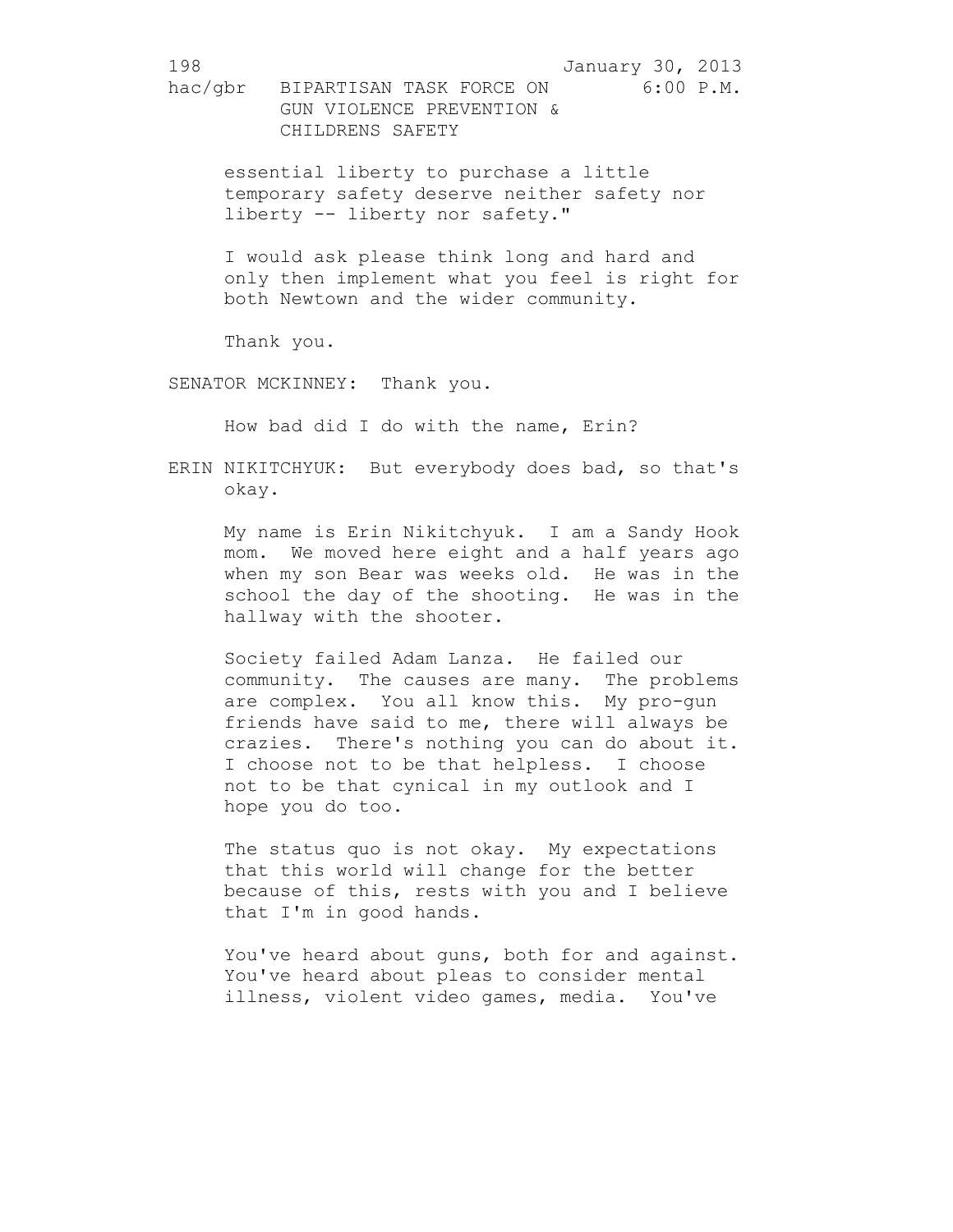hac/gbr BIPARTISAN TASK FORCE ON 6:00 P.M. GUN VIOLENCE PREVENTION & CHILDRENS SAFETY

heard calls to reinstate character lessons in our school and our society. I know you were listening. I watched you.

I'm not here to rehash all the very good points that were made today. We won't be able to eliminate violence from our society. It's just not possible, but we need to make efforts to reduce it.

Even freedom of speech is regulated. Small steps can make significant changes. We can preserve rights while still making progress to making this a safer and better world. I'm here to say that you are my leaders. You are my voice. I didn't elect all of you. You represent all of the me's in this world.

I am asking you to please lead us through your actions towards a culture of civility and compassion, cooperation, listen to our voices, listen to each other, choose your words carefully, avoid trigger words that instantaneously lead us to the point where we're not listening and not communicating. Let's not talk about gun control. Let's talk about preventing violence. There's a big difference.

Investigate facts over rhetoric. Challenge everything you hear. Educate yourself. Think, talk, find common ground. We can do this together. The eyes of the world are watching you. We have done a very good job in this town of being civil to each other. Please pay that forward. Show Washington how it's done. Show the world how it's done. Be our leaders.

Thank you.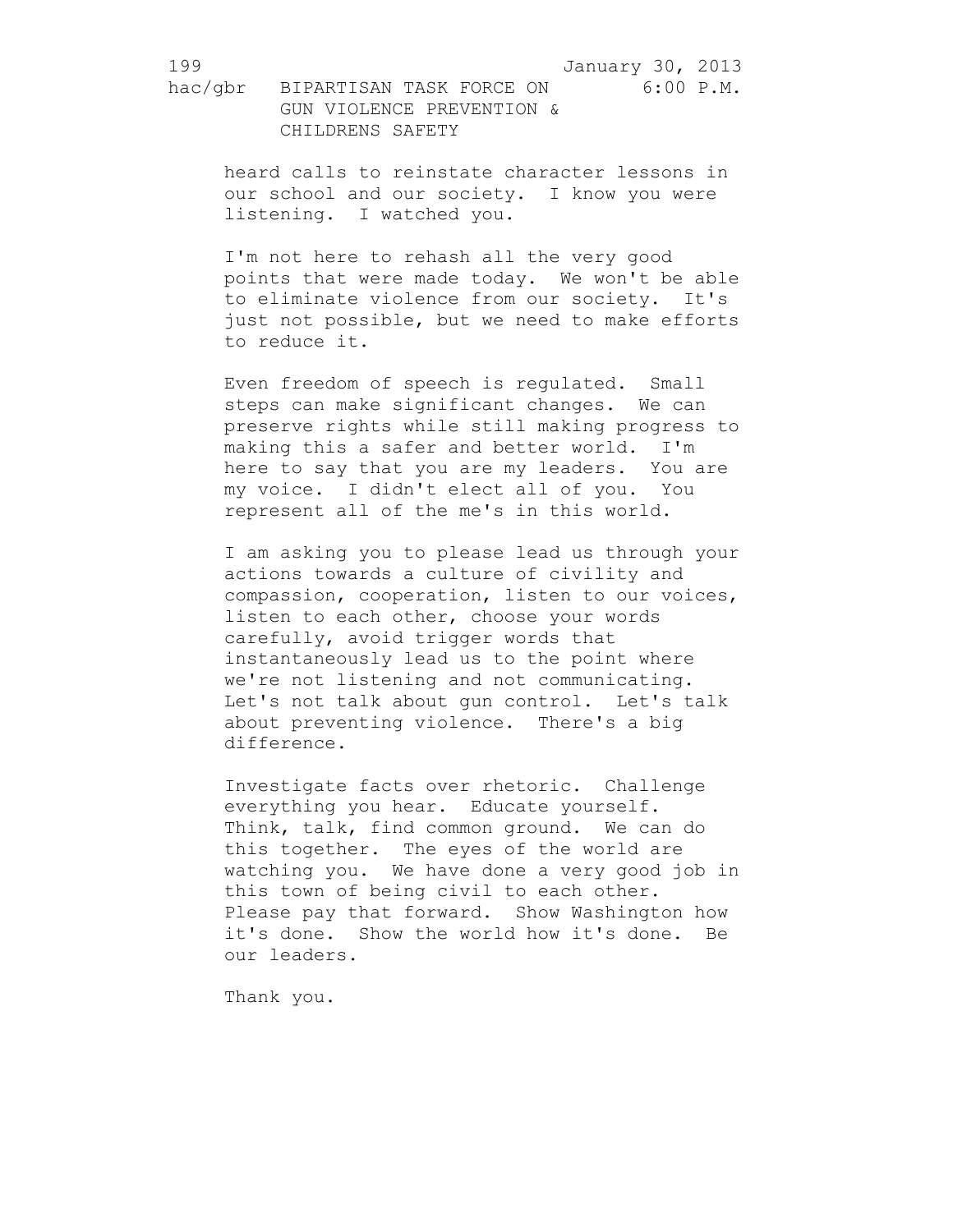- SENATOR MCKINNEY: Is Gary Seri here? If not, Adam Zuckerman.
- ADAM ZUCKERMAN: Hello. My name is Adam Zuckerman. I'm a Newtown resident. Still got power? Yep. Newtown resident, I've only been here for about 12 years which makes me a newcomer. My kids have gone to the Newtown schools. I have one girl who is a senior here and one girl who is at University of Tampa, who went to school with Adam Lanza.

And I wanted to first of all thank you all for taking all this time. I had the wonderful privilege of taking a break from this, going home, tucking my daughter in and I know how much that means to so many people around me and I thank you for being here sitting it straight through.

A couple of points that I would like to make. I've just been very disturbed by some of the - - the way that some of the argument -arguments are being framed. First of all, I was amazed to learn that the Second Amendment 30 years ago nobody talked about it in terms of the civilian's ability to over throw the government.

That this is a relatively new argument in the history of the Constitution. That if you look back from the 1970s all the way back to the 1770s the question was were this -- the general population to be able to be armed for the common defense or was only the militia, but nobody -- nobody reasonable or rational was talking about the civilians being armed for over throwing their own government, and I fear that the same people who are promoting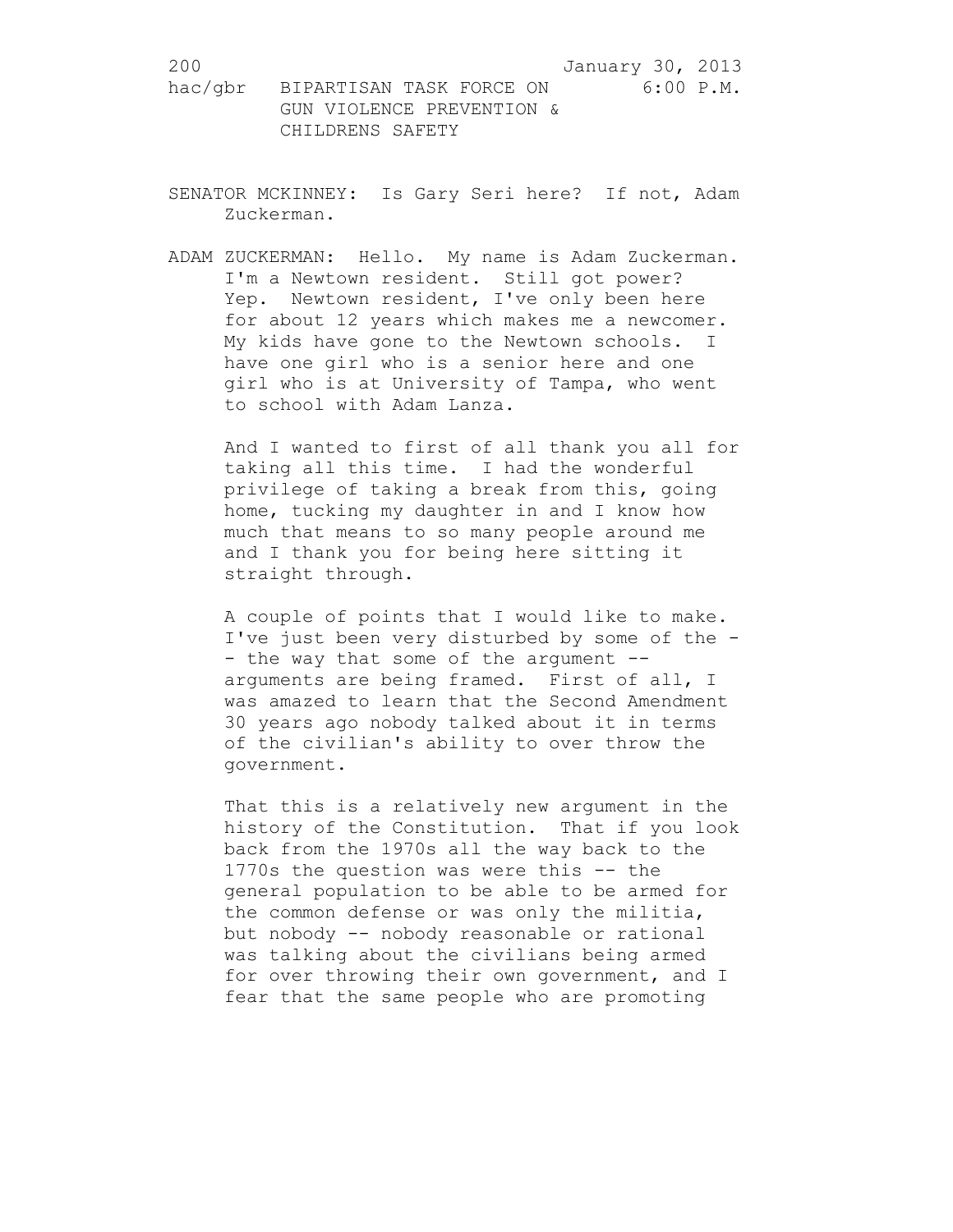that argument today are the ones who we've heard promoting Second Amendment options when presidential elections don't go the way that they want, and I just find that a very dangerous and very undemocratic way of thinking and so that scares me to hear that.

The second point that  $I$  -- that I keep hearing is people saying that they want to have the same fire power as the criminal who might invade their home. In the 1980s when the first assault weapon ban was being passed I was a member of a motorcycle club that consisted almost entirely of off-duty police officers and all of them were saying you don't want that type of weapon in your home. It can go through your wall and then you're neighbor's wall. It's just the wrong weapon for self-defense, so I just wanted to say that.

And finally, the whole slippery slope argument. Civilization I believe is founded on the idea that we can stand somewhere on a slope -- stand firmly there. Live there with our neighbors and not slide down to the extremes that are being promoted. It's not a slippery slope. The world is full of hills.

Thank you.

SENATOR MCKINNEY: Thank -- thank you, Adam.

Unfortunately it's about five minutes to midnight, so we have time for perhaps one or two others. I -- I just want to remind you that there is a transcript that will be made out of all of the testimony contributed tonight and that testimony will be invaluable to the work of the task force and if don't get the chance to speak tonight you can still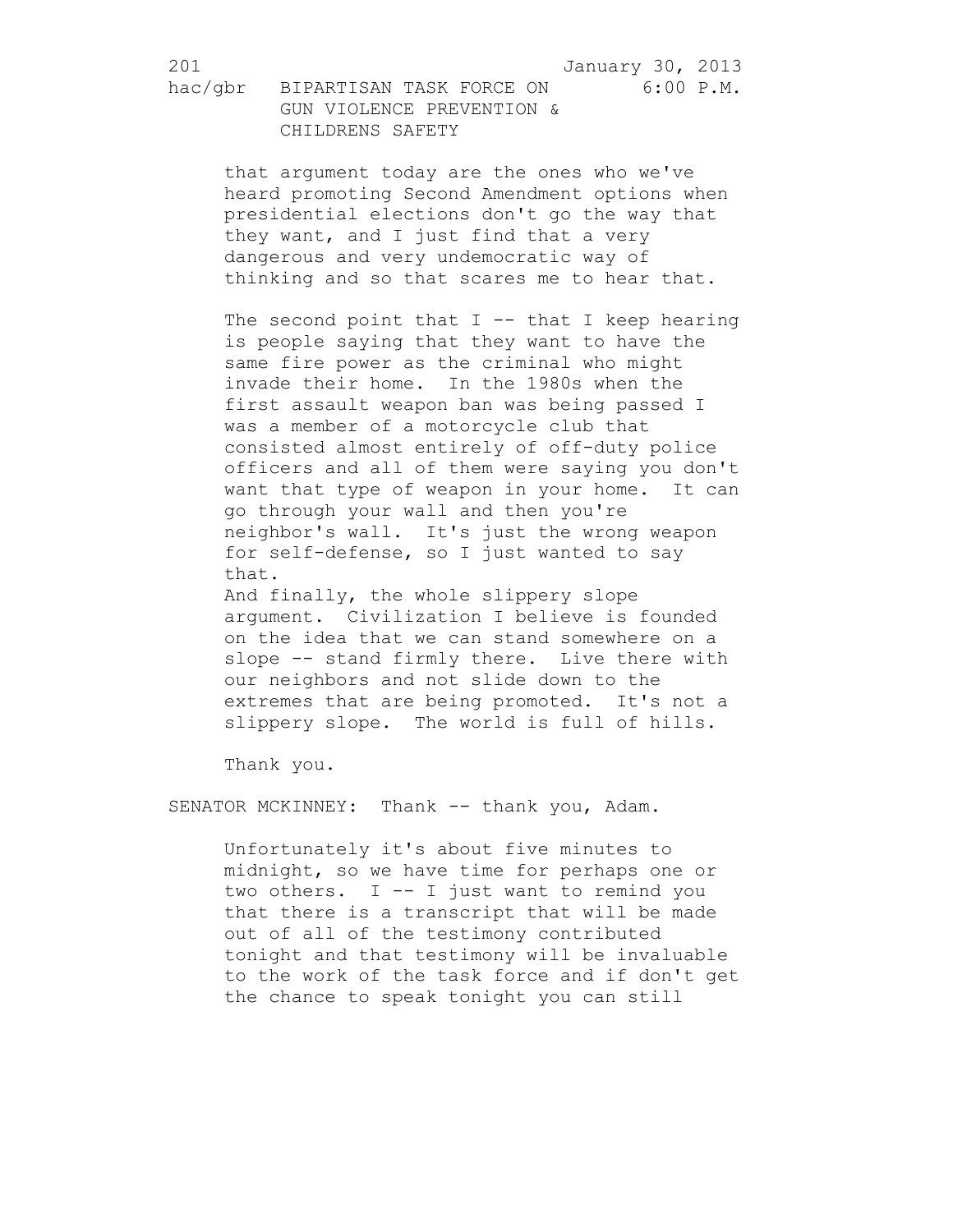submit testimony online at the task force website, which is www.cga.ct.gov/asaferconnecticut, and I can assure the -- the men and women on this stage will read that testimony that's submitted.

Is Timothy Richmond here?

TIMOTHY RICHMOND: Thank you very much for coming here today.

My name is Tim Richmond. I'm resident of Oxford, the next town over. I'm a first responder. I'm a volunteer fire fighter, a career fire fighter and EMT and I thank God that I wasn't one of the first responders that had to go to this tragedy. My son almost made it, his mutual aid company.

In any event, first let me say that my heart goes out to everyone who was involved in this horror. As a parent and grandparent I can't conceive what the families are going through.

On that day we saw the absolute best side of human nature in our first responders and the teachers and educators at Sandy Hook School, and a side that represents abject evil. Now, let me state up front I don't know what can be done to keep events like this from happening short of reengineering the human brain.

Until human evolution somehow short circuits our propensity to harm our fellows things like this will still happen. Quick politically motivated fixes are not going to stop it and I submit to you that you cannot legislate common sense or morality. It's been tried before and it's never worked.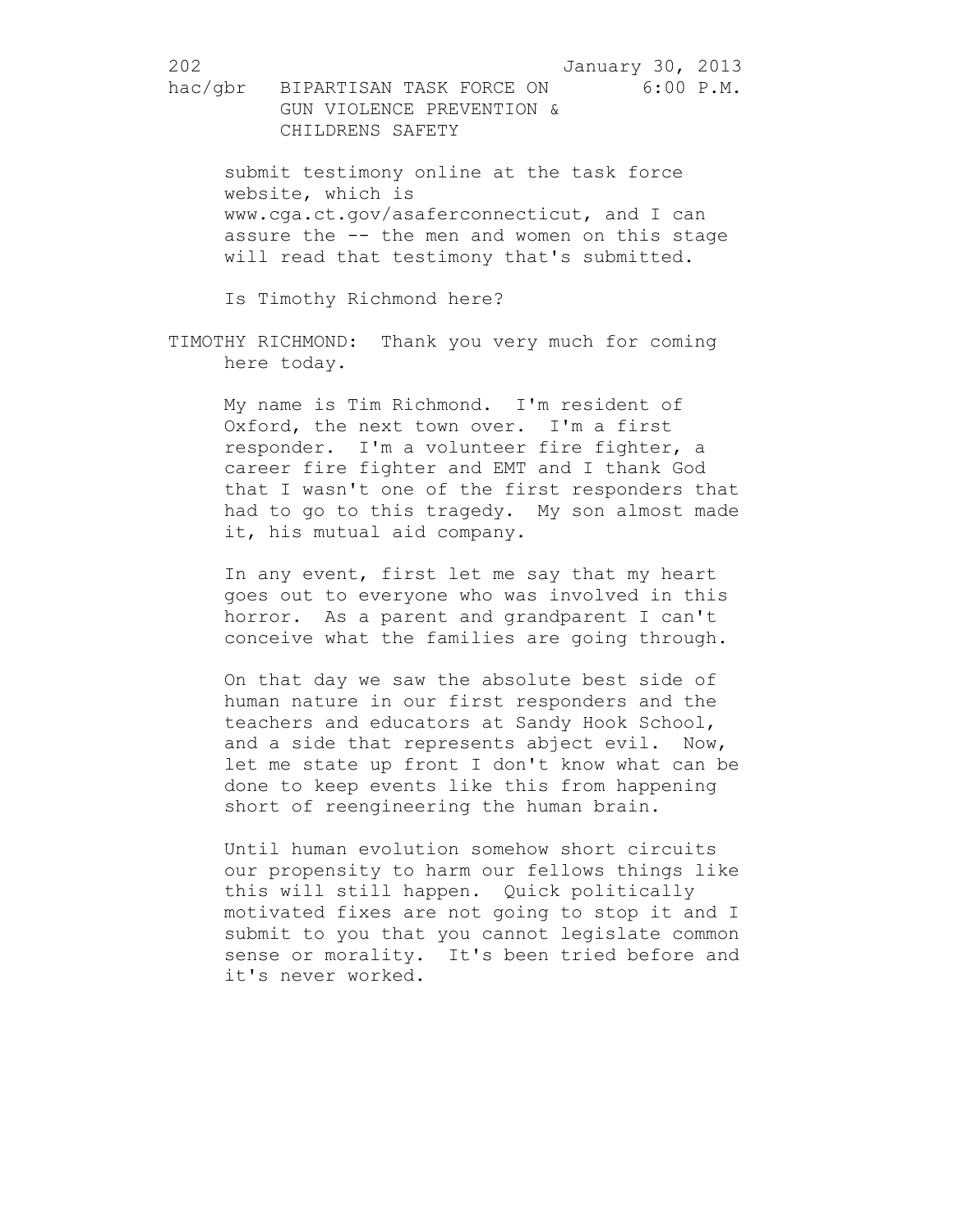America has tried prohibition before, whether it's alcohol or drugs. That's not working too well. If you do that with firearms you're going to have an underground economy with them. You're going to make petty thugs into crime czars, just like it's done with the drug problem, but on a much grander scale.

There are those that say the Second Amendment doesn't guarantee a person the right to own a modern sporting rifle -- I don't like to use the A word -- that the founding fathers did not have the AR15s in mind when the Constitution was written. Well, I submit to you that until the first third of the 20th century the civilian population of the United States had access to far better firearm technology than the U.S. soldier. In every conflict until World War II when the M1 Garand rifle was made standard the fire power edge went to civilians. Our founding fathers knew this. They -- they understood that we have certain inalienable rights and the Second Amendment is one of those enumerated rights.

Semi-automatic rifles, shotguns and handguns have been available to the general public well before the military and police routinely used them. Again, our founding fathers knew and embraced the fact that a free people should be afforded the same level of personal protection as those individuals whose job was keeping order.

SENATOR MCKINNEY: Tim, if I could just -- you're going to be our last speaker. If I could just ask you --

TIMOTHY RICHMOND: I will.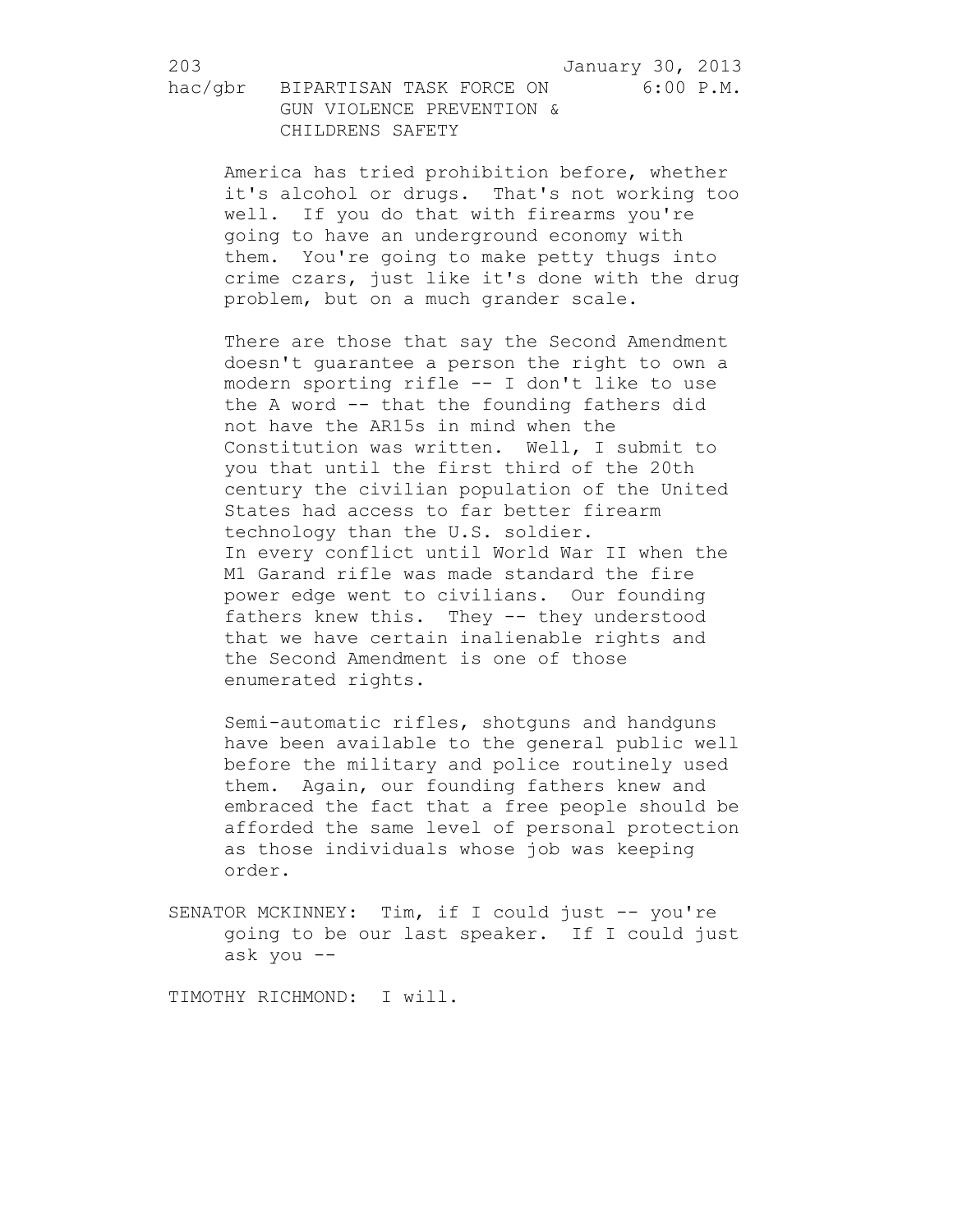SENATOR MCKINNEY: -- to conclude very briefly.

TIMOTHY RICHMOND: I would like to see existing laws enforced. If you're going to do anything to change those laws up the penalties. Background checks, I have no problem with those. School security, I also think that that's very, very important and most of all, mental health. Lots and lots of support for our mental health professionals.

Again, I do remember -- I'm -- I'm not a rocket scientist --

SENATOR MCKINNEY: Tim --

TIMOTHY RICHMOND: -- but I remember --

SENATOR MCKINNEY: -- Tim --

TIMOTHY RICHMOND: -- Newton's law --

SENATOR MCKINNEY: -- thank you. Thank you very much, Tim.

TIMOTHY RICHMOND: -- and I thank you.

SENATOR MCKINNEY: Again, ladies and gentlemen, if -- if you didn't get the chance to speak tonight, please submit your testimony online and if you'll just indulge us with a few thank yous.

First, on -- on behalf of the Newtown delegation, Representative Bolinsky, Representative Hovey, and Representative Carter, we want to thank our colleagues who've come from all across the state to come here from Newtown, especially Senator Williams,